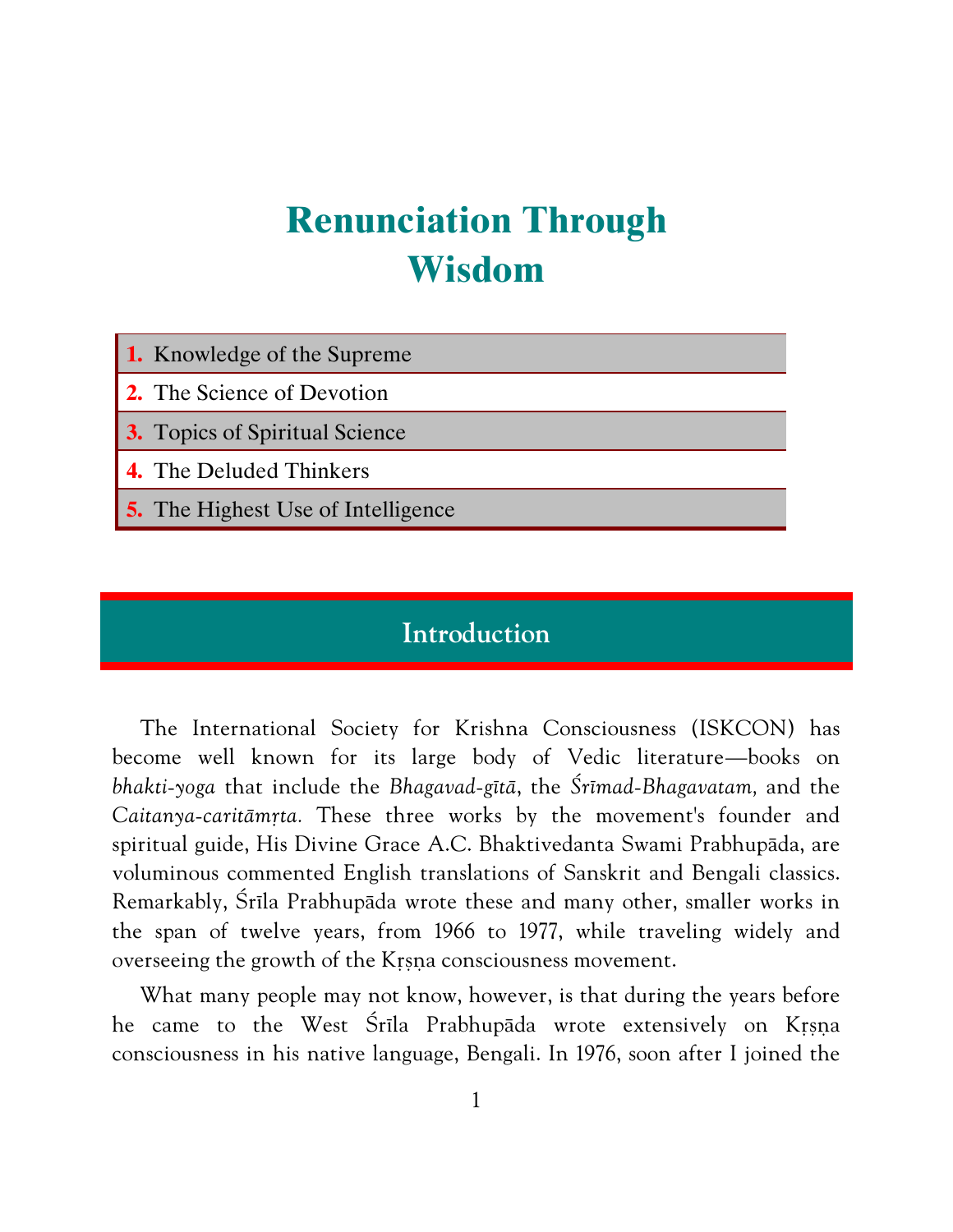Hare Krsna movement, I discovered some of Śrīla Prabhupāda's early Bengali writings. They were serialized essays that had appeared in a monthly magazine he edited called *Gaudiya Patrika*.

One of these lengthy essays, entitled "*Bhagaväner kathä*" ("*Knowledge of the Supreme*") ran in the *Gaudīya Patrika* in 1948 and 1949, soon after India won its independence. I decided that it would make a wonderful booklet for Śrīla Prabhupäda's growing number of followers in his native Bengal. When I presented Śrīla Prabhupāda that newly printed booklet in early 1977 in Calcutta, he was extremely pleased. He looked at me with his face shining brilliantly, and with a broad smile he said, "Thank you, thank you very much. Please keep printing my books."

I was so encouraged that I soon collected as many of Śrīla Prabhupada's Bengali writings from the *Gaudīya Patrika* as I could and printed them as booklets under the titles "*Bhakti Katha*" (*The Science of Devotion*), "*Jïäna Katha*" (*Topics of Spiritual Science*), "*Muni-gänera Mati-bhrama*" (*The Deluded Thinkers*) and "*Buddhi-yoga*" (*The Highest Use of Intelligence*). Finally, I compiled all the booklets into a hardbound book called *Vairagya Vidyä,* which has now been translated in English and titled *Renunciation through Wisdom.*

My close friend and Godbrother Sarvabhävana däsa did the translation, and he has done a very good job. In each of the original Bengali essays Śrīla Prabhupäda's profound spiritual wisdom shines through, and Sarvabhävana Prabhu has expertly conveyed this wisdom in his translation.

When Śrīla Prabhupāda wrote these essays, he was a family man playing the part of an insignificant devotee in the Gaudīya Matha, the Krsna consciousness society founded by his spiritual master, Śrīla Bhaktisiddhānta Sarasvatī Țhākura. Yet despite the humble position Śrīla Prabhupāda was taking at the time, his writings mark him unmistakably as a pure devotee. Anyone with an open mind and a gracious heart will see from his writings that Śrīla Prabhupāda was a self-realized soul all along.

Like his spiritual master, Śrīla Prabhupāda strictly followed the teachings of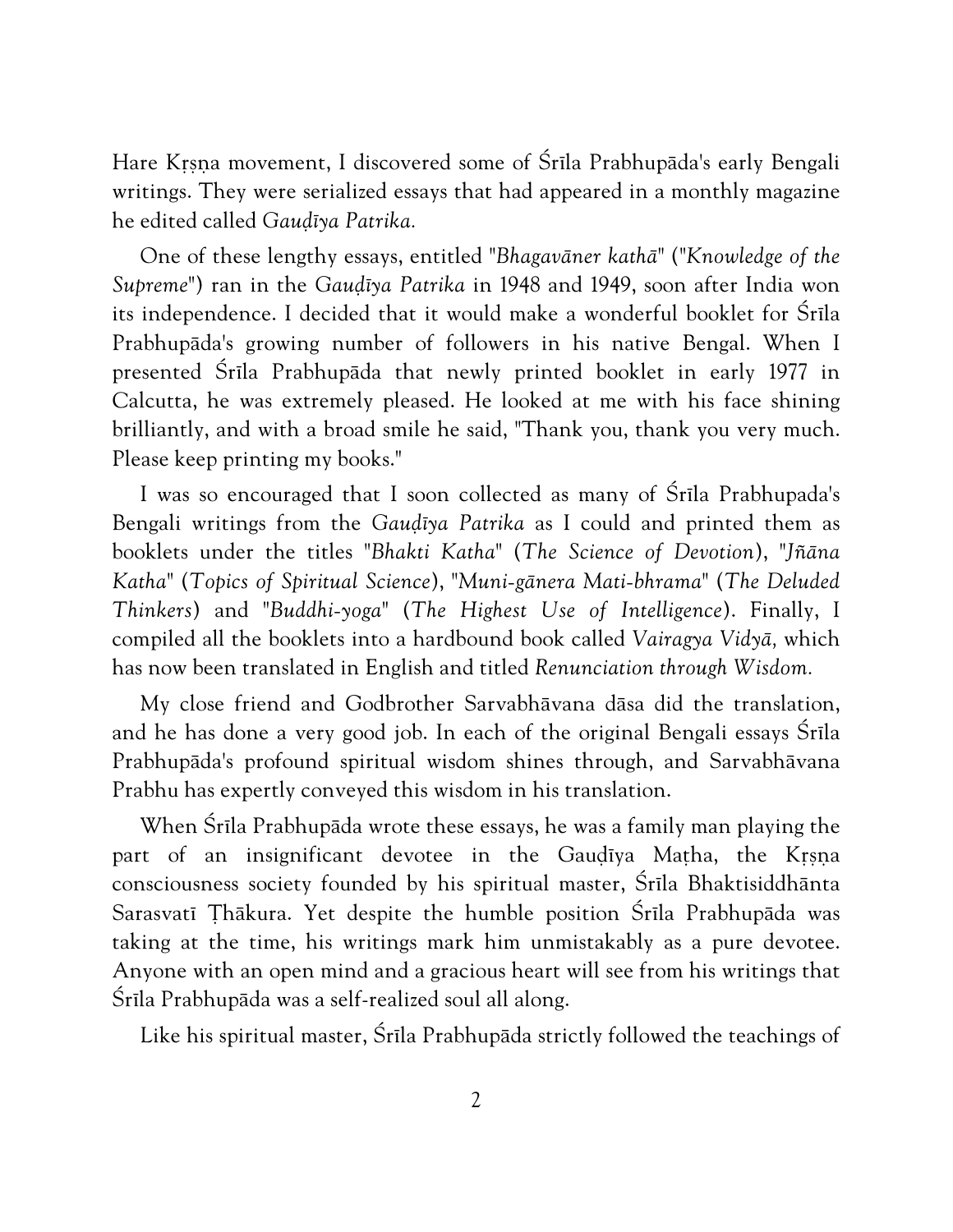Śrī Caitanya Mahāprabhu in his presentation of Krsna consciousness. Those teachings are summarized in the phrase *vairägya-vidya-nija-bhakti-yoga* [*Cc. Madhya* 6.254]*,* which means "renunciation through the wisdom that comes from practicing devotional service." This line from a famous verse by Śrīla Sārvabhauma Bhattācārya, one of Lord Caitanya's intimate disciples, has inspired the title of the present book, *Renunciation Through Wisdom.*

What is this wisdom which produces renunciation? It is one of the fruits of devotional service to Krsna. When one experiences the nectar of devotional service and becomes steeped in the knowledge of the Vedic literature, one naturally becomes averse to sense gratification and attains freedom from material bondage. Lord Krsna spoke the essence of Vedic wisdom in the *Bhagavad-gétä.* As the *Gétä-mähätmya*, "the Glory of the *Bhagavad-gétä*" says in this poetic analogy:

the cowherd boy Krsna milked the cow of the *Upanisads* [the philosophical essence of the *Vedas*] for the sake of the calf Arjuna, and the milk that came forth is the *Bhagavad-gétä*. Saintly persons seriously concerned about their spiritual welfare will drink and relish that wondrous nectarean milk.

In Renunciation Through Wisdom, Srila Prabhupāda has simplified the teachings of the *Bhagavad-gétä* for our understanding. If we drink this nectar, very soon the brilliant sunshine of transcendental knowledge will dispel the darkness of ignorance caused by our unwanted material desires, and then love for Krsna will dawn in our hearts.

Transcendental knowledge is eternal; it never becomes dated or outmoded but is always relevant, in all times and places. Therefore, *Renunciation Through Wisdom* though written forty or more years ago in the context of modern Indian history, can enlighten anyone, in any part of the world. Actually, this wisdom is for everyone, for all time.

> Bhakti Caru Swami New York, July 1991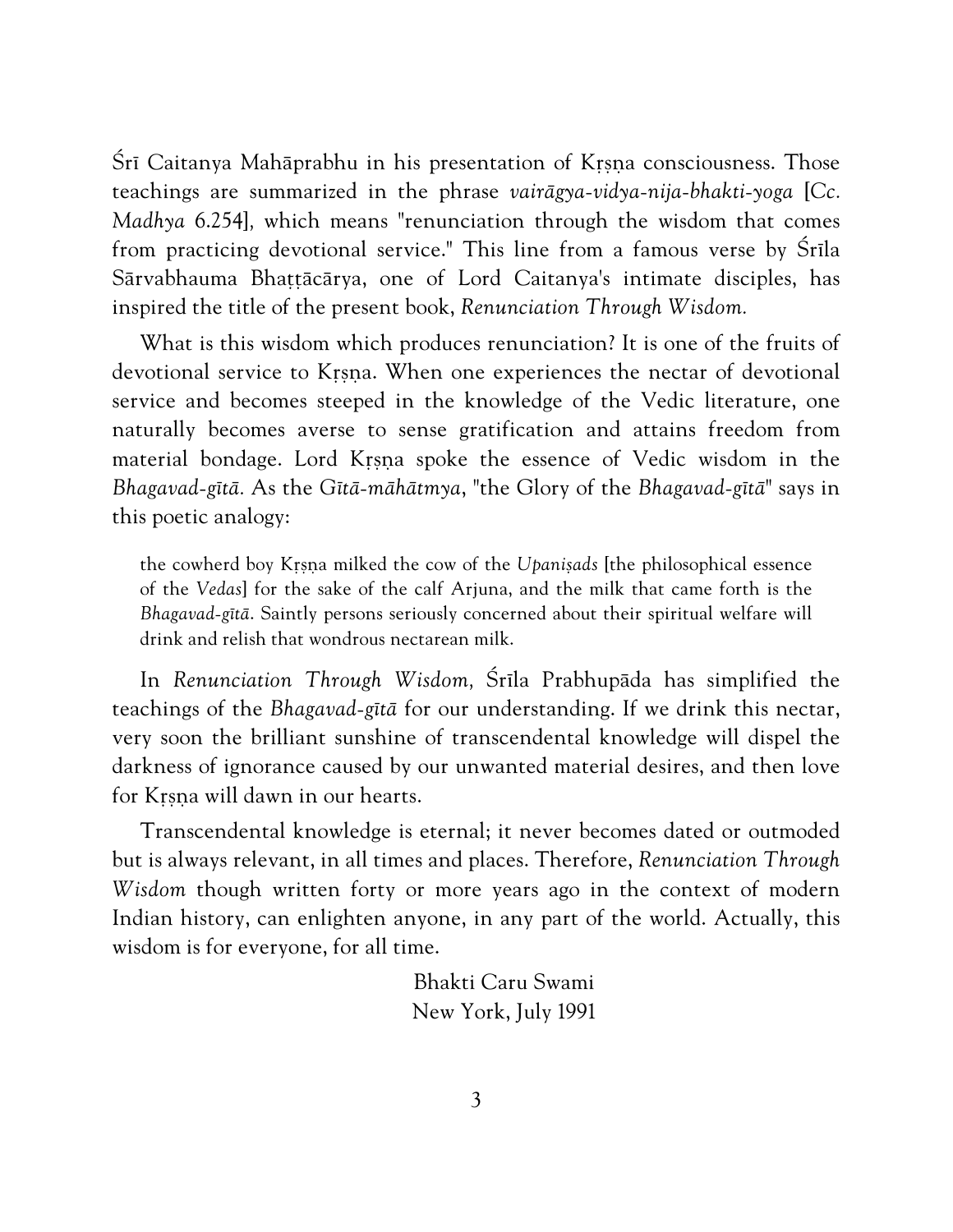## **1.** *Bhagaväner-kathä* **Knowledge of the Supreme**

## **This Material Nature Is Full of Suffering**

The editor of the daily *Amrita Bazar Patrika*, published from Allahabad, began the editorial the other day on a rather sad note:

 The nation's week began with memories of 'Jalhianwallah-Bagh(1),' and political serfdom no longer troubles us. But our troubles are far from being at an end. In the dispensation of providence, mankind cannot have any rest. If one kind of trouble goes, another quickly follows. India, politically free, is faced with difficulties that are no less serious than the troubles under foreign rule.

Now, if one consults the accounts ledger of India's serfdom and freedom, and views the contents from a spiritual perspective, the conclusion will be as follows: The four yugas, or ages, namely Satya, Tretä, Dväpara, and Kali, add up to 4,320,000 years. Kali-yuga, which lasts 432,000 years, began from the time of Mahārāja Parīkṣit's rule, some five thousand years ago. For approximately one thousand of these five thousand years—i.e., since the invasion of Mohammad Ghori in A.D. 1050—India has been experiencing foreign rule. In other words, when we calculate according to scripture, India has exercised absolute sovereignty over the entire planet Earth for a period of 3,772,000 years, till Mahārāja Parīkṣit's rule. Hence the meagre thousand years of foreign subjugation are not such a lamentable thing. Neither in the past nor at present has India's political serfdom or freedom been the prime concern of India's greatest thinkers and philosophers, who well knew the actual value of such things. The kings of India up to Mahārāja Parīksit were able to rule the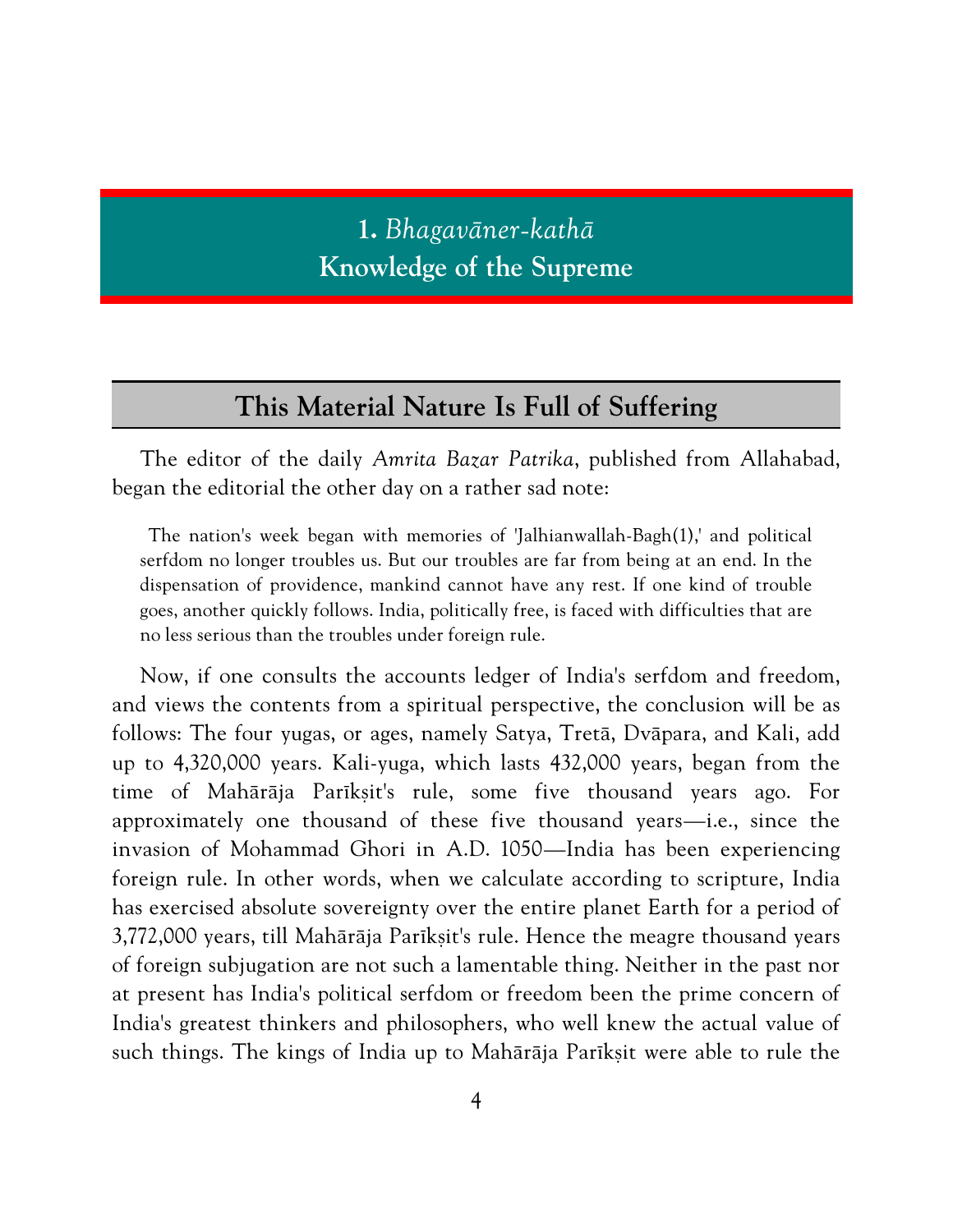entire world, and not for a mere couple of centuries but for hundreds of thousands of years. The reason for their rule was not a political one.

India's wise men of yore easily realized that the threefold miseries we humans are condemned to suffer can never be mitigated by the political condition controlling the country—whether foreign rule or freedom from it. At the dawn of modern history, the Armageddon fought in India over a political question lasted only eighteen days. On that historic battlefield the problem of human suffering and its permanent solution was discussed, and this discussion was compiled in the form of the *Bhagavad-gétä*.

Thus millennia ago the *Bhagavad-gétä* comprehensively discussed the same topic the editor of Amrita Bazar Patrika writes about in a despondent mood: "If one kind of trouble goes, another quickly follows." In the Gita (7.14) Lord Krsna says, "This divine energy of mine, consisting of the three modes of material nature, is difficult to overcome." The Sanskrit words *daivé mäyä* used here can be translated into modern terms as "nature's law." This natural law is so stringent that it is impossible to overcome it, in spite of our prolific articles in the newspapers or our big conferences tabling motions that run into volumes. Our advanced technological and scientific efforts aimed at protecting us from the clutches of nature's law are futile because they are all controlled by the very same nature's law, or *daivé mäyä*. Therefore trying to utilize mundane science to overpower nature's law is like creating a Frankenstein. Efforts to extirpate human suffering through advanced technology and bring about lasting happiness have brought us to the Atomic Age. Western thinkers have become gravely concerned about the extent of destruction an atomic explosion can cause. Some leaders are trying to calm the alarm with platitudes about how atomic energy is to be used solely for peaceful purposes, but this is another form of deception caused by *daivé mäyä*, or nature's law.

It is impossible for anyone to surmount the two-pronged attack of *daivé mäyä*—that is, her covering potency and her throwing potency. The more we try to conquer this divine energy, the more powerfully she defeats us by exciting us through the mode of passion and punishing us with the threefold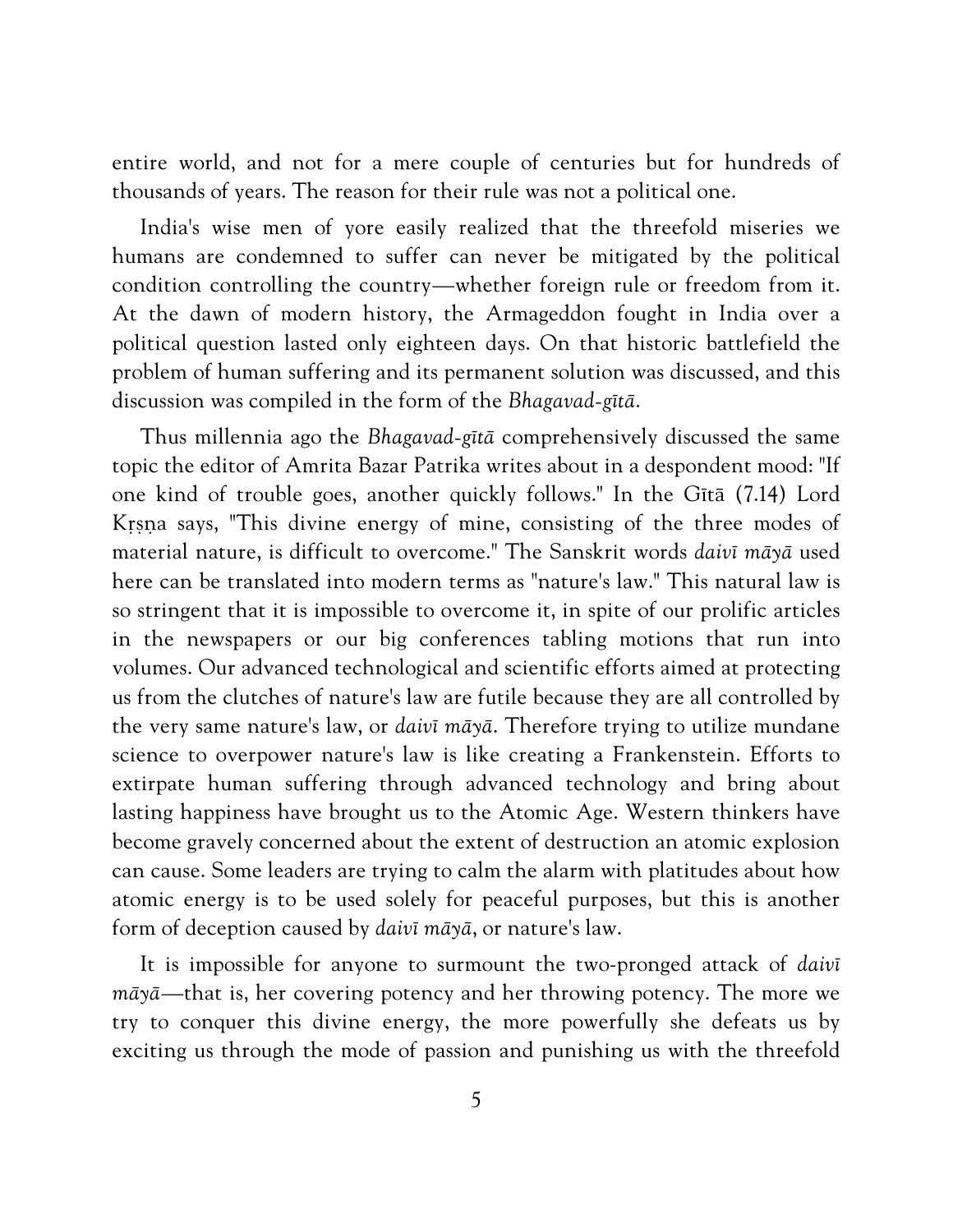miseries, culminating in all-devouring death. This struggle between the divine energy and the evil forces is eternal. Our inability to understand this struggle has led us to lament, "In the dispensation of providence, mankind cannot have any rest."

Despite repeatedly tasting defeat at the hands of the divine energy, the evil forces cannot understand why "mankind cannot have any rest." Yet in the *Bhagavad-gétä* the Supreme Personality of Godhead clearly explains this. At first He sternly warns the evil forces with these words, *daivi hy esa guna-mayi mama mäyä duratyayä:* "This divine energy of Mine, consisting of the three modes of material nature, is difficult to overcome" [Bg. 7.14]; and then in the next line He tells them how to overcome this divine energy, *mäm eva ye prapadyante mäyäm etäà taranti te:* "But those who have surrendered unto Me can easily cross beyond it."

#### **The Cause of Suffering**

Mahisäsura(2), the most powerful demon, who was the personification of the forces of evil, was in fact endowed with intelligence, education, wealth, the ability to perform severe penances and attract large followings, and so on. His present-day followers, possessing identical qualifications, are no less enterprising and expert in exploiting the divine energy. They carry out elaborate scientific research, misspending huge amounts of money, time, energy, intelligence, men, and so on. But instead of bringing peace and joy, what they discover through these researches ends up producing untold misery for humanity. This is a perfect example of *daivé mäyä's* throwing agency in action. All these evil activities bring great losses to human society. As a result of this evil, the mundane scientists incur grievous sin, which destroys their real intelligence. And this loss of intelligence turns them away from God and robs them of their chance to surrender to Him. Thus in the *Bhagavad-gétä* (7.15) the Supreme Lord says: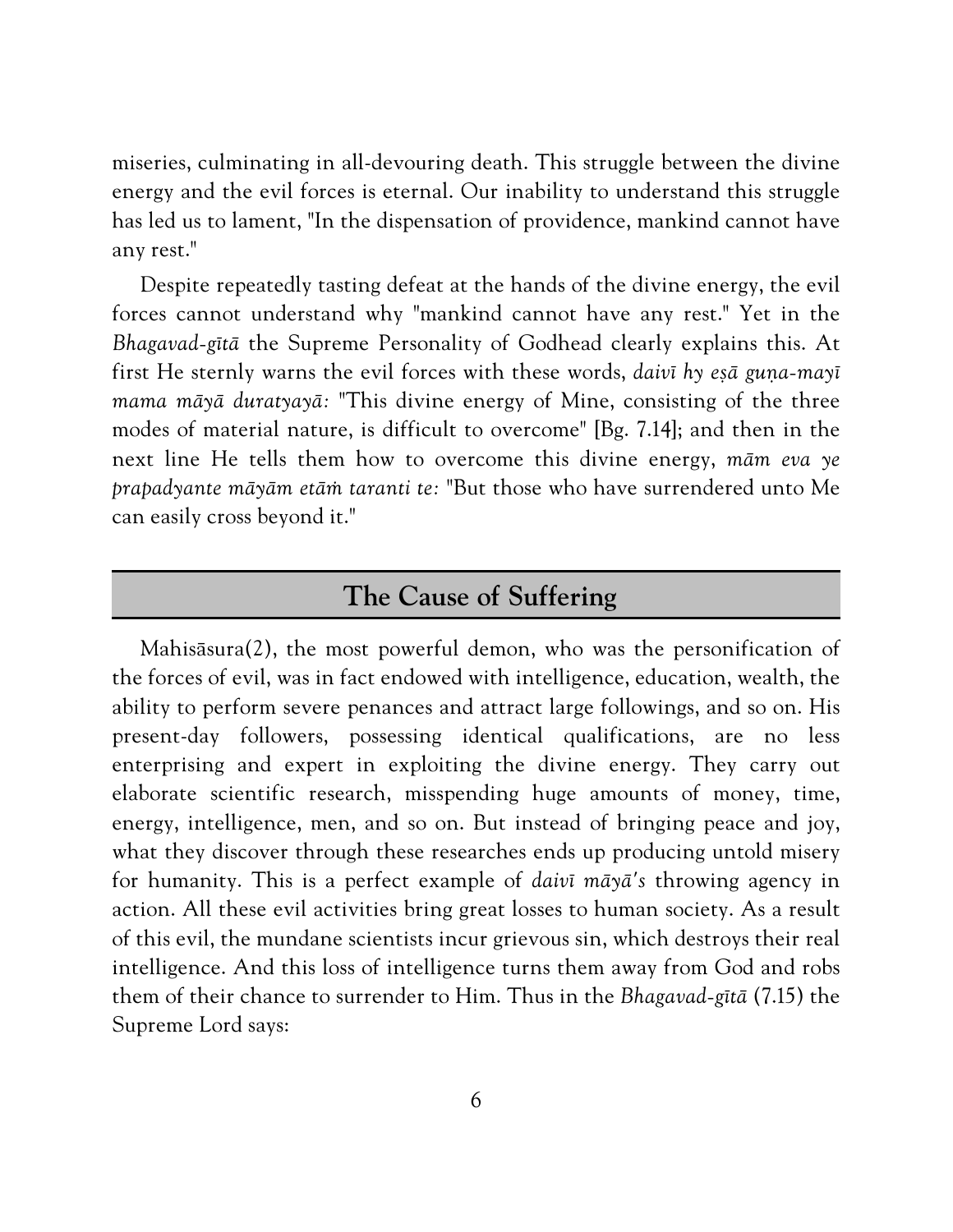*na mäà duñkåtino muòhäù prapadyante narädhamäù mäyayäpahåta-jïänä äsuraà bhävam äçritäù*

"Those miscreants who are grossly foolish, who are lowest among mankind, whose knowledge is stolen by illusion, and who partake of the atheistic nature of demons do not surrender unto Me."

In the *Bhagavad-gétä* (16.7-20) the Supreme Lord has exhaustively described the nature of such atheistic demons:

Those who are demoniac do not know what is to be done and what is not to be done. Neither cleanliness nor proper behaviour nor truth is found in them. They say that this world is unreal, with no foundation, no God in control. They say it is produced of sex desire and has no cause other than lust. Following such conclusions, the demoniac, who are lost to themselves and who have no intelligence, engage in unbeneficial, horrible works meant to destroy the world. Taking shelter of insatiable lust and absorbed in the conceit of pride and false prestige, the demoniac, thus illusioned, are always sworn to unclean work, attracted by the impermanent.

They believe that to gratify the senses unto the end of life is the prime necessity of human civilization. Thus until the end of life their anxiety is immeasurable. Bound by a network of hundreds and thousands of desires and absorbed in lust and anger, they secure money by illegal means for sense gratification. The demoniac person thinks, 'So much wealth do I have today, and I will gain more according to my schemes. So much is mine now, and it will increase in the future, more and more. He is my enemy, and I have killed him, and my other enemies will also be killed. I am the lord of everything. I am the enjoyer. I am perfect, powerful, and happy. I am the richest man, surrounded by aristocratic relatives. There is none so powerful and happy as I am. I shall perform sacrifices, I shall give some charity, and thus I shall rejoice.' In this way such persons are deluded by ignorance. Thus perplexed by various anxieties and bound by a network of illusions, they become too strongly attached to sense enjoyment and fall down into hell.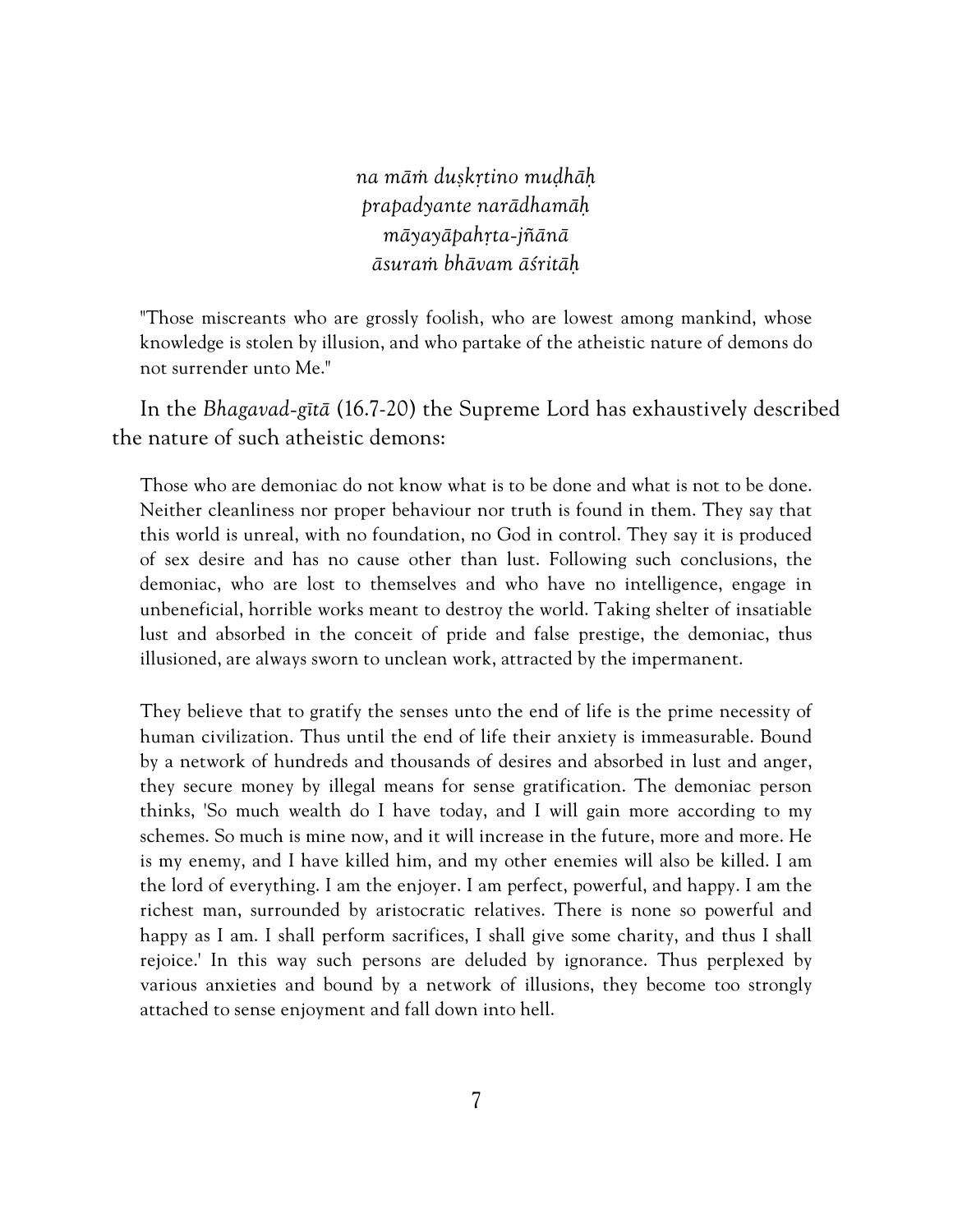Self-complacent and always impudent, deluded by wealth and false prestige, they sometimes proudly perform sacrifices in name only, without following any rules or regulations. Bewildered by false ego, strength, pride, lust, and anger, the demons become envious of the Supreme Personality of Godhead, who is situated in their own bodies and in the bodies of others, and blaspheme against the real religion. Those who are envious and mischievous, who are the lowest among men, I perpetually cast into the ocean of material existence, into various demoniac species of life. Attaining repeated birth amongst the species of demoniac life,  $O$  son of Kunti, such persons can never approach Me. Gradually they sink down to the most abominable type of existence.

These verses from the Gītā aptly describe the demoniac nature.

There have always existed two types of men, the devotee and the demon. Long ago there lived a big demon named  $Rāvana(3)$ , who disguised himself as a *sannyäsé*, a renounced mendicant, and tried to steal the wife of the Supreme Lord, Rāmacandra. She was the goddess of fortune, Sītā-devī. In this way the demon brought about his own destruction.

But now, in modern times, Rāvaņa's dynasty has multiplied into millions. This has given rise to many different opinions, which have made the demons inimical toward one another. Thus they are all competing tooth and nail, trying to kidnap the goddess of fortune, Sītā-devī. Each one is thinking, "I am the most cunning, and so I will enjoy Sītā-devī all by myself." But like Rāvana, all these demons, along with their entire families, are being destroyed. So many powerful leaders like Hitler have come, but enamoured by the illusion of enjoying and exploiting the Supreme Lord's energy and consort—Sita-devi, the goddess of fortune—all of them have been thwarted and crushed in the past, are being thwarted and crushed in the present, and will be thwarted and crushed in the future. The root cause of the aforementioned lament—"In the dispensation of providence, mankind cannot have any rest"—is this demoniac mentality of exploiting and enjoying the Lord's divine energy.

The demons do not know when or where to renounce, nor do they know when or where to accept or receive. When diagnosing a patient, one has to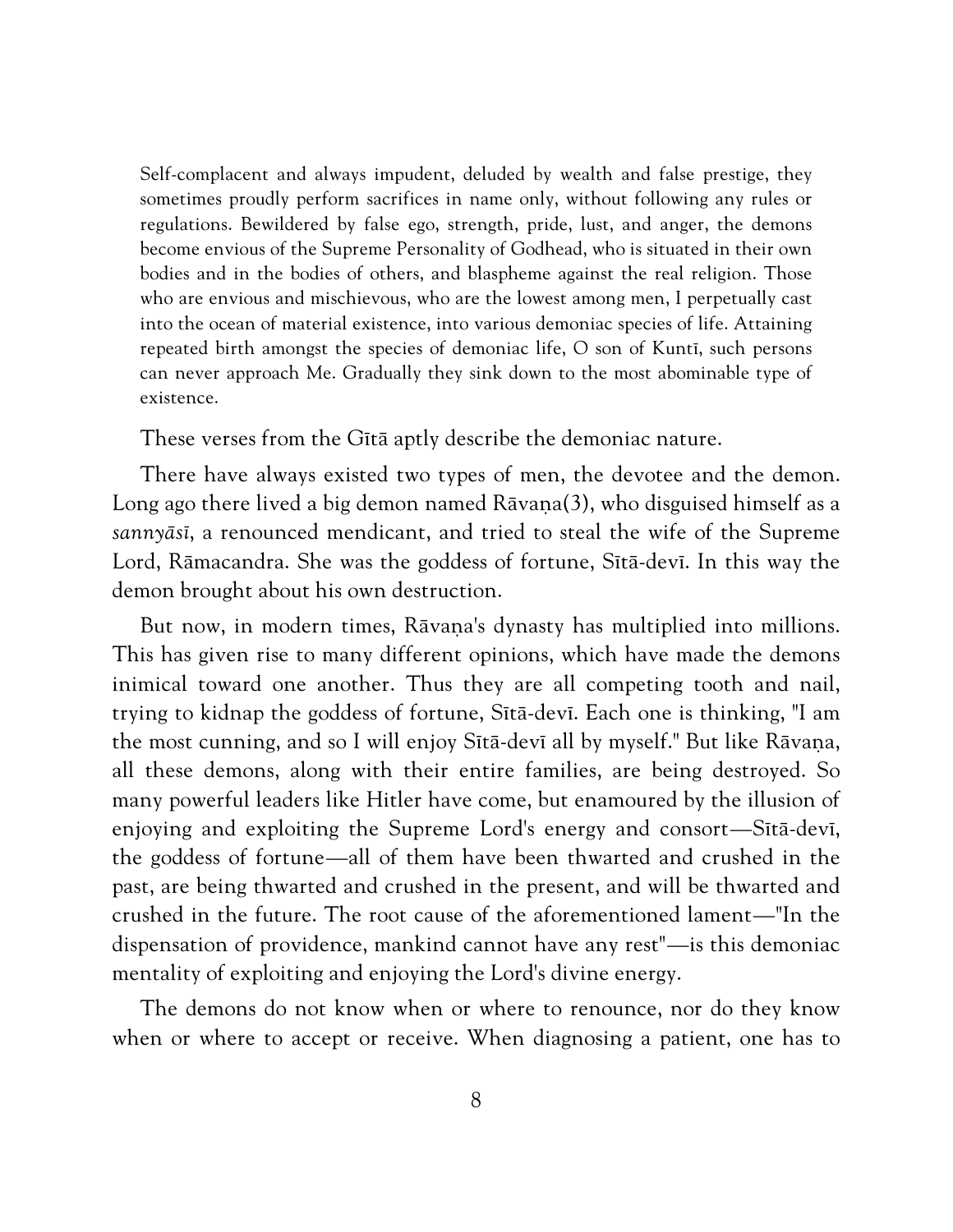properly judge this accepting and rejecting principle. So, in order to cure the demoniac mentality in human society, which causes the Rāvana syndrome of trying to steal Sita-devi, it is essential that the demoniac nature be transformed. For any treatment, two important factors are that the patient be in clean surroundings and that his medicine and food be administered punctually. Similarly, to transform the demoniac mentality, people have to be clean, disciplined, and truthful. This end is not served by advocating the theory of *yata mat, tata path*—that "there are as many ways to salvation as there are opinions"—for in this way one confuses and deceives the populace. By bringing the clean and the unclean, the disciplined and undisciplined, the truthful and the untruthful onto the same level, one will find it impossible to cure or even treat any patient.

## **The Godless Demons**

The grossly materialistic demons are so completely bereft of spiritual knowledge that although at every moment they perceive the transience of the material body, all their activities center on the body. They are unable to understand that the soul within the body is the permanent and essential substance and that the body is mutable and temporary. Becoming first enamoured of then deluded by *vivartaväda* (the theory of evolution), they conclude that the entire cosmic body also lacks a Soul. Since the fallacious theory they apply to their own physical existence leads them to reject any research into the existence of a soul residing within the body, they fail to perceive the presence of the Supersoul within the gigantic body of the cosmic manifestation. They falsely conclude that the body is everything, that there is nothing beyond it; similarly, they think that the material creation, which is the universal body, is factually governed only by the laws of nature. Any discussion on this subject is invariably put to premature death by their insistence that nature is the be—all and end—all. The more intelligent among them carry this discussion a little further and postulate that impersonalism is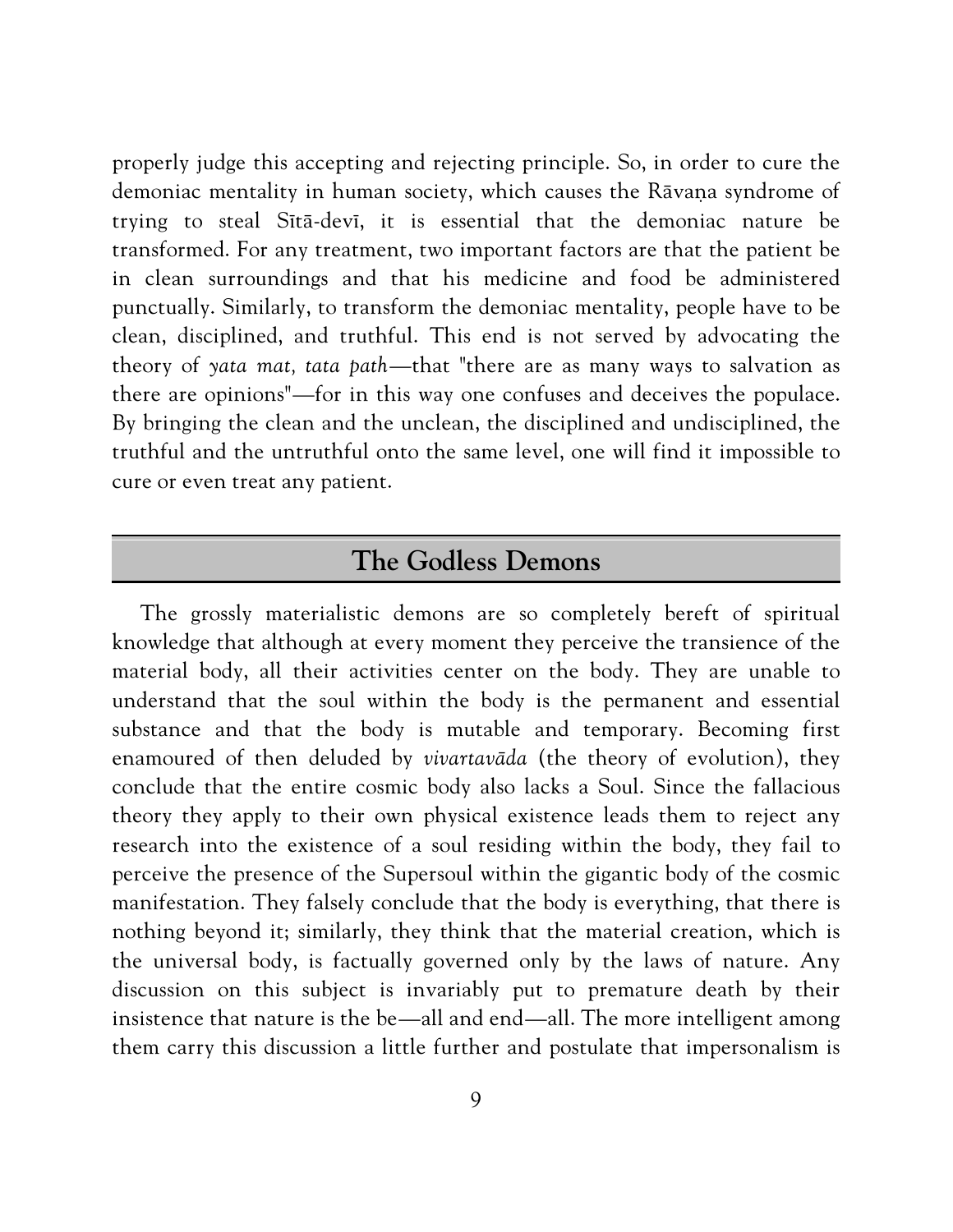the quintessence of everything. But far beyond this realm of manifest and unmanifest material nature is the transcendental and eternal state. The atheists, however, are characteristically unable to believe in its existence.

In this way, with their perverted minds bereft of far-sightedness, demoniac men perform activities that bring only misery to the people. And as a result of many such unwanted activities, the atom bomb was discovered. The endless plans these demoniac men chalk out can never bode well for humanity. In the past, Rāvaņa attempted to build a stairway to heaven, claiming this was for humanity's benefit. Actually, he was trying to cheat the Supreme Lord, Rämacandra. But he was unsuccessful. History repeats itself, for now we find that Rāvaṇa's descendants are attempting to cheat the Lord in the name of planning to benefit society. The thing to take note of is that no demon will compliment other demons' plans. Every demon will declare that since his plan is the most wonderful, all others must vote for him. Then an opponent will say that in actuality *his* plan is the best and hence he should rightfully be given all the votes. In this age of votes, the fighting over who is to actually get the votes has untimely broken all the stairways to heaven. If one calmly considers the facts, one will easily conclude that all these plans manufactured by the perverted brains of the demons, with their myopic vision, can never bring peace in the world. Of course, in one matter all the demons readily agree, and that is to surreptitiously enjoy Laksmi, the goddess of fortune and eternal consort of the Supreme Lord, without the knowledge of the Lord Himself.

Every demon is vainly proud, thinking no one is more intelligent and esteemed than himself. Therefore the overpowering desires that urge him on to perform various activities are, according to him, ultimately beneficial for human society. In the end, of course, it is inevitably revealed that all his aspirations were illusory and unrealistic. Yet despite this revelation, the demons continue to influence the populace through manipulations and lies.

There are no limits to the imagination of these unclean and deluded demons. They pose as self-styled leaders and endlessly worry about the welfare of society. They worry, for example, about where to lodge the people who come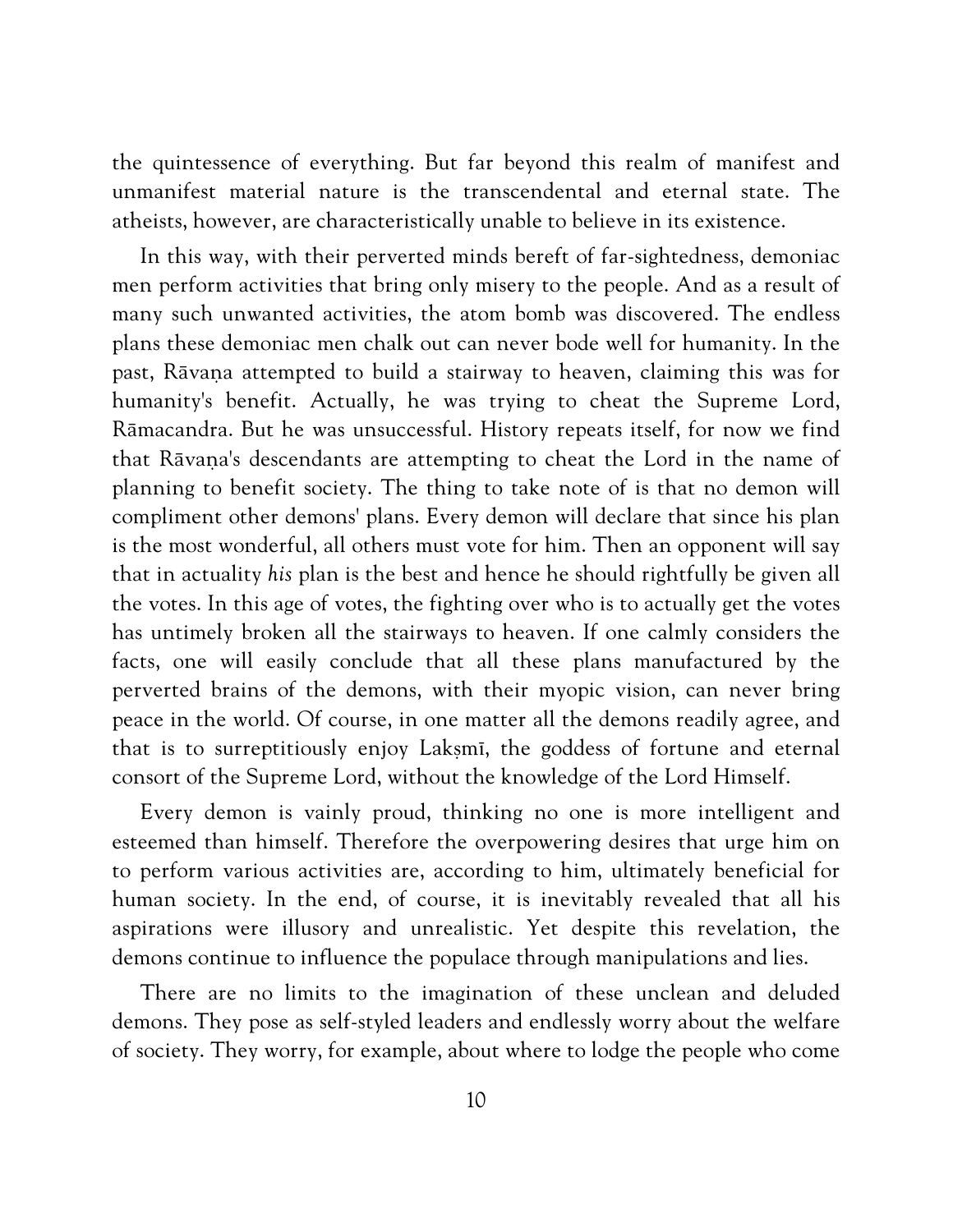to purchase in the marketplace. What they actually think about is how to make foolproof arrangements to secure their own long-lasting enjoyment, along with their children's, their grandchildren's, and their great-grandchildren's enjoyment, up to the final dissolution of the world. But when they experience suffering instead of pleasure, the demons revert to violence against their fellow men to accumulate wealth. Their material desires are insatiable, and so even billions of dollars cannot appease them. Whoever is expert in illegally amassing huge fortunes becomes the top dog. The demons are full of hate, greed, anger, lust, etc., and they are tireless in their efforts to illicitly amass great wealth merely to gratify their sensual urges. On the other hand, their competitors are no less expert in cheating them of their black wealth. How can such ruthless competition aimed at stealing one another's illegally-earned money bring about peace and prosperity? Hence the demons can never help the person who laments, "In the dispensation of providence, man cannot have any rest."

The demon is always ruminating on how to increase their bank balance: "Today the stocks have gone up, and so also have my profits. Tomorrow, if these other commodities become dearer, my bank balance will further increase. And so my future looks bright and prosperous." The demon continues to think, but now on a slightly different subject: "One of my enemies has already been destroyed, and another one is soon to meet his end. This puts me in a more secure position. So now that I have become adept at eliminating my enemies, I am God Almighty. Why must one look in search of God? Hundreds of 'Gods' are floating right before your eyes." Such thoughts and actions make the demons more and more atheistic, and thus they refuse to hear the transcendental message of God. They proudly declare, "Who is God? Why, I am God! When I can illegally manipulate funds and become so wealthy that I can enjoy everything in this world, then I am indeed Almighty God. I am strong and happy and accomplished. Those who are weaklings, without money and means, must respect me as God. What is the use of crying after any other God?"

The demons are under the impression that no one is more wealthy and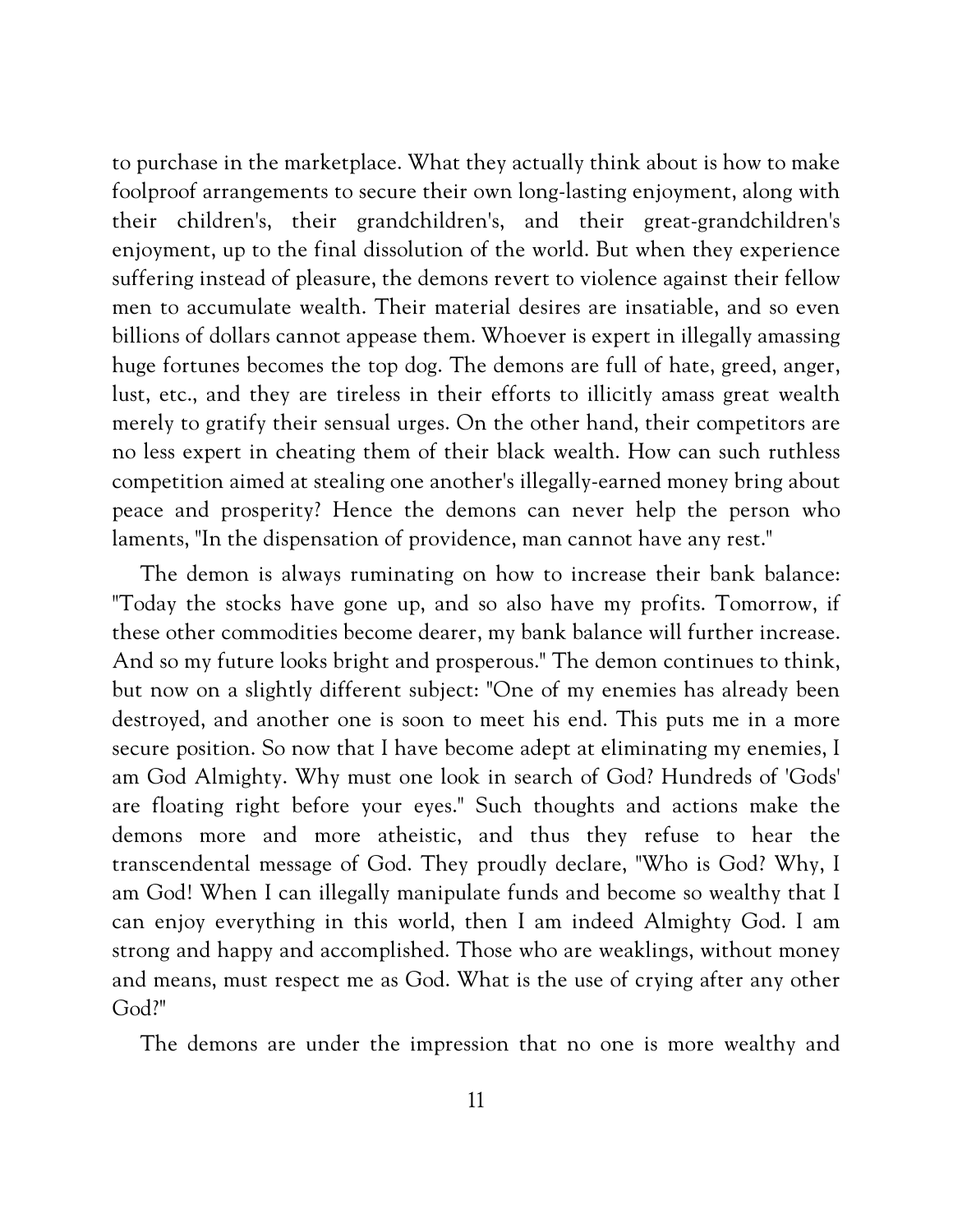popular than themselves. They think that their wealth will somehow be protected by some spirit, and in this way they are deluded. Their final destination is hell.

The few religious deeds that the demons perform are merely a show; they are meant only to flatter their false ego and bring them more recognition and respect. They perform them only for their own sense enjoyment and are invariably acts of violence. The demons engage in these rituals without following the scriptural injunctions, merely to appease their vainglory.

Strutting with false pride, strength, anger, lust, and so on, the demons become totally absorbed in bodily consciousness, thinking "This is my body. I am Indian, Bengali, and so on. He is a Muslim; he is a Hindu; he is a German." In this way they perpetrate acts of violence on others. The Supreme Lord repeatedly puts these most abominable, wretched sinners into the most distressful conditions, constantly punishing them with His stringent laws of nature, or *daivé mäyä*. Thus taking repeated births as demons, these reprobates can never appreciate the transcendental pastimes, names, beauty, and so on, of the Supreme Lord. Gradually cultivating the impersonal knowledge of the Absolute, they are destined to suffer the worst possible life.

#### **The Cause of the Demoniac Mentality**

There are numerous causes of the demoniac mentality, but in this essay we shall broadly delve into only three: lust, anger, and greed. In the *Bhagavad-gétä*  $(16.21)$  Lord Krsna describes these three characteristics as destroyers of the self-portals leading to hell.

The Supreme Personality of Godhead is the sole proprietor and enjoyer of everything. When the living entities forget this fact, they develop an intense desire to enjoy this phenomenal world. But they cannot be fully satisfied by such endeavors, and thus anger develops. Anger causes frustration, as in the story of the unsuccessful fox and the "sour grapes." The living entity is then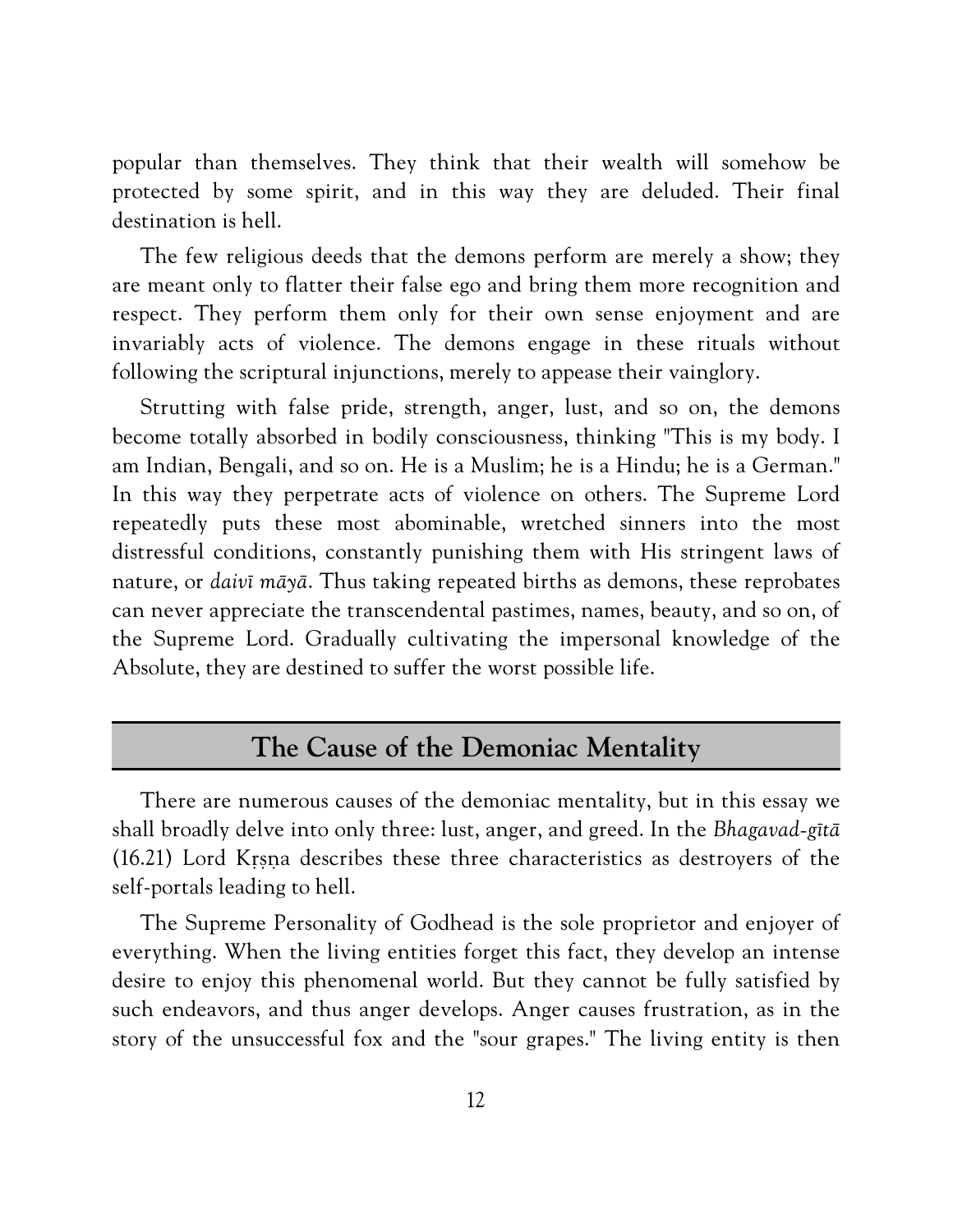forced to pretend to be a renouncer. But at the bottom of such renunciation burns the great flame of greed and the desire for enjoyment. This is only another stage of material desire. Therefore, unless one transcends this stage of acceptance and rejection of physical pleasures and becomes situated on the platform of the eternal self, one cannot understand the sublime message of the Lord. And without this understanding, one will continue to cultivate the demoniac mentality.

The only method by which one can elevate himself form the depths of demoniac depravity to the path of self-realization is to learn the injunctions of the scriptures and act accordingly. Chaotic and undisciplined activities contrary to scriptural instructions are actions performed out of lust. It is not possible to eradicate anger and greed through such acts of lust; nor is it possible to experience true happiness and divine elevation. Therefore if we wish to find the path to spiritual upliftment and eternal peace—the need for which is expressed in the lament "In the dispensation of providence, mankind cannot have any rest"—revealed scriptures are our only guide. Simply by executing the injunctions of the scriptures, we can become free from acts of lust and chaotic living.

At present we are living in the thick of Kali-yuga(4). The people of this age are mostly short-lived, misguided, unfortunate and always tormented by disease and distress. Therefore it is not easy for them to appreciate the words of the scriptures. The followers of the world's various religions—Hindus, Muslims, Christians, Buddhists, and so on—are transgressing the scriptural injunctions of their own faiths to varying degrees and living as they like. Many people, far from following scriptural injunctions, ridicule the sacred texts and thus gradually slide down to a demoniac life of unrestricted sense enjoyment. The Supreme Lord and His devotees are very much concerned about the deliverance of these conditioned souls afflicted by the ill influence of Kali-yuga. The devotees, or Vaisnavas, are the most compassionate, saintly souls, and thus they ardently desire to deliver the fallen living entities. The Supreme Lord always responds to the desires of these Vaisnavas, and so He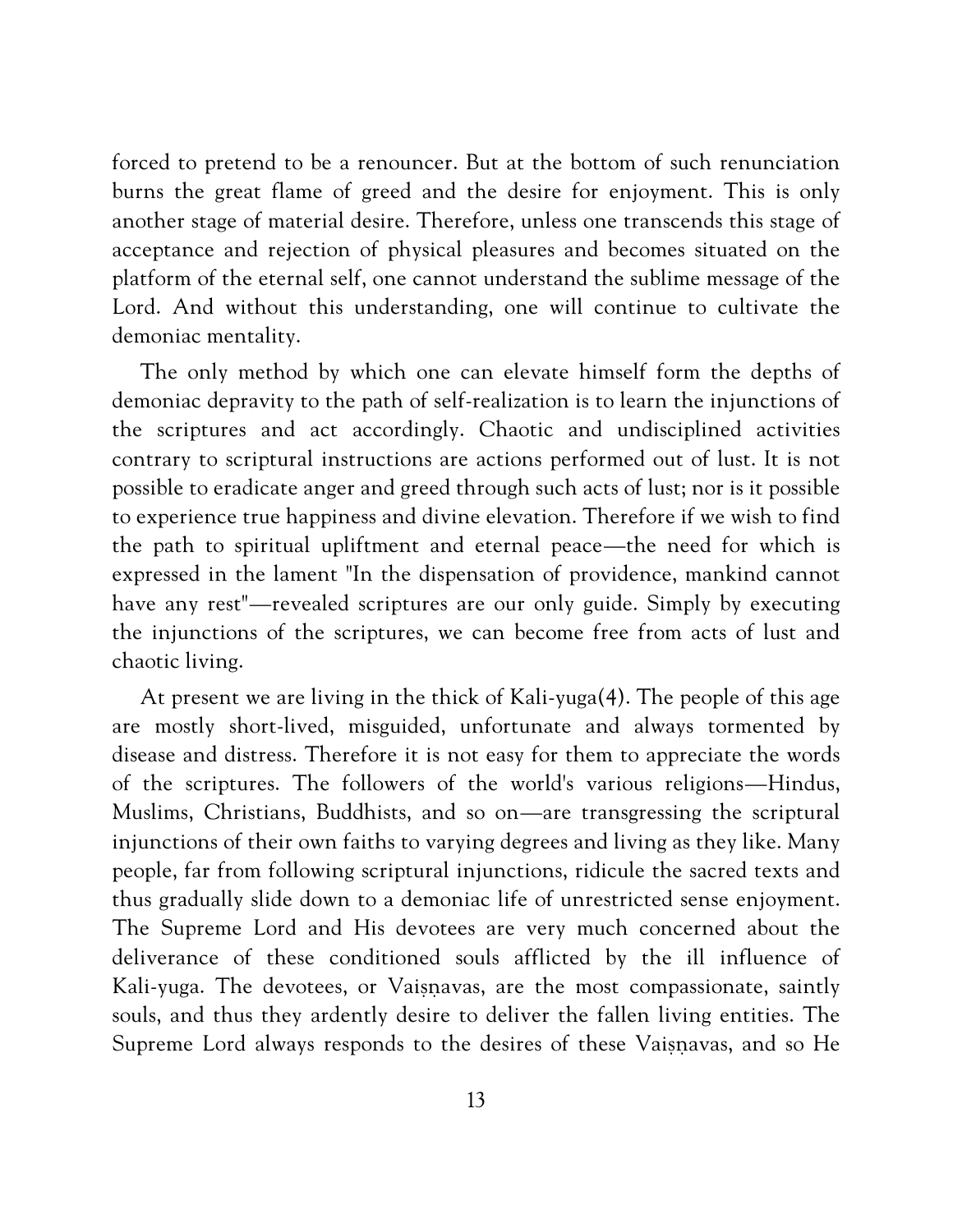answers their prayers for the salvation of these suffering souls of Kali-yuga.

Seeing the miserable condition of the living entities in the Kali-yuga, Lord Caitanya, the savior of the fallen souls, has expounded a method for their salvation. This method is taken from the scriptures and is applicable to everyone. In previous ages, one could study the *Vedas* and purify oneself by living according to those instructions. But it is impossible for the present population to properly execute scriptural injunctions, which includes strictly following vows of celibacy. One who is extremely degraded and sinful cannot find the accurate path to realization by studying the *Vedas*. It is a waste of time even to explain the meaning of the *Vedas* to such persons, who are devoid of proper up-bringing and discipline. Lord Caitanya has indeed showered His mercy upon these Kali-yuga people. So there is no doubt that those who are unable even to receive this mercy from Lord Caitanya are forever bereft of saving grace. As for those fortunate souls who, after realizing the greatness of Lord Caitanya's mercy, have accepted it—they have escaped the punishments of *mäyä*, or "the dispensation of providence." But for those who have agreed to come under the influence of the cycle of karmic reactions and are being pummeled about by *mäyä*, the Supreme Lord has arranged the process of *karma-yoga*, or fruitive activities with the aim of sacrifice to the Supreme Lord.

The learned sages say that the living entities go through 8,400,000 species of life. There are 900,000 aquatic species; 2,000,000 plants, mountains, and other nonmoving species; 1,100,000 insect and worm species; 1,000,000 bird species; 3,000,000 animal species; and 400,000 human species. After passing through all these species, the soul is finally born as a human being in Bhārata-varṣa, India. He achieves this birth by gradually awakening his consciousness. Many millions of years flash by as the soul goes through each of the above-mentioned species of life. So, even after all this, if the soul, despite being born as a human being in India, continues to be subjugated by *mäyä* and goes round in the whirlpool of "the dispensation of providence," then there is no limit to his misfortune. Śrīla Krsnadāsa Kavirāj has therefore written,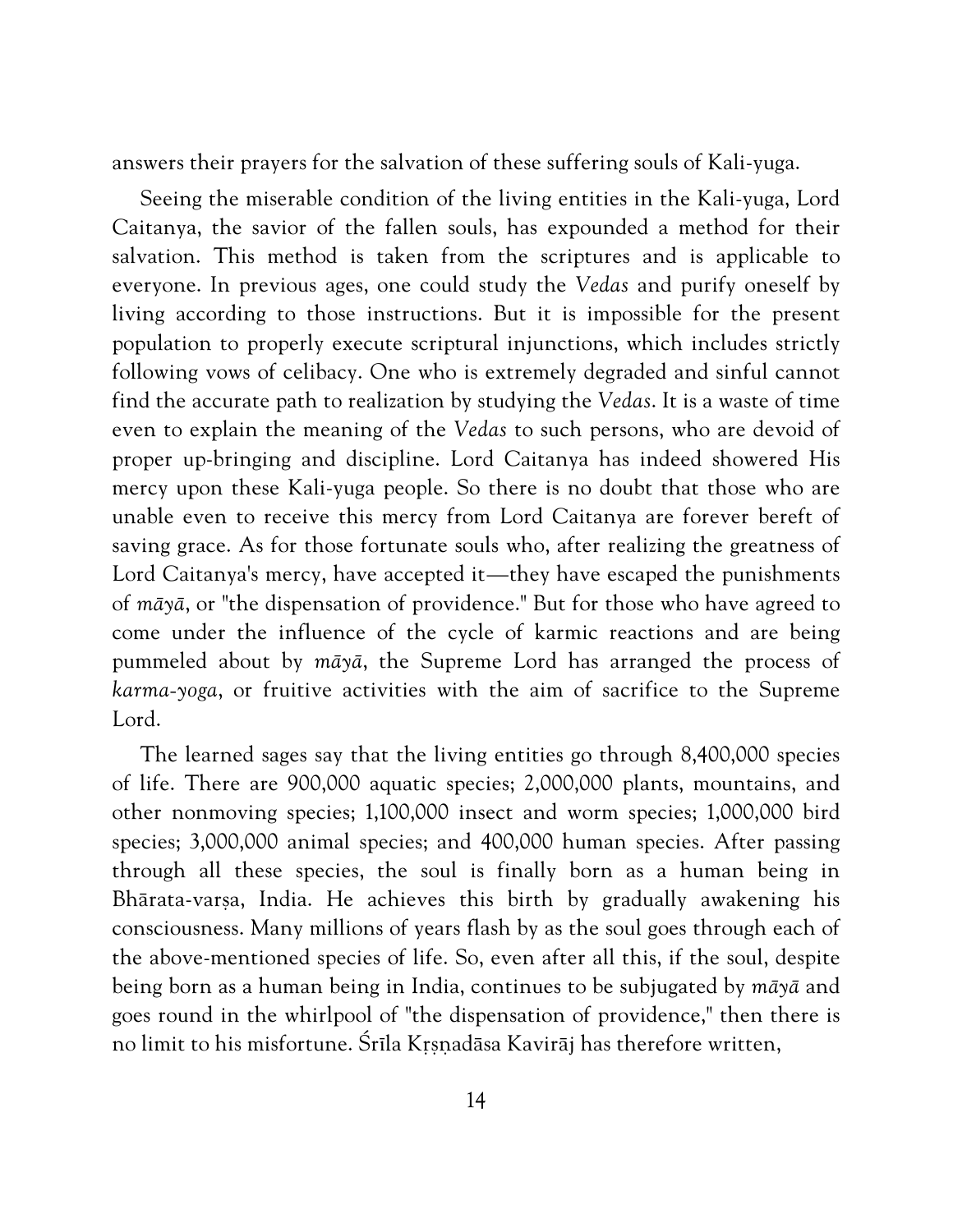#### *bhärata-bhümite haila manuñya-janma yära janma särthaka kari' kara para-upakära* [*Cc. Ädi 9.41*]

One who has take his birth as a human being in the land of India (Bhārata-varṣa) should make his life successful and work for the benefit of all other people.

Human beings can perfect their lives by following in the footsteps of those great sages of India who have all along shown the proper path. The reason for this is simple: Nowhere else can we find an example of the manner in which the sages of India have endeavored to find absolute cessation of *mäyä's* attack and to become an eternal dust particle of the Supreme Lord's lotus feet. In other countries, especially in the Occident, tremendous progress has been a made in the various fields of material science—but it is all based on the material mind and body, which are creations of *mäyä*, the illusory potency. It is for this reason that the Westerners lament, "In the dispensation of providence, man cannot have any rest." At present, the Indians have similarly taken to the path of self-destruction by aping the Western ways. The have discarded and desecrated their own culture and have become beggars at another's door. They are now flying their flag of independence, but this is also a dispensation of *mäyä*. Factually, they cannot gain anything from it. The Occident has never delved into the three stages in the development of the eternal relationship between the infinitesimal soul and the infinite Supreme Whole. These stages are, first, the initial contact with the Supreme Lord and the re-awakening of one's relationship with him; second, the execution of the means to achieve one's eternal relationship with Him; and finally, the blossoming of that relationship into one of love and total dependence of the soul upon the Lord.

Although Western people have brilliantly developed in mundane matters, they are tossed about in a sea of despair and listlessness. Similarly, the Indians, although trying to feel grateful for their mundane development, are experiencing the same listlessness and dissatisfaction. Strangely enough, now the Western thinkers are looking toward India to find peace and calm. We can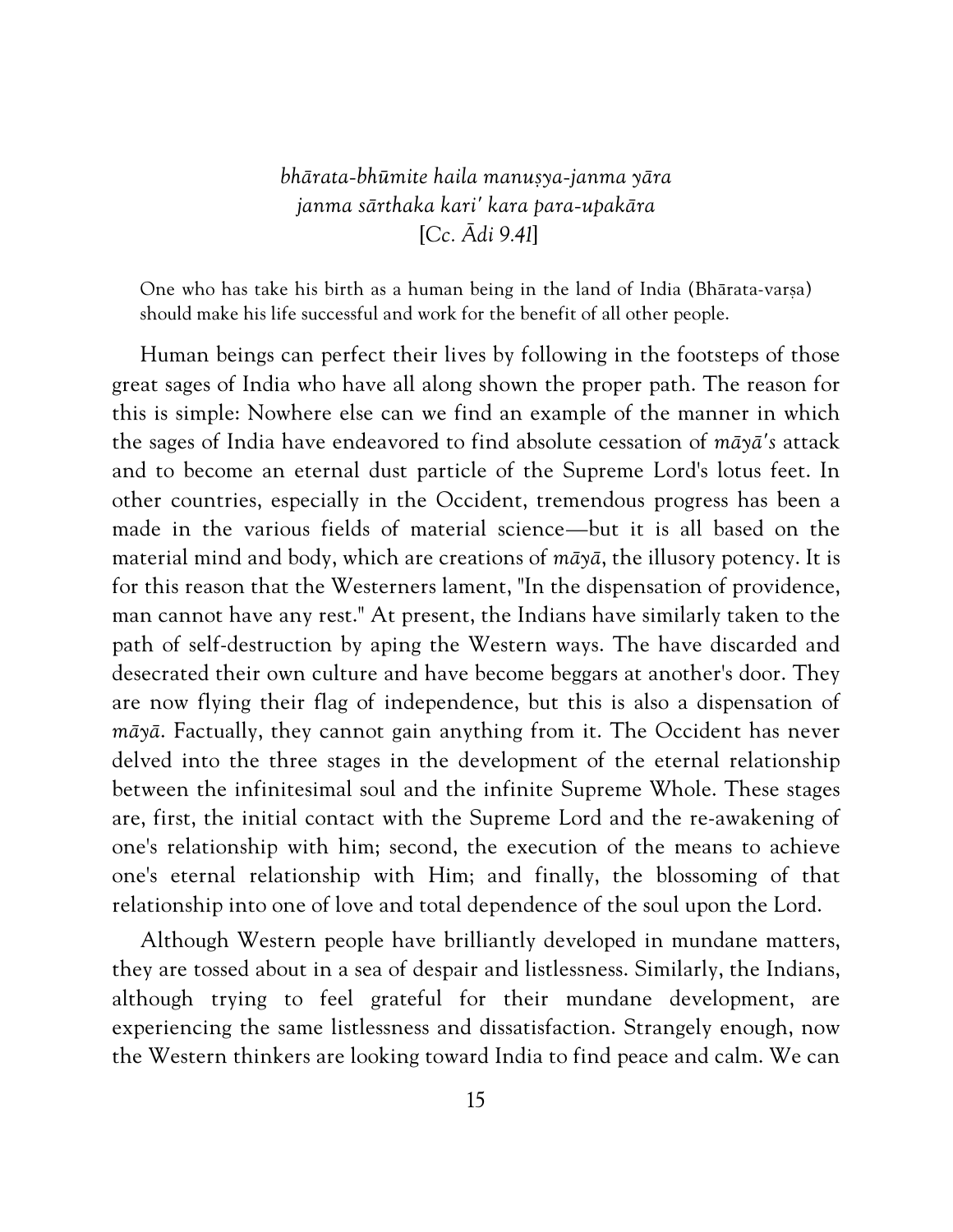safely harbor the firm conviction that soon the message of peace will reach their ears.

## **The Formula for Peace**

Lord Krsna, seeing the distressful condition of the living entities and forseeing their bleak future, spoke the scripture known as *Bhagavad-gétä*, which contains unequivocal instructions for mankind. These instructions are like the cooling showers of peace on the blazing forest fire of material existence. Ordinary human activities are quite different from the activities recommended in the *Çrémad Bhagavad-gétä*; understanding this difference is essential for us. In our times we find many fruitive workers who claim to be *karma-yogés* but in fact are seen to enjoy the fruits of their labor. What is needed is not this false *karma-yoga* but genuine *buddhi-yoga*, which Lord Krsna several times explains in the *Bhagavad-gétä*. *Buddhi-yoga* means "devotion to the Supreme Lord." The Lord says in the *Gétä* (10.10), "To those who are constantly devoted to serving Me with love, I give the understanding by which they can come to Me." Elsewhere in the *Gétä* (18.56) the Lord says, "One can understand Me as I am, as the Supreme Personality of Godhead, only by devotional service." Therefore, since *buddhi-yoga* is the means to attain the Supreme Lord, then *buddhi-yoga* is nothing other than devotional service. The Supreme Lord is attained through loving devotional service. This fact is well known. Hence the Lord is also known as *bhakta-vatsala*, "He who is especially inclined toward His devotees."

The course of action one chooses through executing *buddhi-yoga* is the very means for mankind to attain lasting peace. Such a course of action will enable man to find rest "in the dispensation of providence." We can clearly understand the essence of *buddhi-yoga* from the *Bhagavad-gétä* (Chapter 2.39-40):

Thus far I have described this knowledge to you through analytical study. Now listen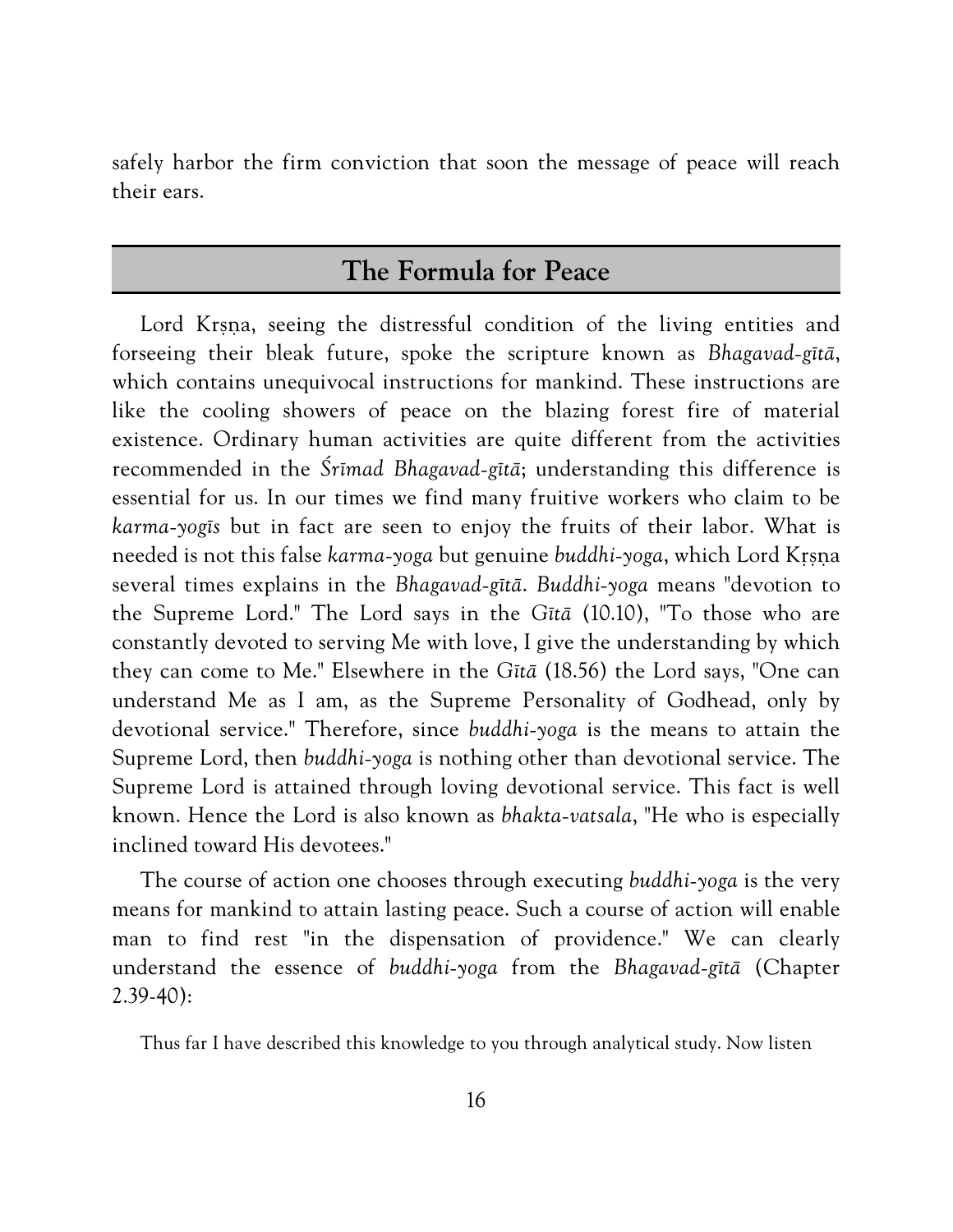as I explain it in terms of working without fruitive results. O son of Prthā, when you act in such knowledge you can free yourself from the bondage of works. In this endeavor there is no loss or diminution, and a little advancement on this path can protect one from the most dangerous type of fear.

The attainment of peace through the process of *säìkhya-yoga* is for the modern man almost impossible. But peace is easily available through the process of *buddhi-yoga*, or loving devotional service to the Supreme Lord. And this peace is of the highest nature: it far exceeds the happiness experienced through any other process. Activities that are directly connected to devotional service blossom and develop unhindered by anything external. The amount of devotional activity one performs always remains intact; it is a permanent spiritual gain for the performer, never to be rendered futile. Even a little execution of devotional service is enough to save one from the greatest type of fear.

The process of pure devotional service is one. At the same, time the *Gétä* points out how to execute *buddhi-yoga* through *jïäna*, or analytical study, and *karma*, or fruitive action. When *buddhi-yoga* is executed in conjunction with fruitive activity, it is known as *karma-yoga*. Similarly, when it is executed in conjunction with analytical study, then it is called *jïäna-yoga*. And when *buddhi-yoga*, or devotional service, transcends both *karma-yoga* and *jïäna-yoga* and becomes completely unalloyed, that devotion is called *pure bhakti-yoga*, or loving devotional service to the Supreme Lord.

The fruitive activities one performs in this world, whether according to social norms or Vedic standards, give different results. Again, by experiencing the fruits of those labors, one creates new sets of activities and their concomitant results, which in turn give rise to newer sets of activities and *their* results. All these activities and their results cannot automatically be labeled *karma-yoga*. We can see that the process of performing fruitive actions and experiencing their results is like a mammoth tree sprouting endless branches and twigs. Can the performer of actions who experiences the endless fruits of that mammoth tree ever enjoy peace and benediction? No. Therefore it is said,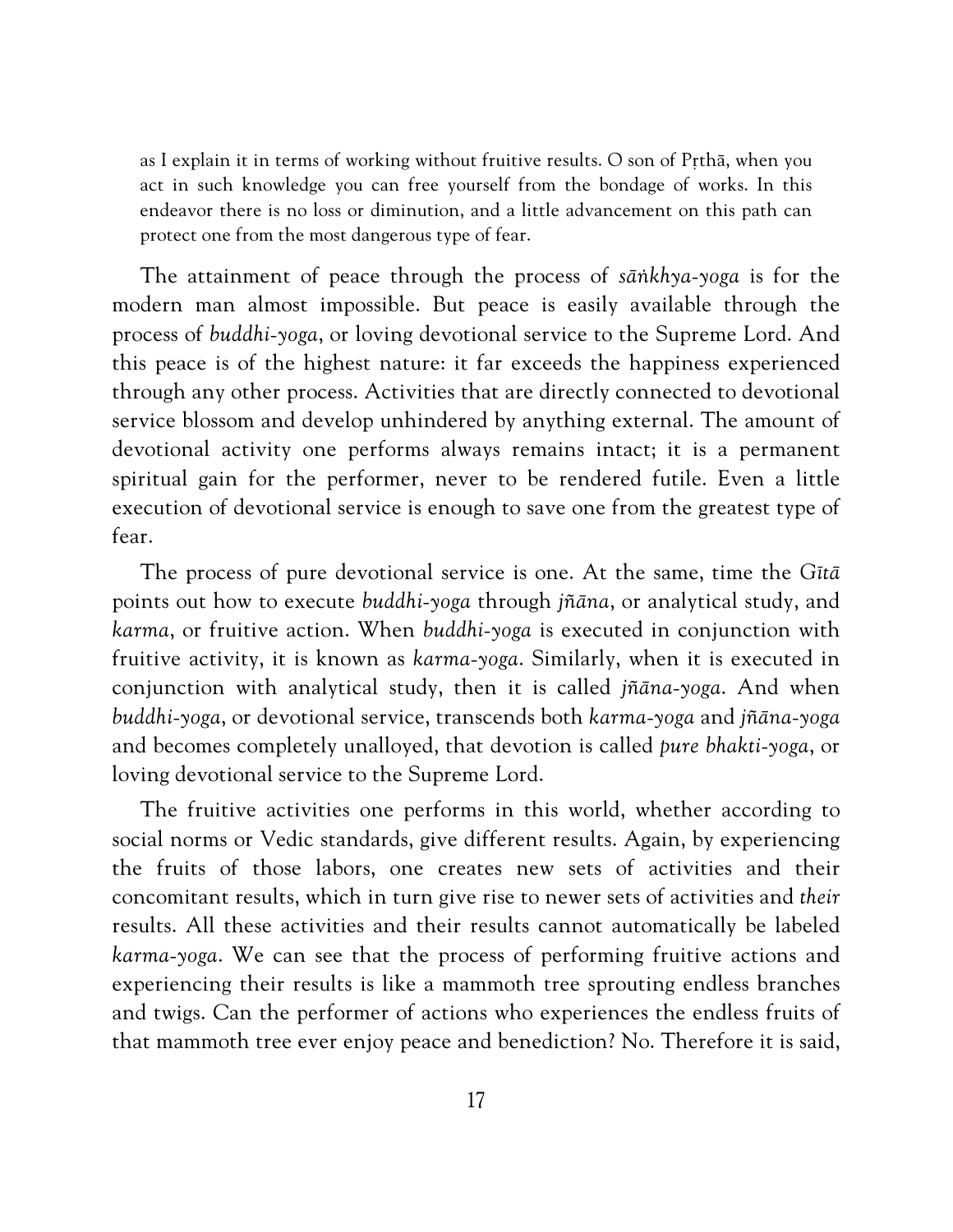"In the dispensation of providence, mankind cannot have any rest." Even in this lifetime, one who performs fruitive work is totally entangled in the cycle of *karma* as he sits on the tree of material existence. As a result, the soul must enter 8,400,000 species and suffer the threefold miseries, never finding any rest or peace.

Yet people find it impossible to renounce fruitive activities. Even the so-called *sannyäsés* who make a show of renouncing such activities must still perform many activities, at least to relieve their hunger. Śrīpāda Śaṅkarācārya, seeing the condition of the *sannyäsés* during his time, commented, "One takes on many different garbs just to fill one's stomach." And trying to give up all activities is no solution. When Śrī Arjuna, a warrior, wanted to forsake his duty of fighting a war, the Supreme Lord, Krsna, advised him, "Perform your prescribed duty, for doing so is better than not working. One cannot even maintain one's physical body without work." (*Bhagavad-gétä* 3.8)

A person should never give up his prescribed duty without scriptural authorization, for this will cause chaos in the world. Since it is impossible to maintain the body without activities, it is impossible to totally renounce activities. On the other hand, the tree of material entanglement, which thrives on fruitive activities and their results, can never bring forth any hope for peace. It is for this reason that the Supreme Lord has explained how one is to perform activities:

Work done as a sacrifice for Vișņu has to be performed; otherwise work binds one to this material world. Therefore,  $O$  son of Kunti, perform your prescribed duties for His satisfaction, and in this way you will always remain free from bondage. (*Bhagavad-gétä* 3.9)

It is another kind of "dispensation of providence" when the fruits of actions do not bind one. To perform all activities only as a sacrifice for the satisfaction of Lord Visnu is true freedom from the results of activities, or the real art of *karma-yoga*. Through this process of *karma-yoga* one is freed from the shackles of fruitive results and one's inherent eternal loving devotion for the Supreme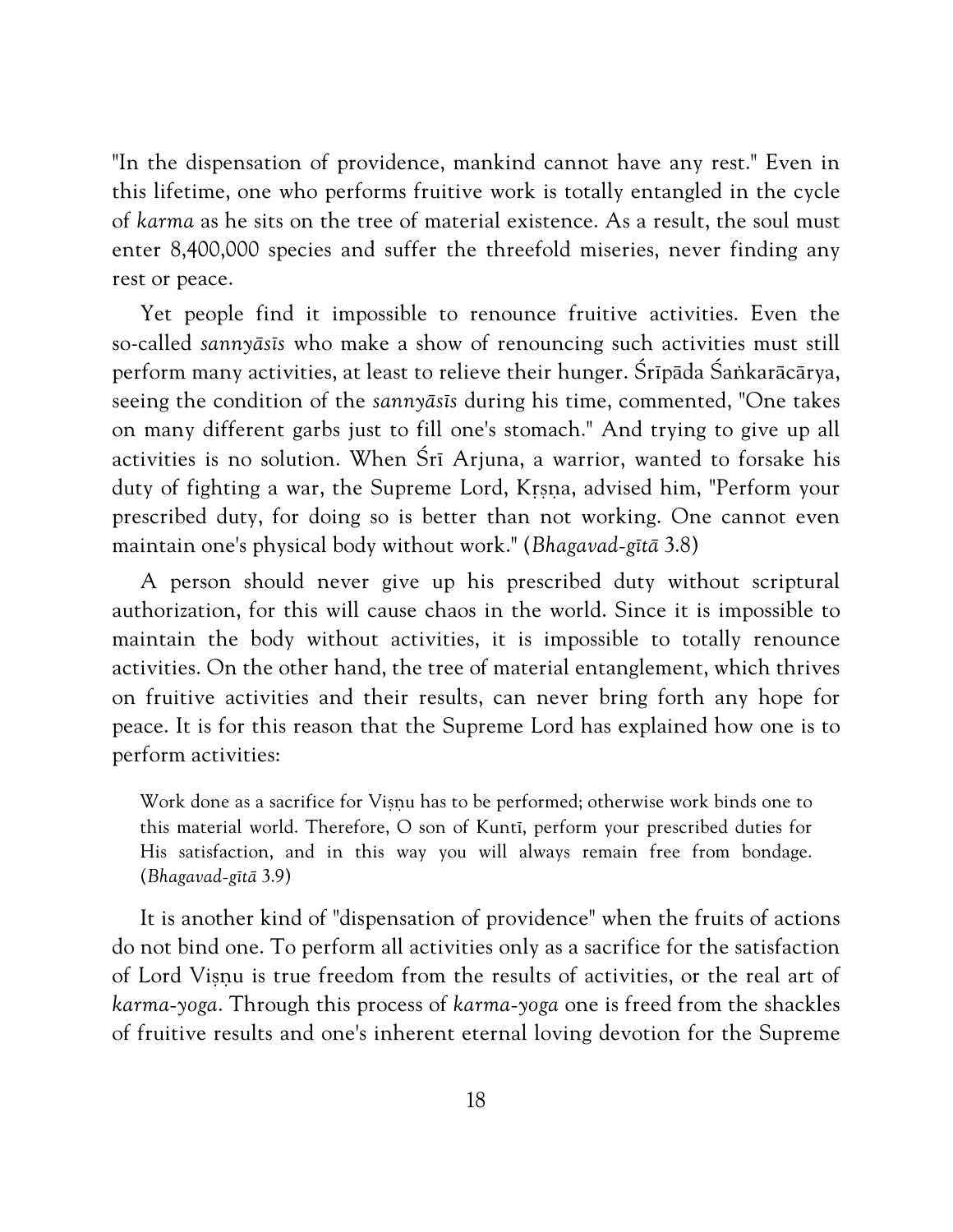Lord gradually manifests. This type of *karma-yoga* is also referred to as desireless actions, or *naiskarmya*, or in other words activities performed without expectation of any sense gratification. One who works in this way offers all the results of his actions to the Supreme Lord instead of enjoying them himself.

All of us must try to earn whatever money is required to maintain ourselves and our family. Money buys food, and food maintains our body. Without sufficient food, the body becomes weak and useless, and then it cannot generate further means for its sustenance. Which is the cause and which the effect is very difficult to establish. Such is the cycle of fruitive activities. Our material existence birth after birth consists of going round the great cycle of fruitive activity. If, by the mercy of the Supreme Lord or His pure representative, a fortunate soul caught in the midst of this turning wheel can understand his distressful condition, he begins to perform activities that will free him from this bondage.

## **Life's Only Goal**

Our objective is not the temporary peace and happiness available in the material world. As living entities we are eternal, and hence the desire for permanent happiness should be our prime motive. Yet we souls change millions of bodies, going up and down the fourteen material planetary systems, chasing after illusory peace and pleasures, expending huge amounts of blood and energy. The permanent peace and happiness we demonically run after eludes us constantly; we do not know where real peace and happiness are available. As Prahläda Mahäräja says in the *Çrémad-Bhägavatam* (7.9.25),

In this material world, every living entity desires some future happiness, which is exactly like a mirage in the desert. Where is water in the desert, or, in other words, where is happiness in this material world?

In search of truth we become deviated and, taking shelter of the boat of the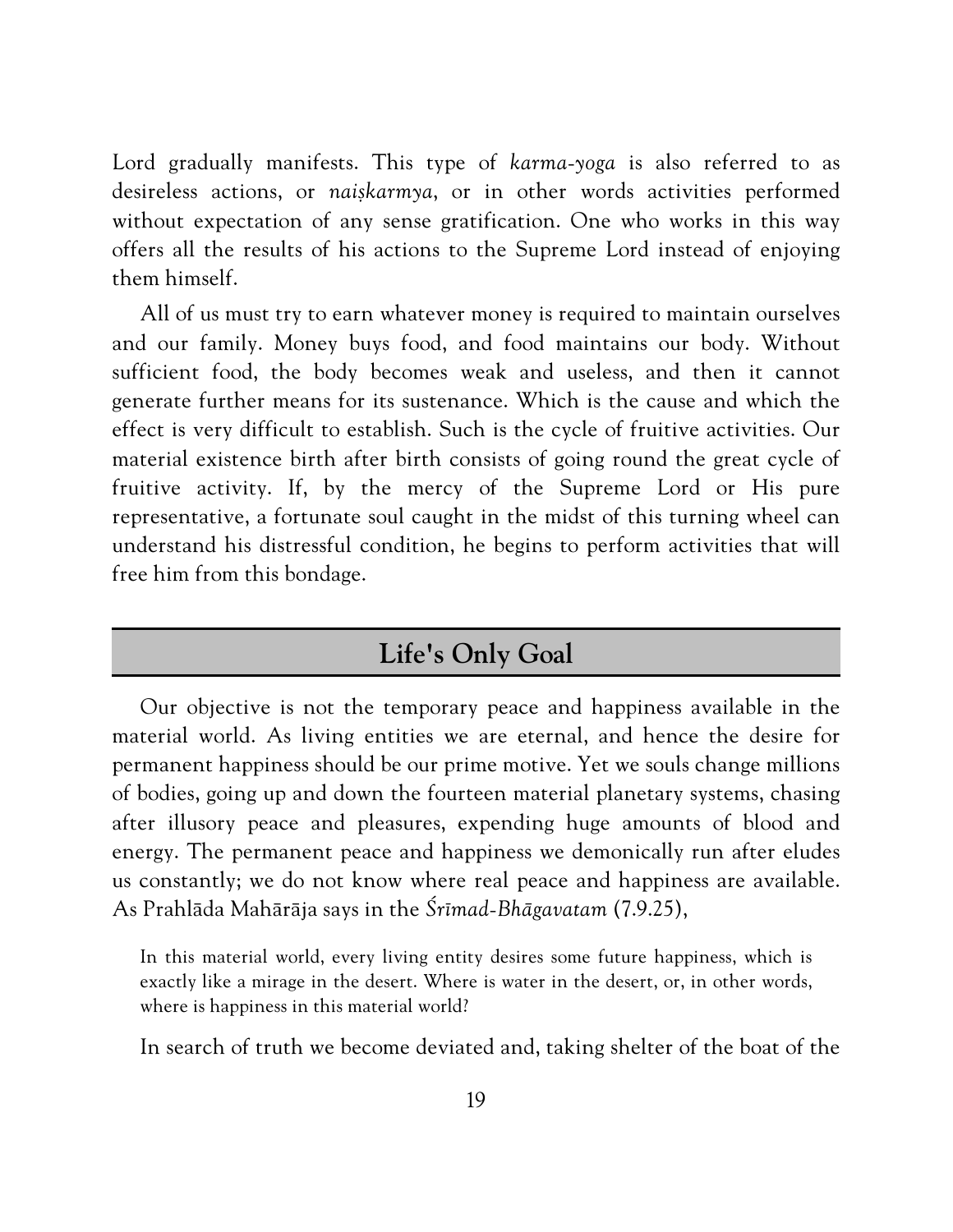material body and mind, travel aimlessly in the ocean of material existence, with no land in sight. Mercilessly tossed about, we brood, "In the dispensation of providence, man cannot have any rest." If only we knew that our ultimate destination is Lord Visnu, the Supreme Personality of Godhead! Then we could end our suffering. To dispel our ignorance about this fact, Lord Krsna has informed us that we must perform all activities as a sacrifice for Lord Visnu's satisfaction. The *Rg Veda* confirms this: "Lord Visnu is the Supreme shelter of everything. All the demigods are constantly meditating on Him." Thus we see that the demigods also consider Lord Visnu's lotus feet their supreme destination, and they become liberated simply by performing all activities for His pleasure. One who wants release from the vicious karmic cycle must have Lord Visnu's lotus feet as his final objective. Otherwise, he will have to become demoniac.

The followers of the *varnāśrama* way of life, *or sanātana-dharma*, are now being called Hindus. Their forefathers, especially those who belonged to the upper castes—the *brāhmanas*, ksatriyas, and *vais* yas—centered their lives on Lord Visnu. In every stage of life, especially in the householder stage, people worshiped Lord Visnu in their homes, performing devotional service for His satisfaction. A few very devoted souls continue to do so even today. They collect money only for the Lord's service. The money buys grains and vegetables, which they cook with devotion and then offer to Lord Visnu. Later the devotees honor this *prasädam*, the Lord's mercy in the form of food, by eating it. In all these activities Lord Visnu is the enjoyer, and one seeks to please Him. In the past, the times were conducive to such activities, and even now they are practiced in many places. Actually, such devotional service is applicable to everyone, to all places, and to all times.

Lord Visnu is the Supreme Personality of Godhead, the goal of everything. Performing all works for His satisfaction is the only way to open up the path of liberation from the cycle of fruitive action, or *karma*. It is recommended that all progressive and beneficial activities be executed for the pleasure of the Supreme Lord, Visnu. Echoing the words of the scriptures, the learned sages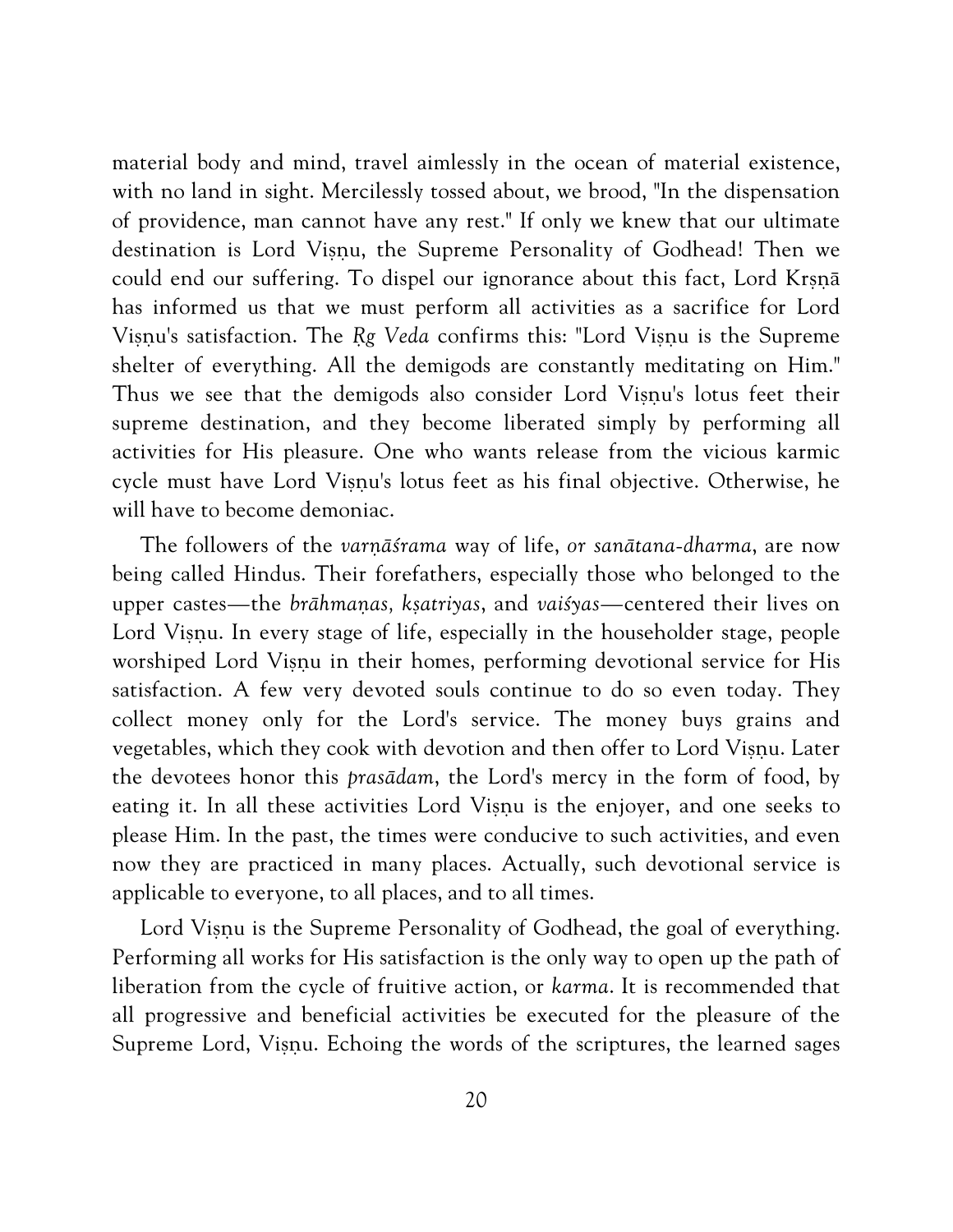proclaim "the attainment of Lord Visnu's lotus feet is the same as becoming liberated." The final step in the *karma-yoga* process is to satisfy Lord Visnu, at which point one's own desires are automatically fulfilled. While delineating this point, Lord Krsna says that if work is not performed for His satisfaction, then all activities are tainted with sin and result in sinful reactions, which created havoc in society. In the *Bhagavad-gitā* (3.13), Lord Krsna says, "The devotees of the Lord are released from all kinds of sins because they eat food which is first offered for sacrifice. Others, who prepare food for personal sense enjoyment, verily eat only sin."

Preparing and eating food in the way just mentioned is service to the Supreme Lord, Visnu. Sometimes it may appear that some sin is being committed in its execution, but if one takes and honors the remnants of the sacrifice, or offering to Lord Visnu, then one is automatically exonerated from all binding reactions and becomes liberated. Though we may live very carefully, trying to avoid sins and strictly follow the path of nonviolence, still our lives are controlled by the cycle of karmic reactions. Hence, unwittingly we are forced to commit many kinds of sin. We commit so many sins in business transactions, common human dealings, daily chores, and especially political and administrative activities. It fine to vociferously support nonviolence, but in actual life one is compelled to commit acts of violence. One may succeed in avoiding many kinds of sin, but it is impossible to escape committing the five great sins called *païca-sünä*. While walking on the street we may crush many ants to death against our wishes. While cleaning house, we may squash many insects to death. While grinding food grains or lighting a fire, we destroy many tiny lives. In this way, while executing our ordinary, daily chores we are forced to commit violence and take many innocent lives. Willingly or unwillingly, we commit sins. Thus, when a religion fabricated by the human brain prompts one to embrace the path of nonviolence for its own sake, it inevitably gives advantage to one and difficulty to another.

It is impossible to be exempted from the adversities caused by mentally concocted beliefs. According to man-made laws, if one person murders another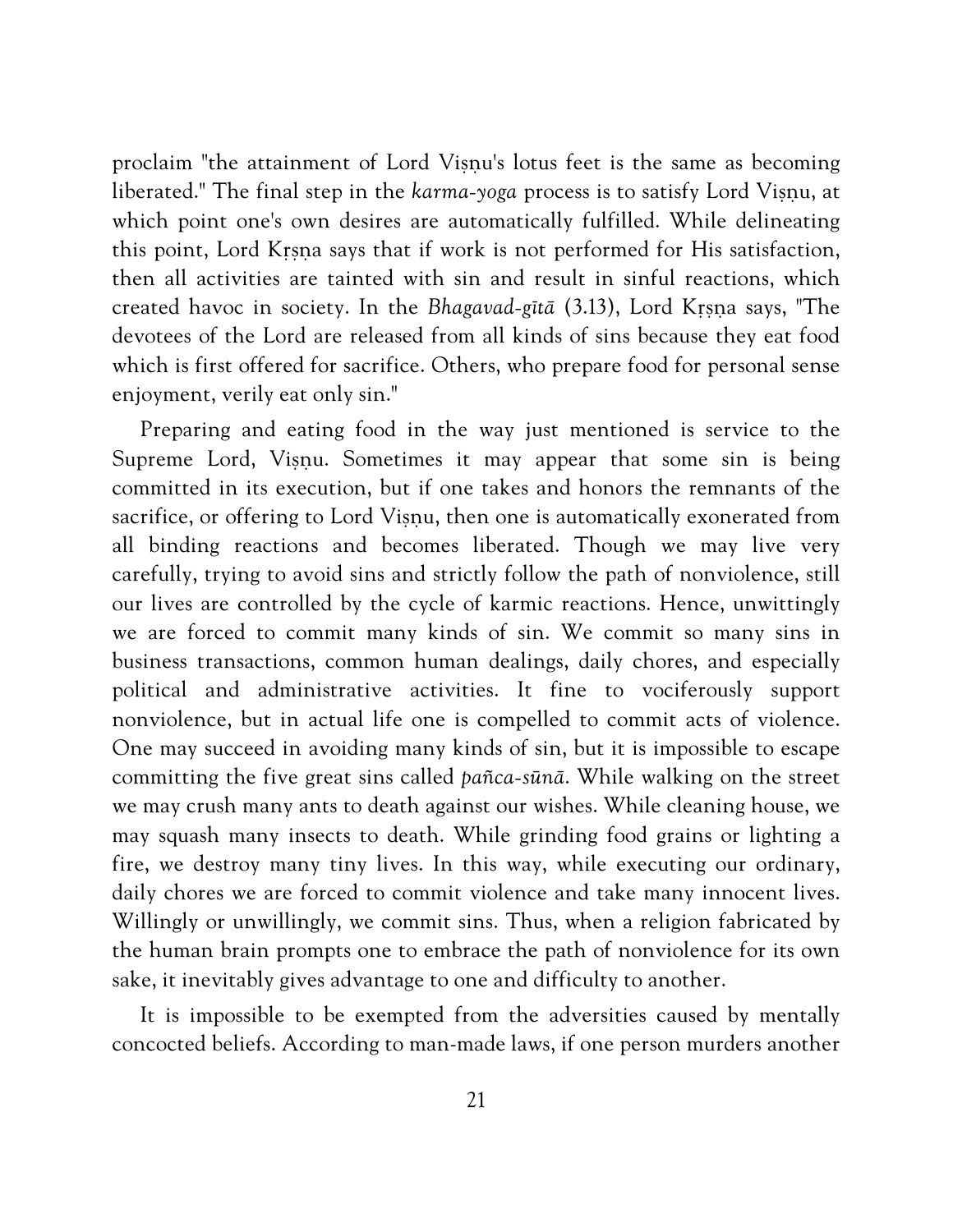he is condemned to the gallows, but no action is taken against a man for killing animals. Such is not the law of providence. The law of God is such that it punishes the killers of both man and animals; both acts of murder are penalized. The atheists deny the existence of God because in this way they think they can commit sins unhindered. But all the revealed, authorized scriptures say that by killing innocent creatures, the householders commit many sins willingly or unwillingly while performing their normal daily activities. To get release from these sins, the householders are enjoined to perform certain sacrifices. Foremost of these is to eat and honor the remnants of food offered to Lord Viñëu. As for those selfish householders who cook food only for their own sensual pleasure and not for the service of Lord Visnu, they have to suffer all the sinful reactions incurred while cooking and eating. This is the law of providence. Therefore, to get rid of these sins, the followers of the Vedic religion dedicate their household activities to Lord Visnu's service.

 The leaders of society are therefore advised to perform devotional service for Lord Visnu's satisfaction—both for their own benefit and for the benefit of those they lead. As Lord Krsna says to Śrī Arjuna in the *Bhagavad-gītā* (3.21), "Whatever action a great man performs, common men follow. And whatever standards he sets by exemplary acts, all the world pursues." Because everyone follows their example, the leaders are required to carefully study the process of devotional service to Lord Visnu. This is their duty. Thus for the benefit of human society, there is a great need to construct universities that will impart knowledge of devotional service.

Alas! The times are such that those who are considered leaders and stalwarts of society are more viciously inimical to God than others. Therefore, what devotional service for Lord Visnu's satisfaction can they perform? And if they cannot perform devotional service, then how will they gain release from their innumerable sins? If the stalwarts of society are not willing to declare that Lord Visnu is the omnipresent Absolute Truth, and that He is all-pervasive due to His being both a person as well as formless, then what can the lesser men, the man on the street, understand about this esoteric subject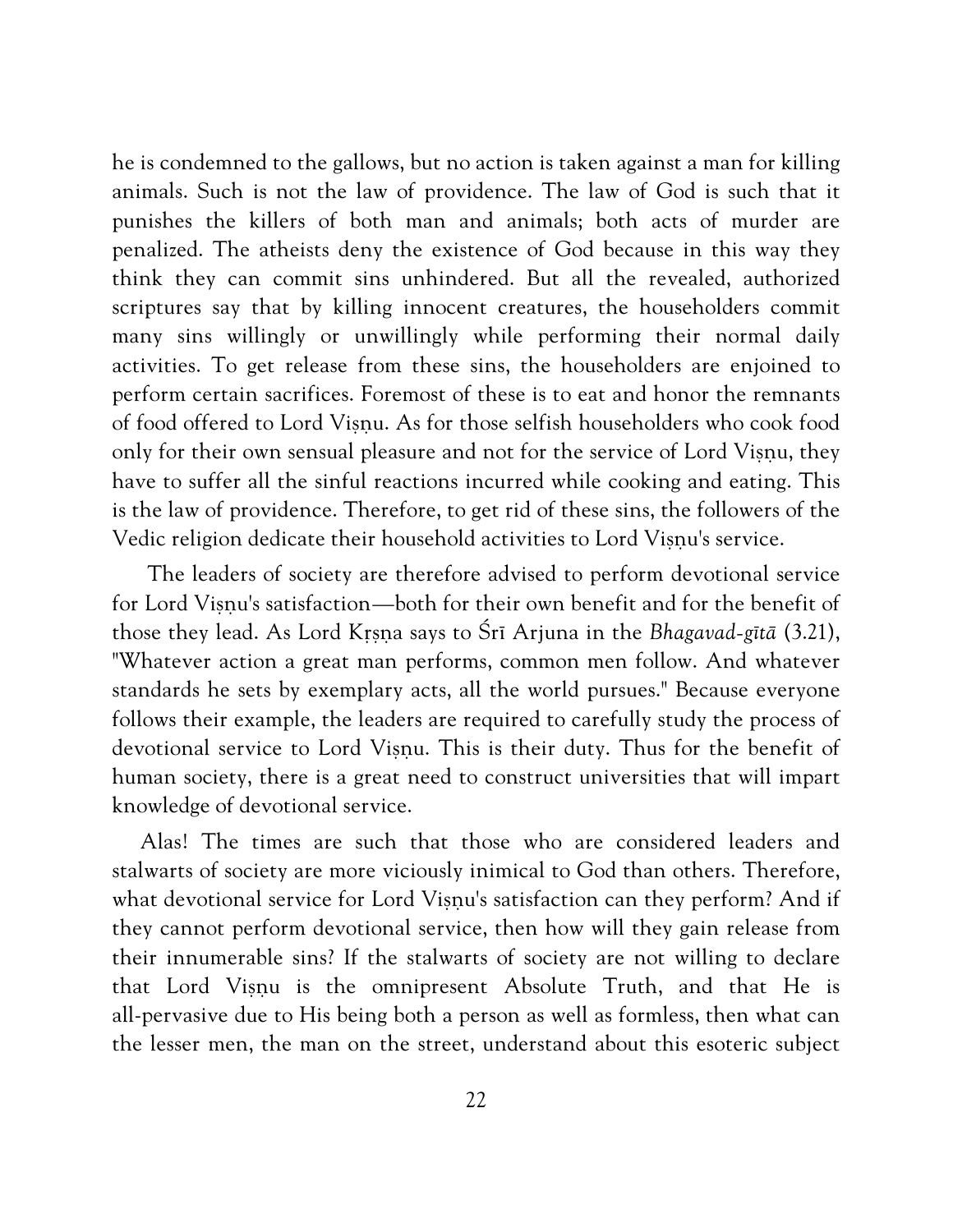matter? The Supreme Lord is the sole proprietor of everything. We cannot take the position of the enjoyer and proprietor of this material world. Whatever the Supreme Lord mercifully gives us as His remnants, that alone should we accept. We must never desire another's property. As the *Isopanisad* states,

Everything animate or inanimate that is within the universe is controlled and owned by the Lord. One should therefore accept only those things necessary for himself, which are set aside as his quota, and one should not accept other things, knowing well to whom they belong."

Only when the leaders of society center all their activities on the Supreme Lord, Visnu, will these activities bring good fortune and benediction to the leaders themselves, as well as to their followers. But if the leaders avoid performing their activities for Lord Vișnu and instead pose as Lord Vișnu themselves—taking worship, wealth, and praise from their followers and returning the same to them as remnants—then others might become attracted by their pretentious renunciation and thus follow their path to doom. But nothing further will be achieved. Such leaders uselessly excite their ignorant sycophants, inducing them to perform many sinful activities. In this way such selfish leaders bring about their followers' doom simply to increase their own distinction, adoration, and wealth. Unfortunately, the leaders do not know that these miniscule portions of distinction, adoration, and wealth will be burned to ashes with their death. But the sinful methods used to acquire these temporary material advantages will beget results, which will then very subtly mix with their subtle body, namely mind, intelligence, and false ego. And these results will later become the seeds of further sinful activities, which will entangle the soul in the cycle of karmic reactions birth after birth, forcing him go through many different species of life.

## **How to Cure the Material Disease**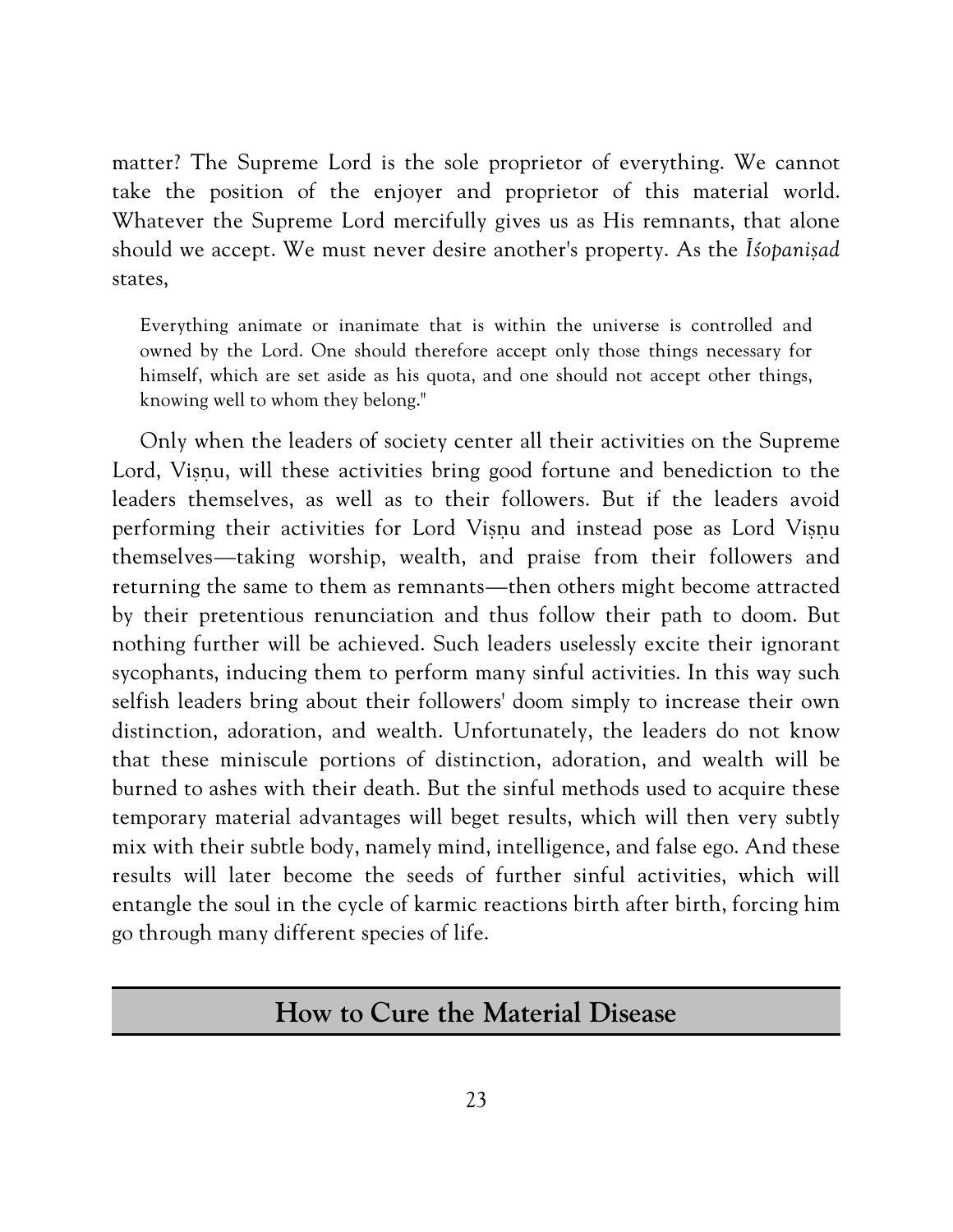The general populace simply follows the dictates and decisions of the leaders, who are bereft of any spiritual realization. Therefore it is advised that the leaders of society should act responsibly. The easy path to prosperity opens up when these leaders intelligently put into practice the precepts of *karma-yoga*. Without first becoming adept at curing one's own disease, why try to treat many patients? This is unreasonable. First a leader has to adopt the principles of *karma-yoga* in his own life; then he has to diagnose the disease of the people; then the medicine is to be prescribed and the proper diet given. Simply to offer the suffering people a sense-gratificatory cure that titillates their senses—this is not going to make them healthy. Rather, this will spread the disease further, and at one stage the doctor himself will be infected and finally die from it.

Forgetfulness of the Supreme Lord, Visnu, is human society's real and original disease. So, if one does not treat this ailment but instead shows insincere and shallow concern for the patients, one might give them some momentary relief and pleasure, but ultimately such a course of action cannot cure them permanently. If the patient goes for proper medicine and diet but is instead administered bad medicine and diet, then he is certainly in the jaws of death.

The remnants of food offered to the Supreme Lord, known as *prasädam*, is the best diet for all patients. And to discuss and hear topics glorifying the Supreme Lord, to see the Lord's Deity form and offer worship to Him, and to completely surrender oneself to the Lord—these constitute the greatest medicine, the panacea. These activities are the only secure path to prosperity, whereas other activities will wreak disaster. The practices of devotional service to the Lord can never cause harm to society; rather, they can only usher in an age of opportunities and benedictions. Those who are opportunists and financial speculators should calmly consider these facts.

Stalwarts of society like Mahätmä Gandhi are trying in various ways to usher in an age of peace, but because such endeavors are not inspired or blessed by the spiritually evolved saints, they are not turning out successful,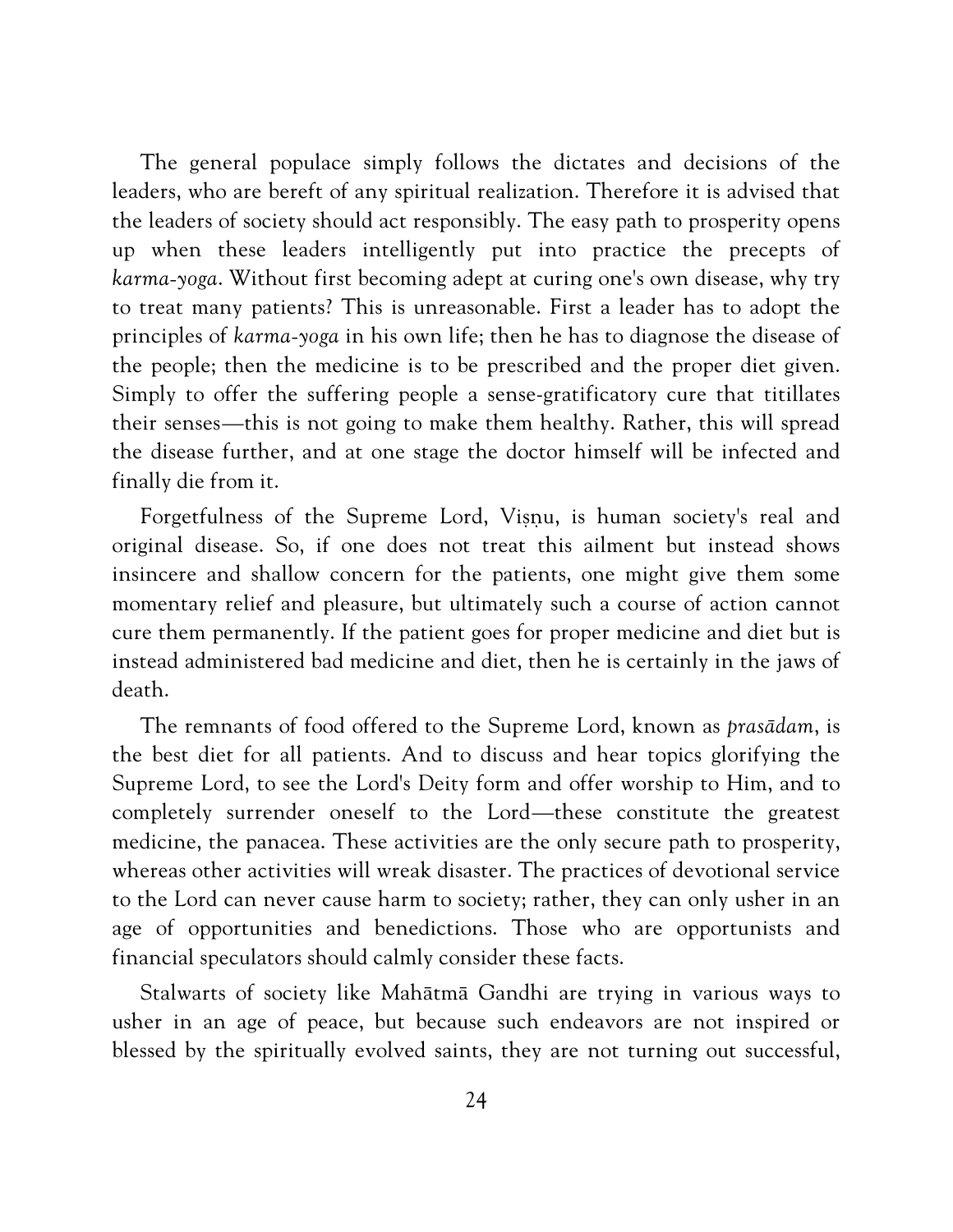nor will they be fruitful in the future. The God of the monists, or Mäyävädés, cannot eat, see, or hear. Such a concocted, formless God can never bring peace to the world. How can a God who has no sensory organs see the miseries of the people or hear their heartfelt prayers? To worship such a formless God in the name of searching for spiritual truth can only produce misfortune in the world, never good fortune. In the Mäyäväda school of philosophy, discussions on pure knowledge can throw some light on the real nature of the Absolute Truth, but they are unable to fully reveal the esoteric and personal aspects of the Supreme Absolute Being. These dry, empirical discussions fall far short of their objective: a complete understanding of the Absolute Truth. Therefore only if leaders like Mahatma Gandhi strive to realize the Supreme Absolute Person-not a formless energy—can they truly benefit human society.

Conditioned human beings are expert at dealing with this material body and mind. These gross materialists, who cannot see beyond materialistic activities, find it impossible to believe that besides our material universe, a spiritual universe exists. Completely identifying with the body, such materialists are like animals, simply eating, sleeping, mating, and defending. They are so captivated by these four animalistic propensities that they lose the power to discriminate between sinful and pious activities. They tirelessly endeavor for a little sense gratification, but all their efforts end in futility. Many modern scientists have taken up the role of priests facilitating such gross activities, which are unbeneficial and fatal. These scientists have made available a variety of products meant simply to titillate the senses, thus creating a deadly competitive mood among the materialists, which has in turn caused an obnoxious atmosphere in society. People think they become free and independent through such sensual activities, but factually they become more tightly bound up in chains. The greater their accumulated wealth, the greater their anxiety and depravity. As much as they try to usurp the Supreme Lord's position of being the only enjoyer, that much and more are they drawn into the jaws of a horrible death. And these activities make a Herculean task out of such a simple and basic activity as sustaining the body, which needs a little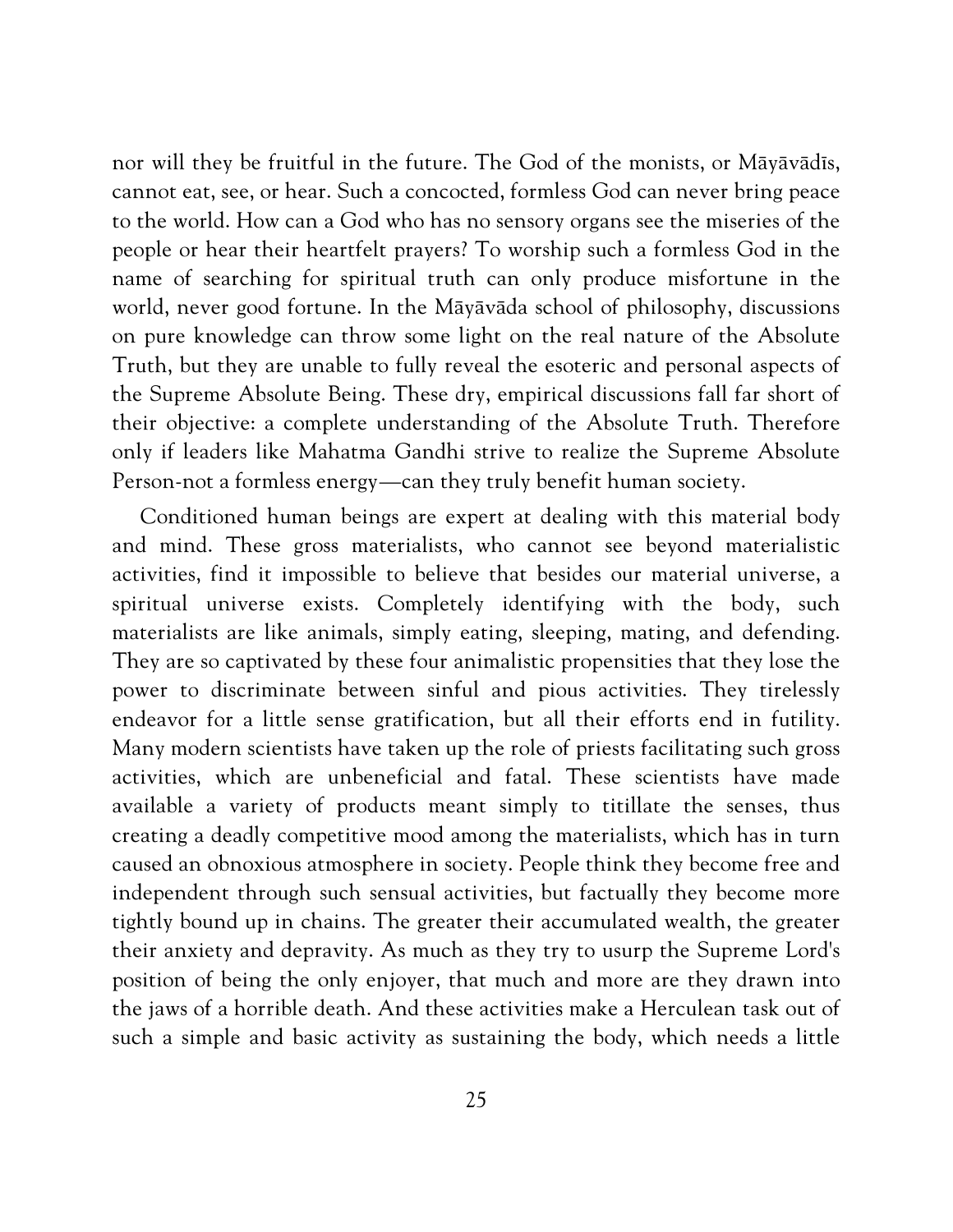nourishment only.

A grade higher than this mean class of gross materialists are those who believe in the transmigration of the soul. These are the fruitive workers who perform pious activities such as giving in charity, but their only motive is to ensure that their next life is one of luxury and sense enjoyment. Neither of these grades of fruitive workers realizes that both pious as well as sinful activities cause bondage. These materialists do not know that *karma-yoga*, activity performed without fruitive desire, is the best form of activity. Therefore they often think that the *karma-yogés* are as attached to this material world as the gross materialists. The sole motive of the *karma-yogé*, however, is to instruct the members of society for their benefit. As Lord Krsna, the Supreme Personality of Godhead, says in the *Bhagavad-gétä* (3.25) "As the ignorant perform their duties with attachment to results, the learned may similarly act, but without attachment, for the sake of leading people on the right path."

Like others, sages who are in knowledge of the Absolute Truth maintain their bodies, but the difference is that the goal of all their activities is to satisfy Lord Visnu. Although the general mass of people may wrongly think that the sages' activities are the same as their own, in fact the sages are performing *karma-yoga*, not fruitive activity.

Present times have seen the widespread expansion of modern science and technology in our world in a variety of forms, which have entangled society more and more in the vicious cycle of *karma*. Huge factories, universities, hospitals, and so on, are certain to entangle society further in the karmic cycle. Bygone ages never witnessed such huge, complex arrangements for gross materialistic activities. Wrong and simply bad association has tightly bound up the innocent populace in mean activities. But the learned man, the *karma-yogé*, can show society how to perform all these activities for the satisfaction of the Lord.

Previously, sages arranged for Lord Visnu's Deity to be worshiped in practically every household, thereby creating the atmosphere for people to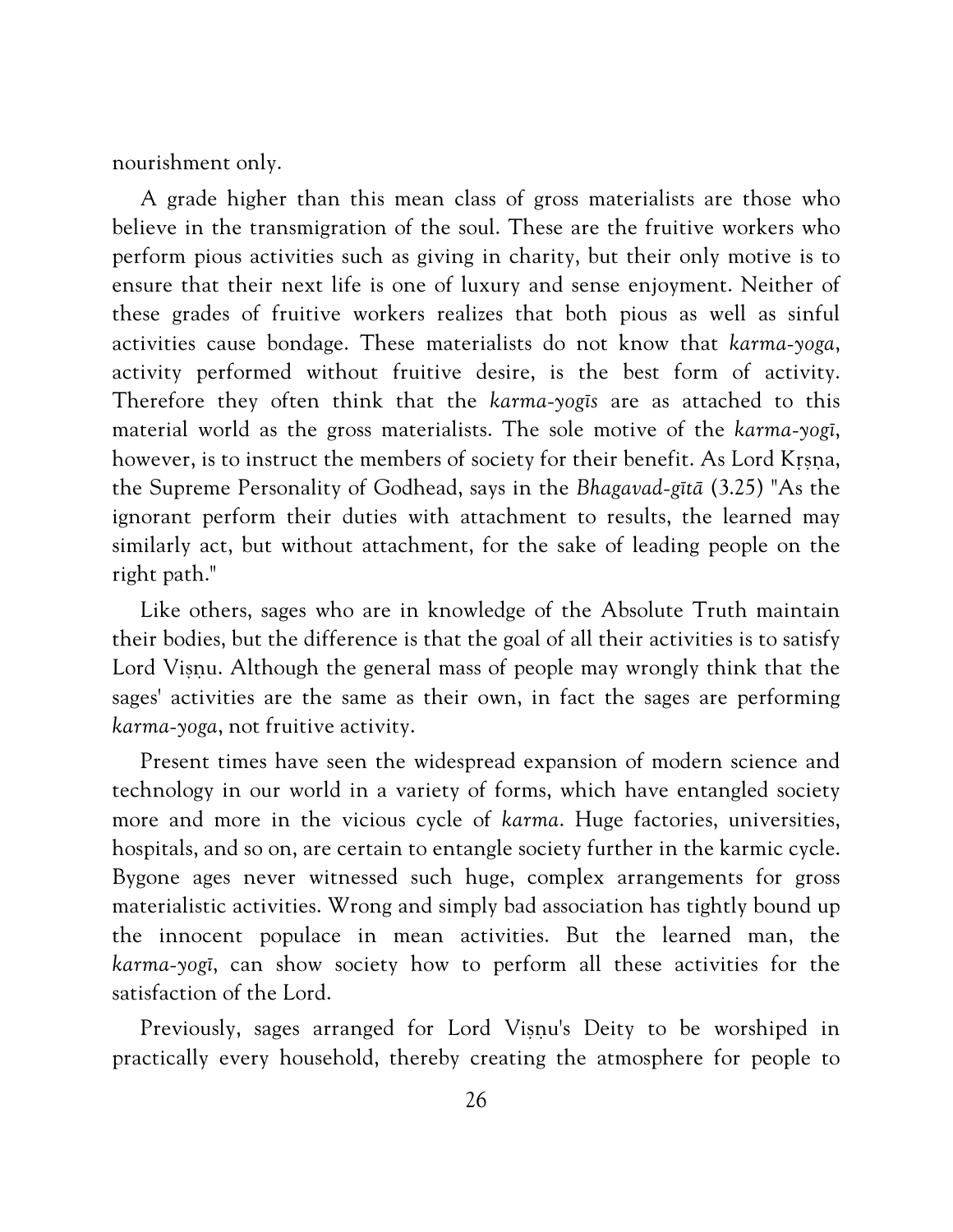become *karma-yogés*. Similarly, it is now urgent that similar arrangements be made to worship and serve Lord Visnu in the huge factories, mercantile firms, hospitals, and so on. This can firmly establish true equality among men under a spiritual banner. Lord Nārāyana is not poor; He is the Supreme Lord of Lords. And hence attempts to say that the poor people are "Narayanas" is foolish. Rather, by widely organizing the worship and service of the Lord, one can greatly benefit everyone, including the poor. The Supreme Personality of Godhead manifests Himself in many forms, but the sages have chosen three of His multifarious forms to serve and worship as the Deity. They are Laksmī-Nārāyaṇa, Sītā-Rāma, and Rādhā-Kŗṣṇa. These three Deity couples are widely worshiped all over the Indian subcontinent. Therefore, we request the owners of large factories and business firms to establish the worship and service of any of these three Deities in their establishments. The owners can then distribute *prasädam*, offered food, to everyone. This practice will repair any disagreements between worker and owner, because both will become *karma-yogés*.

Most factory workers and other laborers cannot maintain a good character and thus slide down to depravities. And if such derelicts increase in population, the world has no chance for a prosperous and fortunate future. But if the owners give their laborers and office staff *prasädam*, then both the givers and the receivers will gradually become purified and more attracted to the Supreme Lord. The whole society will become elevated, civilized, and united in harmony. On the other hand, by trying to achieve only their selfish interests, the owners create a situation in which any harmony or unity is not only fragile but dangerous. And when the owners fire these degraded laborers in pursuit of their crass self-interest, neither the owners themselves nor the laborers are benefited. Soon the workers automatically turn inimical toward their employers.

When laborers and bosses perform activities that are not intended to please Lord Visnu and are in fact troublesome to the Lord, they end up arguing and fighting with each other, thus creating an awful situation in society. The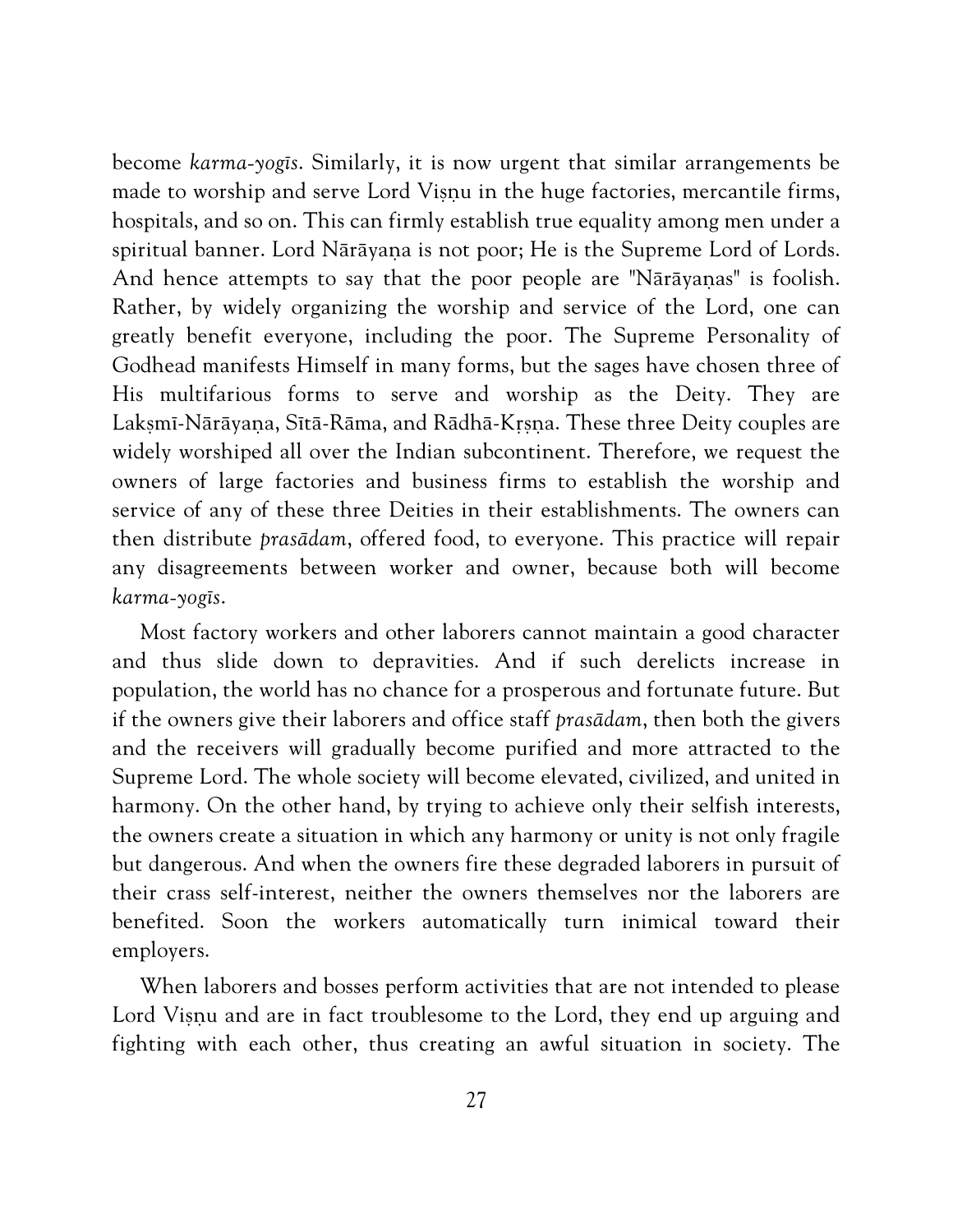Communists and Socialists are spending money, intelligence, and even lives propagating their "isms"; the Bolsheviks revolted, disrupting the entire land of Russia and promising to fulfill the people's dream of a prosperous household life on a mass scale; the workers' unions are constantly at odds with the employers. All these complicated problems have one simple solution: everyone should perform *karma-yoga*, or work meant to please the Supreme Lord.

The endeavors human beings have made to establish a close and harmonious relationship with one another have culminated in the United Nations. This organization is based on the concept of the family unit. The gradual expansion of the family unit to a large community, to a village, to a state, to a country, and finally to a continent has given the clue for the formation of the United Nations. The thing to be noted, however, is its center. What is the central attraction? If the process of expansion were reversed, we would end up with the human body as the basic unit. The senses are of prime importance in the body; more important than the senses is the mind, then intelligence, and finally the false ego. And more important than the false ego is the real self, a pure spiritual being that is part and parcel of the Supreme Lord, Visnu. Therefore the conclusion is that the fountainhead of everything is Lord Vișņu. For this reason Prahlāda Mahārāja said,

Persons who are strongly entrapped by the consciousness of enjoying material life, and who have therefore accepted as their leader or *guru* a similar blind man attached to external sense objects, cannot understand that the goal of life is to return home, back to Godhead, and engage in the service of Lord Visnu.

Those who lose sight of the center and become attracted to the externals are shallow and misguided. These misguided persons are in a sense blind; hence the world cannot expect them to give any guidance toward enlightenment. However much these blind people may pretend to guide and benefit other blind people, factually they are fully controlled by the will of providence. We should make the effort to understand that the cause and source of everything is Lord Visnu, the Absolute Truth, and that the fullest manifestation of this Absolute Truth is Lord Krsna, the source of even Lord Visnu. As Lord Krsna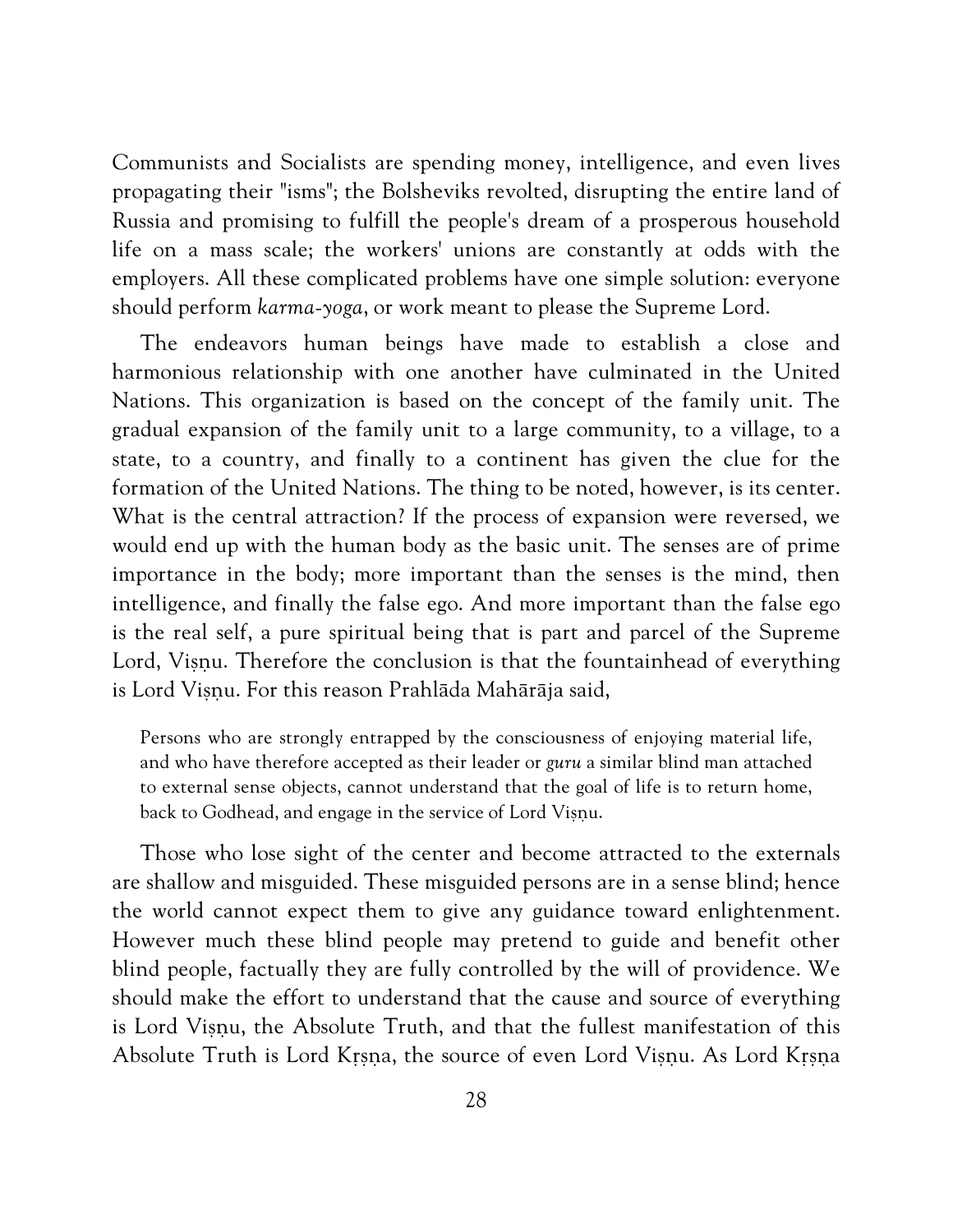says in the *Bhagavad-gétä* (7.7), "O conqueror of wealth, [Arjuna], there is no truth superior to Me."

Thus the ultimate source of everything is indeed Lord Krsna Himself, the all-attractive Supreme Personality of Godhead. After considerable deliberation, the sages in the past concluded that Lord Krsna is the Supreme Being, the origin of all expansions and manifestations of the Supreme Absolute Truth. As the *Çrémad-Bhägavatam* (1.3.28) declares, "All of the abovementioned incarnations are either plenary portions or portions of the plenary portions of the Lord, but Lord Śrī Krsna is the original Personality of Godhead..." Later we will discuss more thoroughly the subject of the expansions of Lord Visnu, but for now let us establish that Lord Krsna is the highest aspect of the Supreme. The *Brahma-samhitā* (5.1) confirms this: "Krsna who is known as Govinda is the Supreme Godhead. He has an eternal blissful spiritual body. He is the origin of all. He has no other origin and He is the prime cause of all causes."

Thus if we can transcend the material body and its physical relationships and become connected with everyone through the Lord Krsna, the original Godhead, we can relate on a platform of truth and reality. Then the actual meaning of fraternity and equality will crystalize.

#### **The Living Entities' Real Identity**

A man's relationship with his sister's husband is based on his relationship with his sister. The brother-in-law, prior to his marriage with the sister, was a complete stranger to the man. And when their children become the man's nieces and nephews, his relationship with them is also based on his sister. Similar relationships grow up among races and nationalities, centering on the country of birth. Thus we have Indians, Bengalis, Punjabis, Germans, and so on. We also find relationships centering on religious beliefs. Thus there are Hindus, Muslims, Christians, and so on. But however much we might endeavor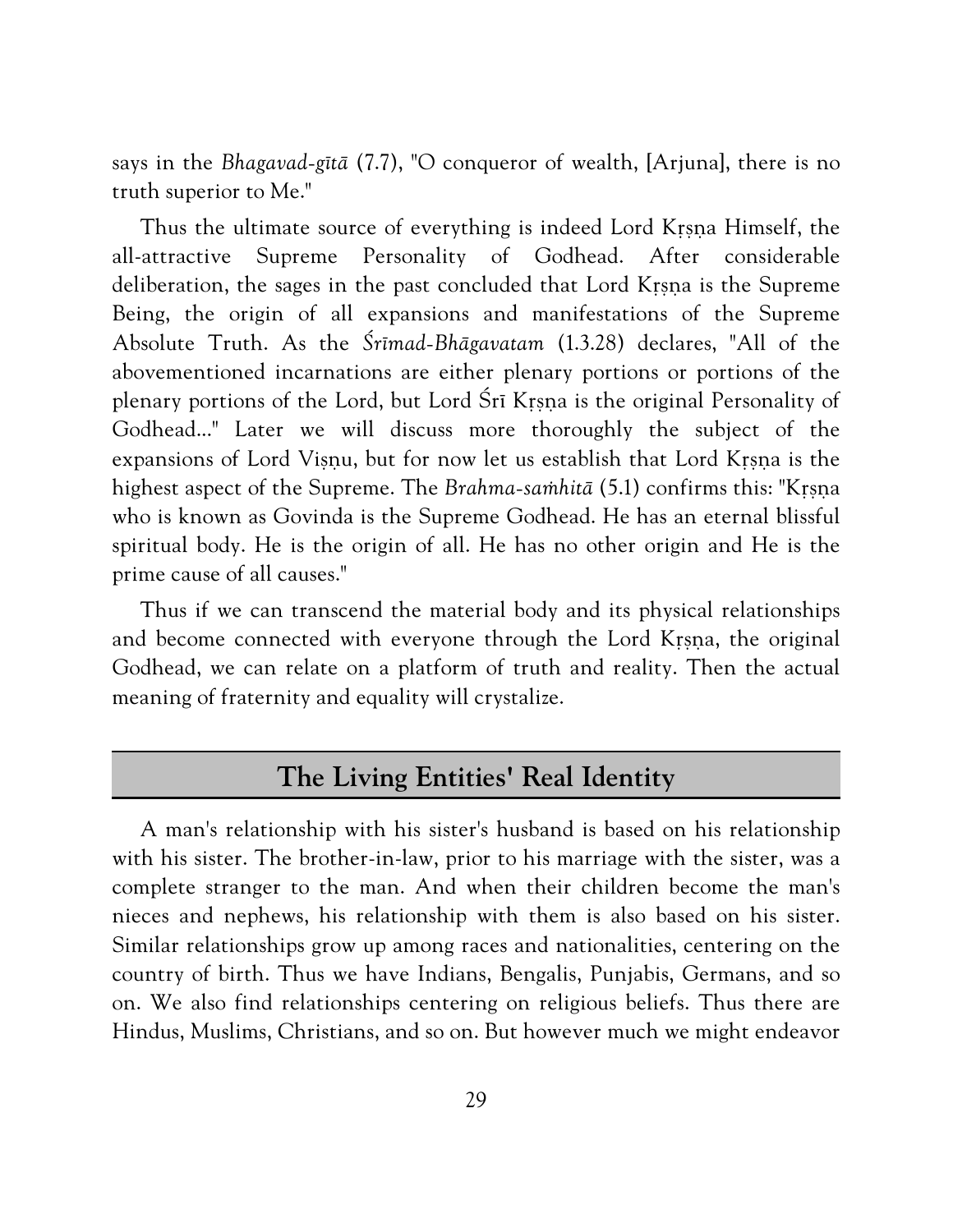to adapt to such partial personalities of the self, and however we try to increase the number of these fractional identities, we will remain infinitesimal and partial. Being part and parcel of the Supreme Lord, if we do not aspire to serve Him, then we forgo our actual identity and fall down into nescience. An appropriate parallel is the functioning of the body: If a limb refuses to execute its usual duty, it becomes useless to the body. Similarly, if our activities are not focused on Lord Krsna, they are rendered impotent and valueless. The eternal constitutional position of the self is to serve the Supreme Lord, Krsna. In fact, all our sufferings start from our refusal to act in our original capacity as Lord Krsna's eternal servants. Therefore, the prime duty of all living entities is to become re-instated in their original, consitutional position. The first step toward that goal is to perform *karma-yoga*. In the *Caitanya-caritāmrta* it is stated, "The living entity is bound around the neck by the chain of *mäyä* because he has forgotten that he is eternally a servant of Krsna."

People in general are ignorant and addicted to fruitive activities. Without disturbing their minds, the *karma-yogé* can benefit them by explaining the truth about man's eternal position as Lord Krsna's servant. Thus in the *Bhagavad-gītā* (3.26) Lord Krsna instructs,

So as not to disrupt the minds of ignorant men attached to the fruitive results of prescribed duties, a learned person should not induce them to stop work. Rather, by working in the spirit of devotion, he should engage them in all sorts of activities [for the gradual development of Krsna consciousness].

It is very difficult to convince those who adhere to fruitive activities that they should render devotional service to Lord Krsna. The reason is that most fruitive workers are foolish, fallen and impious. Therefore all their activities are whimsical and motivated by evil. Their intelligence and expertise are thus utilized in defiance of the Supreme Lord. They are totally in the grip of the illusory potency, *mäyä*, and so they imagine themselves to be the Supreme Lord Himself, or at least His biggest competitor, like the demon Śisupāla. They simply try to enjoy this material world in various ways. In fact, their hopes for enjoying this world are just make—believe, or *mäyä*, and this make-believe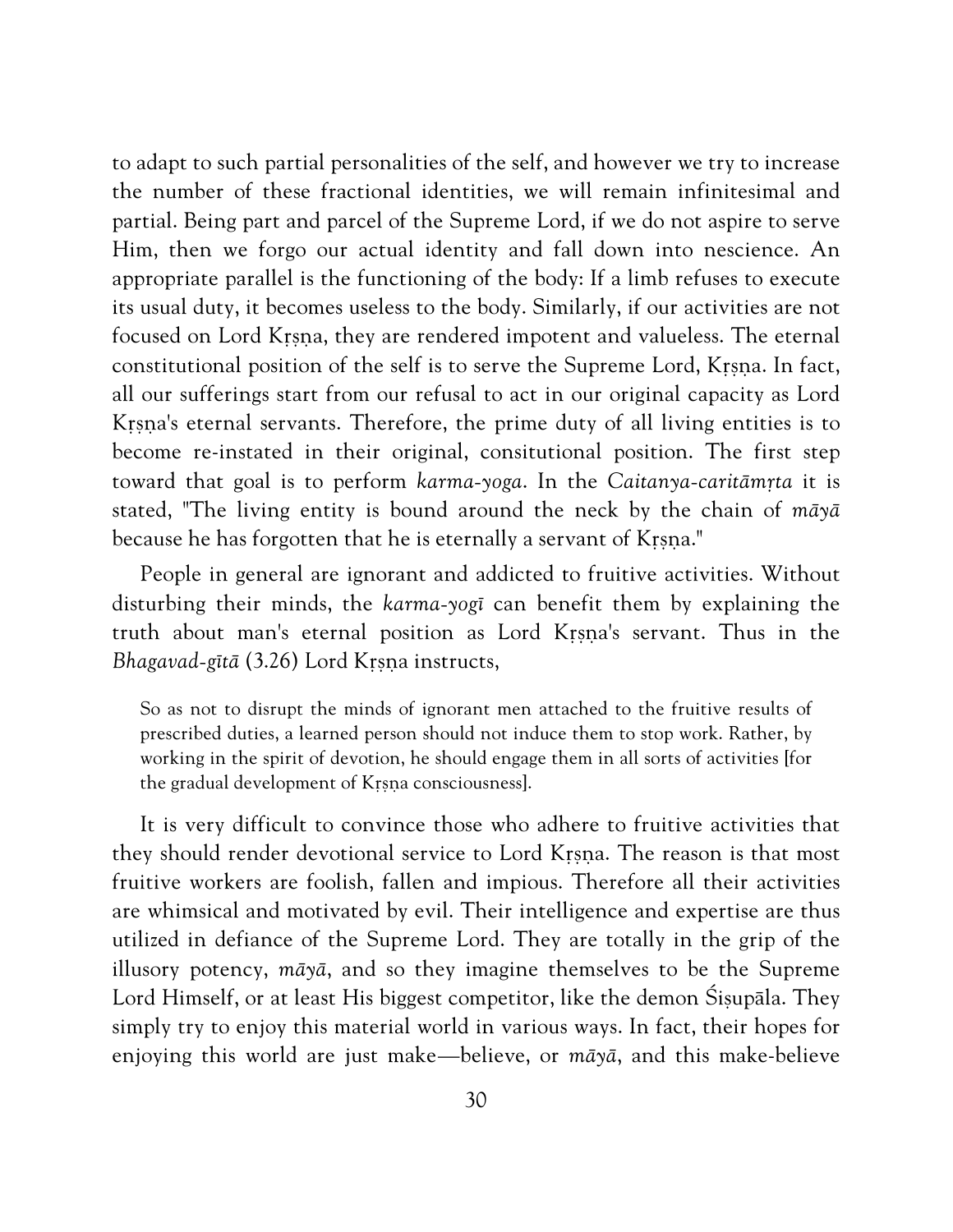yearning leaves them hopelessly cheated. Yet they cannot give up the hope to enjoy. And when they realize that fruitive activities are futile and are more or less forced to renounce them, then such renunciation becomes merely another illusory scheme for a greater enjoyment.

Those who hanker after the fruits of their actions undertake many hardships in executing their work, their imagination wanders like an untethered bull, and all the while their mind dictates to them that they are the actual enjoyers. Therefore, without disrupting the minds of these foolish, perverted *karmés*, the intelligent person should engage them in doing what they are expert in and using the fruits in Lord Krsna's service. Such a course of action will automatically uncover the fruitive workers' eternal relationship with Lord Krsna. So, to instruct the people for their benefit, the servant of Krsna, who is free from the reactions of fruitive activities, will lead a life seemingly like that of the fruitive workers, but actually he is all along performing *karma-yoga*.

Had not Lord Krsna mercifully instructed the process of *karma-yoga* to His devotee Sri Arjuna, the ignorant souls would have suffered miserably for all time. These wretched *karmés* have the noose of *mäyä* constantly wrapped around their necks and are living from one distress to another, but because the Lord's deluding potency covers their intelligence, they cannot understand any of this. However much they might pretend to be the controllers, they are being continuously goaded by *mäyä*, who leaves them helpless and impotent. Lord Krsna has explained this in the *Bhagavad-gītā* (3.27), "The spirit soul bewildered by the influence of false ego thinks himself the doer of activities that are in actuality carried out by the three modes of material nature."

The foolish *karmé* cannot comprehend that because he has forgotten Lord Krsna and is trying to usurp His position, the Lord's external potency, *māyā*, has tied a noose around his neck with the rope of the three modes of nature and is making him suffer excruciating pains. Although all of his activities are within the grip of the three modes of material nature and orchestrated by *mäyä*, still the grossly foolish *karmé* believes that he is the master of his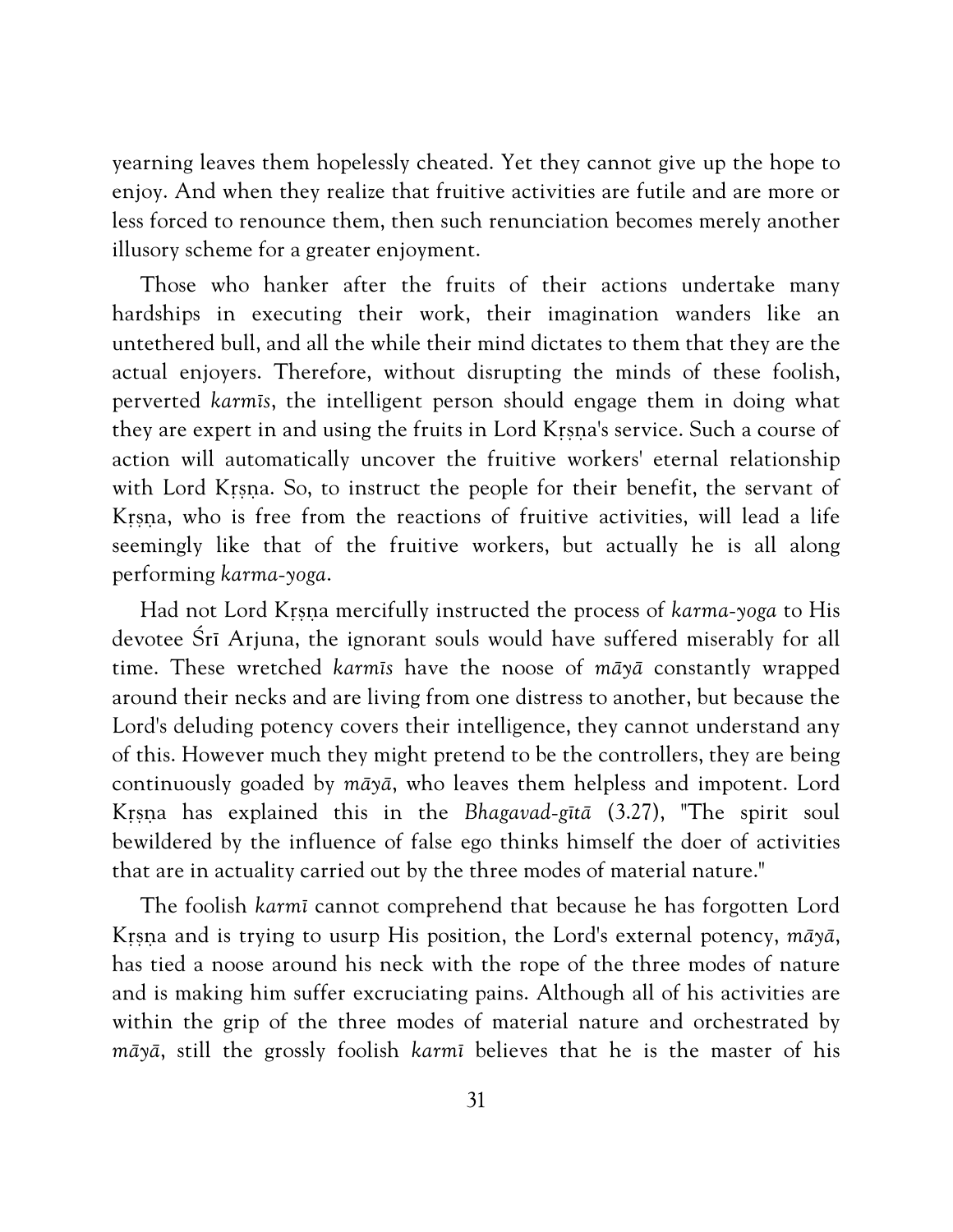situation. Thus he busies himself with trying to make better arrangements for living in the world of duality.

Lord Krsna instructs us that the living entities are His separated parts. The duty of the part is to serve the whole. A complete body has different parts and limbs, such as hands, legs, eyes, and ears. The hands and legs work the hardest, but they do not refuse to give food to the stomach, although the stomach does very little. On the other hand, if the hands and legs act contrarily and actually refuse to feed the stomach, then an impossible situation is created. There is no question of the hands and legs trying to enjoy in this situation, because the lack of food in the stomach will cause the hands and legs to become weak and useless. The book *Hitopadeça* explains this point in detail in the story "*The Belly and the Senses*."

Lord Krsna is like the life air and the soul of the massive body of the entire cosmos. In several places in the *Bhagavad-gītā* Lord Krsna makes this point—that He is the origin and cause of everything. Especially notable are 7.7, "There is no truth superior to Me," and 9.24, "I am the only enjoyer and master of all sacrifices." Therefore, how can there still be any doubt that Krsna is the Supreme Lord and that the living beings are His eternal servitors? We have forgotten this simple truth, and thus instead of using our mind and senses in the Supreme Lord's service, we ourselves are posing as little Supreme Lords and utilizing our mind and senses to enjoy this material world. This is *mäyä*.

Nowadays, different societies are shooting up like mushrooms. One such society that has made its presence felt claims to have started a movement for establishing the ideal kingdom of Lord Rämacandra. But the kingdom of Räma it is propagating seems to be without Lord Räma. Lord Räma's biggest competitor was a demon named Rāvana, and present-day descendants of Rāvaņa are also busy trying to kill Lord Rāma. So, where is the question of wanting to usher in the golden age of Lord Räma? If one is sincere about establishing the ideal kingdom of Lord Räma, then everything in the world should be engaged in Lord Räma's service. But the attempt to reduce the position and prestige of Lord Räma is in fact an attempt to establish the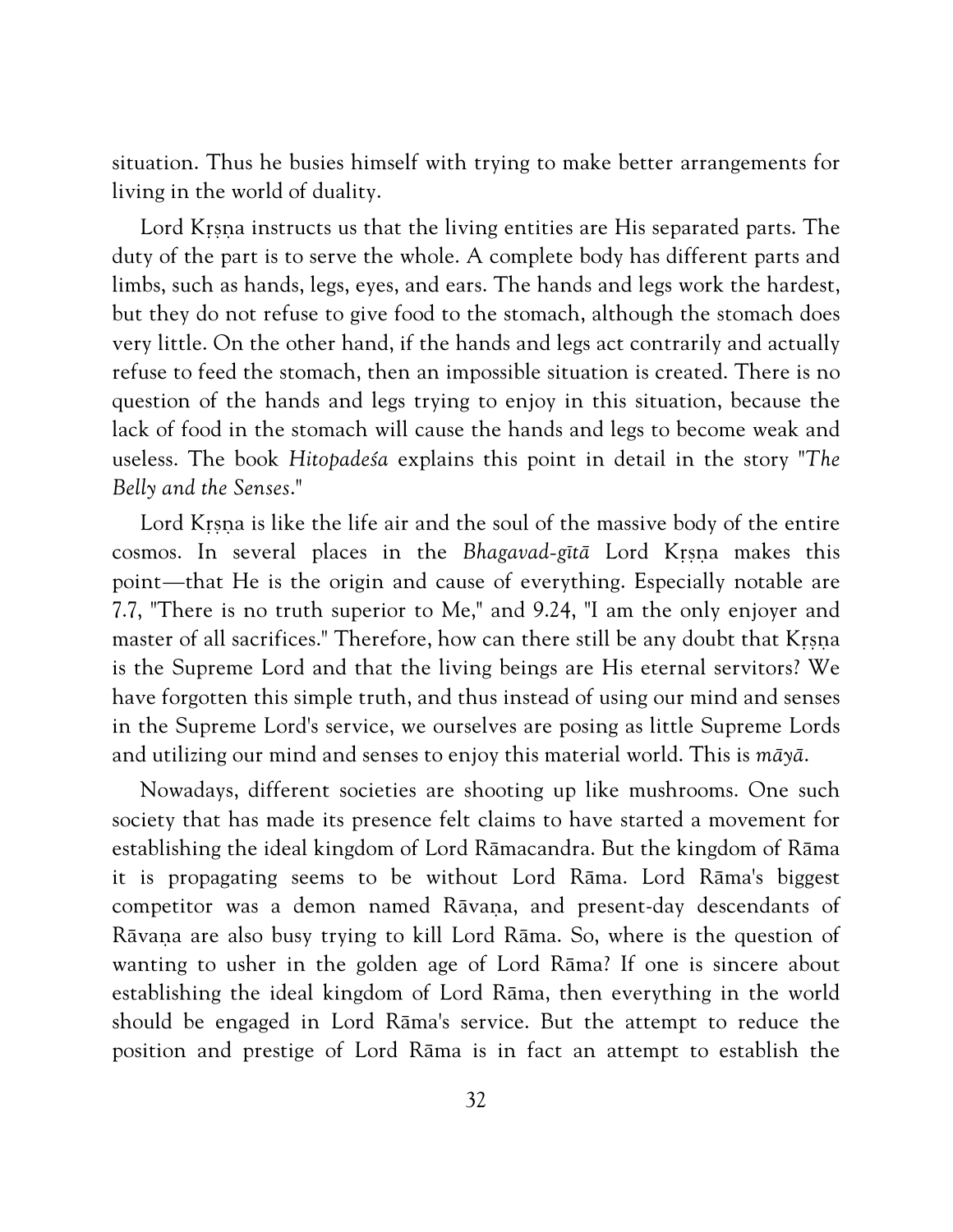tyrannical rule of Rāvana, the demon king. And if such a mistake is committed, then Hanumän, the valiant and invincible servant of Lord Räma, will have to come and rectify the situation by destroying the entire race of demons. In order to avoid this mistake at the outset, we must follow the path of *karma-yoga* taught by Lord Krsna.

The *karmés* are foolish and ignorant, whereas *the karma-yogés* are wise and learned. These wise men know that the nature of the material modes and material activities is exactly opposite to that of the soul. For this reason the *karma-yogés* never engage in material activities under the modes of material nature, as the *karmés* do, but rather perform *karma-yoga*, which is meant to satisfy Lord Visnu. Such wise men always keep themselves aloof from close association with this phenomenal world, for they aspire to elevate the soul to its original spiritual position. They understand that the soul has come into contact with matter only by a freak arrangement. Therefore, although their ears, eyes, and other senses are involved in this phenomenal world, the sages refrain from material activities. As Lord Krsna says in the *Bhagavad-gītā* (3.28),

One who is in knowledge of the Absolute Truth, O mighty-armed one, does not engage himself in the senses and sense gratification, knowing well the differences between work in devotion and work for fruitive results.

Then in Chapter 3.30-31, Lord Krsna describes the means for achieving such a liberated state,

Therefore, O Arjuna, surrendering all your works unto Me, with full knowledge of Me, without desires for profit, with no claims to proprietorship, and free from lethargy, fight. Those persons who execute their duties according to My injunctions and who follow this teaching faithfully, without envy, become free from the bondage of fruitive actions.

Identifying the self with the material body and mind, or thinking that the soul is material, or thinking that everything in relation to the body belongs to oneself—such illusions keep a person ignorant and bereft of self-realization.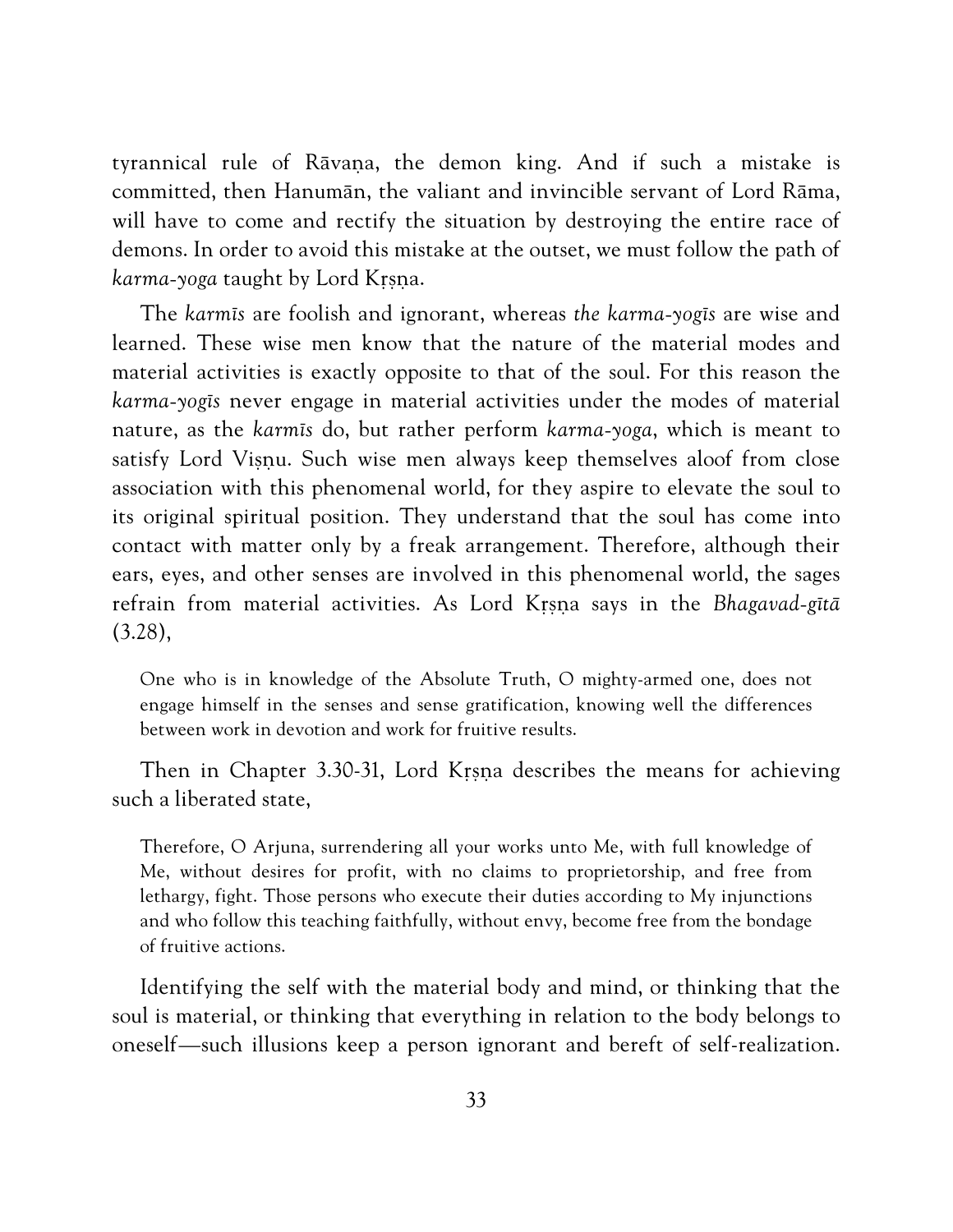Therefore Lord Krsna advises us to be situated in knowledge of the self. When we become spiritually aware, we can understand that the "I," the self, is not the body or mind; we can realize that we are products of the superior, spiritual energy of the Supreme Lord and hence fully spiritual and eternal. With realization of these transcendental truths comes knowledge of the actual nature of the material energy in its pure form. And when these spiritual realizations gradually mature, one achieves a natural distance from the dualities of material nature. At this stage of spiritual development, the false ego is destroyed, all false identification and titles are removed, and we are liberated from the shackles of the illusory, material energy on the strength of our spiritual association with the Transcendence. No longer does *mäyä* entangle us in material activities.

There are sufficient scriptural proofs to substantiate that Lord Krsna is the Supreme Absolute Truth. Even scriptures like the Bible or the Koran, declare that the Absolute Truth is the all-powerful, all knowing Supreme Person. Throughout the Vedic literature, that Supreme Person is declared to be Lord Krsna. And in the *Bhagavad-gītā*, Lord Krsna Himself says that He is the Absolute Truth. Thus simply by associating somehow with Lord Krsna, we can become illuminated about the divine Self. When the sun rises in the morning, everything again becomes visible in the sunlight. Similarly, when the sun of Lord Krsna rises on the horizon of the transcendental spiritual sky of our realization, the darkness of illusion is immediately extirpated. Then only does one become purified and radiant with pristine beauty.

These facts may sound exaggerated or mythical to a foolish man, but these are not fairy tales for little boys: they are the reality and the truth. Those who have taken shelter of Lord Krsna or His devotee can appreciate and fathom this subject matter. The only ones who will not accept this truth are those who are inimical toward Lord Krsna and who want to be the Supreme Lord themselves because of a perverted mind. As Lord Krsna says in the *Bhagavad-gétä* (9.11), "Fools deride Me when I descend in the human form." Such men are envious of the Lord. The truth about Lord Krsna and His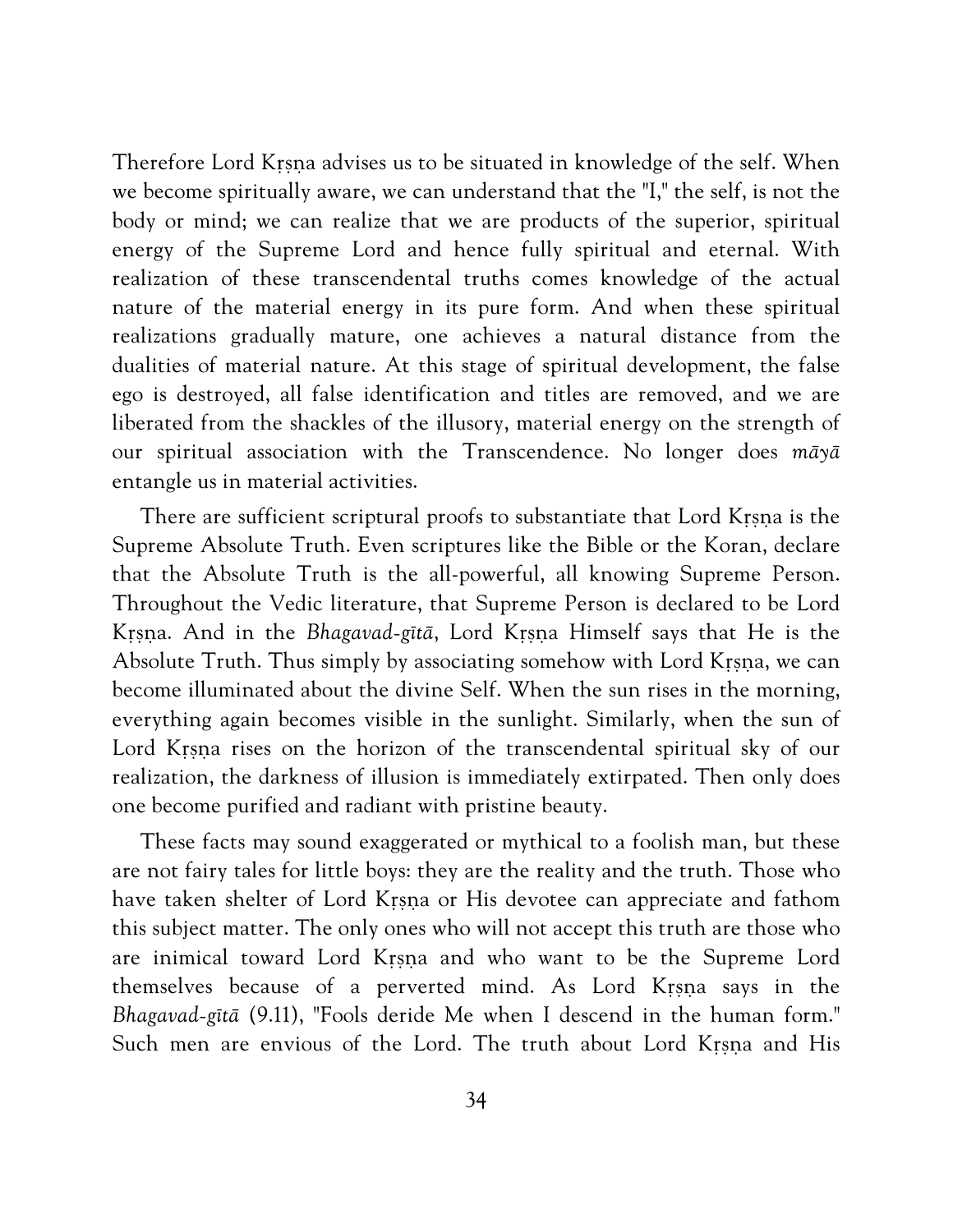transcendental position can never enter such confused and deluded brains.

## **In Praise of the Supreme Lord's Devotees**

The pious and saintly Vaisnavas understand the exact meaning of the *Bhagavad-gétä*. The simple message of the *Gétä* is self-illuminated like the sun. Its knowledge is not hidden under a gloomy shroud of impersonalism. There is actually no room for extracting some alternative meaning and then giving a so-called esoteric dissertation on it. The devotees of Lord Krsna alone can fully take to heart the instructions of the *Gétä*, and by acting accordingly they are liberated from the awesome and eternal enslavement of the cycle of *karma*. Such persons are not restricted to a particular country, race, or society. The Lord's devotees belong to a class of their own—they form a spiritual society unhindered by geographical conditions. God is not the monopoly of any particular group. Therefore the message of the *Gétä*, being universal can be followed by anyone and everyone. After all, it is in the *Gétä* (9.32) that Lord Krsna has unconditionally declared,

O son of Prthā, those who take shelter in Me, though they be of lower birth—women, *vaiçyas* (merchants), as well as *çüdras* (workers)—can attain the Supreme destination.

The demons misinterpret the words of Lord Krsna concerning caste and social division, and they act capriciously on that basis. But this cannot blemish Lord Krsna or His words. In the *Bhagavad-gītā* (4.13) Lord Krsna clearly says,

According to the three modes of material nature and the work associated with them, the four divisions of human society are created by Me. And, although I am the creator of this system, you should know that I am yet the nondoer, being unchangeable.

The four divisions of society—namely intellectuals, administrators, merchants, and laborers—should be determined not by birth but by merit, just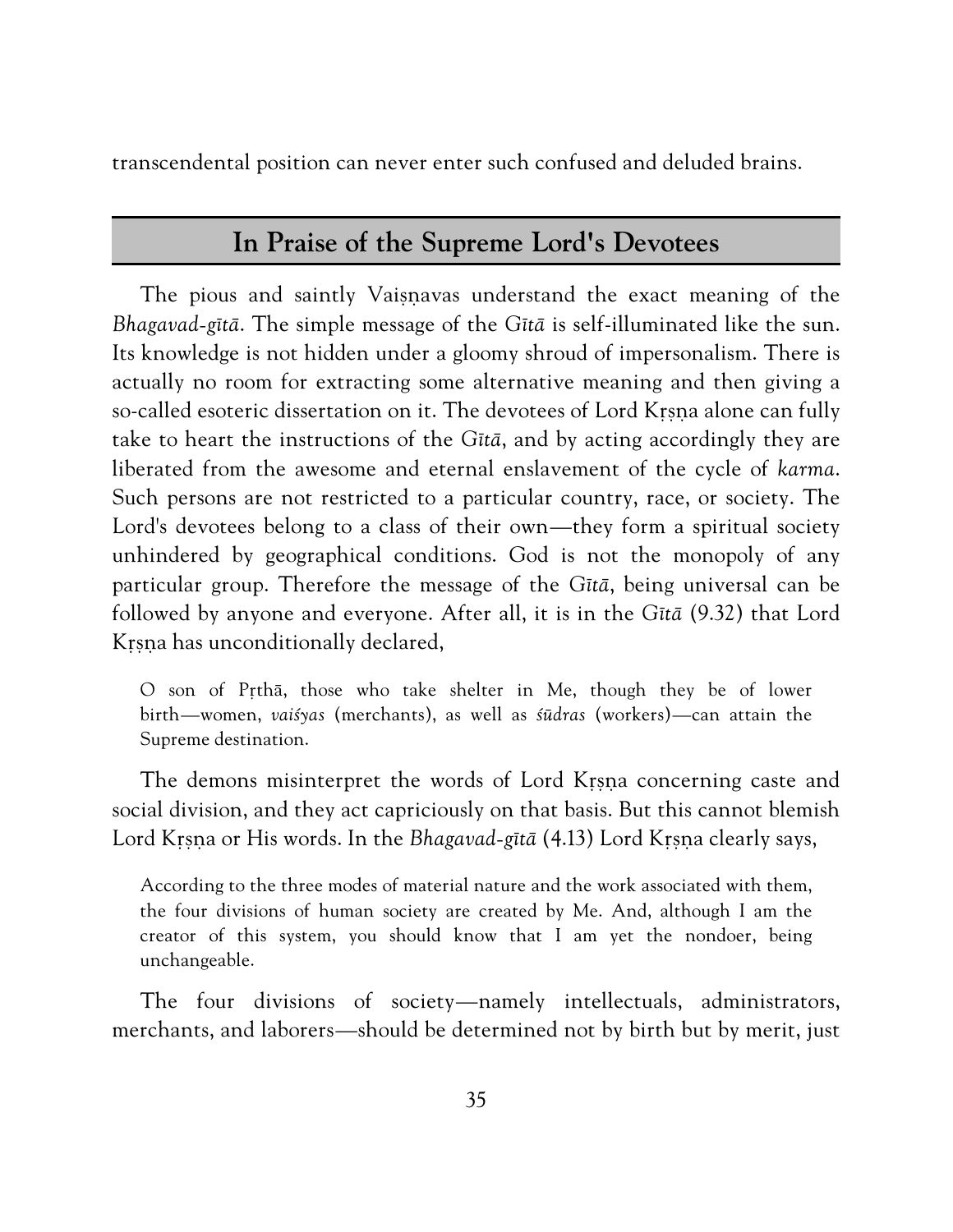as one becomes a doctor or a judge not by birthright but by merit alone. In this world of the three modes of material nature, social classes have always existed. Therefore a person's birth should never determine his caste or class in society. The four classes were created according to a person's qualifications.

Doctors are available in every country and society; similarly, the four classes of men are also present in every country and society. A son born to a doctor is not necessarily sure to grow up to be a doctor; similarly, the progeny of the four classes of society do not automatically fix their future career according to that of their parents. The scriptures describe in detail the divisions of society, with their inherent characteristics. Therefore we commit a serious mistake when we regard the different classes of men as belonging to particular countries or races. The Indian culture of today is restricted by the hereditary caste system and kept in the custody of narrow-minded people who are like frogs in a well. If instead India had spread the transcendental message of *Bhagavad-gitā* in the generous manner befitting a noble *brāhmana*, then peace and tranquillity in this world would not be in such acutely short supply. By the propagation of brahminical culture, the world would have greatly prospered. Instead, the Vedic culture has been seriously maimed by the imposition of the hereditary caste system, and this has had grievously adverse effects on the world. The Supreme Lord in His incarnation as Lord Caitanya has opened many avenues to peaceful living by propagating the brahminical culture, which He calls the religion of the soul. Those who are fortunate can emulate His life, follow His divine teachings, and perfect their lives.

*Varnāśrama-dharma*, the system of four spiritual orders and four social orders of life, is of two kinds: demoniac and transcendental. They have nothing in common. The divisions of society mentioned in the scriptures are present at all times and in all lands. If one with knowledge of the scriptures scrutinizes the different societies, he can easily discern the four classes. Persons possessing brahminical or priestly qualities in varying degrees are seen in practically every society. In modern terms they are called intellectuals. All the other classes are also present. Therefore it is an established fact that the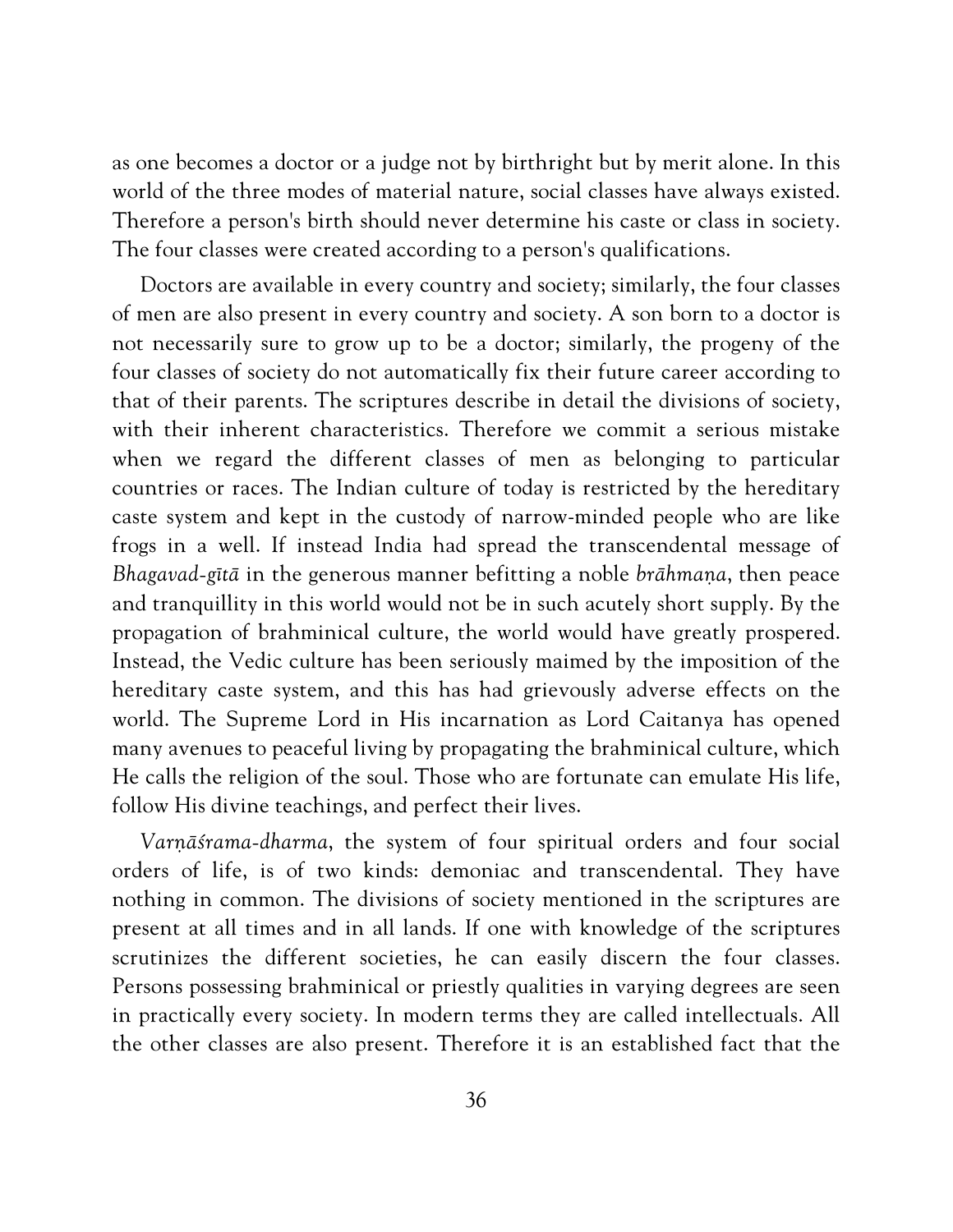four divisions of society, according to merit, are, were, and will be present everywhere.

Those who think that *brāhmanas* and the other three castes exist only in Indian society are sadly mistaken. The scriptures have declared that in Kali-yuga everyone is born a *çüdra*, or a menial laborer, a member of the fourth class. Still, India has many persons endowed with high, brahminical characteristics, and without doubt such persons are also seen in every other country. Every country has these four classes of men, determined according merit. As a matter of a fact, even those who are less than *sūdras*—the *candālas* or dog-eaters—are eligible to perform devotional service. If a *candala* becomes an elevated devotee of the Lord, then on the basis of his merit he should be respected by all other classes. There is much scriptural evidence in this regard: The *Hari-bhakti-vilāsa* (10.91) states, "A devotee *candāla* achieves the same spiritual success as the devotee *brāhmaņa*." And in the *Bhāgavatam* (7.9.10), Prahlāda Mahārāja says, "A devotee *candāla* is many times more elevated than an ordinary ritualistic *brāhmana*." Indeed, such a devotee *candāla* can be the *guru* of the *brāhmanas*; this has been shown throughout history by many spiritual preceptors who were born in a low caste but who initiated persons of higher castes. So, the castes are classified according to merit and activity, but a pure devotee of the Lord is beyond all these classifications. He is transcendental to everything material. How can a person who is elevated beyond all castes, a saint, be adequately worshiped if he is worshiped only as a *brāhmana*? Therefore one who has taken shelter of the Supreme Personality of Godhead is the recipient of all good fortune in all countries and at all times. The *Bhagavad-gétä* mentions this in several places.

Whatever part of this world a person belongs to, if he follows the instructions of the Supreme Lord in the *Bhagavad-gétä*, then he attains the transcendental platform and can become even more elevated than a *brāhmana*. As Lord Krsna says in the *Gītā* (4.24),

A person who is fully absorbed in Krsna consciousness is sure to attain the spiritual kingdom because of his full contribution to spiritual activities, in which the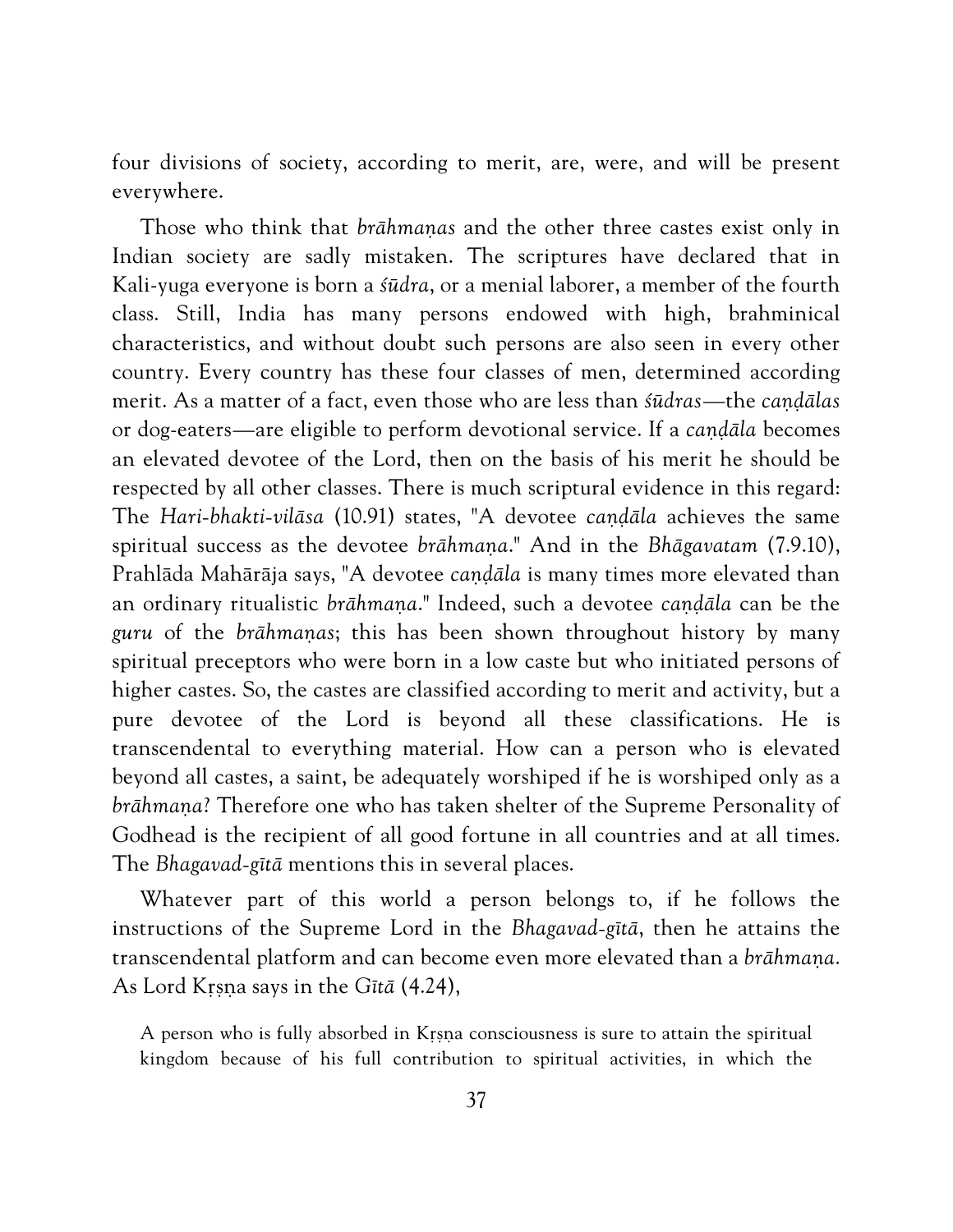consummation is absolute and that which is offered is of the same spiritual nature.

This verse explains how one can attain spiritual knowledge by performing activities that please the Supreme Lord.

Śrīpāda Śaṅkarācārya propounded the impersonal theory, citing phrases like *sarvam khalv idam brahma:* "By nature everything is Brahman, spirit." Sankarācārya's theory has caused great confusion about established scriptural conclusions, but this phrase clearly supports the the *Gétä* verse quoted above.

At this point it is urgent that we discuss how one can perform devotional service for the Supreme Lord's pleasure. In this regard it is also noteworthy how saintly leaders like King Janaka executed *karma-yoga*, or devotional service, by performing sacrifice. The aim of all sacrifices should be to please the Supreme Lord, Visnu or Krsna. Contact with matter is unavoidable in our present conditioned state, because while performing activities to sustain the body and to accomplish other purposes, we become intimate with material nature. But if we can spiritualize these activities by performing every one of them as a service to Brahman, the Supreme Absolute Truth, then these activities become *yajña*, or sacrifice. When the Vedic phrase *sarvam khalv idam brahma* is interpreted in this way, it is acceptable. In other words, when one invokes the spiritual or transcendental or absolute in everything, then matter loses its mundaneness, and then only can one realize the perfect meaning of the phrase *sarvam khalv idam brahma*. The Vaisnavas say that anything connected with the Lord in devotional service is transcendental. In other words, it is nondifferent from the Supreme Lord Himself, Mädhava. Just as iron in long and constant touch with fire loses the characteristics of iron and becomes fiery, so everything offered in sacrifice to the Absolute, or the Transcendence, becomes absolute, or transcendental.

In the *Bhagavad-gītā* (14.27) Lord Krsna says, "And I am the basis of the impersonal Brahman, which is the constitutional position of ultimate happiness." This verse unequivocally declares that Brahman is Lord Krsna's bodily effulgence. Since Lord Krsna is the source of Brahman, devotional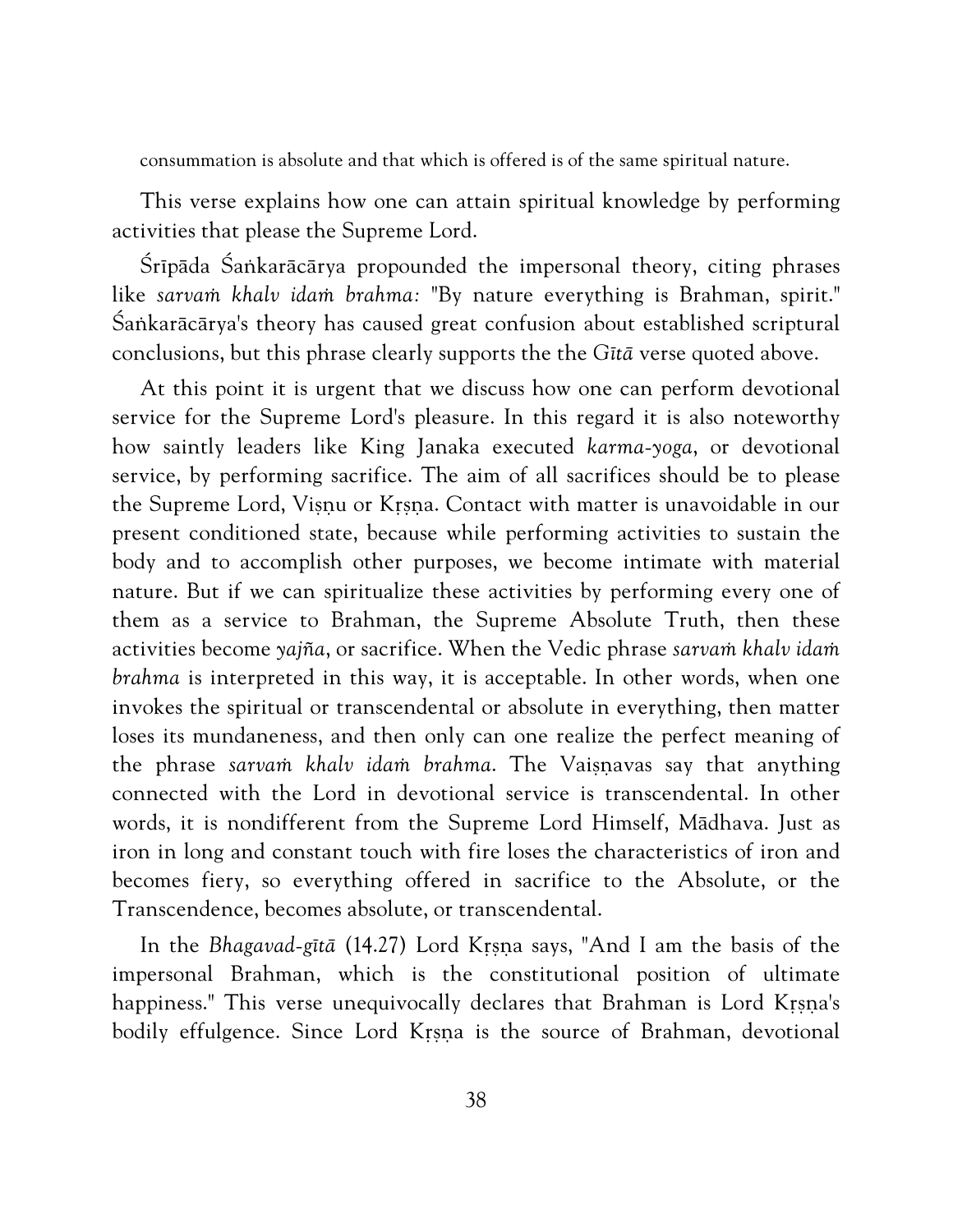service to Lord Krsna establishes the true meaning of *sarvam khalv idam brahma*. A sacrifice is properly performed only when all the sacrificial ingredients—the offerings, the fire, the ghee, and so on—become spiritualized, or reach the stage of Brahman, by their contact with Lord Krsna. And since the performance of sacrifice culminates in the manifestation of real love for Lord Visnu, loving devotional service to Lord Visnu is the very best form of sacrifice. Such a stage can be also described as total absorption in Brahman.

Persons who act in this way become progressively detached from matter and attached to Lord Krsna's devotional service. Thus they are able to purify the mirror of their hearts, extinguish the forest fire of material existence, and become situated in their original, spiritual position. They exist at a level of realization far above the impersonal realization of the Absolute, for they are free from the contamination of vainly trying to merge with the Supreme and usurping His Absolute position. They never fall from this stage of consciousness. Fully absorbed in their own transcendental identity, they are the complete masters of their senses. They are the perfect persons to rule this universe, if they so desire, and they alone bring good fortune to everyone. The conditioned souls, however, are unable to benefit the world in any way. The purified, rare souls continuously perform *karma-yoga* and are always in a liberated state. In the *Bhagavad-gétä* (5.7) it is stated,

One who works in devotion, who is a pure soul, and who controls his mind and senses is dear to everyone. Though always working, such a man is never entangled.

There are those who live and act in a manner exactly opposite to that of the pure souls, who are constantly acting in *karma-yoga*. Such fruitive workers have no connection with the Supreme Lord, Krsna. Therefore, they cannot cleanse their heart of material contamination. They are slaves of their sensual urges, spending their time in gratifying their senses according to their whims. Yet they shamelessly say that all their actions are prompted by the Supreme Lord. Being cheaters and atheists, they speak like this so that their impious acts may be acceptable, and thus they inflict untold misfortunes and calamities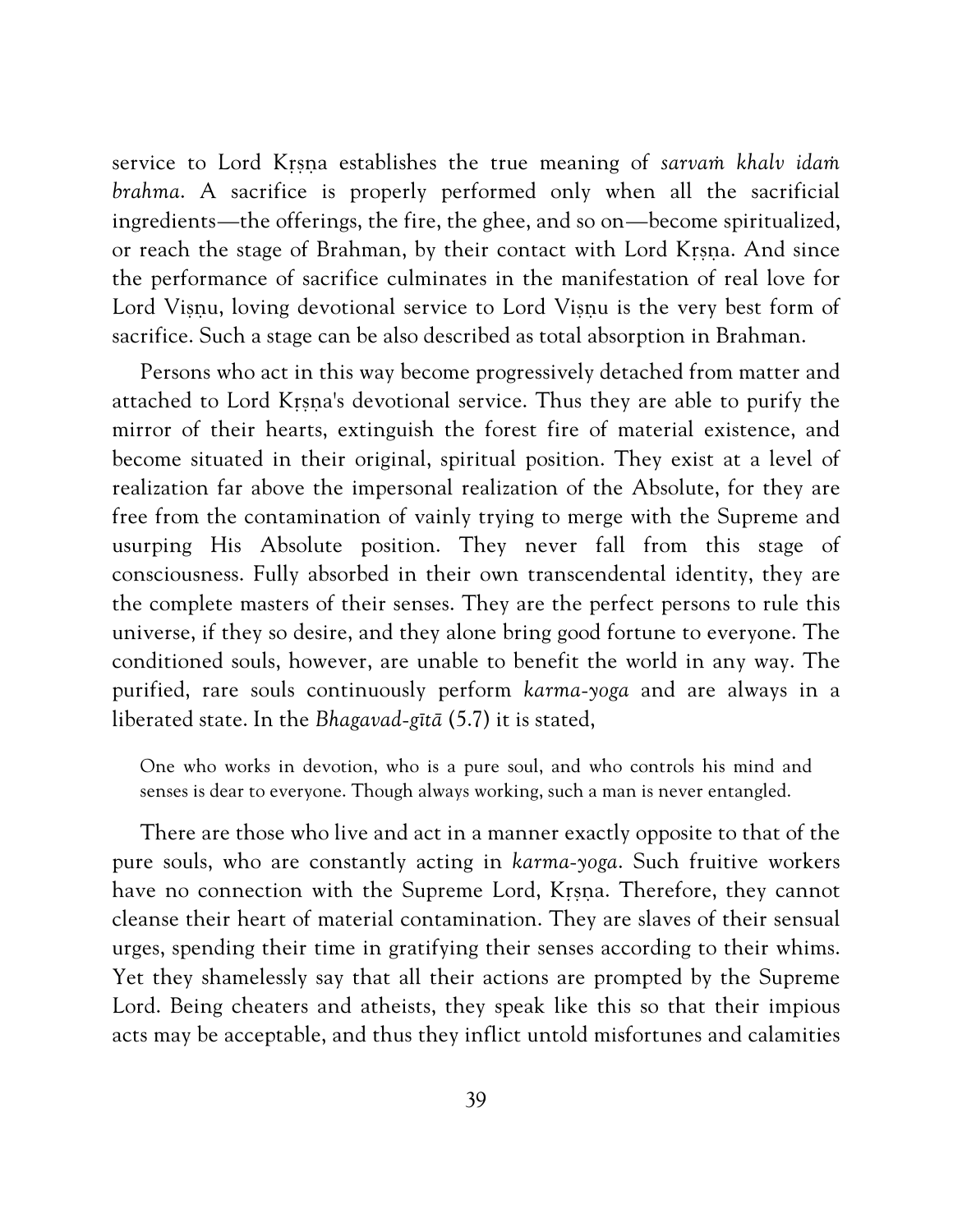on the world. By contrast, the pure, self-realized souls are constantly absorbed in serving Lord Krsna's lotus feet with their body, mind, and words. They never associate with atheistic people. These saintly persons know that although the spirit soul is infinitesimal, it is nevertheless endowed with minute free will at all times. The Supreme Lord is absolutely independent and can exercise absolute free will over all; because the spirit soul is qualitatively the same as the Supreme Lord, the Lord does not annul his minute free will.

The spirit soul unfortunately misuses this God-given minute free will and falls into the dark well of nescience and illusion. Once the spirit soul takes shelter of *mäyä*, the illusory material energy, he develops the material qualities of goodness, passion, and ignorance. The spirit soul loses his original characteristics and develops a new nature, which is controlled by the three modes of material nature, and this continues until such time as he transcends them. His actions are prompted accordingly. If it happened in any other way, then material variegatedness would not be visible in this phenomenal world. So if a person fails to inform himself about the very subtle laws and workings of material nature, and at the same time he argues that all activities are sanctioned and inspired by the Supreme Lord, then he is reducing the Supreme Lord's position and making Him out to be partial and unjust. The Lord never favors one and discriminates against another. Factually, He advises everyone to give up all material activities, which are by nature unstable and temporary. Because of forgetfulness of God, a man becomes an eternal victim of ignorance, which then colours all his actions. The *Bhagavad-gétä* (5.14) says,

The embodied spirit, master of the city of his body, does not create activities, nor does he induce people to act, nor does he create the fruits of action. All this is enacted by the modes of material nature.

Therefore all activities except those performed as a sacrifice to Lord Viṣṇu are whimsical actions done of one's own volition. They are not performed under the Supreme Lord's direction or sanction. Since such activities stem from the material modes of nature, they are automatically under nature's total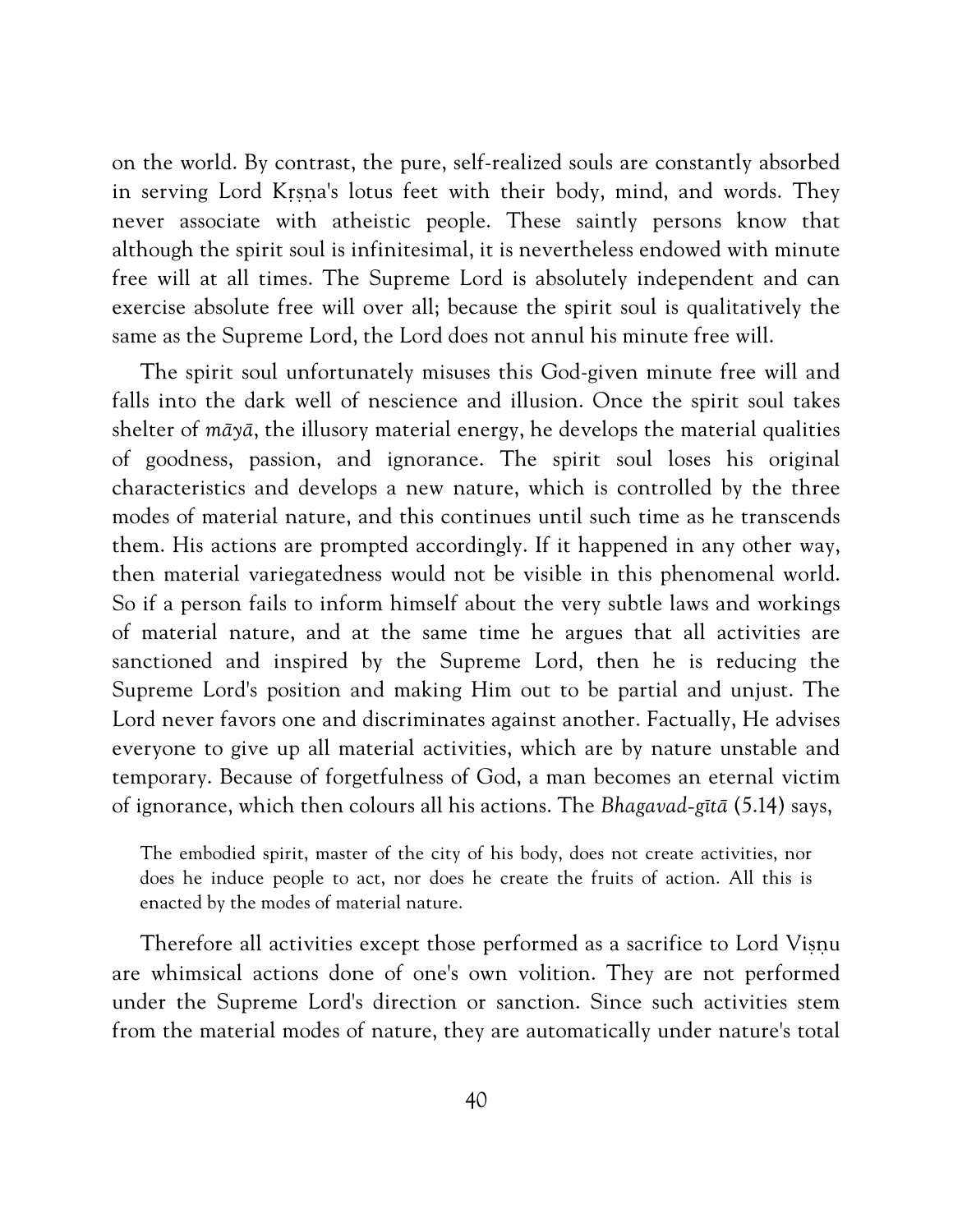control. The Supreme Lord is merely an impartial and silent witness to such activities.

The actions of the *karma-yogé*, or devotee, are always connected with the Absolute Truth. Hence the devotee remains situated on the transcendental platform, far beyond the mundane sphere. In such a realized position, he does not see this material creation as separate from the Supreme Lord but as a transformation of His energy. Such perceptions are unhindered by the the material modes of nature. Indeed, the *karma-yogé*'s realization of everything's inherent connection with Lord Krsna is equipoised and transcendental. The *Gétä* (5.18) states, "The humble sages, by virtue of true knowledge, see with equal vision a learned and gentle *brāhmana*, a cow, an elephant, a dog, and a dog-eater [outcaste]."

The *brāhmana* endowed with such learning is primarily in the material mode of goodness. Among the animals, the cow is also in the mode of goodness; elephants, lions, and so on, are situated primarily in the mode of passion; dogs and some humans (such as the *candalas* and other outcastes) are in the mode of ignorance. The *karma-yogés*, who are always meditating on the Supreme, never see these outer coverings of the soul, but rather the pure soul proper. This is true equal vision in relation to the Supreme. The *karma-yogés* perceive that all elements and objects in this world are materials for the Supreme Lord's worship and that all living entities are eternal servitors of Lord Krsna. One attains the purest stage of equal vision when one ceases to take into consideration the outer covering of the soul, the body, but rather is established in the soul's innate nature of serving the Lord. In this stage one engages all things in devotional service to the Supreme Lord by using them as ingredients for sacrifice to please Lord Visnu.

The *karma-yogi* knows that Lord Krsna is the only enjoyer and exploiter of all material objects and that He is the only Lord and master of all living entities. Forgetful of this relationship with Lord Krsna, the living entity falls into the clutches of *mäyä*, or illusion. Under the influence of *mäyä*, he tries in vain to act the part of an enjoyer or a renouncer—but this is all a mere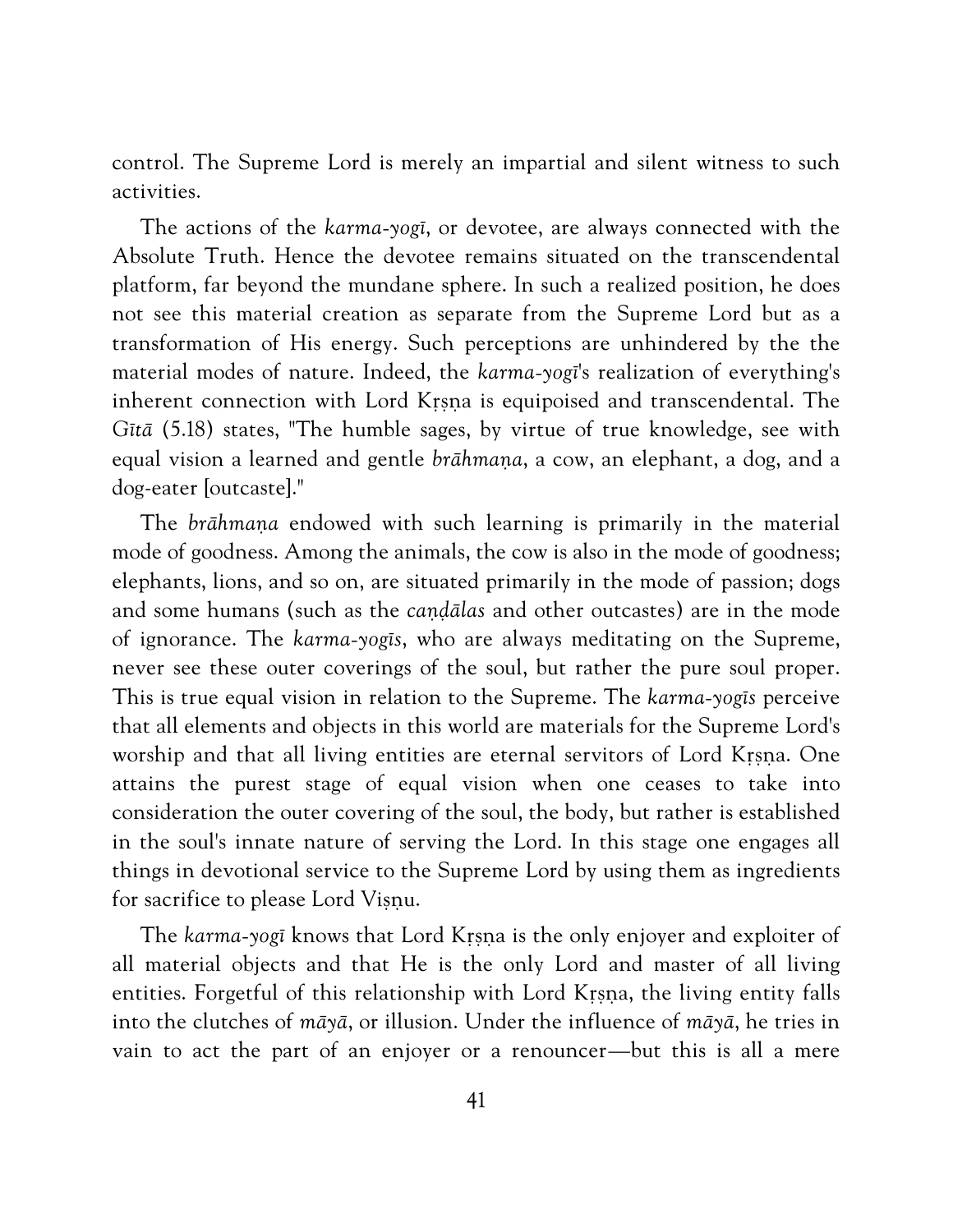fantasy. In fact, the real affliction of the living entity is the pretense he is the enjoyer or renouncer. All types of good and pious activities—like *yoga*, the cultivation of knowledge, austerity, and renunciation—are misapplied labor if they cannot kindle in the heart the flame of loving attraction for topics relating to the Supreme Lord. As Lord Krsna declares in the *Bhagavad-gītā* (5.29),

A person in full consciousness of Me, knowing Me to be the ultimate beneficiary of all sacrifices and austerities, the Supreme Lord of all planets and demigods, and the benefactor and well-wisher of all living entities, attains peace from the pangs of material miseries.

Earlier in this book we discussed the need for performing work as sacrifice, and now from this verse the truth that Lord Krsna is the original Supreme Person, the enjoyer of all sacrifices, comes out with clarity. It must be understood that the results of sacrifice performed by the *karma-yogés*, as well as the austerities of the knowledge-seekers, are all meant to be enjoyed by Lord Krsna alone. The object of the *yog*ts' meditation, the Supersoul within the heart, is actually a partial expansion of Lord Krsna. We will discuss this subject matter in detail later in this book.

Lord Krsna is the well-wisher of the followers of all the different disciplines—*karma-yoga, jñāna-yoga, aṣṭānga-yoga* (meditation), and *bhakti-yoga*. And because Lord Krsna is the well-wisher of everyone, He sends His close associates to the world to establish proper religious teachings in every millennium. Lord Krsna is the supreme master of all the planets, the original Lord, and the cause of all causes. The only path to peace is the path of gradual elevation *in karma-yoga*, leading to realization of the Absolute Truth, Lord Krsna.

Those who are already executing their work for the satisfaction of Lord Krsna are not required to separately perform sacrifices, austerities, or meditation, that are not on the platform of pure Krsna consciousness. Previously we explained that a pure *karma-yogi* is automatically a *brāhmana*,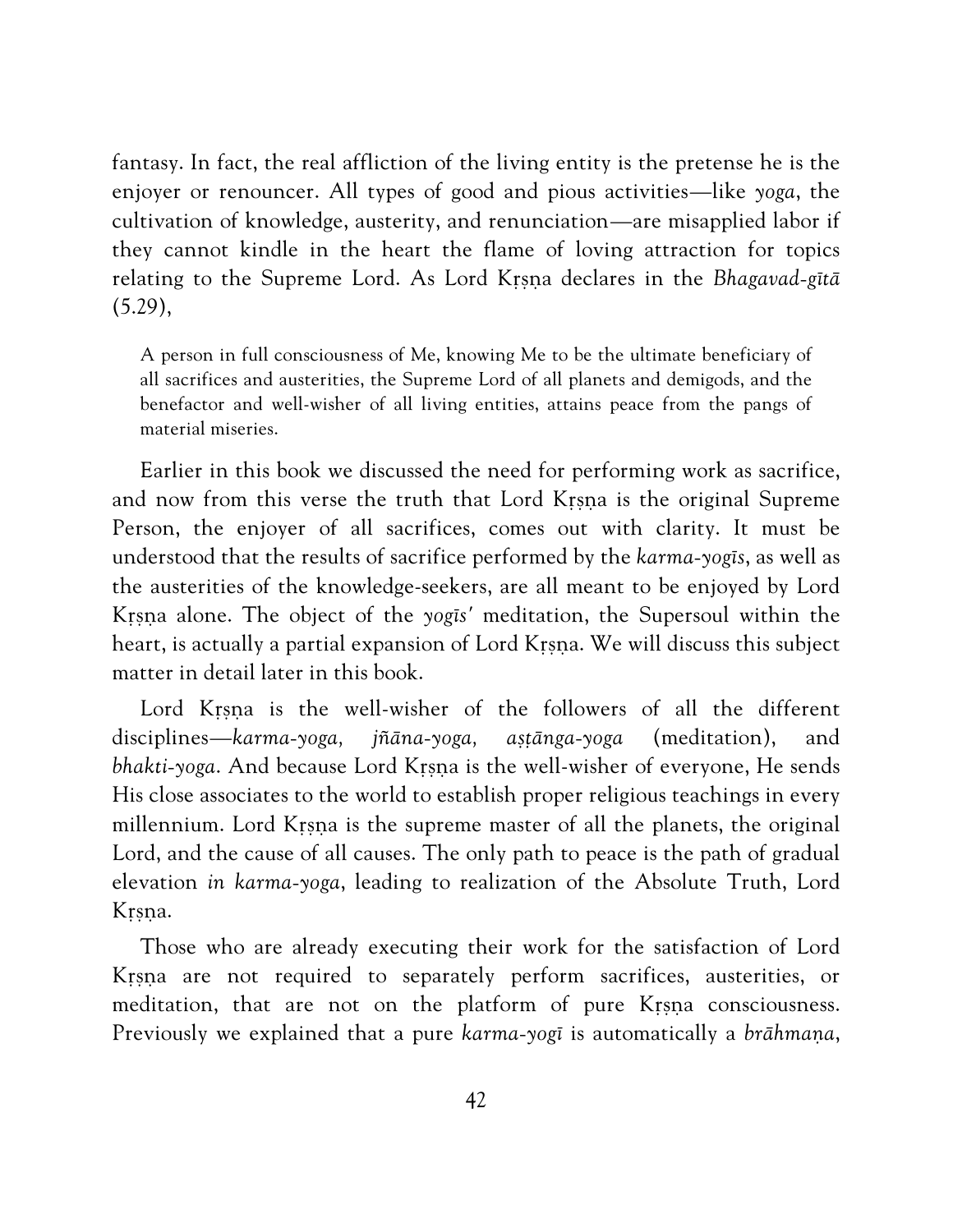*sannyäsé*, and a *yogé*. Like a *karmé*, or fruitive worker, he is expert in performing sacrifices and executing his duties; like a *jïäné*, or seeker of knowledge, he is renounced and austere; and like a *yogé*, he is also detached from the fruits of his work and has brought his senses under control. One who is completely detached from all fruitive work and has become attracted to the Supreme Lord and His loving devotional service is simultaneously ornamented with all good qualities. As Lord Krsna says in the *Bhagavad-gītā* (6.1),

One who is unattached to the fruits of his work and who works as he is obligated is in the renounced order of life, and he is the true mystic, not he who lights no fire and performs no duty.

Since the *karma-yogé* knows that the ultimate enjoyer of the fruits of all his activities is Lord Krsna, he does not hanker after those fruits and is fully detached from them. He always thinks of doing everything for Lord Krsna. Such an unattached *karma-yogi* never thinks that action in Krsna consciousness is meant for enjoying sense pleasure or avoiding pain. The *sannyäsé* renounces everything, including activities prescribed by the scriptures, in favor of cultivating knowledge of the Absolute. The *yogé* retires from active service and, desiring to see the Supersoul within his heart, spends his days in meditation with half-closed eyes. But he whose work is a sacrifice for the satisfaction of the Supreme makes no endeavors for his physical requirements. Since he is engaged in devotional service to the Supreme Lord, he is not required to execute the ritualistic activities recommended in the scriptures. Such a detached *karma-yogé* is superior to one who is merely unattached to the fruits of his work. The *karma-yogé* is automatically accomplished in the knowledge of the Absolute that the *sannyäsé* seeks and the eight mystic perfections that the meditating *yogé* aspires for.

The real *karma-yogés* are in fact devotees of the Supreme Lord. Since they have attained perfection, they do not hanker for profit, adoration, or distinction. In their state of perfection, all knowledge and mystic powers automatically embellish them. With everything desirable available to them,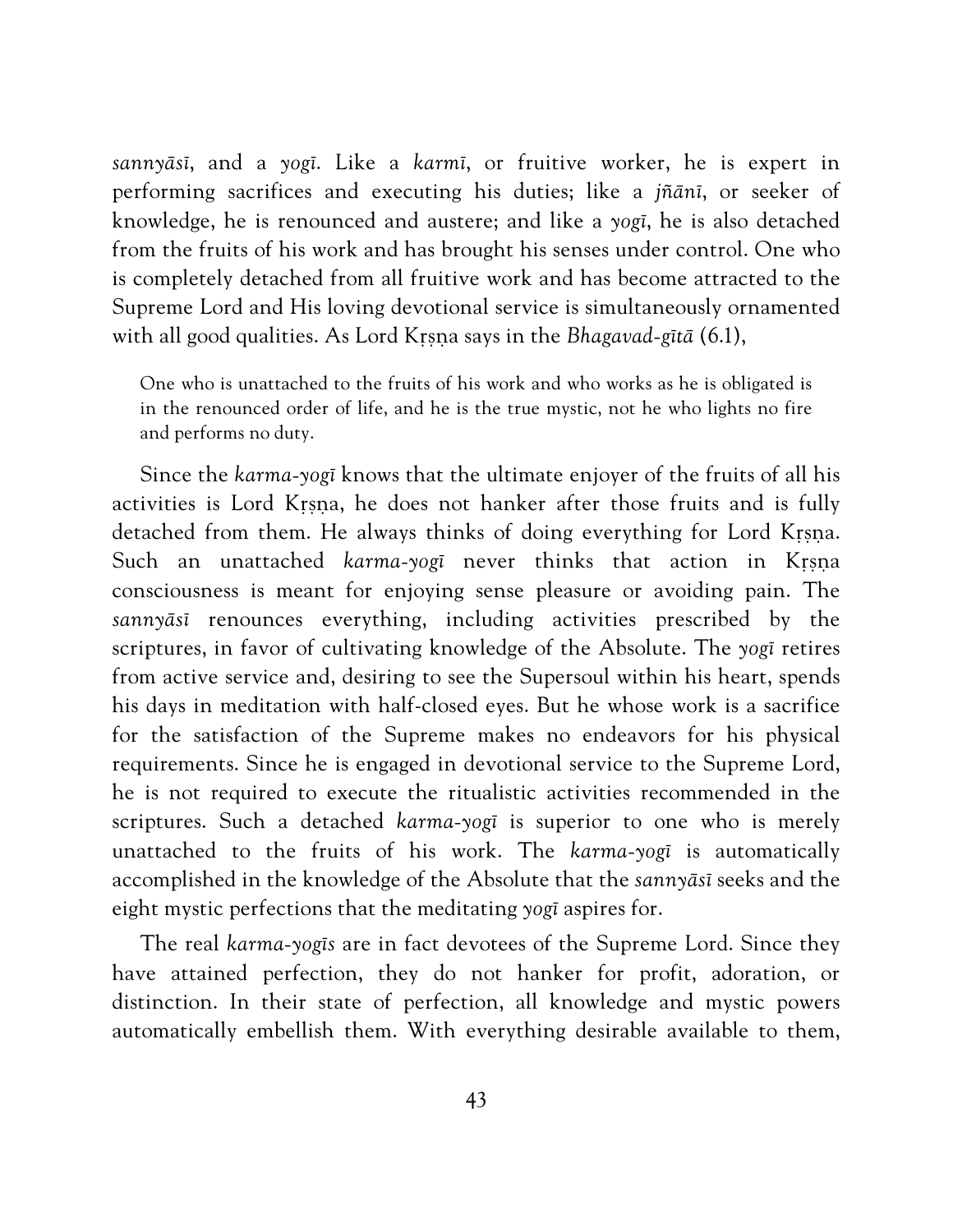why should they need anything else?

Following the eightfold path of Patañjali, the meditative *yog* is gradually elevate themselves, mastering the different stages until they reach *samädhi*, or the state of absorption in the Supersoul. In their desire to reach perfection, they tolerate all sorts of adversities and sufferings and remain fixed on their goal. Ultimately they attain a state of consciousness that cannot be compared to anything in this material world. In this state of mystic perfection, no suffering—not even death—seems formidable. Lord Krsna's comment about such *yogés* has been recorded in the *Bhagavad-gétä* (6.22),

Established thus, one never departs from the truth, and upon gaining this he thinks there is no greater gain. Being situated in such a position, one is never shaken, even in the midst of greatest difficulty."

In his purport to this verse, Śrīla Bhaktivinoda Thākura says that when one detaches himself from the sensual world and becomes situated in *samädhi*, complete absorption in the Absolute Truth, one perceives the pure spiritual self and is rewarded with intense bliss. Such a *yogé* never deviates his concentration from the Absolute Truth, the object of his meditation. The eight mystic perfections—animā, laghimā, prāpti, prākāmya, and so on(5)—which the *yogé* acquires during his discipline, are by-products of his *yoga* practice. In *samädhi* the *yogé* regards all these mystic perfections as insignificant. Many *yog*ts, after mastering a few of these mystic perfections, pretend to have mastered them all, and because of a restless mind they deviate from the goal of permanent *samädhi*. On the other hand, for the *karma-yogé*, the devotee of the Lord, there is no such possibility: his heart and concentration remain fixed on his goal because he always works for the pleasure of Lord Kåñëa. He is always in *samädhi*, the *yogé's* ultimate destination. In the Lord's devotional service, the devotee experiences ever-fresh emotions, and his perfections become more mature, the transcendental bliss he relishes is inexplicable and inconceivable to mundane mercenaries.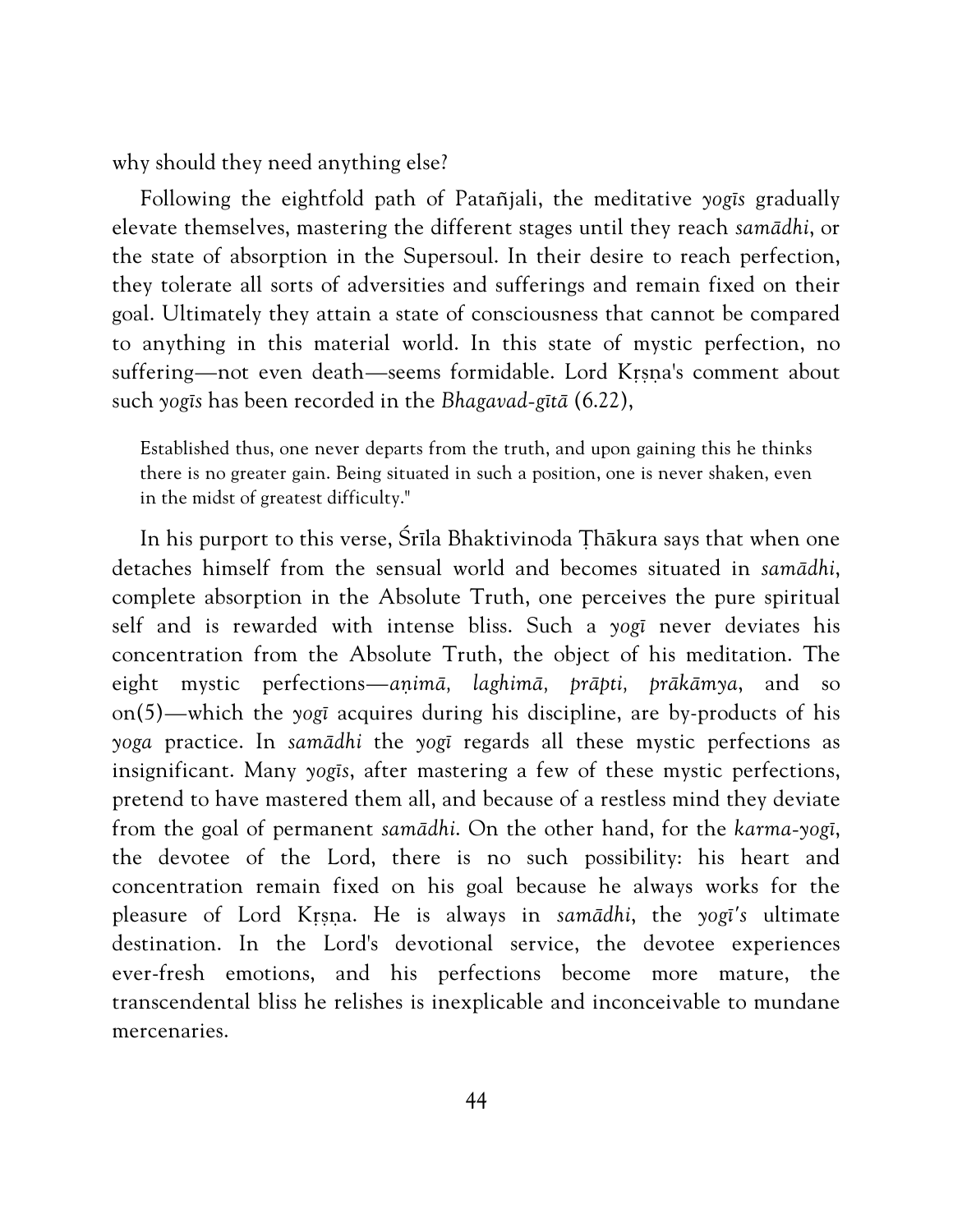Not to speak of *karma-yoga*, even in the lesser discipline of eightfold *yoga*, whatever progress the *yogé* makes on the path toward the goal of *samädhi* does not go in vain, although he may not reach the ultimate goal in one lifetime. In his next life he will continue his progress. By contrast, when the fruitive worker dies, whatever wealth and education he has acquired, along with the endeavor that went into acquiring them, all become null and void. As for the pure *karma-yogé*, or devotee, his devotional activities are all beyond the level of mind and body. They are related to the soul and the Supreme Soul, and hence his activities become the wealth of his pure, eternal soul. Just as the soul is never destroyed with the disintegration of the body, so this wealth of devotional service is never devalued. Thus the *Bhagavad-gétä* says that the *karma-yogé* always works for the benefit and elevation of his soul, and that this endeavor and its results remain permanent spiritual assets in this life and the next. These spiritual assets are never liquidated. As Lord Krsna says in the *Bhagavad-gétä* (6.40),

Son of Prthā, a transcendentalist engaged in auspicious activities does not meet with destruction, either in this world or in the spiritual world; one who does good, My friend, is never overcome by evil.

Human beings are divided into two categories: the law-abiders and the law-breakers. Those who care only about satisfying their senses and do not submit to discipline and law are like animals, completely uncontrolled. Whether such an uncontrolled person is cultured or uncultured, educated or uneducated, weak or strong, his actions are always bestial. Their can never benefit anyone.

The law-abiding human beings are further divided into three groups: the *karmés*, or fruitive workers, the *jïänés*, or knowledge-seekers, and the *bhaktas*, or devotees. The *karmés* are divided into two sections: the *sakäma-karmés*, or fruitive workers who want to enjoy the results of their labor, and the *naiñkäma-karmés*, who renounce the fruits of action. The *sakäma-karmés* are greedy after insignificant, transient happiness. They make progress in their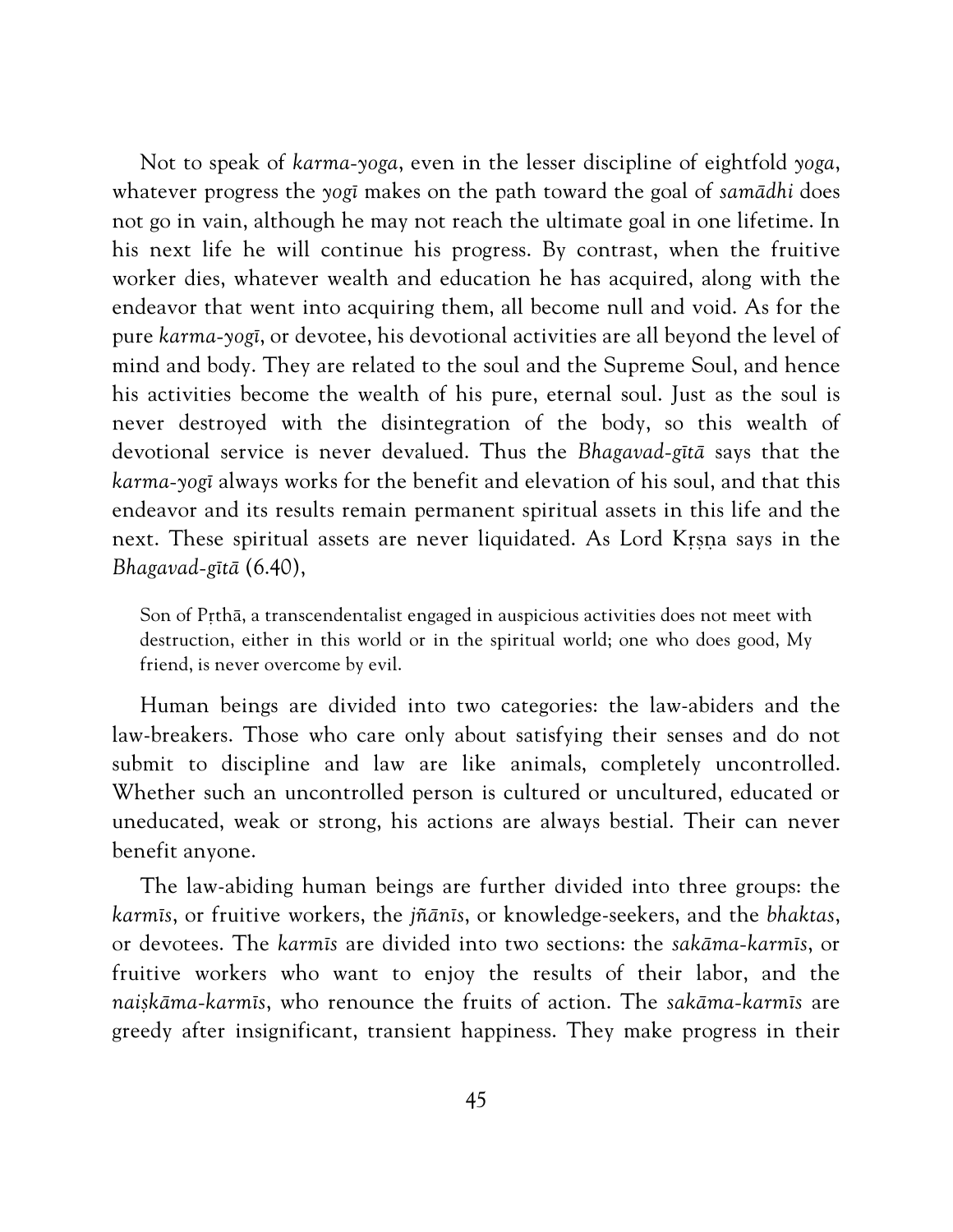mundane activities and enjoy the heavenly planets in the life hereafter, but all that enjoyment is temporary. Therefore the soul's real benefit evades them.

To attain true, eternal happiness, which comes only after the dissipation of material bondage, is the real benefit for the soul. Thus any path that does not lead the soul to strive for this supreme goal—eternal transcendental bliss—is considered useless. When eternal bliss is the goal of ritualistic activities (*karma-kānda*), then they are transformed into *karma-yoga*. Through the practice of *karma-yoga*, the heart is purified of material contamination and one gains knowledge of the Absolute. Thereafter one becomes situated in meditation on the Absolute, and finally one attains *bhakti*, pure devotional service. In the process of *karma-kānda*, it is recommended that one renounce physical pleasures for a time; so a *karmé* may sometimes be called an ascetic. Yet however much penance a *karmé* may perform, ultimately this penance is another form of sensual enjoyment, since that is its ultimate goal. The demons also perform penance to increase their powers, but it is all simply to enjoy their senses. Once the living entity can transcend the stage of hankering after sensual pleasures, he comes easily to the stage of *karma-yoga*, which is in all respects good. Only such a person can benefit society.

The spiritual progress the *karma-yogé* makes in this lifetime remains intact, and he continues in his next life from that point. In the *Bhagavad-gītā* (6.43), Lord Krsna comments, "On taking such a birth, he revives the divine consciousness of his previous life, and he again tries to make further progress in order to achieve complete success, O son of Kuru." In his next life the unsuccessful *yog*<sub>*i*</sub> may be born in the family of a pious *brāhmana* or wealthy merchant. When we talk of failure in *yoga*, we refer *karma-yogés*, *dhyäna-yogés*, and *jïäna-yogés*. Among the followers of these paths, the *karma-yogé* is closest to becoming a pure devotee, since he has dedicated his activities to the Supreme Lord's service. Gradually, acting in this manner, he becomes a *bhakta-yogé*. Such a *yogé* is in the highest order, and he is fit to instruct all other *yogés*.

In the *Bhagavad-gītā* (6.47) Lord Krsņa says,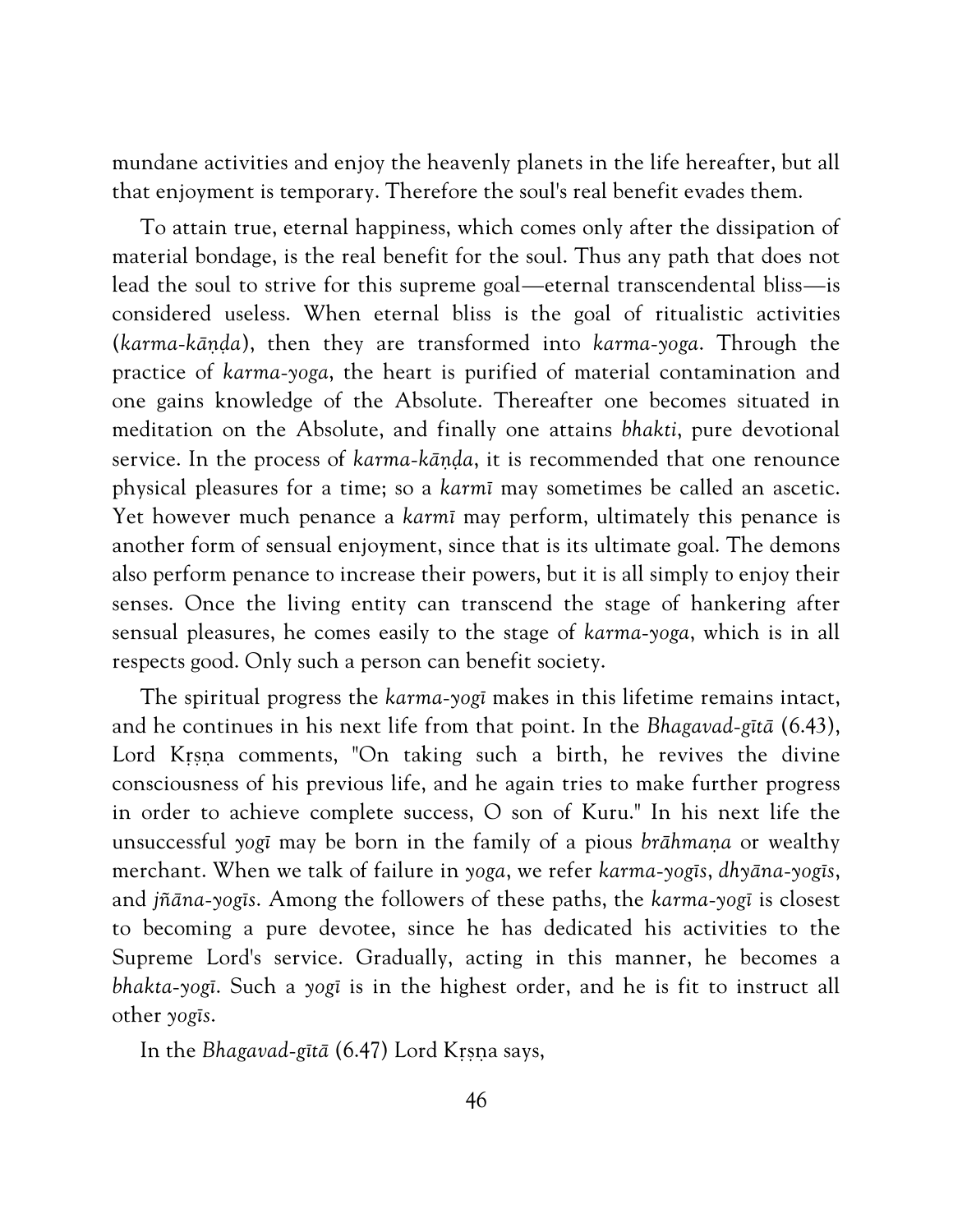And of all *yogés*, the one with great faith who always abides in Me, thinks of Me within himself, and renders transcendental loving service to Me—he is the most intimately united with Me in *yoga* and is the highest of all. That is My opinion.

The fruitive workers cannot be counted among the *yogés*. The actual *yogés* are the *karma-yogés*, the *jïäna-yogés*, the *añöäìga-yogés*, and the *bhakti-yogés*. Factually they are the same, although named differently. The yogic process is like a ladder one ascends gradually toward the final goal of the Absolute Truth. *Niṣkāma-karma*, or renunciation of the fruits of one's labor, is the first step on this ladder. When knowledge and austerity are added to it, it becomes *jïäna-yoga*, the second step in this ladder. And when meditation on the Supreme is added to *jïäna-yoga*, the third step is reached, namely *añöäìga-yoga*. Finally, when loving devotional service to the Supreme Lord is practiced along with *añöäìga-yoga*, it is transformed into *bhakti-yoga*. This entire successive process is *yoga*. For an exact and clear delineation of the subject of *yoga*, all four steps need to be explained separately. Those who desire the best for humanity take to the path of *yoga*. The process for progressing in *yoga* requires, first, determination and strict execution of discipline at each stage. When a person is firmly situated at one stage, he then has to relinquish attachment and adherence to the practices of that stage in order to elevate himself to the next higher stage. Those who cannot reach the top for some reason and get stuck at any one of the four stages acquire the designation of that particular stage. Thus there are *karma-yogis*, *jñāna-yogis*, *aștānga-yogis*, and *bhakta-yogis*. Lord Krsna instructs Arjuna that one who renders loving devotional service to Him, the Supreme Lord, is the highest among all *yogés*, and that Arjuna should thus strive to become such a *bhakti-yogé*.

The successive, step-by-step spiritual path is not the same as step-by-step progress in the material world. In the mundane process the rules of progress are strict and cannot be transgressed. If one wants to acquire a doctorate at a university, he has to begin from the elementary school level and gradually work upwards. It is impossible to go directly to the university without prior schooling. In spiritual life, however, although there are strict regulations, by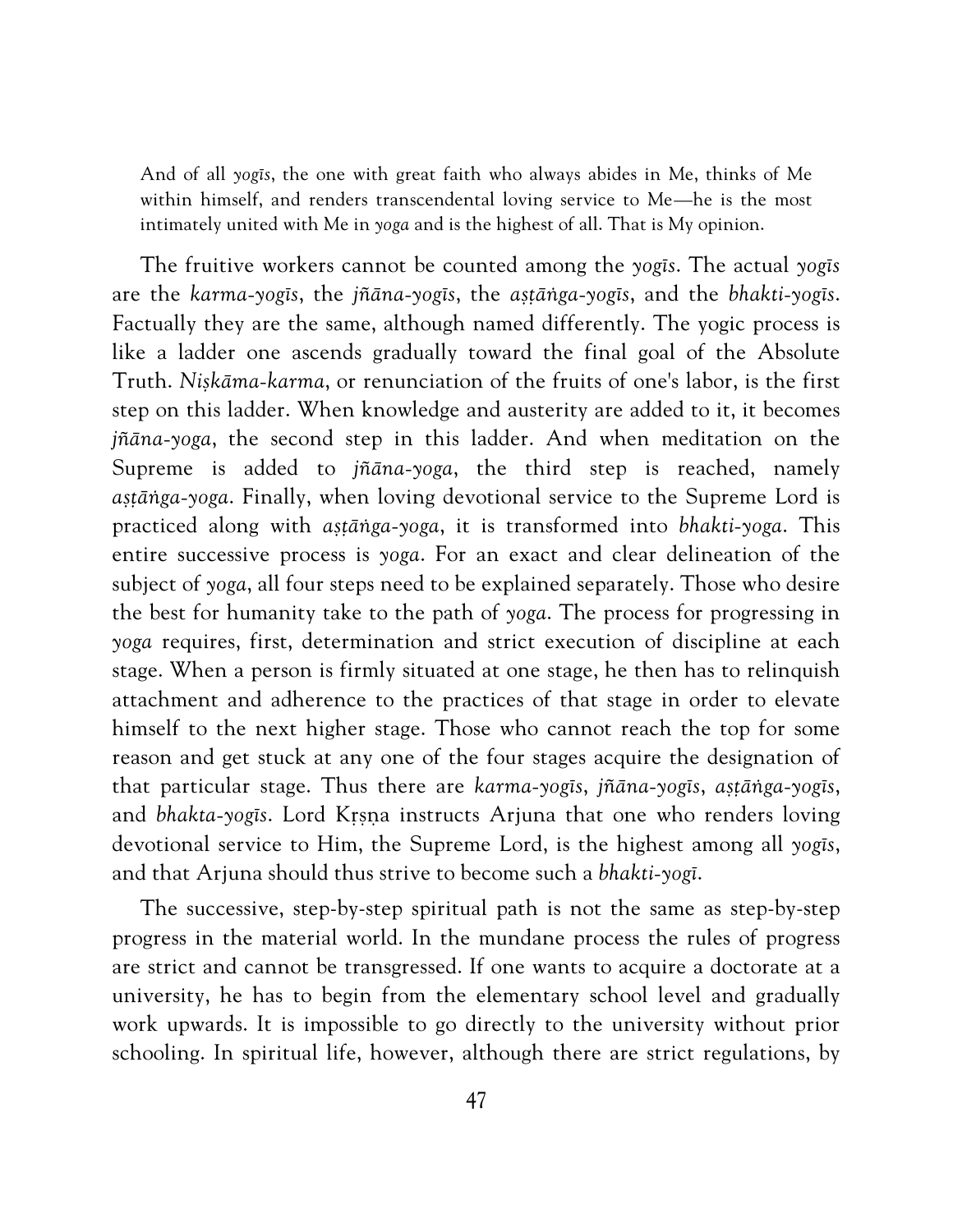the Supreme Lord's grace one can bypass many intermediary stages and reach the top, or "doctorate" level. One can attain this divine grace by intimate and constant association with the Supreme Lord. And such intimate association with the Lord comes about through confidential exchanges with a pure devotee of the Supreme Lord. Everyone of us is intimately and eternally related to the Supreme Lord, but due to the bad influence of *mäyä* we have forgotten our relationship with Him.

The living entities are like sons of the Lord, and as such they are rightful heirs to the great wealth of their rich father. But because of the reactions to sins committed in previous lives, they are roaming about without a home, suffering acute poverty. That the living entities are suffering is quite clear to all. But they do not know who their wealthy father is or where they can go to reclaim their valuable inheritance. Without proper knowledge, they are trying in vain to escape from their poverty while aimlessly roaming about like poor beggars. They meet many who promise to help them, but in the end such helpers turn out to be beggars themselves. A few among these strangers seem rich and prosperous, but the directions they give do not lead to the father's house, and so the living entities' poverty knows no end. The wealthy strangers suggest many paths, such as *karma*, *jïäna*, or *dhyäna*, but the problem of poverty remains unsolved. The living entities can escape their poverty only by learning and practicing the science of devotional service to the Supreme Lord. Caitanya Mahäprabhu, the Supreme Personality of Godhead and the source of all incarnations, explained the science of devotional service to Śrīla Rūpa Gosvāmī at Prayāga (Allahabad). These instructions are the crest jewel of teachings for all humanity. In *Śrī Caitanya-caritāmrta* (*Madhya* 19.151), the Lord says,

According to their *karma*, all living entities are wandering throughout the entire universe. Some of them are being elevated to the upper planetary systems, and some are going down to the lower planetary systems. Out of many millions of wandering living entities, one who is very fortunate gets an opportunity to associate with a bona fide spiritual master by the grace of Lord Krsna. By the mercy of both Lord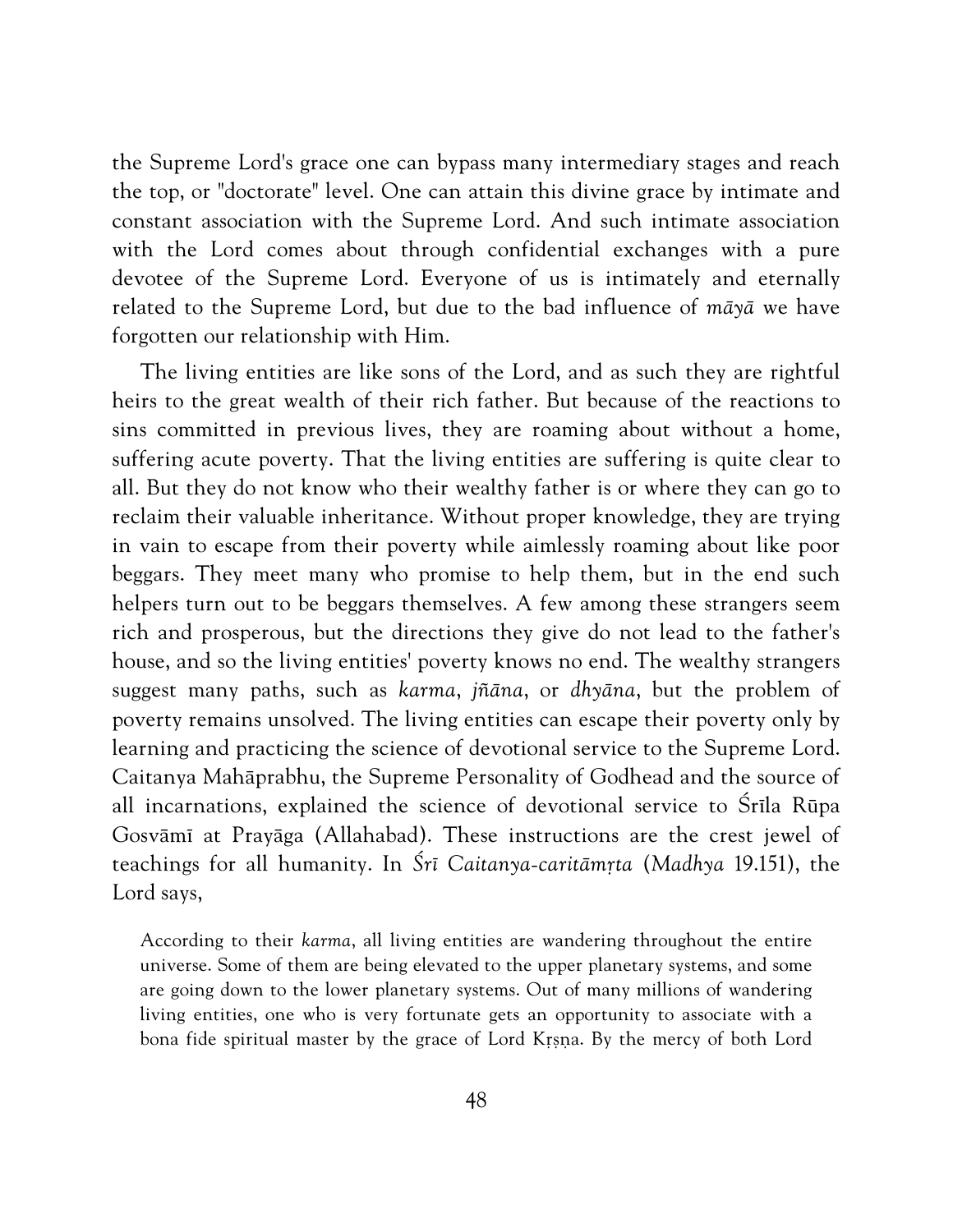Krsna and the spiritual master, such a person receives the seed of the creeper of devotional service.

By the mercy of Lord Krsna, this seed of devotion is available in the *Bhagavad-gétä*. Only one who is able to receive this devotional seed can understand the purport of the *Bhagavad-gétä*. Otherwise, simply repeatedly reading the *Bhagavad-gétä* and discussing its teachings will not produce any results.

In the *Bhagavad-gītā*, Lord Krsna Himself reveals the truth about Himself. When an ordinary mortal writes an autobiography, he receives many accolades, but when the Supreme Lord writes about Himself, we unfortunately do not fully believe in His words. Furthermore, we overlook the cardinal issues in His writings and quibble over lesser subjects, trying to magnify them by giving them concocted connotations and meanings. This practice is stretched to such absurdity that the original meaning is lost and the lop-sided conclusions attract only ridicule from readers. In the *Bhagavad-gītā* Lord Krsna unequivocally declares that He is the Supreme Absolute Truth and that it is the duty of everyone to render Him loving devotional service. The *Bhagavad-gétä* was revealed for the sole purpose of explaining these two principal points. One who understands them is eligible to begin spiritual life as a neophyte devotee. *Çraddhä*, or faith, is the first prerequisite in spiritual life and is described as synonymous with neophyte devotion. Thus *Śrī Caitanya-caritämåta* (*Madhya* 22.62) says,

By rendering transcendental loving service to Krsna, one automatically performs all subsidiary activities. This confident, firm faith, favorable to the discharge of devotional service, is called *çraddhä*.

# **2.** *Bhakti kathä*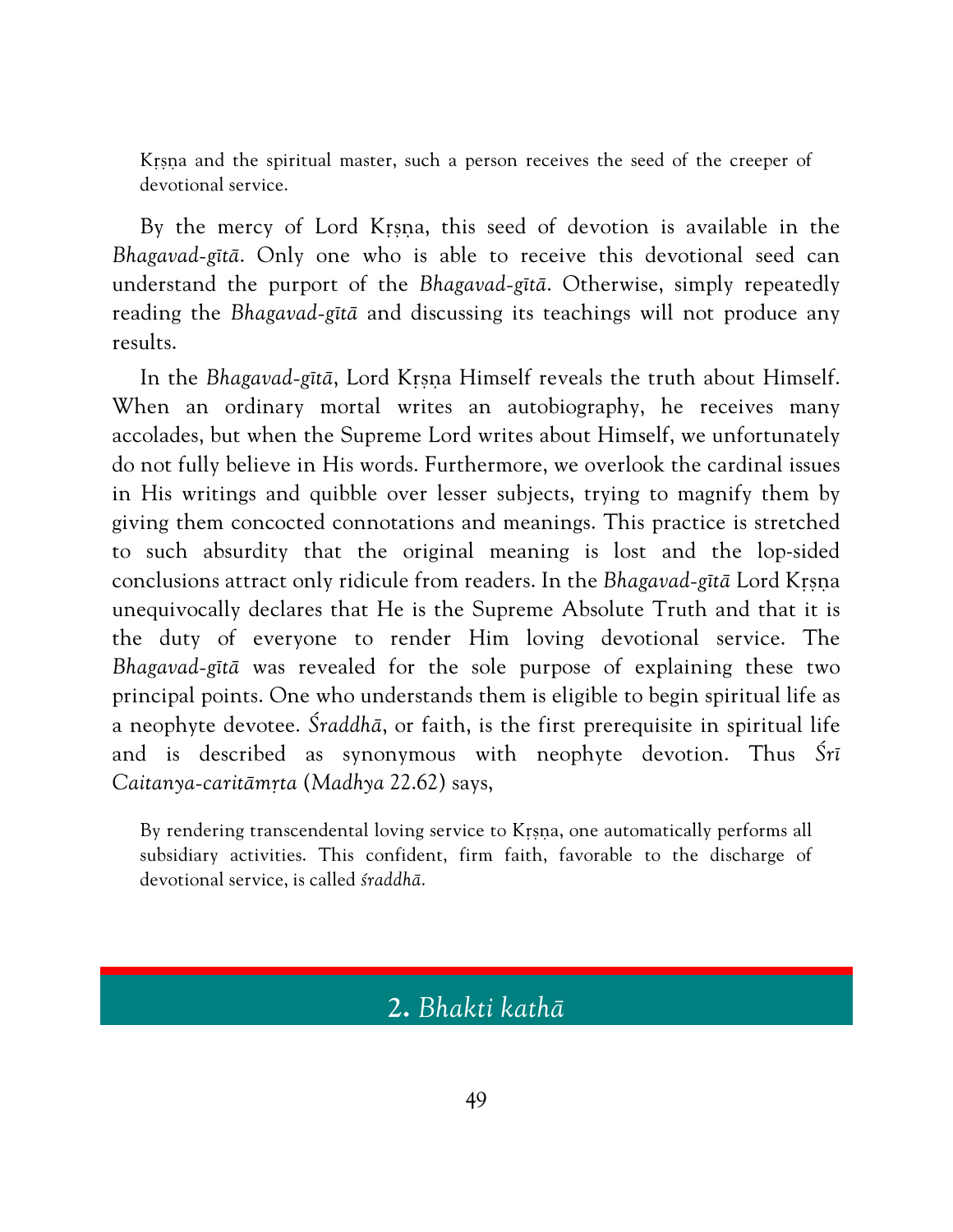### **The Science of Devotion**

### Everything Is Achieved by Serving Lord Krsna

While instructing Śrīla Rūpa Gosvāmī on the science of devotional service, Lord Caitanya discussed in some detail the material world and the living entities. He pointed out that among the 8,400,000 species of life—900,000 species of aquatics, 2,000,000 kinds of plants, 1,100,000 varieties of insects, 1,000,000 species of birds, 3,000,000 kinds of beasts, and 400,000 species of humans—*Homo sapiens* are clearly in the minority. Furthermore, humans are subdivided into three categories, namely, the uncivilized, the half-civilized, and the civilized. Also, many who supposedly belong to the civilized group act without restraint and discipline, only for the purpose of enjoyment. In this way they create chaos for the rest. Their sole intention in life being to gratify their senses (their instruments of enjoyment), they always try to keep their senses in fit working condition. They even go to the extent of transplanting monkeys' organs into their bodies once they get too old to enjoy with the vigor of youth.

Such gross sense enjoyers do not understand that the mind is more subtle than the sense organs and superior to them. Superior to the mind is the intelligence, and behind the intelligence is the false ego, which is far superior to the intelligence and which covers the spirit soul. Philosophical inquiry into the existence of the soul will remain a subject beyond the reach of these gross materialists. The gross sense enjoyers are actually to be counted among the animals, because man has more serious matters to attend to than just titillating his senses. Hence he is considered the most advanced among all the living entities. And indeed we do find that some men comprehend the gravity of human life. They carefully reject chaotic living, emulate the exemplary lives of saintly persons, and direct their lives in such a way as to fulfill the purpose of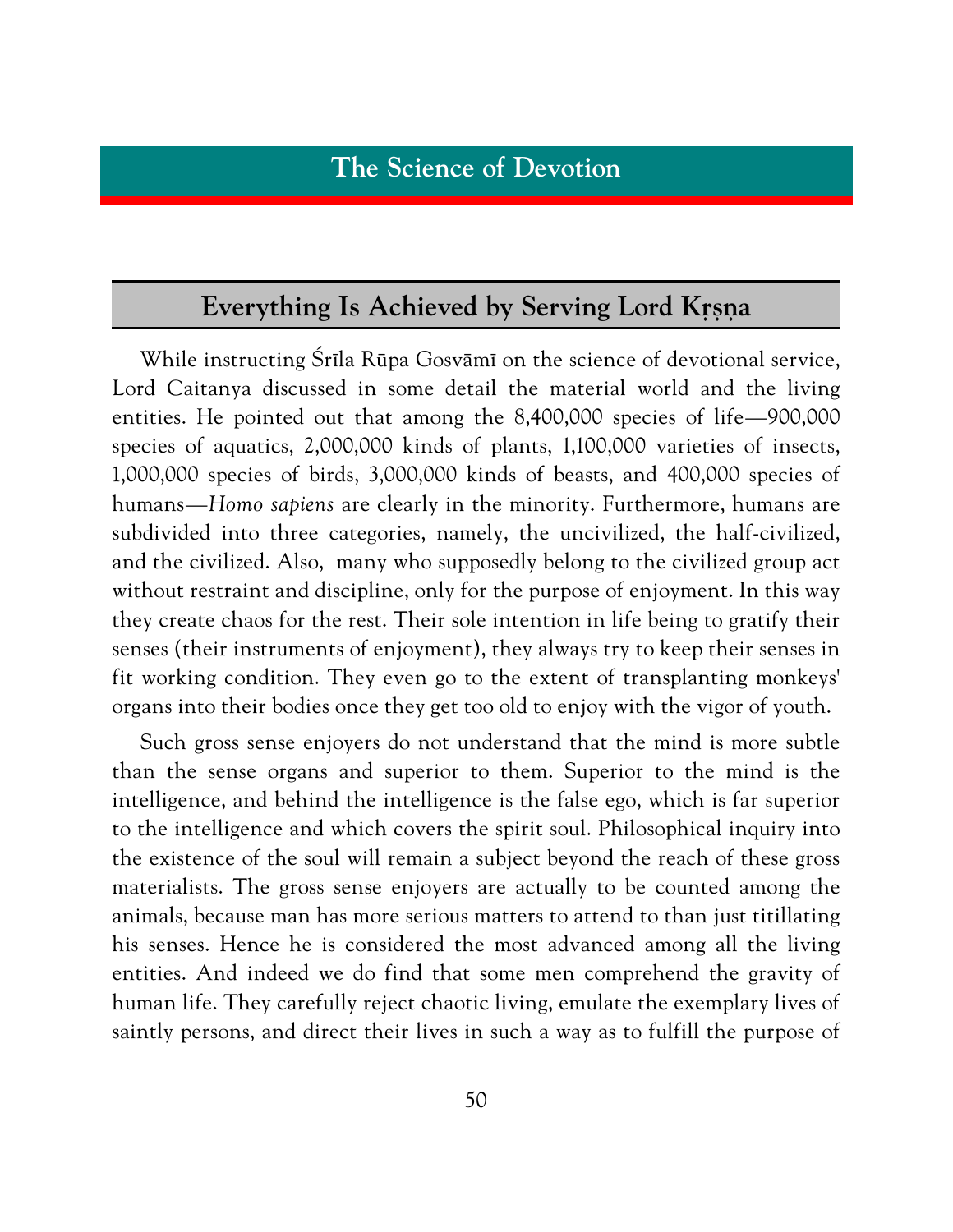human life.

Followers of various religions—such as the Christians, Hindus, Muslims, and Buddhists—all adhere to the rules of their faith according to the intensity of their belief and the circumstances in their respective countries. Lord Krsna speaks of these persons in *Bhagavad-gétä* (7.3):

> *manusyānām sahasresu kaçcid yatati siddhaye yatatäm api siddhänäà kaçcin mäà vetti tattvataù*

Out of many thousands among men, one may endeavor for perfection, and of those who have achieved perfection, hardly one knows Me in Truth.

Since time immemorial, living entities have been going through many lower species of life, gradually rising through the evolutionary process and, due to some good fortune, receiving a human birth. In the lower species of life the spirit souls are densely covered by the material modes, and thus carnal appetites dominate their lives. Among the human species, some denounce sensual pleasures and are honored by the world as a saints, *yogés,* philosophers, scholars, and so on. They experience mental perceptions far superior to gross sensual experiences, and may reach even subtler levels of fine intellect. But even more subtle than the intellect is the spirit soul. So true spirituality, or the real religion of the living entity, means to be situated in self.

Except for the religion of the self, all paths and religions are pseudo-spiritual exercises consisting only of eating, sleeping, mating, and defending oneself from danger. These are the primary activities of the animals. The lower species cannot elevate themselves by executing the religion of the self, or soul. But since human beings are inherently able to practice the religion of the self, some endeavor to reach perfection. Only as a human being can one make such inquiries as "Who am I?" and "Why do the threefold miseries always give me trouble?"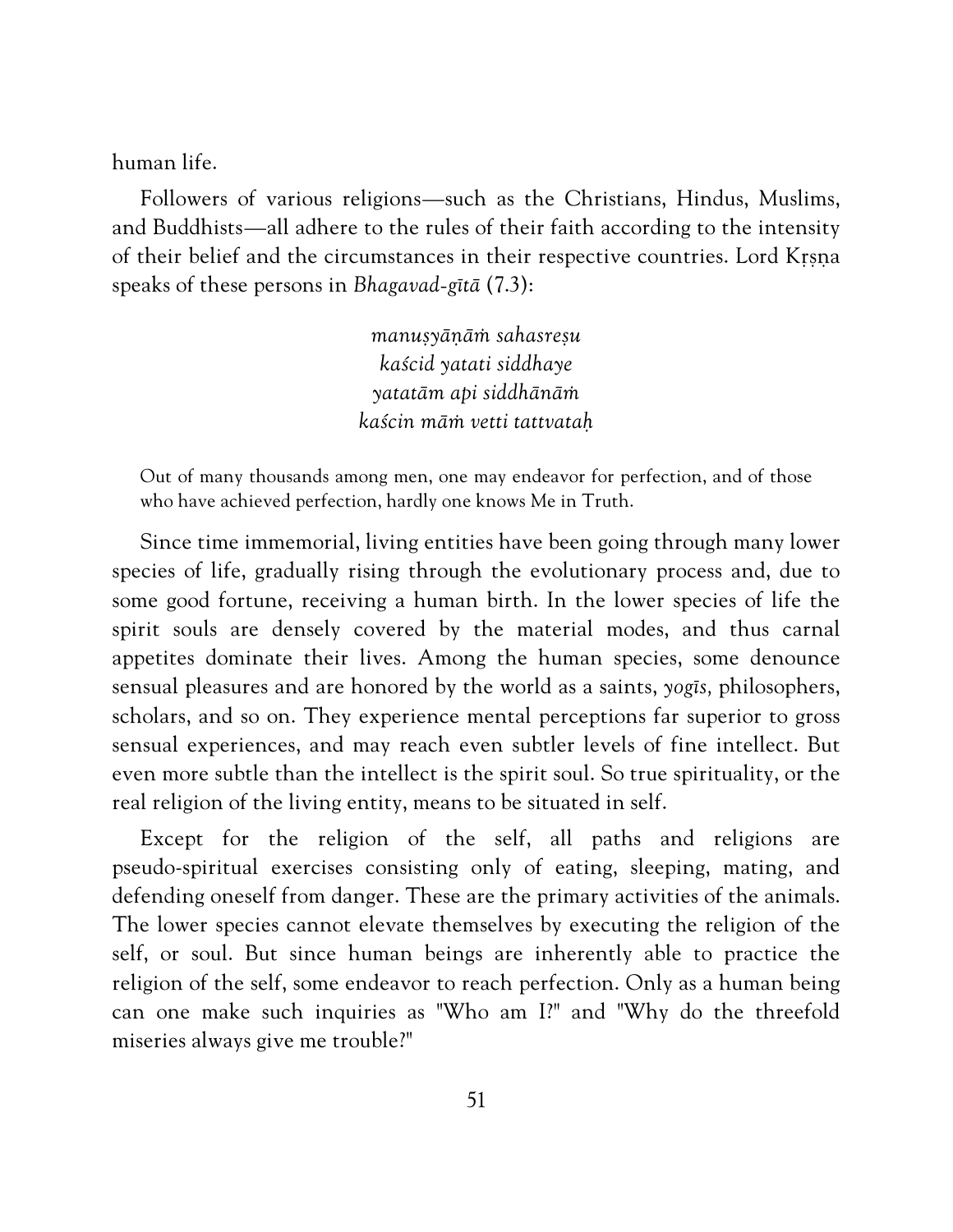Human life alone affords one the chance to attain unending happiness. In this life one should think, "Although I do not want suffering, it nevertheless comes; although I do not desire death, it forcibly snatches away my life; although I detest old age, when my youth is finished I will surely begin to age; and although I try to be free from disease and disaster, they never leave me alone." Although he sees all this suffering, a fool works hard to make his life comfortable, whereas an intelligent person calmly considers his situation and thinks of the best means to end his distress once and for all. When such thoughts become frequent and sincere, his search leads him to inquire into the Absolute Truth. Such a person takes up the path of self-realization. He may have many duties, but because of his previous pious activities such a wise person will execute these duties and at the same time confront the realities of birth, death, old age, and disease.

The lower stratum of those who strive for perfection are the *karmés,* or fruitive workers, who look to gratify their senses. Above them are the *jïänés,* or seekers of knowledge, who restrain the urges of their senses and become situated on the subtle, mental plane. Superior to them are the *yogés* who seek mystic perfection. Lord Caitanya has described all these persons as *açänta,* restless. Among them, those who are free of all material designations and are rid of the false ego, and who are thus liberated beings situated in the self—they alone can understand Lord Krsna, the Supreme Person, in truth. When they become fully conversant with the science of Krsna consciousness, such saintly souls can act as spiritual masters for all humanity, regardless of any external designation. Lord Caitanya confirms this in the *Caitanya-caritāmyta* (*Madhya* 8.128):

> *kibä vipra, kibä nyäsé, çüdra kene naya yei kåñëa-tattva-vettä, sei 'guru' haya*

Whether one is a *brāhmana*, a *sannyāsī*, or a *sūdra*—regardless of what he is—he can become a spiritual master if he knows the science of Krsna.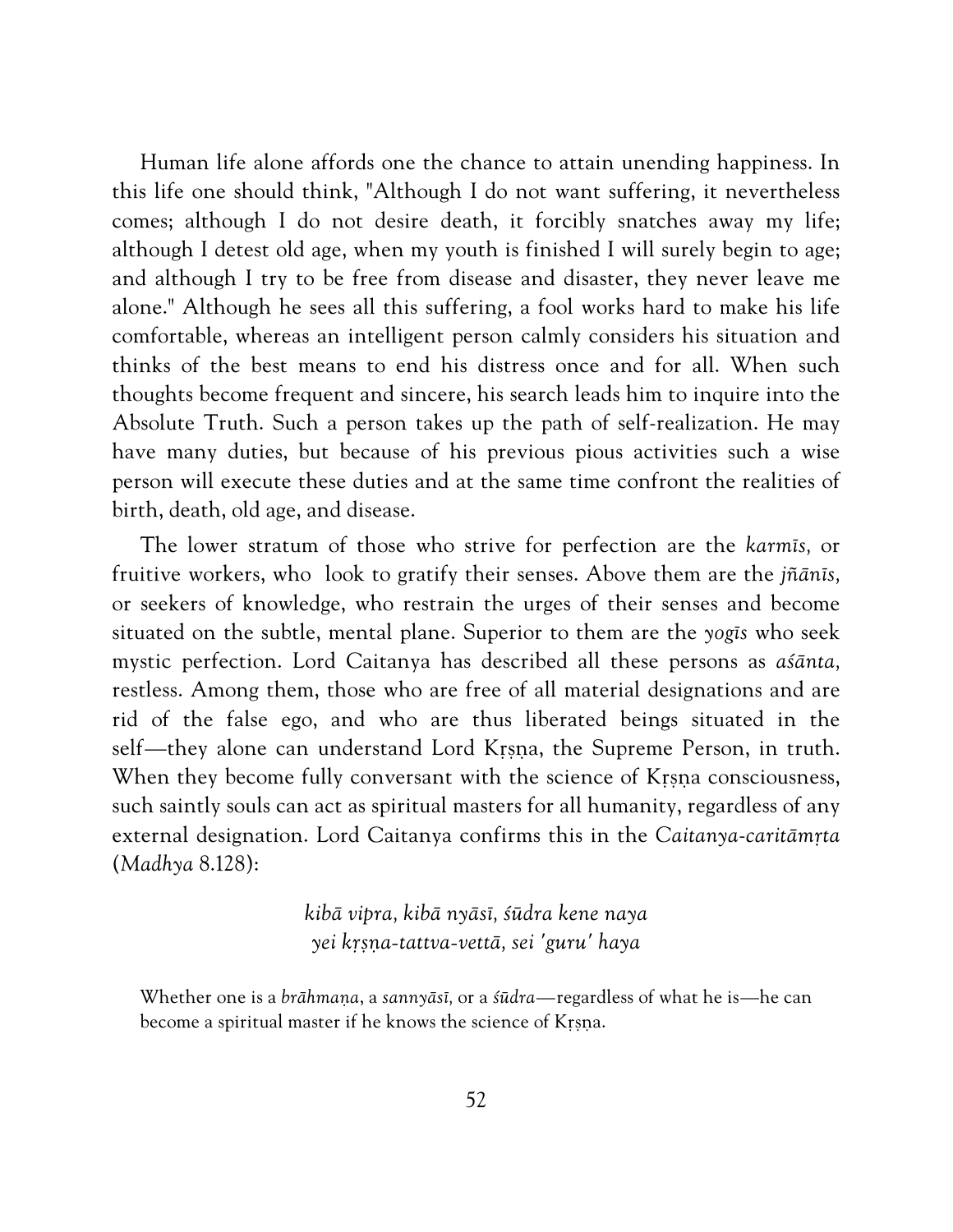Therefore we can conclude that neither the *karmés* nor the *jïänés* can fathom the depths of the science of devotional service to Krsna. Especially the foolish *karmis* are disqualified, for they generally consider Lord Krsna an ordinary mortal, and this disregard for the Lord leads them to misconstrue the meaning of His words in the *Bhagavad-gétä.*

Humanity, now in the grips of the evil influence of the Age of Kali, has become callous to any spiritual culture. Thus people pass their time in the animalistic activities of eating, sleeping, mating, and defending. What to speak of cultivating spiritual knowledge about the Supreme Lord, Krsna, they cannot even spare the time for religious rituals or the pursuit of transcendental knowledge. If one strictly follows the scriptural directions for cultivating *karma* and *jïäna,* one purifies his consciousness enough to understand the science of Krsna to a certain degree. The final conclusion of *jñāna* is that once one attains the state of oneness with the Absolute, then the doors of an even higher state, that of devotional service to Lord Krsna, open up. Since this state of oneness is practically impossible for the people of Kali-yuga to attain, in the *Bhagavad-gītā* Lord Krsna Himself has taught the science of devotional service to Himself. Then, knowing that the unfortunate human beings of this age would misunderstand even His own words, Lord Krsna again appeared—this time in the form of Caitanya Mahäprabhu, a pure devotee of the Lord—to teach the world the essence of the *Bhagavad-gétä* through His personal example.

Lord Krsna says in the *Bhagavad-gītā* that He is the source of everything, but envious and cunning people try to refute this fact. Thus He appeared as Lord Caitanya and taught that Lord Krsna is the source of everything. There is no difference between the instructions of Lord Krsna and those of Lord Caitanya. The object of worship is the same. Still, the unfortunate people of this age refuse to accept these teachings. Trying to give them Krsna consciousness is, as the well-known expression goes, like "casting pearls before a herd of swine." The human beings afflicted by Kali-yuga are like a herd of swine. The Lord has shown them boundless mercy by widely teaching the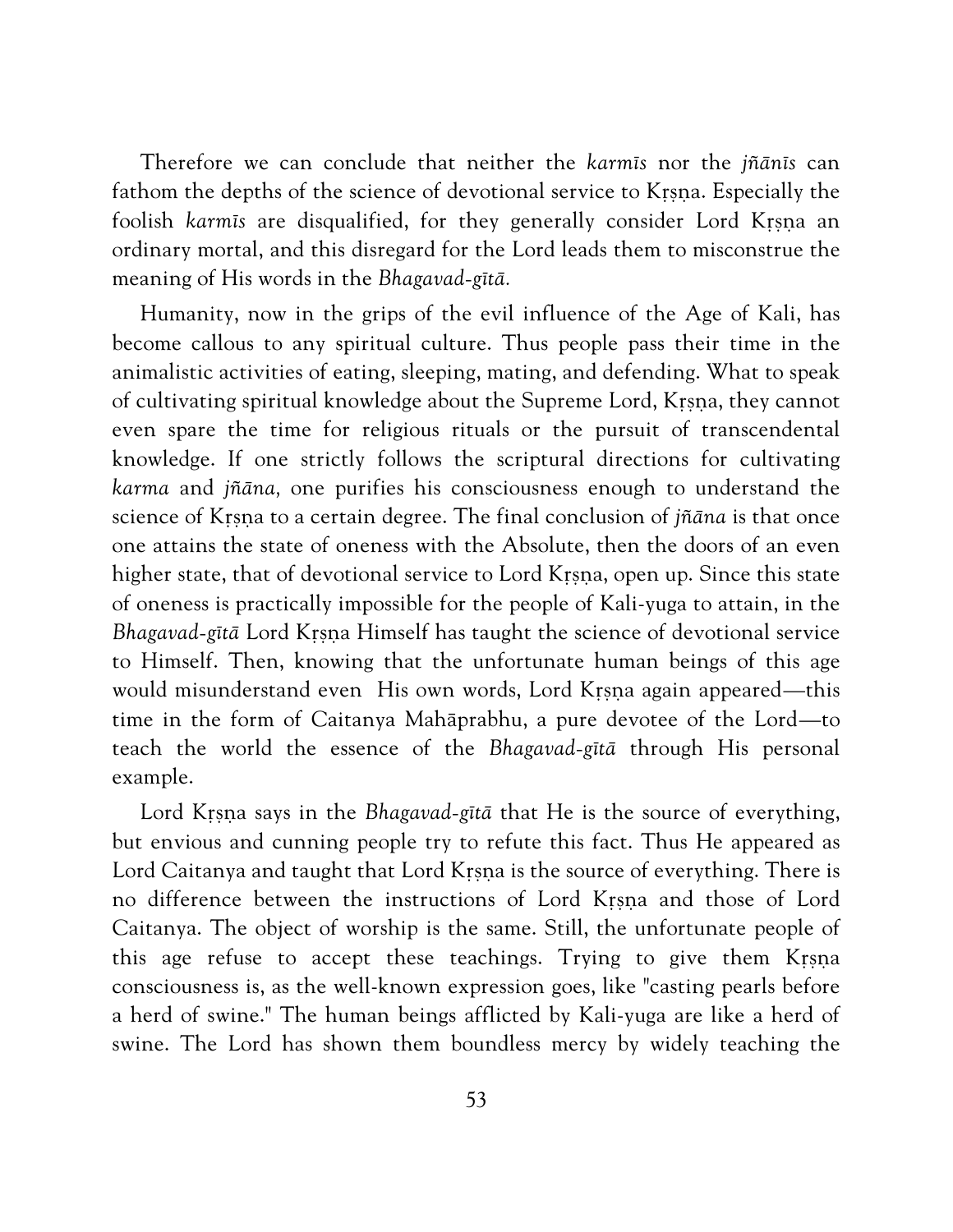science of devotional service to Krsna, which is rarely attained even by Lord Brahmä. Yet because it has been so easy for them to come by this precious and rare commodity, they have abused the mercy shown them. This is another manifestation of their misfortune. By teaching them the science of self-realization, Lord Krsna has twice personally tried to save the people of this age from groveling in carnal pleasures, and both times they have converted those divine instructions into a means and an excuse for pursuing sense gratification.

When presented with a colorful glass doll and a diamond, a child will naturally be attracted to the doll and not the priceless jewel. Similarly, the people of Kali-yuga, endowed as they are with limited intelligence, have rejected the priceless diamond of devotional service to Krsna and instead chosen the cheap doll of fruitive activity and dry speculation. Just as the child cannot comprehend that the invaluable diamond can purchase many thousands of cheap glass dolls, so the less intelligent people of Kali-yuga cannot understand that *krsne bhakti kaile sarva-karma-krta haya:* "By rendering transcendental devotional service to Lord Krsna, one automatically performs all subsidiary activities."

Those who know the science of Krsna consciousness automatically know of subsidiary subjects like fruitive activity, speculative knowledge, *yoga,* charity, penance, austerity, and chanting *mantras*. Lord Krsna confirms this in the *Çrémad-Bhägavatam:*

By executing devotional service to Me, My devotees easily acquire everything that can be attained by performing penances, fruitive activity, philosophical speculation, renunciation, *yoga,* charity, religiosity, and other pious acts.

## Lord Krsņa Is the Supreme Absolute Truth

The famous atheist Kapila propagated the Sānkhya philosophy. He concluded that the material world consists of twenty-four material elements,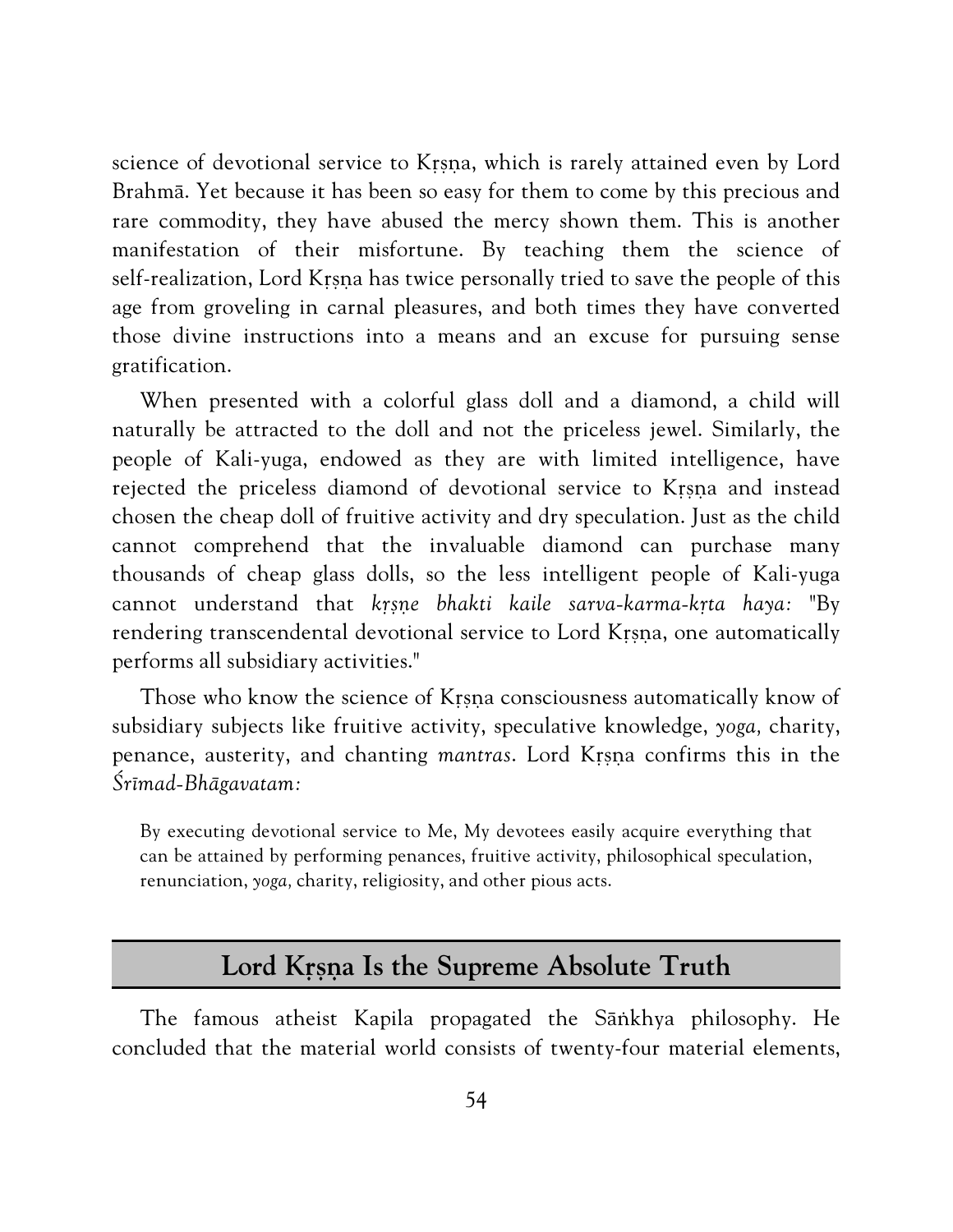namely, earth, water, fire, air, and ether; form, taste, smell, sound, and touch; eyes, tongue, nose, ears, and skin; mouth, hands, legs, anus, and genitals; mind, intelligence, and false ego; and the unmanifested state of the three modes of nature (*pradhäna*). When Kapila was unable to perceive the unmanifested soul after analyzing the twenty-four elements, he concluded that God does not exist. Thus the devotee community regards Kapila as an atheist.

Lord Kapila, the son of Devahüti, is a different person altogether from the agnostic Kapila. Lord Kapila is accepted as an empowered incarnation of the Supreme Godhead. In the *Bhagavad-gītā* Lord Krsna refutes the atheist Kapila's Säìkhya philosophy and its contention that the unmanifested soul is nonexistent. In the *Gita* (7.4) Lord Krsna also establishes that the material ingredients are all under His control and supervision:

> *bhümir äpo 'nalo väyuù khaà mano buddhir eva ca ahaìkära itéyaà me bhinnä prakåtir añöadhä*

Earth, water, fire, air, ether, mind, intelligence, and false ego—all together these eight comprise My separated material energies.

Who is Lord Krsna, and what is His original form? Unless one knows about His opulence, potencies, fame, beauty, knowledge, and renunciation, one can never enter into the realm of pure devotional service. As stated in the *Caitanya-caritämåta* (*Ädi* 2.117),

> *siddhänta baliyä citte nä kara alasa ihä ha-ite kåñëe läge sudåòha mänasa*

A sincere student should not neglect the discussion of such philosophical conclusions, considering them controversial, for such discussions strengthen the mind. Thus one's mind becomes attached to Śrī Krsna.

One who is situated in knowledge of Krsna and acts accordingly is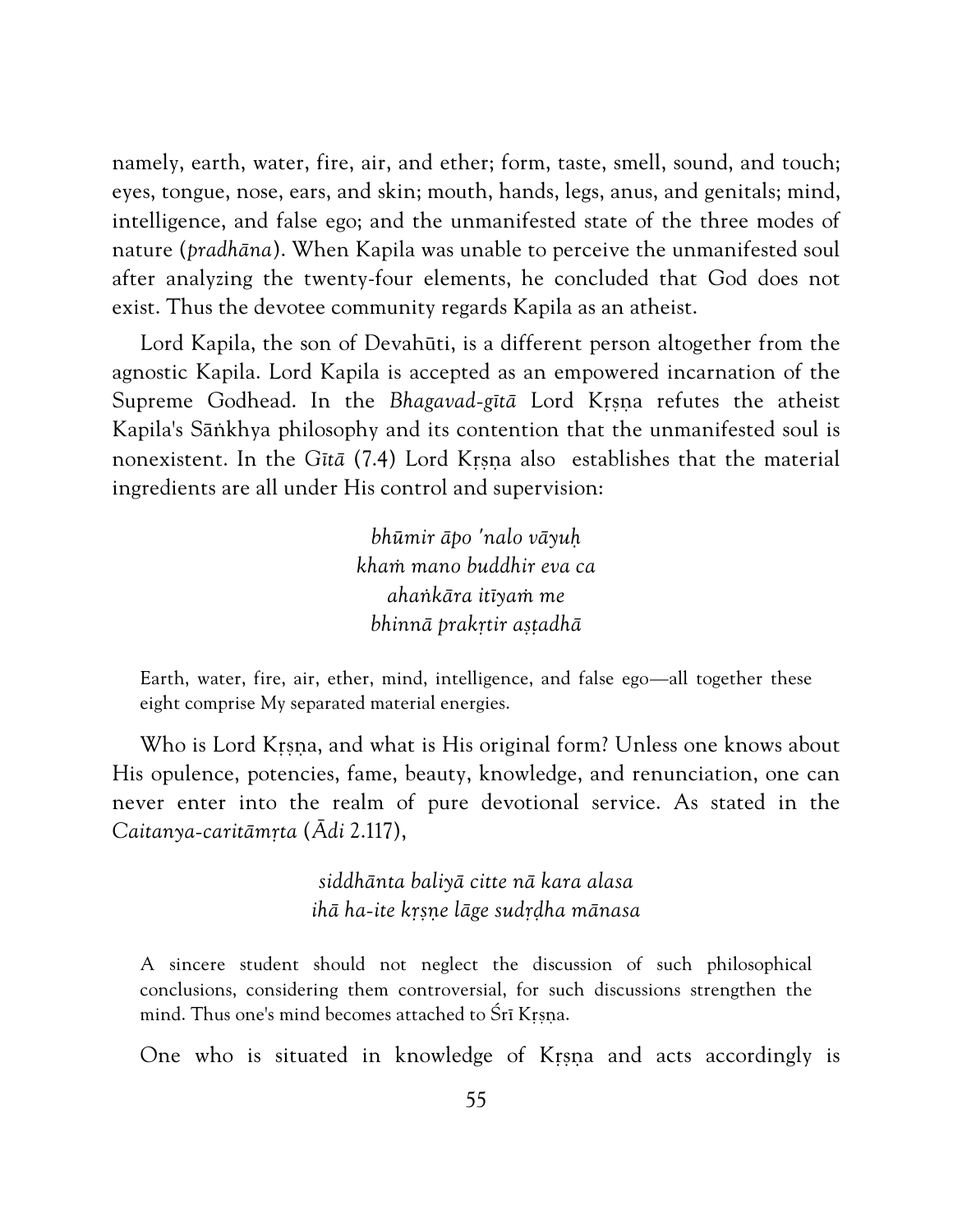executing devotional service. In pursuing the process initiated by Kapila man failed to fathom the same for hundreds and thousands of years. The Supreme Lord Krsna has, in a few words, lifted the shroud of mystery and revealed the truth:

Earth, water, fire, air, ether, mind, intelligence, and false ego—all together these eight constitute My separated material energies. Besides these, O might-armed Arjuna, there is another, superior energy of Mine, which comprises the living entities who are exploiting the resources of this material, inferior nature. All created beings have their source in these two natures. Of all that is material and all that is spiritual in this world, know for certain that I am both the origin and the dissolution.

Those who cannot understand this truth remain far from the science of devotional service, while those who do understand it are strengthened in their devotional life. Lord Krsna is the Supreme Personality of Godhead, the supreme male. So, when the supreme male is present, automatically material nature, his female counterpart, is there to serve Him. Those who falsely pose as the Supreme Person claim to have the material nature at their disposal and conclude that nature is no longer at Lord Krsna's beck and call. Naturally this is absurd, and only fools will make such a claim.

Similarly, those philosophical schools which propound that the Supreme Person is subservient to *prakrti*, or nature, are also far from the truth. When one thinks about nature and nothing further, the thought is left incomplete. One has to inquire, "Whose nature is it?" Nature has to belong to someone; she cannot exist on her own. Thus what must be established is the identity of the Supreme Person, or *purusa*—the male factor. *Prakrti* is the same as *sakti*, or energy. Through the energy, an intelligent person will seek out the possessor of the energy. The *Upanisads* and other Vedic scriptures clearly state that Brahman is the Absolute Truth and the possessor and source of multifarious energies. In the *Bhagavad-gétä* (14.27) this Brahman is said to be the bodily effulgence of Krsna (*brahmano hi pratisthāham*). This is confirmed in the *Brahma-saàhitä* (5.40):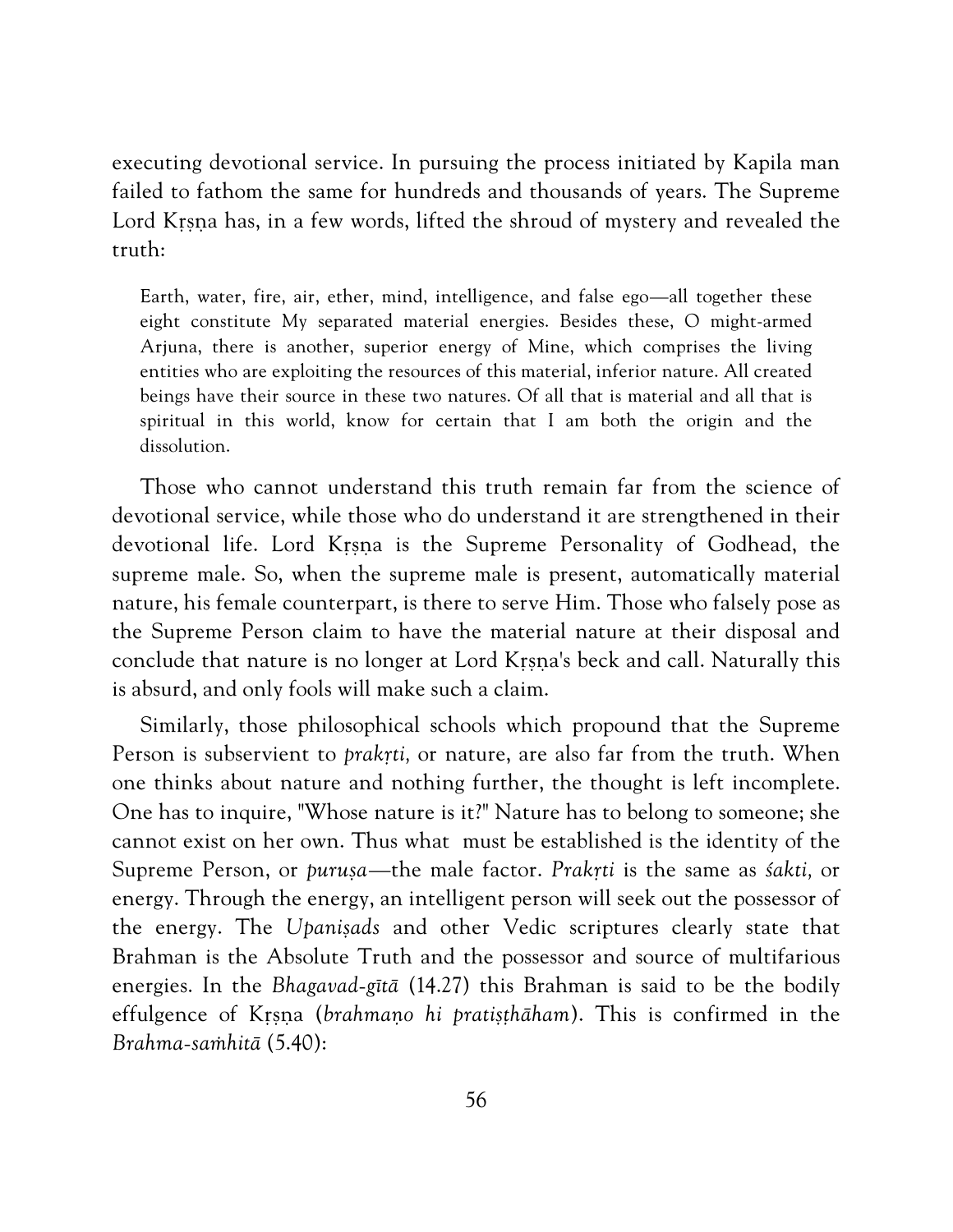vasya prabhā prabhavato jagad-anda-koti*koöiñv açeña-vasudhädi-vibhüti-bhinnam tad brahma niñkalam anantam açeña-bhütaà govindam ädi-puruñaà tam ahaà bhajämi*

I worship Govinda, the primeval Lord, whose effulgence is the source of the nondifferentiated Brahman mentioned in the *Upaniñads*, being differentiated from the infinity of glories of the mundane universe appears as the indivisible, infinite, limitless, truth.

Brahman exists as the all-pervading energy in this phenomenal world. Therefore the *Vedas* have defined Brahman as formless, impersonal, pure, and so on. But the source of Brahman is an eternal personality who has no material form but who has a transcendental form full of spiritual potencies and all divine qualities. He is the Supreme Personality of Godhead, the embodiment of eternity, knowledge, and bliss. He possesses all six transcendental opulences to an infinite degree, He performs superexcellent divine pastimes, and He alone is to be searched out and known in all the scriptures. The materialistic, fruitive workers make the mistake of thinking that this supreme transcendental personality is mundane, and thus they become degraded into pseudodevotees. And the dry speculators, having been repulsed by the material phenomena in their search for knowledge of the Absolute, think that the transcendental form of the Supreme Personality of Godhead is also repulsive, thus clearly proving that their ascending process of acquiring knowledge is insufficient and inferior. Both these groups are in a pathetic spiritual state. Therefore, to shower His causeless mercy upon them, the Supreme Lord has revealed the truth about Himself and His transcendental potencies in the *Bhagavad-gétä*.

The above-mentioned eight ingredients make up the material nature, or the Supreme Lord's external potency. These material ingredients—earth, water, fire, air, and so on—are devoid of any free will, and so they are known as the Lord's inferior energy. By contrast, the potency that activates the inferior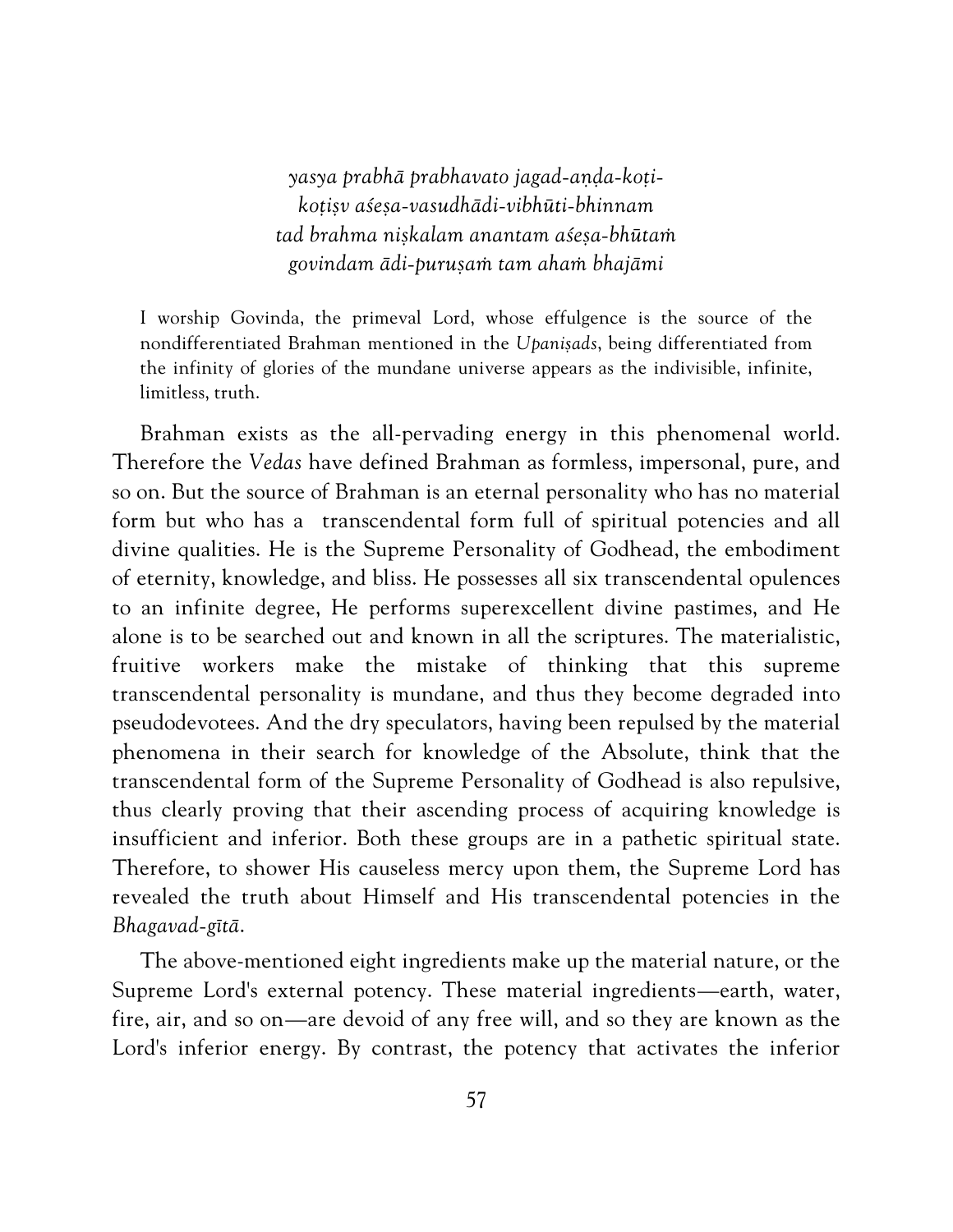energy is known as the Lord's superior energy, or spiritual potency. On principle the energy cannot be the enjoyer; nor can one energy enjoy another energy. Energy is the enjoyed, and the energetic is the enjoyer.

The living entities are a product of the Lord's superior, spiritual energy, and so they are superior to earth, water, fire, and so on, which are always devoid of volition. But that does not mean the living entities are on the same platform as the Supreme Lord, who is the absolute controlling principle. It is easy to discern the superiority of spirit over inert matter. The *jéva* principle is setting into motion and sustaining everything in this material world. And if the *jévas* did not try to lord it over the material nature, then there would be no variegatedness in this phenomenal world. The material elements would have remained unchanged if the *jévas* had not been inclined to control and enjoy them. Only through the material energies' connection with the conscious living entity can such substances as earth, wood, stone, and iron be orchestrated so as to give rise to huge, opulent buildings, factories, and cities. Matter cannot organize itself.

From the foregoing one can understand that this massive cosmic creation, with its innumerable planetary systems and heavenly bodies, has come about only through the interference of some superior and powerful consciousness. It is beyond doubt that matter is inert, incapable of voluntary action, and that consciousness has activated the twenty-four material ingredients so as to exhibit variegatedness in material nature. All this goes to prove the inherent insufficiency and imperfections in material nature. Thus transcendental happiness is possible only in spiritual variegatedness. In the *Bhagavad-gétä* (7.5) Lord Krsna confirms that the *jīvas* belong to His superior energy:

> *apareyam itas tv anyäà prakåtià viddhi me paräà jéva-bhütaà mahä-bäho yayedaà dhäryate jagat*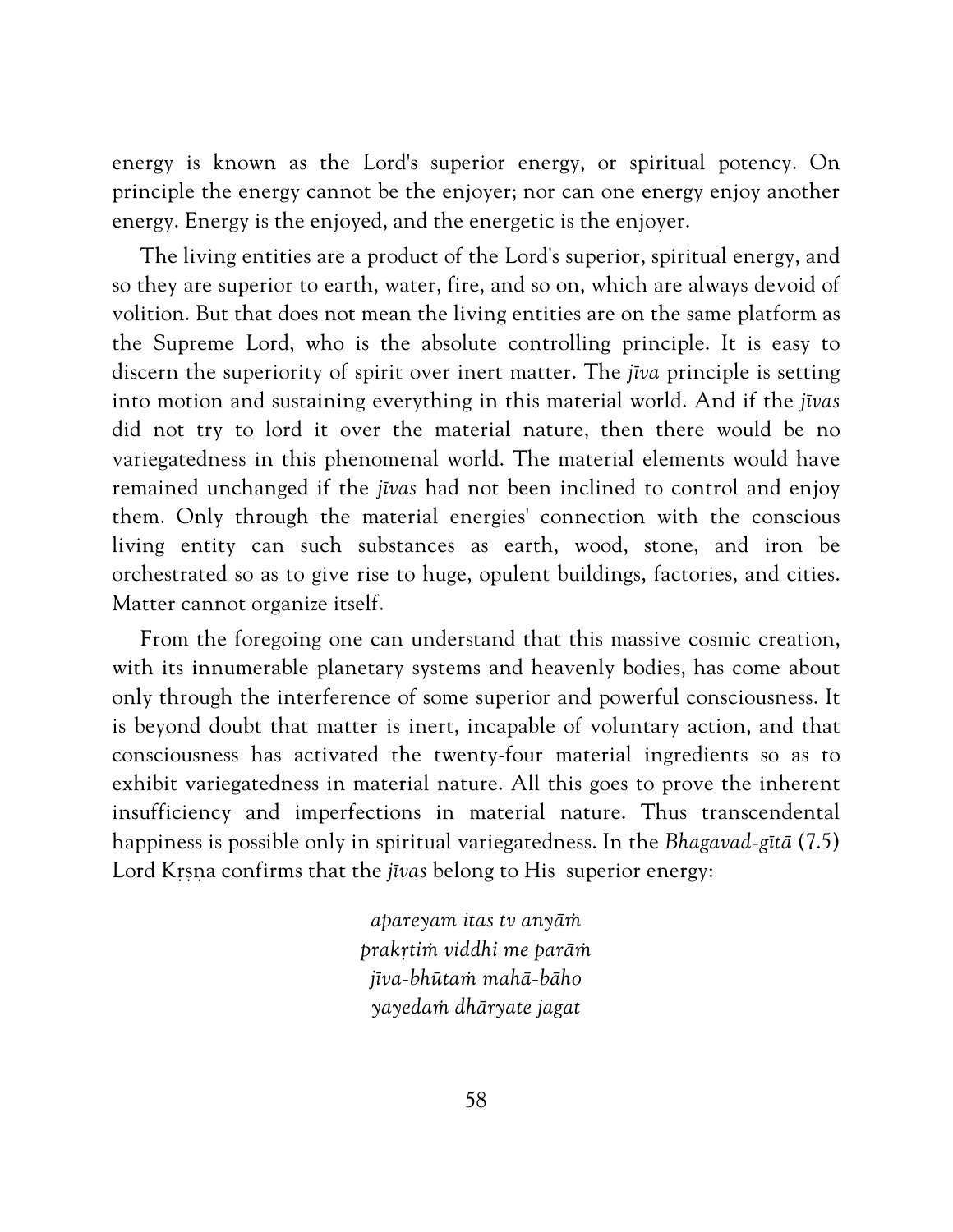Besides these material energies, O might-armed Arjuna, there is another, superior energy of Mine, which comprises the living entities who are exploiting the resources of this material, inferior nature.

Because the spirit soul (*jéva*) is born of the Lord's superior, spiritual energy, it has little in common with the material energy, just as the aquatics have no affinity for the land and the land beasts are out of place in the water. The apparent close connection between the material energy and the spiritual energy is in fact illusory. The *jévas,* being a product of the spiritual energy, try to exploit the material energy, but ultimately such attempts fail, because it is impossible for one energy to always exploit and lord it over another energy. The *jivas* can, however, eternally serve the Supreme Energetic, Lord Krsna. When the *jwa* exploits the material energy in his endeavor to serve the Lord, that activity is transcendental—the performance of sacrifice. Any other kind of activity amounts to nothing but materialistic, fruitive work.

In the *Visnu Purāna* (6.7.61) one reads about the three kinds of energy:

*viñëu-çaktiù parä proktä kñetra jïäkhyä tathä parä avidyä-karma-saàjïänyä tåtéyä çaktir iñyate* [*Cc. Madhya 6.154*]

The potency of Lord Vișnu is summarized in three categories—namely, the spiritual potency, the living entities, and ignorance. The spiritual potency is full of knowledge; the living entities, although belonging to the spiritual potency, are subject to bewilderment; and the third energy, which is full of ignorance, is always visible in fruitive activities.

Thus all phenomena in this material world are simply interactions of the Supreme Lord's superior, spiritual energy with His inferior, material energy. The material energy is known as the *kñetra,* or field of activity, and the spiritual energy is known as the *kñetra-jïa,* or the knower of the field of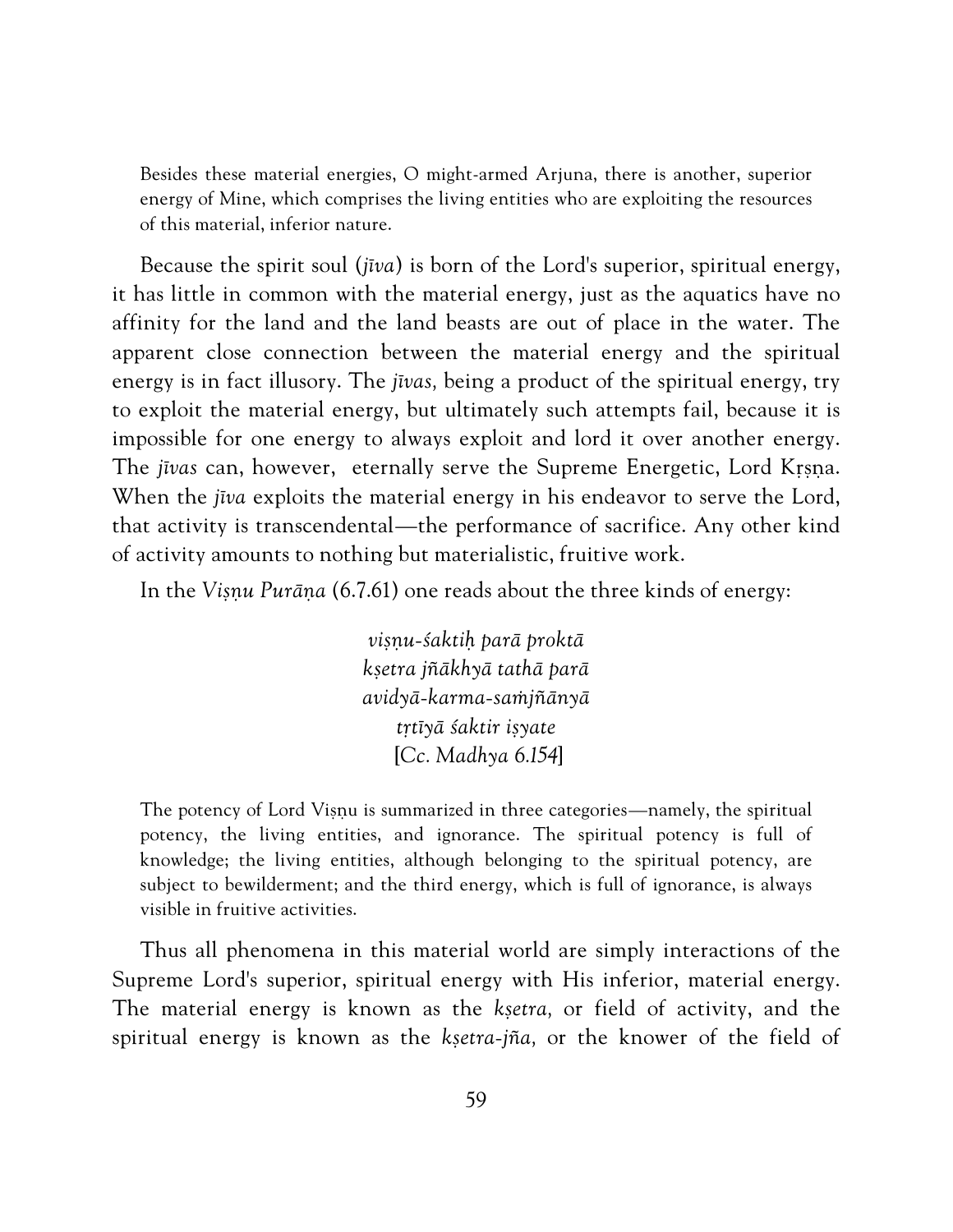activity. All the different species of living entities, with their varied characteristics, are produced by the interaction of the *kñetra* and the *ksetra-jña*. The energetic principle, the controller of both these energies, is the Supreme Personality of Godhead, Krsna. He must be recognized as the ultimate cause of the creation, maintenance, and annihilation of this cosmic manifestation. As He says in the *Bhagavad-gétä* (7.6-7),

> *etad yonéni bhütäni* sarvānīty upadhāraya *ahaà kåtsnasya jagataù prabhavaù pralayas tathä*

*mattaù parataraà nänyat kiïcid asti dhanaïjaya mayi sarvam idaà protaà sūtre maņi-gaņā iva* 

All created beings have their source in these two natures [the inferior and the superior energies of the Lord]. Of all that is material and all that is spiritual in this world, know for certain that I am both the origin and the dissolution. O conqueror of wealth, there is no truth superior to Me. Everything rests upon Me, as pearls are strung on a thread.

The various quotations we hear from the *Vedas* concerning Brahman—*ekam evādvitīyam brahama:* "Brahman is one without a second"; *neha nänästi kiïcana:* "Besides this, nothing exists"; *sarvaà khalv idam brahma:* "Everything and everywhere is Brahman"; *aham brahmāsmi*(6): "I am by nature Brahman," and so on—find their conclusion in the verses from the *Bhagavad-gétä* quoted above. The Supreme Lord, endowed with the six transcendental opulences to the absolute degree, is the highest governing principle. Thus no other personality is equal to or greater than He. Lord Krsna confirms this point by saying "There is no truth superior to Me," and then explaining how He is present everywhere and intimately connected with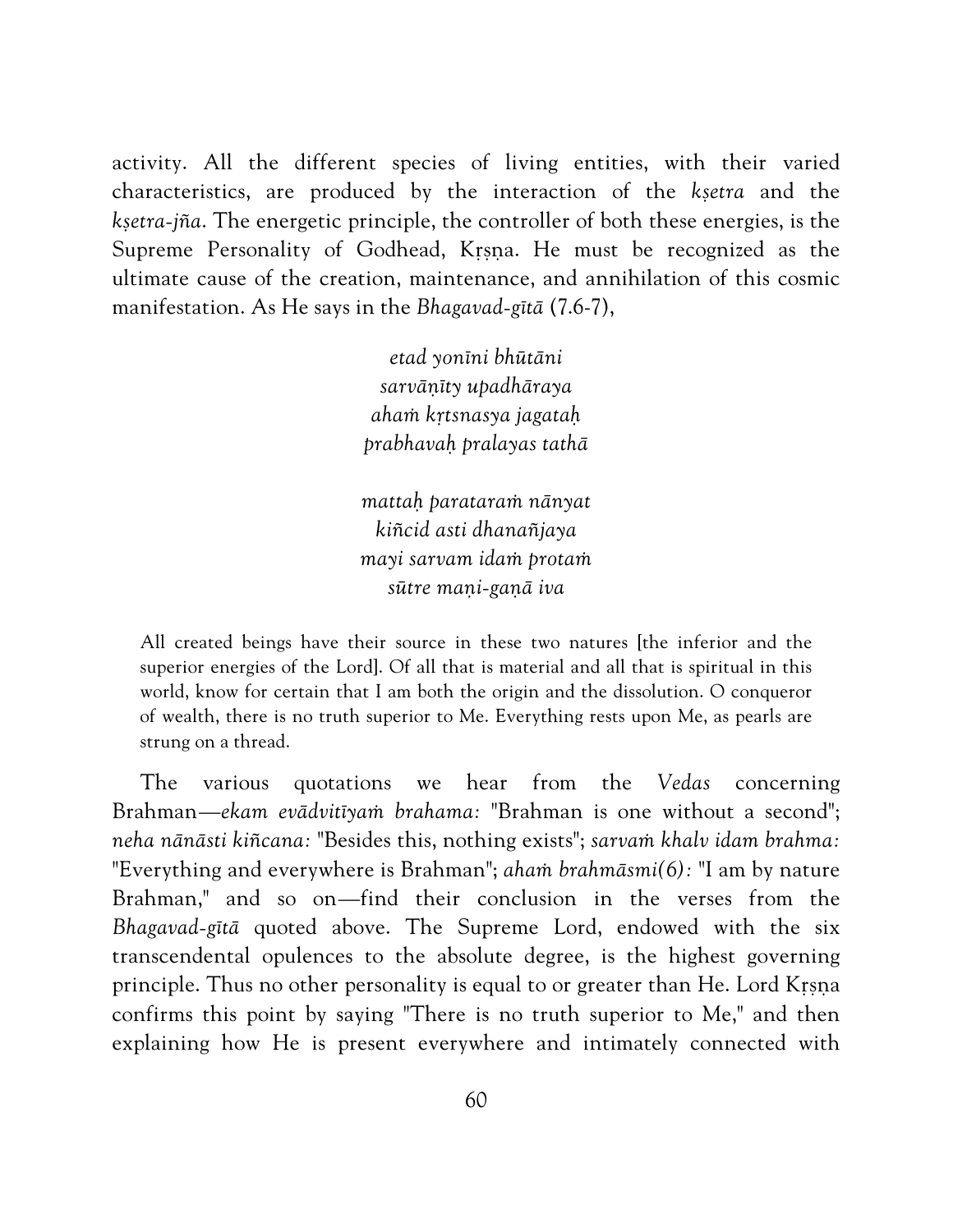everything through His all-pervasive energies.

The material nature is the result of the transformation of the Lord's energies. Both the energies and the energetic are inconceivable, and they are simultaneously one and different. Hence the phrase *sarvam khalv idam brahma*, ("Everything is Brahman") in fact declares that everything consists of transformations of the Supreme Lord's material and spiritual energies. The transformation of His energies neither increases nor decreases the Supreme Absolute Truth; hence Brahman is described as changeless. And the inferior energy, being only the reflection of Brahman, is *niräkära*, impersonal.

Śrī Caitanya Mahāprabhu propagated the philosophy of the simultaneous oneness and difference of the Lord and His energies. The highest esoteric truth is that Lord Krsna is the Supreme Absolute Truth and that both the living entities and the material world are His subordinate energies. Those who fail to understand this principle are materialists, while those who do understand it and are trying to reestablish their relationship with Lord Krsna are liberated souls, devotees of the Lord. Lord Krsna explains this in the *Bhagavad-gétä* (7.13-14):

> *tribhir guëa-mayair bhävair ebhiù sarvam idaà jagat mohitaà näbhijänäti mäm ebhyaù param avyayam*

*daivé hy eñä guëa-mayé mama mäyä duratyayä mäm eva ye prapadyante mäyäm etäà taranti te*

Deluded by the three modes [goodness, passion, and ignorance], the whole world does not know Me, who am above the modes and inexhaustible. This divine energy of Mine, consisting of the three modes of material nature, is difficult to overcome. But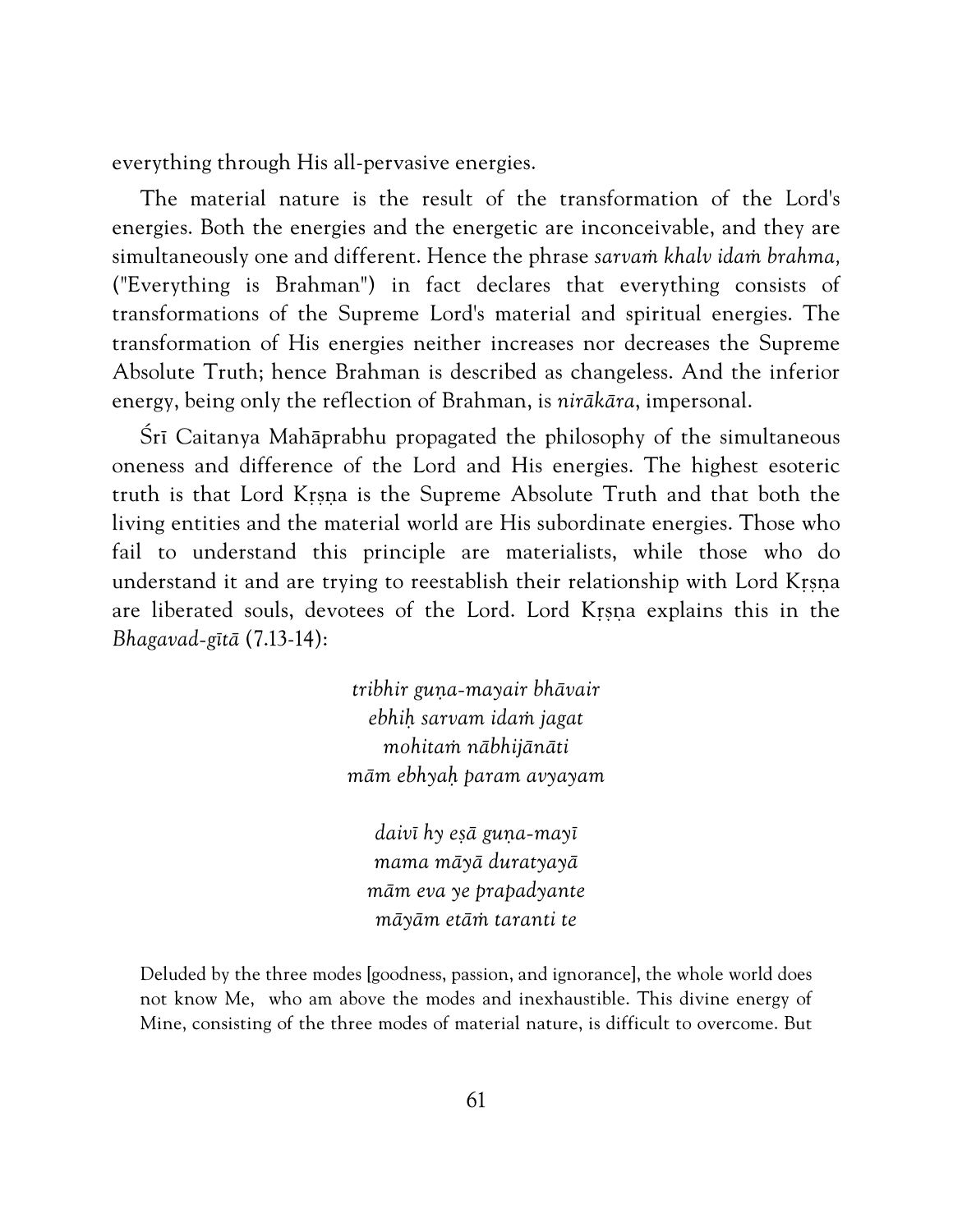those who have surrendered unto Me can easily cross beyond it.

The dualities of like and dislike, good and bad, are all due to the three modes of material nature—goodness, passion, and ignorance. These modes hold all conditioned living entities under their sway. Therefore it is difficult for conditioned souls to understand that the Supreme Lord, being absolutely spiritual, is above the three modes and thus *param avyayam,* absolutely inexhaustible. The reason the Lord uses these words *param avyayam* is that although He permeates everything by means of His transcendental energies, He remains eternally unchanged and the complete whole. One should avoid making the mistake of thinking that because Brahman, the Supreme Absolute Truth, pervades the entire cosmic manifestation, therefore He cannot possess a definitive form or personality. The heat radiating from a fire spreads in all directions, yet the fire remains unchanged. Similarly, the sun has been emanating light and heat since time immemorial, yet it has not lost any of its potency. And the sun possesses but a minuscule fraction of the Supreme Lord's inexhaustible potency. So what question is there of the Lord's potency being either transformed or decreased? The Lord's energies, like a fire's heat and light, spread everywhere, yet His energies can never diminish at any time. Thus in the *Bhagavad-gétä* He describes Himself as *param avyayam*, inexhaustible, the supreme energetic principle. The *Vedas* describe Him in the following way:

#### *pürëasya pürëam ädäya*  $b\bar{u}$ rnam evāvasisvate

Whatever is produced of the complete whole is also complete in itself. Because He is the complete whole, even though so many complete units emanate from Him, He remains the complete balance. (*Isopanisad*, Invocation)

Like the Supreme Lord Himself, the process for freeing oneself from the mesmerizing grip of the material energy and coming closer to the Lord is also one without a second. As the only way to see the sun is by the help of sunlight,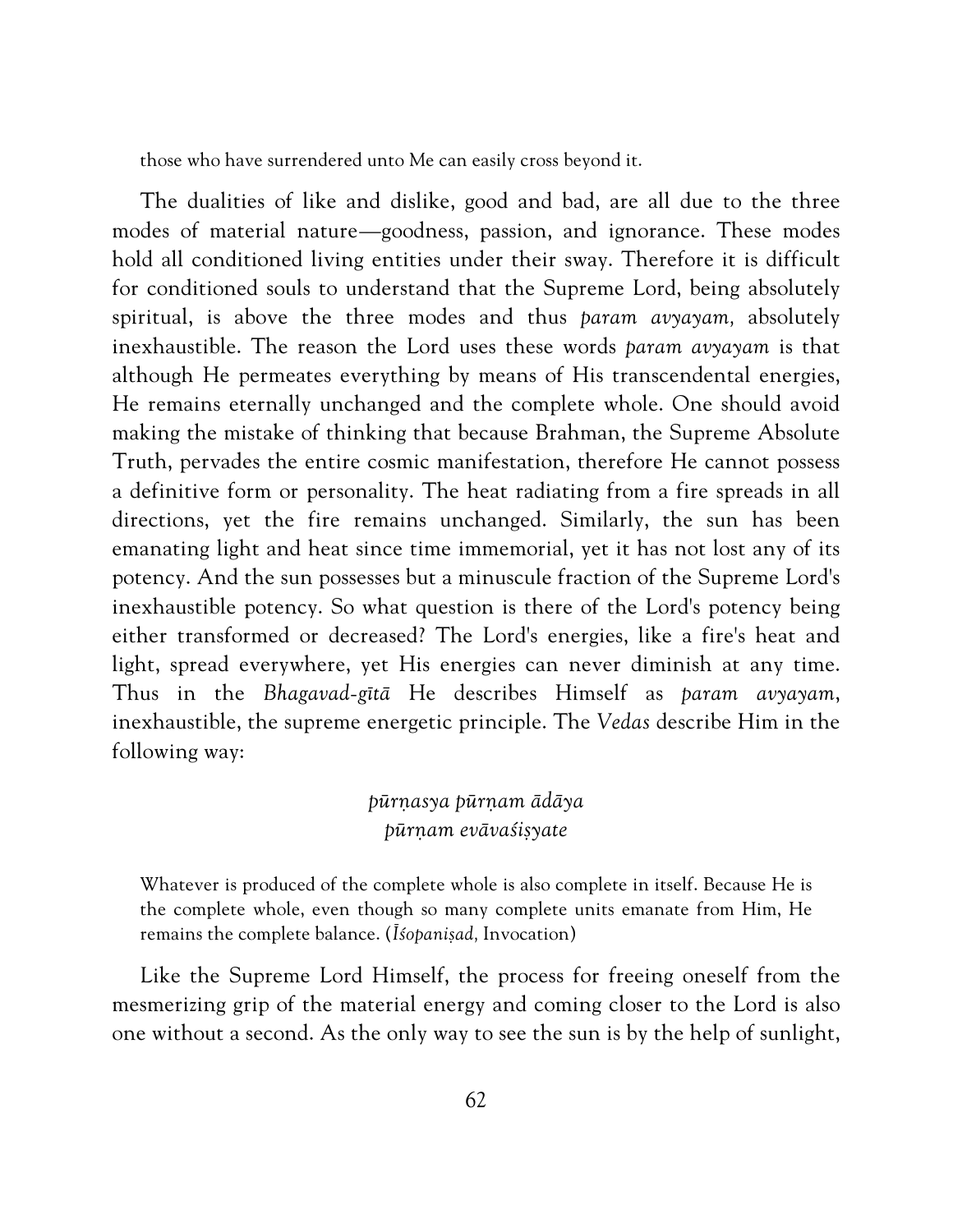so the only way to see the Supreme Personality, Lord Krsna, is by the illumination of sunlike Krsna Himself. Only by surrendering to His lotus feet and rendering Him loving devotional service can one approach Him. Neither fruitive activity through physical strain nor speculative knowledge through mental gymnastics can help one attain the highest perfection of God consciousness. Only through *bhakti,* or devotion, can the Supreme Lord be achieved. Speculative knowledge and mystic *yoga* can at best accord one a partial realization of the Absolute Truth—namely, realization of Brahman and Paramätmä (the Supersoul), respectively. It is through the singular means of *bhakti* that one can perceive face to face the Supreme Personality of Godhead, Krsna, the embodiment of eternity, knowledge, and bliss. When the rising sun chases away the blackness of night, everything becomes clearly visible. Similarly, when the sun of Krsna rises above the horizon of one's consciousness, the stygian gloom of *mäyä,* the illusory energy, is driven away, and the original form of every object comes into distinct focus. Thus full knowledge and realization of the Absolute Truth come exclusively through devotion to the Supreme Lord.

However, the path to this perfect realization is fraught with hindrances caused by *mäyä,* the insurmountable material energy. In this regard one may ask, "If by serving Lord Krsna one can automatically discharge all subsidiary duties, then why doesn't everyone in the world surrender to Lord Krsna and worship Him as the supreme absolute being? Almost everyone in the world more or less agrees that there is only one God, not two or more. Yet when that one and only Supreme Personality, Lord Krsna, comes personally to declare this truth, why do people still refuse to surrender to Him? Perhaps it is understandable that those who are illiterate and ignorant cannot accept Lord Krsna's supremacy and therefore do not surrender to Him. But there are many erudite scholars, philosophers, and leaders of society who extensively discuss the scriptures yet still do not take shelter of Lord Krsna's lotus feet. Why?" The Lord Himself answers this question in His *Bhagavad-gétä* (7.15):

#### *na mäà duñkåtino müòhäù*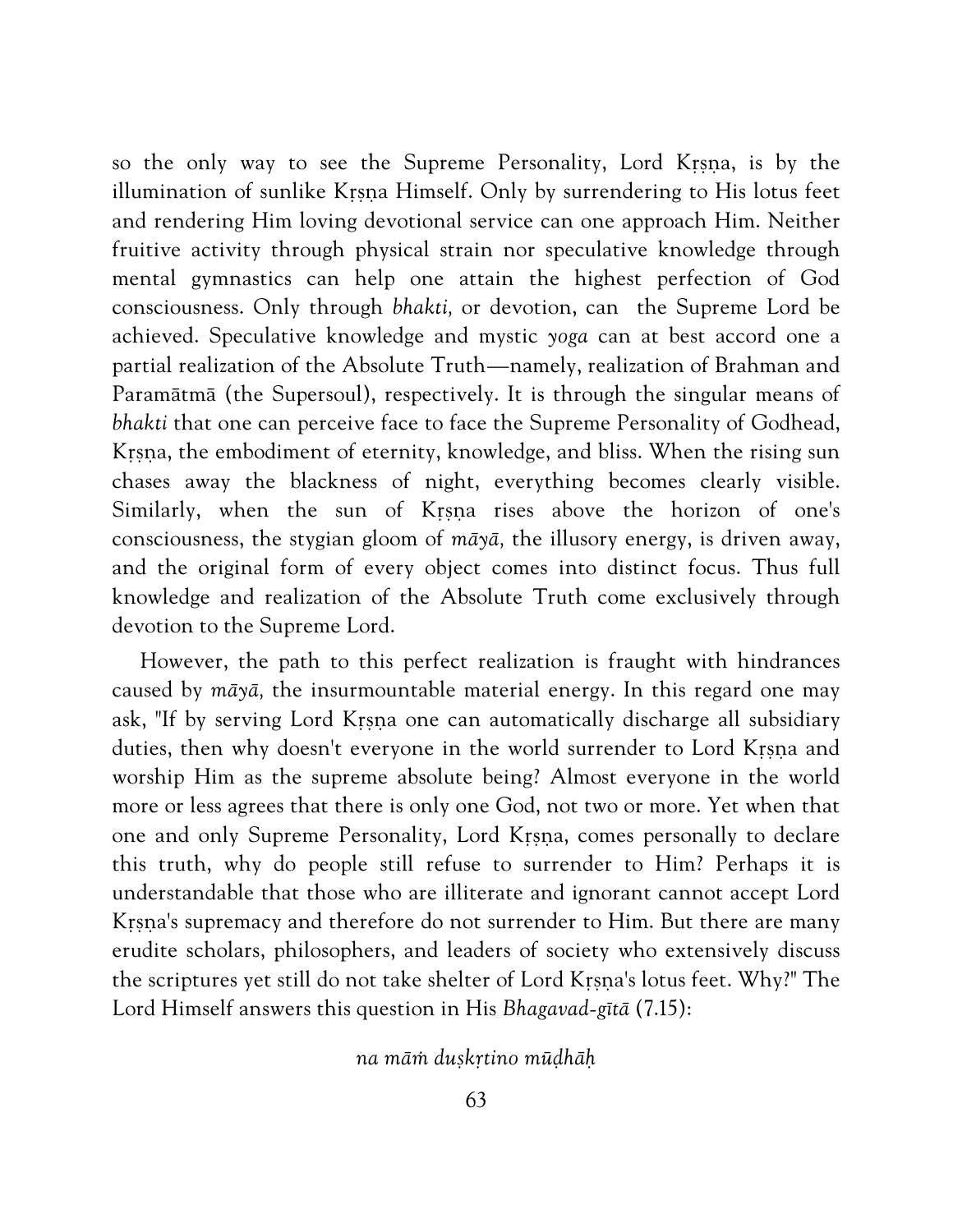### *prapadyante narädhamäù mäyayäpahåta-jïänä äsuraà bhävam äçritäù*

Those miscreants who are grossly foolish, who are the lowest among mankind, whose knowledge is stolen by illusion, and who partake of the atheistic nature of demons do not surrender unto Me.

People with demoniac mentalities never surrender to the Supreme Lord. There have always existed two kinds of men: the good, pious men and the impious reprobates. These two types of people are always present in every country and at every period in history. Pious men obey God's laws and are gradually elevated to perfection. The impious, on the other hand, capriciously flaunt God's laws and try to be independent. The racial strife, civil wars, violent revolutions, and world wars so common in the modern age are all caused by the whimsical and selfish nature of impious men.

Pious people can live in any country and adhere to the instructions of their scripture, or they can associate with other pious men from another country and exchange knowledge and realizations. As a result, these seekers of the Absolute Truth can certainly perceive that Lord Krsna is the Supreme Personality of Godhead. On the other hand, sinful persons have one interest: to satisfy their egoistic cravings. They may make a show of being vanguards of religion, but behind this facade they continue their reprehensible activities. They vilify the sanctity of the religion of their birth and go against their own country's interest. Their self-centered lives preclude their following even the common etiquette of human behavior, what to speak of dedicating their lives to Lord Krsna's devotional service. Such demoniac persons are more dangerous than poisonous snakes.

Generally, the gross fools and the ignorant fruitive workers do not surrender to the Supreme Lord. Such people never enquire into the Absolute Truth. They never ask such questions as "Who is God?" "What is the world?" "Who am I?" "Why am I working like an ass my whole life?" or "What is the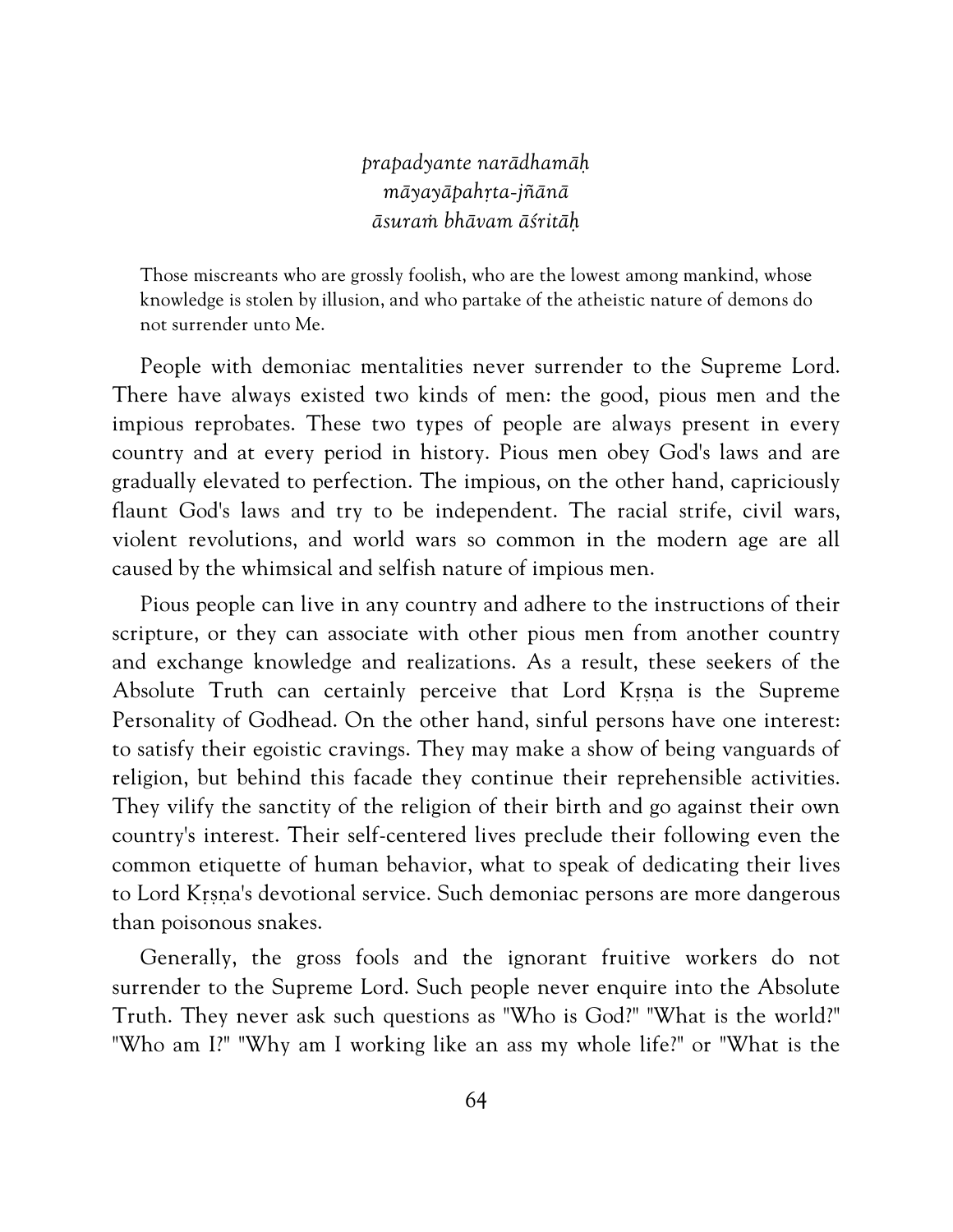result of my endeavors?" The ass slaves his whole life carrying the washerman's burden, just for a handful of grass. Similarly, the *karmés* (fruitive workers) toil tirelessly simply to secure a supply of food and other necessities. The ass is a symbol of foolishness, for he works hard only to fill his belly and copulate with a she-ass. So also do the asinine *karmés* toil tirelessly out of affection and attachment, struggling to maintain their homes and, beyond that, the land of their birth, which they consider worshipable. In the home the *karmé's* sole source of enjoyment is his wife, who cooks for him and provides pleasure for his misery-ridden senses. The shortsighted *karmés* do not want to know of any broader issues concerning themselves or their world; they are simply tethered to their home and bodily cares. And those leaders who foster the people's sensual lives are bigger fools and rascals than the ordinary *karmés*. Therefore they never come in contact with the *Bhagavad-gītā* or Lord Krsna. The word *surrender* means nothing to them.

People who do not surrender to the Supreme Lord are called *narädhama,* "the lowest of men." Such men fritter away their human lives, behaving like animals. In other words, when a person does not use this rare human birth to achieve its actual purpose but wastes it in degraded activities, he is called a *narädhama*. When a beggar suddenly finds a treasure yet continues to live like a beggar, he is surely a miser and a *narädhama*. Similarly, when someone receives the priceless gift of a human birth yet squanders it by living like an animal—simply eating, sleeping, mating, and defending—then such a person is a *narädhama*. These fools do not realize that after many millions of births in lower species, the soul finally receives the rare human birth. And it is in this birth that the soul must sincerely endeavor to elevate himself to the transcendental platform, attain the Absolute Truth, and return to his original home in the spiritual world. If in this human life the soul makes no attempt to alleviate his situation, even after learning how horribly he has suffered in millions of previous lifetimes, then such a person is certainly a miserable miser and *narädhama*. But if one tries to utilize his rare human birth for self-realization by becoming elevated to the brahminical class, then his life is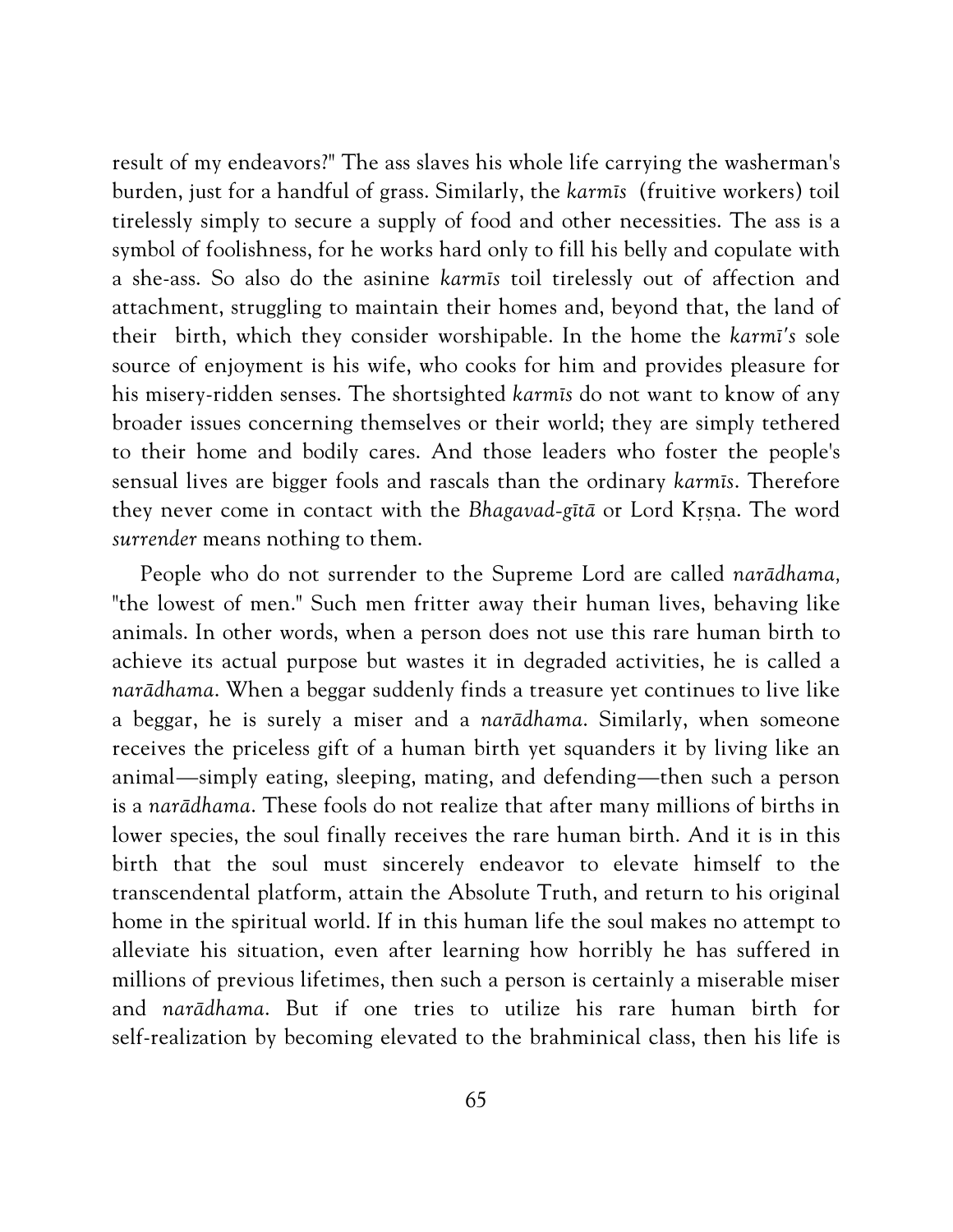successful. *Brähmaëa* does not mean *brähmaëa* by birth. A *brähmaëa* is one who surrenders to Lord Krsna, the Lord of the *brāhmanas*. A *narādhama* cannot do so. Therefore another meaning of *narädhama* is "one who rejects devotional service."

Another class of men who do not surrender to Lord Krsna are the demons, those who are staunchly inimical to Him. Famous and powerful demon kings like Rāvana, Hiranyakasipu, Jarāsandha, and Kamsa acquired many mystic powers through learning and severe austerities. But because they always challenged the various incarnations of the Supreme Lord, such as Lord Räma, Lord Nrsimhadeva, Lord Visnu, and Lord Krsna, they are known as demons. Often the demons do not lack education or intelligence, but because of their fiendish mentality toward the Supreme Lord, their learning and brain capacity come to naught. Their abilities, being fully in the grip of material nature, are ultimately taken from them. The reason for the demons' failure has been stated earlier: If one does not surrender to Lord Krsna, it is impossible to surmount material nature.

Torturing the devotees of Krsna is the preoccupation of the demons, who think that Lord Rāma and Lord Krsna cannot punish them because They are ordinary mortals. Thus the demons conclude that they themselves are as learned and intelligent as Lord Rāma and Lord Krsna. The atheistic students of Navadvīpa thought Lord Caitanya was an ordinary human being, and thus to win their respect the Lord accepted the renounced and austere *sannyäsa* order of life. In this way the Lord showed Himself to be the personification of divine magnanimity. The demons invariably confuse matters: they worship humans as gods and call God a human being. In the *Bhagavad-gétä* the Lord fittingly describes such grossly foolish persons: *avajänanti mäà müòhä mānușīm tanum āśritam* [Bg. 9.11]. "Fools deride Me when I descend in the human form." The demons' learning, intelligence, and titles are like the gems that glitter on a poisonous snake's hood. The presence of a priceless gem on a snake's hood does not decrease his venom. Similarly, a demon's erudition, intelligence, and titles do not make him less of a demon, and thus he is as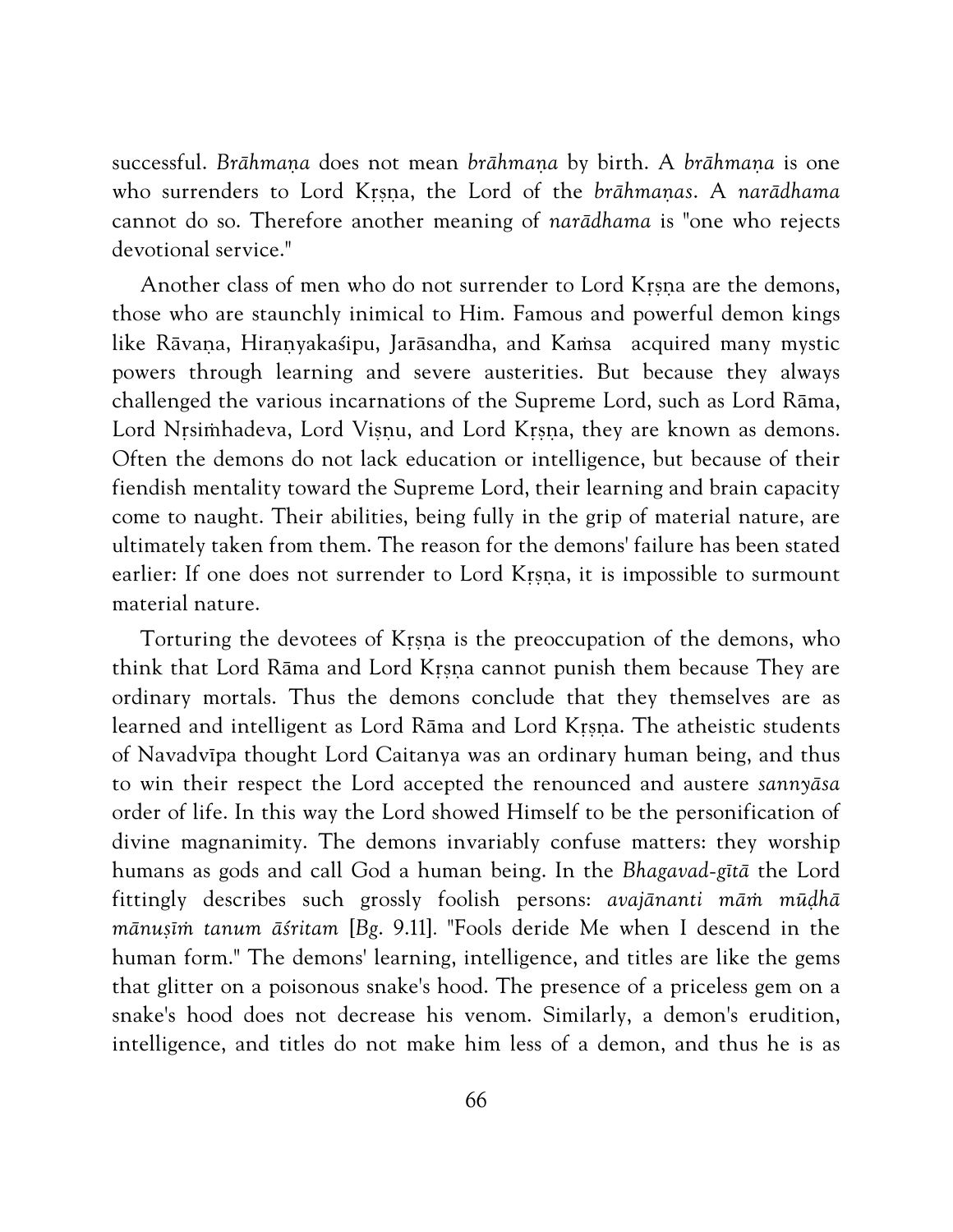horrendous as a venomous snake.

Decorating a dead body and taking it to the funeral pyre with pomp is certainly nothing but a flagrant display for entertainment only. The public is similarly cheated when accolades and scholarly degrees are piled on a demon who is an arrant competitor of the Supreme Lord. The atheistic, demoniac education imparted to the young in modern universities is simply producing a bunch of demons with titles. Proof of this is the recent incident in which Principal Garg of Aligarh University was murdered by some students. The whole state of Uttar Pradesh is shocked and has opened a probe into this vicious act. The governor has called for a conference of the leaders and teachers, but in the past all such conferences have met with the same frustrating fate: no solution. We think the present conference will also fail. The only means to eradicate the demoniac mentality in society is to teach the science of Krsna consciousness. Having taken note of all the disaster and corruption wreaked by the demons, it is the moral responsibility of every citizen in the world to learn and teach the science of Krsna consciousness.

### **Dr. Ane's comment on the system of education**

We were pleased to hear Dr. Ane's address at the Calcutta University convocation on January 12, 1957. Dr. Ane is presently the honorable governor of the state of Bihar. An excerpt from his speech follows:

Our youth are being brought up in a tradition of veiled contempt for religion and everything religious. Spiritualists and religious devotees are the laughing-stock of the educated youth, and as the general masses are religious-minded and have great respect and reverence for such devotees and spiritualists, they feel generally disgusted with the attitude of the educated class and have no regard for them. The educated class has also no affection for the masses, whose way of life is mostly molded by religious ideas. The result is that the educated classes have not been able to produce a sufficient number of servants to work with a real missionary spirit for the amelioration of the suffering of the masses.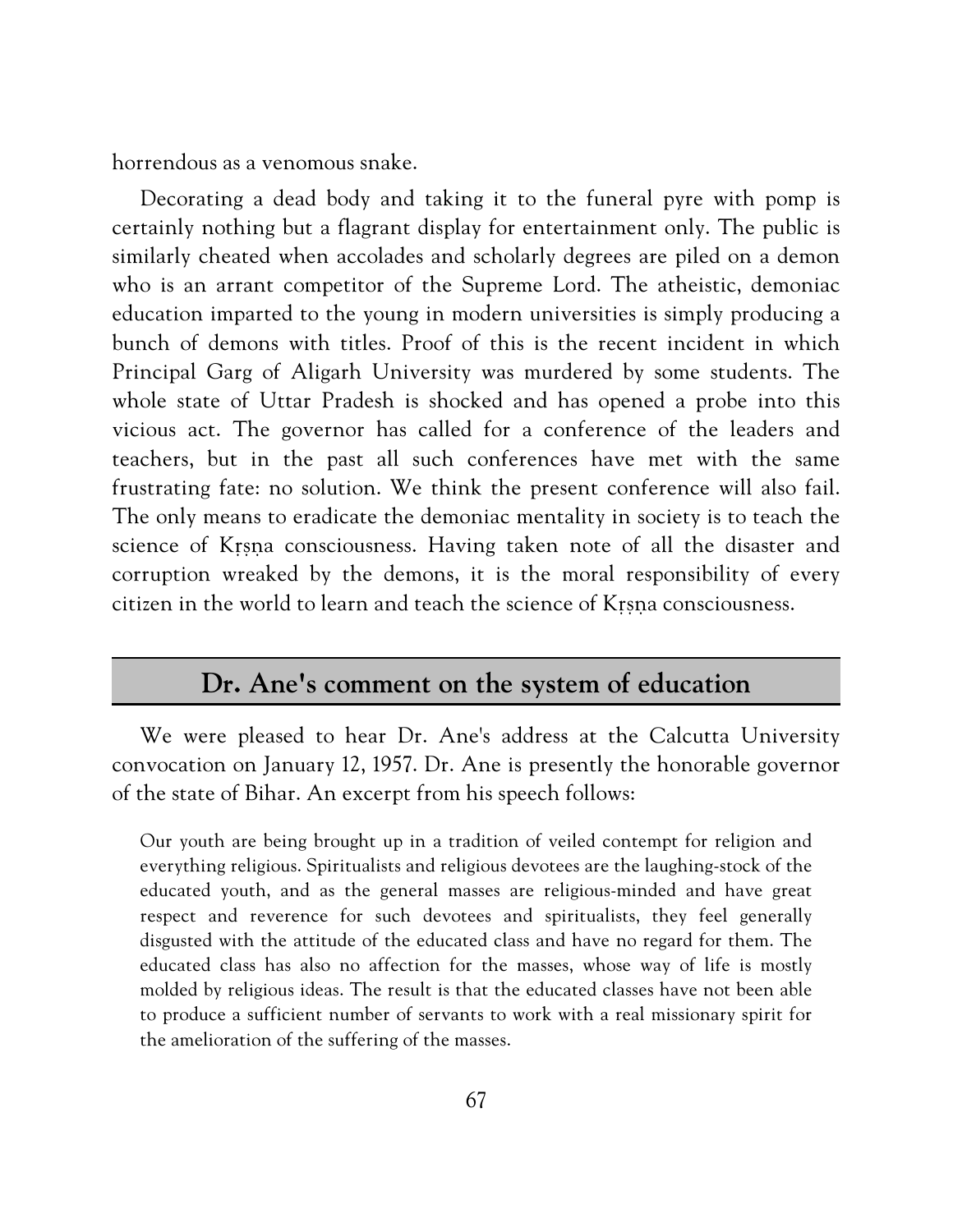Dr. Ane goes on to say that the existing academic courses in schools and colleges exclude classes on religion.

We have included this portion of Dr. Ane's speech, taken from a local newspaper, because we want to impress upon the reader the urgent need for introducing religious studies into the universities. Because in the past strong objections were raised against including religious classes in the schools, they have been excluded, and now severe reactions are being seen in today's youth. I think that excluding spiritual studies from education thwarts all chances for the human mind to awaken and blossom. Because of a lack of spiritual education, today's youth are undisciplined. Students who do not pray or meditate in the early morning, and again in the evening, gradually become agnostics, and their minds float about aimlessly without purpose. They reject religious ideas and ethics and instead embrace logic and argument as supreme. Often they fall into the vicious grip of some unscrupulous politician. The exclusion of religious courses from the universities is the main reason one does not see nowadays a pure and sublime relationship between student and teacher. Many educators feel the need for religious education today.

A few months ago (on January 18, 1957) we had the opportunity of meeting Dr. Ane at the Government House in Patna, and we had some discussions. Being a pious man, he could appreciate our spiritual topics and offered us full support for our missionary activities which are aimed at eradicating the demoniac mentality on a wide scale. His recent speech gives us hope of improvement.

Possessed of perverted intelligence, the demons, rascals, and fools can never surrender to Lord Krsna. Similarly, Lord Krsna never shows them His mercy. The most munificent incarnation of Godhead, Lord Caitanya, repudiated the sinner Gopäla Cäpala because he was envious of the Lord's devotee. In this regard, the Supreme Lord states His opinion in the *Bhagavad-gétä* (4.11): *ye yathä mäà prapadyante täàs tathaiva bhajämy aham.* "As all surrender unto Me, I reward them accordingly." Thus the Lord arranges for the demons to slide lower and lower into degraded species of life and suffer hell for many millions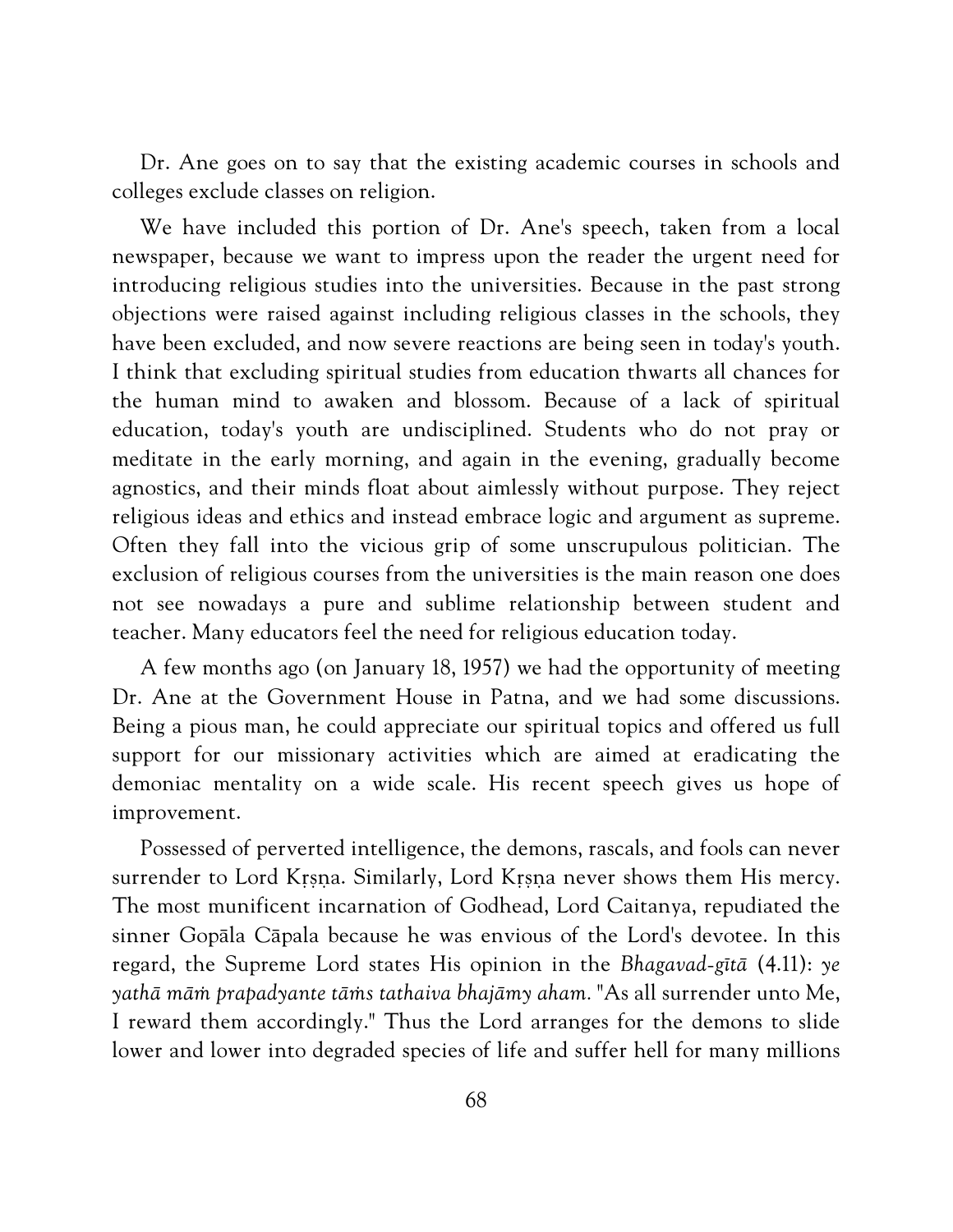of births. In Chapter 16.19-20 the Lord says:

*tän aham dviñataù krürän saàsäreñu narädhamän kñipämy ajasram açubhän*  $\bar{a}$ surīsv eva yonisu

 $\bar{a}$ surīm yonim āpannā *müòhä janmani janmani mäm apräpyaiva kaunteya tato yänty adhamäà gatim*

Those who are envious and mischievous, who are the lowest among men, I perpetually cast into the ocean of material existence, into various demoniac species of life. Attaining repeated birth amongst the demoniac species of life, O son of Kunti, such persons can never approach Me. Gradually they sink down to the most abominable type of existence.

Yet the Supreme Lord's devotees, being more merciful than the Lord Himself, are compassionate toward even the lowest demons like us.

The Lord's devotees can save even those whom the Lord Himself rejects. This is their unique character. Therefore the devotees of the Lord arrange various means to save the fallen, reprobate souls from perdition. In fact, they live among these spiritual derelicts to encourage them toward spiritual perfection, using any means at hand-even tricks. His Divine Grace Śrīla Bhaktisiddhānta Sarasvatī Thākura Prabhupāda wanted to open a students' hostel in London, the logic being that it was necessary to give sugar-coated pills, in the form of a little sense gratification, to those debauched students in order to attract them to join the path of God-realization.

If they so desire, powerful spiritual masters, or pure devotees of the Lord, can instantly deliver the entire universe and take everyone to the shelter of the Supreme Lord's lotus feet. Śrīla Vāsudeva Datta declared to Lord Caitanya that he was prepared to take on all the sinful reactions of every living entity in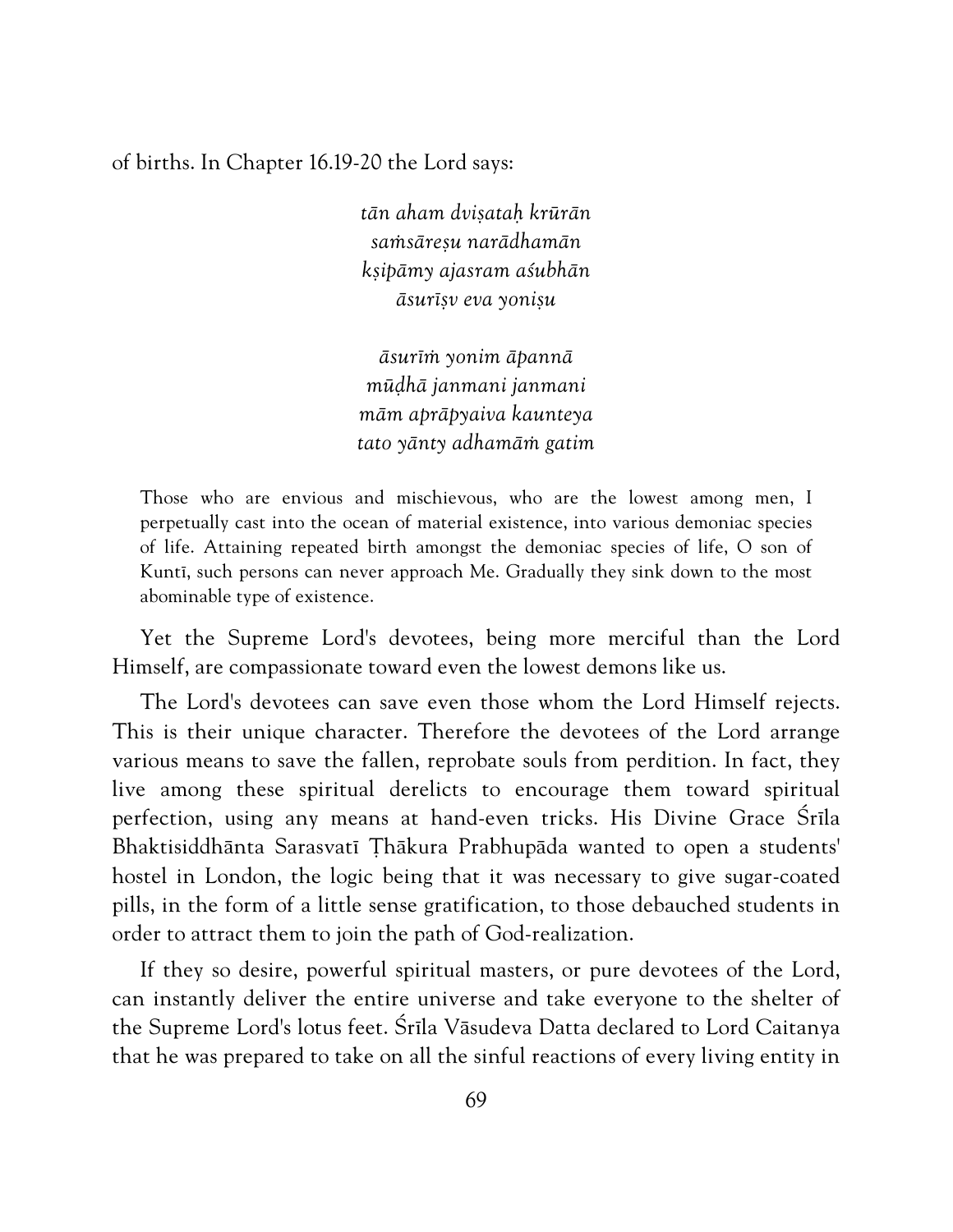the universe and suffer eternally in hell if the Lord was willing to liberate all the living entities at one time. The pure devotees are so magnanimous that they are always concerned about the spiritual well-being of every soul. The only way to receive the Supreme Lord's mercy is to bathe oneself in the dust of the lotus feet of such unalloyed devotees.

The devotees of the Lord understand that it is *mäyä's* influence that has spoiled the people and made them demoniac. Thus the inherently noble disposition of the devotees leads them to think only of the demons' benefit, without a tinge of envy. The devotees are therefore known as *patita-pävana,* "the saviors of the fallen." In fact, the devotees are more compassionate than the Supreme Lord Himself. Of course, it is the Supreme Lord's grace alone that makes them more compassionate than the Lord. And by the mercy of such devotees, the lowest sinful men and women can attain the lotus feet of the Lord.

On the other hand, offending such pure devotees finishes all possibility of salvation. If one offends the Supreme Lord, only His pure devotees can save the offender, but if one offends the pure devotee, then even the Supreme Lord will not save the offender from doom. For this reason alone, pure devotees never feel offended. When Jesus Christ was being crucified, he did not blame anyone for it. Haridäsa Öhäkura was severely lashed in twenty-two marketplaces by the Muslim Kazi's sentries. Still he prayed to the Lord not to punish his tormentors. Lord Nityänanda was wounded by the two rascals Jagäi and Mädhäi, yet the Lord stood His ground, bleeding profusely. He delivered the two notorious brothers and thus brilliantly exemplified the title *patita-pävana.* Such is the profound compassion of the pure devotees.

Therefore the reprobates' only means of attaining any piety is through the association of devotees. We are looking forward to that time when the stalwart disciples of that illustrious crest jewel of all Vaisnavas, His Divine Grace Bhaktisiddhānta Sarasvatī Thākura Prabhupāda, having received the blessings of their spiritual master, will come together again for the benediction of the whole world and, without wasting any more time, preach the message of Srila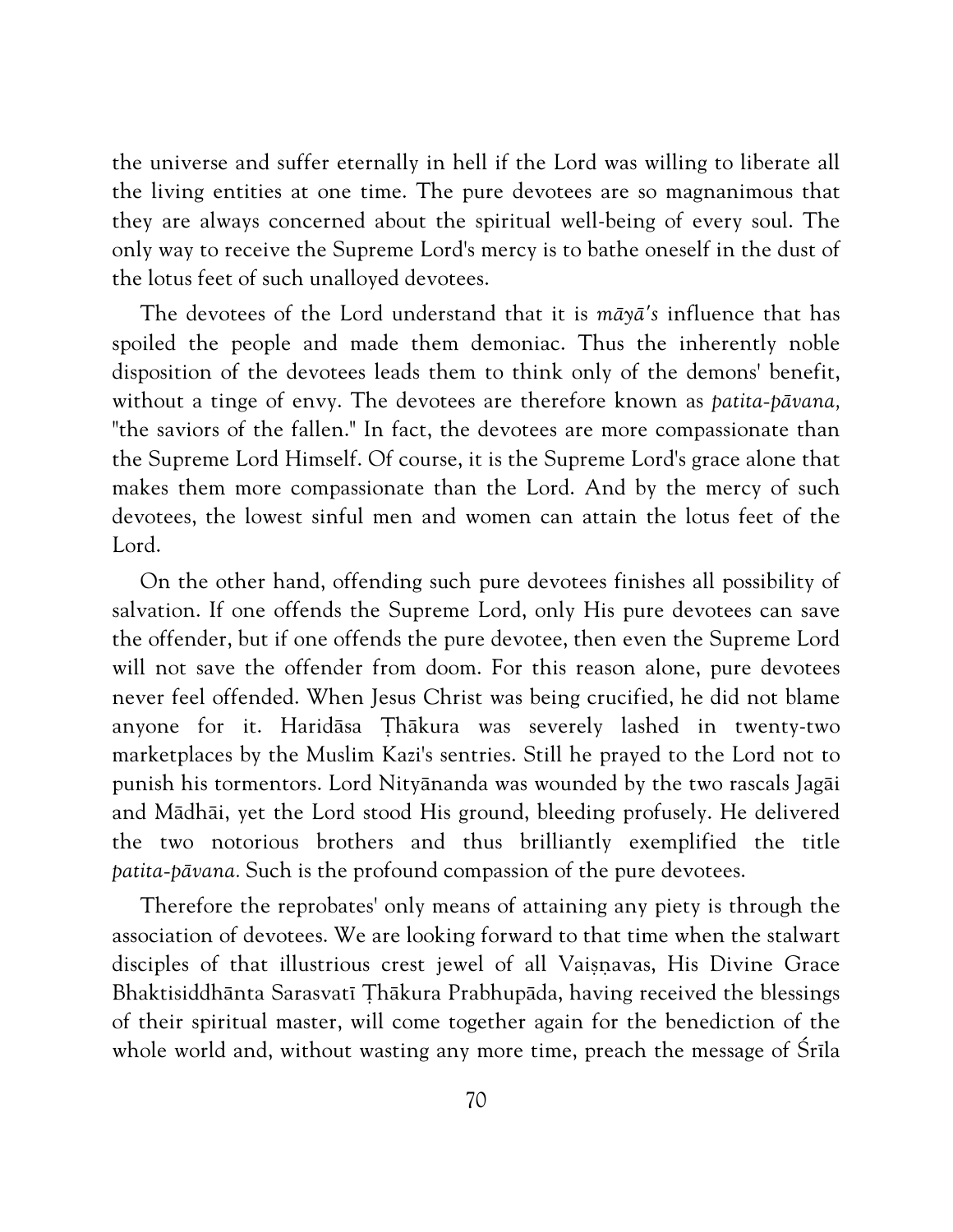Rūpa Gosvāmī and Śrīla Raghunātha dāsa Gosvāmī. Śrīla Gaurakiśora dāsa Bābājī always tried to dissuade his disciple, Śrīla Bhaktisiddhānta Sarasvatī Thākura, from going to Calcutta, which he considered a bastion of Kali-yuga. Yet though some might think Śrīla Bhaktisiddhānta Sarasvatī Thākura disobeyed his *guru's* order, he preached not only in Calcutta but in other capitals of Kali-yuga, such as London, Berlin, Bombay, Madras, and Delhi. He vehemently opposed the idea of constructing a temple in some quiet spot and leading a passive and uneventful life in the monastery. He represented perfectly the ideal of utilizing 100 percent of one's energy in God's service for the spiritual upliftment of humanity. A certain Gujarati friend offered to build him a temple in Ville Parle, a quiet and remote section of Bombay. He immediately refused. We had the greatest good fortune of seeing him act and preach in this way. And now it is our ill fate that after the passing away of Śrīla Bhaktisiddhānta Sarasvatī Thākura, the exemplar of *patita-pāvana*, we have returned to our lowly, fallen ways. Is there a glimmer of hope for our deliverance?

From the ocean of loving compassion, which had been completely dammed up, Lord Nityänanda cut a canal of love of Godhead and flooded the entire world. And then some persons called caste Gosvāmīs, claiming to be the Lord's descendants, again dammed up that ocean of mercy with their malpractices of fruitive activities and rituals. Šrīla Bhaktisiddhānta Sarasvatī Thākura once more cut open the canal of love of Godhead and brought in the flood waters. And now are we, of all persons, trying once more to dam it up like the caste Gosvāmīs? By the influence of the good association of the Lord's devotees, even a fool and rascal like me, possessed of a destructive, demoniac mentality, can accumulate enough piety to become inspired to serve the Supreme Lord.

By nature children are restless and playful, so in the kindergarten they are given toys and games to interest them in learning. Similarly, a neophyte is trained to perform activities in the mood of sacrifice, and he is encouraged to worship the Deities according to the scriptural injunctions. The expert Vaisnava preceptor then gradually draws him toward the platform of pure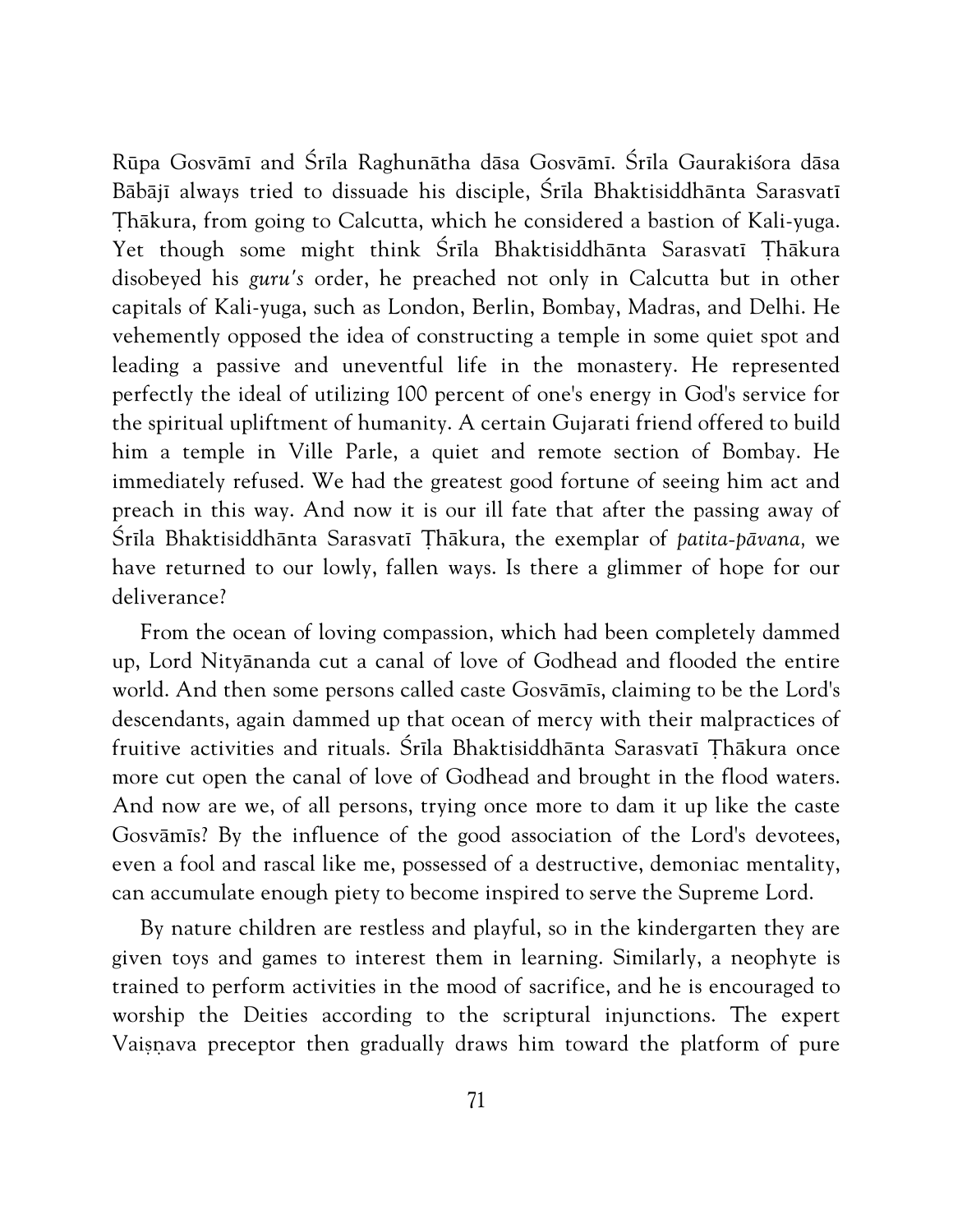devotion by narrating the spiritually potent topics of Krsna consciousness and giving him the remnants of food offered to the Supreme Lord. These two aspects of devotional life act like medicine on the neophyte, who, like the rest of the world, is affected by the material disease. Devotional service to Lord Krsna is the living entity's eternal birthright; it is not a new subject fabricated by the human mind. A base fool thinks that devotion to Lord Krsna is merely a mundane psychological state of mind. But in truth devotional service is our eternal spiritual substance—"the essential spiritual reality" (*västava-vastu*), according to the *Śrīmad-Bhāgavatam* (1.1.2). Devotion to Lord Krsna can be invoked naturally in the purified hearts of devotees. When a disease is cured, the patient feels hungry; similarly, when a neophyte accrues sufficient piety by associating with devotees, he feels attraction for devotional service within his heart.

Four kinds of pious men establish a relationship with the Supreme Lord, Kåñëa. As the Lord states in the *Bhagavad-gétä* (7.16)

> *catur-vidhä bhajante mäà janäù sukåtino 'rjuna ärto jijïäsur arthärthé jïäné ca bharatarñabha*

O best among the Bhäratas, four kinds of men begin to render devotional service unto Me—the distressed, the desirer of wealth, the inquisitive, and he who is searching for knowledge of the Absolute.

One obtains another kind of piety by strictly executing his duties under the system of *varnāśrama-dharma*, a social system containing four spiritual orders and four social orders. Learned sages have long propagated this system. As the *Visnu Purāna* (3.8.9) states,

> varnāśramācāravatā *puruñeëa paraù pumän viñëur ärädhyate panthä*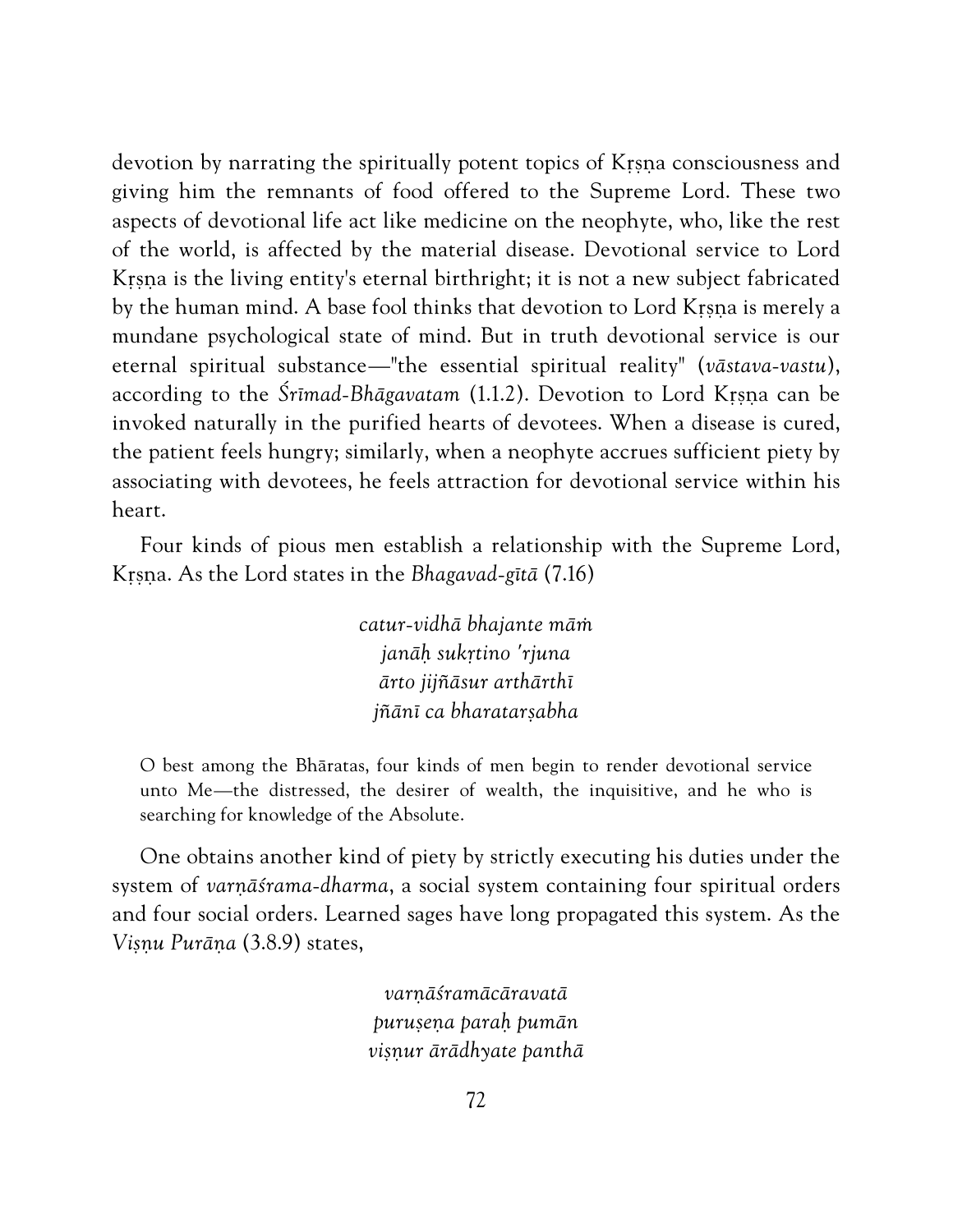### *nānyat tat-tosa-kāranam* [*Cc. Madhya 8.58*]

The Supreme Personality of Godhead, Lord Visnu, is worshiped by the proper execution of prescribed duties in the system of *varna* and  $\bar{a}$ *strama*. There is no other way to satisfy the Supreme Personality of Godhead. One must be situated in the institution of the four *varnas* and  $\bar{a}$ *sramas*.

The *brāhmanas* (the intellectual, priestly class), the *ksatriyas* (kings and administrators), the *vaiçyas* (the mercantile community), and the *çüdras* (menial workers) are the four social orders, or *varnas*. If they live according to the scriptural injunctions pertaining to their particular *varna*, then they can accrue piety. Similarly, if the members of the four *äçramas*—namely, the *brahmacärés* (celibate students), *gåhasthas* (householders), *vänaprasthas* (pilgrims), and *sannyäsés* (renunciants)—also act in conformity with the scriptural edicts, they too acquire immense piety. But when the ill influence of Kali-yuga corrupts this *varnā sama* system, human society is beset by all sorts of degradations. As a result, the living entities are punished by a variety of natural calamities caused by the illusory potency of the Lord. When the citizens abide by the rules of the king, the kingdom runs smoothly and everyone is prosperous and content. But when the demoniac population of thieves, rogues, and criminals steadily increases, the kingdom is filled with chaos and terror.

### **In search of the Supreme Lord**

*Varnāśrama* religion cannot be practised in an atmosphere of such chaos and violence. The system now being called *varnā frama* is actually ungodly, demoniac religion in disguise. To wear the holy thread and go through the purificatory process within this demoniac system does not result in piety. Discarding all purificatory processes and religious rites, the men of Kali-yuga vie with each other to become the biggest and the strongest. A person becomes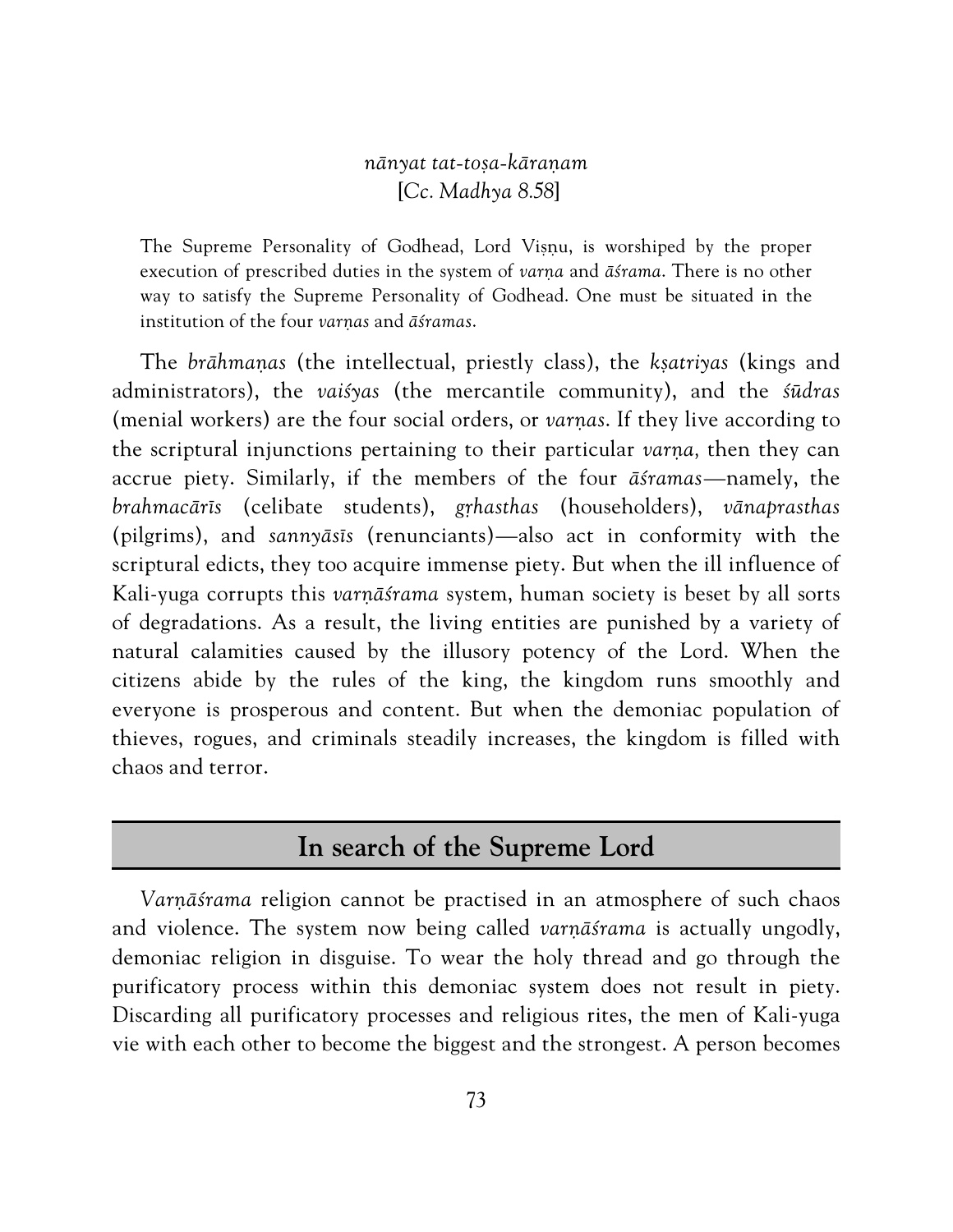a "*brāhmana*" just by slipping a holy thread over his head-indeed, such has been predicted in the scriptures—but this does not earn him any piety. Lord Caitanya rejected this kind of cheating *varnā sama* system. Foreseeing the degraded condition of Kali-yuga, Lord Krsna hardly discusses *varnāšrama* religion in the *Bhagavad-gétä* and instead stresses the performance of work as sacrifice. Hence it is clearly understood that by the performance of sacrifice for Lord Visnu, the Supreme Person, He becomes satisfied and all ill effects are eradicated.

Persons afflicted by disease or other miseries are known as *ärta,* "the distressed." Commonly, a sick person depends on a doctor and medicine to cure his disease. But far-sighted scholars say that suffering of any kind is a result of sinful activities performed in the past. Ordinary people do not understand that sinful reactions result from ignorance. This ignorance exists in manifest (*prārabdha*), unmanifest (*aprārabdha*) and latent (*kuṭashta*) form.

There is no material means of counteracting these sinful reactions. Administering a pain-killer provides temporary relief but cannot remove the root cause of a disease. Similarly, no materialistic effort aimed at counteracting sinful reactions can provide ultimate relief. One obtains maximum only by surrendering to the Supreme Lord. The *Bhakti-rasāmrta-sindhu* [*The Nectar of Devotion*] supplies us with numerous proofs of how devotional service to the Lord destroys sinful reactions, and ignorance, the root of all sin. Hence we see that pious men depend solely on the Supreme Lord in moments of distress.

It is not the prime duty of human beings to try to relieve their present sufferings. The search in life is for that medicine—that panacea—which will cure the material disease altogether. This disease manifests itself in countless ways, such as birth, old age, disease, and death. The pious person seeks the association of saintly persons and follows the scriptures, and in this way he endeavors for his greatest good. The beginning of devotional service is the development of faith in the scriptures and the words of the saints. This faith destroys all unwanted desires in the heart and increases one's surrender to the Supreme Lord's will.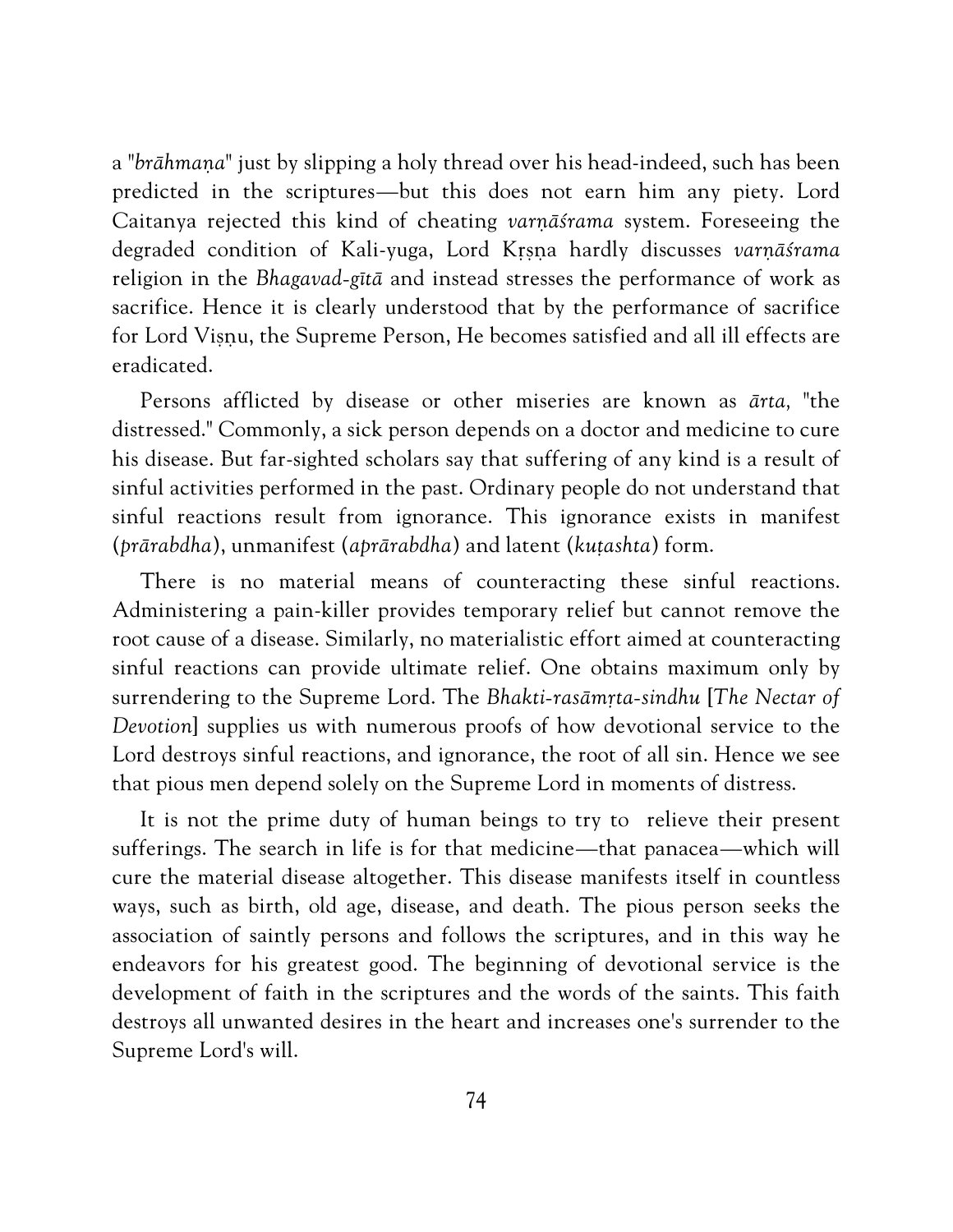Innocent enquirers are known as *jijïäsu,* "those who are inquisitive." These innocent enquirers are society's hope for the future. Most intelligent and innocent young children are inquisitive: they question their parents about many things and remember the answers. When these bright young boys and girls receive proper guidance from parents and teachers who can lucidly answer their queries, they easily understand each point and gradually develop fine brains. From among these intelligent souls, those who are especially pious begin to keenly enquire about God and other spiritual topics. Others, who pursue ignoble material knowledge, cannot become successful in life and end up beating the chaff. Those who are inquisitive about the self and the Absolute Truth, Brahman, quickly surrender to Lord Krsna and His devotees. Such surrender proves their good measure of piety brought over from their previous births. Beginning with fundamental enquiries about Brahman, they swiftly become elevated, understand the statement of Lord Krsna in *Bhagavad-gétä* (14.27) that He is the basis of the impersonal Brahman, and begin to worship Him.

A person with meagre piety, however, can never become a devotee of the Supreme Lord. As the scripture states,

> *mahä-prasäde govinde näma-brahmaëi vaiñëave svalpa-puëyavatäà räjan viçväso naiva jäyate*

O king! A person with little piety can never develop faith in Lord Govinda, His mercy, His holy name, or His pure devotees.

Most householders desire material gain. Nowadays especially, everyone is feeling the pinch of poverty. The ordinary man thirsts for money solely to enjoy his senses. Once a person falls into the useless company of sense gratifiers, he spends his wealth on fineries, gold, and women. With more wealth, he seeks adoration and distinction, and along with these he gets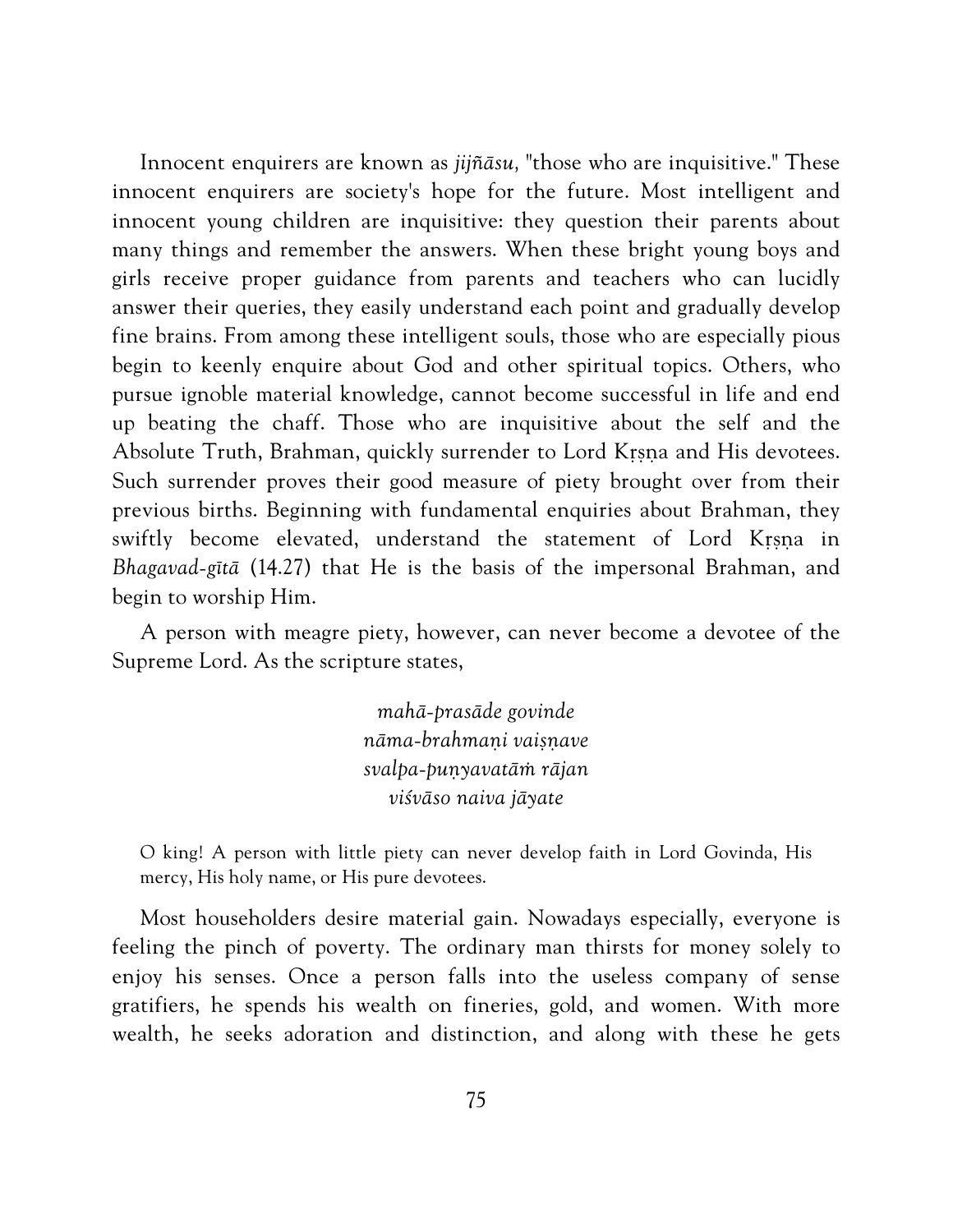mansions, cars, and so on. There is only one interest in this endeavor, and that is to enjoy the senses. Persons whose only goal in life is to gratify the senses were referred to earlier as the less intelligent fruitive workers, or *karmés*. If any among them happen to have some piety, then this select group will not merely fritter away all their time in titillating their senses, but will spend some time worshiping the Supreme Lord. Although these elite *karmés* do not associate with the pure devotees of the Lord, they call themselves spiritualists. Actually, they harbor the desire to gratify their carnal desires. They fail to comprehend that the Supreme Lord is known as Hrsikesa, "the supreme master of the senses." Sometimes a *jïäné* (a seeker of knowledge) or a practitioner of mystic *yoga* will also worship the Lord, but they also are merely interested ultimately in sensual pleasures. The only way these adulterated devotees can become pure devotees is if they read Śrīla Rūpa Gosvāmī's *Bhakti-rasāmṛta-sindhu*. This book is an authority on the science of devotional service.

Genuine *jïänés* know how everything is connected to Brahman, the Absolute Truth. They are humble, unassuming, clean, brahminical, and reverent toward the *guru,* and they possess many other good qualities. Most often they take to the renounced order (*sannyäsa*) and lead a pure and saintly life. Yet frequently these *sannyäsés* develop one major fault: they consider themselves God. They misinterpret the meaning of the Vedic phrase *ahaà brahmäsmi(7),* "I am Brahman," and thus they cannot realize pure knowledge of Brahman. They end up deifying the process of negation, and that finally leads to absolute monism. In this way, many *jïänés* who want to know the Absolute Truth, the Supreme Brahman, get somehow misled by the illusory potency, *mäyä*. *Mäyä* prepares her last fatal trap, liberation, by which she keeps the monists stranded in the ocean of material existence. She deludes them into thinking "I am that," "I am He," as if they were in a drunken daze.

If by some chance the Mäyävädé *sannyäsés* can earn a little piety and then be graced by a pure Vaisnava devotee—as the Māyāvādīs of Benares were by Lord Caitanya—then they can easily realize that knowledge of the impersonal Brahman or the Supersoul is incomplete. Then they can be enlightened with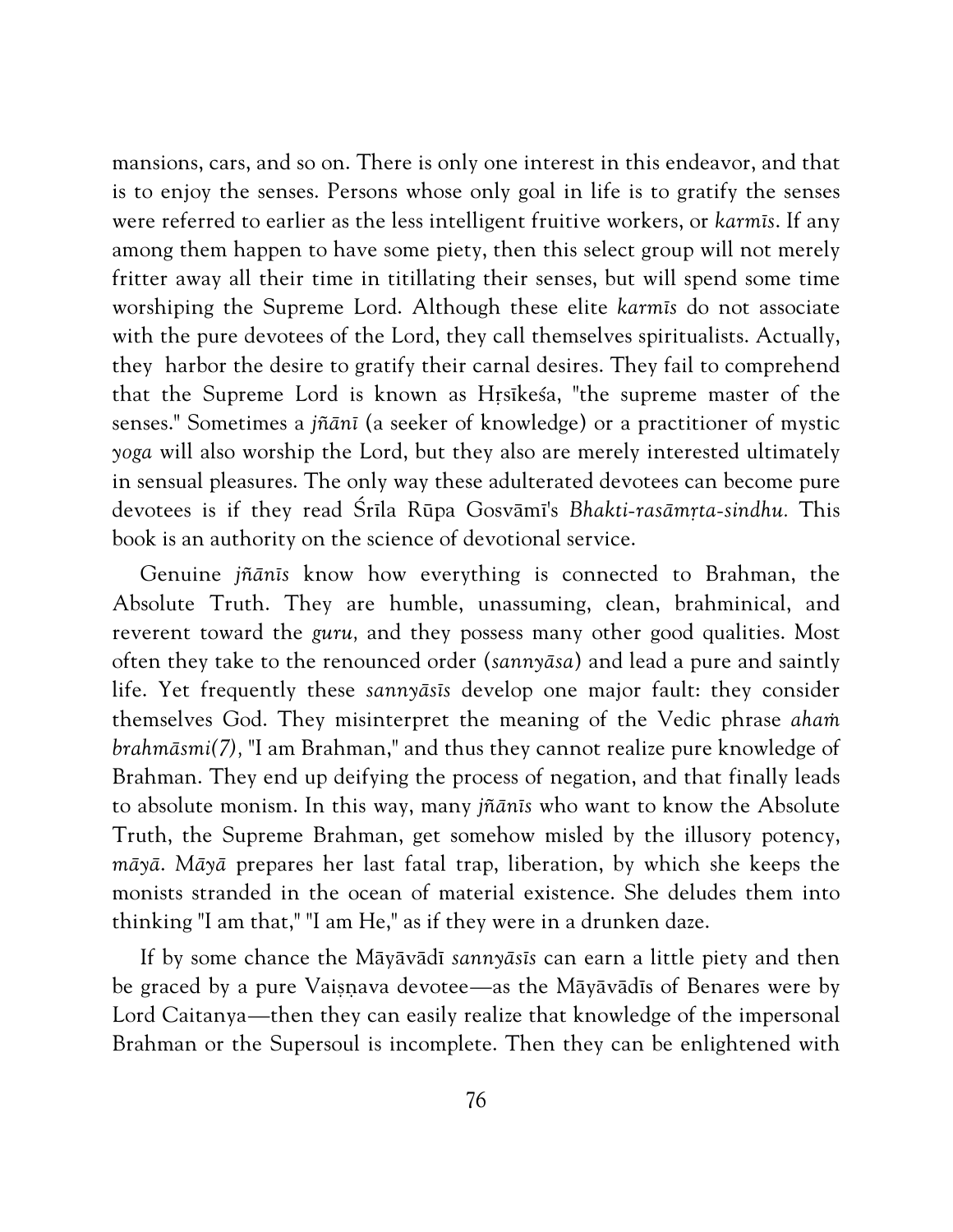the transcendental knowledge of the Supreme Personality of Godhead. Many sages in the past, like the great Sanaka Rsi, and many self-realized renunciants, like the famous Śukadeva Gosvāmī, got a taste for knowledge of the Supreme Personality of Godhead after practicing their impersonal disciplines. Then they relished indescribable bliss by hearing the Supreme Lord's transcendental pastimes. In the *Çrémad-Bhägavatam* (2.1.9), Çukadeva Gosvämé says,

> parinișthito 'pi nairgunya *uttama-çloka-lélayä gåhéta-cetä räjarñe äkhyänaà yad adhétavän*

O saintly King [Parékñit], I was certainly situated in transcendence, yet I was still attracted by the delineation of the pastimes of the Lord, who is described by enlightened verses.

One of the stalwarts in the spiritual line of Gaudīya Vaisnavas, Srīla Visvanātha Cakravartī Thākura, has given his opinion on the four types of pious men who approach the Lord—namely, the distressed, those desiring material gain, the inquisitive, and those who knows things as they are. He says,

The distressed, those in need of material gain, and the inquisitive—these three are neophyte fruitive devotees. Their devotion is mixed with fruitive desires. All of them want to fulfill their desires according to their specific qualities. Finally, when they become purified, they desire to reach the divine abode of the Supreme Lord—the Vaikuntha planets. They are not like the *karmis*, or fruitive workers, who want to attain to the heavenly planets. As Krsna says in the *Bhagavad-gitā* (9.25) *yänti mad-yäjino 'pi mäm:* "One who worships Me attains My supreme abode." The *jïäné,* or one who knows things as they are, is the fourth type of pious man, and he is superior to the other three kinds. He attains a higher result because his devotion is mixed with knowledge. Like Sanaka Rsi, he attains the devotional mellow of neutrality. Moreover, because the Lord and His pure devotees shower their causeless mercy upon him, a *jïäné* devotee can also achieve pure love of Godhead, as in the case of Śukadeva Gosvāmī. When devotion mixed with fruitive desires becomes free from those fruitive desires, it is automatically transformed into devotion mixed with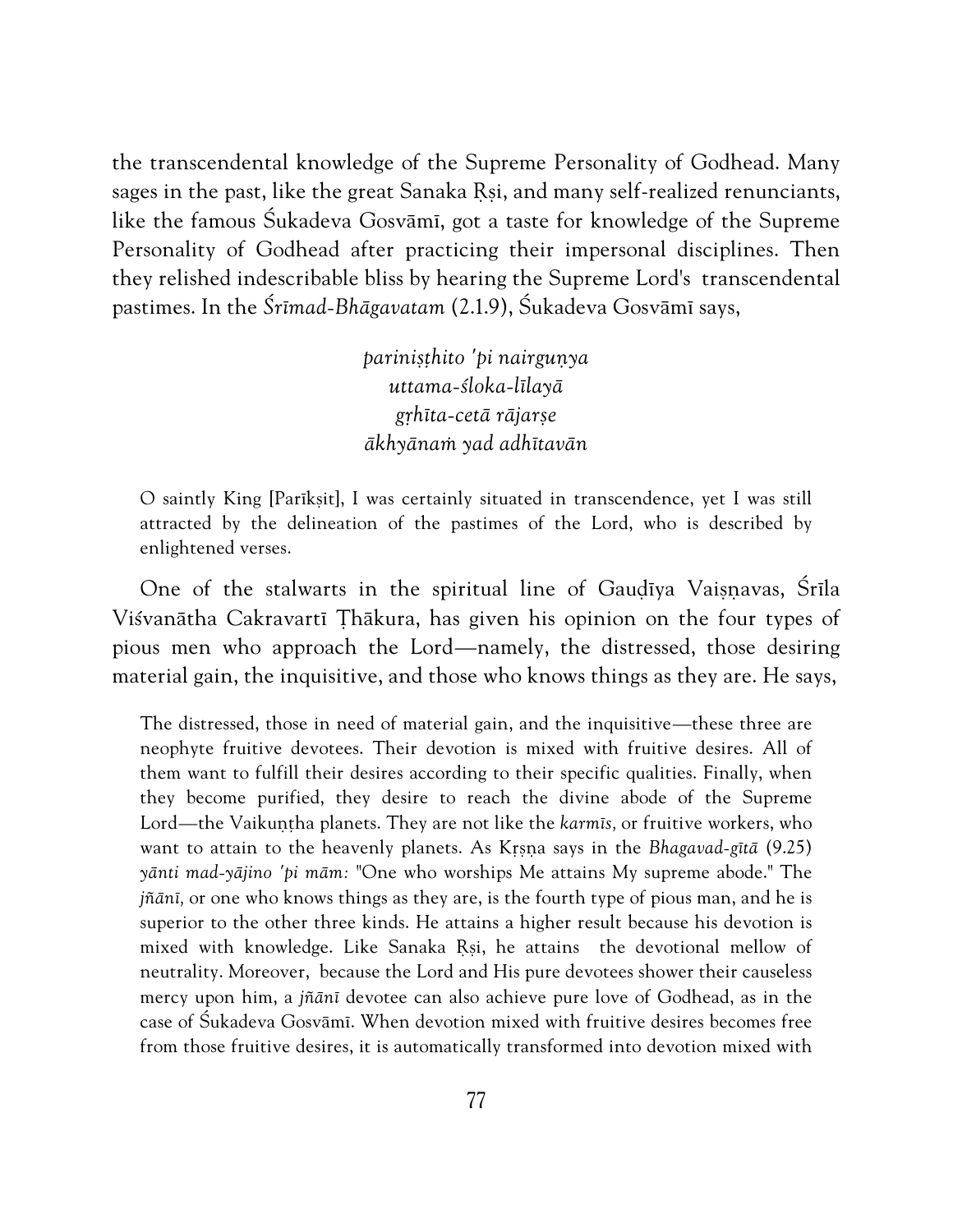knowledge. The result of practising this devotion mixed with knowledge is mentioned above.

Sometimes, when devotees belonging to the categories of mixed devotion develop a taste for the devotional mellow of servitude and practice it, they attain devotion in servitude mixed with awe and reverence. When their devotion becomes more purified, they attain pure devotion in the mellow of servitude, friendship, and so on, and due to their love for the Lord they become His eternal associates. All this is clearly delineated in the *Çrémad-Bhägavatam*. Here we have discussed only a few points for reference."

# Lord Krșņa Alone Is the Supreme Godhead; Everyone Else Is **His Servant**

Generally the tendency of the *jïänés* is to veer toward impersonal monistic thought. Their idea of monism is this: having experienced the transience and bitterness of material existence and recognized the futility of fruitive activity, they now realize that they are the Self, Brahman, the Absolute Truth. In fact, when realization of the transcendence is perfectly complete, one perceives the personal aspect of the Absolute Truth in the highest spiritual abode. And when the perception of the personal aspect of the Supreme Godhead deepens, one becomes naturally attracted to the absolute transcendental beauty of Lord Kåñëa. As the Lord says in the *Bhagavad-gétä* (7.19),

> *bahünäà janmanäm ante jïänavän mäà prapadyate väsudevaà sarvam iti sa mahätmä sudurlabhaù*

After many births and deaths, he who is actually in knowledge surrenders unto Me, knowing Me to be the cause of all causes and all that is. Such a great soul is very rare.

One who fully understands Lord Krsna never experiences any bitterness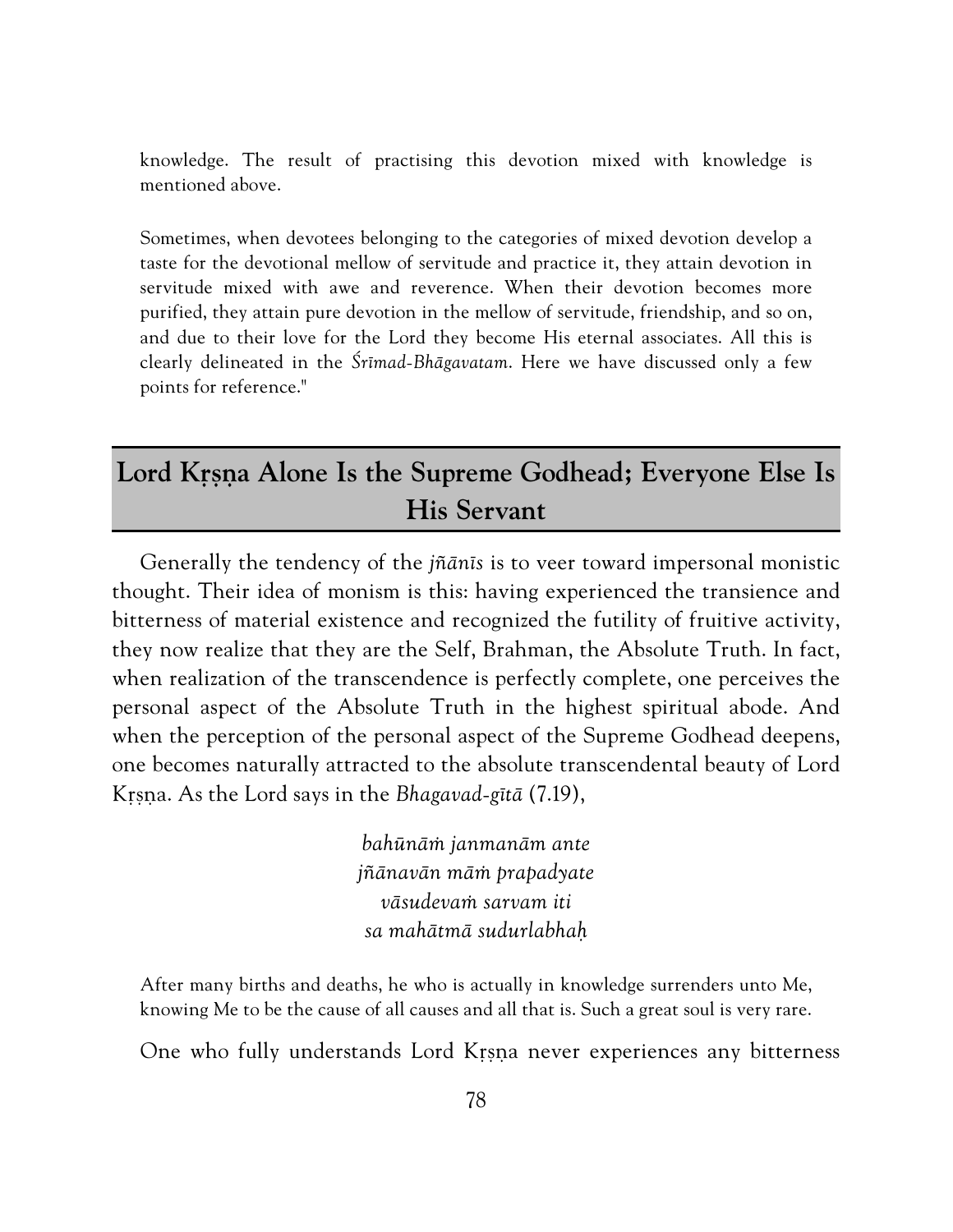anywhere in the entire material existence. He thrives on the knowledge of His of eternal relationship with the Lord; indeed, he sees everything in the world, and the world itself, in relation to Krsna. In this way he is unlike the impersonalistic salvationists, who regard this world as merely evanescent matter. Such a wise devotee realizes that everything is engaged in Lord Krsna's service, that nothing can exist outside this relationship, independent of Lord Krsna. In other words, for the devotee this world becomes transformed, surcharged with the existence of Krsna in everything. The illusory potency recedes into oblivion, and this world takes on the characteristics of the spiritual world, Vaikuntha. Such a pure devotee of Krsna is not selfish, thinking he alone will enjoy the benefits of surrendering to Lord Krsna's lotus feet. Rather, he tries to attract everyone in the world to Lord Krsna, and by this effort he becomes known as a *mahätmä,* a magnanimous soul. Such magnanimous souls are truly rare.

It is seen that many so-called *mahätmäs,* without first realizing that this entire world is pervaded with Lord's Krsna's presence, want to become the Lord and master themselves and be served in that capacity. In this way they become fully imprisoned by His illusory potency. They become hounded and bombarded by endless desires, which finally force them to begin worshiping demigods, who are inferior to the Supreme Lord. As Krsna says in the *Bhagavad-gétä* (7.20),

> *kämais tais tair håta-jïänäù prapadyante 'nya-devatäù taà taà niyamam ästhäya prakåtyä niyatäù svayä*

Those whose intelligence has been stolen by material desires surrender unto demigods and follow the particular rules and regulations of worship according to their own natures.

Persons who are thus constantly tormented by unlimited desires suffer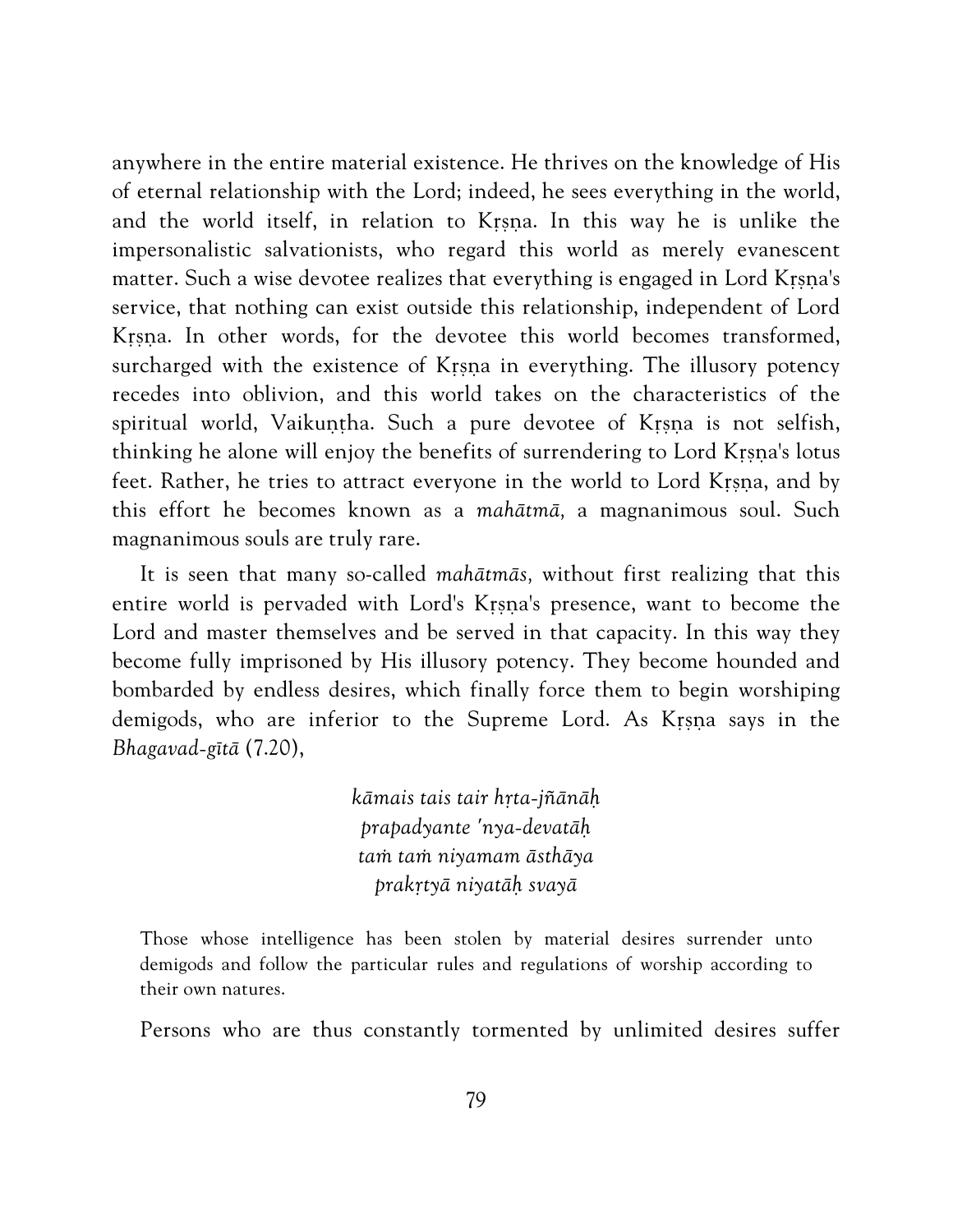much distress, which spoils their intelligence. That is why Krsna calls them *hrta-jñānāḥ*, "men with lost intelligence." They become polytheists and hasten to worship various demigods. Polytheists cannot comprehend that *krine bhakti kaile sarva-karma-krta haya:* "By worshiping Lord Krsna, one automatically takes care of all other, subsidiary duties." Polytheists think that demigods like the sun-god are equal to the Supreme Lord, Krsna. Such men of distorted intelligence can never take shelter of Lord Krsna's lotus feet. On the other hand, lofty-minded persons with incisive intelligence are convinced that Lord Krsna is the Supreme Being. If somehow they harbor some material desires, they immediately approach Lord Krsna and pray to Him. In the *Çrémad-Bhägavatam* (2.3.7) we find this verse:

> *akämaù sarva-kämo vä mokña-käma udära-dhéù tévreëa bhakti-yogena yajeta puruñaà param*

A person who has broader intelligence, whether he be full of all material desire, without any material desire, or desiring liberation, must by all means worship the supreme whole, the Personality of Godhead.

Whatever desire a person may have, to fulfill it he must serve Lord Krsna, the Supreme Personality of Godhead, with intense and unfaltering devotion. (This point was discussed earlier by Śrīla Viśvanātha Cakravartī Țhākura.) If this injunction is followed, then even those who have an aversion to Lord Krsna will eventually decide to surrender to Him.

Lord Krsna is the Supreme Controller and the Supreme Absolute Being, yet He never forces His will upon the infinitesimal living entities. Rather, it is to the living entity's own benefit to recognize that Lord Krsna alone is the Supreme Personality of Godhead and that everyone else is His servitor. The sun-god and other demigods perform their duties according to Lord Krsna's wishes; indeed, this is why they are called demigods. And since a devotee of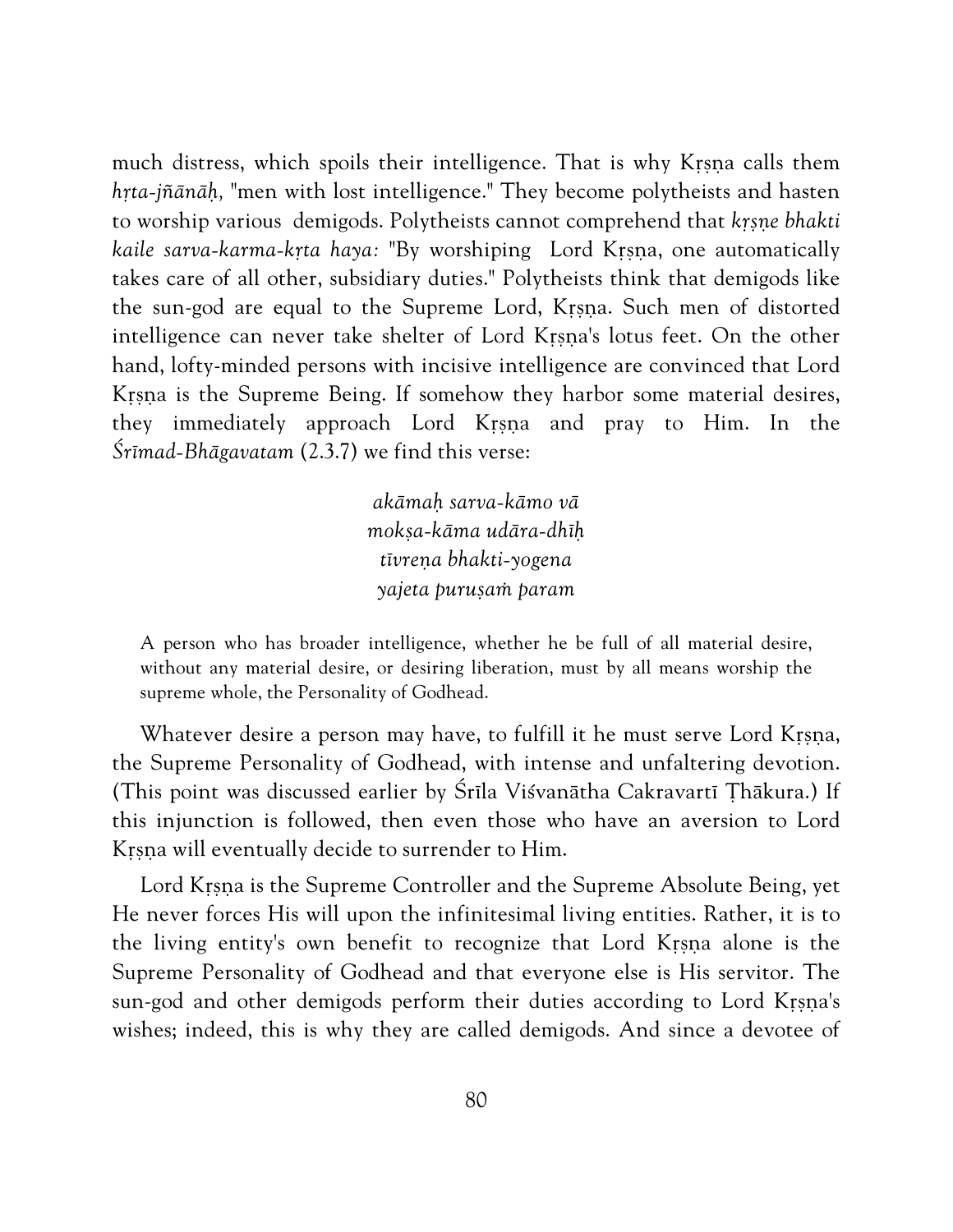the Supreme Lord also follows His wishes, he is also known as a *sura,* or demigod. Conversely, those who are oppose the Lord's wishes are known as *asuras,* demons.

The demigods do not possess any independent powers. In fact, they do not wield enough power even to invoke respect for themselves. That is done by the Supreme Lord. Lord Krsna's partial expansion, the Supersoul, resides in everyone's heart, and it is He who instills within one's heart faith and respect for the various demigods. The extraordinary powers seen in the sun-god and other demigods are in fact the Supreme Lord's powers. Once attracted to these extraordinary powers, an intelligent person will gradually be drawn to the source of that power, the Supreme Energetic, Lord Krsna. Worship of demigods is indirect, inferior, and unsystematic worship of the Supreme Lord. Those who are too attached to fulfilling their material desires are naturally more attracted to the energy than to the Energetic, the source of that energy. Hence in the *Bhagavad-gītā* (7.21-22) Lord Krsna says,

> *yo yo yäà yäà tanuà bhaktaù çraddhayärcitum icchati tasya tasyäcaläà çraddhäà täm eva vidadhämy aham*

*sa tayä çraddhayä yuktas tasyärädhanam éhate labhate ca tataù kämän mayaiva vihitän hi tan*

I am in everyone's heart as the Supersoul. As soon as one desires to worship some demigod, I make his faith steady so that he can devote himself to that particular deity. Endowed with such a faith, he endeavors to worship a particular demigod and obtain his desires. But in actuality these benefits are bestowed by Me alone.

The demigods' powers are like those of a king's officers. The demigods have no independent powers because they are *jévas,* minute living entities. An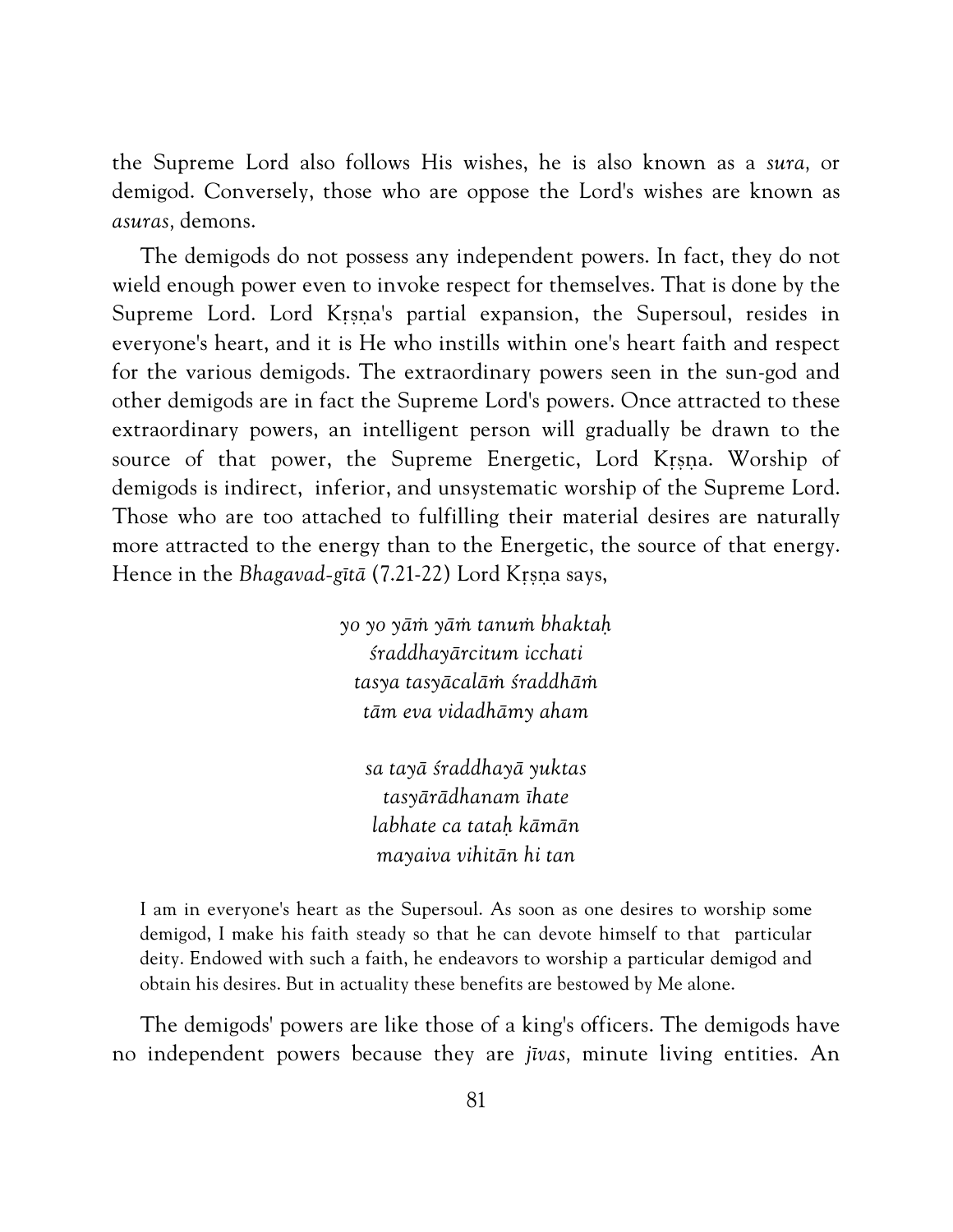officer of the king can bestow some favors because of the powers invested in him by the king. Similarly, a demigod can shower benefits upon his worshipper because the Supreme Lord has given the demigod some power. If the desire-filled demigod-worshipper becomes a little enlightened about the fact that the demigod he worships is fulfilling his desires by the grace of Lord Krsna, then with clear intelligence he will begin worshiping Lord Krsna directly.

Different demigods have different powers. The sun-god has the power to cure diseases; the moon-god imbues plants with taste and nutritional or medicinal potency; Goddess Durgä gives strength and courage; Goddess Sarasvatī bestows learning; Goddess Laksmī grants wealth; Goddess Cāndī offers one the opportunity to consume meat and intoxicants, and Ganesa gives success in one's endeavors. But all these powers are invested in the demigods by the Supreme Lord, and thus only He, the complete whole, can bestow every kind of benediction. There is an immeasurable difference between a well and the ocean.

We have already touched on the point that everything in the world has been produced by the interaction of the Lord's *ksetra-sakti* (His inferior energy, comprising the "field of action") and His *kñetrajïa-çakti* (His superior energy, which is "the knower of the field"). Therefore everything in this world is merely a transformation of Lord Krsna's energies. In one sense the energy principle and the energetic principle are nondifferent, just as fire and its burning potency are inseparable and non-different. Unfortunately, the impersonalists, the monistic philosophers, have wreaked havoc in the world with their misguided opinions concerning transformation of the Lord's energy.

Demigods and all other living entities belong to the energy principle, as does the universe itself. No one but the Lord and His plenary expansions are in the category of the energetic principle. Thus the energy and the energetic are one and different. A person who cannot grasp this subtle principle of simultaneous, inconceivable oneness and difference of the Lord and His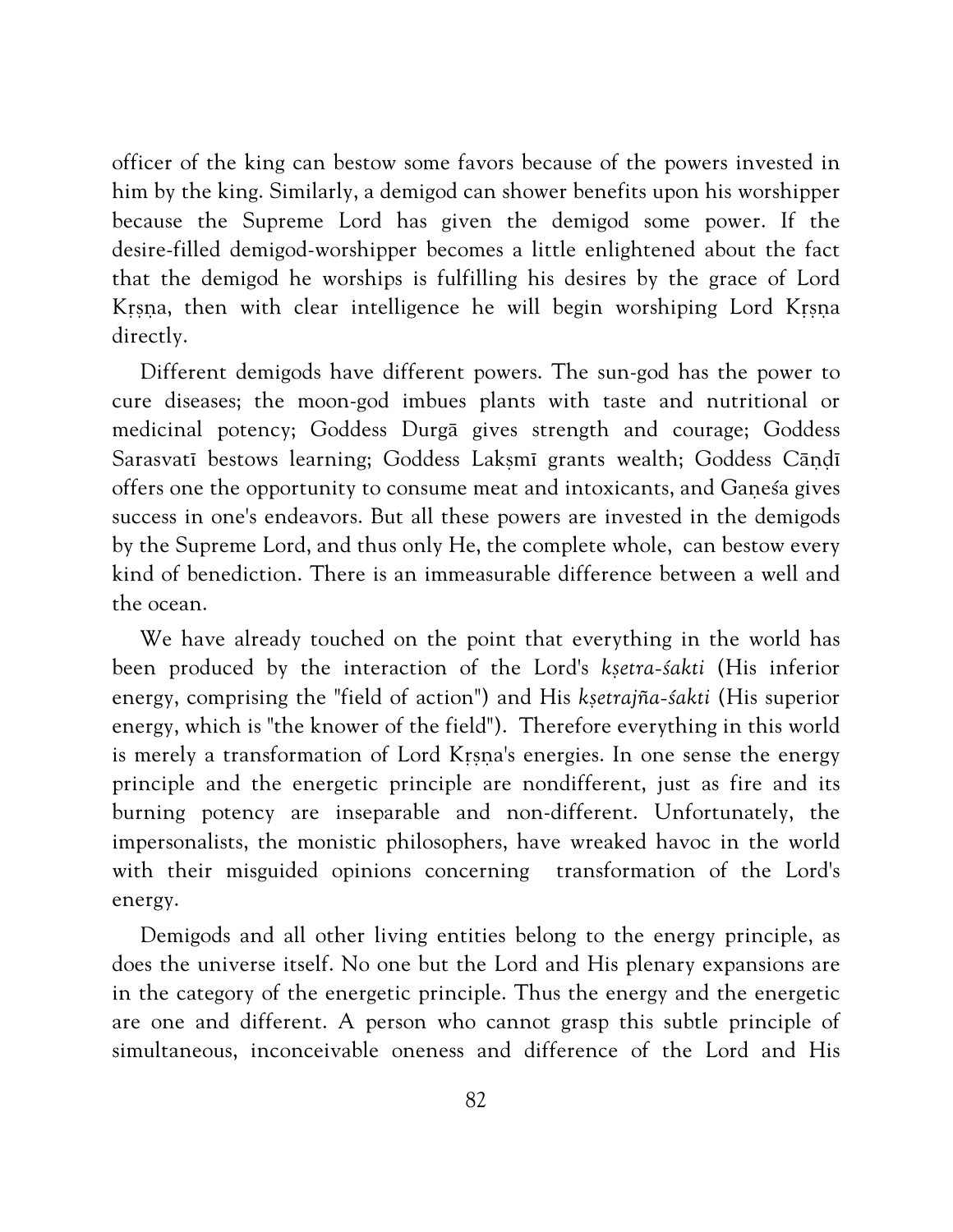energies will surely degenerate into an impersonalist, or Mäyävädé. He will be forced from the path of devotion and become silent. The Supreme Lord, the source of all opulence, is the energetic principle. If we consider Him to be impersonal, then we limit His absoluteness. The words "Supreme Absolute" are applicable to Lord Krsna alone. The Lord is the Supreme Absolute Principle, unequalled and unsurpassed. Thus the *Vedas* say He is "one without a second." The Lord's energies are manifested in various forms, and those who become bewildered by these variegated manifestations end up becoming polytheists. It should be clear to all that whatever variegatedness we see in the universe is but a transformation of the Supreme Lord's diverse energies.

The Māyāvādīs reject the theory of transformation of energy and subscribe to the theory of the transformation of Brahman itself. Thus they become fixed in their belief that Brahman is impersonal. The Supreme Lord has described the specific situations in which He manifests Himself in His impersonal form. There are many quotes from the scriptures substantiating this point. The Supreme Lord, by manifesting both His personal and impersonal features, has firmly established the principle that the Supreme Absolute Person is inconceivably and simultaneously one with and different from His energies. This philosophical conclusion—called *acintya-bhedäbheda-tattva(8)—*has been explained by Lord Krsna Himself in the *Bhagavad-gītā* (7.12): *matta eveti tān viddhi na tv aham teşu te mayi.* "I am, in one sense, everything, but I am independent. I am not under the modes of material nature, for they, on the contrary, are within Me."

The Supreme Energetic is the source of all energies. Yet although all energies emanate from Him, He remains aloof from the workings of these energies. From this we can conclude that the demigods' extraordinary potencies are an intrinsic part of the Supreme Lord's potencies, but that the demigods are separate from the Lord. Hence the boons granted by demigods benefit the recipient only temporarily. Lord Krsna confirms this fact in the *Bhagavad-gétä* (7.23):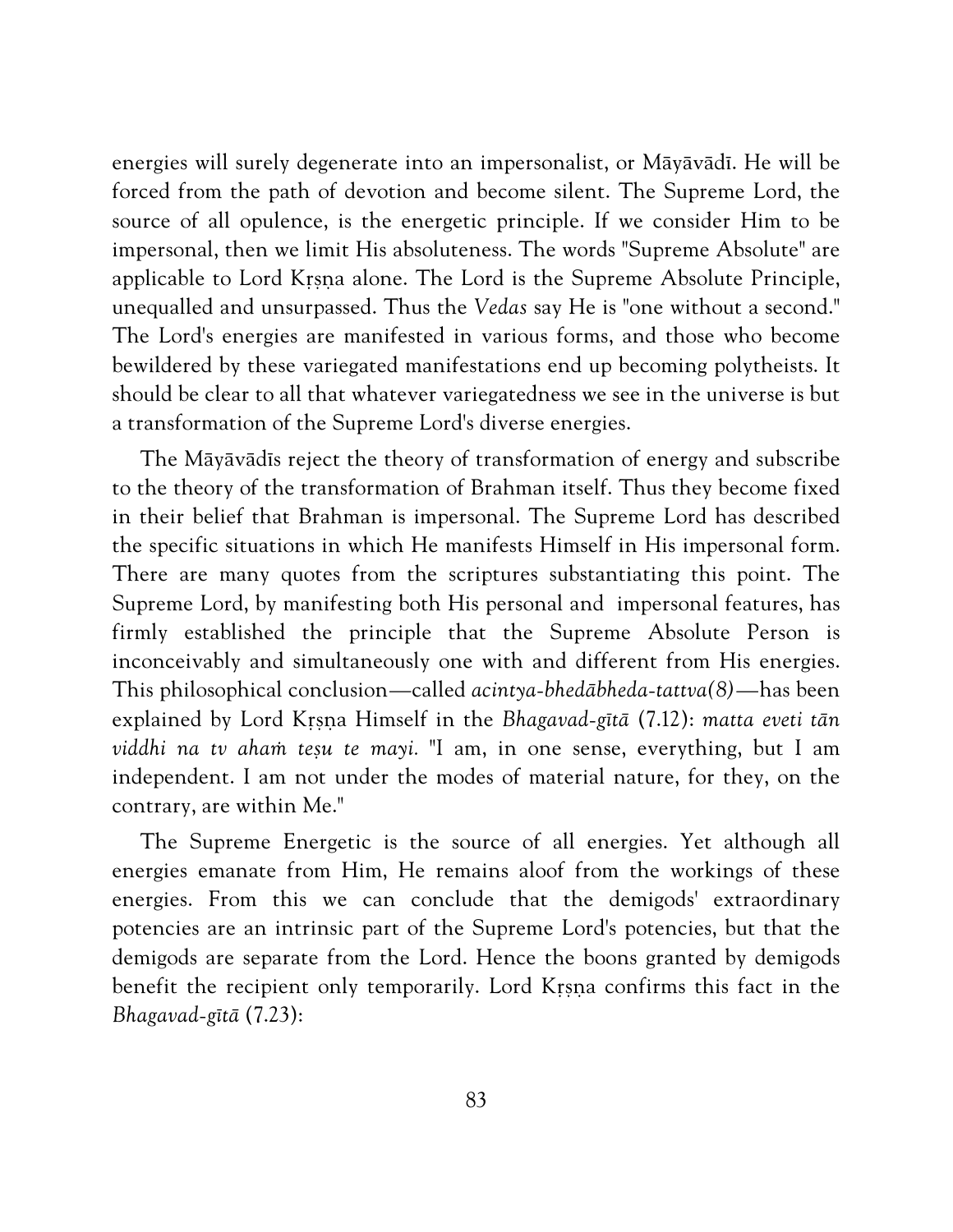*antavat tu phalam tesām tad bhavaty alpa-medhasäm devän deva-yajo yänti mad-bhaktä yänti mäm api*

Men of small intelligence worship the demigods, and their fruits are limited and temporary. Those who worship the demigods go to the planets of the demigods, but My devotees ultimately reach My supreme planet.

We have already discussed that if fruitive workers filled with fruitive desires approach the Supreme Lord instead of going to the demigods, then the benedictions they receive from the Supreme Lord will be everlasting. They will automatically rise a step higher in the ladder of *yoga*—from fruitive activities to *jïäna-yoga,* or the path of absolute knowledge. This means that instead of being elevated to the heavenly planets within this material world, they will attain liberation in the Vaikuntha planets, the Lord's spiritual abode beyond this material world. The demigod-worshippers go to the planets of the demigods, the heavenly planets, which are temporary. Once a person's accrued piety is used up, he has to come back to earth. On the other hand, once the devotees of the Supreme Lord attain to Vaikuntha, His supreme abode in the spiritual sky, they never have to return to this world of mortality.

## Lord Krsna Incarnates in Kali Yuga in the Form of His Holy **Name**

Persons with meagre intelligence worship the demigods for fleeting fortunes. So one may ask, "If by worshiping the Supreme Lord one can have all his desires fulfilled, why doesn't everyone worship Him?" Devarsi Nārada once answered a similar question posed by Yudhisthira Mahārāja. The sage said,

*mahä-prasäde govinde*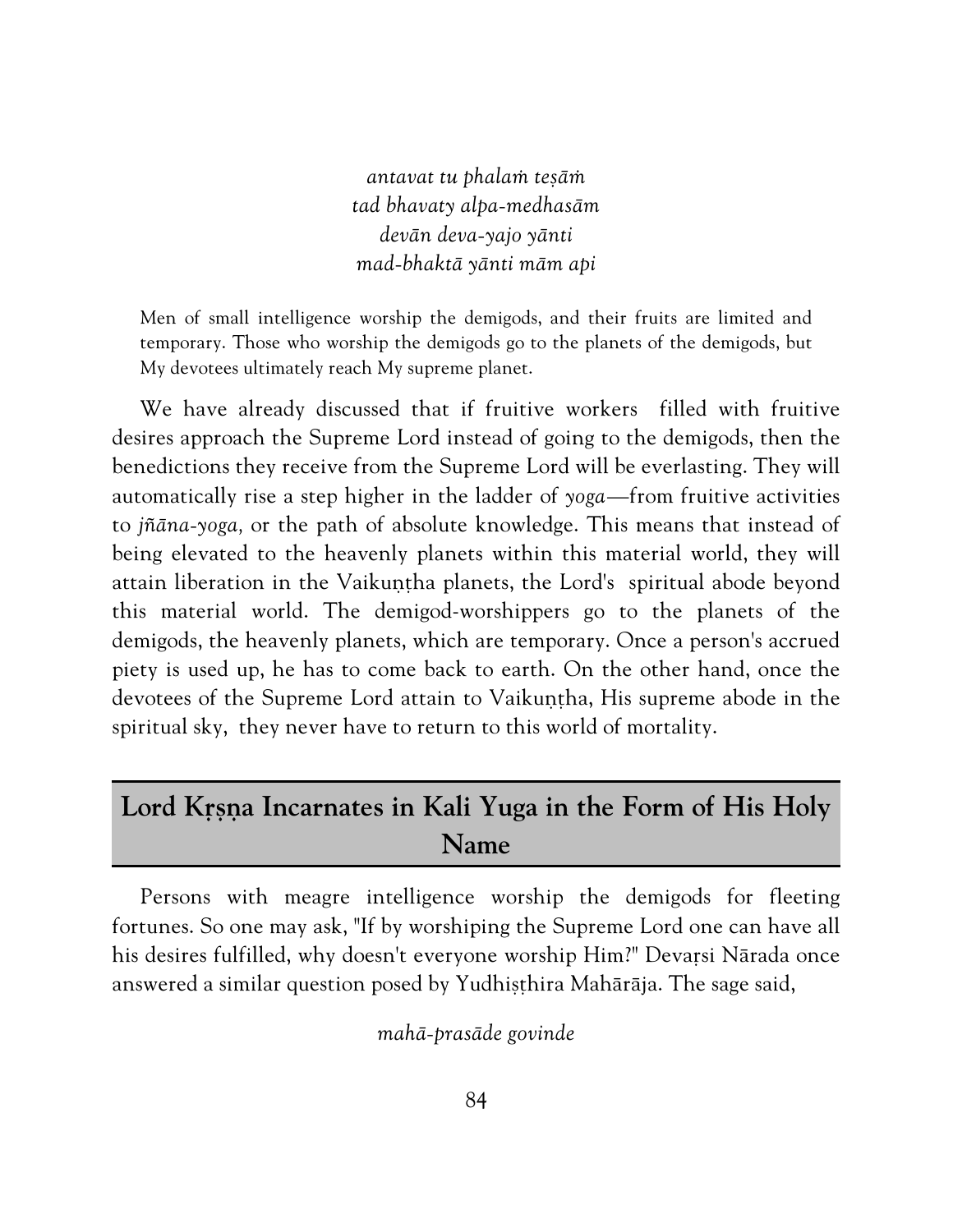### *näma-brahmaëi vaiñëave svalpa-puëya-vatäà räjan viçväso naiva jäyate*

O king, a person with little piety can never develop faith in the Lord Govinda, His mercy, His holy name, or His pure devotees.

Lord Krsna has corroborated this in the *Bhagavad-gītā* (7.28):

*yeñäà tv anta-gataà päpaà janänäà puëya-karmaëäm te dvandva-moha-nirmuktä bhajante mäà dåòha-vratäù*

Persons who have acted piously in previous lives and in this life and whose sinful actions are completely eradicated are freed from the dualities of delusion, and they engage themselves in My service with determination.

Persons with a demoniac mentality are steeped in sin; hence their understanding of the importance of spiritual knowledge is nil. Those who have been able to eradicate their sins by living according to the dictates of their social and spiritual order, and who have thus acquired sufficient piety, are qualified to practice *karma-yoga.* Gradually they progress to *jïäna-yoga,* and finally, in meditation, they realize the transcendental and supreme position of the Lord. Such highly fortunate realized souls can see in their hearts the eternal, transcendental, two-handed form of the Supreme Lord, known as Çyämasundara, playing His flute. The description of the Lord in *Çré Brahma-saàhitä* (5.30) reads,

> *veëuà kvaëantam aravinda-daläyatäkñaà barhävataàsam asitämbuda-sundaräìgam kandarpa-koöi-kamanéya-viçeña-çobhaà govindam ädi-puruñaà tam ahaà bhajämi*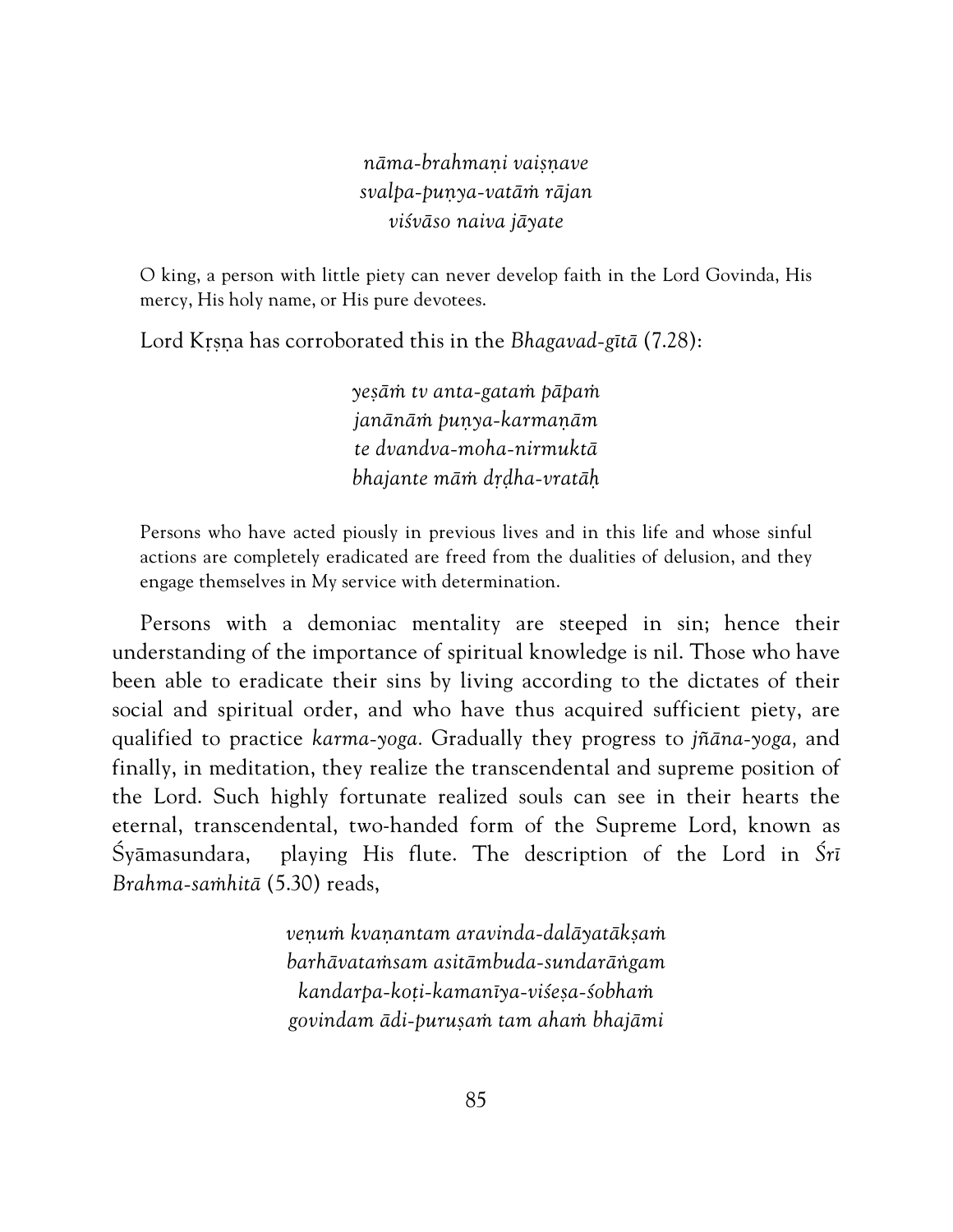I worship Govinda, the primeval Lord, who is adept at playing on His flute, with blooming eyes like lotus petals, with head bedecked with peacock's feather, with the figure of beauty tinged with the hue of blue clouds, and His unique loveliness charming millions of cupids.

Those who are committing sins like illicit sex, fault-finding, and unjustified violence rarely attain spiritual knowledge or realization. Sinful activities deepen the dark gloom of ignorance, while pious activities bring the light of transcendental knowledge into one's life. This knowledge culminates in realization of Krsna. However, simply performing pious activities does not make one eligible for God-realization. Only when a person performs pious activities and associates with saintly persons does spiritual knowledge dawn on his consciousness. Then, when he transcends the platform of duality—especially when he no longer takes part in the controversy over the Absolute Truth's monistic or dualistic existence—he sees Lord Krsna in his enlightenment and worships Him with determination as one without a second, matchless and supreme. In the perfected stage of pious activities, the mode of goodness dominates the consciousness, dissipating the darkness of nescience and illusion, which are products of the mode of ignorance. As soon as the mode of passion is fully subdued, spiritual realization illuminates the sky of one's consciousness.

The point to consider at this juncture is, does anyone in the present age, Kali-yuga, have the means to properly perform such pious activities as fire sacrifices, giving in charity, penances, or austerities? It is universally accepted that the unfortunate people of Kali-yuga are absolutely unable to undertake such extravagances. For this reason Lord Caitanya, the most munificent incarnation of Godhead and the savior of the Kali-yuga, has declared the truth of the following *mantra* from the *Båhan-näradéya Puräëa*:

> *harer näma harer näma harer nämaiva kevalam kalau nästy eva nästy eva*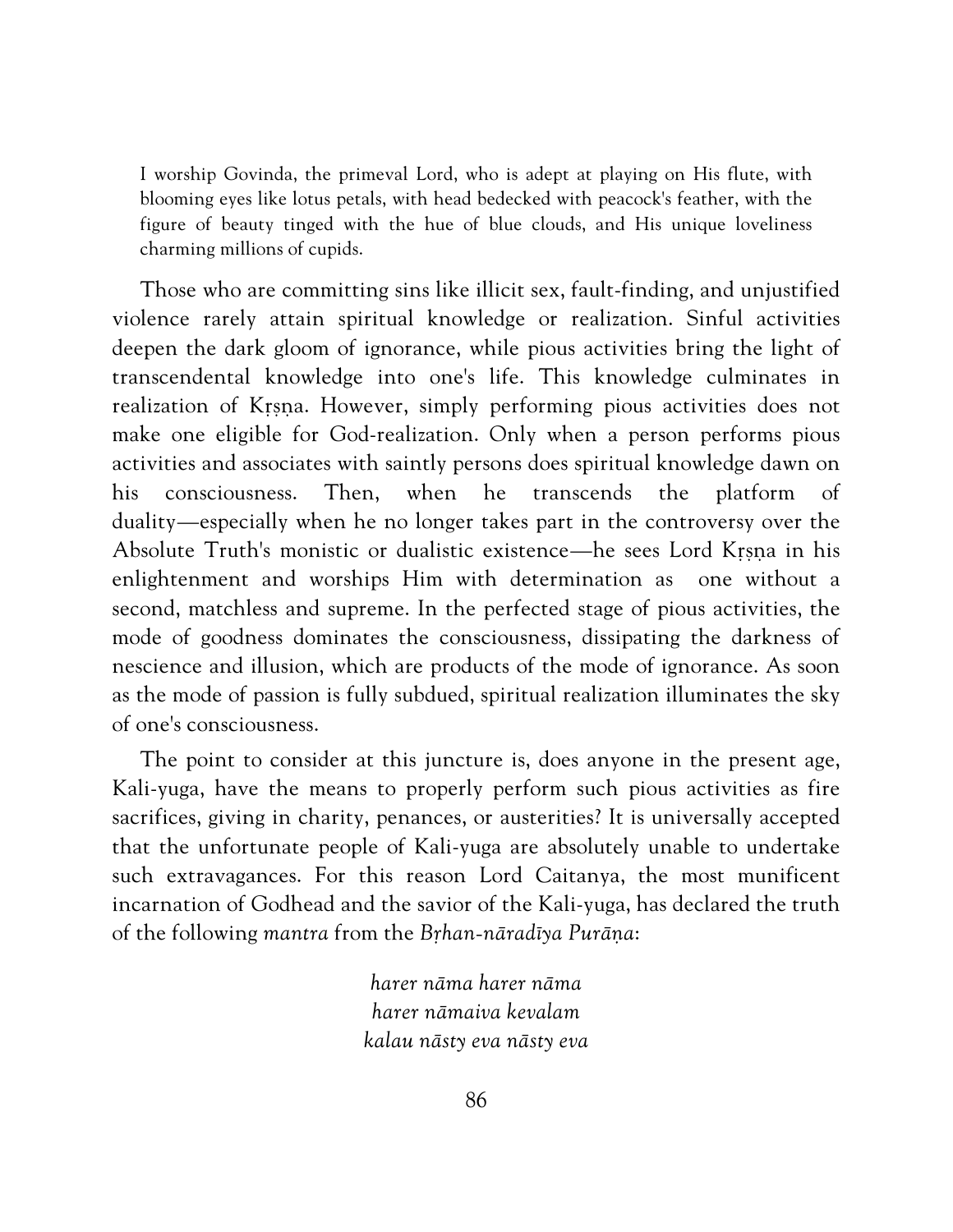#### *nästy eva gatir anyathä* [*Cc. Ädi 17.21*]

In this age of quarrel and hypocrisy, the only means of deliverance is chanting the holy name of the Lord, chanting the holy name of the Lord, chanting the holy name of the Lord. There is no other way. There is no other way. There is no other way.

In the age of Kali the only process for attaining perfection is to hear, chant, and remember the holy name of the Supreme Lord. Numerous quotes from the scriptures substantiate this. All inauspiciousness is destroyed by chanting the all-auspicious name of Lord Krsna. The *Śrīmad-Bhāgavatam* (12.12.55) confirms this:

> *avismåtiù kåñëa-padäravindayoù kñiëoty abhadräëi ca çaà tanoti sattvasya çuddhià paramätma-bhaktià jïänaà ca vijïäna-viräga-yuktam*

Remembrance of Lord Krsna's lotus feet destroys everything inauspicious and awards the greatest good fortune. It purifies the heart and bestows devotion for the Supreme Soul, along with knowledge enriched with realization and renunciation.

Therefore, to remain beyond the reach of delusion and duality, one has to always remember and meditate on the beatific form of Lord Krsna, who has a darkish complexion and is playing His flute. One must also remember and chant the holy name of Krsna, which is nondifferent from Him, its nature being eternal, perfect, pure, and independent. In the *Bhagavad-gétä* (8.6-7) Lord Krsna explains the importance of remembering Him always:

> *yaà yaà väpi smaran bhävaà tyajaty ante kalevaram taà tam evaiti kaunteya sadä tad-bhäva-bhävitaù*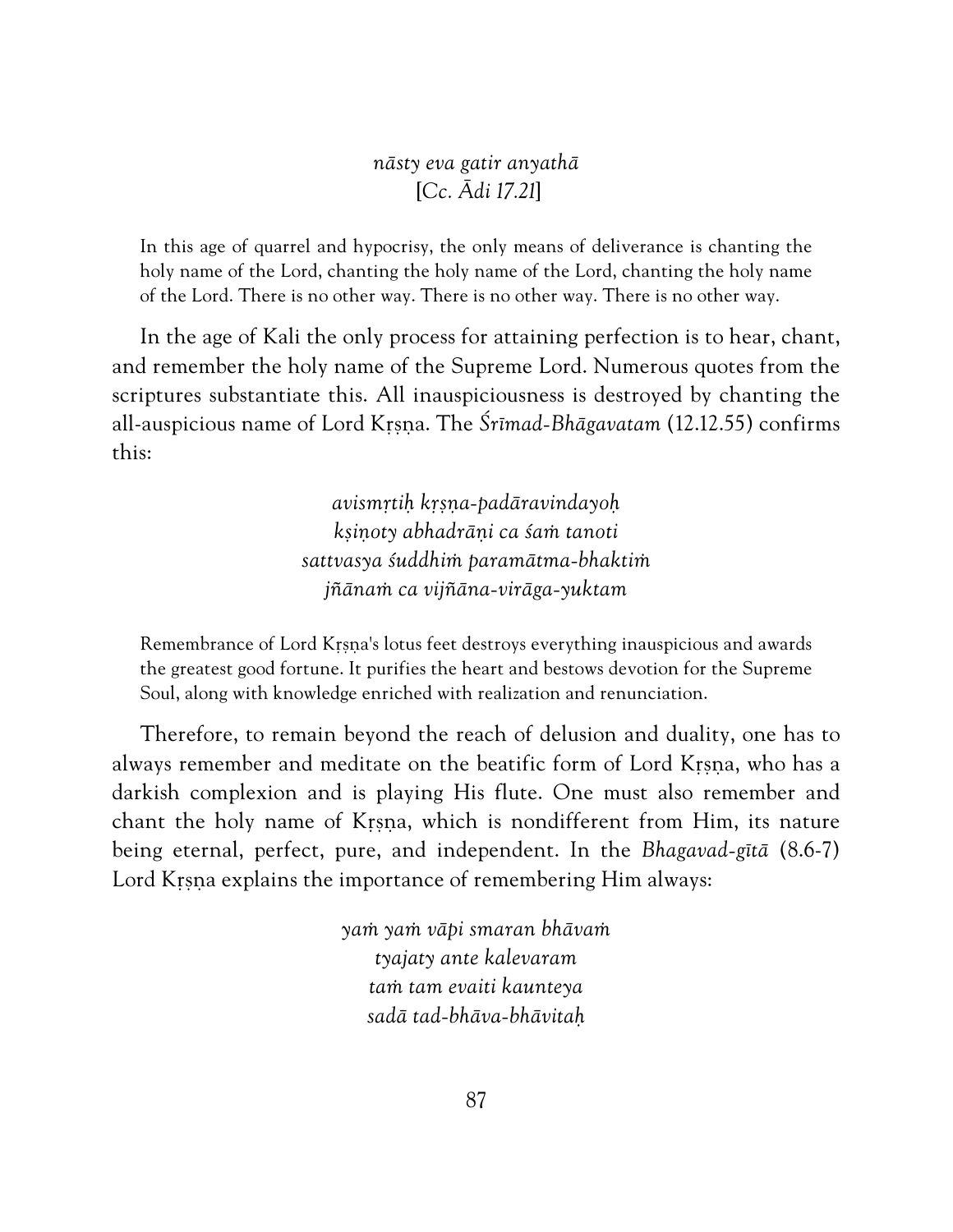*tasmät sarveñu käleñu mäm anusmara yudhya ca mayy arpita-mano-buddhir mām evaisyasy asamśayah* 

Whatever state of being one remembers when he quits his body,  $O$  son of Kunti, that state he will attain without fail. Therefore, Arjuna, you should always think of Me in the form of Krsna and at the same time carry out your prescribed duty of fighting. With your activities dedicated to Me and your mind and intelligence fixed on Me, you will attain Me without doubt.

At the time of death, our state of consciousness determines our next birth. Death destroys the body made up of the five gross elements, but the subtle body, consisting of mind, intelligence, and false ego, remains. As the air carries the scent of the place it blows over, so the soul carries a person's subtle body of mind, intelligence, and false ego, along with his state of consciousness, on to his next birth, and his body is determined accordingly. When a breeze blows over a garden, it carries the fragrance of flowers with it, but when it blows over a rubbish heap, the breeze is filled with the stench. Similarly, the activities a person performs during his lifetime continuously influence his mentality, and at the time of death the cumulative effect of these activities determines his state of consciousness. Thus the subtle body formed during one's lifetime is carried over to one's next birth and manifests as the soul's next gross body. Naturally, therefore, the gross body reflects one's state of consciousness. As the popular saying goes, "The face is the index of the mind." And the mind is the product of the activities of one's present and previous lives. In other words, one's mind, intelligence, and false ego, which are influenced by one's habits in this and previous births, form the matrix that determines the type of body and mentality one will have in the next life. Hence the connection between one's previous, present, and future lives is the mind, intelligence, and false ego.

The activities of the day evoke dreams at night and induce emotions appropriate to those activities. Similarly, the activities performed in one's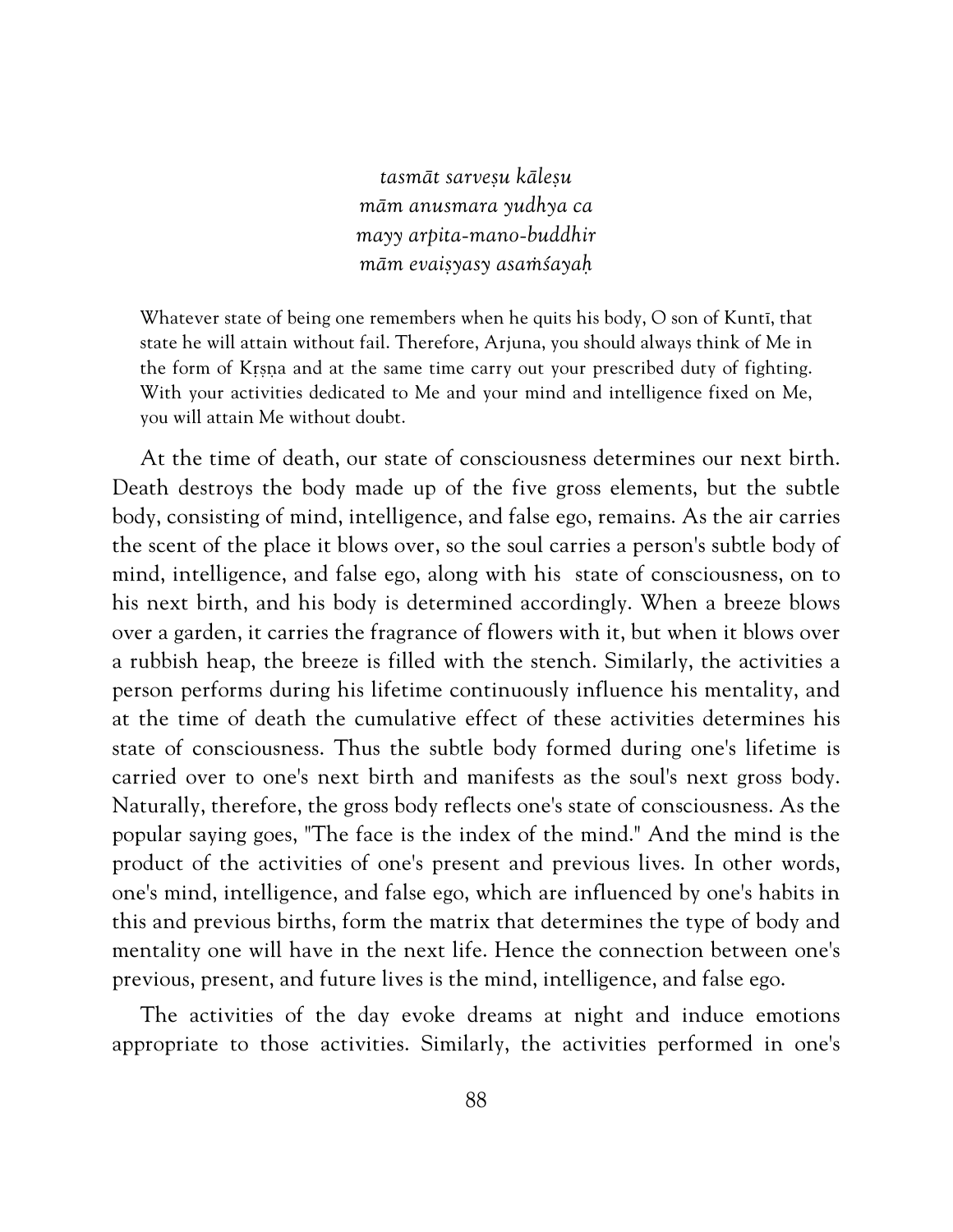lifetime flash across one's mind at the moment of death and determine one's next life. Therefore, if one's present activities are directed toward chanting, hearing, and remembering the Supreme Lord's transcendental name, along with descriptions of His beauty, qualities, pastimes, associates, and paraphernalia, then one's consciousness at the moment one leaves his body will automatically be attracted to the Lord. Such a spiritual state of consciousness at the moment of death ensures the soul entry into the Supreme Lord's eternal abode in his very next birth. To awaken this spiritual consciousness is man's prime goal in life. We therefore find that Lord Krsna, out of compassion for the conditioned souls, instructs Arjuna to fight and at the same time remember Him. This is called *karma-yoga.* Therefore devotees always remember Him in all their activities—in their endeavors for food and safety and even in the middle of the battlefield while fighting a war. Life being like a battlefield, in which one may die at any time, the devotees remember Him at every moment, and He willingly becomes the charioteer of their chariotlike bodies. The activities of their bodies, minds, and words are thus prompted by the Supreme Lord's will, and at the end, when they leave their gross and subtle bodies, they go directly to the spiritual sky.

The prime symptom of pure devotional service is constant chanting, hearing, and remembrance of the holy name. Mixed devotional service, as we have previously discussed, is devotional service adulterated by *karma* (fruitive desire) and *jïäna* (attachment to knowledge). Such devotional service is often impeded by the particular situation or association a person finds himself in. But there is never any impediment to pure devotional service. Perfect realization of the Supreme Lord does not occur until one is firmly situated in unalloyed devotional service. Lord Krsna confirms this in the *Bhagavad-gītā* (18.55): *bhaktyä mäm abhijänäti yävän yaç cäsmi tattvataù.* "One can understand Me as I am, as the Supreme Personality of Godhead, only by pure devotional service." And in verse 8.14 the Lord mentions the primary characteristic of this pure devotional service:

#### *ananya-cetäù satataà*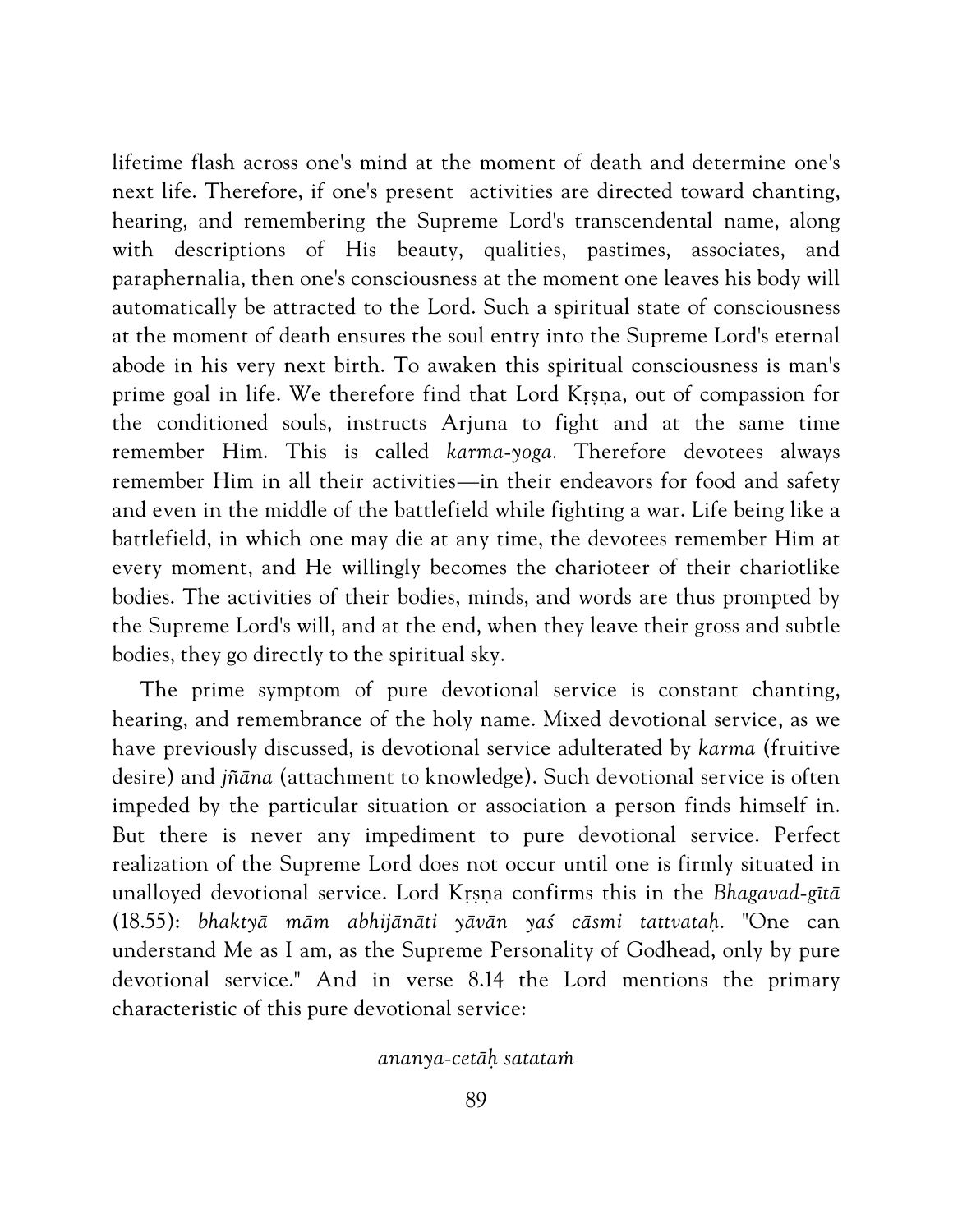*yo mäà smarati nityaçaù tasyähaà sulabhaù pärtha nitya-yuktasya yoginaù*

For one who always remembers Me without deviation, I am easy to obtain, O son of Prthā, because of his constant engagement in devotional service.

Undeviating concentration on the Supreme Lord is the first sign of pure devotion. In other words, a pure devotee is one who wards off all desires and thoughts not related to unflinching devotional service to the Supreme Lord. Many spiritual stalwarts have commented upon pure devotional service. For example, Śrīla Rūpa Gosvāmī, the foremost of the great spiritual preceptors in the time of Śrī Caitanya Mahāprabhu, wrote in his *Bhakti-rasāmrta-sindhu* [*Bhakti-rasämåta-sindhu* 1.1.11(9)]:

> *anyäbhiläñitä-çünyaà jñāna-karmādy-anāvrtam*  $\bar{a}$ nukūlyena krsnānu*çélanaà bhaktir uttama* [*Cc. Madhya 19.167*]

One should render transcendental loving service to the Supreme Lord Krsna favorably and without desire for material profit or gain through fruitive activities or philosophical speculation. That is called pure devotional service.

People propitiate demigods to satisfy their material desires. Those neophyte devotees of Krsna who try to appease demigods like the sun-god in order to escape ill health do so because they succumb to serious doubts about Lord Krsna's supreme divinity. In analyzing the word *anyābhilāṣa* ("desires other than those directed toward serving Lord Krsna"), we find that one fosters this type of perverted intelligence when one thinks that the sun-god, who is merely a manifestation of the Supreme Lord's potency, can protect one from ill health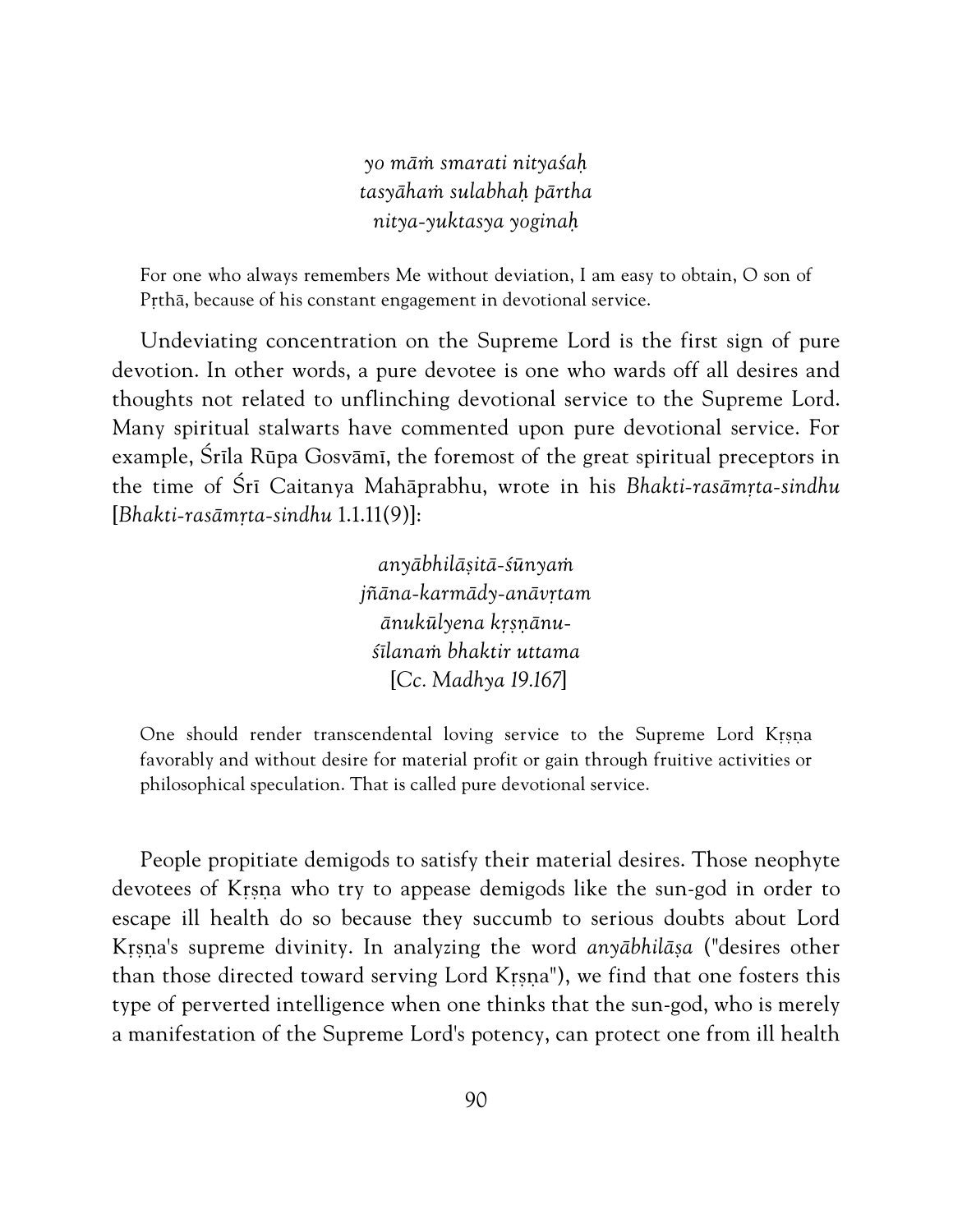but that the Supreme Lord, Krsna, cannot. Once these mind—clouding doubts disperse, one enters the doors of pure devotional service. *Karmés* and *jïänés* are also tainted by material desires—the desire to enjoy their senses and the desire for liberation, respectively. Pure devotional service is attained only when these material desires are dissipated and one renders unbroken, favorable devotional service to the Lord Krsna. The great sage Nārada has said,

> *sarvopädhi-vinirmuktaà tat-paratvena nirmalam håñékeëa håñékeçasevanaà bhaktir ucyate* [*Cc. Madhya 19.170*]

*Bhakti,* or devotional service, means engaging all our senses in the service of the Lord, the Supreme Personality of Godhead, the master of all the senses. When the spirit soul renders service unto Him, there are two side effects-one is freed from all material designations, and, simply by being employed in the service of the Lord, one's senses are purified. (*Närada-Païcarätra*).

The various identities a person adopts in relation to his mind and body are all material designations. The pure soul is unencumbered by such mundane designations, for the only identity he has is that of a servant and inseparable part of the Supreme Lord. Thus, with the shedding of all false designations, one enters a state of transcendence, and when one is firmly situated in transcendence, one becomes pure. Serving the Supreme Lord, the master of all senses, with such purified senses is unalloyed devotional service.

In *Bhagavad-gétä* (8.14), the two words *ananya-cetäù* ("without deviation") and *nitya-yukta* ("regularly") are very significant. One cannot become undeviating in devotional practice without being fixed in undeviating faith. When a person regularly serves the Supreme Lord with this faith, he automatically loses all desires for fruitive activity, speculative knowledge, worship of the demigods, and ritualistic pious activities, and he becomes undeviating in his devotional service. The word *satatam* ("always") must be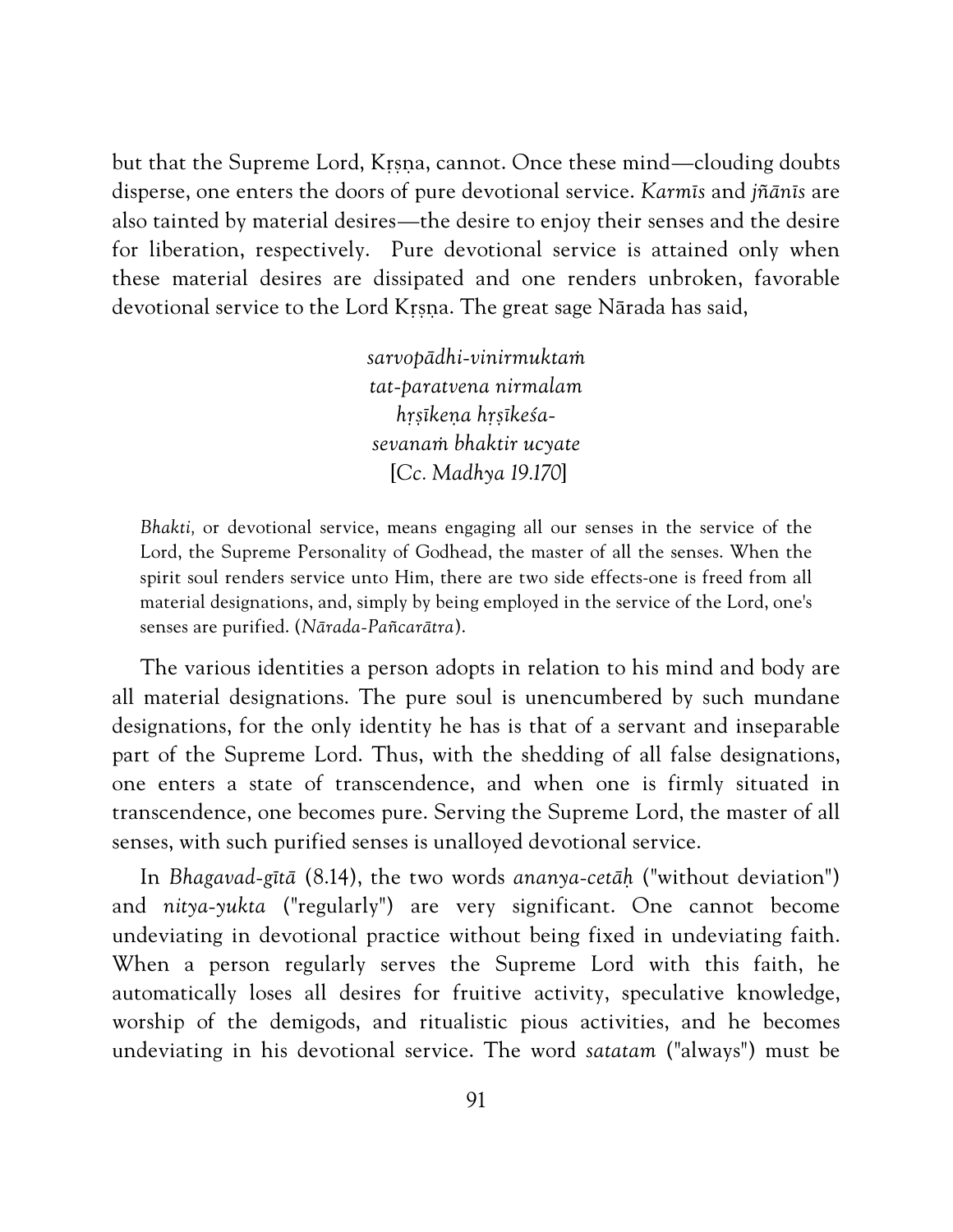understood to imply that devotional service is independent of time, place, circumstance, adversity, and so on. Everyone, regardless of race, caste, sex, or other material designation, can give up mental speculation, fruitive actions, and yoga practice and take complete shelter of Lord Krsna's lotus feet without deviation. The word *nitya* means "daily," "regularly," or "constantly." Those who meditate constantly on Lord Krsna's lotus feet can easily attain Him. As Lord Brahmä states in the *Brahma-saàhitä* (5.33),

> *advaitam acyutam anädim ananta-rüpam ädyaà puräëa-puruñaà nava-yauvanaà ca vedeñu durlabham adurlabham ätma-bhaktau govindam ädi-puruñaà tam ahaà bhajämi*

I worship Govinda, the Primeval Lord, who is inaccessible to the *Vedas,* but who is obtainable by pure unalloyed devotion of the soul, who is without a second, who is not subject to decay, is without a beginning, whose form is endless, who is the beginning, and the eternal *purusa*, yet He is a person possessing the beauty of blooming youth.

In the process of executing religious duties, performing fruitive activities, cultivating empiric knowledge, and practising mystic *yoga,* much endeavor, time, and money is spent. One has to accept the sinful reactions along with the pious results of such activities. The only way to nullify these results and reactions is to worship the Supreme Lord, Krsna. Thus worshiping and serving Lord Krsna are the only advantageous activities for the entire world.

The Supreme Lord is the embodiment of eternal bliss and is always engaged in transcendental pastimes. The only thing required to worship Him is undeviating devotion—ostentation will not please Him. Devotional service to Lord Krsna does not produce hate or envy; only the agnostic reprobates are strongly opposed to the Lord's devotional service and His devotees. One derives the greatest bliss in devotional service. Indeed, when one finally obtains the Lord, it is like being drowned in an ocean of unlimited ecstasy. Only the devotees of Lord Krsna can taste this ecstasy and be always joyful.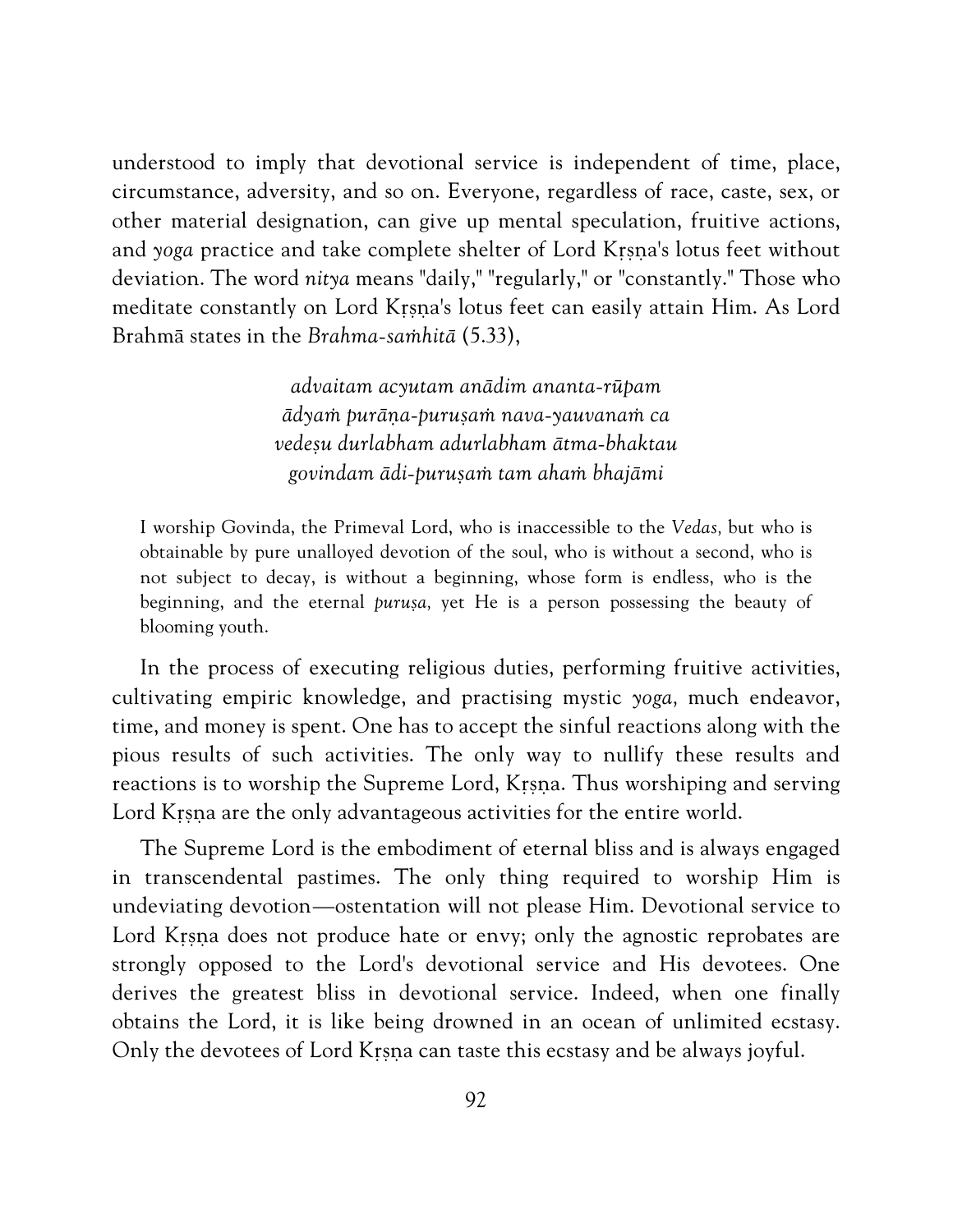### **Under Illusion of Mäyä Man has Forgotten Lord Krsna**

The *karmés, jïänés,* and *yogés,* as well as the common politicians and anyone else who is working hard to make a comfortable and peaceful situation in this material world, must clearly realize that the world is transitory and full of misery. However much one may toil to make a permanent settlement in this world, at the end everyone is forced to leave. As long as one stays here, one must come to grips with the reality of suffering. Since time immemorial the soul has been coming and going. The Lord's devotees, however, not only live happily in this world, but after they leave here they enter the eternal and ever-blissful abode of the Lord. As the Lord says in the *Bhagavad-gétä* (8.15),

> *mäm upetya punar janma duùkhälayam açäçvatam näpnuvanti mahätmänaù saàsiddhià paramäà gatäù*

After attaining Me, the great souls, who are *yogés* in devotion, never return to this temporary world, which is full of miseries, because they have attained the highest perfection.

According to the above verse, the devotees attain the highest perfection—that is, they join the elevated corps of the Lord's eternal associates. The mystic *yogé's* eightfold mystic perfection is not the same as the devotee's *para-siddhi,* or "highest perfection." While mystic *yoga* brings perfections that are material and temporary, devotional service to the Supreme Lord brings absolute perfection, which is transcendental and eternal. The Supreme Lord incessantly manifests His ever-fresh transcendental pastimes within this unlimited material universe, which He has created. These pastimes, known as *bhauma-lélä,* have been going on since time immemorial. The sun remains in one place, yet somewhere on earth people see it rising, while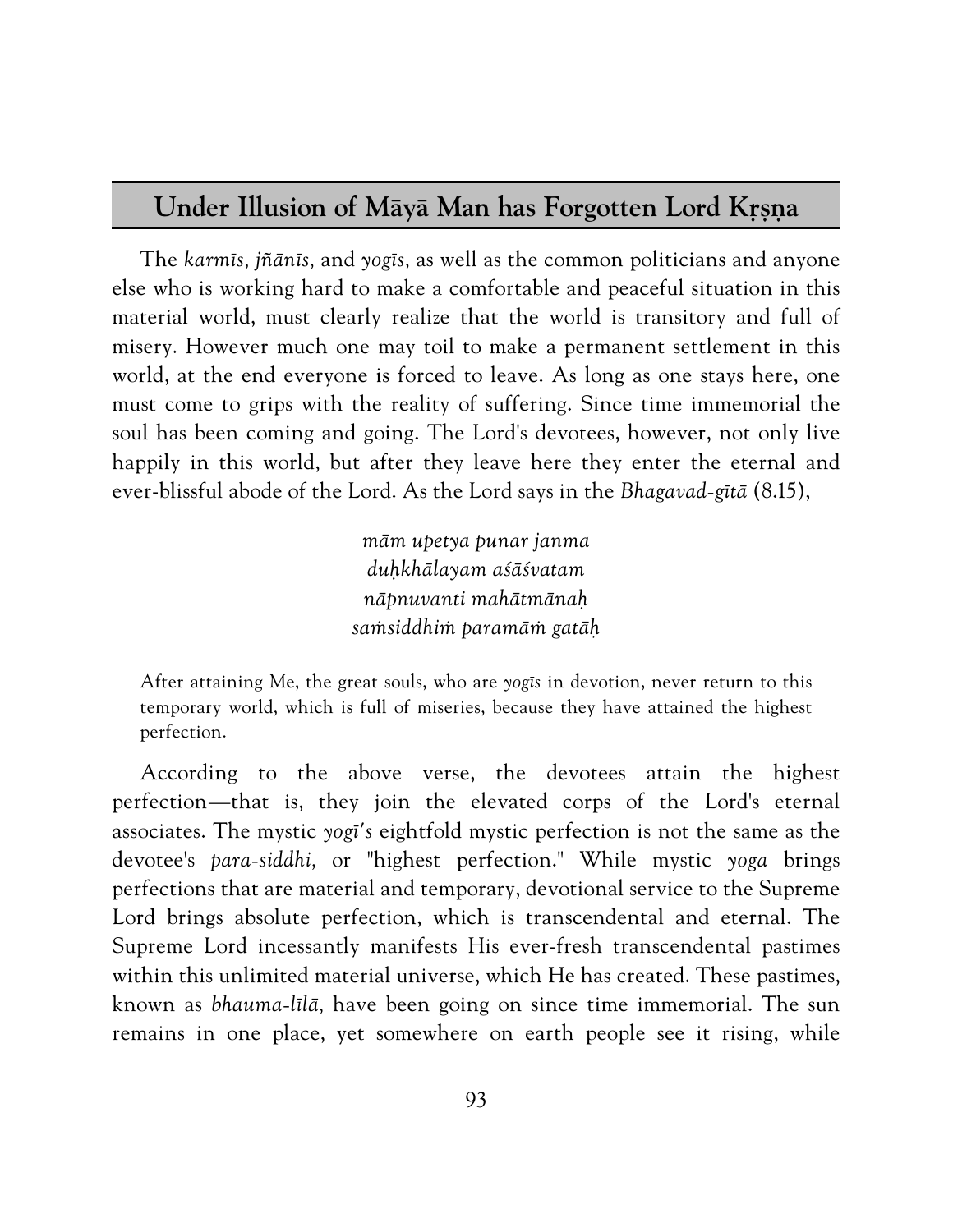elsewhere people see it setting. This rising and setting has been going on since the dawn of creation. Similarly, although Lord Krsna eternally resides in Goloka, His eternal abode, He manifests His transcendental pastimes at every moment in the countless universes of this cosmic creation. As it is a mistake to think the sun rises and sets, it is a gross misconception to think that Lord Krsna was born on such-and-such a day and was slain by someone on such-and-such a day. The Lord's birth and activities are all transcendental and miraculous. And those who can comprehend this esoteric truth attain the highest perfection. As the Lord states in the the *Bhagavad-gétä* (4.9),

> *janma-karma ca me divyam evaà yo vetti tattvataù tyaktvä dehaà punar janma naiti mäm eti so 'rjuna*

One who knows the transcendental nature of My appearance and activities does not, upon leaving the body, take his birth again in this material world, but attains My eternal abode, O Arjuna.

When Lord Krsna desires to manifest His earthly pastimes, He appears through His eternal parents, Śrīmatī Devakī and Śrī Vasudeva, and is later brought up by His foster parents, mother Yaçodä and Nanda Mahäräja. Saintly souls who perfect their devotional service by following in the footsteps of the Lord's eternal parents are elevated to the highest position as eternal associates of the Supreme Lord. Once having entered into the Lord's eternal transcendental pastimes, these great souls relish superexcellent devotional mellows in ecstatic love of Godhead.

In the innumerable universes, Lord Krsna reveals His earthly pastimes with His intimate friend and eternal associate Arjuna. The Lord makes this clear in two *Bhagavad-gétä* verses (4.5-6):

> *bahüni me vyatétäni janmäni tava cärjuna*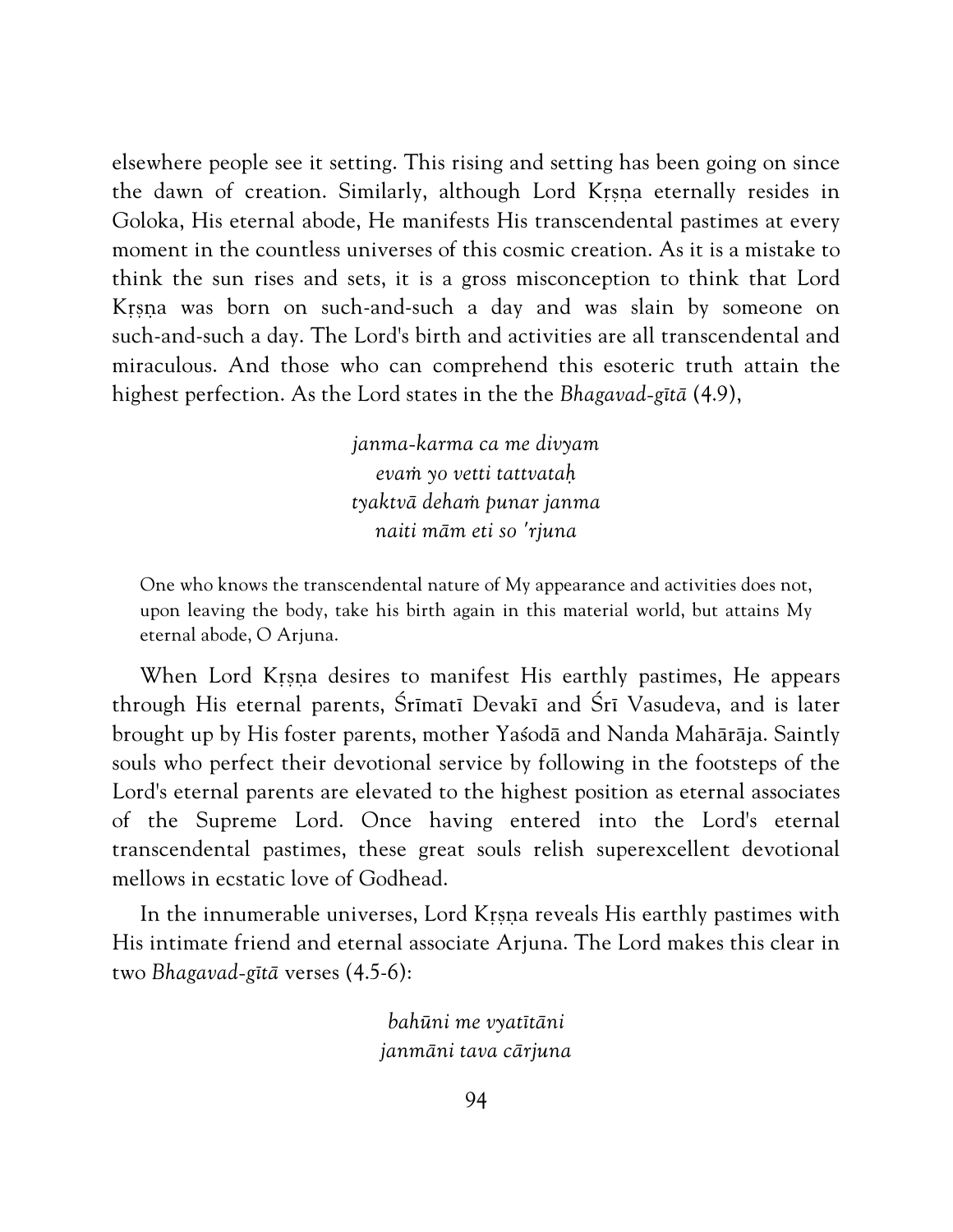*tāny aham veda sarvāni na tvaà vettha parantapa*

*ajo 'pi sann avyayätmä bhütänäm éçvaro 'pi san prakåtià sväm adhiñöhäya sambhavämy ätma-mäyayä*

Many, many births both you and I have passed. I can remember all of them, but you cannot, O subduer of the enemy! Although I am unborn and My transcendental body never deteriorates, and although I am the Lord of all living entities, I still appear in every millennium in My original transcendental form.

As for those unfortunate souls who do not strive for the supreme goal of entering the eternal pastimes of the Supreme Lord and instead become attracted to the mundane practices of *karma, jïäna,* and *yoga,* which ultimately elevate one to the heavenly planets—such souls must once again take birth in this material world. Although they may reach a high status in this cosmic system, they must come down as if on a ferris wheel. Krsna describes this phenomenon in the *Bhagavad-gétä* (8.16):

> *ä-brahma-bhuvanäl lokäù punar ävartino 'rjuna mäm upetya tu kaunteya punar janma na vidyate*

From the highest planet in the material world down to the lowest, all are places of misery wherein repeated birth and death take place. But one who attains to My abode,  $O$  son of Kunti, never takes birth again.

The higher planetary systems in this material world are Bhürloka, Bhuvarloka, Svargaloka, Maharloka, Janaloka, Tapoloka, and up to Satyaloka, or Brahmaloka. Whichever of these planets one rises to in his next life, one must finally return to earth. What to speak of the next life, even in *this* life the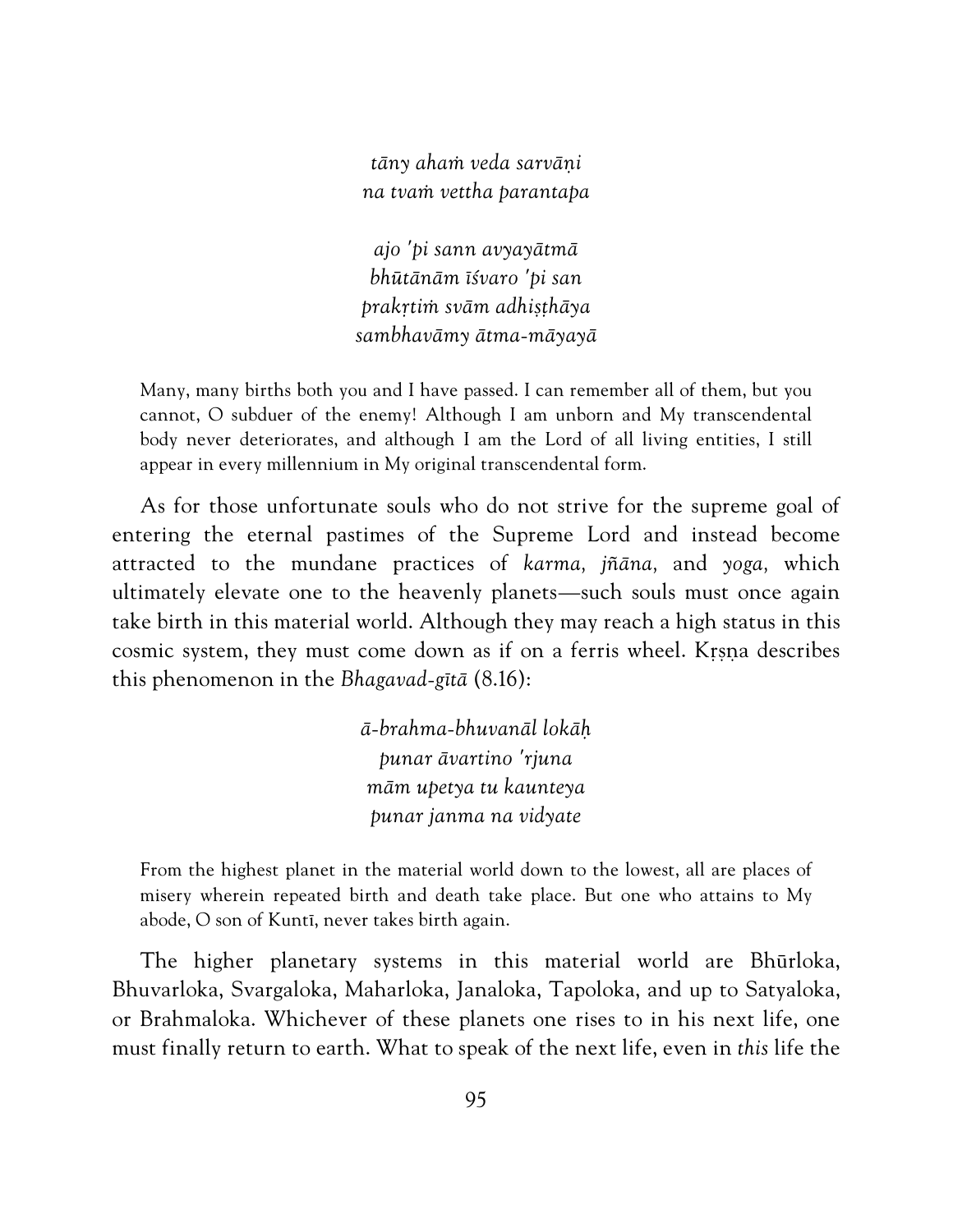high position one attains after considerable hard work—such as king, emperor, minister, governor, or president—is lost after some time, and one is thrown back to a mean and humble status. Only leaders who have experienced this kind of humiliation can know the trepidation that accompanies it. But if at any stage of life the grossly foolish miscreants described in the *Gétä* decide to render devotional service to Lord Krsna, they can escape the ferris wheel of *karma.* On this wheel, sometimes one goes to heaven and sometimes to hell, sometimes one is born a king and sometimes a slave, sometimes one becomes a *brāhmana* and sometimes *sūdra*, and so it goes on. But once a person enters the spiritual abode of the Supreme Lord, he begins his eternal life in his original, constitutional position.

By the influence of *karma,* one who is attached to the material body and mind has to change bodies life after life. In this way the soul roams the fourteen planetary systems within this material universe, sometimes going up and sometimes coming down. These planets are transitory—merely theatrical stages upon which the soul enacts his mundane existence. But when the living entity is elevated to spiritual perfection and is situated in his pure, eternal identity, devoid of all mundane designations, he attains the natural habitat of the spirit soul, the supramundane realm transcending this material creation and the intermediary zone of the unmanifested Brahman effulgence.

The material body, made up of material ingredients such as earth, water, fire, and air, is mortal. Similarly, because this material universe is an amalgam of earth, water, fire, air, etc., it is also transitory. But the spirit soul (which, incidently, has never been duplicated in the laboratory despite repeated efforts) is imperishable, as is its natural, eternal home—the kingdom of God. The process that takes the eternal soul to his eternal home is called *sanätana-dharma,* or "the eternal religion."

Empirical, atheistic philosophers like Kapila spent innumerable tedious hours researching the material phenomena of this cosmic creation. Yet it remained beyond the grasp of their limited intelligence to understand that there exists a realm transcendental and far superior to this manifested material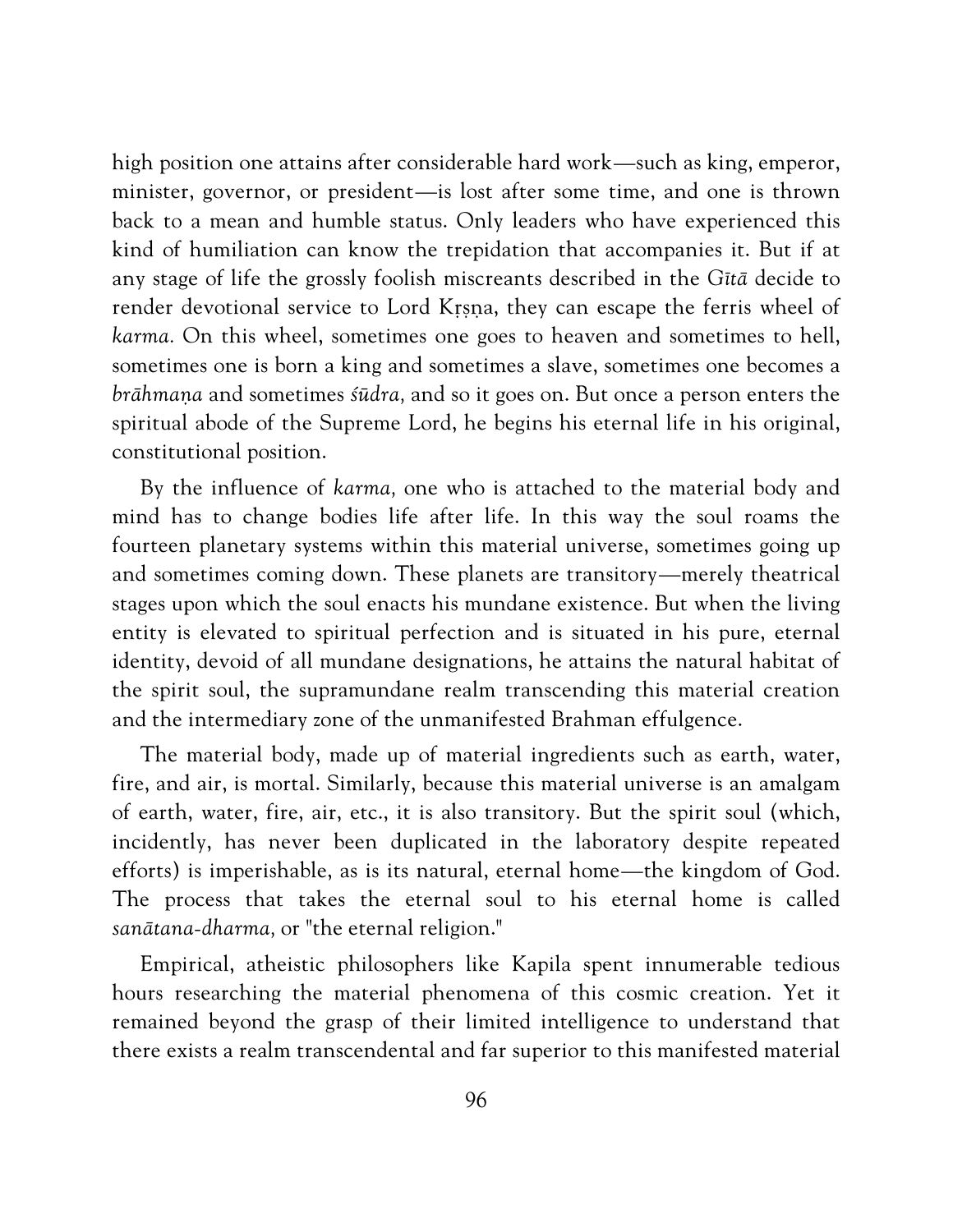world. Finally, when their probing minds failed to sight land in an ocean of speculation, they concluded that the absolute truth is unmanifest.

Compared to other species, human beings are certainly endowed with good intelligence, yet unless they are devotees of the Lord, all their thinking is limited within mundane boundaries. Therefore it is impossible for the mundane mind to approach the transcendence. But instead of surrendering to the Supreme Lord or His representative, the empirical philosophers try to explain away as "unmanifest" that which is beyond their mundane minds. This is known as the logic of the frog in the well.

No matter how big a thinker a tiny living entity may be, all his activities are limited by mundane boundaries, just as a frog in the well can never comprehend that such a thing as an ocean exists outside his little domain. He refuses to acknowledge that a mass of water infinitely bigger than his tiny puddle can at all be possible. Similarly, we are trapped in the dark well of our body and mind. And although we may try hard through *yoga* or empirical speculation to overcome our limitations, no matter how erudite we are it is impossible to reach beyond the limitations of our self-made well.

So, who can bring us news of the great ocean? Is there any record of how long we have been struggling in the water to stay afloat in the well of this material world, sometimes going up to the higher planets, sometimes coming down? Only the Supreme Lord Himself or His empowered representative can possibly free us from confinement in this dark well. Under their guidance we can come to know of the limitless ocean of the spiritual sky. This process—hearing from higher authorities—is called the deductive, or descending, process of knowledge. It is the only authorized way to learn transcendental knowledge. By this method alone is eternal truth transmitted.

And what can we learn by this process? Lord Krsna describes the spiritual and material worlds as follows in the *Bhagavad-gétä* (8.17-20):

By human calculation, a thousand ages taken together form the duration of Brahmä's one day. And such also is the duration of his night. At the beginning of Brahmä's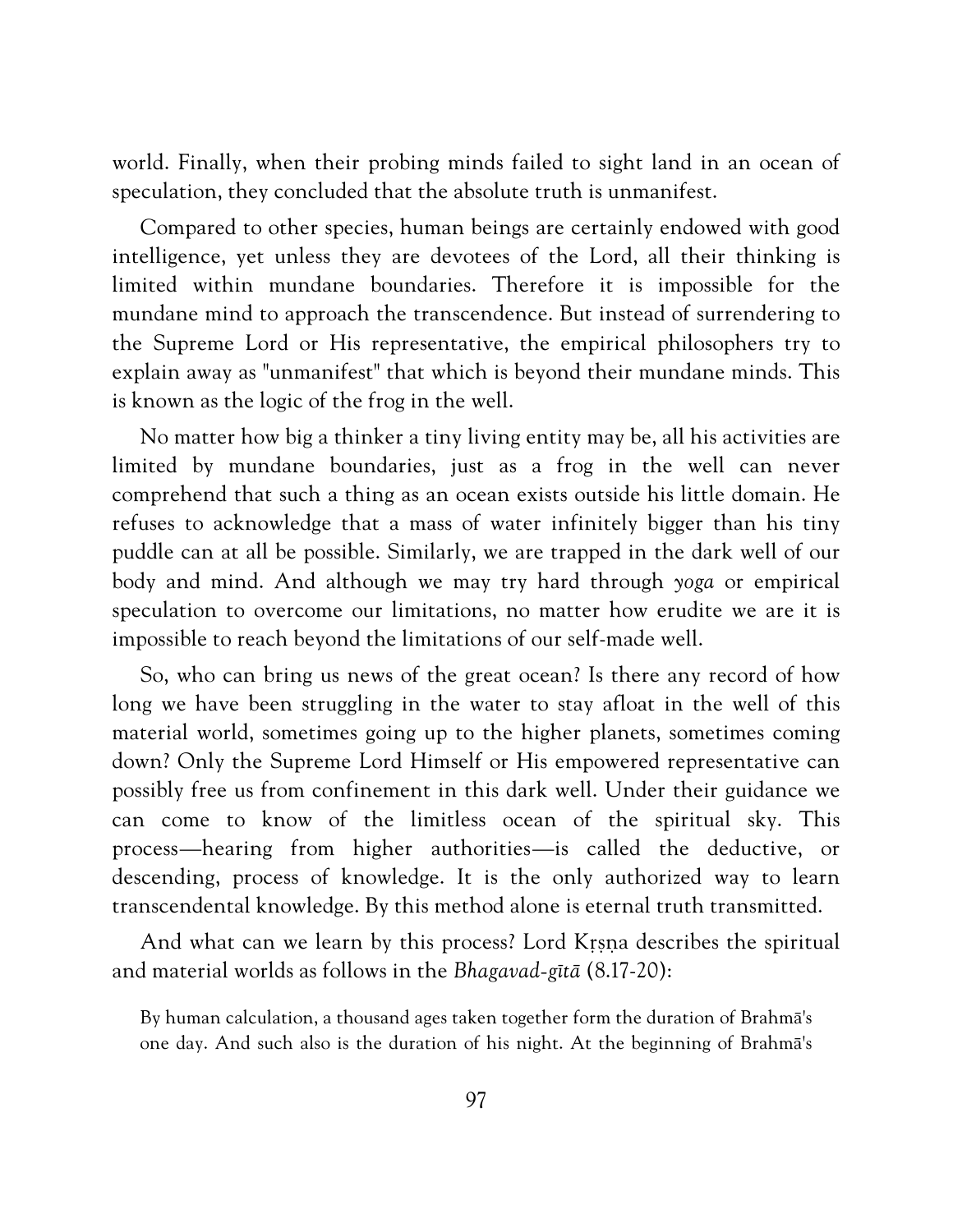day, all living entities become manifest from the unmanifest state, and thereafter, when the night falls, they are merged into the unmanifest again. Again and again, when Brahmä's day arrives, all living entities come into being, and with the arrival of Brahmä's night they are helplessly annihilated. Yet there is another unmanifest nature, which is eternal and is transcendental to this manifested and unmanifested matter. It is supreme and is never annihilated. When all in this world is annihilated, that part remains as it is."

People become awestruck when they learn that the life span on Brahmaloka is many millions of years. One has to undergo severe austerities and renunciation, accepting the *sannyäsa* order of life, in order to reach Brahmaloka. However, we must consider one essential fact: even Lord Brahmä, the presiding deity of that planet, is not immortal. Those who have researched the Vedic scriptures in depth can calculate the lifetime of Brahmä. Human beings count 365 days in their year, and the cycle of four *yugas* comprises approximately 4,320,000 such years. A thousand cycles of four *yugas* make up one day-time (twelve hours) of Lord Brahmä's life. In this way his month and year can be calculated, and Brahmä lives for a hundred years of his time. But despite this vast life span—311 trillion 40 billion human years—Lord Brahmä is a mortal being, and this universe created by him is also perishable. Thus it is not strange that human beings, who are also his creation, should perish. As human beings seem immortal to a tiny insect, so Lord Brahmä and the demigods seem immortal to us. In fact, however, no material body of any form is ever eternal.

At the end of Lord Brahmä's day, when night approaches, a partial dissolution inundates the universe up to the Svargaloka, the abode of the demigods. All the living entities of this world are created at the dawn of Lord Brahmä's day and annihilated at dusk, and this creation and annihilation go on in a continuous cycle.

### The Supreme Lord always resides in the eternal Vaikuntha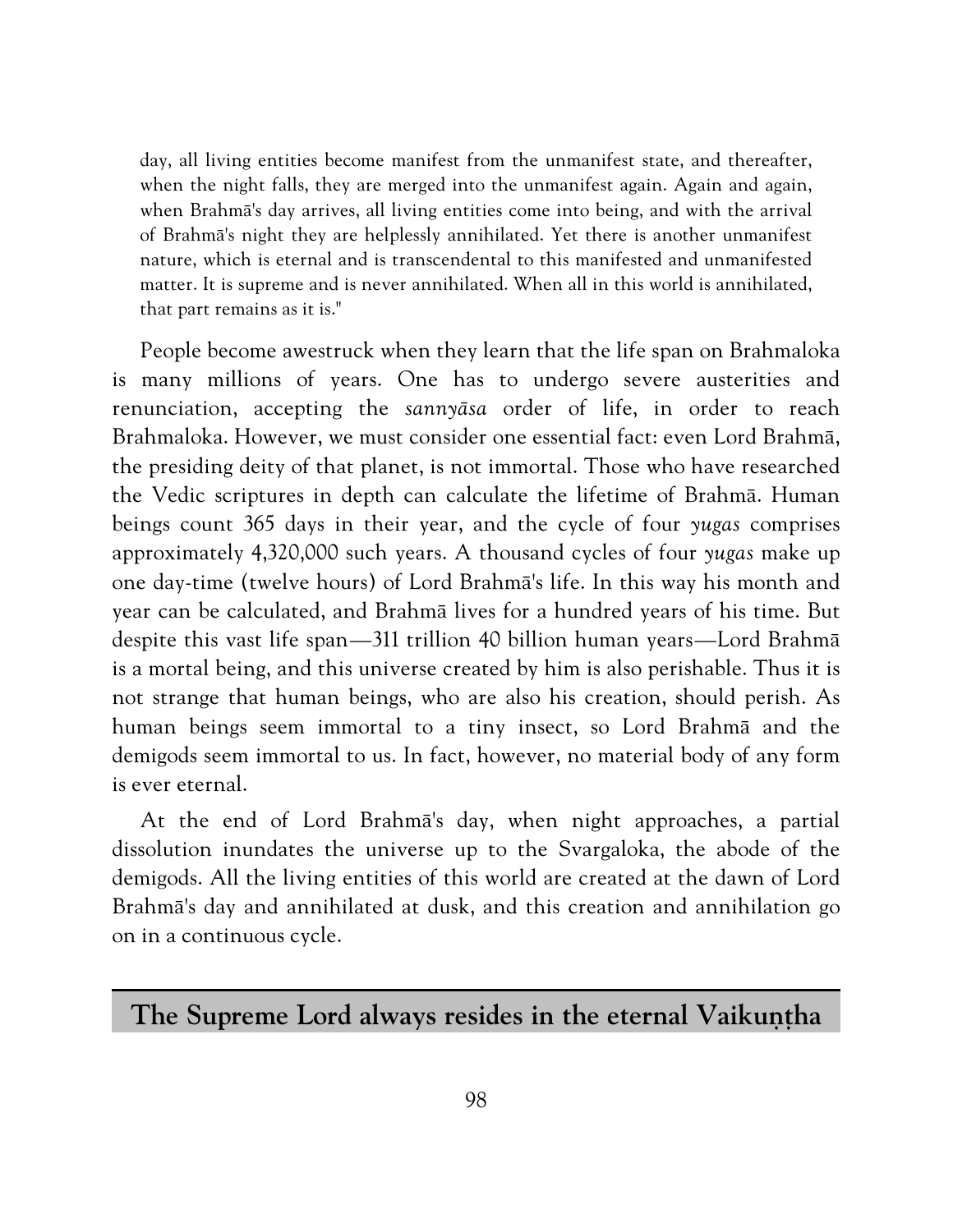### **planets**

This material creation is manifested and subsequently destroyed during Lord Brahmä's day and night. But beyond this material world is an eternal existence*—*the spiritual sky*—*which is untouched by creation and annihilation. That spiritual abode is known as the Vaikuntha planets. Even when this material creation is destroyed, the Vaikuntha planets remain unscathed and intact. Once anyone enters these planets, he never again suffers the repetition of birth and death, which is inevitable for earthly beings. While the material world is covered and pervaded by the material sky, the spiritual planets are suspended in the spiritual sky, known as *paravyoma*. All the planetary systems within the *paravyoma* are transcendental abodes where the Supreme Lord performs His pastimes eternally.

Earlier we discussed that the Supreme Lord possesses two main energies, the material energy and the spiritual energy. The Vaikuntha planets are a product of the spiritual energy of the Lord. The living entities belong to this spiritual energy, but because they can reside in either the spiritual world or the material world, even though they are originally spiritual they are designated as tatastha-śakti, or "marginal potency."

The Vaikuntha planets are a manifestation of the Lord's internal potency, while the material world is a manifestation of His external potency. Since the Supreme Lord is the master of all energies, it is an irrefutable fact that He is in full control of both the spiritual and material worlds. The perfect analogy is an earthen pot: What is needed to manufacture an earthen pot are clay, a potter's wheel, and a potter. The clay is the material, or ingredient cause of the pot, the wheel is the instrumental or efficient cause, and the potter is the prime cause. Similarly, while the material energy is both the ingredient and efficient cause of this cosmic creation, the Supreme Lord, Krsna, is the prime cause. Like a shadow, the material energy works strictly in accordance with the Supreme Lord's dictates. As Lord Krsna explains in the *Bhagavad-gītā* (9.10):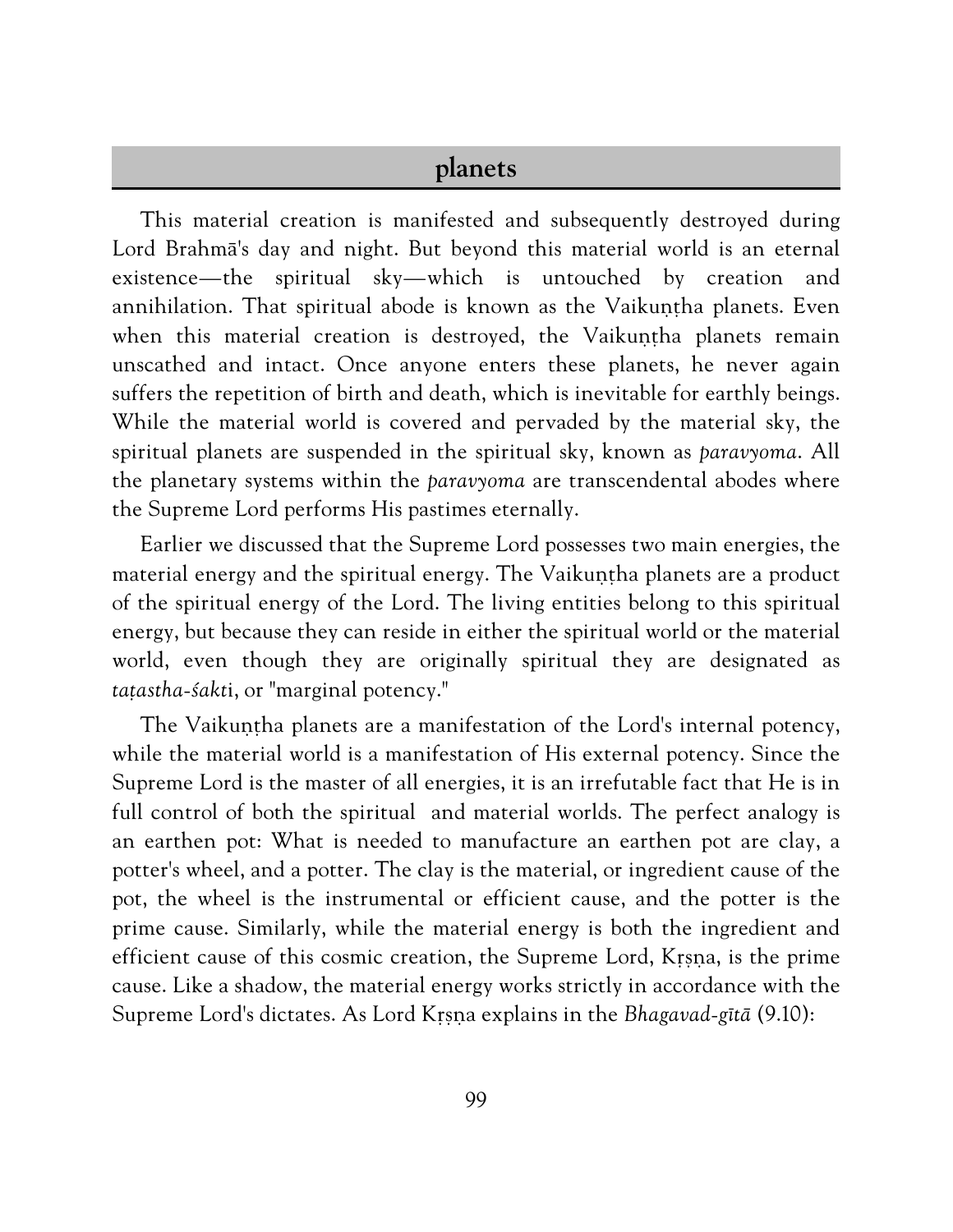*mayädhyakñeëa prakåtiù süyate sa-caräcaram hetunänena kaunteya jagad viparivartate*

This material nature, which is one of My energies, is working under My direction, O son of Kunti, producing all moving and nonmoving beings. Under its rule this manifestation is created and annihilated again and again.

The sad fact is that although Krsna reveals the truth about Himself throughout the *Bhagavad-gétä* and other Vedic literatures, the luckless populace cannot regard Him as the Supreme Lord. In particular, the impersonalistic philosophers, who make tall claims of being bastions of religiosity, reduce the Supreme Lord to the level of a mediocre mortal and thereby accrue heavy sins. Such atheistic offenders can never approach the subject of God on their own merit. The Supreme Lord and His surrendered servitors have in various ways clarified and transmitted the knowledge of the Supreme Absolute, but those who offend the Supreme Lord and His devotees can never comprehend such topics. As Śrī Prahlāda Mahārāja says in the *Çrémad-Bhägavatam* (7.5.30-31),

> *matir na krsne paratah svato vā mitho 'bhipadyeta gåha-vratänäm adänta-gobhir viçatäà tamisraà* punah punaś carvita-carvanānām

*na te viduù svärtha-gatià hi viñëuà duräçayä ye bahir-artha-mäninaù andhä yathändhair upanéyamänäs te 'péça-tantryäm uru-dämni baddhäù*

Because of their uncontrolled senses, persons too addicted to materialistic life make progress toward hellish conditions and repeatedly chew that which has already been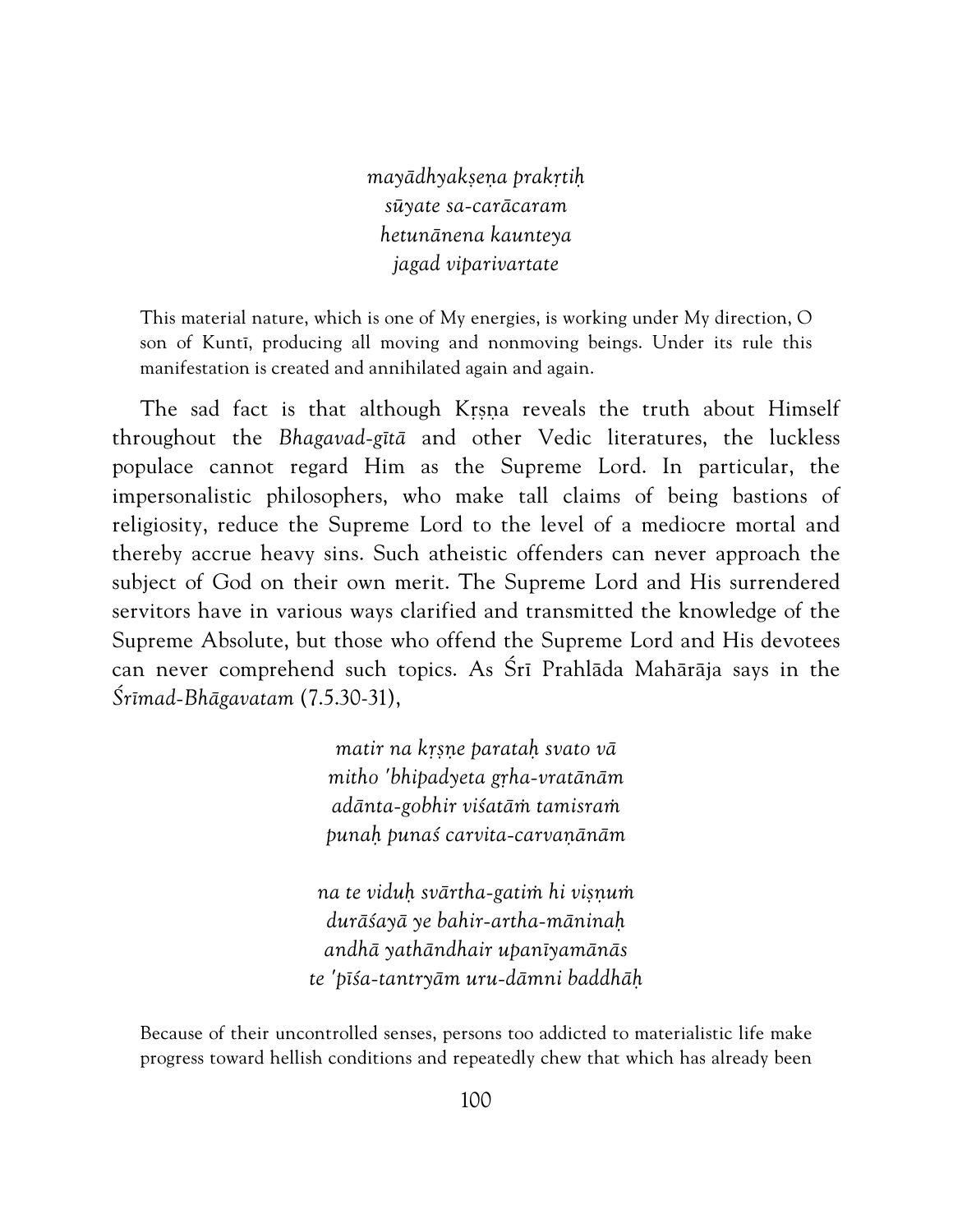chewed. Their inclinations toward Krsna are never aroused, either by the instructions of others, by their own efforts, or by a combination of both. Persons who are strongly entrapped by the consciousness of enjoying material life, and who have therefore accepted as their leader or *guru* a similar blind man attached to external sense objects, cannot understand that the goal of life is to return home, back to Godhead, and engage in the service of Lord Visnu. As blind men guided by another blind man miss the right path and fall into a ditch, materially attached men led by another materially attached man are bound by the ropes of fruitive labor, which are made of very strong cords, and they continue again and again in materialistic life, suffering the threefold miseries.

Lord Krsna also describes this kind of person in the *Bhagavad-gītā* (9.11):

*avajänanti mäà müòhä mänuñéà tanum äçritam paraà bhävam ajänanto mama bhüta-maheçvaram*

Fools deride Me when I descend in the human form. They do not know My transcendental nature as the Supreme Lord of all that be.

Puny human beings can manufacture only insignificant items like pots, pans, and factories. Therefore, when a personality who was born not so long ago in Mathurä and who looks like a human being is introduced as the Supreme Controller of the entire cosmic manifestation, the Lord of all lords and possessor of all absolute qualities, then, no matter how clearly one explains these truths, ordinary people cannot absorb them, due to their tiny dog's-bent-tail intelligence. Thus they embrace monistic, impersonal philosophy. Denying that Lord Krsna alone is God, they insist that they are also "Gods." In this manner they embrace grossly foolish ideas about themselves and God and try to compete with Him, completely disregarding all etiquette and sound philosophical conclusions.

Spiritualists from the West often conclude that such atheistic people are possessed by Satan. In bygone ages many such satanic persons—Rāvana,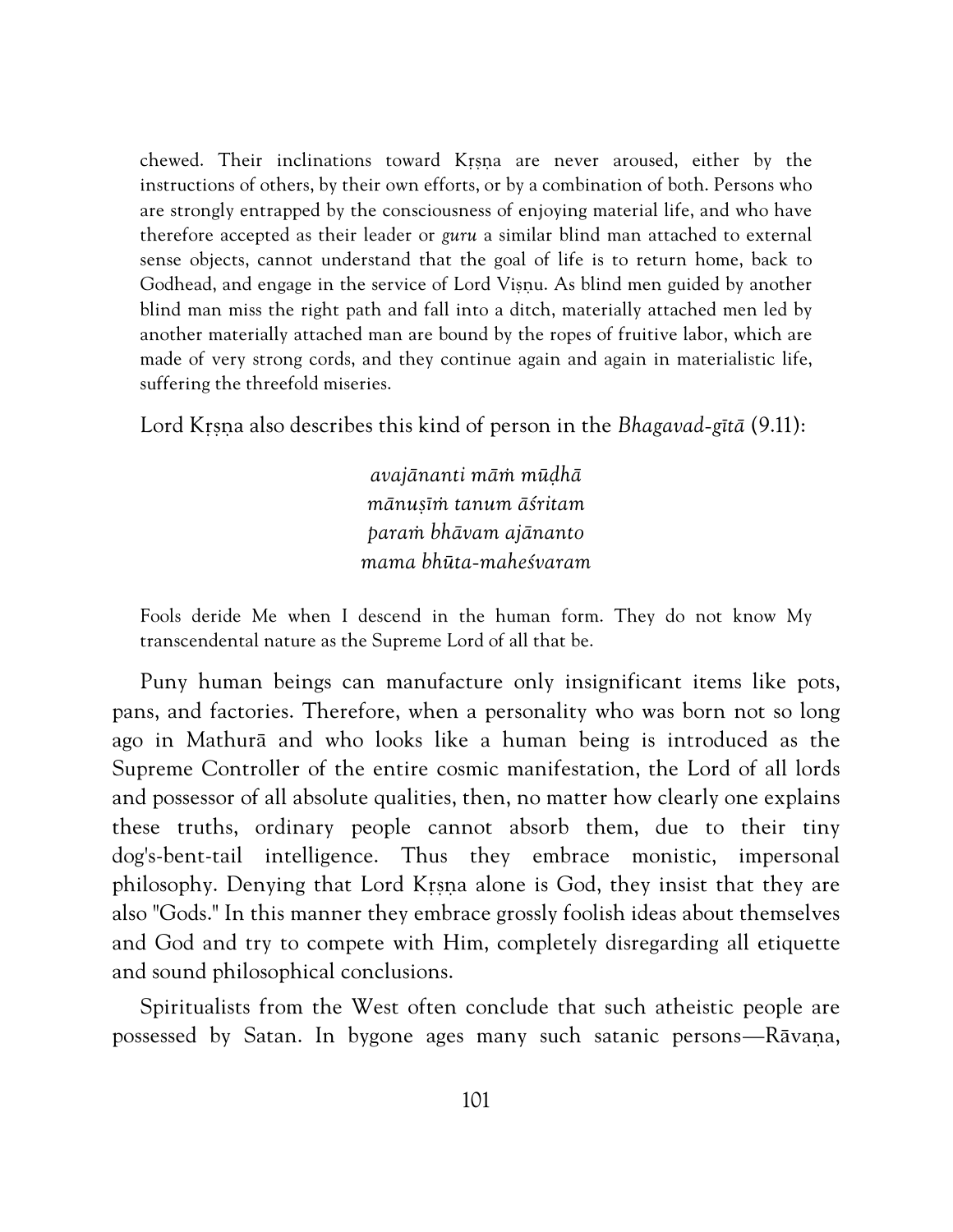Hiranyakasipu, Jarāsandha, Kamsa—challenged the Supreme Lord's authority. In modern times they have steadily multiplied. These demons have dismissed even Lord Caitanya Mahäprabhu, insulting Him with derogatory name—calling as "son of aunt Saci."

The point to consider is that no one can really compete with God. The Supreme Lord is unparalleled, second to none. As it is said in the *Caitanya-caritämåta, ekale éçvara kåñëa, ära saba bhåtya:* [*Cc. Ädi* 5.142] *"*Lord Krsna alone is the Supreme Godhead, and all others are His servants." Only those who go through life being kicked about by fate, slaving hard to fill their bellies and maintain a roof overhead, can harbor so preposterous a wish as to compete with the omnipotent Supreme Controller. It is ludicrous. They dare harbor such desires because they are totally ignorant of the supreme, transcendental position of the Lord. Yet the Supreme Lord is so compassionate that by various tricks He tries to teach even these fools the facts of His transcendental and supreme position. And the Lord's confidential servitors, accepting many hazards and pains, also try every possible means to exorcise Satan from these people, who are possessed by the demon of atheism.

Then there are those so-called scholars who claim that they they alone know the scriptures and that all others are illiterate fools. Such "scholars" say that research of the holy texts clearly reveals that Kāranodakasāyī Viṣṇu is the cause of this material creation and that Lord Krsna, the son of Vasudeva and Devakī, is at best Vișņu's partial expansion. Thus we see that even intelligent men are sometimes bewildered by the illusory potency, *mäyä*, and subscribe to demoniac ideas. How is it possible for such bewildered souls to accept that Lord Krsna is the Supreme Personality of Godhead, the cause of all causes?

If we consult the *sruti* and *smrti* scriptures on this topic, we will find many references proving that Lord Govinda, Krsna, is the origin of Kāraņodakasāyī Visnu, and not vice-versa. For example, the *Brahma-samhitā* (5.47) states,

> *yaù käraëärnava-jale bhajati sma yoganidräm ananta-jagad-aëòa-sa-roma-küpaù*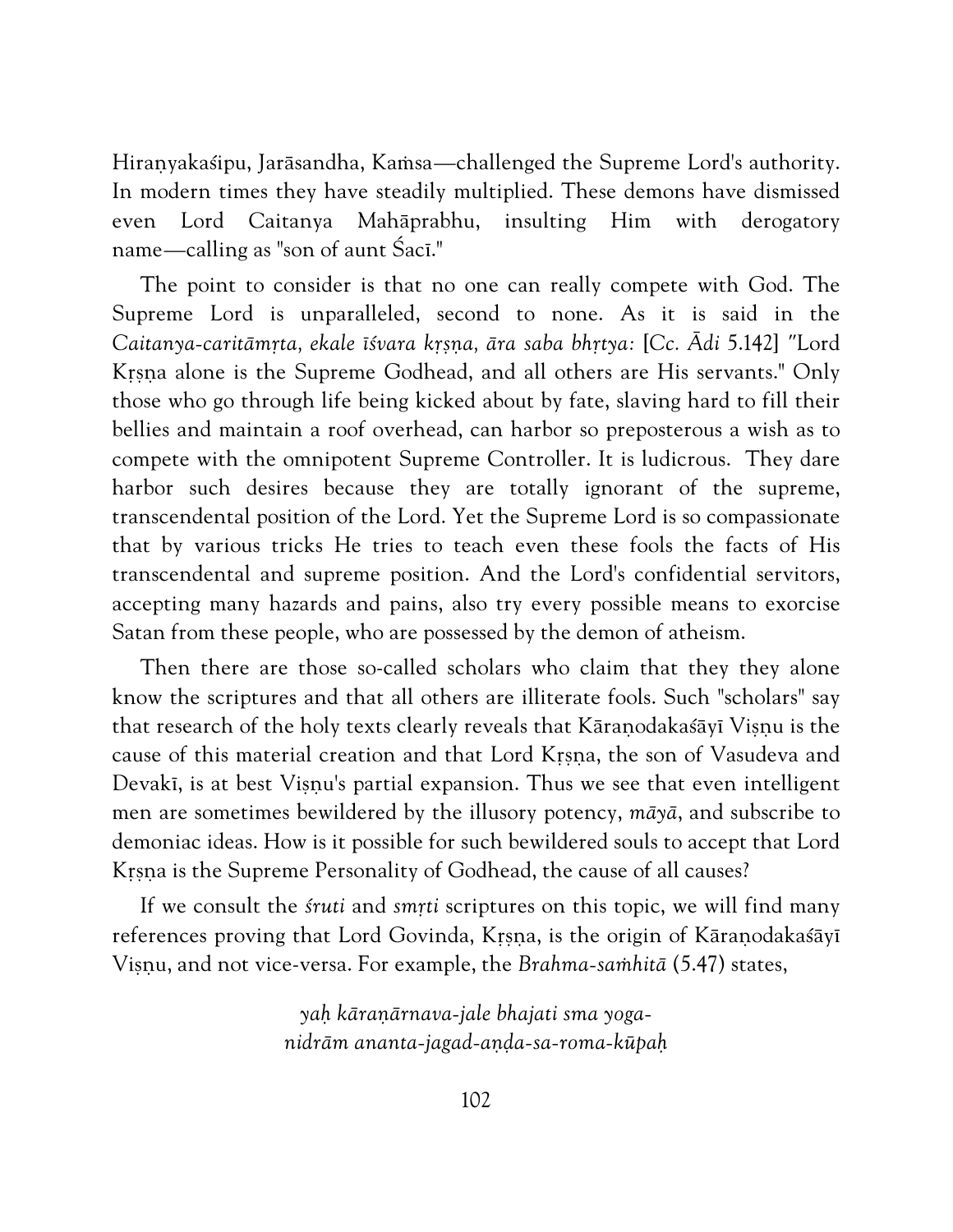#### *ädhära-çaktim avalambya paräà sva-mürtià govindam ädi-puruñaà tam ahaà bhajämi*

I adore the primeval Lord Govinda who assuming His own great subjective form, who bears the name Sesa, replete with the all-accommodating potency, and reposing in the Causal Ocean with the infinity of the worlds in the pores of His hair, enjoys creative sleep [*yoganidrä*].

The Bible says, "God created man after His own image." According to this statement, man possesses two hands because he has a form similar to God's. But this doesn't mean that God is a human being because He has two hands. It is a heinous offence to try to diminish the position of Lord Krsna because He appeared in a human form. The truth about His divine potency and supreme position should be learned from the self-realized spiritual master, the saintly souls, and the revealed scriptures.

Demonic persons fail to understand the real purpose of human life. Instead, they are always quick to try to diminish the supreme position of Lord Krsna. Such atheists may have very high ambitions and may perform great, noble deeds, but because their ambitions and deeds are cut off from a loving relationship to Lord Krsna, the Supreme Godhead, they are all useless. The demon Rāvaņa wanted to reach heaven by constructing a stairway, but he failed. And all atheists' ambitions are like that. A zero placed next to the number one gives ten, a second zero makes one hundred, and so on. As long as the number one is there, the value keeps rising as the zeroes increase. But without the number one, any number of zeroes are valueless. Similarly, if a person spends his whole life simply increasing the "zeroes" of material wealth, fame, and learning, without any relationship to the "one"—Lord Krsna—then his whole life is valueless. As Lord Krsna says in the *Bhagavad-gītā*,

> moghāśā mogha-karmāno *mogha-jïänä vicetasaù räkñasém äsuréà caiva prakåtià mohinéà çritäù*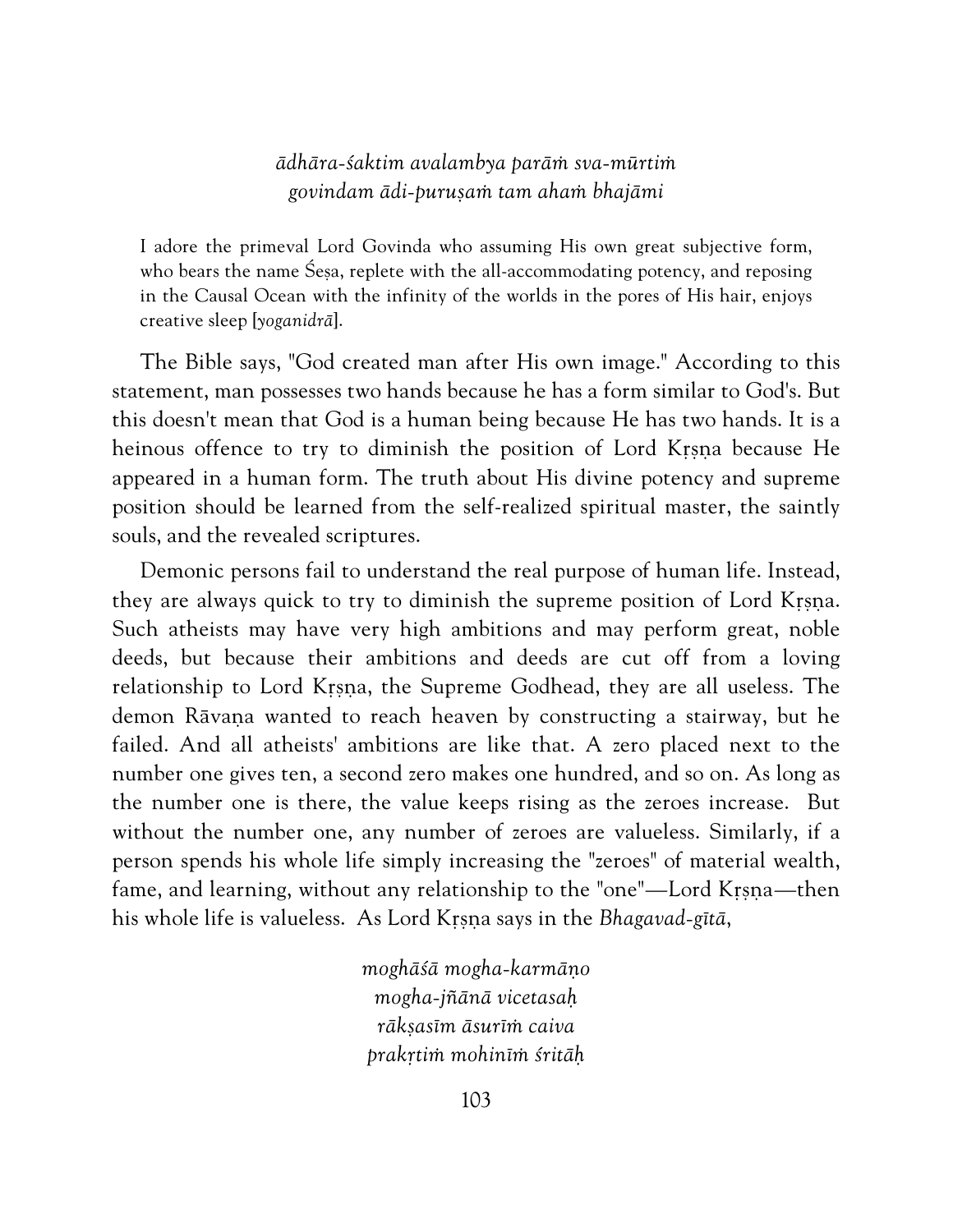#### [*Bg*. *9.12*]

Those who are thus bewildered are attracted by demoniac and atheistic views. In that deluded condition, their hopes for liberation, their fruitive activities, and their culture of knowledge are all defeated.

Although a person may call himself a devotee of Lord Krsna, if he considers Krsna a human being or thinks that He started off as a human being and then evolved into God (as is now in vogue, with so many "incarnations" mushrooming), then such a person is not a devotee but an imposter. One often comes across monists and pseudo-devotees posing as Lord Krsna's devotees, but eventually they try to usurp Krsna's position. They want to be Lord Krsna themselves. Persons with such insidious desires are totally bewildered. If a fruitive worker thinks that Lord Krsna is an ordinary mortal, he does not attain the goal of his fruitive work—elevation to the heavenly planets. And if an anthropomorphist happens to be a *jïäné,* an empirical philosopher, then he also fails to achieve the goal of his pursuit of knowledge—liberation from the material modes.

## **Following in the Footsteps of Self-Realized Saints**

Atheists gradually develop a demoniac nature and live in the world like beggars chasing after name, fame, wealth, and so on. Constantly deluded by *mäyä,* they live useless lives. On the other hand, those who are truly dedicated to serving the Supreme Lord are never attacked by such a demoniac mentality. These great souls do not carry the title "Mahätmä" as an appendage. Someone who follows the satanic path and always challenges the Supreme Lord may try to fool the people into thinking he is a *mahätmä,* but the characteristics of an actual *mahätmä* are found in the *Bhagavad-gétä* (9.13):

> *mahätmänas tu mäà pärtha daivéà prakåtim äçritäù*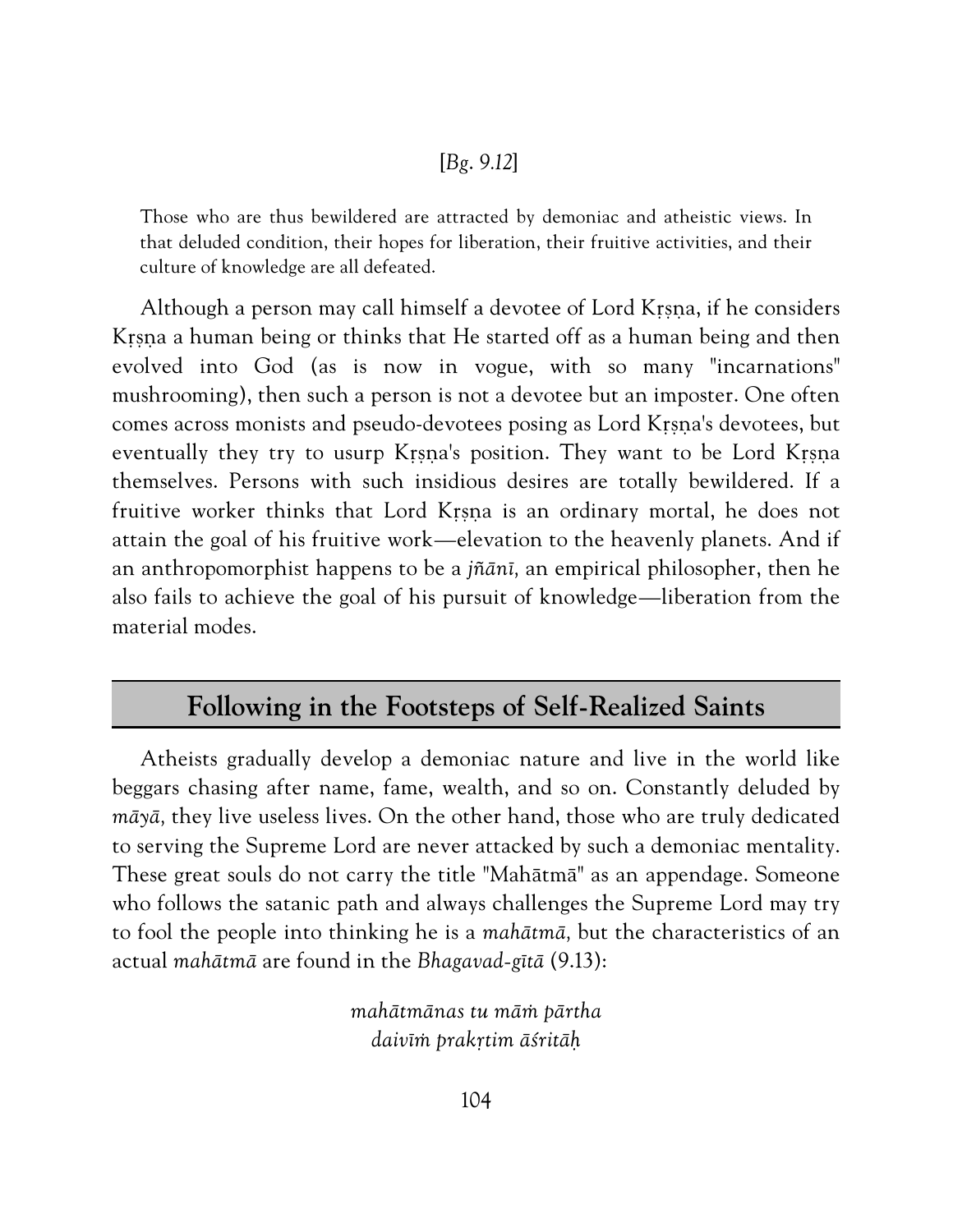### *bhajanty ananya-manaso jïätvä bhütädim avyayam*

O son of Prthā, those who are not deluded, the great souls, are under the protection of the divine nature. They are fully engaged in devotional service because they know Me as the Supreme Personality of Godhead, original and inexhaustible.

Real *mahätmäs* do not distract their minds with sense gratification and material desires, but with single-minded resolve they engage in the devotional service of the Supreme Lord. Because they are under the protection of His divine energy, they understand that Lord Krsna is the supreme cause of all causes. Such persons alone possess all saintly qualities. Lord Krsna's devotees are exceptional personalities, for at all times they are embellished with extraordinary characteristics rarely attained even by the demigods. To usher in the age of peace in this world, the presence such *mahätmäs* is imperative.

Recently, at a medical convention held in New Delhi, our honorable prime minister made the following observation in his speech:

We go in for public health, sanitation, and all kinds of preventive measures rather than wait for people to fall ill and then treat them. Why not apply that principle in the larger sphere and prevent social diseases that, left untreated, we will have to deal with later in a much more difficult form? So when wise men like you gather together, perhaps you might think of the ills and diseases of humanity as a whole that create so many conflicts and troubles and impede human progress.

Factually, whatever problems crop up in the world are caused by the mind. *Panditas* have researched the scriptures thoroughly and held many discussions on this topic. If we can follow the example set by the subjects of King Ambarisa, who under his guidance concentrated their minds on the lotus feet of Lord Krsna, then the mind can be cured of all ills. Any other process will bring upon us the fate described by Prahläda Mahäräja in the *Çrémad-Bhägavatam* (5.18.12): *haräv abhaktasya kuto mahad-guëäù manorathenäsati dhävato bahiù*.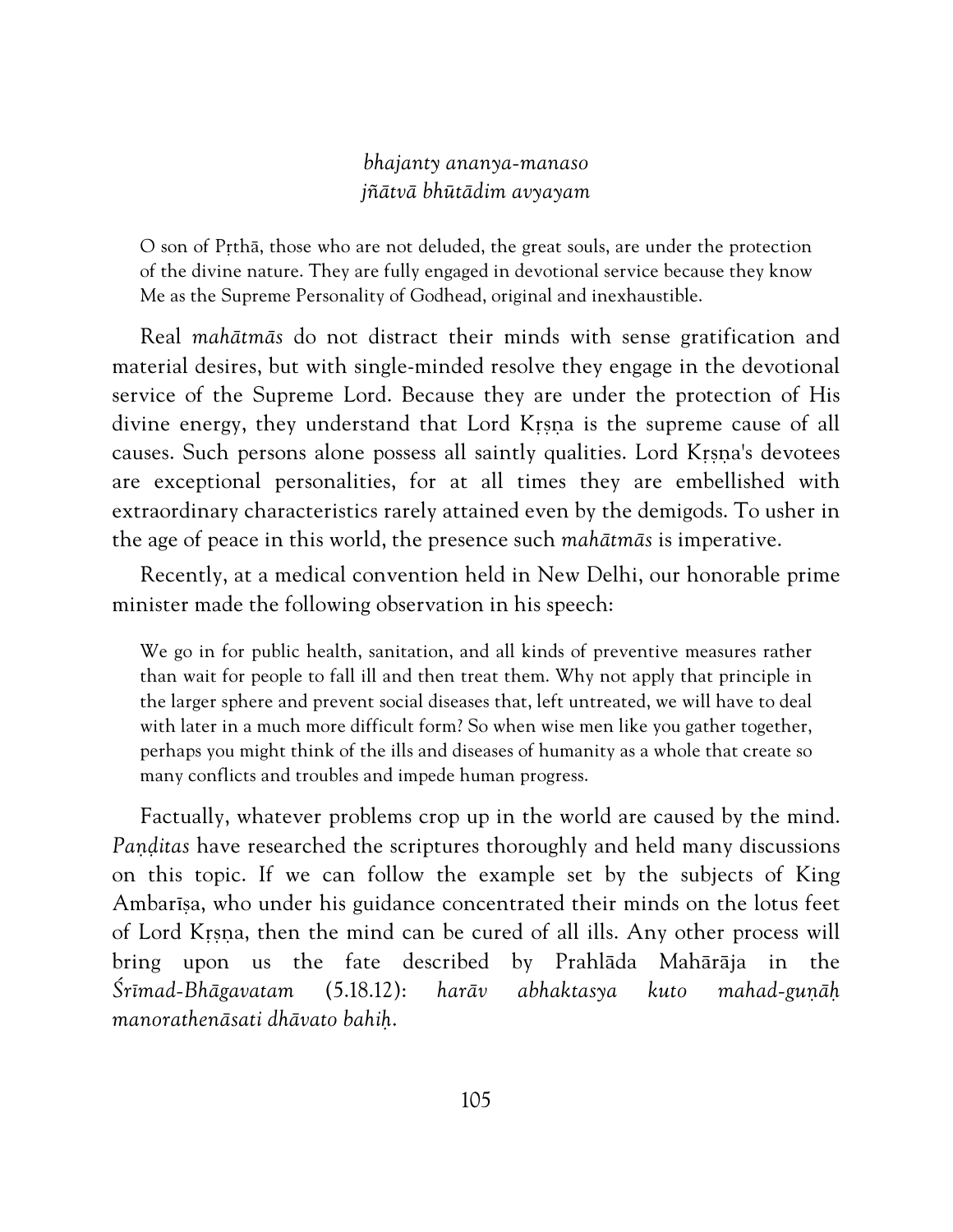... a person devoid of devotional service and engaged in material activities has no good qualities. Even if he is adept at the practice of mystic *yoga* or the honest endeavor of maintaining his family and relatives, he must be driven by his own material speculations and must engage in the service of the Lord's external energy. How can there be any good qualities in such a man?

The only way to cure this mental disease is to wholeheartedly follow Lord Caitanya's instruction to chant the holy names of Krsna. This will cleanse the heart of all impurities. Until this esoteric truth is propagated widely, the world will remain deprived of the panacea that cures all mental diseases. Our honorable prime minister should seriously consider this. If the number of Lord Krsna's devotees even slightly increases, there will immediately be a resurgence of peace and prosperity in the world. For man to rise to the glorious heights of a demigod, he needs only to revive his latent Krsna consciousness. Thus Krsna consciousness is the greatest boon to humanity.

The *mahātmās* possess other wonderful qualities, some of which Lord Krsna describes in the *Bhagavad-gétä* (9.14):

> *satataà kértayanto mäà yatantaç ca dåòha-vratäù namasyantaç ca mäà bhaktyä nitya-yuktä upäsate*

Always chanting My glories, endeavoring with great determination, bowing down before Me, these great souls perpetually worship Me with great devotion.

This text gives some hints of how to become a devotee of Lord Krsna. The word *satatam* ("always") has been used to indicate that the process of purifying one's consciousness does not depend on fruitive activity, empiric knowledge, *yoga,* or on time, place, or circumstance.

A living entity becomes free from all suffering as soon as he admits that he is an eternal servant of Lord Krsna. Such a servant of the Lord need not perform fruitive activity or cultivate empiric knowledge, nor does he have to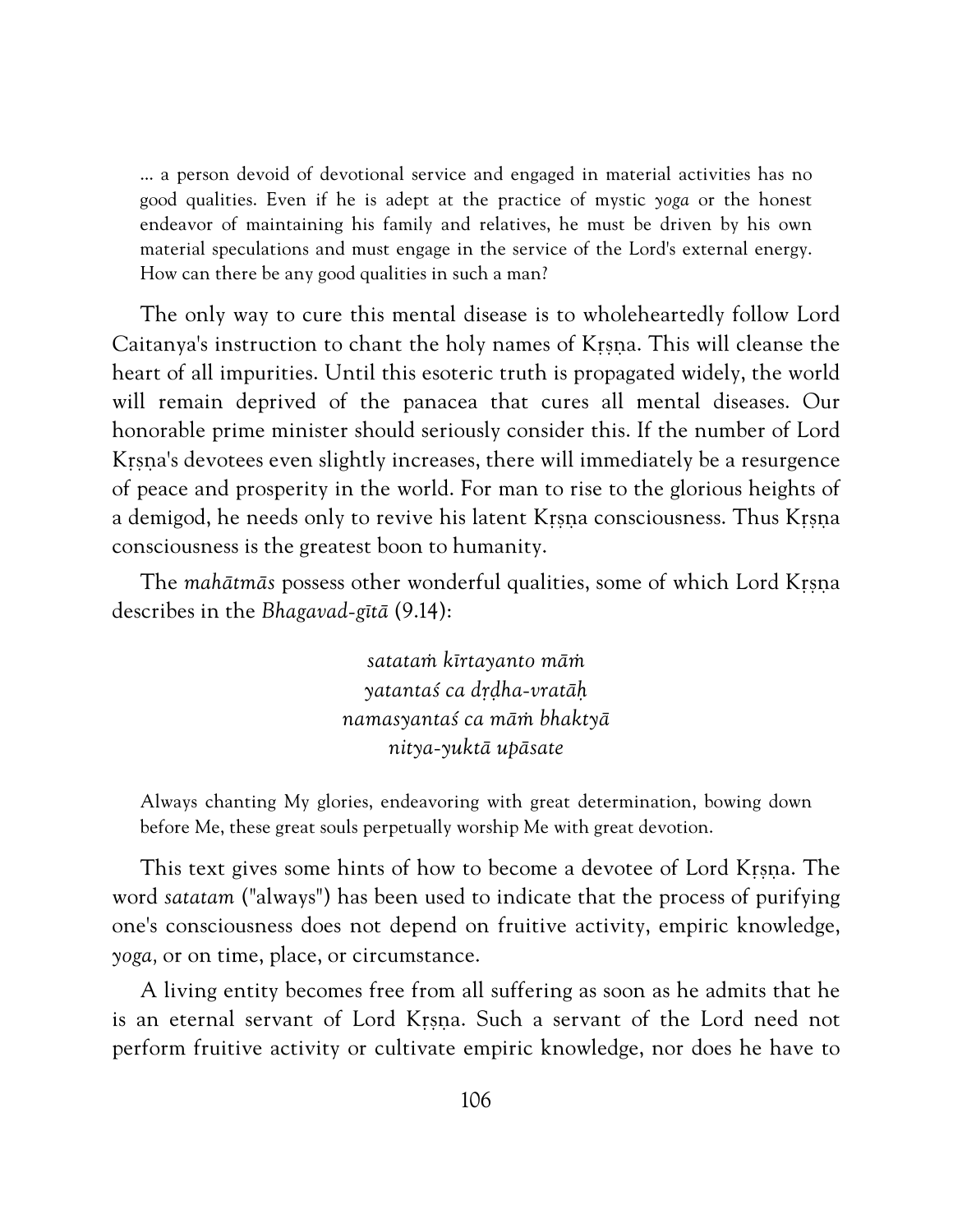undergo any other process of purification. The only essential factor is his intense greed for devotional service to the Lord.

An extreme longing for Lord Krsna is the only means for attaining Him. Thus intense, unflinching devotional service is another symptom of a *mahätmä*. These *mahätmäs* execute all nine limbs of devotional service, beginning with hearing, chanting, and remembering the name, form, qualities, pastimes, and paraphernalia of Lord Krsna. Such devotional service is transcendental to any mundane consideration of time, place, or circumstance. *Mahätmäs* are always eager to render loving devotional service to the Lord. They tirelessly dedicate their lives, energy, words, intelligence, body, society—everything—in the service of the Lord.

The great endeavor the *mahätmä* undertakes to execute devotional service is more intense than the ordinary man's voluntary acceptance of excessive pains and troubles to maintain his family and home. The struggle for maintaining family and relatives is illusion, or *mäyä.* Hence it is truly distressing. By contrast, the difficulties one accepts in serving the Supreme Lord are transcendental, and therefore they are a source of sublime bliss. Moreover, a person who serves the Supreme Lord automatically serves his family. But the opposite is not true: serving the family is not equivalent to serving the Lord. All *mahätmäs* agree on this point. Not only does the person who serves the Supreme Lord serve his relatives, but he also serves the entire world of moving and nonmoving living beings. Thus service to Lord Krsna is the prime cause of world peace and harmony.

The *mahätmäs* are always ready to render such service to the Lord with great determination. In this regard His Divine Grace Śrīla Bhaktisiddhānta Sarasvatī Thākura once made this comment in a lecture:

The neophyte Vaisnava devotees' ringing the bell even once during worship of the Deity of the Supreme Lord is a million times more valuable, spiritually and otherwise, than the charitable fruitive workers building many hospitals, feeding thousands of the poor, or building homes, or even the empirical philosophers' Vedic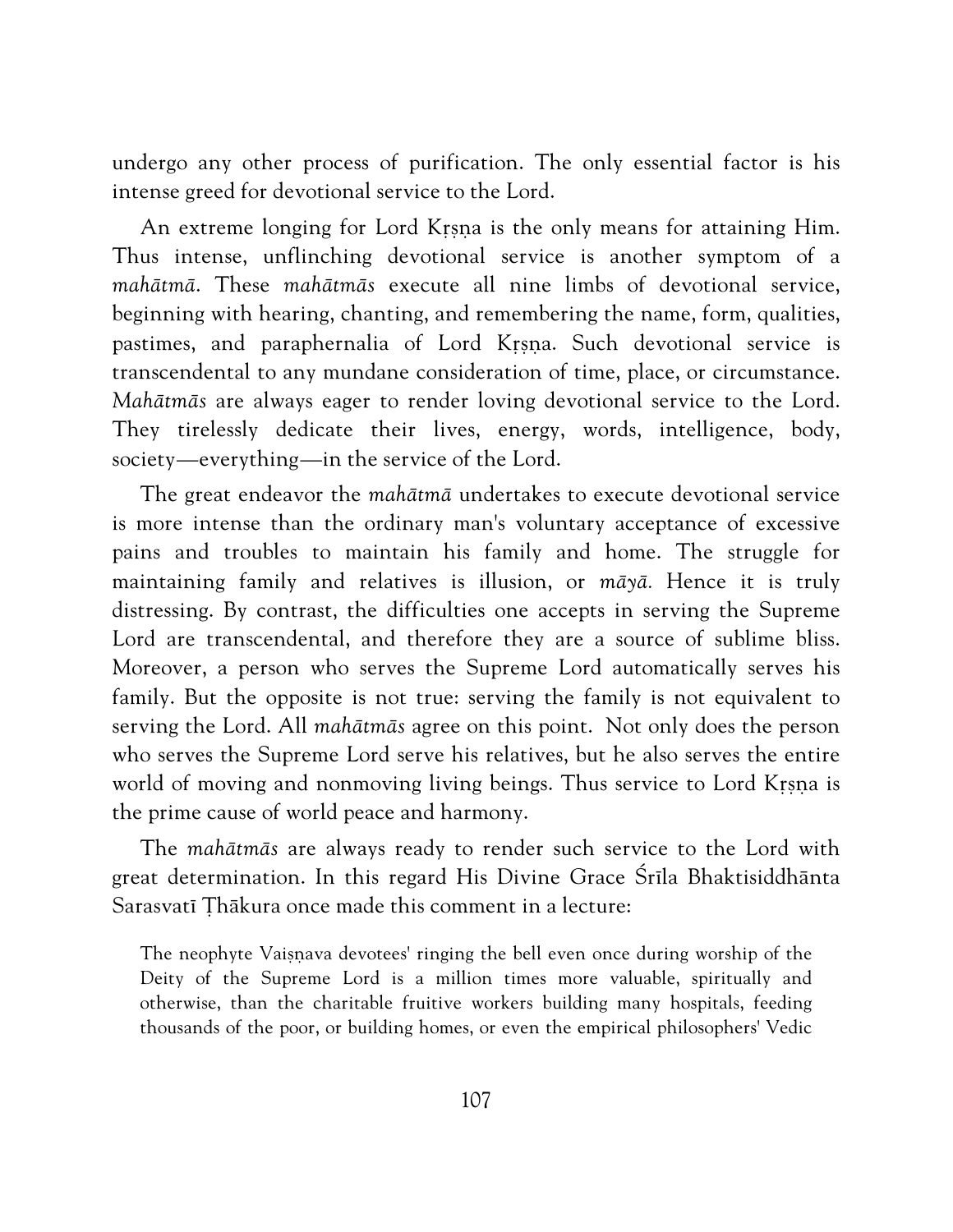studies, meditation, austerities, and penances.

The *mahätmäs* have shown the perfect path of charity: devotional service to the Lord. If anyone ignores this path and instead builds hospitals, his effort to help humanity is a mere pretense. Humanity can never reap any permanent advantage from such activities. Indeed, the number of patients only increases along with the number of hospitals. And as for feeding the poor, this will never eradicate poverty, but encourage it. Frankly speaking, we are not against opening hospitals or feeding the poor, or any other such humanitarian service. But what we have learned from our beloved spiritual master is that when devotional service to the Lord is neglected, every other activity is illusory and futile. Without genuine devotional service, even opening hospitals and feeding the poor in the name of Lord Krsna is futile. Spiritual groups that do not strictly follow in Lord Caitanya's line cannot comprehend this because they do not wish to abide by the instructions of the *mahätmäs*. They do not follow Lord Caitanya's injunction to be "more humble than a blade of grass." If they were that humble, they would give up their pride in being the doer of good deeds, the wisest person, the most devoted, and so on.

Those who strive to emulate the *mahätmäs* never fall prey to passivity and regression. Their eagerness and determination to serve the Lord steadily increase. Such followers observe spiritual occasions like Janmästami(10) and Ekädaçé (11)for the pleasure of the Lord, in the way that the previous *äcäryas* and *mahätmäs* have recommended. This is devotional service proper. Because the *mahātmās* are more humble than a blade of grass, they worship Lord Krsna and everything in relation to Him. Atheists, however, exhibit a different mentality altogether: they want to flaunt their abilities and charitable disposition. They may pretend to serve Lord Krsna, but their aim is "to sit on the Lord's head" once they attain perfection. In other words, they want to usurp His position. Therefore they do not really serve Lord Krsna, nor is He their real object of worship. The *mahätmäs* never associate with these demoniac people. They are fixed in their resolve to serve the Lord, and thus they always remain connected to Him through devotional service.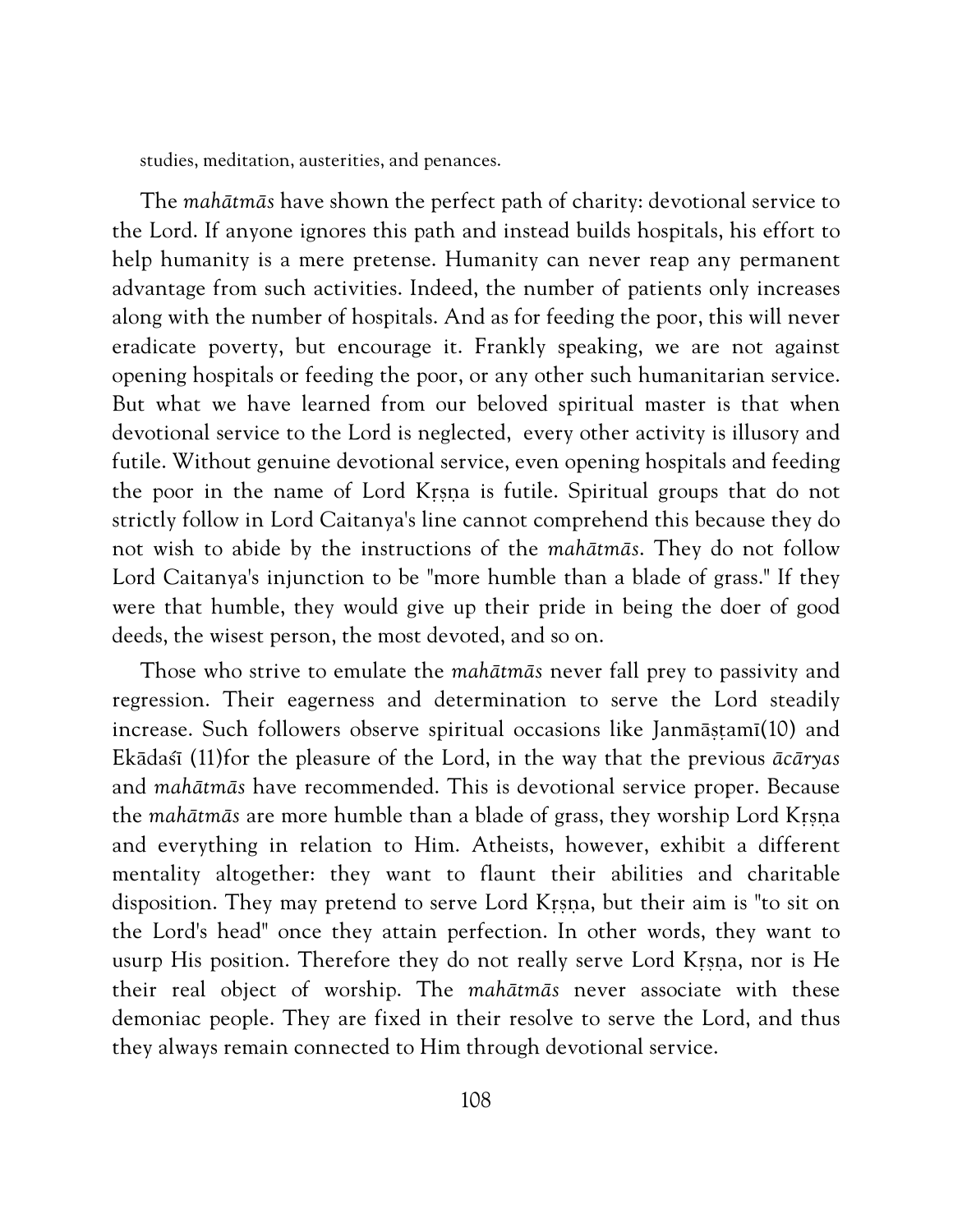#### **The Supreme Lord: Lover of His Devotees**

Members of the so-called educated class ask, "If one is busy all the time rendering devotional service to Lord Krsna, how is one to maintain himself and his family?" The so-called educated men think only a fool would be blind to his immediate physical needs and uselessly waste his time in devotional service so he could rise to the platform of a *mahätmä*. In fact, they think that a real *mahätmä* is he who strives to improve his material facilities from good to better. They say that it is because of the economists' poor planning that the world is facing a major crisis in food production. Both the economists and their critics should turn to the *Bhagavad-gītā* (9.22) and hear what Lord Krsna has to say on this subject:

> *ananyäç cintayanto mäà ye janäù paryupäsate teñäà nityäbhiyuktänäà yoga-kñemaà vahämy aham*

But those who always worship Me with exclusive devotion, meditating on My transcendental form—to them I carry what they lack, and I preserve what they have.

It is relevant to mention here how in the Western world one atheistic government tried to induce the innocent citizens to embrace atheistic views. The government sent their propagandists to proselytize the people in the villages. They asked the innocent villagers, "Why do you all go to church? What do you pray to God for?" The villagers simply answered, "God gives us food." The atheists then led the villagers to the church and asked them to pray to God for food. The villagers, of simple faith, began to pray to God. At the end of their prayers, the officials asked them if they had received food or not. Bewildered, the people shook their heads. The atheists then asked the villagers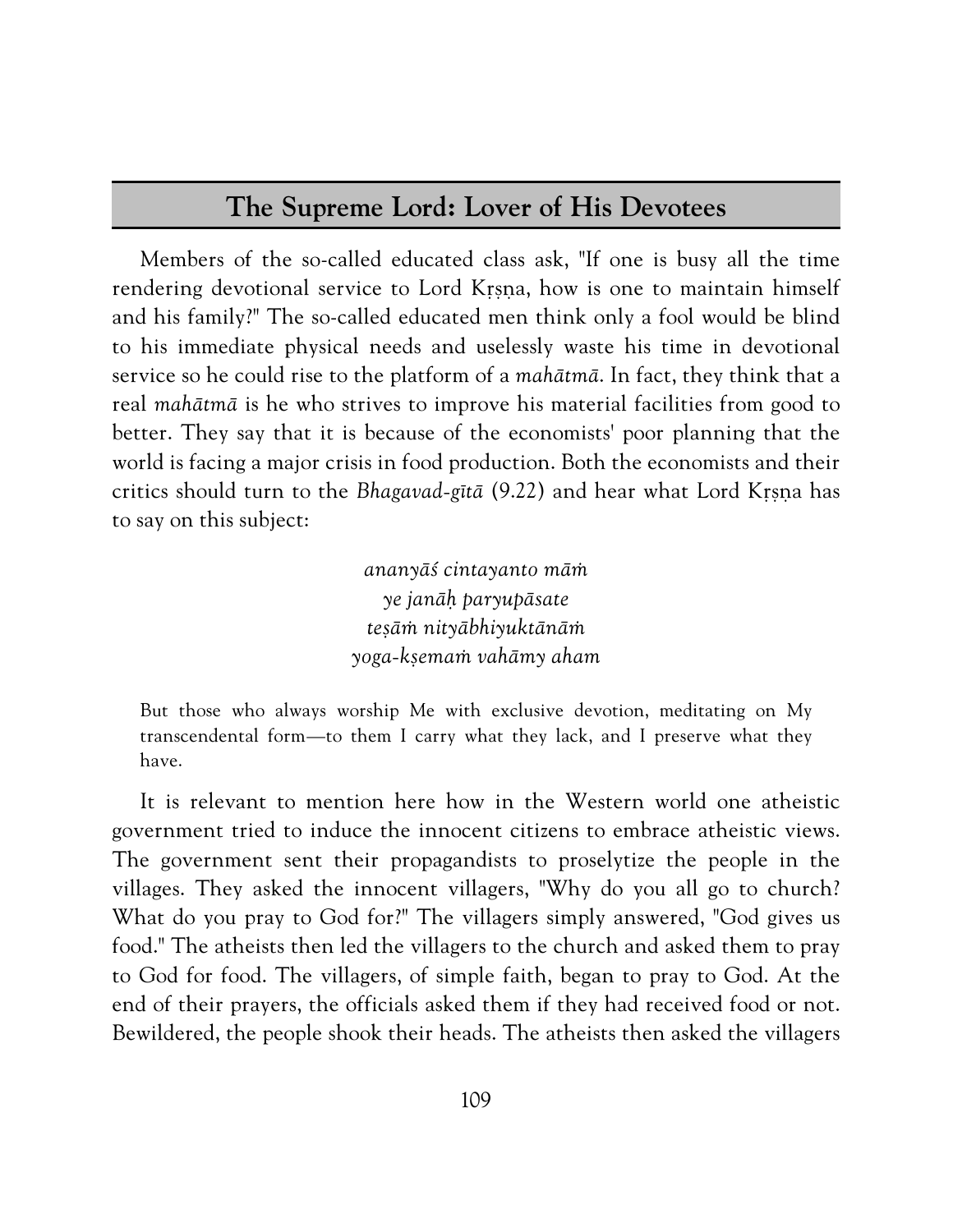to pray to them for food, which they did. Immediately, with a look of triumph, the atheists brought out baskets of bread. The villagers became happy and thought that the government representatives were more responsive and productive than God.

Alas! If only a devotee of the Lord had been present there, the villagers' devotion would not have been molested. The neophyte devotees' tender devotion is always susceptible to damage. But bread, after all, *does* came from God, and not from the atheists. If those villagers had been more conversant with the scriptures, the atheists would never have been successful in their evil plan. The simple villagers were illiterate, and hence they had no idea that the Supreme Lord alone can give them food. If the earth did not produce grain, then the atheists, despite their advanced material science, could never make bread or other foods.

Many may claim that in the modern age material scientists have helped increase agricultural yield. But we fearlessly proclaim that it is precisely such atheistic views that have brought the world to the present acute food crisis. If we are not careful, the day will soon come when fruits will be reduced to just skin and seed, cows' udders will dry up, and paddy fields will grow only grass. The scriptures predict that these things will come to pass in the Kali-yuga.

In reality, the Supreme Lord is always protecting us. The inmates of a prison are being punished by the government, yet the same government feeds them and looks after them. Similarly, sinful, atheistic people, though punished by the Lord's illusory energy (*mā*yā personified as Durgā-devī), are still fed and cared—for by the Lord Himself. And if the Supreme Lord feeds and maintains even the worst sinners, reprobates, and helpless souls, then what to speak of those who are eternally surrendered to His lotus feet? He is like a king who takes proper care of his subjects, but who especially looks after the needs of his near and dear relatives. Therefore it is not true that a comfortable life can be enjoyed only by those who perform ordinary pious activities, but not by the devotees, who are free from fruitive action and empirical knowledge. The devotees do not always suffer, for the Supreme Lord personally takes care of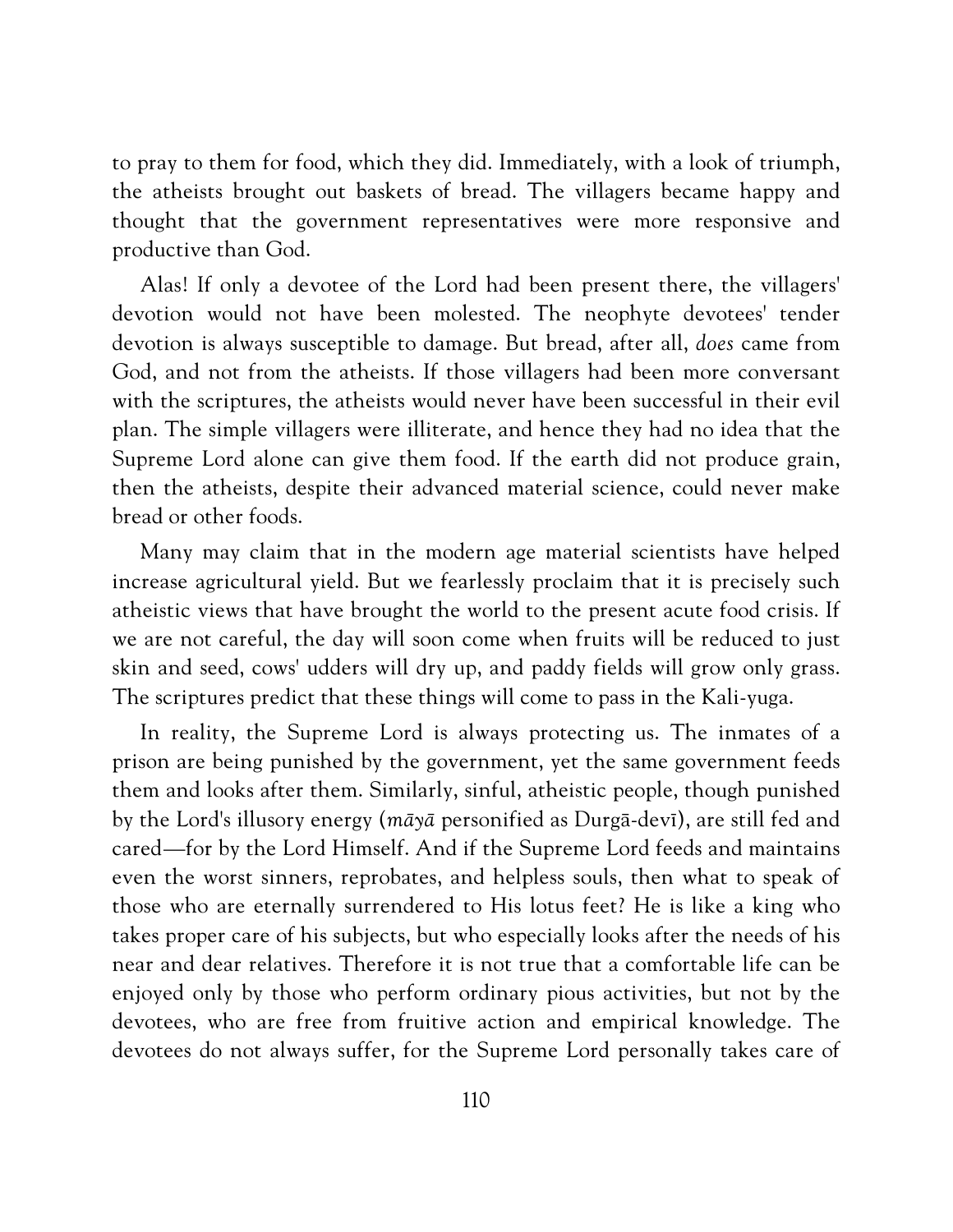them. The devotees are the Lord's relatives and family members. Just as ordinary people feel joy and satisfaction when they look after the needs and comforts of their family, the Lord also feels pleasure when he tends to the well-being of His devotees. Thus the Supreme Lord is known as Bhakta-vatsala, "the maintainer of the devotees." But He is never referred to as Karmī-vatsala, "the maintainer of fruitive workers," or Jñānī-vatsala, "the maintainer of empiric philosophers."

The devotees of the Lord fully depend on Him for everything, and so whatever they do to maintain themselves and their family is favorable to devotional surrender. Such pure souls are always fixed in devotion, never wasting a moment in activities outside the Lord's service. They are not assailed by materialistic desires, because everything they do is for the Lord's pleasure. Hence they alone are truly peaceful.

The devotee himself arranges for all expenditures incurred in executing devotional service. To an ordinary eye, earning and spending money in this way may look like sense enjoyment. But when the devotee is devoid of all material desires, the Supreme Lord feels great satisfaction in fulfilling all his needs. Though the obedient son may never express his wants to his father, the loving father spontaneously tries to make his son happy and derives joy from doing so. Therefore the Lord's devotees never lack anything, even materially, and at the end of this life, after leaving the body, they are situated in eternal bliss. This is the transcendental wealth a devotee inherits. Others—the fruitive workers, empiric philosophers, demigod-worshippers, and mystic *yogés*—cannot attain eternal bliss.

Although Lord Krsna is equally disposed toward all, He is nonetheless especially concerned about His devotees' well-being. However, one should not conclude that the Lord is nepotistic. As He declares in the *Bhagavad-gétä* (4.11), *ye yathä mäà prapadyante täàs tathaiva bhajämy aham:* "As all surrender unto Me, I reward them accordingly." Though the devotees are desireless and undemanding, the Lord always sees to their requirements. The devotees are ever-joyful upon receiving such grace from the Lord, and there is no offence or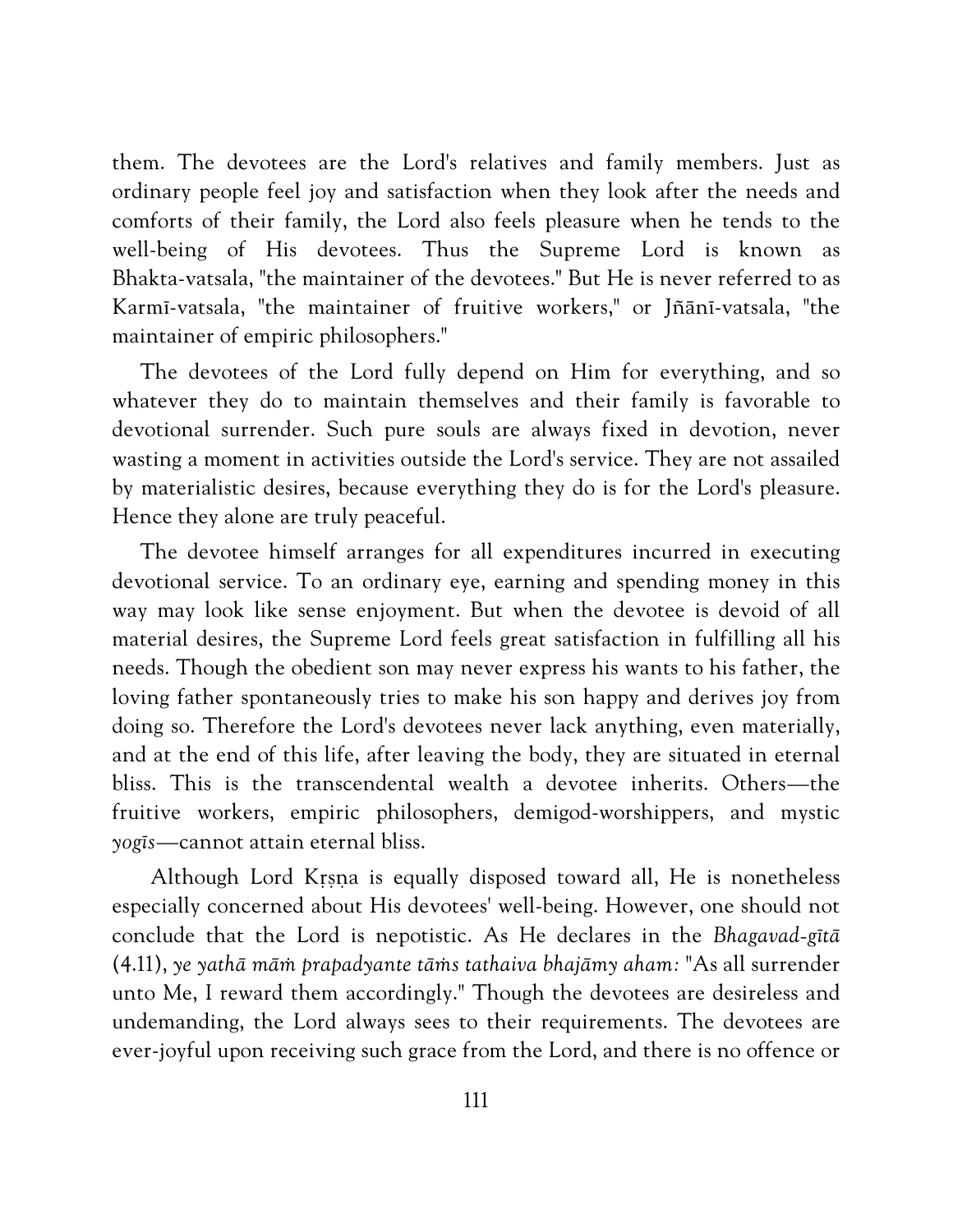sin in accepting His benedictions.

Here one may pose a question: "Why do only the devotees of Lord Krsna attain to His transcendental abode? After all, the demigods are simply energies of Lord Krsna, and the scriptural conclusion is that the energy and the energetic are nondifferent. Therefore, why can't those who worship the demigods, Krsna's energies, attain to the transcendental abode of the Lord?"

In reply, let us first refer to what Lord Krsna Himself says on this subject in the *Bhagavad-gétä* (9.23):

> *ye 'py anya-devatä bhaktä yajanti Çraddhayänvitäù te 'pi mäm eva kaunteya yajanty avidhi-pürvakam*

Those who are devotees of other gods and who worship them with faith actually worship only Me,  $\circ$  son of Kunti, but they do so in a wrong way.

People worship demigods to fulfill temporary material desires, and the results they achieve from such worship are equally temporary and material. But if one worships the demigods with the knowledge that they are the Supreme Lord's energies, then this worship is accepted as authorized, and gradually such a worshipper becomes a devotee of Lord Krsna, the Supreme Godhead. But if one worships the demigods with the idea that they are on an equal level with Lord Krsna, then such worship is unauthorized, because Lord Krsna is the Supreme Personality of Godhead, unequalled and unsurpassed. Therefore no demigod can exist independent of Lord Krsna. Lord Krsna is just like a king, and the demigods are like his ministers. The minister may sit on a throne and manage state affairs, but he is not independent: his powers come from the king.

By virtue of being the Supreme Absolute Truth, Lord Krsna is eternally full of knowledge and bliss, beyond this material world. In the material world we often compare one person with another in terms of their position and power,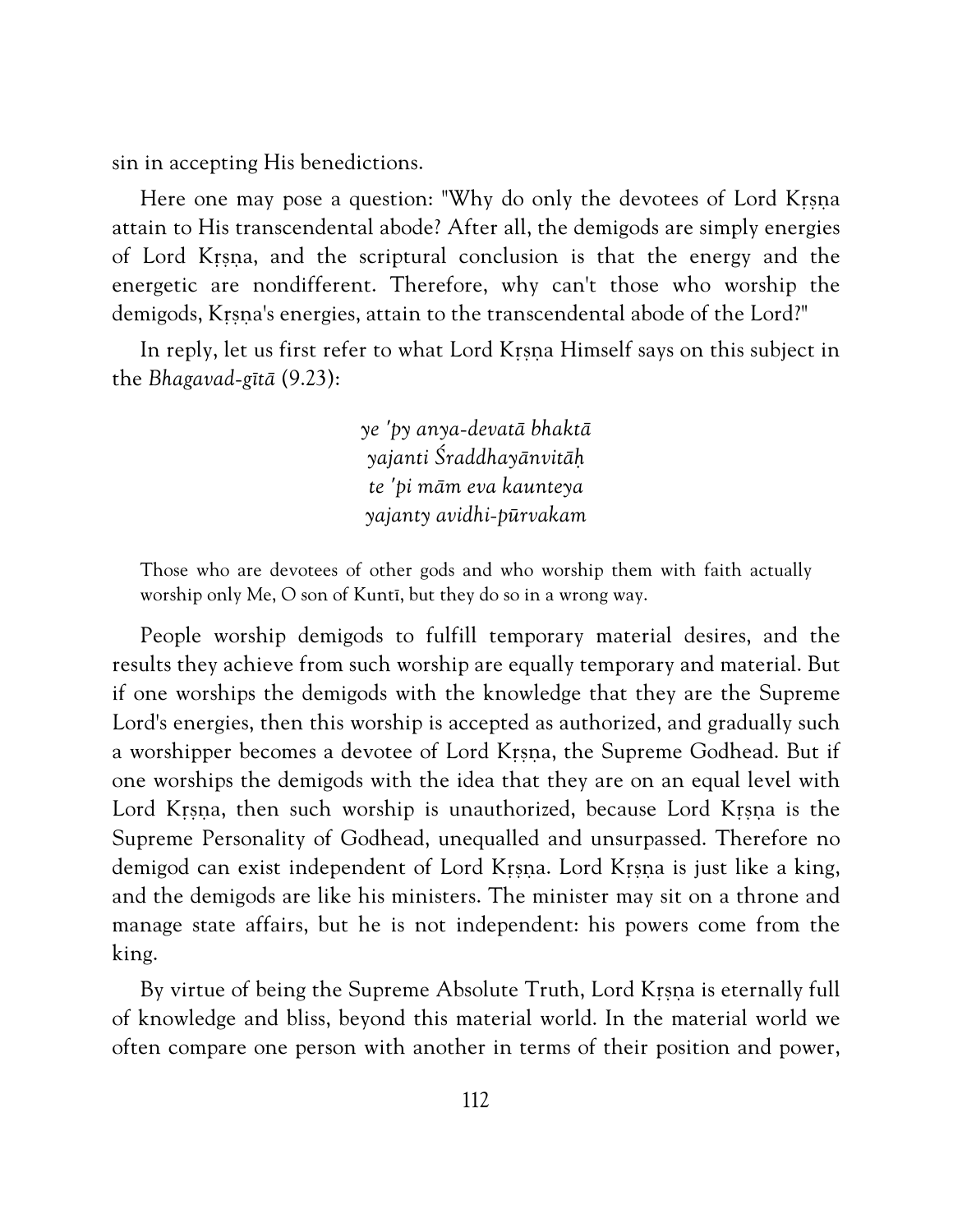and so we can rightly say that in comparison with human beings, the demigods are very highly placed. But there is no comparison between the Supreme Lord and the demigods, who are simply living entities belonging to the category as humans. Living entities, or *jévas,* belong to the Lord's marginal potency, which emanates from His transcendental, internal potency. Therefore anyone who considers the demigods to be independent Supreme Gods is speculating and is totally wrong, because as *jévas* they are invested only with temporary powers and position.

If a highly placed servant in the king's court is mistakenly honored as the king, that does not mean the king becomes the servant and vice versa. Similarly, Lord Krsna is the only Supreme Person, and everyone else is His servant. The *Brahma-samhitā* clearly explains the relationship between Lord Krsna and the demigods. There are numerous proofs that beings who are in the category of *visnu-tattva-supreme personalities on the level of Lord Visnu-are* the highest absolute beings. The *Çrémad-Bhägavatam* confirms this truth by proclaiming that of all kinds of worship, worship of Lord Visnu, or Krsna, is the most elevated.

In India, the Hindus worship many gods—the sun-god, the moon-god, and so on. But the rituals of worship always begin with the worship of Lord Visnu, and in the end everything is offered to Lord Visnu's lotus feet because He is the Supreme Personality of Godhead. A *brāhmana*, a member of the priestly class, must start every ritual of worship by invoking Lord Visnu as the Supreme Being; otherwise all his worship and rituals will be rendered useless. This same Lord Visnu is, in fact, a partial expansion of Lord Krsna, who is the ultimate cause of all causes and the original Supreme Lord. Therefore Lord Krsna is the receiver of all oblations and sacrifices and is the ultimate benefactor of all worship. As He says in the *Bhagavad-gétä* (9.24),

> *ahaà hi sarva-yajïänäà bhoktä ca prabhur eva ca na tu mäm abhijänanti*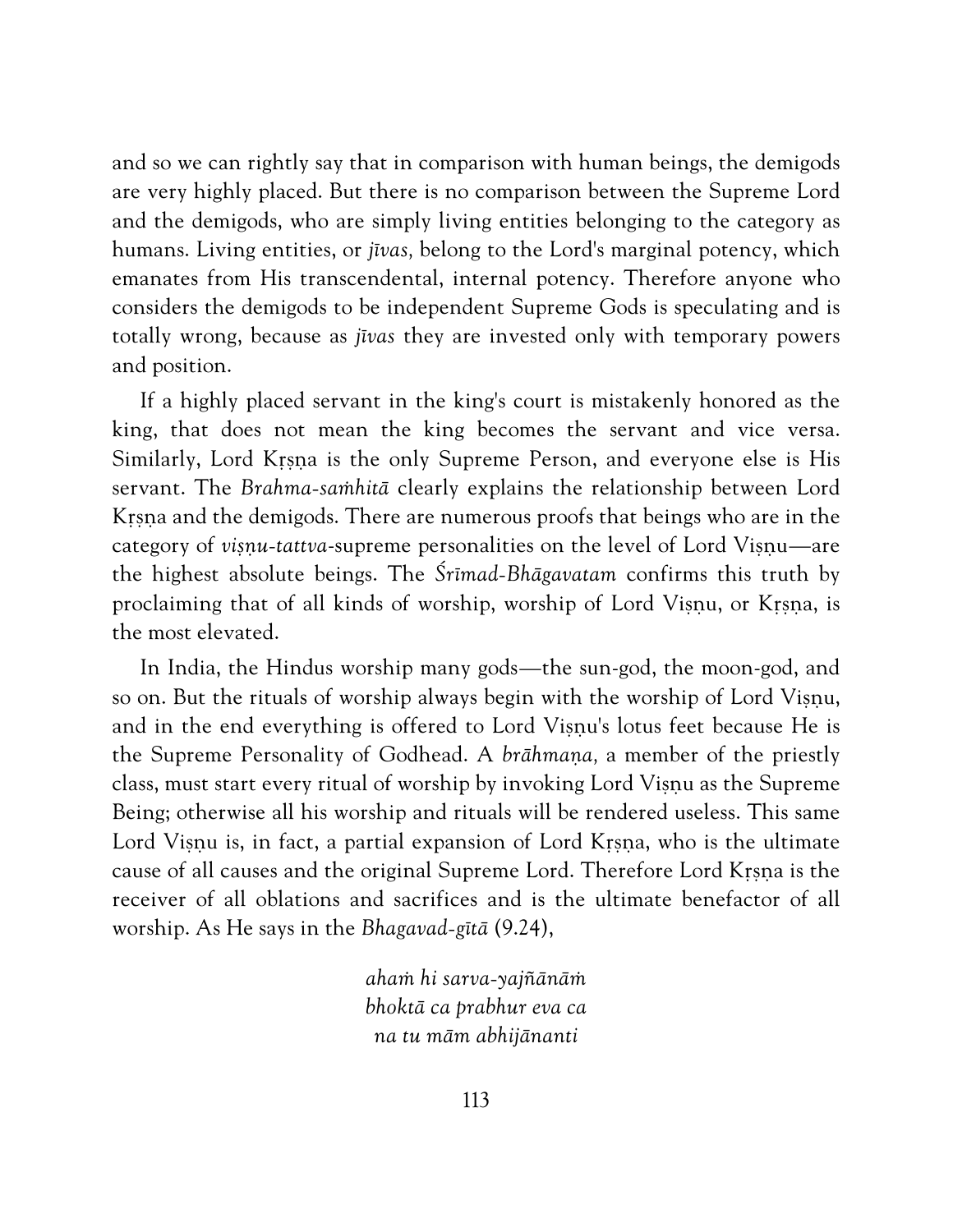#### *tattvenätaç cyavanti te*

I am the only enjoyer and master of all sacrifices. Therefore, those who do not recognize My true transcendental nature fall down.

At the time of worshiping the demigods, the reason for placing Lord Nārāyaṇa, or Kṛṣṇa, on the throne as the supreme enjoyer of the ritual or sacrifice is that the various demigods also worship Him and offer Him sacrifices. Therefore He is the Lord and master of all sacrifices. The Supreme Lord fulfills the desires of the demigod-worshippers through the agency of the demigods, but because the demigod-worshippers are ignorant of the Supreme Lord's transcendental position, their unauthorized demigod-worship leads them to confusion and illusion.

Demigod-worshippers often try to rationalize their worship of the demigods by thinking, "I am a devotee of this demigod, so he will certainly shower his grace upon me and fulfill all my heart's desires. Hence he is indeed the Supreme Lord." But the authorized scriptures condemn such demigod-worshippers and their worship as unethical and philosophically wrong. Such worshippers cannot understand that Krsna is the Supreme Lord, the ultimate source of all energies. The demigods are in fact manifestations of the Lord's energies, though to the illusioned demigod worshippers they appear to be the ultimate object of their worship and devotion. Those who persist in this misunderstanding will never attain the Absolute Truth. On the other hand, those who worship the demigods strictly according to scriptural injunctions quickly realize that their object of worship is subordinate to the Supreme Lord, Krsna. With this realization, their illusion is destroyed and they take shelter of Lord Krsna's lotus feet.

# **Offering a Leaf, a Flower, a Fruit, or a Little Water**

One should always keep in mind that it is unnecessary to worship anyone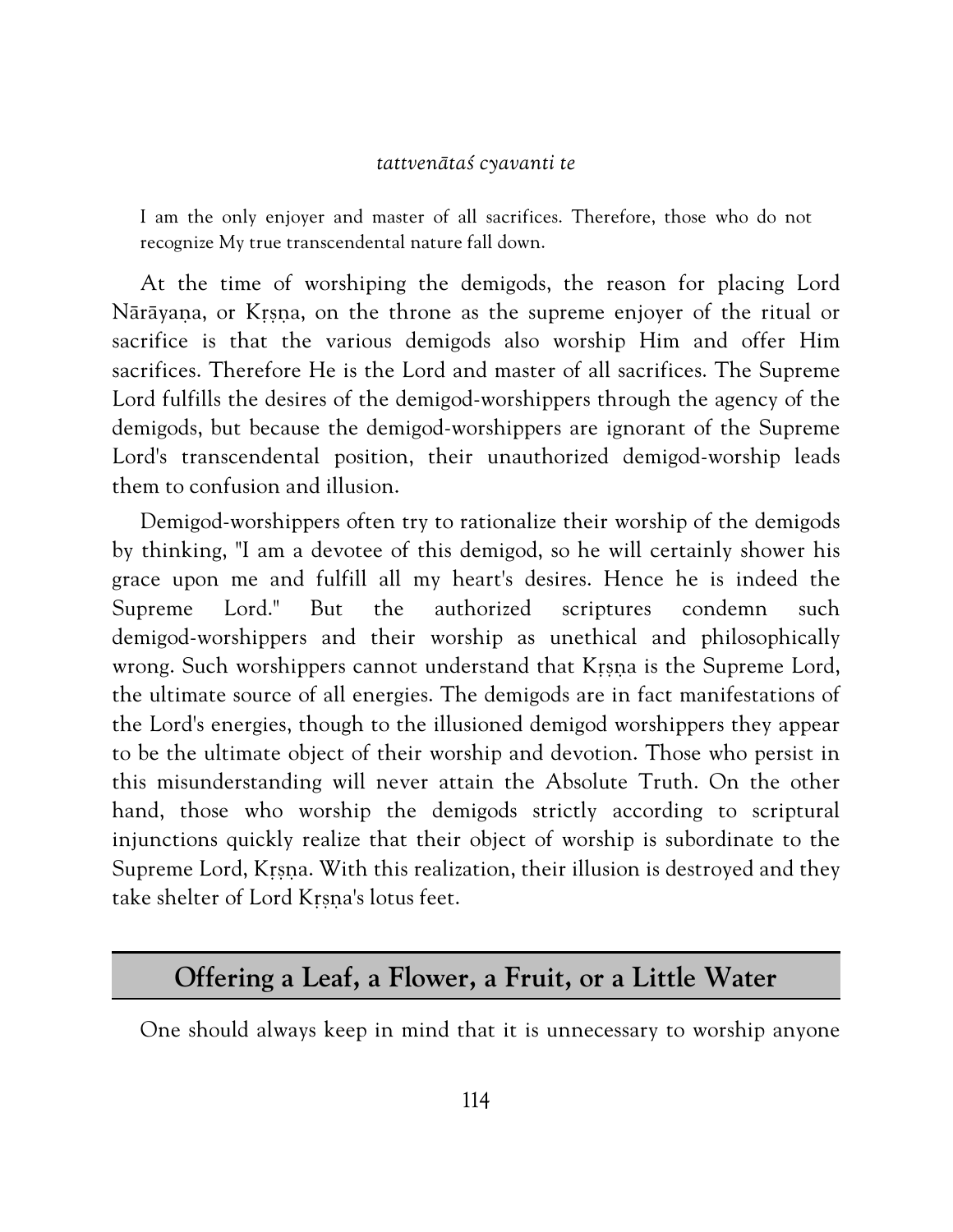but Lord Krsna. Especially in this Age of Kali it is impossible to perform opulent sacrifices and worship. Of late, it has become a popular practise to publicly worship demigods with great pomp. Such worship is conducted whimsically, without following the scriptural rules. It is an excuse for people in the mode of ignorance to engage in base sense enjoyment and fiendish revelry. No ethics are maintained, no arrangements made for sumptuous public feasting, no authorized *mantras* chanted, no proper offerings made to the deities. These occasions are simply an excuse for wild singing, dancing, and misbehaving. All such worship is unauthorized.

 Therefore intelligent people will follow the process of the congregational chanting of the holy names of God and in this way worship Lord Gaurānga who is Krsna Himself with a golden complexion. Worshiping Lord Krsna is not an expensive affair, and worshiping Lord Caitanya is even easier and less expensive than worshiping Lord Krsna. The reason is that the little effort taken to collect a leaf, a flower, a fruit, or some water for the worship of Lord Krsna is not even required in Lord Caitanya's worship. But in any case, both the Supreme Lords can be worshiped easily in any country, in any condition, by anyone—be he foolish or wise, sinful or pious, highborn or lowborn, rich or poor. Thus we find Lord Kåñëa saying in the *Bhagavad-gétä* (9.26),

> *patraà puñpaà phalaà toyaà yo me bhaktyä prayacchati tad ahaà bhakty-upahåtam açnämi prayatätmanaù*

If one offers Me with love and devotion a leaf, a flower, a fruit, or water, I will accept it.

Once the Supreme Lord is satisfied, the entire world is automatically satisfied, for by worshiping Him, one worships everyone else. Just as an entire tree-branches, leaves, and so on—receives water once the root of the tree is watered, so when the Lord Krsna is worshiped and satisfied, then all the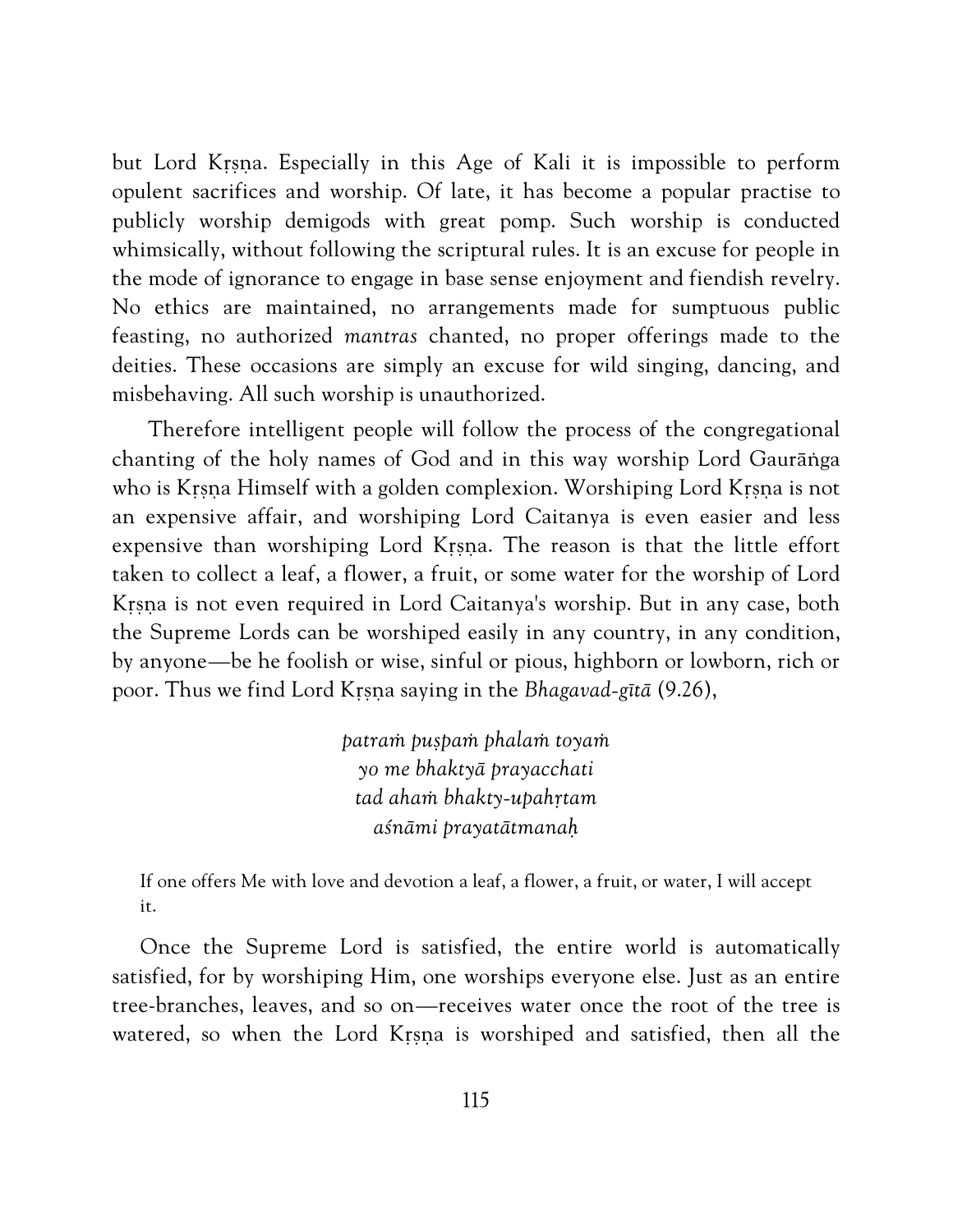demigods and human beings are worshiped and satisfied.

There is no mention anywhere that worship of Lord Krsna has to be conducted with large expenditures and pomp. Nor is there any restriction of time, place, or circumstance. Just as everyone has the right to bathe in the Ganges, so everyone has the right to serve Lord Krsna. Flowers, fruit, leaves, and water are available everywhere. Even a pauper can arrange to find these four things with very little effort and at no cost. Thus the process of worshiping Lord Krsna is so simple that anyone from anywhere can participate.

Lord Krsna is unborn, yet He can accept any form imaginable. And because He is the supreme father of every living being, anyone—whether a high-born *brāhmana* or a social outcast—can offer Him a flower, a fruit, a leaf, and water with love and devotion. Then Lord Krsna, the cause of all causes, will accept this offering, and by such spiritual activity the worshipper becomes eligible to enter His eternal abode. Who could be more foolish than the person who rejects this easy and joyful process and, becoming captivated by the mirage of material existence and craving for temporary mundane facilities, takes shelter of demigods? Recent times have witnessed a concerted and noble effort on all fronts to bring about unity, peace, and harmony in the world, but these are possible only when people worship Lord Krsna and render Him devotional service.

Such a proposal is neither preposterous nor comic. In fact, if someone is a sincere seeker of the Absolute Truth, then whatever his present situation may be, by regularly offering the Supreme Lord flowers, fruit, leaves, and water with love and devotion, he will readily experience that the Supreme Absolute Truth, Lord Krsna, is gradually coming nearer to him. We humbly request all our readers to kindly try this excellent method of approaching Lord Krsna's lotus feet. This method requires no monetary expenditure, physical exertion, philosophical knowledge, or noble birth.

The differences between a demigod-worshipper and a devotee of Lord Krsna are wide and numerous. In general, persons approach demigods only out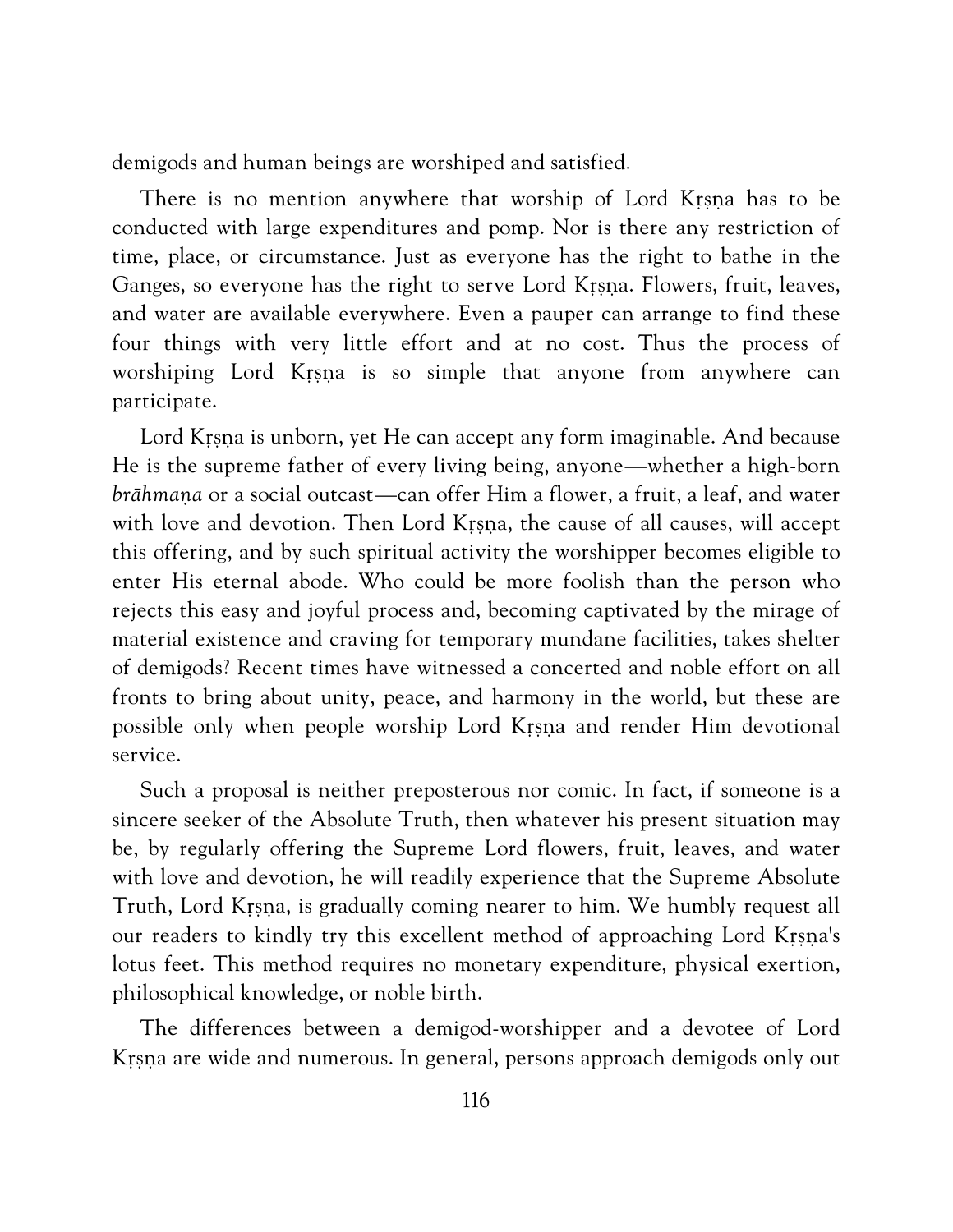of temporary material desires, whereas the devotees aim to re-establish their eternal loving relationship with the Supreme Lord. To that end the devotees offer Him worship, gifts, and anything they can collect, together with love and devotion, and the Lord accepts all these with relish. Such devotional offerings are free of any cravings for material benefit.

By contrast, the polytheists' offerings, which are laden with selfish motivations for material gain, are never accepted by the Supreme Lord, even if these offerings are opulent and elaborate. The demigod-worshippers have no real love or devotion for the particular demigod they worship, yet Lord Krsna is so merciful that He fulfills the material desires of the foolish demigod worshippers.

Lord Krsna never accepts any offering bereft of love and devotion. A person who is not hungry cannot suddenly develop an appetite, even if he is given delectable food. Similarly, the Lord has no attraction for opulent offerings made without love and devotion. We have already discussed that unauthorized worship of the Supreme Lord stems from the absence of devotion and the presence of material desire. One who is full of devotion aims to satisfy the Supreme Lord's senses, while one who is full of material desire aims to gratify his own senses. Those who carry in their hearts the desire to gratify themselves but make a show of serving the Supreme Lord will never experience the joys of being a real devotee. The scriptures have aptly described them as mercenaries. Devotion's prime objective is the attainment of God. Therefore, one must offer the Lord everything in one's possession, including the results of *karma*-*yoga, jïäna-yoga*, mystic *yoga,* austerity, meditation, and so on. This perfect process of surrender will lead to the attainment of God. Thus Lord Krsna openly proclaims in the *Bhagavad-gītā* (9.27),

> *yat karoñi yad açnäsi yaj juhoñi dadäsi yat yat tapasyasi kaunteya tat kurusva mad-arpanam*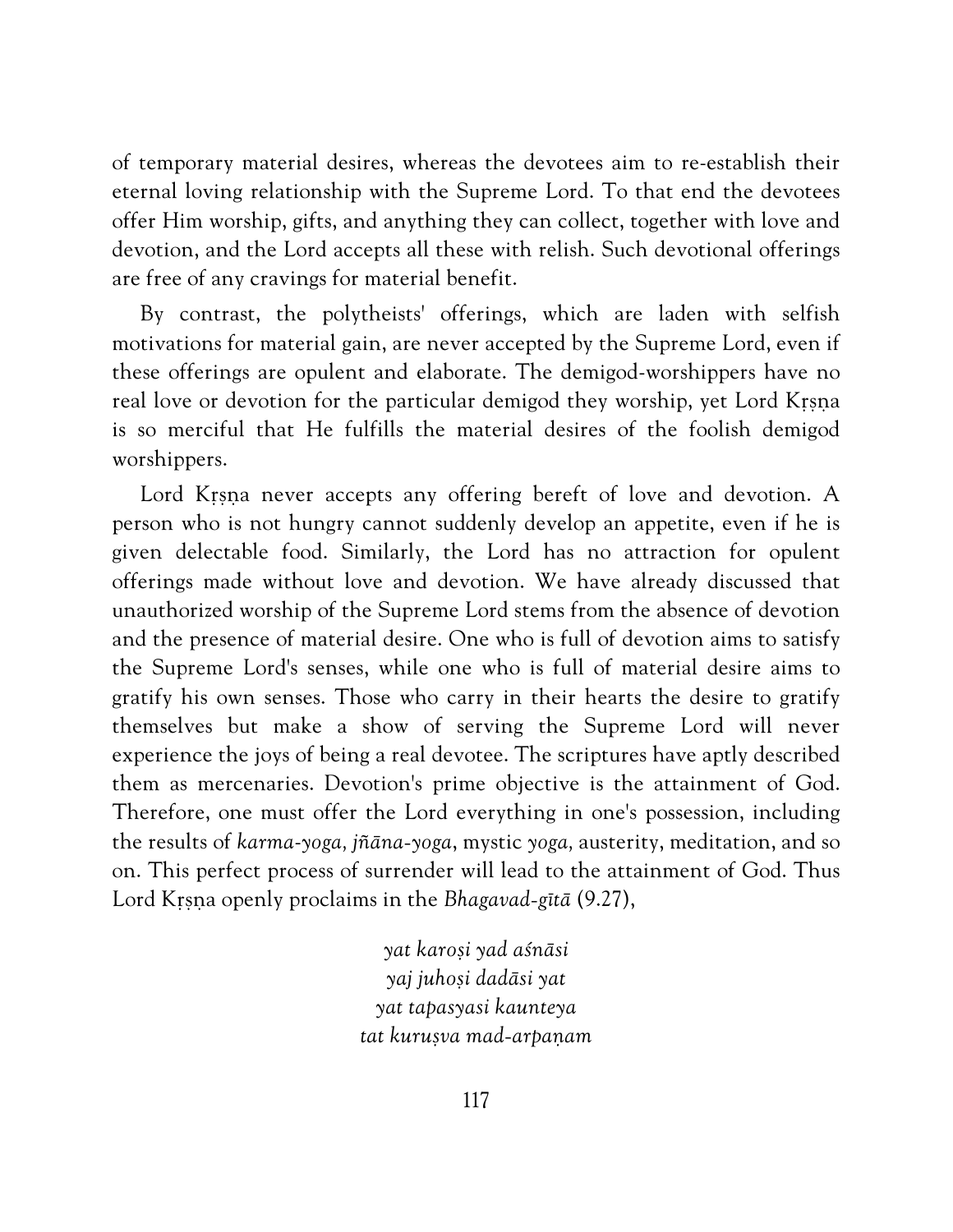Whatever you do, whatever you eat, whatever you offer or give away, and whatever austerity you perform-do that,  $O$  son of Kunti, as an offering to Me.

If a person follows this injunction and with love offers the Lord everything he has-wife, house, family, intelligence, learning, business, religiosity, labor, food, water, whatever is required to maintain the body, and even lust, greed, and anger—then the Lord accepts these offerings and completely satisfies the offerer. And at the time of death the Lord takes such a surrendered soul to His Supreme abode.

The demigods are empowered to accept only certain types of offerings, whereas Lord Krsna can accept the *karma-phala*, or fruitive results, of everyone. The Supreme Lord alone is powerful enough to accept conflicting fruitive results and moods of worship. This indicates Krsna's supreme lordship and absolute position. It is unlikely that all of humanity will be able to understand the science of pure devotional service, yet everyone always has the ability to attain the Lord's lotus feet, even in the face of striking odds. Therefore the best course is to offer everything to the Supreme Lord.

All the points we have discussed regarding *niskāma-karma* are mentioned in detail in the scriptures. *Panditas* define *niskāma-karma* as "activities free from the desire for fruitive gain or empirical knowledge." Only such transcendental activities can be offered to Lord Krsna. But all activities—whether verbal, physical, or mental—are transcendental if offered to the Lord with love and devotion. And He duly receives these offerings by His causeless mercy.

However, at this juncture we must avoid committing a mistake. Our present discussion does not include the materialistic caste *brāhmanas'* offering of oblations or fruitive work to Lord Nārāyana. Because such offerings are not devoid of lust, there is no love or devotion in them. We have earlier established that the main criterion for a proper offering to the Lord is that it be done with love and devotion, for the satisfaction of His senses. Hence we must understand that only those things or services offered solely for the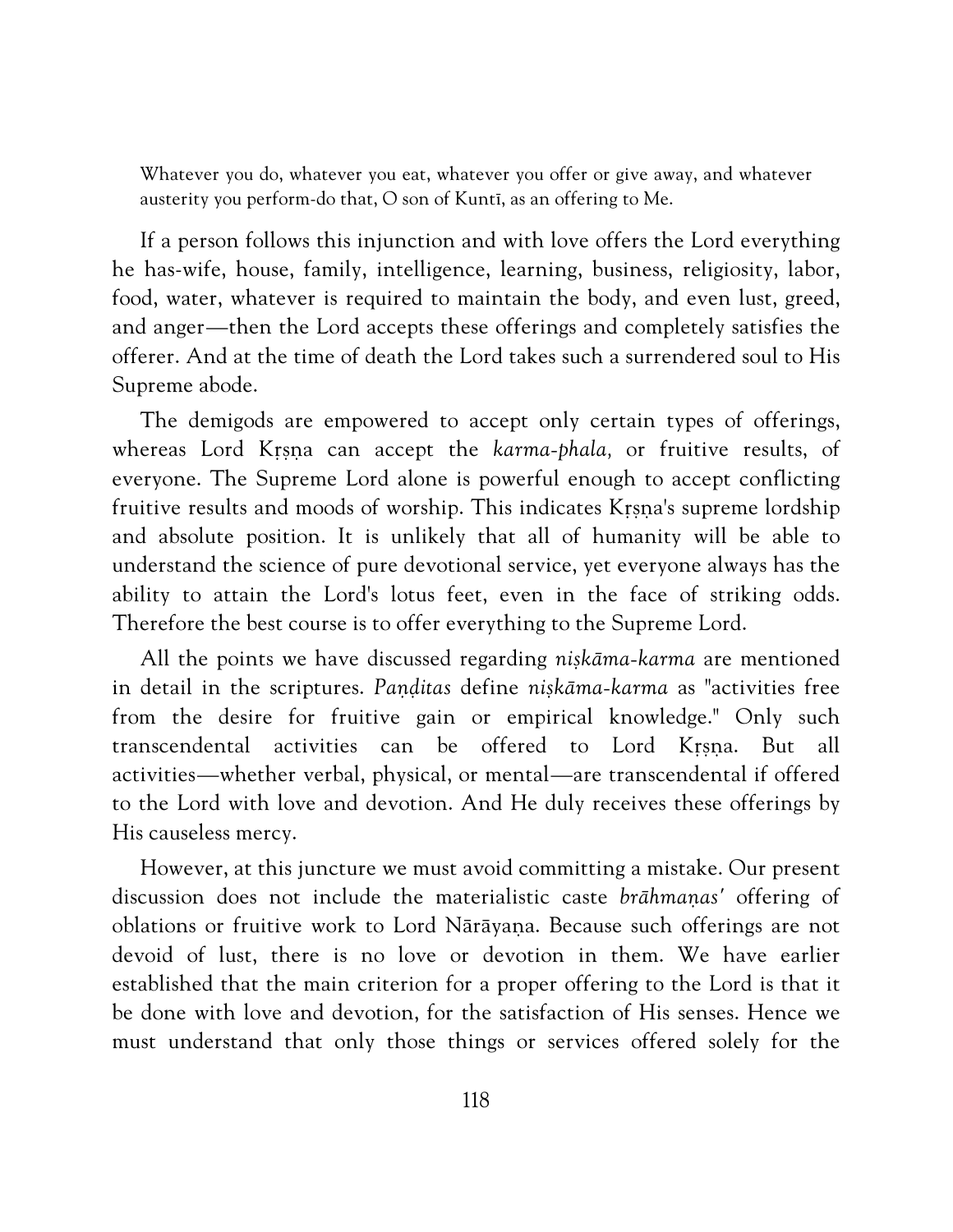pleasure of the Supreme Lord are actually accepted by Him.

Exerting oneself to satisfy one's own hunger is *käma-karma,* fruitive activity, but to tirelessly toil to feed the Supreme Lord with delicacies is niskāma-karma, transcendental work aimed at pleasing Him. Pleasing the Lord should be the sole purpose of commerce and trade, and also of research, science, charity, austerity, and all other activities. Such a practice will inspire one to hear and chant transcendental topics related to Lord Krsna, and this hearing and chanting are the foremost of the ninefold devotional activities. In Vedic times, all human activities were strongly affiliated with devotional service to the Supreme Lord. Today the same eternal principle applies: everything must be utilized in the Lord's service.

Lord Krsna is the supreme enjoyer of all sacrifices. Thus He accepts the fruits of everyone's labor, and by so doing He crowns all His devotees' endeavors with glowing success. Such is the transcendental potency possessed by the omnipotent Lord. We must pay careful heed, however, never to allow the desire for self-aggrandizement or sense gratification to surreptitiously slip into our consciousness while we are performing devotional service. We should simply follow in the footsteps of the previous spiritual masters. In the Lord's presence, everyone is equal. Therefore, whoever serves the Lord with unwavering single-mindedness is listed among His close associates. They are truly "hari-janas," Lord Hari's own men. To rubber-stamp as a *hari-jana* a person who does not possess the prerequisite—devotional service—is a farce and an onerous hindrance on the path of devotional surrender.

Lord Krsna says in the *Bhagavad-gītā* (9.29),

*samo 'haà sarva-bhüteñu na me dveñyo 'sti na priyaù ye bhajanti tu mäà bhaktyä mayi te tesu cāpy aham* 

I envy no one, nor am I partial to anyone. I am equal to all. But whoever renders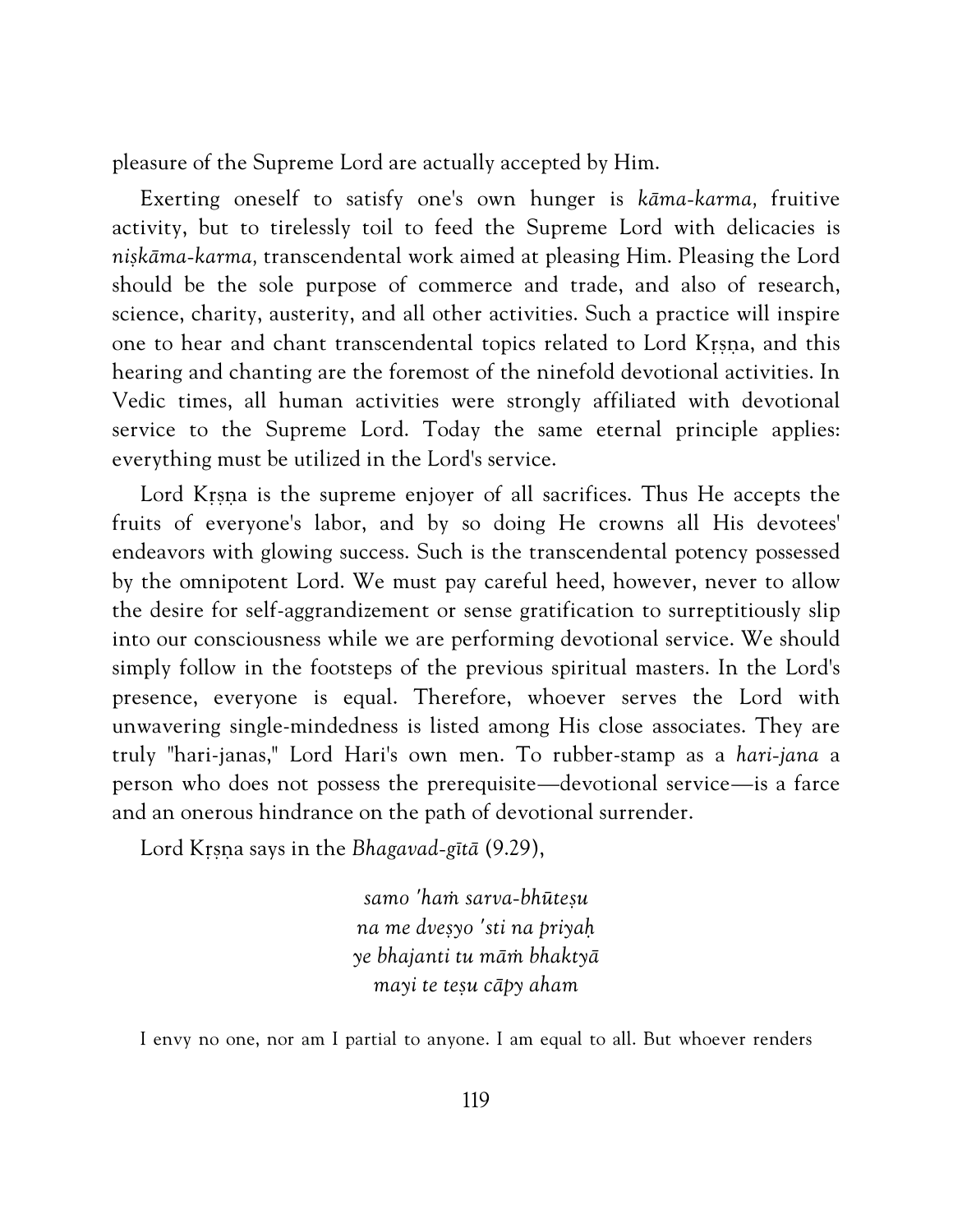service unto Me in devotion is a friend, is in Me and I am also a friend to him.

One must not misunderstand the meaning of the word *samaù,* "equal." It does not mean that the Lord is impersonal and that He will bless any whimsical act, even unruly behaviour. The Lord is absolutely personal, the reservoir of divine sentiments, the supreme performer of transcendental pastimes. And He is the well-wishing friend of all living beings. But friendship has different degrees of intimacy. Thus the Lord's equal disposition is not without varieties of personalism. In other words, the Lord reciprocates with us according to our intensity of love for Him. In the *Gétä* (4.11) He says, *ye yathä mäà prapadyante täàs tathaiva bhajämy aham:* "As all surrender unto Me, I reward them accordingly." He responds to all the different devotional mellows—servitorship, fraternity, parental affection, and conjugal love. Similarly, he ignores those who disrespect Him by regarding Him as an ordinary mortal. Conversely, He always shelters and protects those who accept Him as the Supreme Lord and serve Him with loving devotion, following in the footsteps of past saintly masters.

# **Give Up all Kinds of Religion and Surrender unto Me."**

The so-called progressive modern civilization has produced reprobate human beings, whose sins have been accumulating over many lifetimes. Yet if they surrender to Lord Krsna, even they will have all their sins eradicated forever. The process of devotional service and remembrance of Lord Krsna will gradually dissipate unwanted, base desires from within their hearts. And those hearts, which previously sheltered immoral yearnings will become fully cleansed and auspicious.

The sinful and the destitute can understand their mistakes and misfortune only by Lord Krsna's mercy. Once they begin to repent for their sins and surrender to the Lord, they are saved; they become purified and start manifesting saintly characteristics. And if even after a person takes to the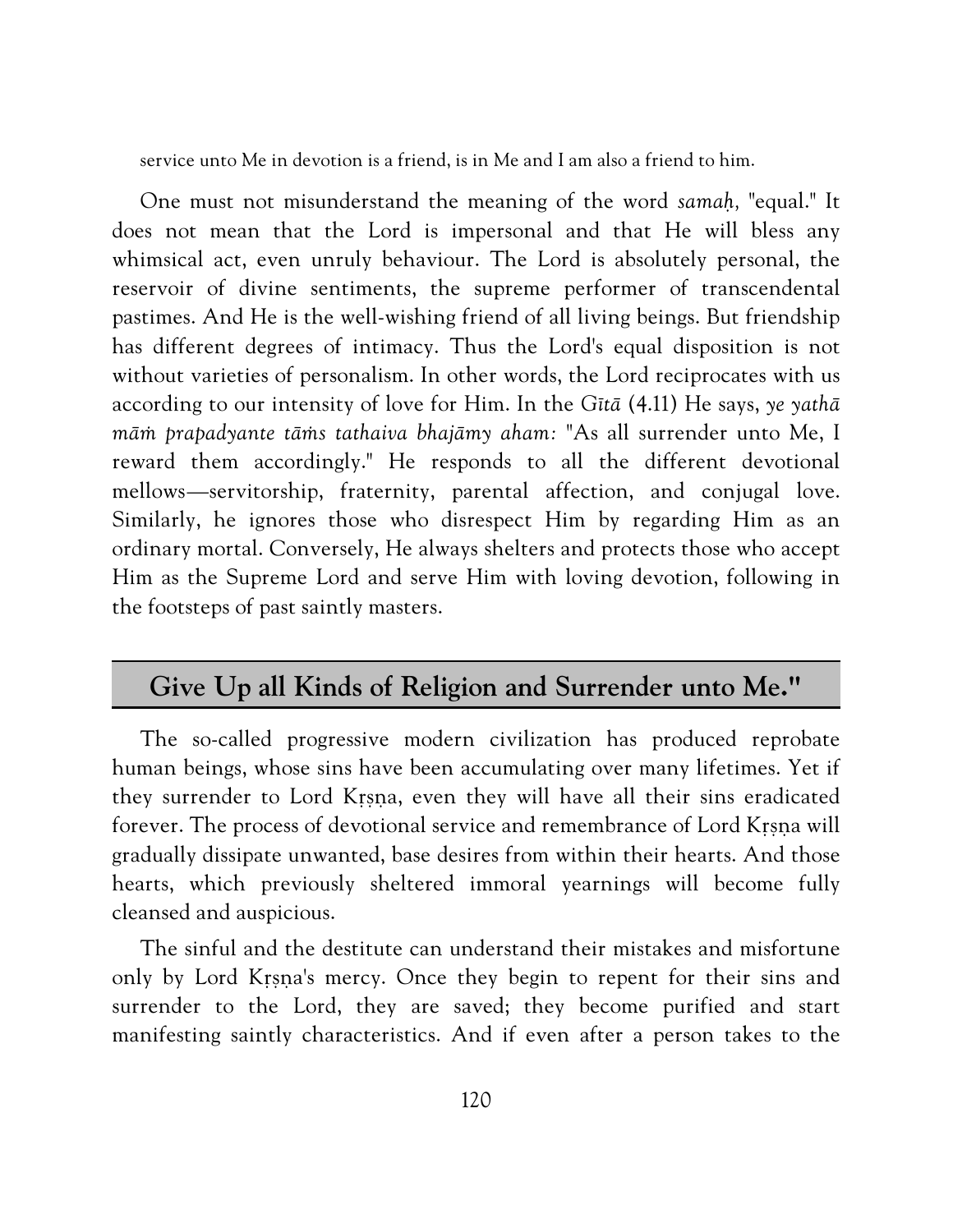devotional process some vestige of immorality remains in his character, that also will soon be eradicated by the Lord's grace. The single-minded devotee who never offends the Supreme Lord or His devotees is to be considered a saintly soul. Even if it seems that such a saint is not yet rid of all sinful propensities, he will never be destroyed, as are the *yogés* and *karmés* in a similar situation. This the Supreme Lord Himself has declared.

The *Çrémad-Bhägavatam's* account of the deliverance of Ajämila conclusively proves this fact. Once undeviating faith in devotional service to Lord Krsna penetrates a person's heart, the process of purification is firmly underway, even though his external activities may show residues of sin. Lord Krsna has boldly broadcast in the *Bhagavad-gītā* (9.31) His promise that His surrendered devotees can never be vanquished: *kaunteya pratijänéhi na me bhaktah pranaśyati*. That Lord Krsna will always protect His devotees is proved in this verse, especially since the Lord, instead of declaring the promise Himself, asks the valiant prince Arjuna to do so on His behalf. The Lord may break His own promise, but because He is favorable to His devotees, He will always try to uphold their promises. By breaking His own promise and keeping Bhismadeva's on the battlefield of Kuruksetra, the Lord has proved beyond a doubt that He favors His surrendered devotees .

A *brāhmana* or someone of noble birth endowed with beauty, wealth, and learning may fallaciously conclude that elimination of degraded habits still visible in a devotee can occur only in the case of a *brāhmana* like Ajāmila. Ajāmila was a *brāhmana* by birth, but on account of sinful activities caused by bad reactions from his past life, he began performing abominable activities. At the end of his life, however, his remembrance of the Supreme Lord absolved him of all sins. But deliverance is possible for everyone, not just those of high birth. Even the lowest people, who are naturally given to base activities, can reach the spiritual abode of Lord Krsna if they simply surrender at His lotus feet. As He says in the *Bhagavad-gétä* (9.32):

*mäà hi pärtha vyapäçritya*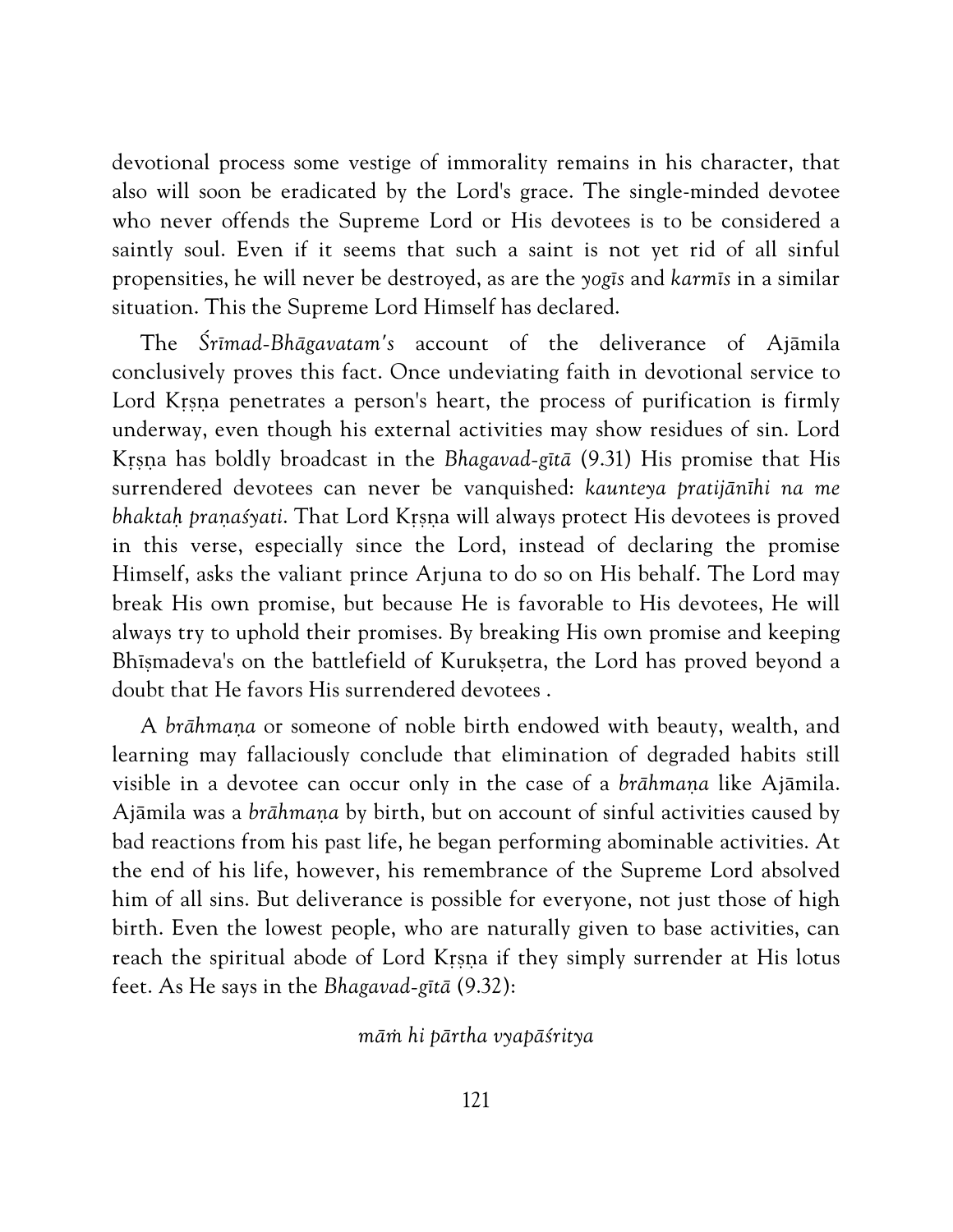*ye 'pi syuù päpa-yonayaù striyo vaiçyäs tathä çüdräs te 'pi yänti paräà gatim*

O son of Prthā, those who take shelter in Me, though they be of lower birth—women, *vaiçyas* [merchants], and *çüdras* [workers]—will attain the supreme destination.

When the lowest of human beings can attain the supreme destination by surrendering to Lord Krsna, then what to speak of high-born *brāhmanas*? Those who follow the path of devotional service to the Supreme Lord are not hounded by caste and colour discrimination. Monotheism—one religion and one creed—is possible only under the shelter of Lord Krsna's lotus feet, and not in any other way.

The illusory potency, *mäyä,* constantly terrorizes and shackles the people in the present Age of Quarrel, Kali-yuga. Due to forgetting their real identity as spirit souls, they bring disaster to the world. Under such a siege, modern-day thinkers and philosophers are desperately trying to bring purity and unity into society. They are conducting in-depth research into this problem. But Lord Krsna long ago gave the solution to our modern problems in the *Bhagavad-gita* (9.34):

> *man-manä bhava mad-bhakto mad-yäjé mäà namaskuru mäm evaiñyasi yuktvaivam ätmänaà mat-paräyaëaù*

Engage your mind always in thinking of Me, become My devotee, offer obeisances to Me and worship Me. Being completely absorbed in Me, surely you will come to Me.

O people of the world! Please try to translate the *Gétä's* message into action and channel your thoughts toward Lord Krsna's lotus feet. Serve Him with your mind and body. If you dovetail all your energy in the Lord's service, then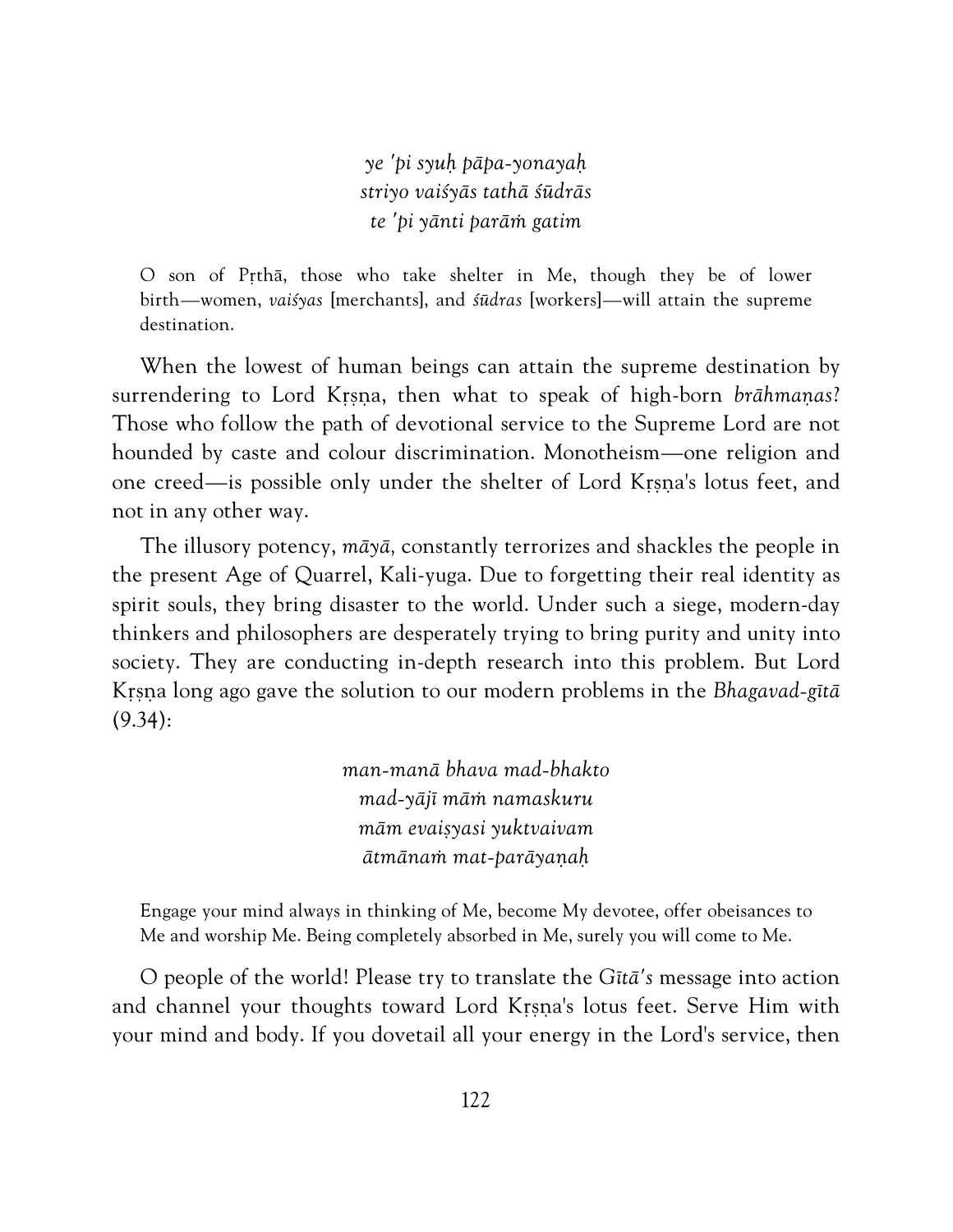not only will you feel intense exhilaration in this lifetime, but you will be immersed in eternal bliss in the spiritual world, perpetually serving Him. The most munificent incarnation of Godhead, Lord Caitanya Mahäprabhu, recently advented in the Age of Kali to propagate this message. By the great fortune of all Bengalis, He appeared in Bengal and blessed the Bengali race. Thus Bengalis can preach His mission and instructions to the entire human race and deliver the people of the planet and themselves. The presentation of this knowledge in a systematic and scientific manner will bring about universal sublime peace. Yet the shocking fact is that thirteen unauthorized cults have mushroomed into prominence and are fast expanding their illegitimate fold with naive disciples. What one fails to comprehend is how the leaders of these cults, who have never accept discipleship and tutelage from any bona fide spiritual master, can suddenly rise to the position of spiritual master themselves. The subject matter that needs to be promulgated among the people is not some cheap, sentimental concoction meant to deceive them; it is in fact a deeply profound and esoteric theology. The words of Lord Caitanya can never be disseminated by unscrupulous self-styled "*gurus*" who fake spiritual sentiments to impress the ignorant mass of people. All saintly persons beware!

Our general experience is that impersonalists, given as they are to speculation and sophistry, hesitate to accept Lord Krsna as the Supreme Godhead. Thus they will always be frustrated in their endeavors to know the Supreme Absolute Truth by dint of their own intelligence. They cannot perceive this shortcoming in themselves, and even if it is pointed out to them by persons who know the science of Krsna consciousness, they cannot grasp it. Such polluted consciousness is a result of not surrendering to Lord Krsna. The Lord's name, form, qualities, pastimes, and paraphernalia are all transcendental and extraordinary; hence blunt material senses cannot perceive them. The sun becomes visible only by the help of sunlight; similarly, the Supreme Lord reveals Himself only to those engaged in His devotional service.

The facilities available to us in our material condition are many. One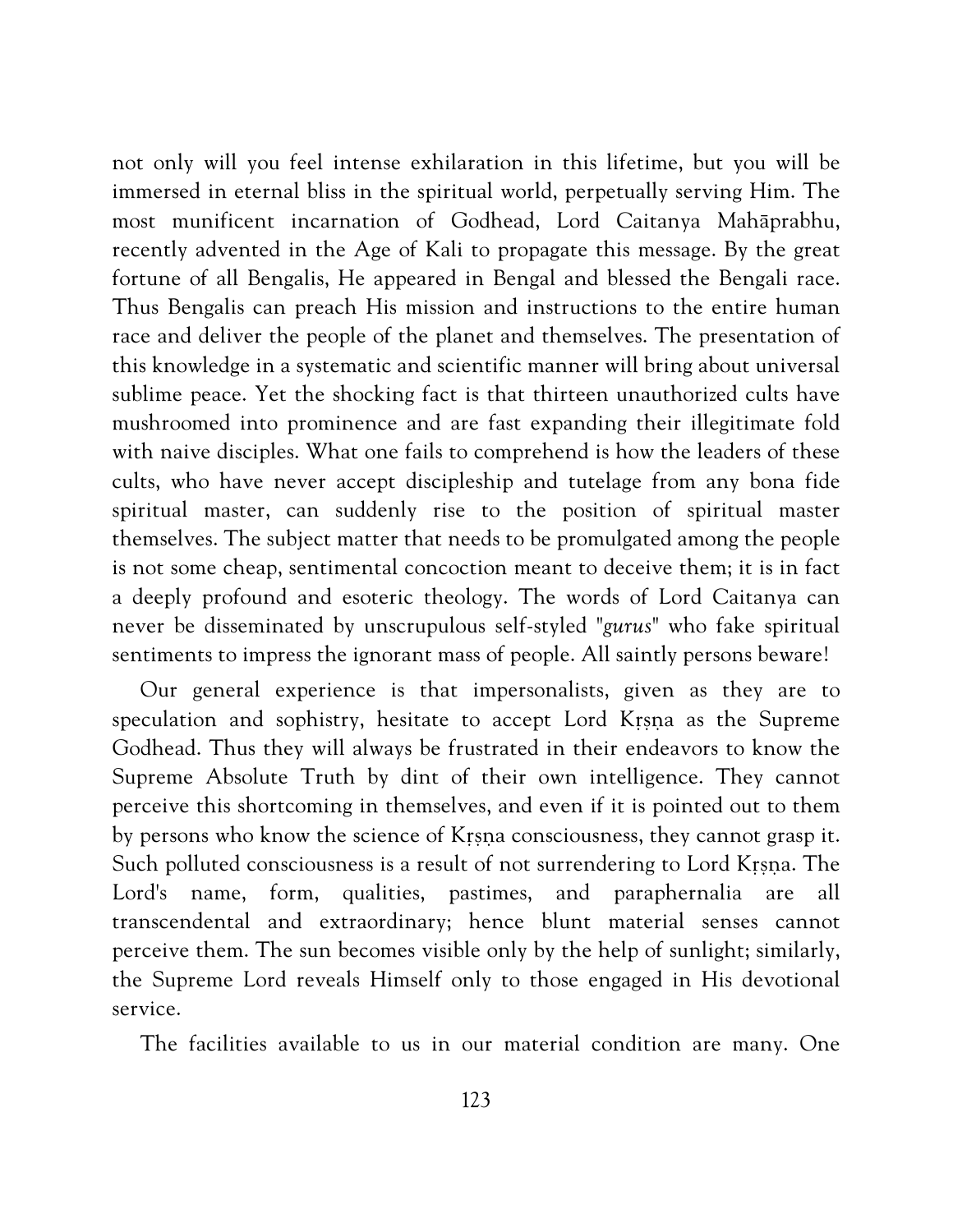facility in the mode of goodness is intelligence, which gives us the ability to distinguish subtle elements and to discriminate between matter and spirit, and in this way to avoid coming under illusion. Also in the mode of goodness are tolerance, truthfulness, control of the senses, equanimity, and other such qualities. Added to the list are qualities in the mode of passion, such as strong desire, fearlessness, and unwavering determination, as well as qualities in the mode of ignorance, such as fear, madness, and distress over birth, death, old age, and disease. All these facilities are products of the Lord's external, material energy. Since *mäyä* is under the Supreme Lord's control, all the above-mentioned qualities also emanate from Krsna Himself. But Lord Krsna is beyond the periphery of our sensual experience, and therefore simply cultivating the nobler qualities—those in the mode of goodness—is not sufficient spiritual practice to elevate us to the Lord's lotus feet. The only way to overcome *māyā* is to take complete shelter at the Lord's lotus feet. Krsna states in the *Gétä* (7.14) that those who surrender to Him can easily cross beyond *mäyä.* Once *mäyä* is surmounted, one's endeavor is crowned with the realization that Lord Krsna is the Supreme Personality of Godhead. As Lord Brahmā says in the *Brahma-samhitā* (5.1):

> *éçvaraù paramaù kåñëaù sac-cid-änanda-vigrahaù anädir ädir govindaù sarva-käraëa-käraëam*

Krsna who is known as Govinda is the Supreme Godhead. He has an eternal blissful spiritual body. He is the origin of all. He has no other oridin and He is the prime cause of all causes.

Only when one is free from the influences of *mäyä* can one perceive the transcendental opulence, power, fame, beauty, knowledge, and renunciation of the Supreme Lord. With this transcendental realization one can fathom the Supreme Lord's own words in the *Bhagavad-gétä* (10. 8-10):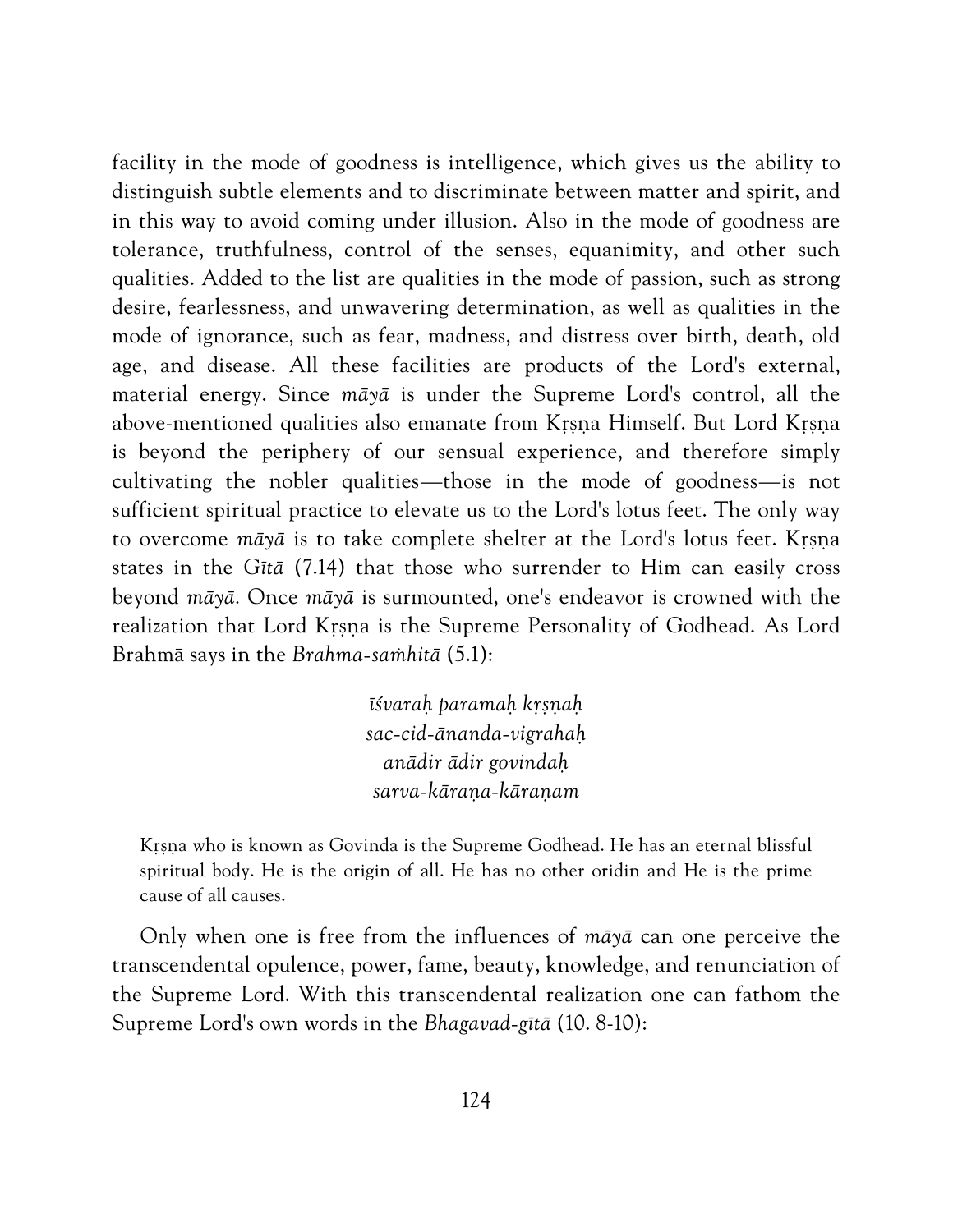I am the source of all spiritual and material worlds. Everything emanates from Me. The wise who perfectly know this engage in my devotional service and worship Me with all their hearts. The thoughts of My pure devotees dwell in Me, their lives are fully devoted to My service, and they derive great satisfaction and bliss from always enlightening one another and conversing about Me. To those who are constantly devoted to serving Me with love, I give the understanding by which they can come to Me."

#### **All Perfections Come from Bhakti-yoga**

Whatever exists—manifest or unmanifest, material or spiritual—has one primary source: the Supreme Lord, Krsna. He is the primeval, supreme controller, the cause of all causes, the Lord of all lords. As the Supersoul within the heart, He inspires all the activities of a transcendentally situated devotee. Those who possess true knowledge of the Absolute can render service to Lord Krsna in the mood of a servitor, a friend, and so on. Their hearts are always absorbed in thoughts of Lord Krsna, and they yearn to perceive and relish His eternal, transcendental pastimes.

By the grace of the Supreme Lord, these unalloyed devotees can unravel the mysteries of His intimate worship. Then, due to their love for the Lord, they find it difficult to maintain their lives without hearing and chanting the glories of the Lord's name, form, qualities, pastimes, associates, and paraphernalia. They seek the association of like-minded devotees, and with them they dive into the ocean of the nectar of devotion. Situated in their spiritual identity, they relish spiritual exchanges and hear, discuss, and remember the all-auspicious topics of Lord Krsna's transcendental pastimes, thus practising the ninefold devotional process.

They execute this ninefold devotional service in the stage of *sädhana*, or practice, and feel deep satisfaction in the perfected, or *siddha*, stage. They become saturated with the transcendental spiritual mellows of servitorship, friendship, and so on, from which they derive divine ecstasy. Lord Krsna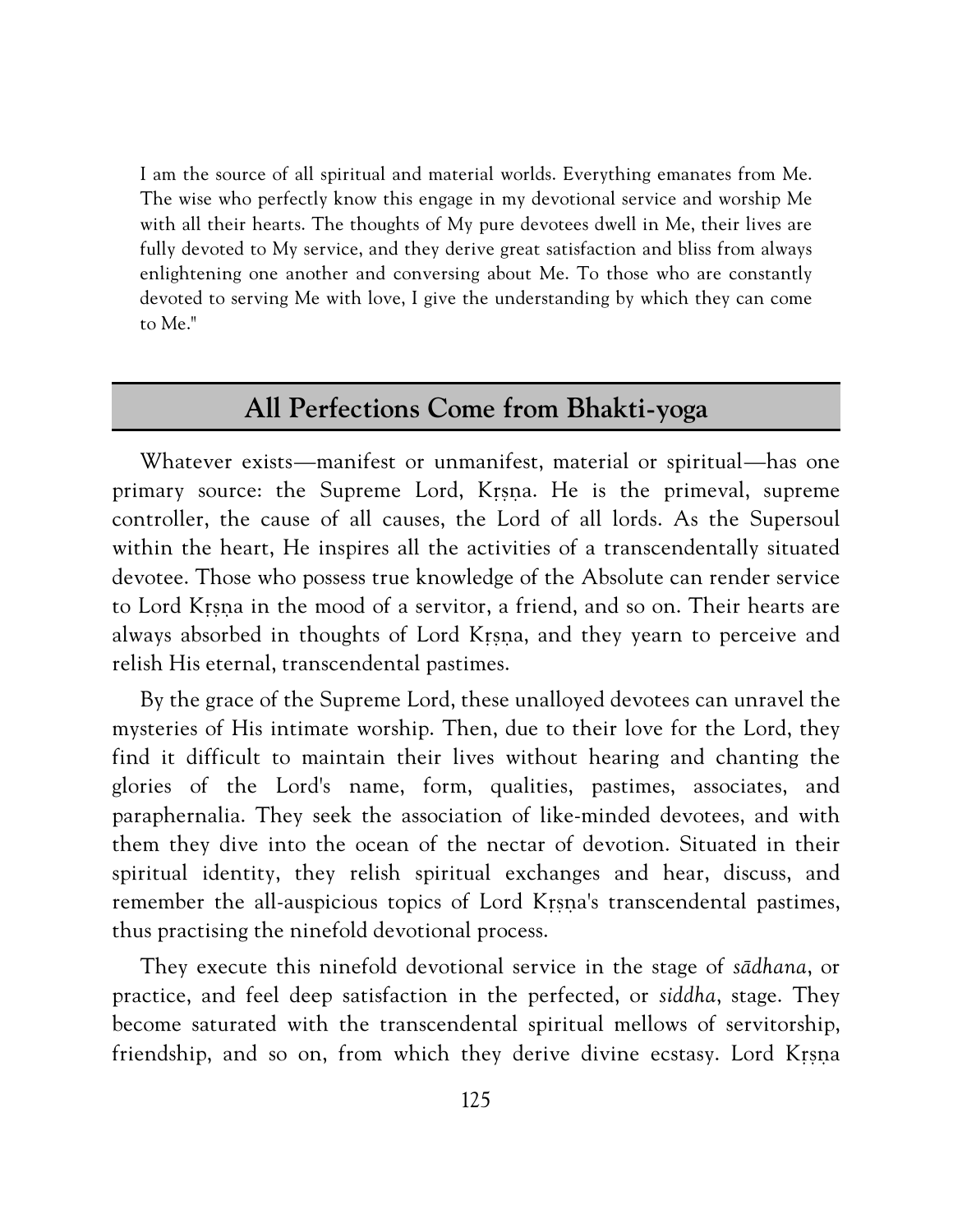grants genuine transcendental understanding, *buddhi-yoga*, to those devotees who experience spiritual satisfaction and divine bliss through constant devotional service; gradually their specific devotional attitude increases to the point where they can relish pure love of God.

In the stage of *bhäva,* or spontaneous devotional service in ecstasy, there is a direct transcendental exchange of mellows between Lord Krsna and His pure devotee. The Supreme Lord Himself gives His devotee *buddhi-yoga,* or spiritual intelligence, and the devotee, acting with that intelligence, serves the Lord until he gradually approaches the Lord's supreme abode. Such a devotee can never be affected by ignorance.

The impersonalists and empiric philosophers consider the unalloyed devotees of the Lord sentimental fools, and thus they deride them. This is a big offense. Such offences cause the impersonalists and pseudo-devotees to slowly become demoniac. Having lost good sense and a stable mind, they gradually develop animosity toward the Supreme Lord and find all their life's endeavors reduced to suffering and futility. If one of these deluded demoniac impersonalists comes in contact with a pure devotee and by his mercy regains his lost insight, then he can begin to understand that the pure devotees he offended are exchanging spiritual mellows with Lord Krsna and are thus forever free from ignorance and illusion. The impersonalists must understand that the Supreme Lord, acting from within as the Supersoul, removes all ignorance from the devotee's heart. As Lord Krsna states in the *Bhagavad-gītā* (10.11):

> *teñäm evänukampärtham aham ajïäna-jaà tamaù näçayämy ätma-bhäva-stho jïäna-dépena bhäsvatä*

To show them special mercy, I, dwelling in their hearts, destroy with the shining lamp of knowledge the darkness born of ignorance.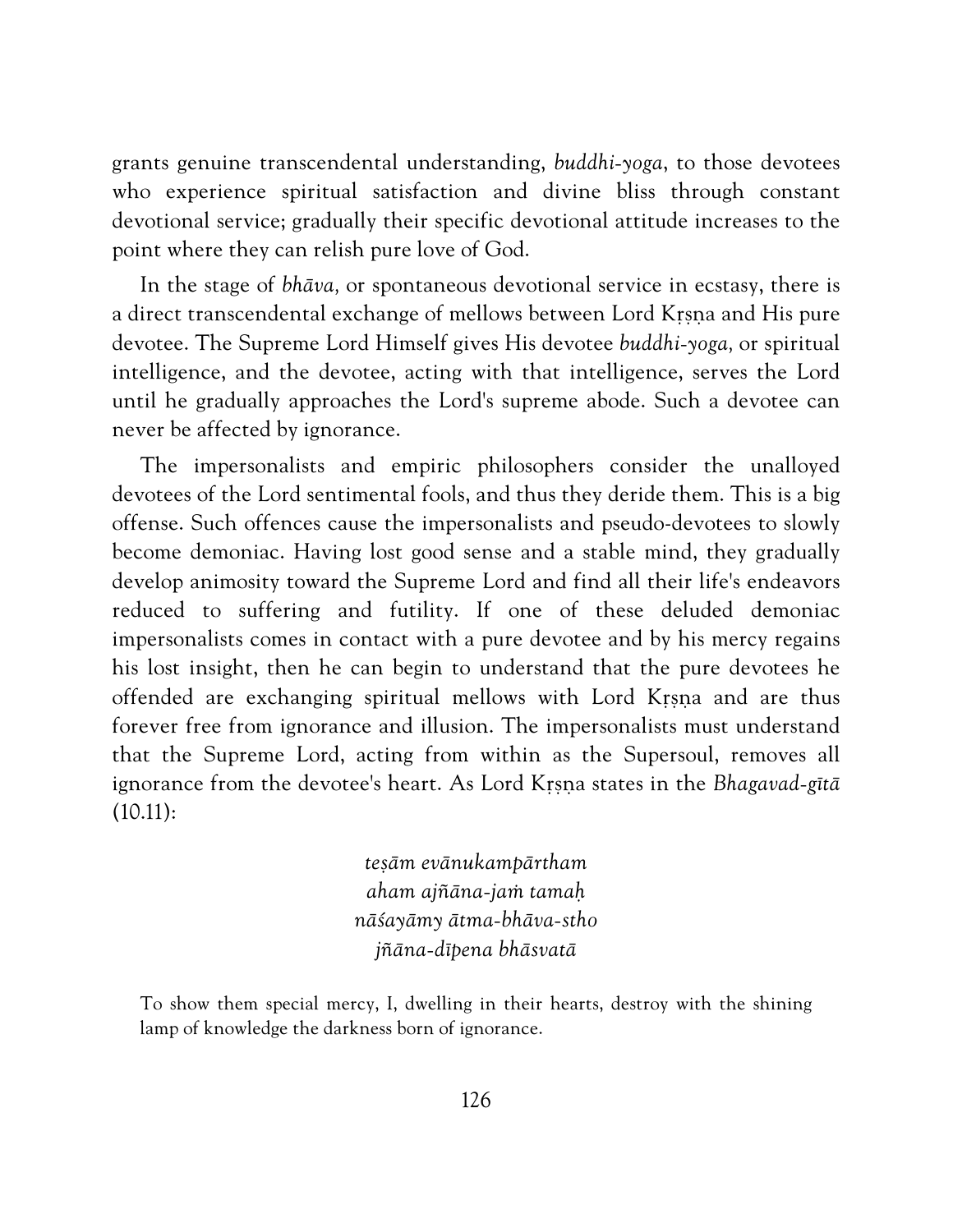The dry speculative philosophers may kindly note one point: By using the word *teşām*, Lord Krsna openly declares that He is always merciful to His surrendered devotees. The reason that the Lord expands Himself as the Supersoul and enters everyone's heart is not to bless the empiric philosophers and *yogés* but to bless the devotees from within. If the Supreme Lord Himself wishes to enlighten the devotees with spiritual knowledge and gradually draw them closer to Him, then what question is there of such devotees ever coming under the spell of nescience? Rather, it is out of nescience only that the empiric philosophers try to approach the Supreme Truth on the strength of their own intellect. We know that the Supreme Lord can dissipate the darkness of ignorance with the spiritual effulgence emanating from His body. Can the empiricists do the same? One can never lift the gloom of nescience by one's own efforts. Empiricists such as the atheist Kapila, unable to reach enlightenment by their own efforts, feel great relief in trying to explain away the Absolute Truth as unknowable and unmanifest. But great suffering befalls these dry speculators attached to the theory of the unmanifest Absolute, as Lord Krsna confirms in the *Bhagavad-gītā* (12.5):

> *kleço 'dhikataras teñäm avyaktäsakta-cetasäm avyaktä hi gatir duùkhaà dehavadbhir aväpyate*

For those whose minds are attached to the unmanifested, impersonal feature of the Supreme, advancement is very troublesome. To make progress in that discipline is always difficult for those who are embodied.

The austerities a monist performs are painful both during the initial stage of practice (*sädhana*) and when he has supposedly reached perfection. The impersonalists suffer excruciating pains trying to establish the oneness of matter and spirit through speculative theories. Thinking that Brahman is impotent, through sophistry they try to equate the Lord's inferior, material energy with His superior, spiritual energy, thus reaping ridicule from truly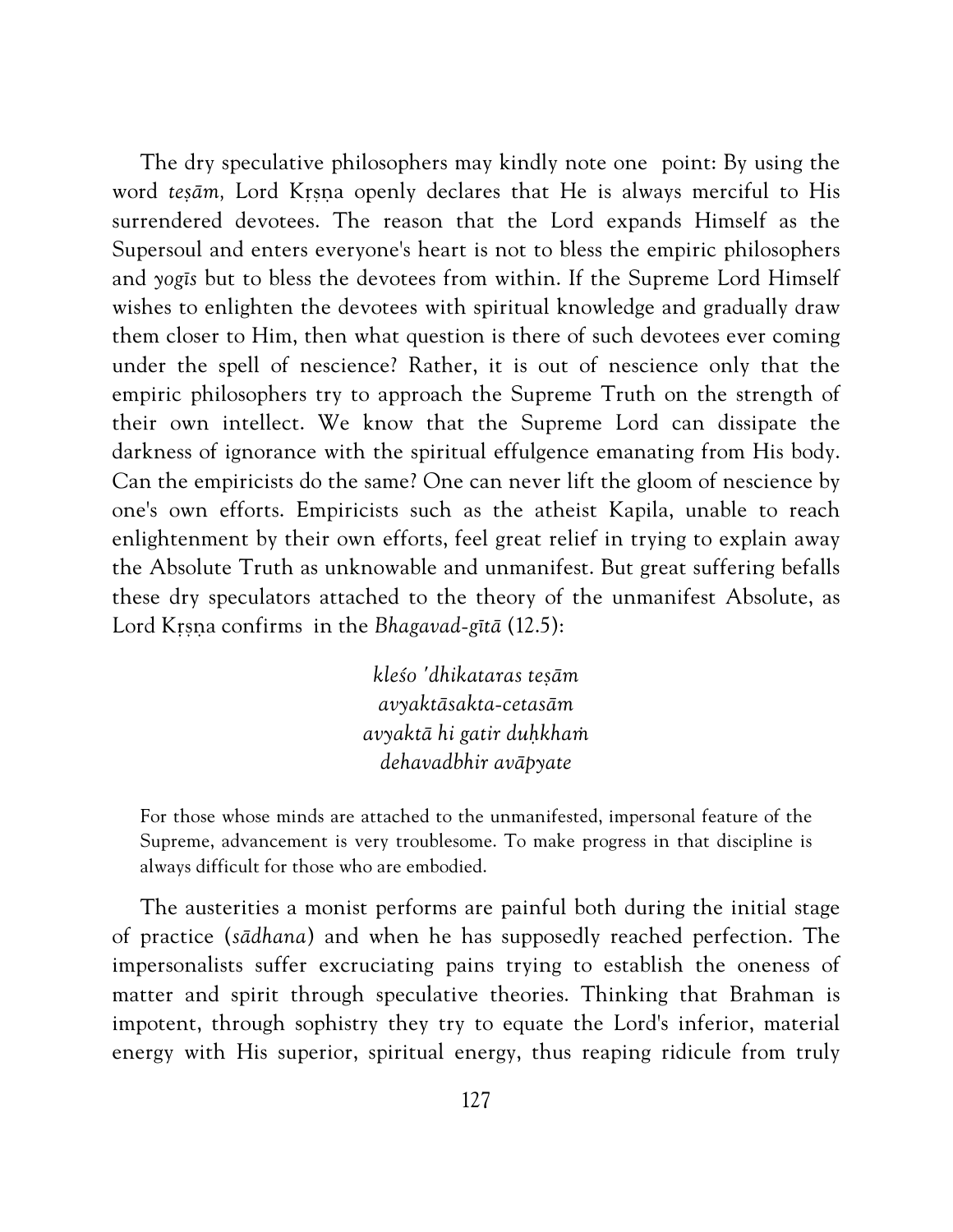learned circles. In attempting to prove that the Absolute Truth cannot be the Supreme Personality of Godhead with unlimited energies, they argue that this would mean immutable Brahman is actually mutable. Thus their logic loses all cohesion and they become a laughingstock. In trying to refute the established theory of *parināma-vāda*, or the "transformation of energy," they accuse Śrīla Vyäsadeva of being mistaken when he says that the material universe and the living entities are all transformations of the Lord's energy and are therefore real, not false. Thus in their philosophical discussions the monists reject the main purport and essence of all Vedic scriptures and their corollaries and hang on to nonessential injunctions, such as *tat tvam asi,* "You are that." They like to deliberate on these subpoints, but when confronted with the arguments of a learned Vaisnava, they turn and run from the battlefront.

Without understanding that the Supreme Lord is a transcendental personality, the monists make futile and grossly mundane attempts at restraining their senses, meditating on the Lord's impersonal aspect as the ultimate and original Absolute Truth. As it is impossible to dam a flooding river, so it is impossible to control the senses by meditating on the impersonal Brahman. As the great sage Sanat Kumära says in the *Çrémad-Bhägavatam* (4.22.39):

> *yat-päda-paìkaja-paläça-viläsa-bhaktyä karmäçayaà grathitam udgrathayanti santaù tadvan na rikta-matayo yatayo 'pi ruddhasroto-gaëäs tam araëaà bhaja väsudevam*

The devotees, who are always engaged in the service of the toes of the lotus feet of the Lord, can easily overcome hard-knotted desires for fruitive activities. Because this is very difficult, the nondevotees—the *jïänés* and *yogés*—although trying to stop the waves of sense gratification, cannot do so. Therefore you are advised to engage in the devotional service of Krsna, the son of Vasudeva.

Lord Visnu's impersonal aspect is known as Brahman. So when the *jīva* soul, a product of Lord Vișnu's superior, spiritual energy, attains *sāyujya-mukti*, or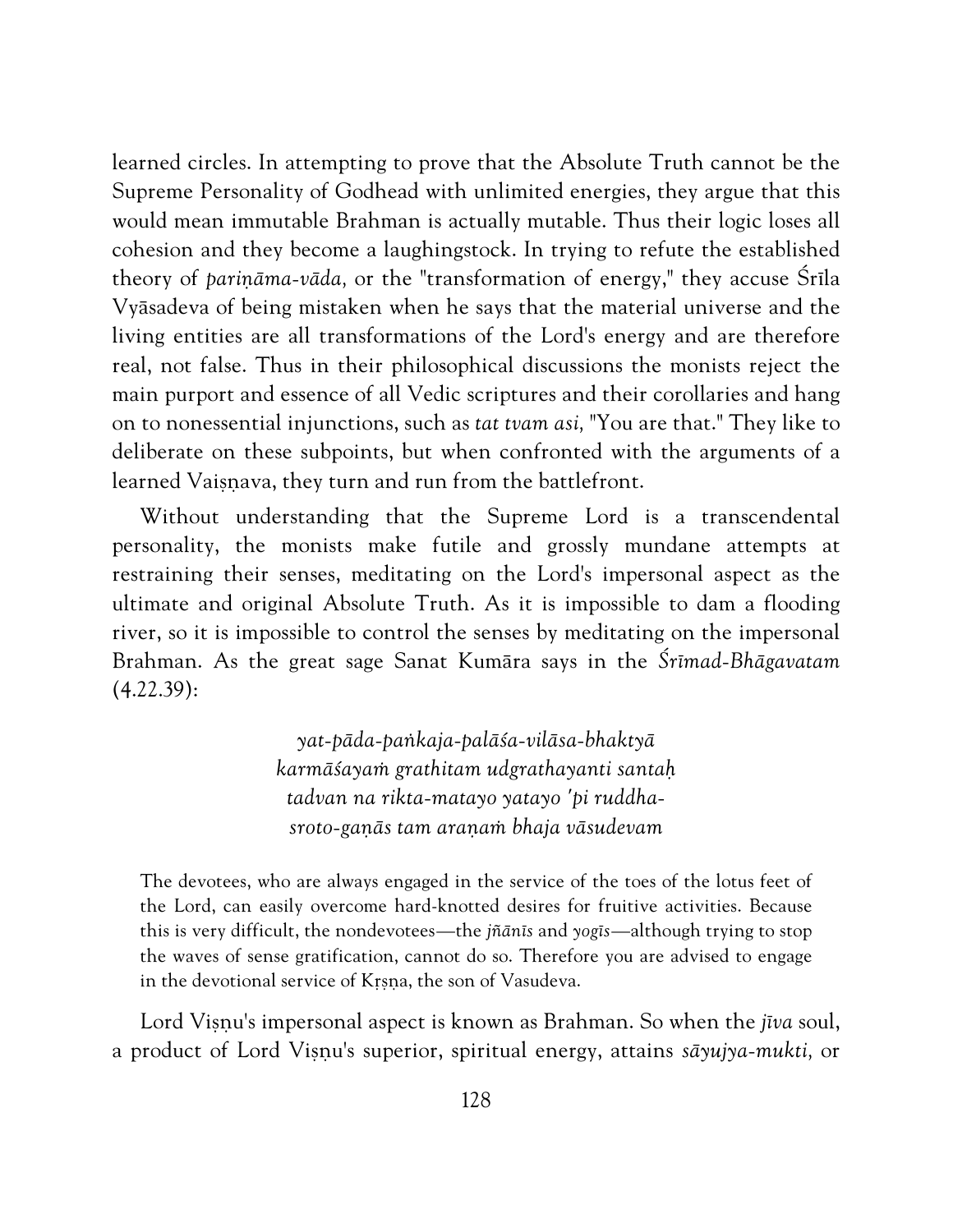liberation by merging with Brahman, it is not at all surprising. The energetic principle always enjoys the prerogative of enfolding within itself His own energy, but that does not destroy the energy's eternal individuality. The impersonalists, desiring to merge with Brahman and knowing that it is feasible, still experience intense suffering in their effort to reach *brahmänanda,* "the bliss of Brahman." The Lord's devotees consider the pleasures of such liberation worse than hell. The impersonalists, in trying to destroy the illusion inherent in material forms, do away with even the eternal spiritual forms. That is indeed very foolish. Treating a patient to cure his disease is one thing, but ending the patient along with the disease is the work of an idiot. Thus we have this instruction from the great authority Brahmä in the *Çrémad-Bhägavatam*  $(10.14.4):$ 

> *çreya-såtià bhaktim udasya te vibho kliçyanti ye kevala-bodha-labdhaye teñäm asau kleçala eva çiñyate nänyad yathä sthüla-tuñävaghätinäm*

My dear Lord, devotional service unto You is the best path for self-realization. If one gives up that path and engages in the cultivation of speculative knowledge, he will simply undergo a troublesome process and will not achieve his desired result. As a person who beats an empty husk of wheat cannot get grain, one who simply speculates cannot achieve self-realization. His only gain is trouble.

Instead of becoming an impersonalist and inviting misfortune and misery, the devotee surrenders to Lord Krsna and never suffers in this world. When he leaves his present body, he transcends the material platform and becomes eligible to participate in the Lord's eternal pastimes. As the Supersoul, Lord Krsna enlightens the devotee from within the heart and disperses the gloom of ignorance. The Lord gives the devotee the spiritual intelligence to attain Him. The ocean of nescience is very difficult to cross, but when the devotee attempts to cross it, the Lord Himself intervenes to help. Alone the devotee would surely drown, but with the Lord's help he easily crosses over. Thus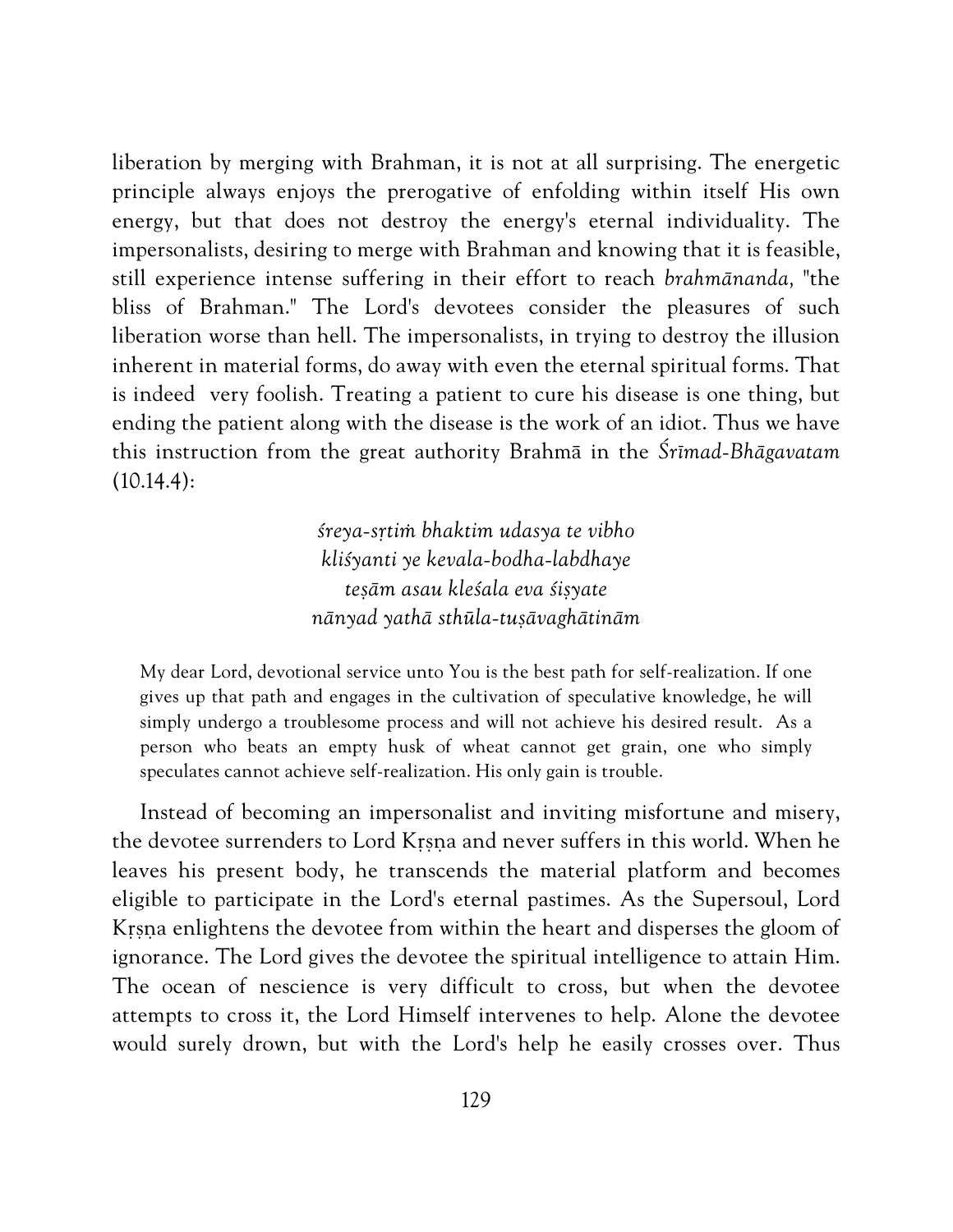taking shelter of the Lord is the surest way to surmount the ocean of material existence. As Lord Kåñëa says in the *Bhagavad-gétä* (12.6-7)

> *ye tu sarväëi karmäëi mayi sannyasya mat-paräù ananyenaiva yogena mäà dhyäyanta upäsate*

*teñäm ahaà samuddhartä måtyu-saàsära-sägarät bhavämi na cirät pärtha mayy äveçita-cetasäm*

But those who worship Me, giving up all their activities unto Me and being devoted to Me without deviation, engaged in devotional service and always meditating upon Me, having fixed their minds upon Me, O son of Prth $\bar{a}$ —for them I am the swift deliverer from the ocean of birth and death.

Those who surrender to Lord Krsna, who repose their unflinching faith in the personal form of the Supreme Lord, offer him their mental and physical activities, along with everything else. With unalloyed, single-minded devotion unencumbered by desires for empirical knowledge, fruitive activity, or severe austerities, they worship and meditate on the eternal, beautiful, two-handed form of Lord Krsna playing a flute. Such pure devotees, their hearts saturated with love for Krsna, quickly and easily transcend the cycle of material existence, for Lord Krsna personally helps them. The merciful Lord promises to reciprocate with each one according to his degree of devotion.

The impersonalists are obsessed with the idea that the Supreme Being is impersonal and that the final goal is to merge into that Brahman existence. Naturally the Lord does not object. If a patient wants to end his disease by ending his life, then who will suffer but him? The more intelligent person will surely want to cure his disease without ending his life, and to that end he will strive to regain his original health. Similarly, the soul infected with the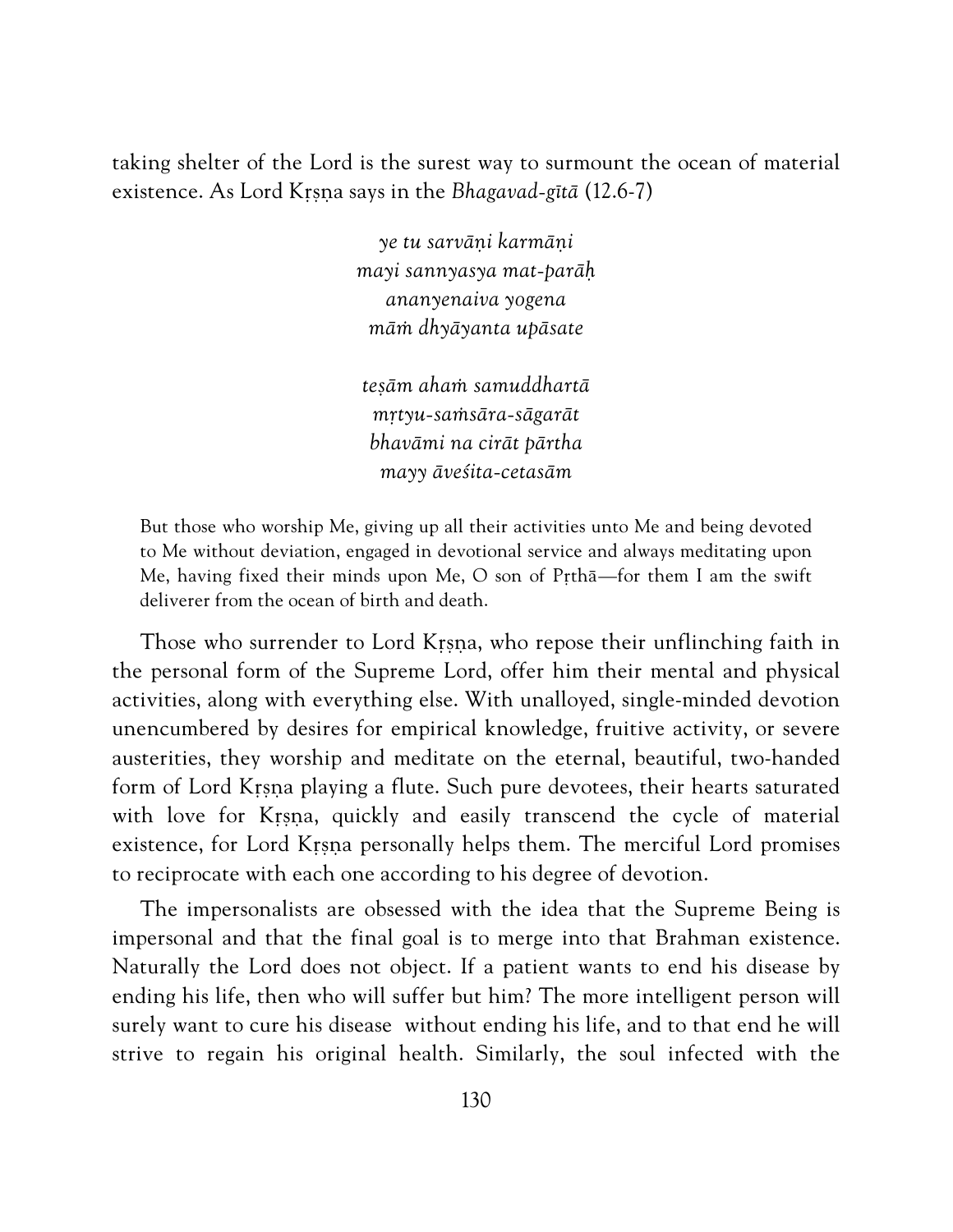material disease should want to return to his pure, original state without annihilating his individual identity. Lord Krsna saves such persons from the jaws of the demoniac conception of trying to become one with God. It is suicidal for the spirit soul to attempt to lose his inherent individuality. The happiness the impersonalist experiences by disentangling himself from the knots of material existence is automatically available to the Lord's devotee as a by-product of devotional service. As the *Nāradīya Purāņa* says,

One should not engage in fruitive activity or cultivate knowledge by mental speculation. One who is devoted to the Supreme Lord, Nārāyana, can attain all the benefits derived from other processes, such as *yoga,* mental speculation, rituals, sacrifices, and charity. That is the specific benediction of devotional service.

And in the *Krsna-karnāmrta* (107), Bilvamangala Thākura states:

*bhaktis tvayi sthiratarä bhagavän yadi syäd daivena naù phalati divya-kiçora-mürtiù muktiù svayaà mukulitäïjali sevate 'sàän dharmärtha-käma-gatayaù samaya-pratikñäù*

O Lord! If our devotion to You is undeviating, then Your ever-youthful form will spontaneously manifest within our heart. At that time liberation personified will serve us like a maidservant, and religiosity, economic development, and sense gratification [the other three goals of the *Vedas*] will humbly await our bidding.

> *yä vai sädhana-sam pattiù puruñärtha-catuñöaye tayä vinä tad äpnoti naro näräyaëäçrayaù*

Even without the usual requirements for achieving the perfection of life, a person will gain that perfection if he is simply a surrendered devotee of Nārāyaṇa. (*Nāradiya Purāna*)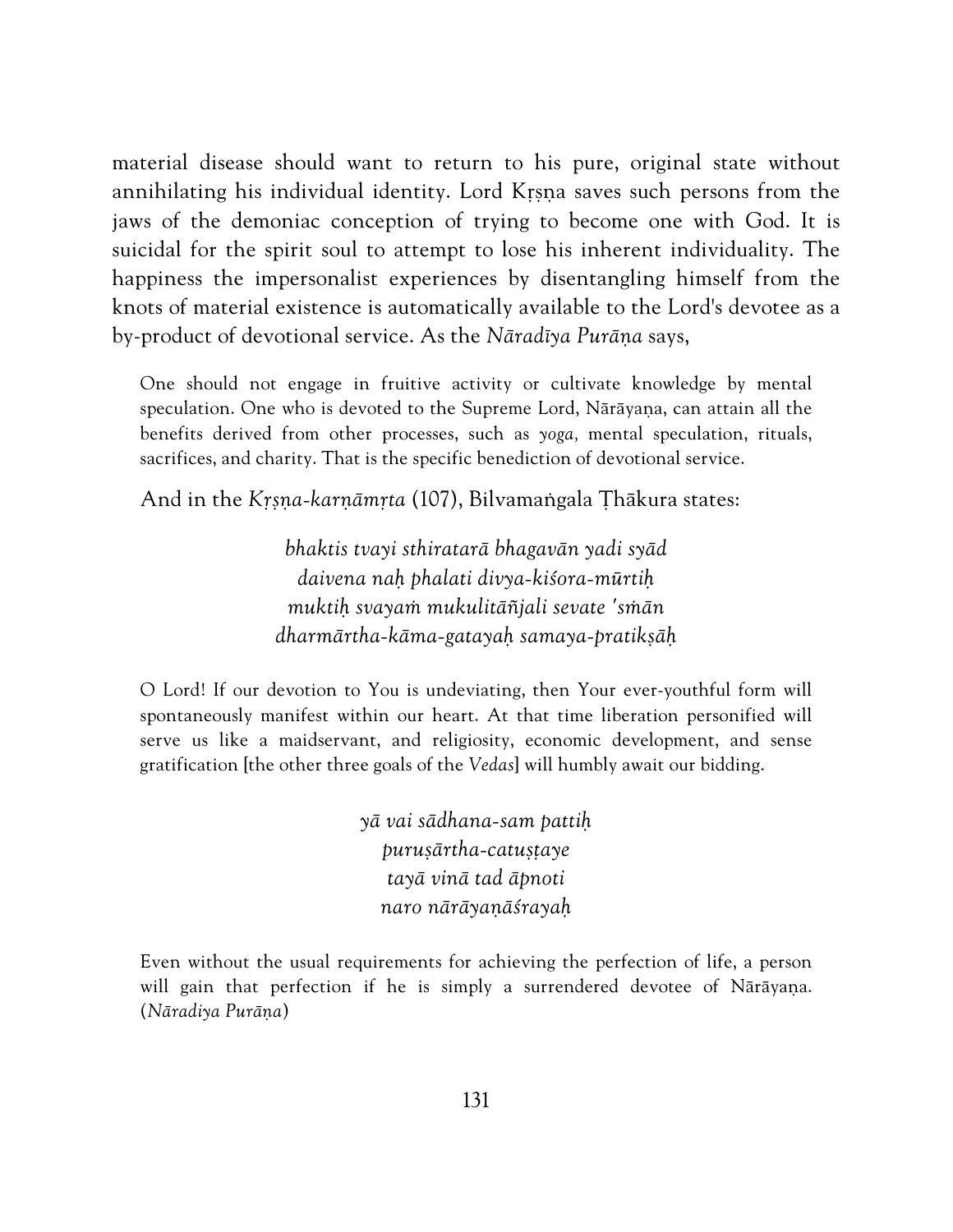# *3. Jïäna-Katha*  **Topics of Spiritual Science**

# **Extinguishing the Flames of Material Existence**

*koöi-janme brahma-jïäne yei 'mukti' naya ei kahe—"nämäbhäse sei 'mukti' haya"*

After many millions upon millions of births, when one is complete in absolute knowledge, one still may not attain liberation, yet this man says that one may attain it simply by the awakening of a glimpse of the holy name. (Caitanya-caritam<sub>rta</sub>, *Antya-lélä* 3.194)

Śrīla Raghunātha dāsa Gosvāmī's father and uncle—Hiraņya Majumdara and Govardhana Majumdara, respectively—were big landowners of the ancient village of Cāndapura at Saptagrāma. One of their employees, a *brāhmana* by birth named Gopāla Cakravartī, locked the great Vaișnava saint Śrīla Haridāsa Thākura in a debate on the scriptures. The *brāhmana* was a sheer empiricist, and the Vaisnava saint was an absolute authority on the chanting of the holy names of God, Krsna. The *brāhmana* asked Śrīla Haridāsa at what stage of realization liberation is attained. Citing many appropriate verses from the scriptures, Śrīla Haridāsa explained that just as fear of nocturnal creatures like thieves, ghosts, and hobgoblins evaporates at dawn's first light, so all sins and offences are erased and liberation is attained in the clearing stage of chanting the holy name, called *näma-äbhäsa,* which comes long before pure chanting. Only a liberated, highly evolved soul can utter the Lord's name purely and thus achieve the highest realization, untainted love of Godhead. The speculative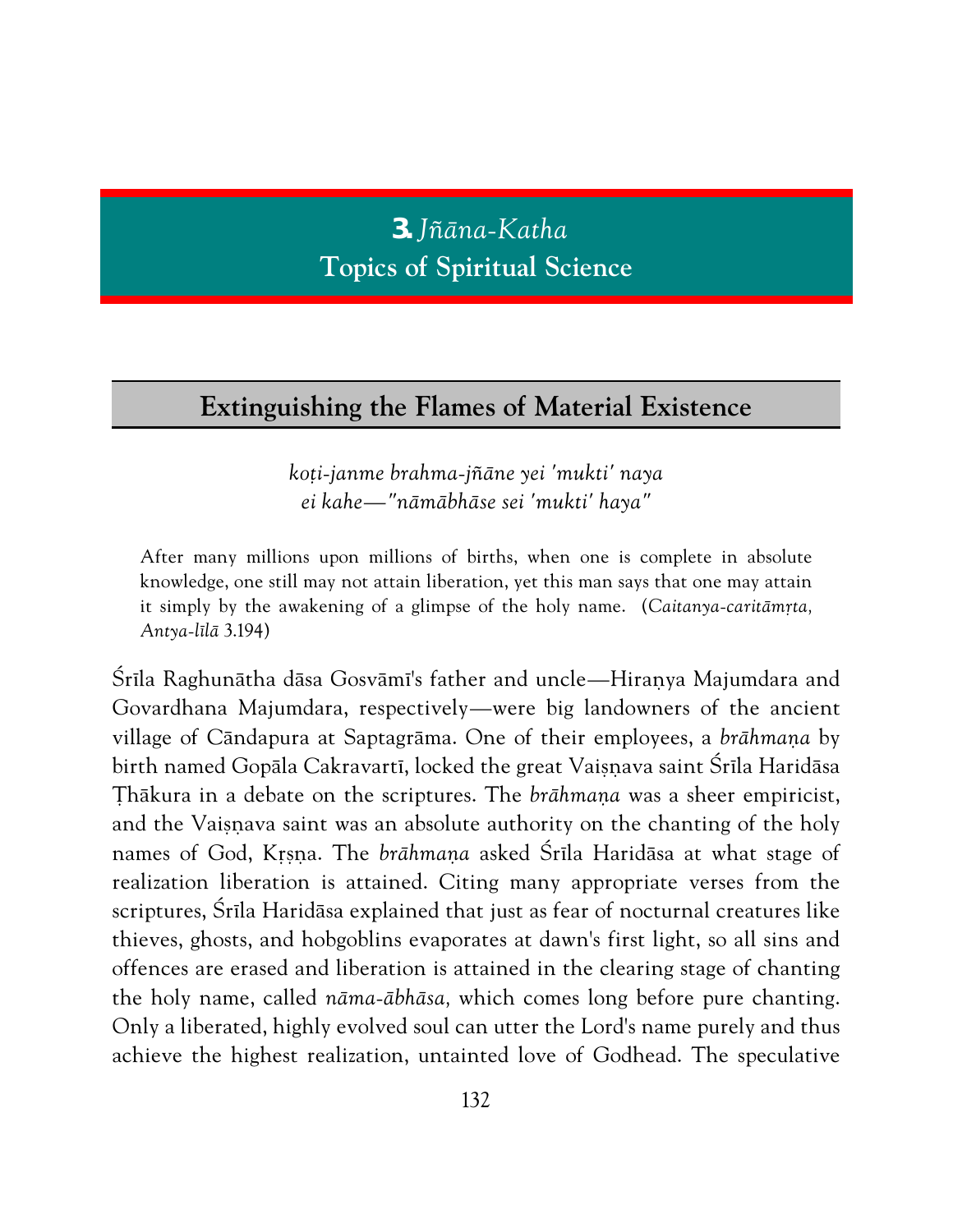philosopher *brāhmana*, who was very much addicted to sophism, could not fathom the saint's instructions and so ended up offending him. The foolish *brāhmana* tried to impose his own interpretations on the excellences of the holy name and concluded that Śrīla Haridāsa Thākura was a mere sentimentalist. He insolently rebuked the saint in public and tried to ridicule his explanations and character.

Argumentative impersonalists fail to grasp that without first properly understanding the science of the Absolute Truth, one cannot possibly develop firm devotion to the Supreme Lord. Hence when a person is seen to be situated on the platform of pure devotional service, it is to be understood that his ignorance has been destroyed. We have discussed this point in some detail in the previous essay, "*The Science of Devotion*." The empirical philosophers generally put forward the idea that human life is meant for achieving perfect knowledge. To them, knowledge means the ability to discern reality from illusion. By eradicating illusion and establishing that truth and reality are nondifferent from Brahman, they want to merge into the existence of Brahman. This, then, is their definition of perfect knowledge, which they aspire to attain birth after birth. They declare that the highest stage of knowledge is reached when the knower, the knowledge, and the object of knowledge become one entity, which then finally merges into Brahman, attaining liberation. Lord Caitanya has described this state of liberation as *bhava-mahädävägni-nirväpanam,* "extinguishing the flames of material existence." He cited many verses from the revealed scriptures proving that a pure devotee easily attains this state of liberation by chanting the holy names of God.

Unfortunately, the stubborn impersonalists cannot comprehend that the final spiritual destination, beyond even the four Vedic goals (religiosity, economic development, sense gratification, and liberation) is absolutely pure and transcendental love of Godhead. They mistake the devotees of the Lord for sentimentalists and consider them their philosophical opponents. Besides these out-and-out impersonalists, there is a certain group of devotees that has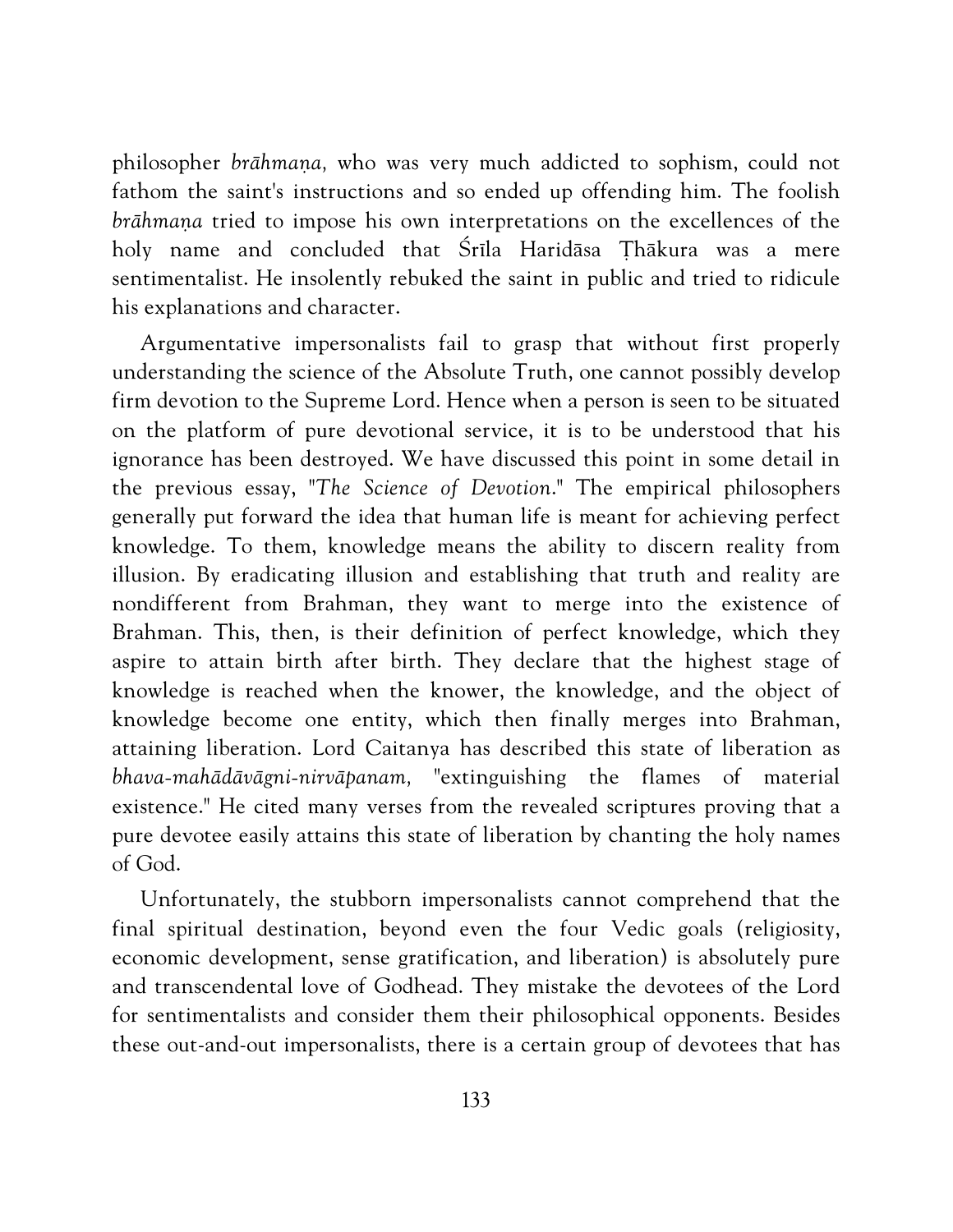deviated from the path of pure devotion and fallen prey to pretension. These cheaters actually end up following the impersonalists' path of trying to merge with the Supreme Lord. Such materialistic sentimentalists are not counted among the devotees of the Lord. Like their impersonalist counterparts, they cannot understand the true position of the Supreme Lord's name, form, qualities, pastimes, associates, or paraphernalia, for they wrongly consider these transcendental subjects illusory. They act capriciously and confuse the mass of people.

These materialistic sentimentalists reject the spiritual conclusions of Śrīla Rüpa Gosvämé and try and take shelter of impersonalism. Yet they miserably lack the scholarship and discipline of the impersonalists. They divorce themselves from the impersonalists' scriptural studies and philosophical discussions, regarding discussions on the scripture as dry speculation and their ignorant, sentimental outbursts as spontaneous devotional fervour.

Some of these pretenders very closely follow in the impersonalists' footsteps and so may be accepted as a deranged offshoot of the impersonalist line. But they are certainly not part of the Vaisnava discipline followed by those in the line of Śrīla Rūpa Gosvāmī. These pretenders diligently cultivate and exhibit certain mannerisms of devotees, and so the impersonalists reject them from their fold. Thus ostracized by both impersonalists and Vaisnavas, they form a cult of demented sentimentalists. Śrīla Rūpa Gosvāmī declares that such pretenders create an outrage in spiritual society. As the *Brähma-yamäla* says,

> śruti-smrti-purānādi*païcarätra-vidhim vimä aikäntiké harer bhaktir utpatpayaiva kalpate* [*Brs.* 1.2.101(12)]

Devotional service of the Lord that ignores the authorized Vedic literatures like the *Upanisads, Purānas, and the Nārada-pañcarātra is simply an unnecessary*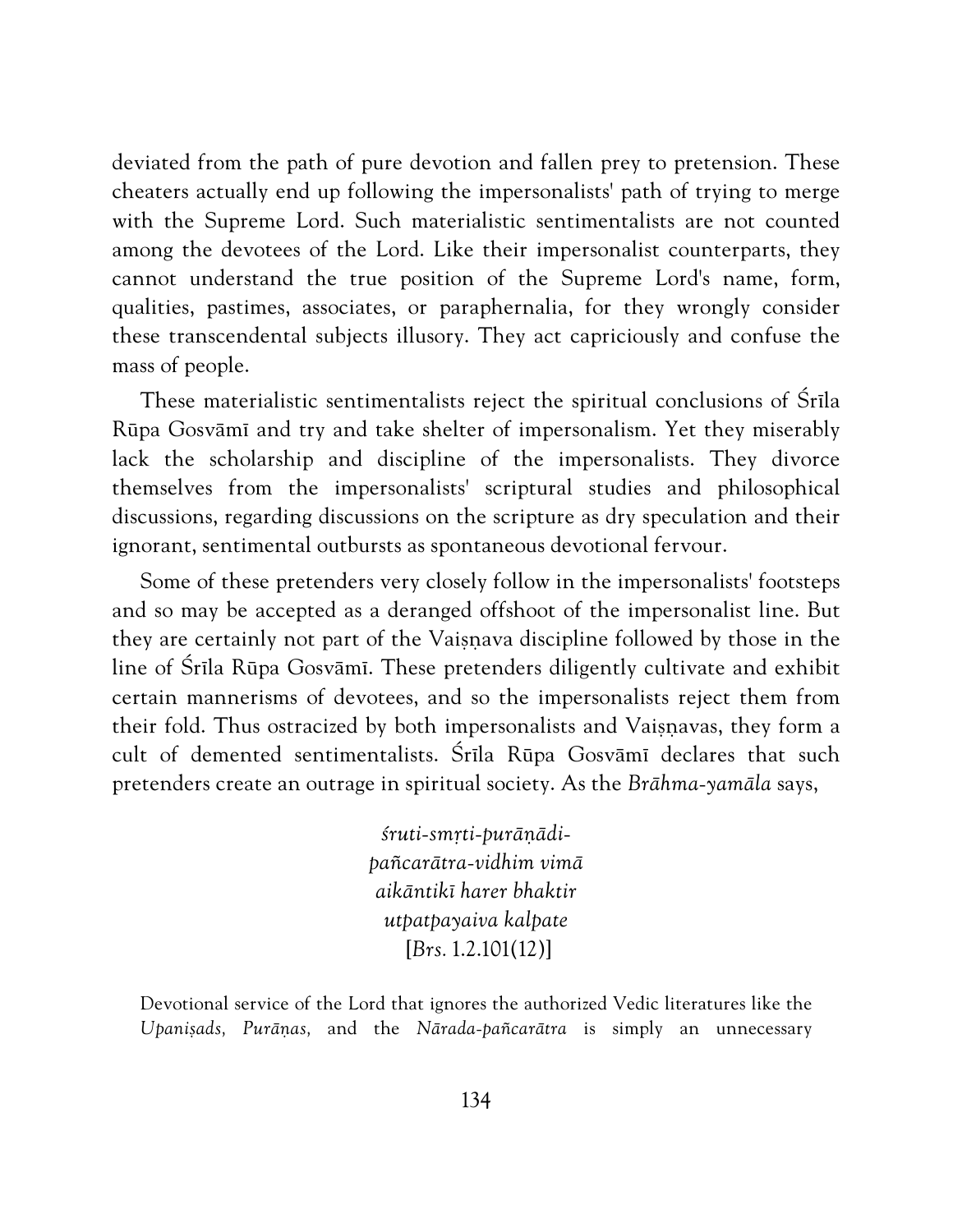disturbance in society.

To show mercy to such pretenders, impersonalists, empiricists, and fruitive workers, the Supreme Lord, Krsna, has in the *Bhagavad-gitā* discussed *jïäna-yoga,* or *yoga* through knowledge. I therefore embark upon the same subject in this essay.

Real knowledge means to discriminate between truth and illusion. *Jïäna-yoga* is the process by which one becomes eternally fixed on the path of transcendental devotional service to the Supreme Lord, who is the source of the Supersoul and Brahman. *Jïäna-yoga* should never be interpreted to mean the ascending process of enquiry, the inductive method, through which one aims only at separating reality from illusion by gradually rejecting the unreal. It is impossible to attain perfect knowledge without serving the Supreme Lord, who is full with all opulences and potencies, whose bodily luster is the Brahman effulgence, and whose partial expansion is the Supersoul. The *brāhmana* Gopāla Cakravartī believed that *jñāna*, perfect knowledge, is far superior to devotional service of the Lord. But as recorded in the *Caitanya-caritämåta* (*Antya* 3.201):

> *baläi-purohita täre karilä bhartsana "ghaöa-paöiyä mürkha tumi bhakti käìhä jäna?"*

The priest named Balarāma Ācārya chastised Gopāla Cakravartī. "You are a foolish logician," he said. "What do you know about the devotional service of the Lord?"

If one pretends to be a devotee of the Lord but does not understand the difference between dry speculative knowledge and knowledge of the Supreme Absolute Truth, then such a person's devotion borders on impersonalism and is rank with cheap sentimentalism, which is totally against the spiritual teachings of Śrīla Rūpa Gosvāmī. Therefore *jñāna-yoga* is not speculation or empirical research; nor is it the sudden emotional outbursts of upstarts pretending to be devotees. By practicing genuine *jïäna-yoga,* even an empirical philosopher will develop a taste for hearing purely spiritual topics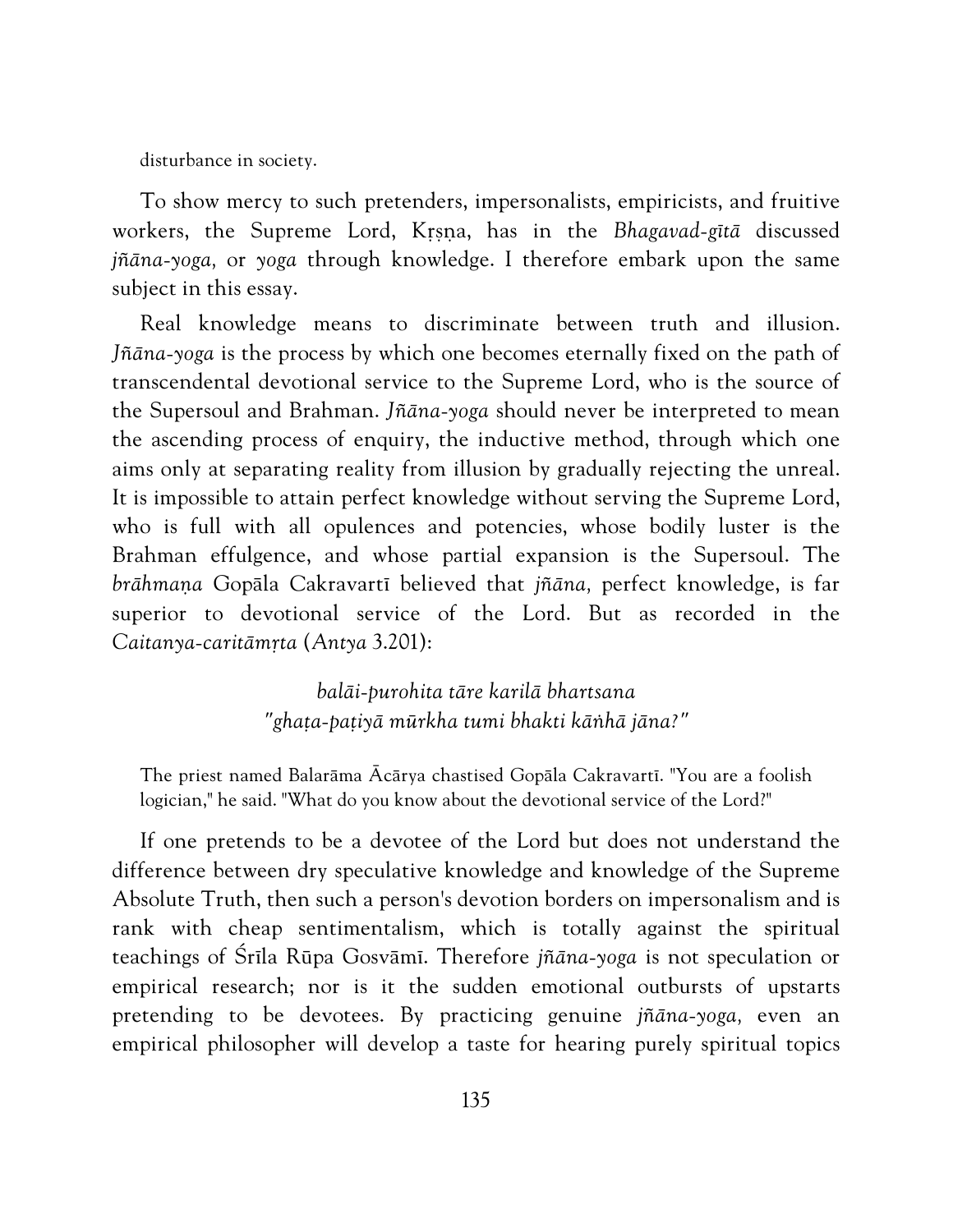from the scriptures. Eventually he will come to understand the Supreme Lord's transcendental position and potency, and ultimately he will relish the Lord's form, which is eternal and full of knowledge and bliss. He will perceive the Lord as the embodiment of all transcendental mellows. And if the pretentious nondevotee sentimentalists, who like to imitate the empiricists, practice genuine *jïäna-yoga,* then they too will gain an accurate perspective on the Absolute Truth. They will become firmly established in the understanding that the Supreme Lord's form is spiritual and transcendental, and then they will begin to render unflinching devotional service.

In the *Caitanya-caritāmrta* (*Ādi* 2.117), Šrīla Krsnadāsa Kavirāja advises,

*siddhänta baliyä citte nä kara alasa ihā ha-ite krsne lāge sudrdha mānasa* 

A sincere student should not neglect the discussion of such [scriptural] conclusions, considering them controversial, for such discussions strengthen the mind. Thus one's mind becomes attached to Śrī Krsna.

Through such discussion and inquiry, we become aware that we are *jévas,* individual souls, upon which our bodies and minds are temporary and illusory impositions. The scriptures refer to the *jīva*, a product of the Lord's superior, spiritual energy, as the *kṣetra-jña*, or "knower of the field," while they refer to the temporary, material body and mind as the *kñetra,* or "field." Just as the *jéva* is the *kñetra-jïa* in relation to his individual body and mind, so the Lord is the *kṣetra-jña* in relation to His vast universal form. As Lord Krṣṇa informs us in the *Bhagavad-gītā* (13.3), kṣetra-jñam cāpi mām viddhi sarva-kṣetreṣu bhārata: "O scion of Bharata, you should understand that I am also the knower in all bodies."

Therefore the *jéva* and and the Supreme Lord are nondifferent in the sense that both are *kṣetra-jña*, "knowers of the field." But when we look at which *kñetra* each of them is knowing, the difference between the *jéva* and the Supreme Lord is seen to be incalculably wide. The Supreme Lord is infinite,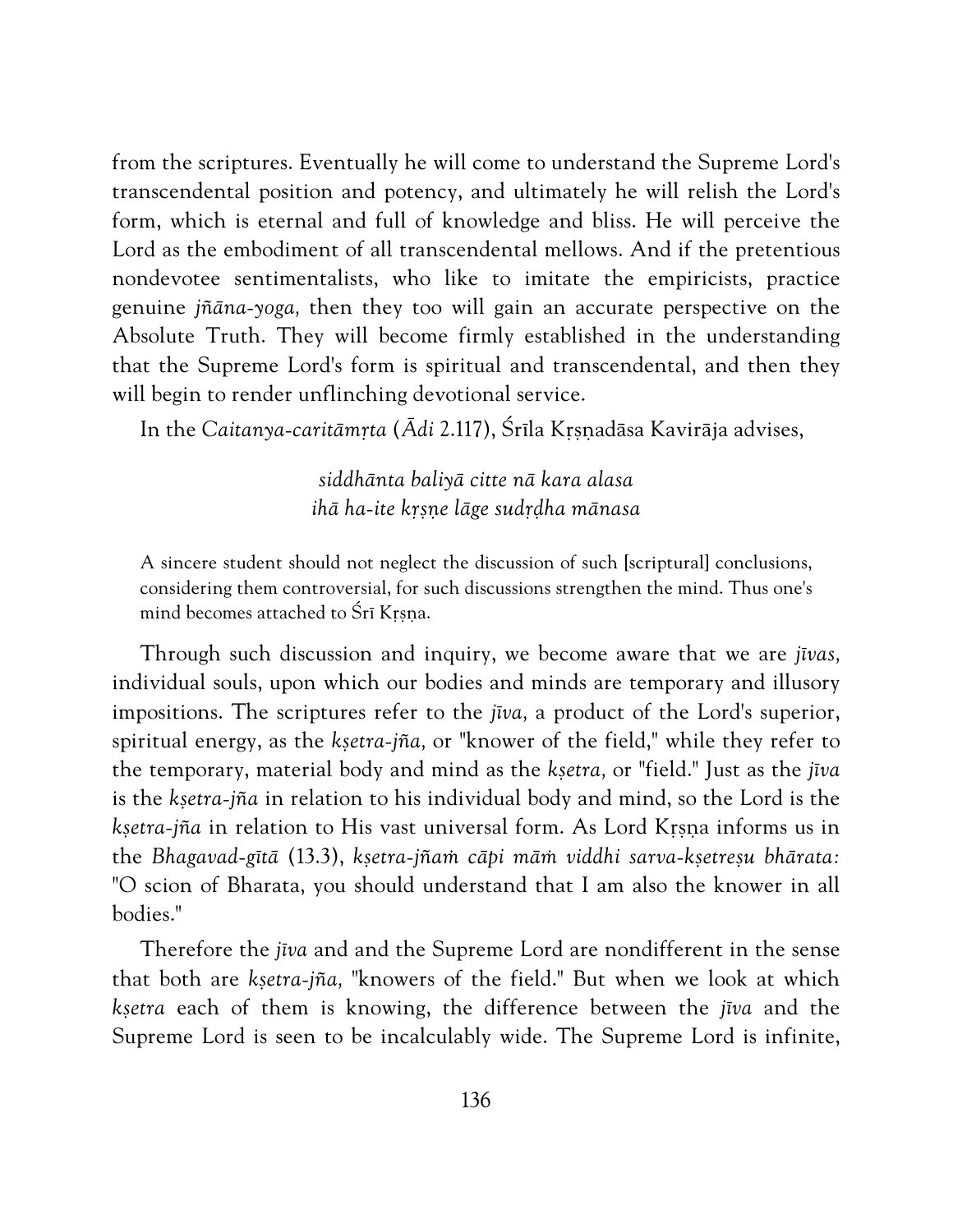while the *jīva* is infinitesimal. As consciousness, the *jīva* pervades his body and mind, which he has acquired due to his *karma,* or fruitive activities. Similarly, the Supreme Lord pervades the entire creation—His universal body—with His consciousness. Though the *jtva* permeates his body as impersonal consciousness, he is always a person. Similarly, although in His impersonal, all-pervasive feature the Supreme Lord saturates the cosmic manifestation with His consciousness, in His personal feature He remains eternally in Goloka Vrndāvana performing pastimes. This point is substantiated by the *Brahma-saàhitä* (5.37): *goloka eva nivasaty akhilätma-bhüto.* "Although residing always in His abode called Goloka, the Lord is the all-pervading Brahman and the localized Paramätmä as well." And in the *Bhagavad-gétä* the Lord Himself explains the functions of the field and the knower of the field, and He says that He is present throughout the creation as the knower.

The dry speculators describe the field and its knower according to their own lopsided logic. They say that the body is like a container and that Brahman enters this container like the all-pervasive sky. Once this container is broken—that is, at the time of liberation—the *jéva* merges back into Brahman, symbolized by the sky. There are many loopholes in this argument. First of all, the *jūva* is spiritual energy, while the sky is matter. It is wrong to compare a spiritual subject to a material object. This is a typical example of how the impersonal speculators waste their time trying to equate spiritual substance with mundane things. Such empirical exercises can never be termed *jïäna-yoga,* the path of perfect knowledge. According to the impersonalists, the infinitesimal *jéva* merges into the infinite Brahman at the time of liberation. But such merging does not affect the infinite in any way. Unfortunately, the impersonalists are oblivious of the tremendous damage such liberation causes to the infinitesimal living entity.

### **Devotion Resides in Perfect Knowledge of the Supreme**

If the infinitesimal soul merges his individuality, or inherent personality,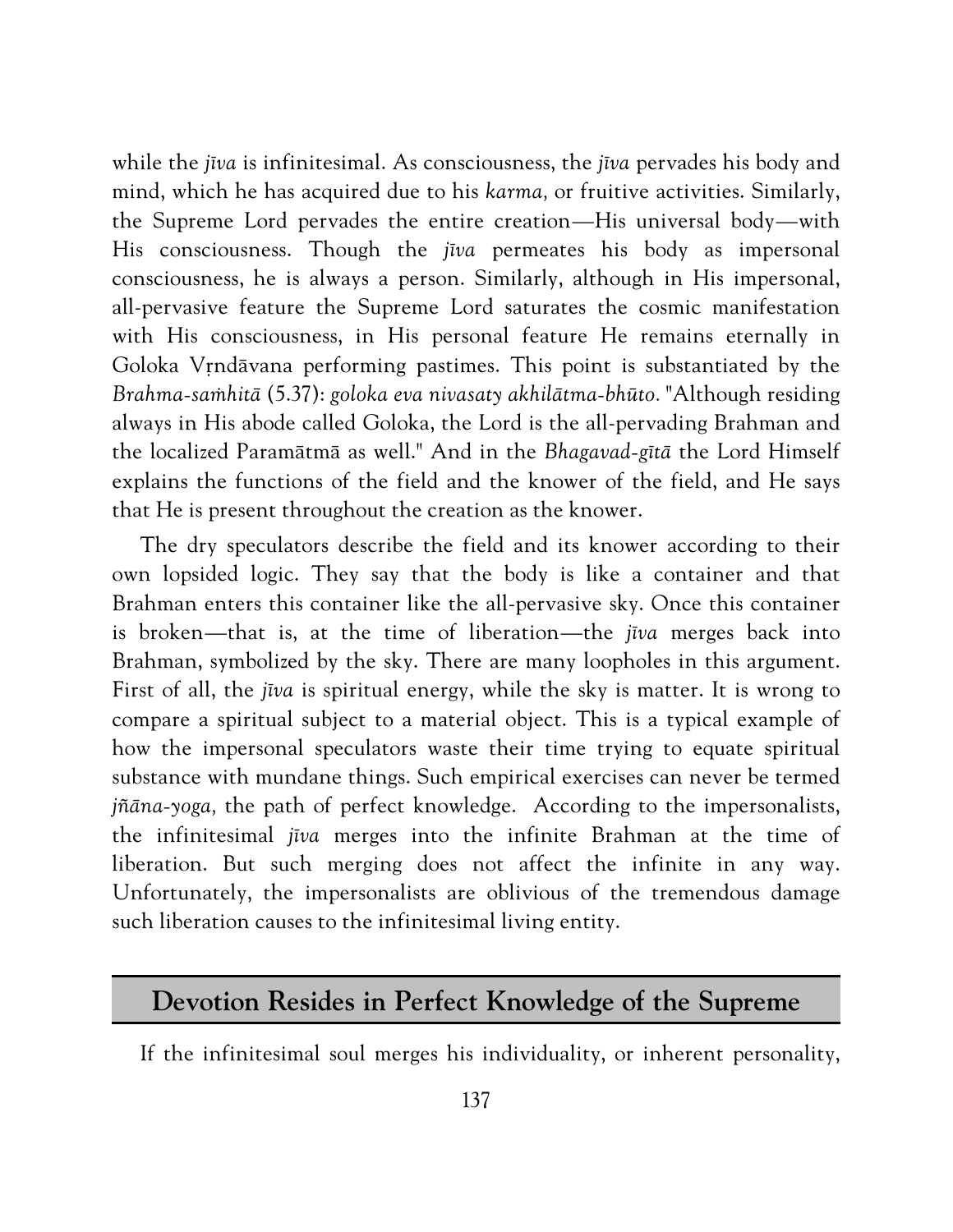with the infinite being, then that individuality is rendered worthless. Those who want to commit spiritual suicide by sacrificing their individuality are a breed by themselves. Such self-destroyers are known as pure monists. On the other hand, those who desire to maintain their individuality are dualists, or personalists.

Once the *jéva* manifests his original transcendental nature, he is easily liberated from material conditioning, yet even in such an elevated state he does not lose his individual identity as a spirit soul. In fact, in that pure state he engages in the eternal service of the Supreme Lord and relishes the immortal nectar of sublime bliss.

For eons, all over the world, research on the subject of *kṣetra* and *kṣetra-jña* has been going on. In India the six philosophical schools(13) have extensively discussed this topic, but this discussion has merely been an exercise in logic and sophistry that has led to many differing opinions among the sages. Hence none of these schools has truly practiced *jïäna-yoga*, the path of perfect knowledge. Only when discussion of *kṣetra* and *kṣetra-jña* is applied in the Lord's service does the exercise become *jïäna-yoga.*

The process of *jïäna-yoga* has been delineated in the *Vedänta-sütra,* the philosophical essence of the *Vedas*. The Supreme Lord, Krsna, accepts the authority of the *Vedänta-sütra* and considers the philosophical presentation proper. Up till the present day, every spiritual line, even in the impersonalist school, has based its philosophical authority on the *Vedänta-sütra*. And the *<u>Srimad-Bhāgavatam</u>* is the natural and faultless commentary on the *Vedänta-sütra*. This is Lord Caitanya's opinion.

Learned circles consider a disciplic line bereft of a commentary on the *Vedānta-sūtra* to be unauthorized and useless. Śrīpāda Śaṅkarācārya's *Vedānta* commentary, entitled *Çäréraka-bhäñya,* is the main commentary of the impersonal, monistic school. Among the Vaisnavas, besides Śrīpāda Rāmānujācārya's commentary, Śrīla Baladeva Vidyābhūṣaṇa's *Govinda-bhāṣya* is the main commentary in the line of Lord Caitanya, known as the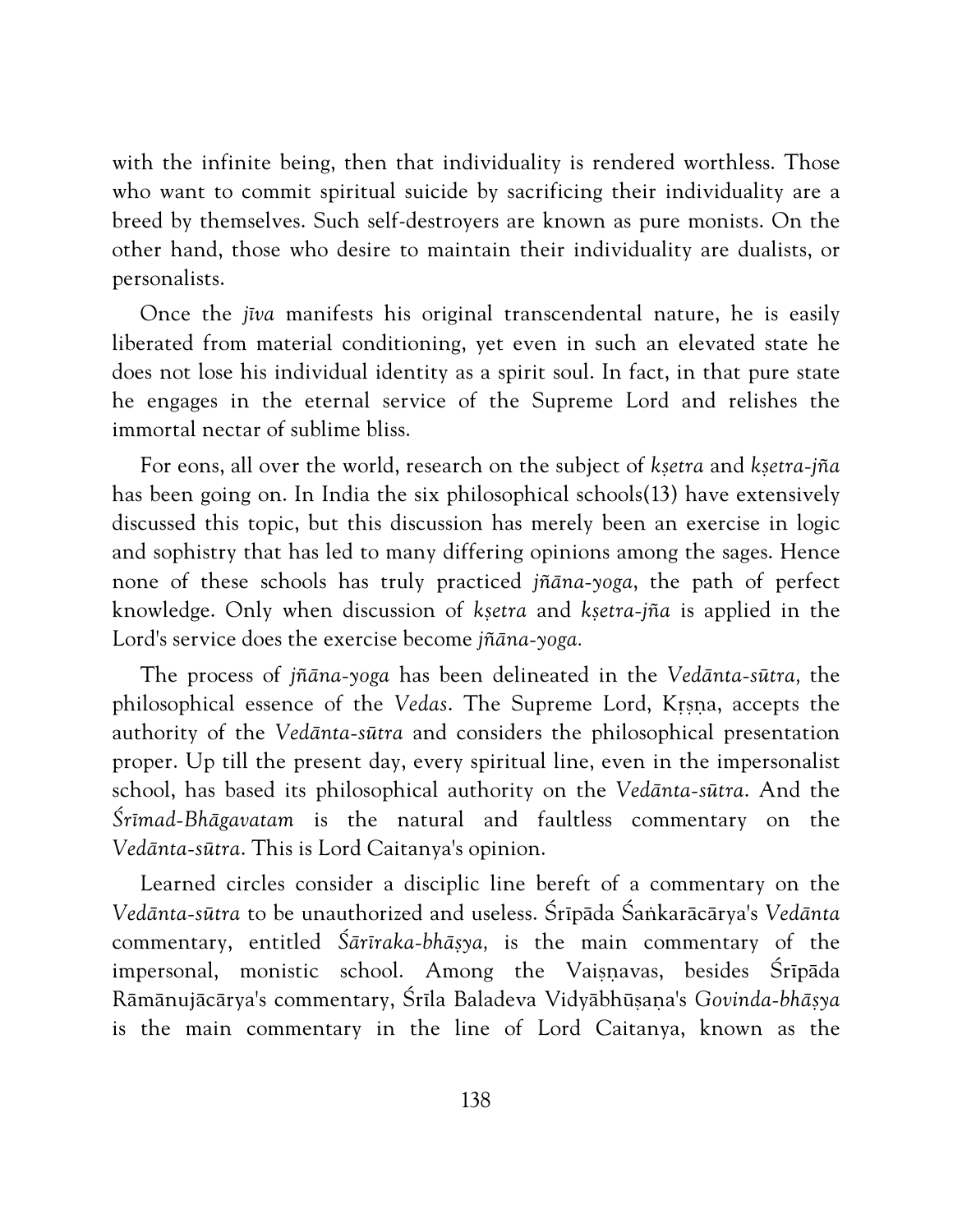Mādhva-Gaudīva-sampradāva.

Those who are keen to engage in deep discussions on the esoteric conclusions of the scriptures should certainly delve into the philosophy of the *Vedänta-sütra*. The point to be emphasized is that a well-versed *Vedänta* philosopher is not a philosopher in the line of Çaìkaräcärya but is actually a Vaisnava spiritual preceptor, a liberated soul.

According to the *Vedas* and the sages, the five gross elements are earth, water, fire, air, and ether. Material nature is produced from a combination of false ego (*ahaìkära*), the ingredients of the material energy (*mahat-tattva*), and the cause of the *mahat-tattva* (*prakrti*). There are five knowledge-gathering senses and five working senses. The mind is the internal sense, the sixth knowledge-gathering sense. Form, taste, smell, touch, and sound are the five sense objects.

We have already enumerated these material ingredients in our description of the Säìkhya philosophy of the atheist Kapila. The *kñetra,* or "field," is the combination of the twenty-four ingredients mentioned above. When these twenty-four ingredients interact the result is the transformation of material nature, which gives rise to the gross material body composed of five gross elements (*païca-mahäbhüta*), as a result of material desires, hate, enjoyment, lamentation, and so on. The shadow of consciousness in the form of mind and will are transformations of that field.

What will soon be discussed is that the *ksetra-jña* is completely different from the *kñetra* and its transformations*.* But to properly understand the knowledge concerning the *kñetra* and the *kñetra-jïa,* one must first cultivate at least twenty good qualities listed in the *Bhagavad-gétä* (13.8-12):

Humility; pridelessness; nonviolence; tolerance; simplicity; approaching a bona fide spiritual master; cleanliness; steadiness; self-control; renunciation of the objects of sense gratification; absence of false ego; the perception of the evil of birth, death, old age, and disease; detachment; freedom from entanglement with children, wife, home and the rest; even-mindedness amid pleasant and unpleasant events; constant and unalloyed devotion to Me; aspiring to live in a solitary place; detachment from the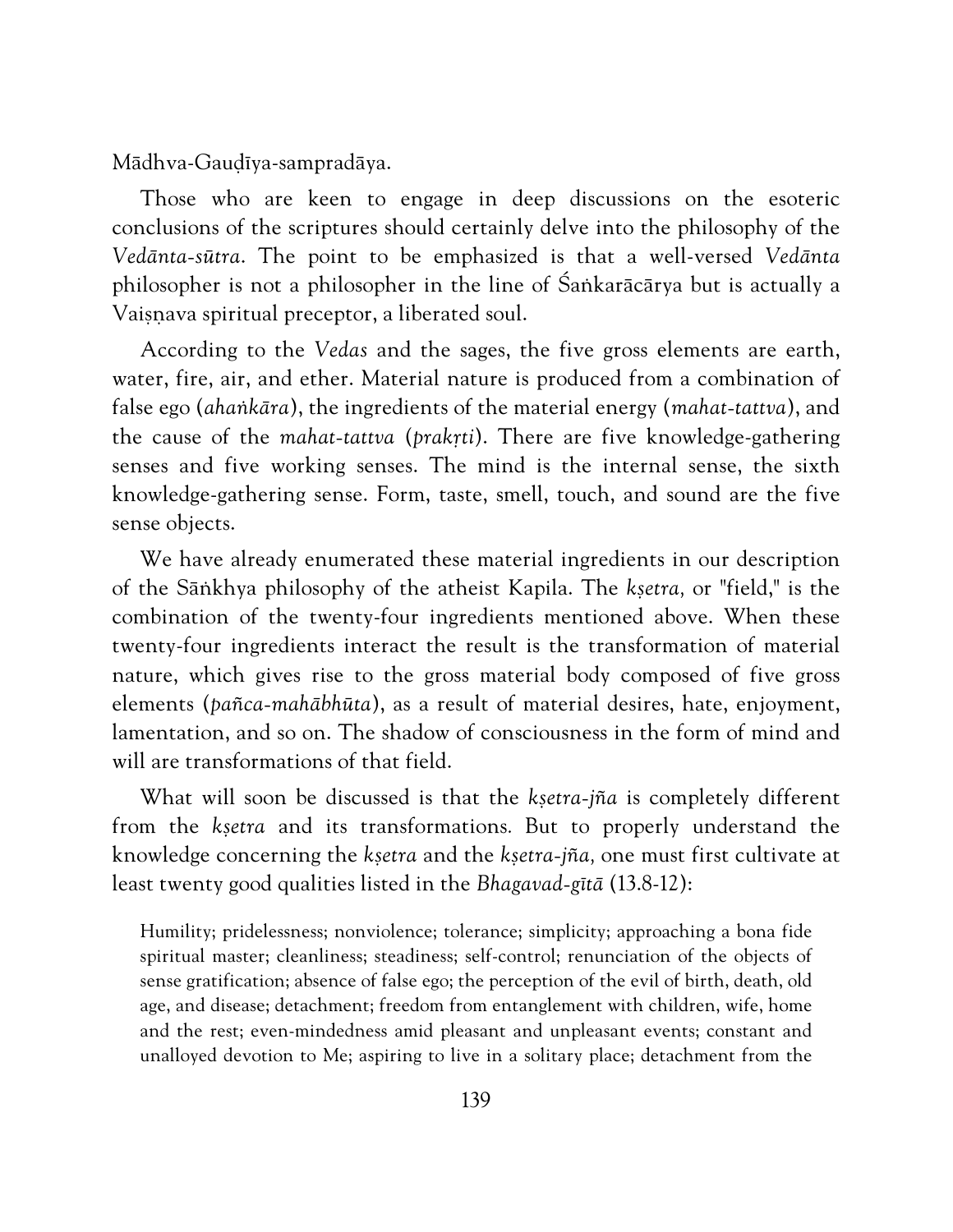general mass of people; accepting the importance of self-realization; and philosophical search for the Absolute Truth—all these I declare to be knowledge, and besides this whatever there may be is ignorance.

Persons bereft of these qualities are not eligible to discuss spiritual topics. The false logicians mistake the above-mentioned qualities, which are meant to lead the conditioned soul to liberation, for mundane qualities acquired as a result of transformations of the mind, such as lust, anger, and hate. But factually, the above-mentioned qualities represent spiritual knowledge. Even if one accepts the false logicians' argument that the qualities Lord Krsna enumerates in the *Gétä* as prerequisites for absolute knowledge are mental transformations, still we cannot agree that these transformations are equivalent to such qualities as lust, greed, anger, and illusion, which result from gross ignorance. One kind of mental transformation drags the soul down to depravity, whereas the other redeems the soul from doom. Both disease and medicine are products of material nature, yet one pushes a man toward the jaws of death, while the other saves him from destruction. So one must avoid becoming the laughing-stock of society by accepting the foolish theory of *yatA mata, tata path*—"All ways lead to the Truth"—and on this basis professing that the medicine and the disease are one and the same.

There is one quality among the twenty qualities Krsna lists that is especially noteworthy, and that is *mayi cānanya-yogena bhaktir avyabhicāriņī:* "Constant and unalloyed devotion to Me [Krsna]." The other qualities are required to cleanse the consciousness. Once the mirror of the mind is purified and the blazing fire of material existence extinguished, constant and unalloyed devotion to Lord Krsna begins to appear on the horizon of the heart. The great saintly spiritual master Śrīla Narottama dāsa Țhākura has sung, "When will my mind become purified and detached from matter? Oh, when in that purified state will I be able to see the transcendental realm of Vrndävana?"

It is interesting to note that once constant and unalloyed devotion to Lord Krsna blossoms in the heart of a person, the other nineteen qualities automatically manifest in him. As mentioned in the *Çrémad-Bhägavatam*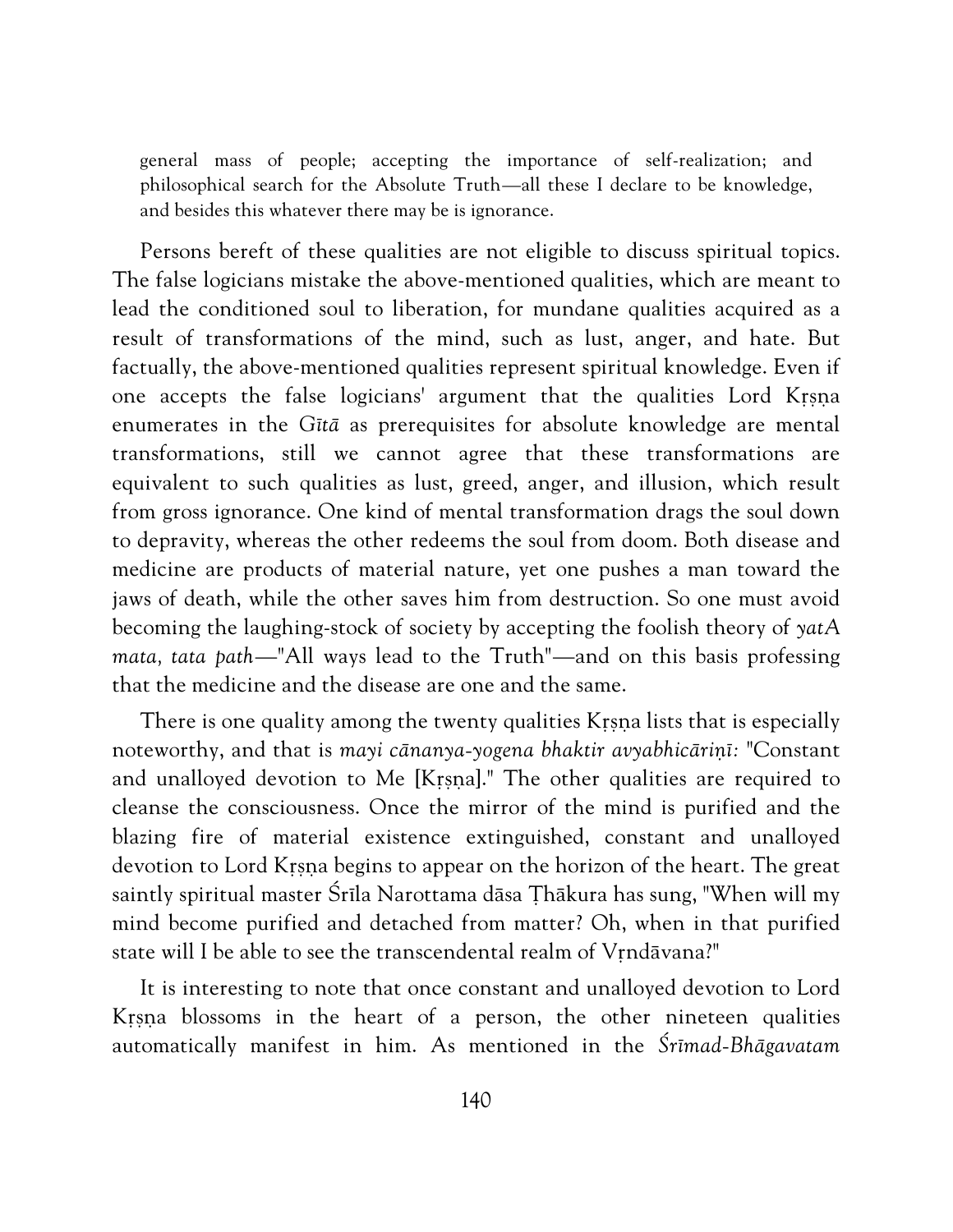(5.18.12), *yasyästi bhaktir bhagavaty akiïcanä sarvair guëais tatra samäsate suräù:*

All the demigods and their exalted qualities, such as religion, knowledge and renunciation, become manifest in the body of one who has developed unalloyed devotion for the Supreme Personality of Godhead, Väsudeva.

By patiently collecting ten, twenty, thirty rupees daily, one will someday have a million rupees. But if one comes upon a million rupees all at once, one does not have to endeavor separately to collect ten, twenty, or thirty rupees and waste valuable time. Similarly, when one develops unalloyed devotion to Lord Krsna, all the other above-mentioned qualities automatically adorn that person without extra effort. On the other hand, one who leaves aside unalloyed devotion to Lord Krsna and tries to cultivate the other nineteen qualities separately may temporarily receive wealth and honor, but he will become unqualified for achieving the highest goal. In the same verse of *Çrémad-Bhägavatam* mentioned above (5.8.12), Prahläda Mahäräja says, *haräv abhaktasya kuto mahad-guëä manorathenäsati dhävato bahiù:*

On the other hand, a person devoid of devotional service and engaged in material activities has no good qualities. Even if he is adept at the practice of mystic *yoga* or the honest endeavor of maintaining his family and relatives, he must be driven by his own mental speculations and must engage in the service of the lord's external energy. How can there be any good qualities in such a man?

It is futile to make an external show of good qualities like humility and nonviolence while disrespecting the Lord's lotus feet and denouncing the process of devotional service. Such so-called good qualities may be of some material value, but ultimately they are useless and temporary. In fact, the nineteen other qualities combine to make a throne from which unalloyed devotion may rule. These qualities are various limbs of the Absolute Truth, and everything outside this absolute knowledge is nescience.

By cultivating these limbs of knowledge, one attains self-realization. In other words, one is elevated from mundane knowledge of the *kñetra* to spiritual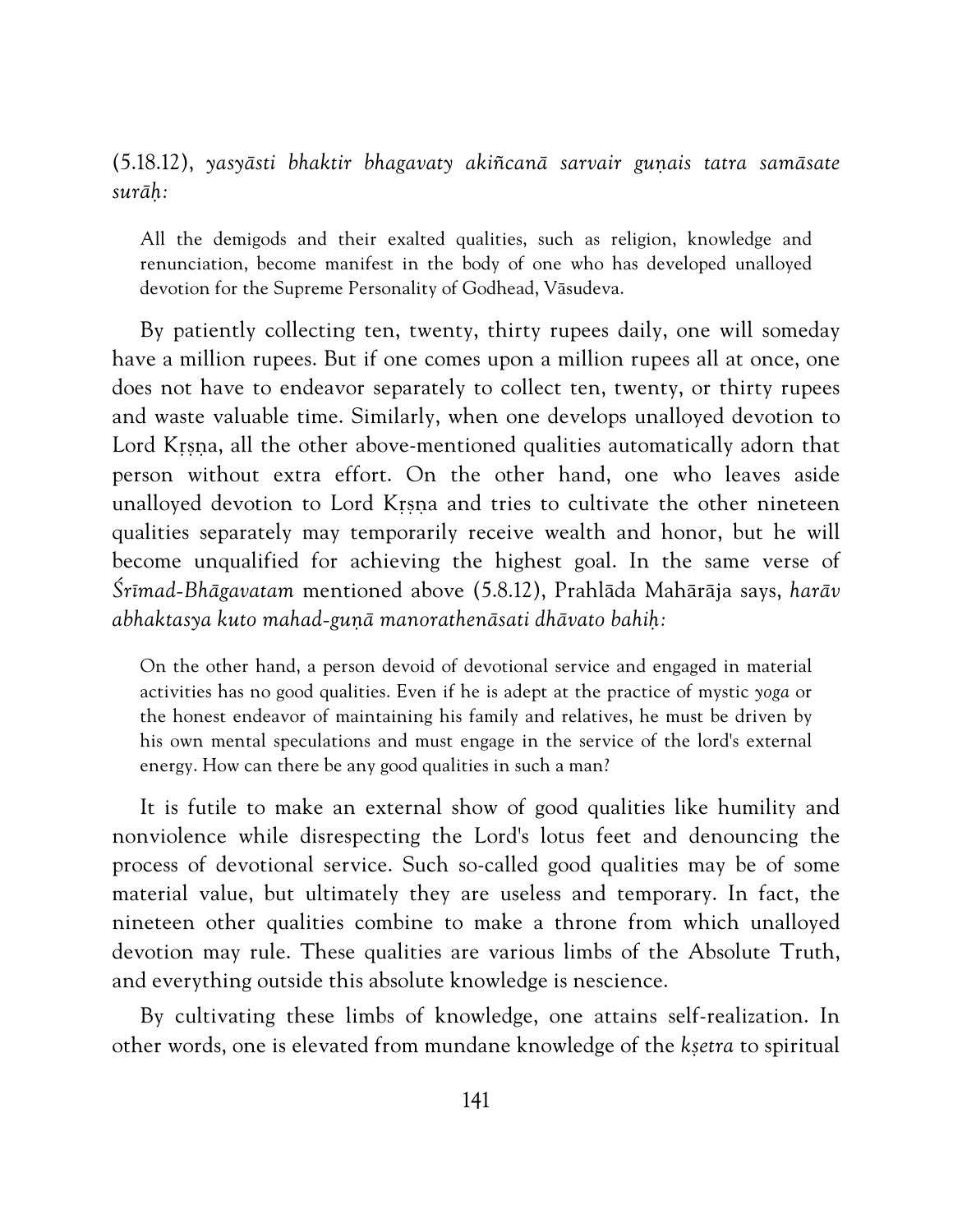knowledge of the *kñetra-jïa*. We have previously established that the word *kṣetra-jña* implies both the living entity and the Supreme Brahman. Sometimes material nature, or *prakrti*, is referred to as Brahman, the reason being that Brahman is the cause of the material nature. In one sense a cause and its effect are identical. But Lord Krsna is the ultimate source of Brahman. The Lord impregnates Brahman in the form of the material nature with the seed of Brahman known as the *jīva*. As Krsna says in the *Bhagavad-gītā* (14.3),

> *mama yonir mahad brahma tasmin garbhaà dadhämy aham sambhavaù sarva-bhütänäà tato bhavati bhärata*

The total material substance, called Brahman, is the source of birth, and it is that Brahman that I impregnate, making possible the births of all living beings, O scion of Bharata.

This verse explains the famous saying *sarvam khalv idam brahma* from the *Upanisads, meaning "Everything is Brahman." In other words, the Supreme* Brahman, Lord Krsna, is identical with both the *jwa* and *prakrti* in that they are all Brahman. Thus in one sense the Vaisnavas are pure monists. Previously we deliberated upon another verse from the *Bhagavad-gétä* (9.10):

> *mayädhyakñeëa prakåtiù süyate sa-caräcaram hetunänena kaunteya jagad viparivartate*

This material nature, which is one of My energies, is working under my direction, O son of Kunti, producing all moving and nonmoving beings. Under its rule this manifestation is created and annihilated again and again.

The *Gétä* verse under discussion (14.3) gives a clearer understanding of the other verse (9.10).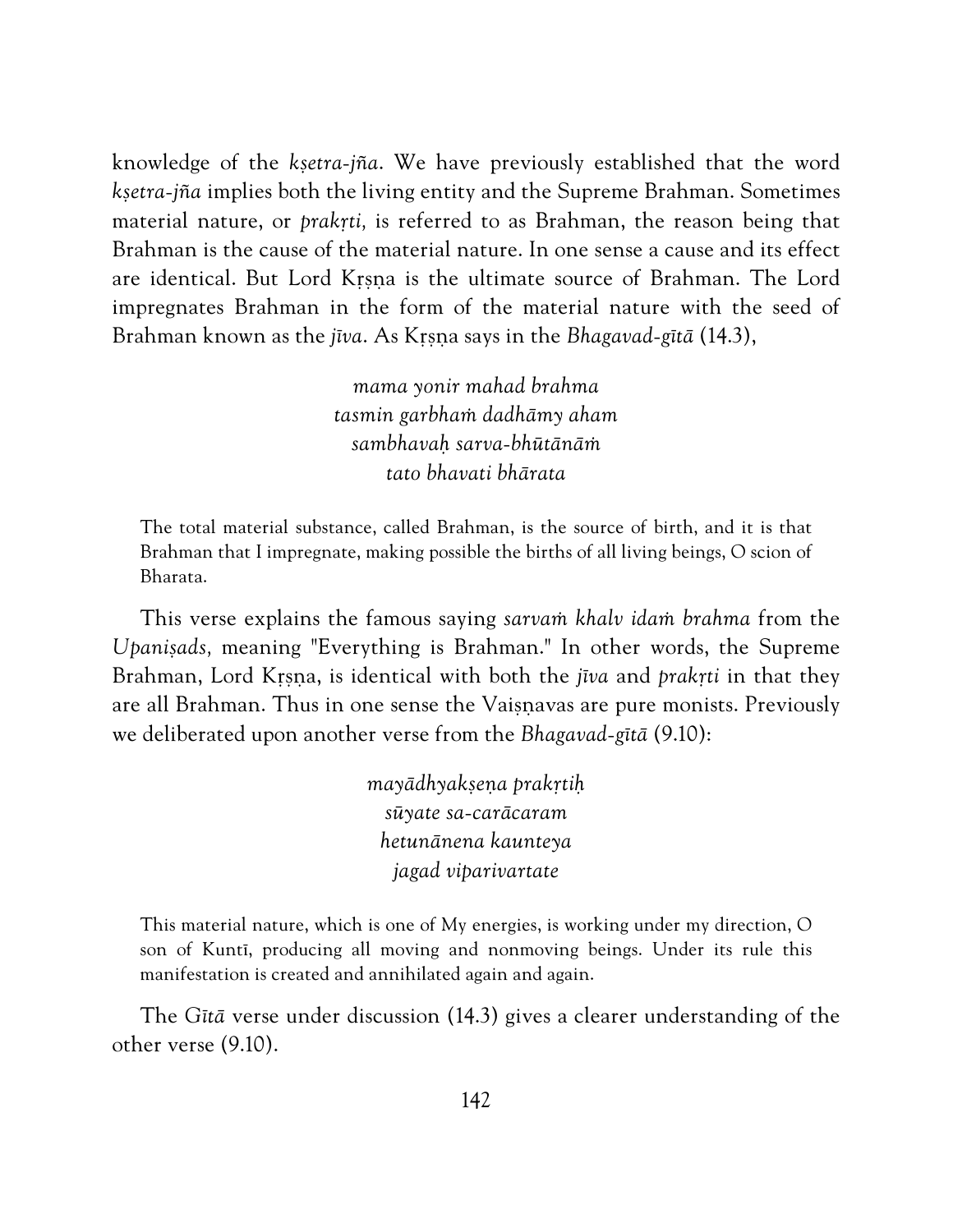# **The Mind Is Purified of Its Attachment to Matter**

To shed more light on the meaning of the Upanisadic aphorism *sarvam khalv idaà brahma,* we cite a verse from the *Viñëu Puräëa* (1.22.56):

> *eka-deça-sthitasyägner jyotsnä vistäriné yathä parasya brahmaëaù çaktis tathedam akhilaà jagat*

A fire radiates light all around although remaining in one spot. Similarly, the Supreme Brahman radiates energy everywhere, which is manifested as this material world.

In their philosophical discussions the Māyāvādīs deny the existence of the Supreme Lord's multifarious energies. Such sub-standard debates are indeed on the kindergarten level. According to Śrīla Bhaktisiddhānta Sarasvatī Thākura, the Mäyävädés have a poor fund of knowledge and are thus prevented from understanding that the Supreme Brahman is full with six opulences. To save these poor Mäyävädé impersonalists from philosophical impoverishment, Lord Krsna has mercifully instructed them in the *Bhagavad-gītā* (7.19),

> *bahünäà janmanäm ante jïänavän mäà prapadyate väsudevaù sarvam iti sa mahätmä su-durlabhaù*

After many births and deaths, he who is actually in knowledge surrenders unto Me, knowing Me to be the cause of all causes and all that is. Such a great soul is very rare.

As the saying goes, "A tethered cow goes as far as the rope." Similarly, one who uses the inductive method to search for ultimate knowledge will fail. His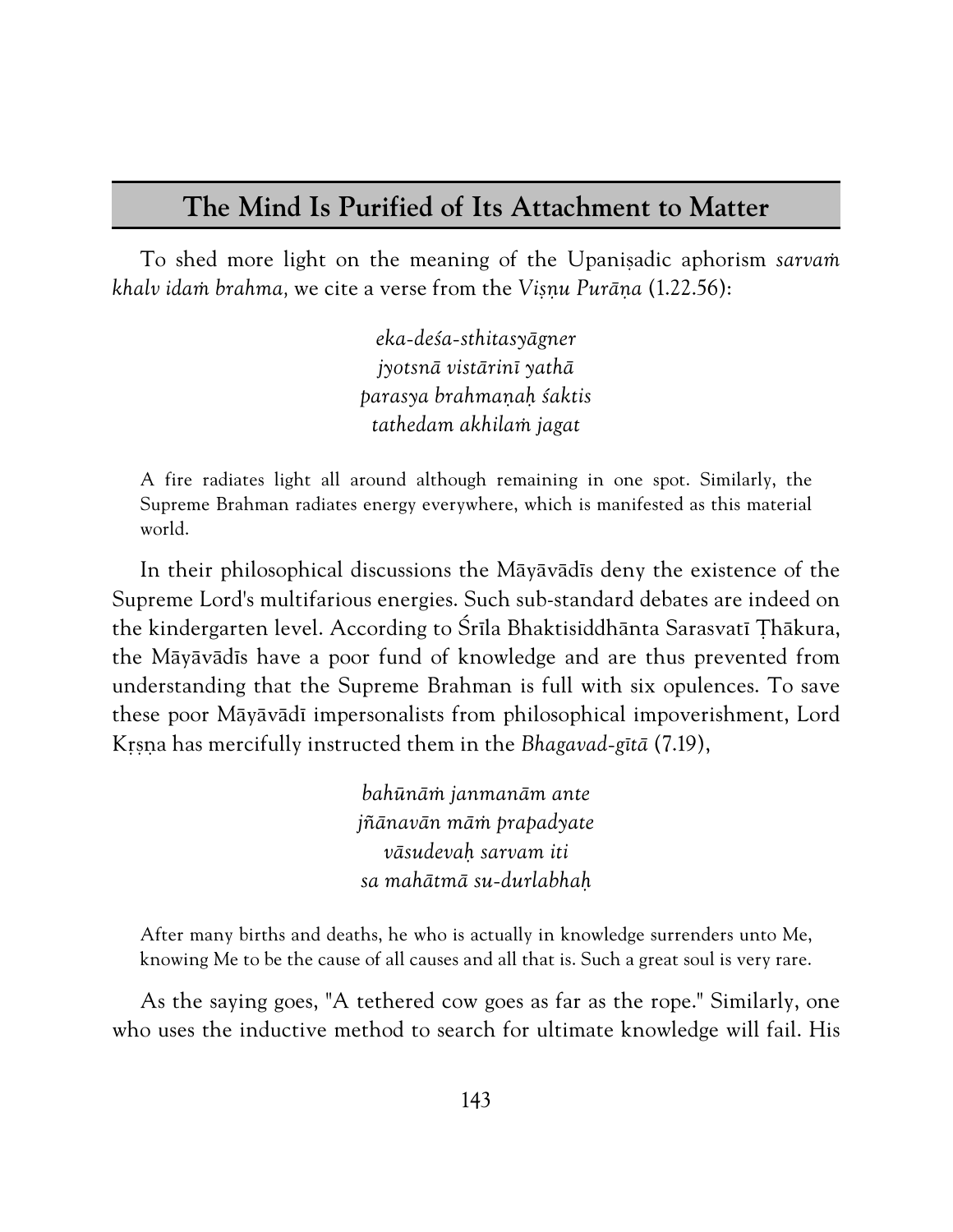attempt is futile because one cannot know the supramundane with a mundane mind. Complete comprehension of the Absolute Truth is impossible with an unholy, demoniac mind. When one is possessed of a demoniac mentality that tries to reduce the supremely omnipotent Personality of Godhead to impersonal Brahman, all so-called philosophical debates will fail to discover the realm of absolute knowledge or the truth about the nondual substance. Vaisnavas alone are eligible to cultivate such knowledge.

Of course, not all impersonalists are demoniac. As soon as an impersonalist realizes that the Absolute Truth is a person endowed with all transcendental qualities, he immediately begins to serve Him. This is confirmed in the *Çrémad-Bhägavatam* (1.7.10) which states,

> *ätmärämäç ca munayo nirgranthä apy urukrame kurvanty ahaitukéà bhaktim ittham-bhüto-guëo hariù*

All different varieties of *ätmärämas* [those who take pleasure in the *ätmä*, or spirit self], especially those established on the path of self-realization, though freed from all kinds of material bondage, desire to render unalloyed devotional service unto the Personality of Godhead. This means that the Lord possesses transcendental qualities and therefore can attract everyone, including liberated souls.

It is rare to find that great soul who is attracted by the Lord's transcendental qualities and thus surrenders to Him. The only person who can surrender to the Supreme Lord is one who does not attempt to rob Him of His personality but who views the material nature as a transformation of His multifarious energies. Thus the Mäyävädés can never be called *mahätmäs,* or "great souls." Only when they realize that the nondual Absolute Truth is none other than the Supreme Personality of Godhead, full with six opulences, can they be called *mahätmäs*.

Vaiñëava *mahätmäs* have explained the aphorism *sarvaà khalv idaà brahma* in this manner: The philosophical school known as Visistadvaita propounds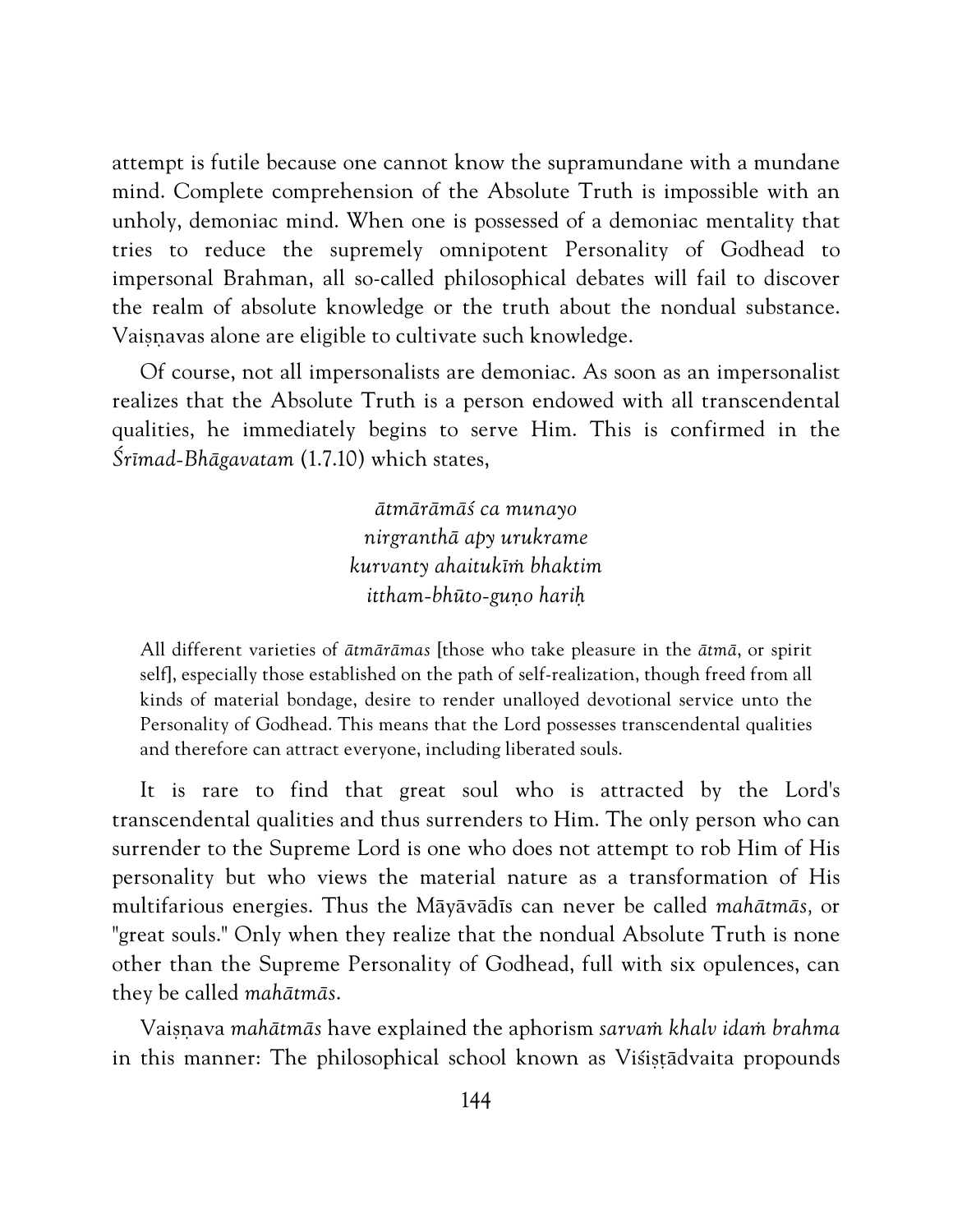the idea that the Supreme Lord eternally exists with His two principal potencies: the *cit-çakti,* or spiritual potency, and the *acit-çakti,* or material potency. Though the Lord is one nondual entity, He exists dynamically, manifesting His multifarious energies under the main headings of the *cit* and *acit* potencies, which He absolutely controls. Although He is the source of unlimited potencies, He eternally exists in His transcendental, personal form. This form manifests in three aspects, namely, as He sees Himself, as a loving devotee sees Him, and as He is seen by His competitors and enemies. The Sri Vaisnava disciplic succession, headed by Śrī Rāmānujācārya, cites the same text we have cited above to explain the situation of the Lord and His energies:

A fire radiates light all around although remaining in one spot. Similarly, the Supreme Brahman radiates energy everywhere, which is manifested as this material world.

Thus the entire creation is proof of the existence of the Lord. One who is in complete knowledge understands that the Absolute Truth is the Supreme Personality of Godhead, who exists eternally as the source and controller of all energies. The *mahätmäs* fully realize this knowledge, and having taken shelter of the Lord's transcendental energy (*cit-çakti*), they eternally render loving devotional service to Him. Lord Kåñëa confirms this in the *Bhagavad-gétä* (9.13-14):

> *mahätmänas tu mäà pärtha daivéà prakåtim äçritäù bhajanty ananya-manaso jïätvä bhütädim avyayam*

*satataà kértayanto mäà yatantaç ca dåòha-vratäù namasyantaç ca mäà bhaktyä nitya-yuktä upäsate* [*Bg*. *9.14*]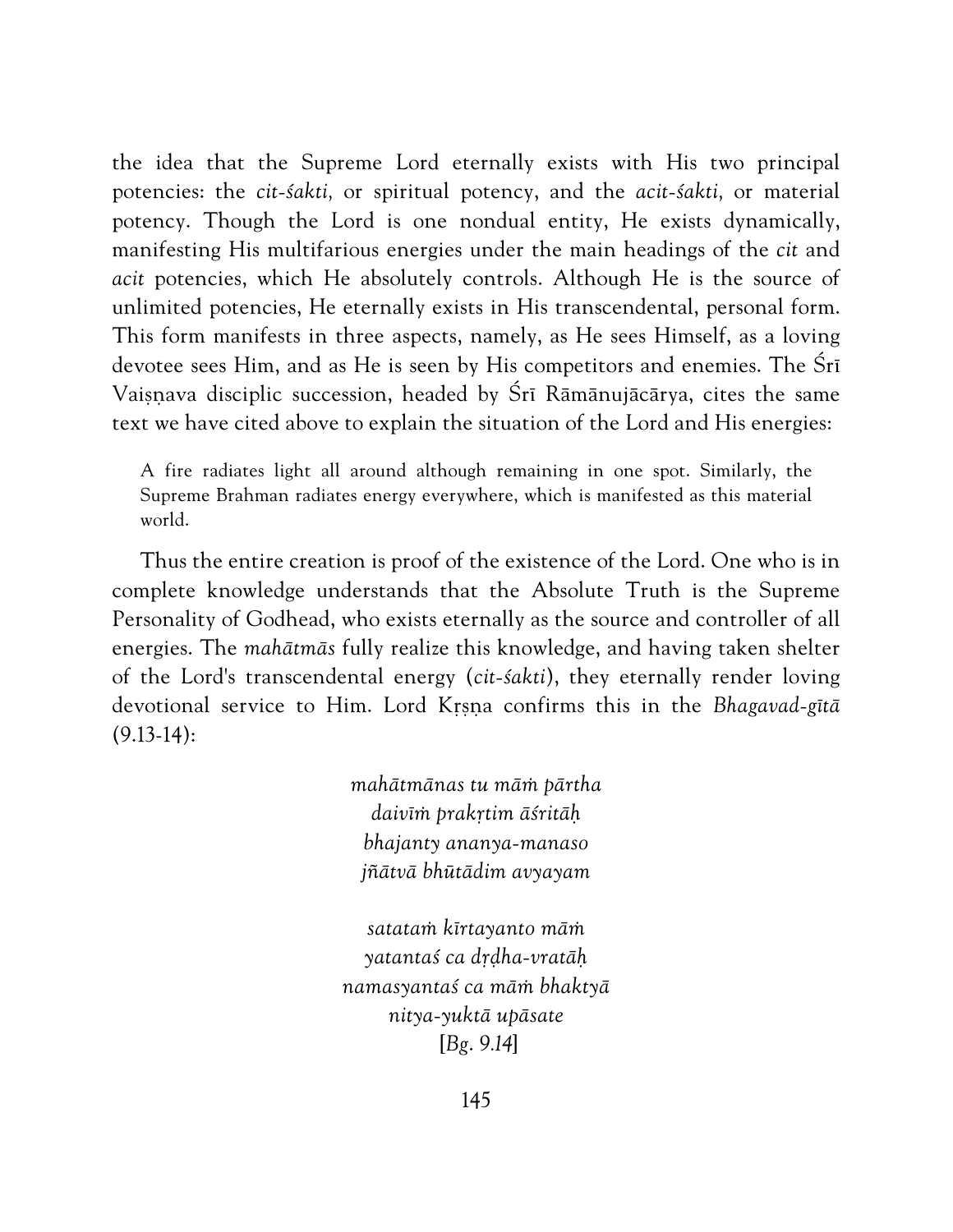O son of Prthā, those who are not deluded, the great souls, are under the protection of the divine nature. They are fully engaged in devotional service because they know Me as the Supreme Personality of Godhead, original and inexhaustible. Always chanting My glories, endeavoring with great determination, bowing down before Me, these great souls perpetually worship Me with devotion.

The mental speculators and logicians, as well as the Māyāvādīs—who are neophytes depending on the empirical, inductive process—should properly understand the position of the pure devotees of the Lord, who have realized the Absolute truth. In the *Bhagavad-gītā* (4.23) Lord Krsna gives this explanation of the activities of the devotees:

> *gata-saìgasya muktasya jïänävasthita-cetasaù yajïäyäcarataù karma samagraà praviléyate*

The work of a man who is unattached to the modes of material nature and who is fully situated in transcendental knowledge merges entirely into transcendence.

The activities of performed as sacrifices are all devotional service. The Sanskrit word yajña means "sacrifice," but it can also mean Lord Visnu Himself. To perform one's activities as transcendental devotional service is possible only for those advanced souls who are fully situated in the Absolute Truth. Again, Kåñëa describes His devotees in the *Bhagavad-gétä* (7.17):

> *teñäà jïäné nitya-yukta eka-bhaktir viçiñyate priyo hi jïänino 'tyartham ahaà sa ca mama priyaù*

Of these, the one who is in full knowledge and is always engaged in pure devotional service is the best. For I am very dear to him, and he is dear to Me.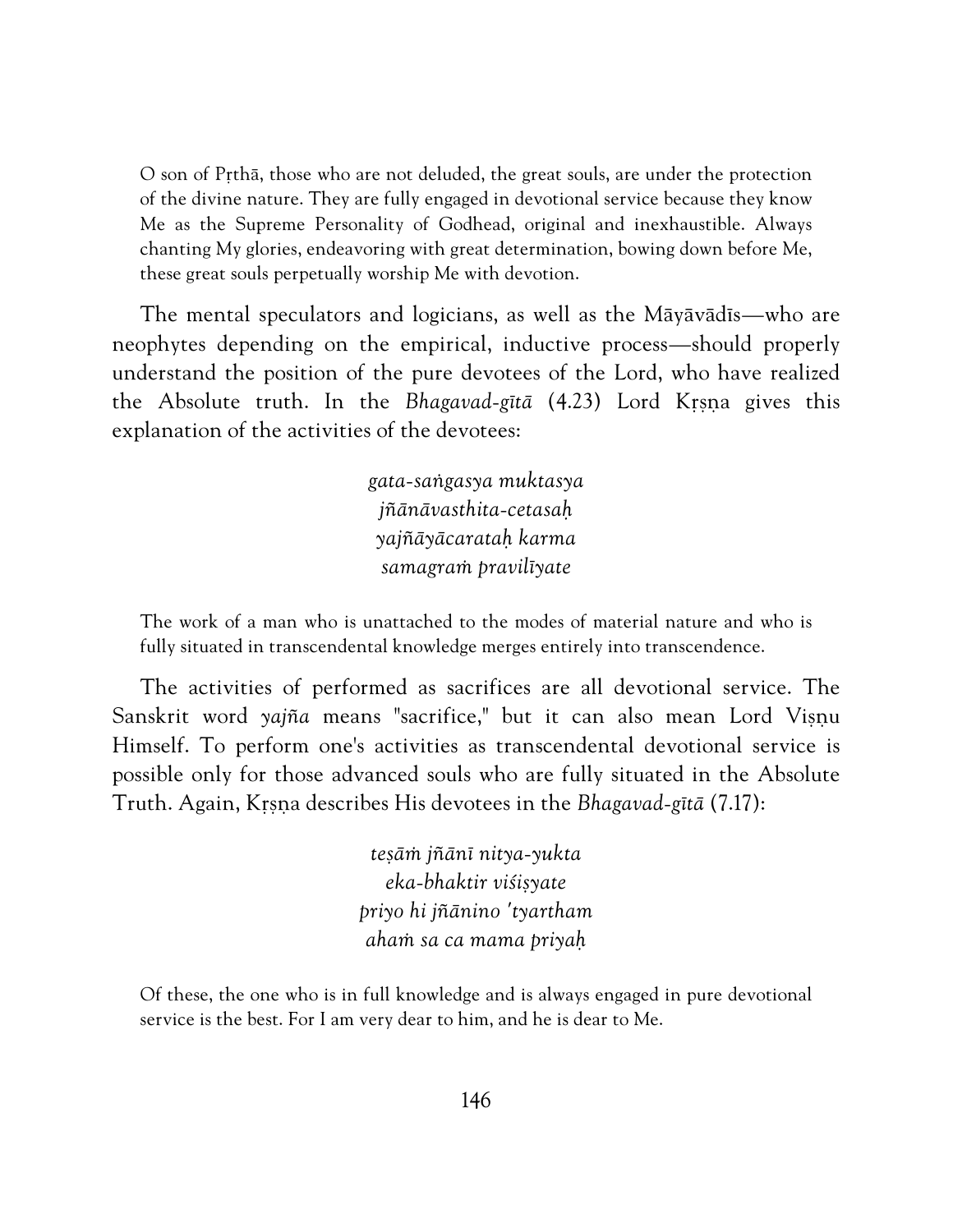If an impersonalist philosopher, due to some piety, engages in devotional service to the Supreme Lord, then only does he become dear to the Lord. But as long as the impersonalists try to rob the Supreme Lord of His divine potencies, they can never be dear to Him, nor can they be called *mahätmäs.* They will continue to be counted among the demoniac atheists deluded by the Lord's illusory potency. These atheists are not wise men: they are simply ordinary mortals who are offenders against the Lord.

Wherever the word *jïäna* appears in the Vedic literature, it should be understood to mean *sambandha-jïäna,* knowledge of the relationship between the Lord and His energies. It does not refer to the impersonalist concept of the Supreme. After a person understands *sambandha-jïäna,* he comes to the stage of *abhidheya-jïäna,* knowledge of how to act in his relationship with the Supreme Lord. This is devotional service, practiced by liberated souls. The mature stage of *abhidheya-jïäna* leads one to love of Godhead, the ultimate goal of all living entities.

It is the general opinion that among modern-day spiritualists who have tried to know the Supreme through their own puny efforts, Śrī Aurobindo has attained some degree of realization. The reason for his success, it is claimed, is that the object of his search was not material knowledge. The Māyāvādīs attempt to know the oneness of everything, but their search takes them only up to realization of the impersonal, nondual Brahman. They do not know that becoming free from disease is not perfection, that after the diseased material condition comes the healthy state of spiritual existence, wherein a liberated soul is still an individual with personality. This fact is incomprehensible to them.

Śrī Aurobindo rose beyond this limited sphere of thinking and talked about "supramental consciousness" in such books as *Life Divine*. We consider this book a hazy attempt to present the Supreme Lord's transcendental potencies. He accepted that the Supreme Lord is endowed with transcendental potency, and therefore we have some appreciation for him, but we feel that many persons cannot understand Sri Aurobindo's explanation of transcendence in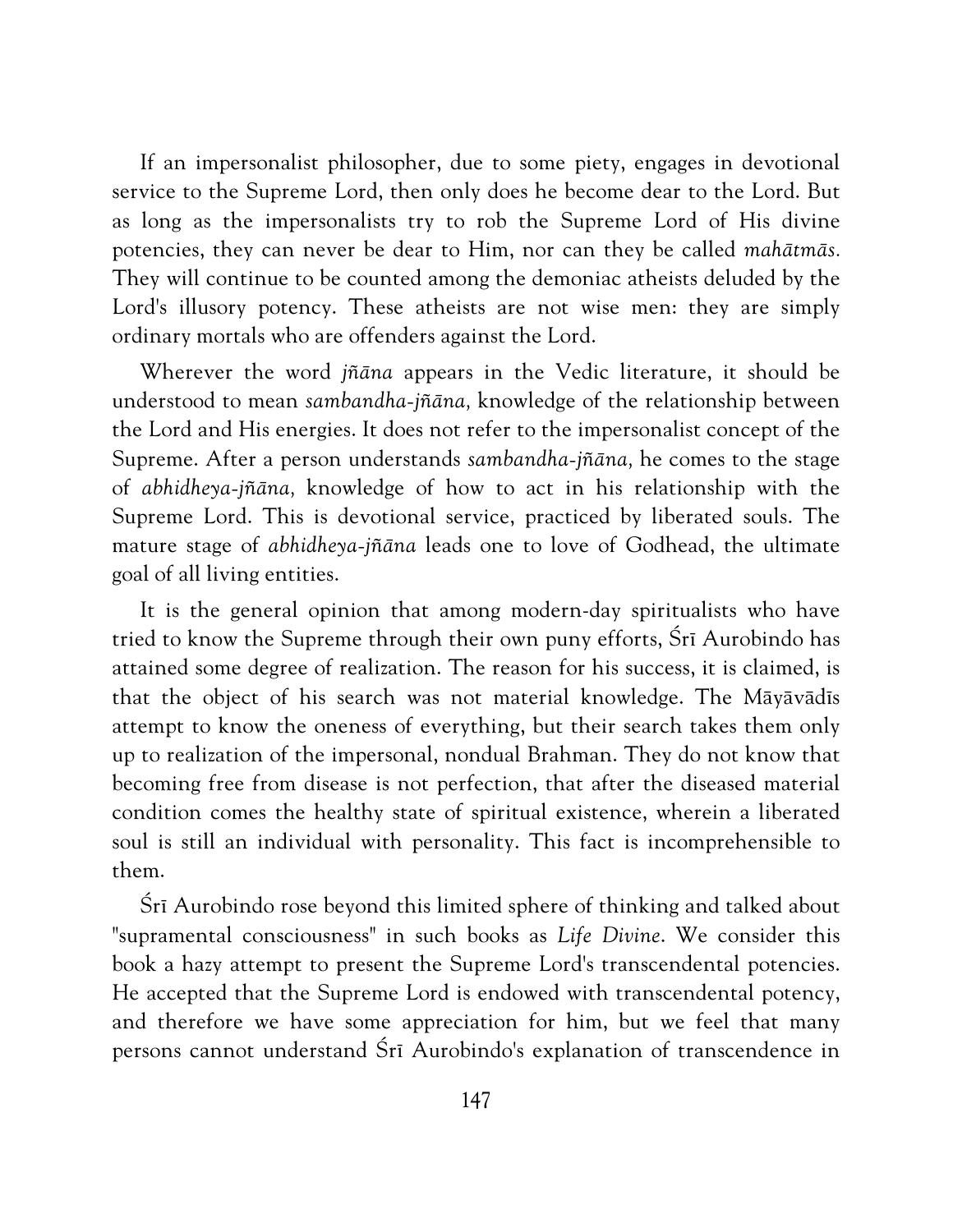his books. Although he uses fairly simple English, the reader remains puzzled. Those who are unacquainted with such Vaisnava philosophies as Visistādvaita, Çuddhädvaita, Dvaitädvaita, and finally Lord Caitanya's *acintya-bhedābheda-tattva(14)*, cannot understand Śrī Aurobindo. And those who are learned only in impersonal philosophy, who are searching for the nondual Brahman, have even less access to  $\rm SrI$  Aurobindo's works.

Much of Sri Aurobindo's stream of thinking has been borrowed from Vaiñëava philosophy. In *Light on Yoga* and in an essay entitled "*The Goal*," we find the following passages:

In order to get dynamic realization, it is not enough to rescue the Purusa from the subjugation of Prakrti. One must transfer the allegiance of the Purusa from the lower Prakrti, with its play of ignorant forces, to the supreme Divine Śakti—the Mother.

It is a mistake to identify the Mother with the lower Prakrti and its mechanism of forces. Prakrti here is a mechanism only, which has been formed for the evolution of ignorance. As the ignorant mental, vital, or physical being is not itself the Divine, although it comes from the Divine, so the mechanism of Prakrti is not the Divine Mother. No doubt something of her is there in and behind this mechanism, maintaining it for the evolutionary purpose, but she in herself is not the Çakti of Avidya but the Divine consciousness, the Power, Light, and Para-praktti, to whom we turn for release and divine fulflllment...

If the supermind could not give us a greater and more complete truth than any of the lower planes, it would not be worthwhile trying to reach it. Each plane has its own truth. Some of these truths are no longer needed as we rise to higher planes. For example, desire and ego are truths of the mental, vital, and physical plane, as a man on that plane without ego or desire would be a mere automaton. As we rise higher, ego and desire appear no longer as truths: they are falsehoods disfiguring the true person and the true will. The struggle between the powers of light and the powers of darkness is a truth here, but it becomes less and less of a truth as one rises higher, and in the supermind it has no truth at all. Other truths remain, but change their character, importance, and place in the whole. The contrast between the Personal and the Impersonal is a truth of the overmind; there is no separate truth of them in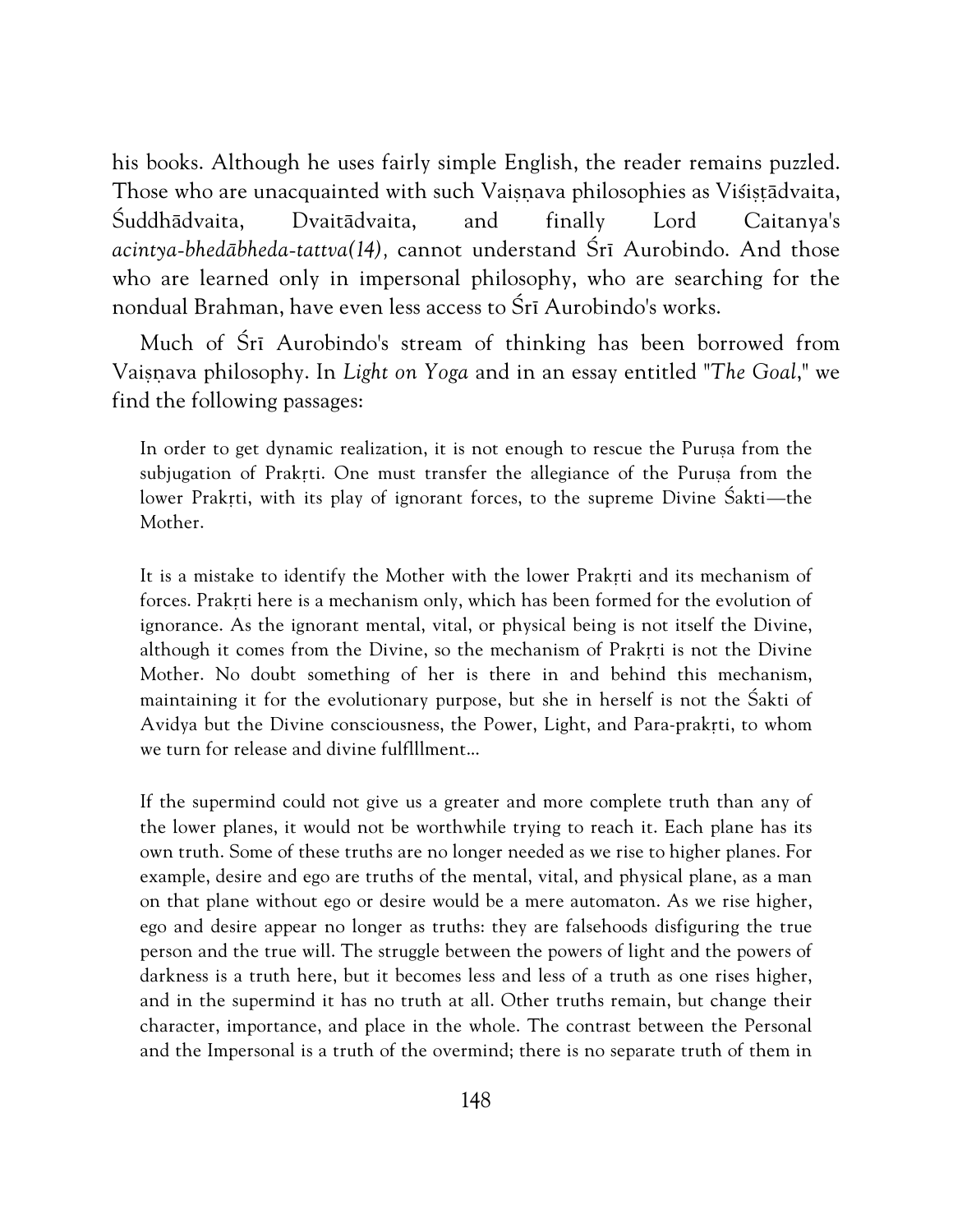the supermind: they are inseparably one. But one who has not mastered the lower planes cannot reach the supramental truth. The incompetent pride of man's mind makes a sharp distinction and wants to call all else untruth and leap at once to the highest truth, whatever it may be. But that is an ambitious and arrogant error. One has to climb the stairs and rest ones feet firmly on each step in order to reach the summit.

If one is serious about the real meaning of life, then simple endeavoring to escape the crippling clutches of *mäyä* is not the only undertaking. The ultimate goal is to liberate ourselves from the enthrallment of the illusory energy and become wholly subservient to the transcendental, spiritual energy.

In the *Caitanya-caritāmrta* (*Madhya* 20.108-09, 111, 117-8, 120, and 122), Lord Caitanya gives some illuminating advice to Sanätana Gosvämé:

It is the living entity's constitutional position to be an eternal servant of Krsna because he is the marginal energy of Krsna and a manifestation simultaneously one with and different from the Lord, like a molecular particle of sunshine or fire.

Lord Krsna naturally has three energetic transformations, and these are known as the spiritual potency, the living entity potency, and the illusory potency... Forgetting Krsna, the living entity has been attracted by the external feature from time immemorial. Therefore the illusory energy (*mäyä*) gives him all kinds of misery in his material existence. In the material condition, the living entity is sometimes raised to higher planetary systems and material prosperity and sometimes drowned in a hellish situation. His state is exactly that of a criminal whom a king punishes by submerging him in water and then raising him again from the water.... If the conditioned soul becomes Krsna conscious by the mercy of saintly persons who voluntarily preach scriptural injunctions and help him to become Krsna conscious, the conditioned soul is liberated from the clutches of *mäyä,* who gives him up. The conditioned soul cannot revive his Krsna consciousness by his own effort. But out of causeless mercy, Lord Krsna compiled the Vedic literature and its supplements, the *Purānas*.

# Constitutionally, the Jīva is an Eternal Servant of Krsna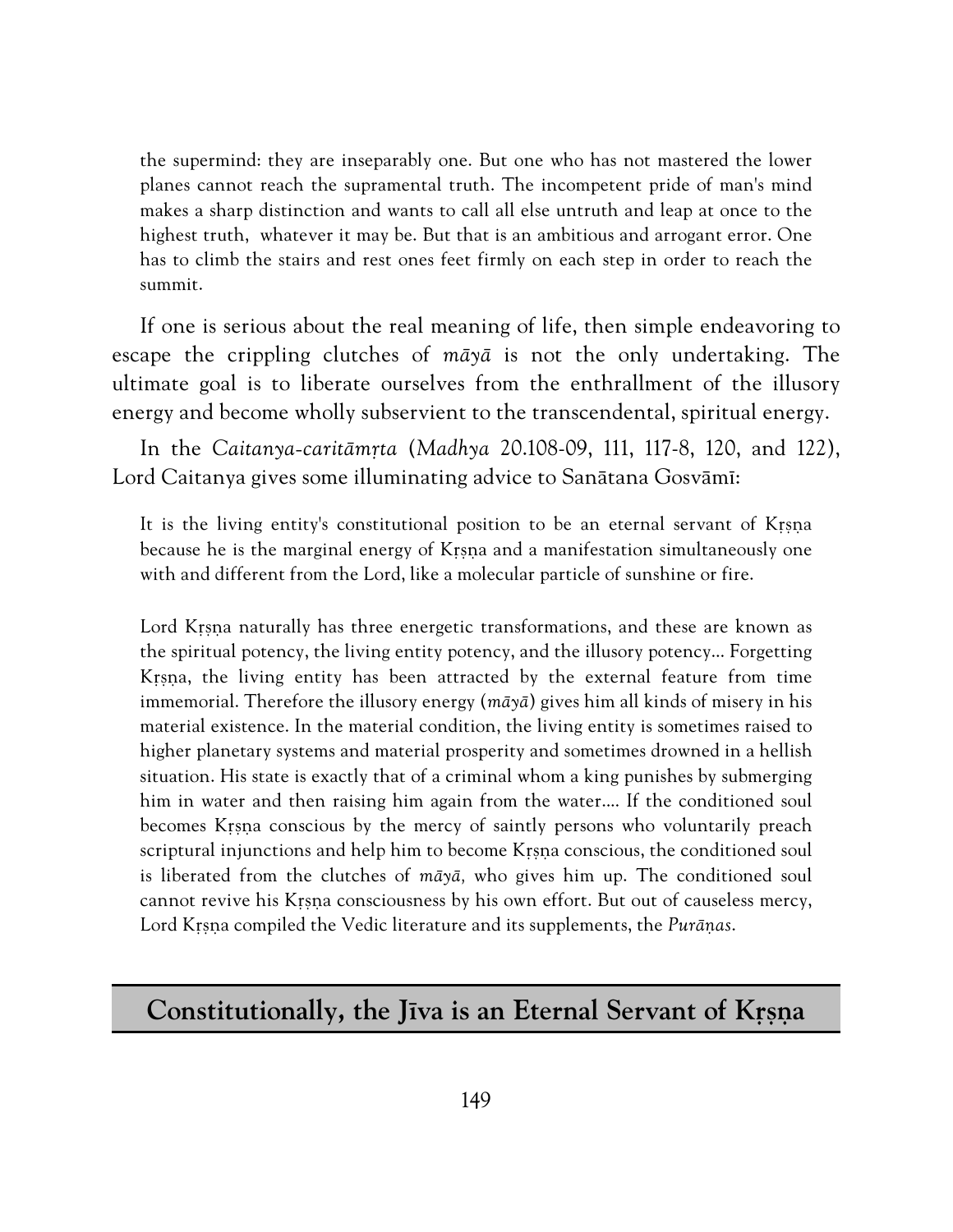The profound esoteric conclusions Lord Caitanya revealed in a few aphorisms of instruction to Śrī Sanātana Gosvāmī are only partially discussed in all the works of Sri Aurobindo. In language full of complex syntax and obscure terms, Śrī Aurobindo tries to express the knowledge that is easily available through the practice of *vaidhi-bhakti,* devotional service rendered according to regulations given by the authorized spiritual master and the scriptures. Because of his high-flown literary style, and for other technical reasons, Sri Aurobindo's writings are not easily understood by the ordinary reading public, and so his literature is, in a sense, ineffectual.

Lord Caitanya discusses in detail the *jīva's* eternal constitutional position as Lord Krsna's servant, and how the *jīva* is put into illusion, or *māyā*, when he tries to be the supreme enjoyer. Lord Caitanya further explains that when the *jīva* forgets his eternal position as a servant of Lord Krsna, he becomes eternally conditioned and illusioned. Thus *mäyä* inflicts the miseries of material life upon the *jūva*. If a person artificially tries to be something he is not, then he can expect only misery. In this regard we recall a short story we read as a child in school that tells of a crow who tried to become a peacock. The creator and master of this universe is its rightful owner as well. Thus He is the sole enjoyer of everything. But if one among the creator's many servants tries to usurp His position and play the role of the Lord and enjoyer, how can he expect anything but suffering?

In the *Çrémad-Bhägavatam* (10.87.30), one of the four Kumäras, Sanandana, recites to an assembly of sages in Janaloka the prayers the personified *Vedas* previously recited to the Supreme Lord. One of the prayers is as follows:

> *aparimitä dhruväs tanu-bhåto yadi sarva-gatäs tarhi na çäsyateti niyamo dhruva netarathä ajani ca yan-mayaà tad avimucya niyantå bhavet samam anujänatäà yad amataà mata-duñöatayä*

If the countless living entities were all-pervading and possessed forms that never changed, You could not possibly be their absolute ruler, O immutable one. But since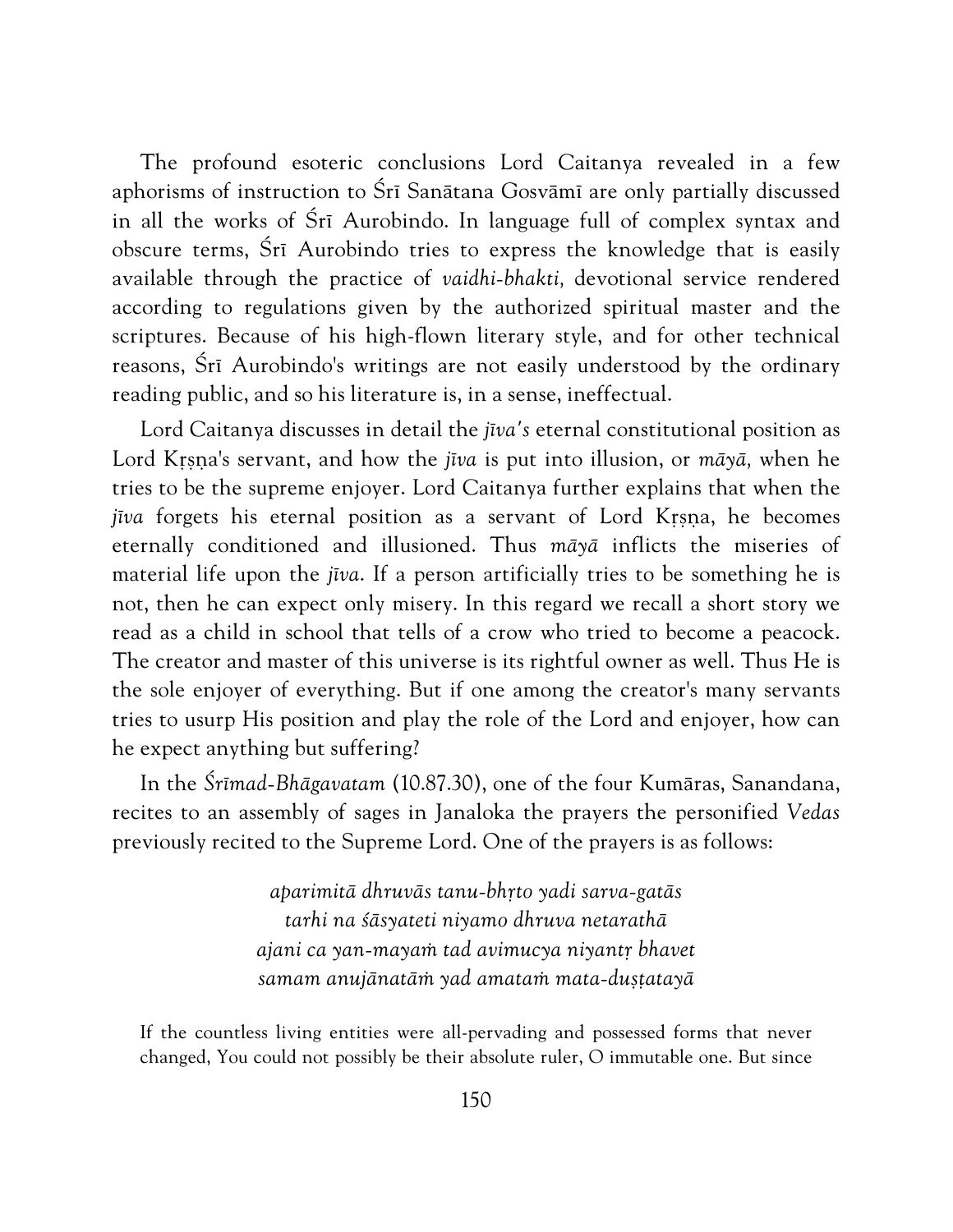they are Your localized expansions and their forms are subject to change, You do control them. Indeed, that which supplies the ingredients for the generation of something is necessarily its controller because a product never exists apart from its ingredient cause. It is simply illusion for someone to think that he knows the Supreme Lord, who is equally present in each of His expansions, since whatever knowledge one gains by material means must be imperfect.

The last word in knowledge is certainly not self-realization or Brahman realization. There is more to realize—namely, that the *jtva* is the eternal servant of Lord Krsna. This realization is the awakening of supramental consciousness, and the activities a *jéva* performs in such consciousness are the beginning of his eternal life. When the *jéva* performs all his activities under the direction of the Lord's internal, spiritual energy, he enjoys eternal transcendental bliss, which is a billion times grater than the happiness of Brahman realization. The difference in transcendental joy between the two is like the difference between the vast ocean and the water collected in a calf's hoofprint. When Sri Aurobindo wrote of "the Divine Mother," he was likely referring to this internal, spiritual energy, the predominating Deity of eternal transcendental bliss. He also pointed out that the activities of the inferior, material energy should not be mistaken for those of this spiritual potency. Once the famous impersonalist and monist *sannyäsé* Ramana Maharshi of Madras was asked by a foreign disciple, "What is the difference between God and man?" His cryptic reply was "God plus desire equals man, and man minus desire equals God." We say that man can never be free of desire. In his eternal conditioned existence the *jīva* is full of the desire to enjoy matter, while in his eternal liberated state he is full of the desire to render devotional service to the Lord. Thus the *jéva* can never become God. It is sheer insanity to equate man with God, or vice versa. The Mäyävädé's unnatural desire to deny the inherent characteristics of his conscious self is the very same desire that keeps him from attaining liberation. Hence the Māyāvādīs' false and arrogant claim of liberation is merely a demonstration of their perverted intelligence.

According to the *Çrémad-Bhägavatam,* desire can never be nullified. While conditioned, the *jéva* is a repository of unlimited material desires, summarized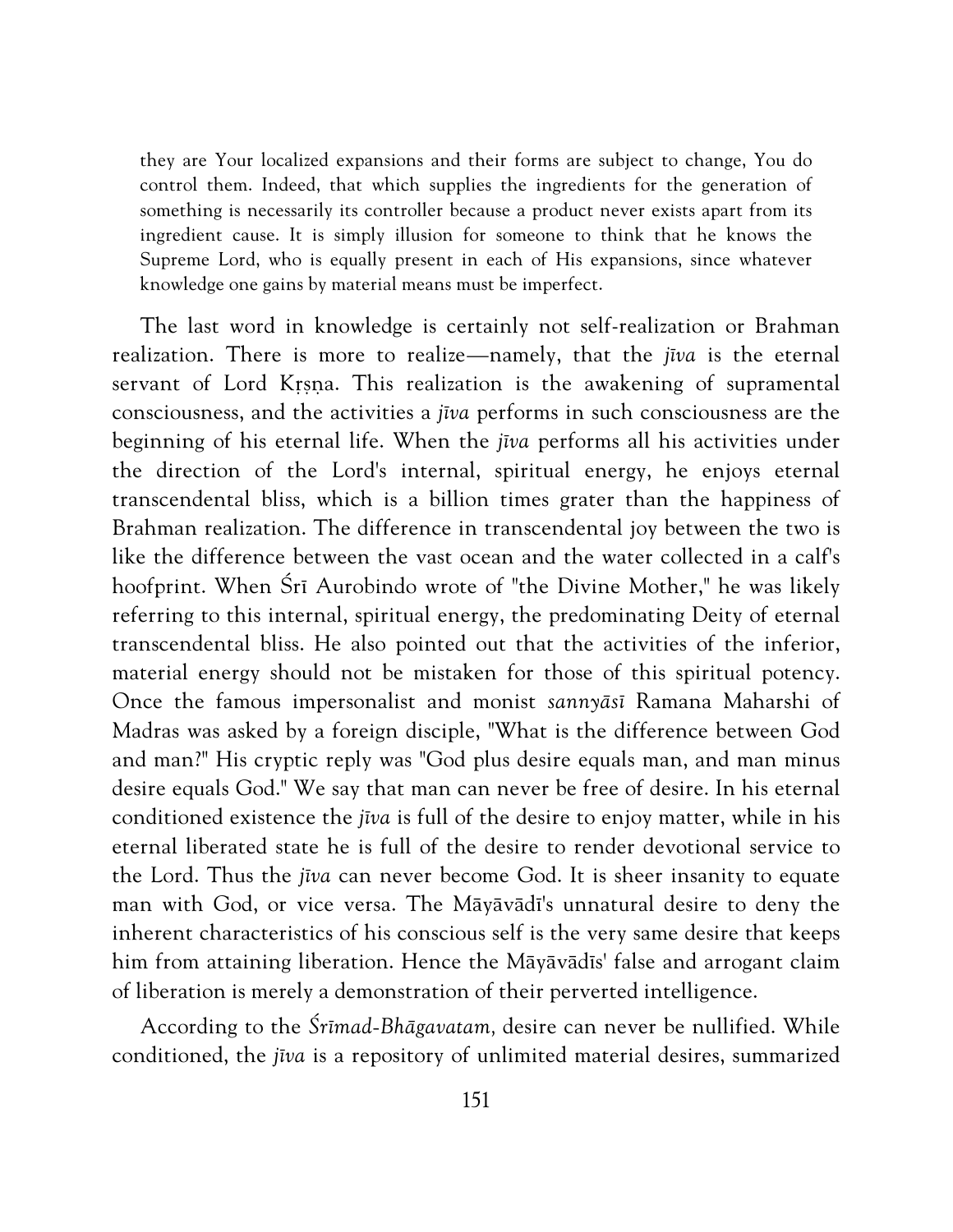as the *catur-varga,* the four goals of human life enunciated in the Vedic literature (religiosity, economic development, sense gratification, and liberation). However, in the liberated state produced by acting under the direction of the Lord's internal, spiritual energy, the *jéva's* true, spiritual desires become manifest. Śrī Aurobindo has discussed this subject (though not in detail), and for this we appreciate him more than Ramana Maharshi. Ramana Maharshi has more or less tried to completely choke the life out of desire. This forcible elimination of desire is spiritual suicide. There is no credit in finishing off the patient without curing his disease; the doctor is qualified when he can cure the disease and save the patient. Those who pursue the four Vedic goals mentioned above, even up to impersonal liberation, find themselves imprisoned by their senses and enslaved by their desires. On the other hand, one who can teach people how to engage their daily activities in the service of the Supreme Lord is the real benefactor of humanity.

In the *Bhagavad-gītā* (9.4) Lord Krsna says:

*mayä tatam idaà sarvaà jagad avyakta-mürtinä mat-sthäni sarva-bhütäni na cähaà teñv avasthitaù*

By Me, in My unmanifested form, this entire universe is pervaded. All beings are in Me, but I am not in Them.

In His unmanifested impersonal form Lord Krsna pervades this entire universe, which is a transformation of His external energy. Therefore all living entities in the material creation rest on His energies. Energy cannot exist by itself, without an energetic source. Thus the material energy and the Supreme Energetic, Lord Krsna, are in principle one, though the Energetic is far removed from the workings of His energy. The *jéva,* being marginal, is moved by desire to serve either the manifestation of the Lord's external energy—this physical world—or the Lord Himself in spiritual world, which is an expansion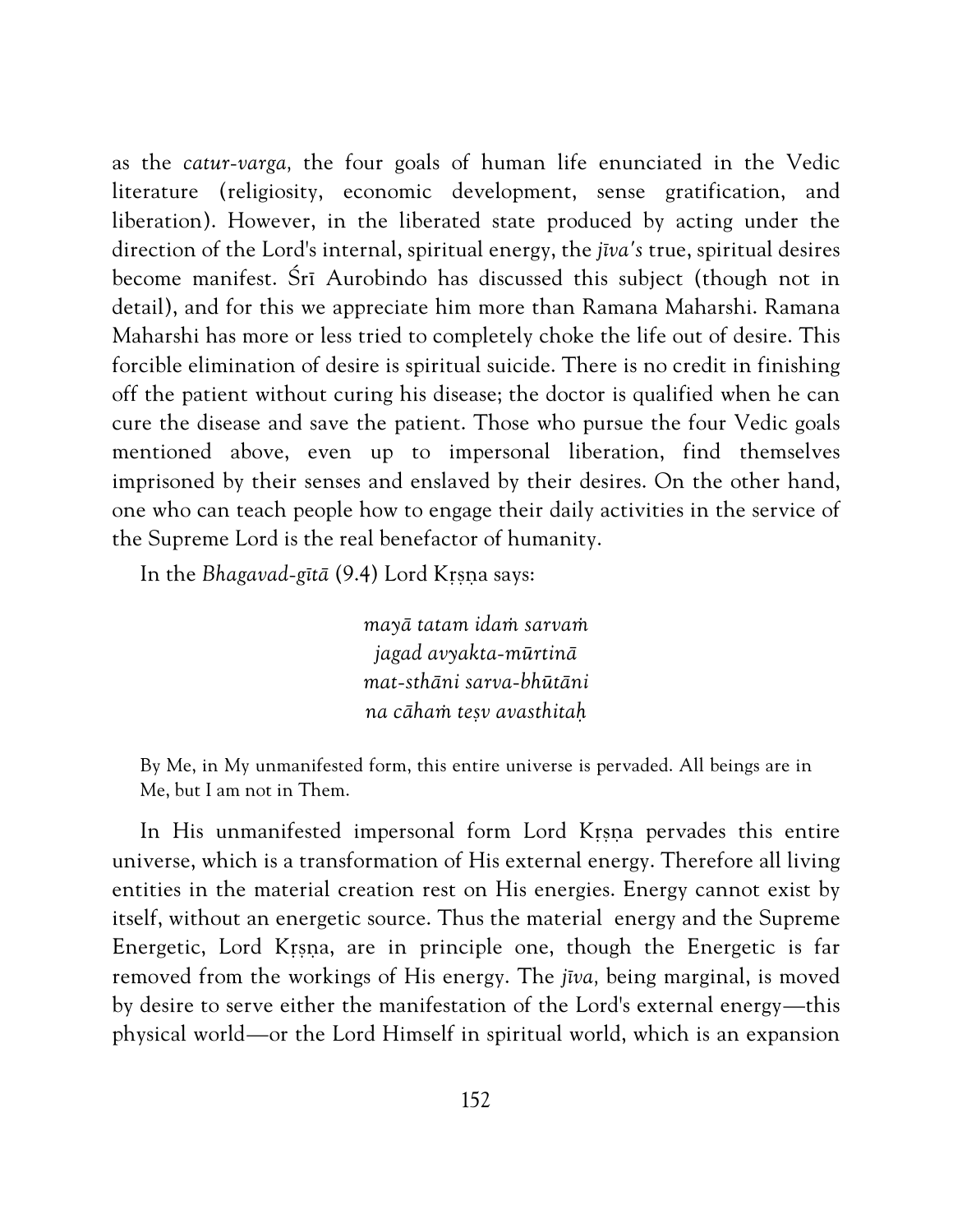of His superior, internal potency. In other words, in every situation the *jéva* maintains his constitutional position as a servant. Thus he cannot relieve the suffering he undergoes as a servant of this material nature by artificially giving up his desire to serve. Inherently a servant, the *jéva* can never forsake his desire to serve. But if he so desires, he can quit his bad service for a good one. He should abandon his service of the four Vedic goals, including impersonal liberation—which will altogether throttle the life out of his desire to serve—and carefully try to manifest his original spiritual desire to serve the Lord. Śrī Aurobindo has discussed this same point in the passage quoted above:

If the supermind could not give us a greater and more complete truth than any of the lower planes, it would not be worthwhile trying to reach it.

If a human being tries to exist without ego, desire, feelings, dislikes, and so on, he will be converted into inert matter. This is not spiritual elevation. When a person gradually progresses from materialistic perception to spiritual perception, he can clearly understand how trivial are his mundane desires, feelings, dislikes, and so on which were so long contaminated by ignorance. As this ignorance dissipates, mundane desires become insignificant. Desires remain, but they are no longer mundane. They become transcendental. In that state, one perceives Brahman, the Supersoul, and the Supreme Lord as one. Such higher perceptions are possible only when one's mind and senses are transcendental, a stage impossible to reach in one leap. Those who try the impossible are irrational and overambitious. Everyone has to proceed gradually, placing each step securely before taking the next one. In this way one will ultimately reach the goal.

In his essay entitled "*Yoga*," Śrī Aurobindo does not recommend destroying desire but rather changing its character. It is a perennial truth that the *jéva* is by nature an eternal servant of Lord Krsna. The *jīva* has no other identity, whether he is conditioned or liberated. His position is similar to that of a citizen of a country: he is always subject to the government laws, whether he is in or out of jail. When he is inside the jail, all his activities are painful, but as a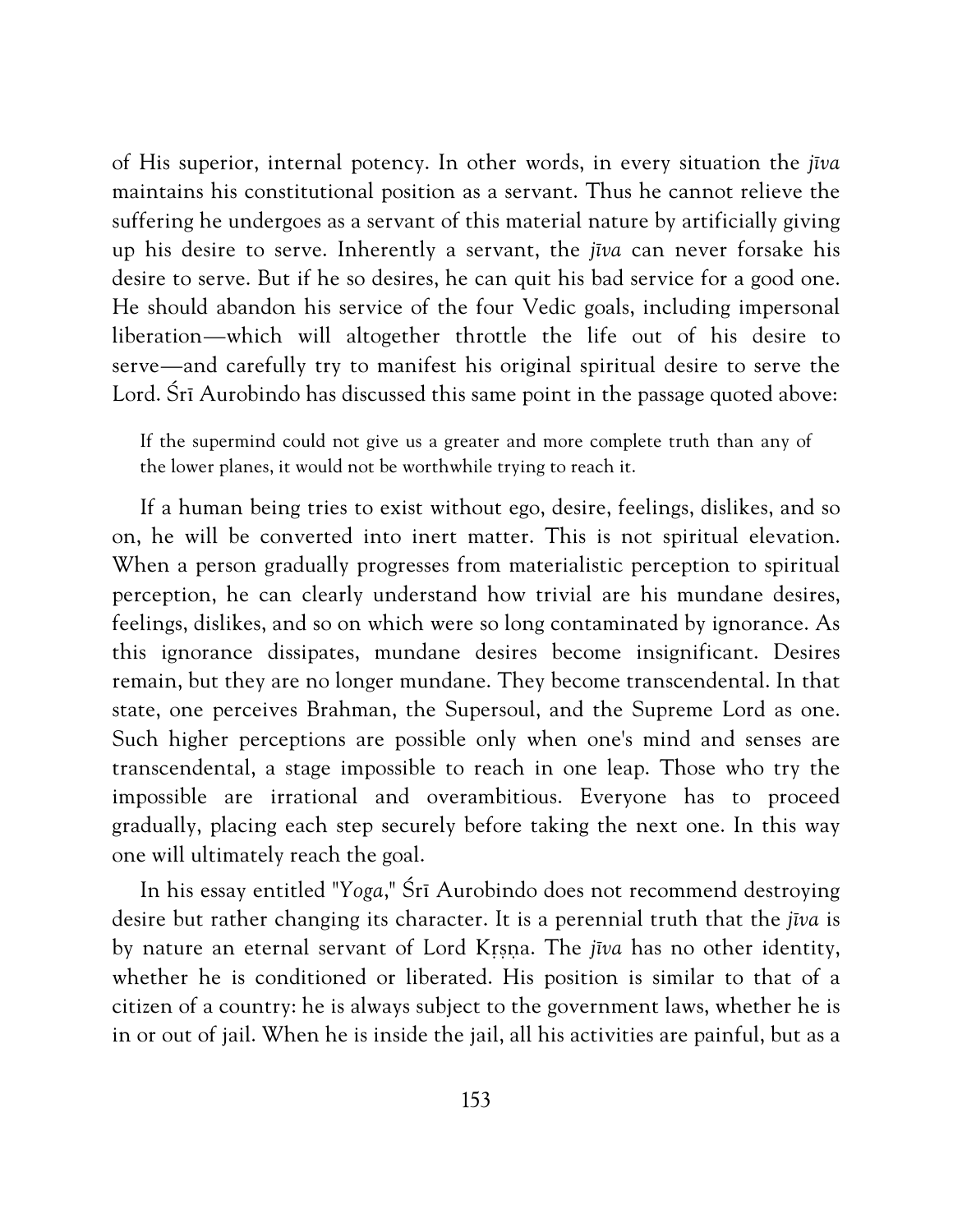free citizen he feels content in everything he does. It is merely a matter of changing his character.

Similarly, even when the *jūva* refuses to serve the Supreme Energetic, Śrī Krsna, and instead serves His illusory energy, *māyā*, he remains a servant of the Lord. But in that condition he is ignorant of the bliss of devotional service to the Lord. Only when the *jéva* casts away his mundane characteristics can he experience transcendental joy in devotional service. Still, in no situation does the *jwa* ever give up his inherent nature as Krsna's eternal servant, for he emanates from the Lord's marginal potency.

### **The Means to Liberation**

Nowhere do the Vedic scriptures say that one has to annihilate desire in order to comprehend the Upanisadic statement *sarvam khalv idam brahma*. But there are many statements recommending that the character of desire should be transformed. It is because of the force of desire that all activities in the world are carried out, and in the *Bhagavad-gītā* (10.4-11) Lord Krsna discusses the multifarious ways in which desire influences these activities:

Intelligence, knowledge, freedom from doubt and delusion, forgiveness, truthfulness, control of the senses, control of the mind, happiness and distress, birth, death, fear, fearlessness, nonviolence, equanimity, satisfaction, austerity, charity, fame, and infamy—all these various qualities of living beings are created by Me alone.

The seven great sages and before them the four other great sages and the Manus (progenitors of mankind) come from Me, born from My mind, and all the living beings populating the various planets descend from them.

One who is factually convinced of this opulence and mystic power of Mine engages in unalloyed devotional service; of this there is no doubt.

I am the source of all spiritual and material worlds. Everything emanates from Me. The wise who perfectly know this engage in My devotional service and worship Me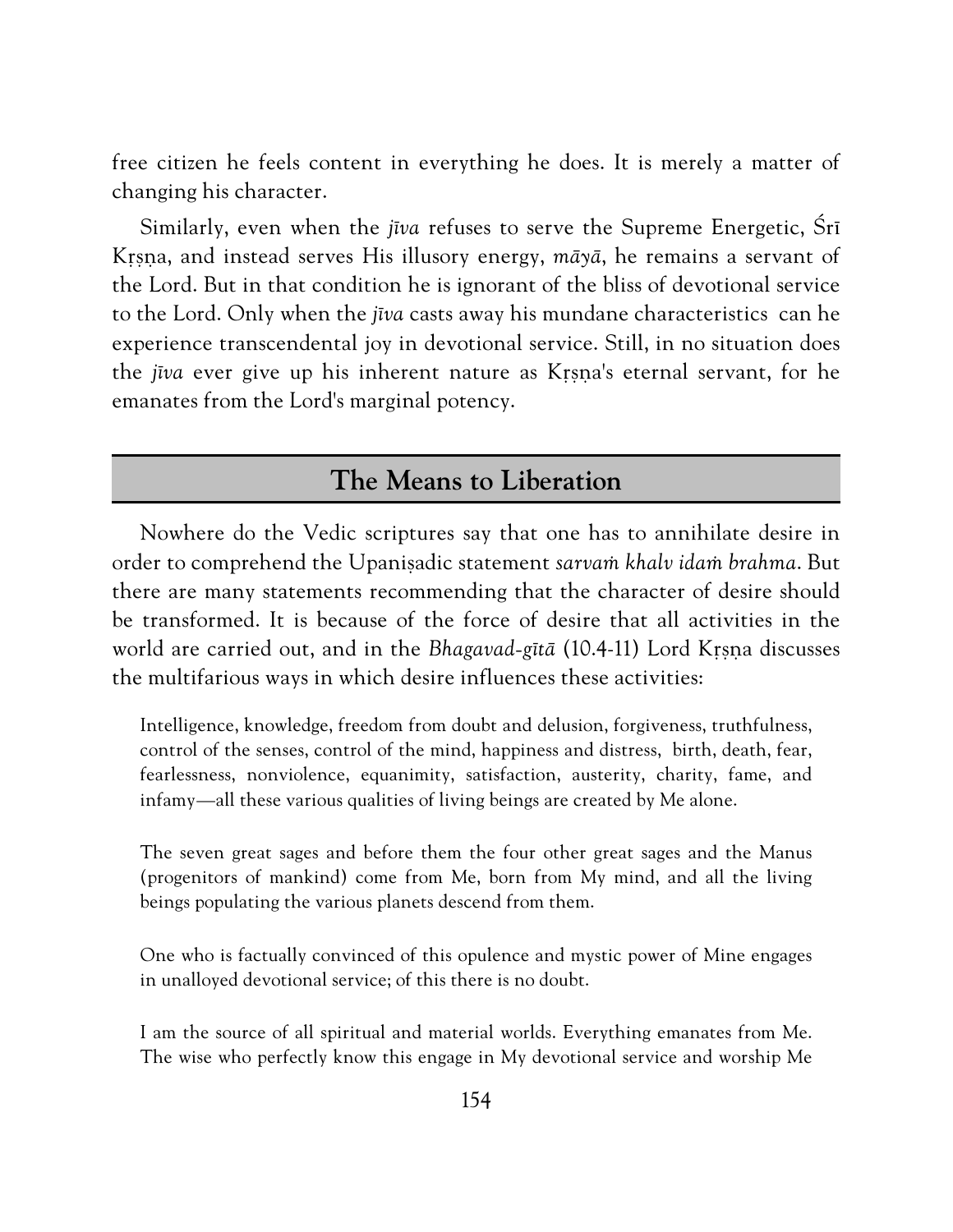with all their hearts. The thoughts of My pure devotees dwell in Me, their lives are fully devoted to My service, and they derive great satisfaction and bliss from always enlightening one another and conversing about Me. To those who are constantly devoted to serving Me with love, I give the understanding by which they can come to Me. To show them special mercy, I, dwelling in their hearts, destroy with the shining lamp of knowledge the darkness born of ignorance.

Those who understand that the multifarious human desires are a reflection of the Supreme Brahman's desires are careful not to discard them but to use them in the Lord's service. Long ago, the seven great sages and the Manus all used their God-given desires in the Lord's service, and anyone today who emulates the example of these illustrious ancestors will never see desire as mundane or as an impediment to spiritual progress. If Ramana Mahārṣi advises us to negate desire, then we must conclude that he misunderstands the Vedic statement *sarvam khalv idam brahma*. Those who have realized that all desires and feelings are Brahman by nature, and who thus engage them in the Supreme Lord's service, should be considered perfected souls. They are totally free from nescience. The desires of these self-realized, elevated, blissful devotees become purified to such an extent that not an iota of ignorance can influence their consciousness, for the Lord Himself destroys the nescience in their hearts.

The Māyāvādīs are hard pressed to understand that there is a wide gulf of difference between their individual efforts to nullify nescience and the Supreme Lord's mercifully enlightening His devotees. The Māyāvādīs are always eager to deny the Supreme Energetic His potencies. They are no better than demons like Rāvana, who tried to usurp the Lord's potency, and Kamsa, who tried to kill Him outright. This sort of behavior is expected of demons. Aspiring for evil powers, they abandon devotional service to the Lord and take to sinful activities. In this way they forfeit all knowledge. Lord Krsna aptly describes them in the *Gītā* (7.15) as *māyayāpahrta-jñānā*, "those whose knowledge is stolen by illusion." Many, many philosophers, scholars, and so-called invincible heroes have tried to make the Supreme Lord impotent,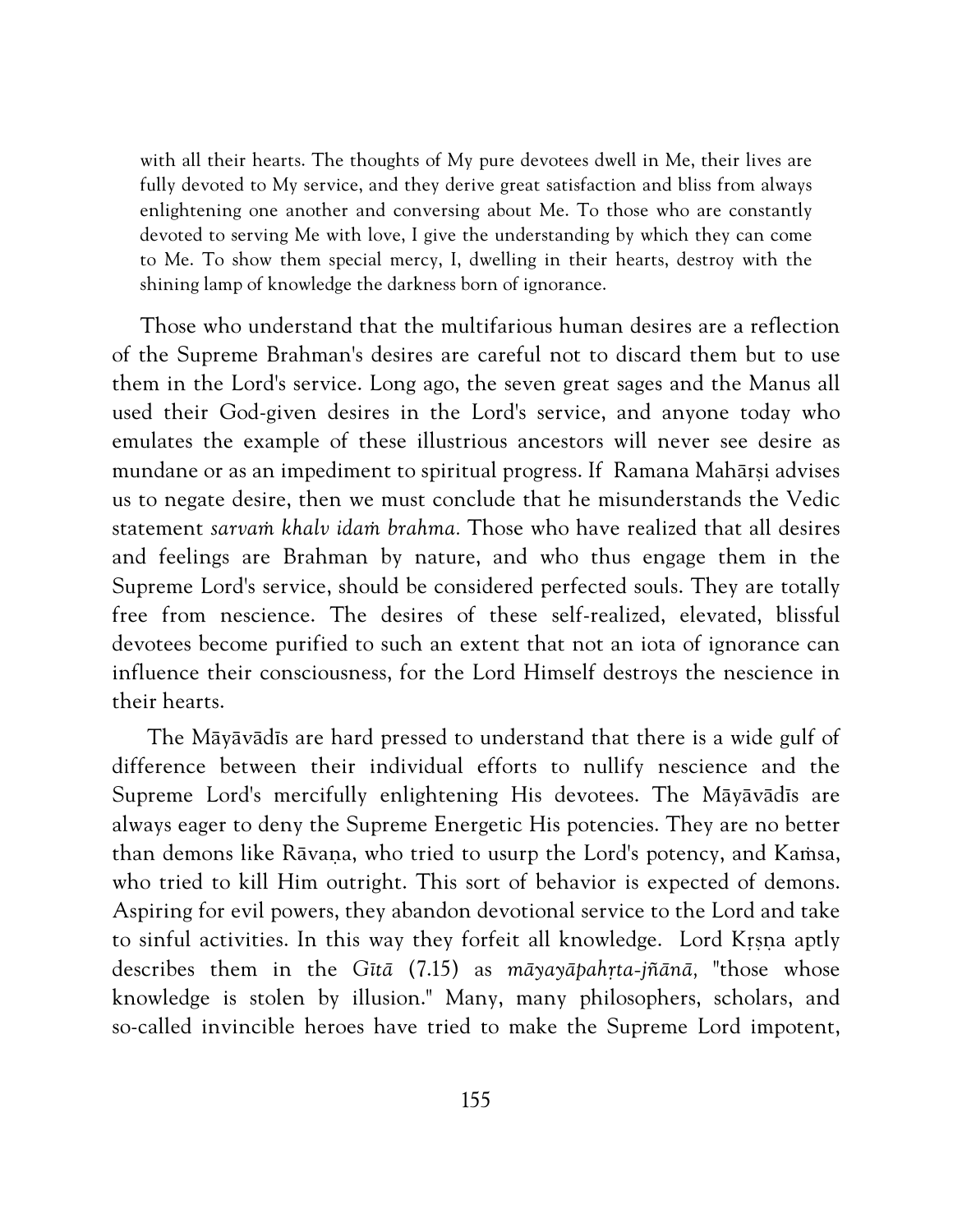formless, and impersonal, but in the end they always suffered terribly.

Thus in the *Çrémad-Bhägavatam* (10.14.4) we find this statement by Lord Brahmä:

> *çreyaù-såtià bhaktim udasya te vibho kliçyanti ye kevala-bodha-labdhaye teñäm asau kleçala eva çiñyate nänyad yathä sthüla-tuñävaghätinäm*

My dear Lord, devotional service unto You is the best path for self-realization. If someone gives up that path and engages in the cultivation of speculative knowledge, he will simply undergo a troublesome process and will not achieve his desired result. As a person who beats an empty husk of wheat cannot get grain, one who simply speculates cannot achieve self-realization. His only gain is trouble.

Where can one see qualities such as intelligence, knowledge, freedom from doubt, joy, sorrow, fear, fearlessness, nonviolence, equanimity, contentment, austerity, charity, fame, and infamy? These qualities are indicative of consciousness, so they are present wherever consciousness is present. The Supreme Lord has declared that these qualities are His, that they have sprung from Him. And the *Kaöha Upaniñad* states, *nityo nityänäà cetanaç cetanänäm eko bahünäà yo vidadhäti kämän:* "Among all the eternal, conscious living entities, there is one supreme conscious being who supplies all others with their necessities." Therefore, to deny that these qualities are inherent in all conscious beings, and in this way to equate both the minute living entities and the Supreme Soul with dead matter, results in complete confusion and certainly demonstrates a severe lack of insight. The Māyāvādīs are confused as to whether refuting the existence of consciousness or accepting it will give them contentment. The conscious beings always control inert matter. A simple example proves this point: we see how a puny conscious being like a crow defecates fearlessly on the head of a stone statue of some hero, thus demonstrating the conquest of dynamic spirit over dead matter. Only those with stonelike intelligence will try to make the supreme conscious being into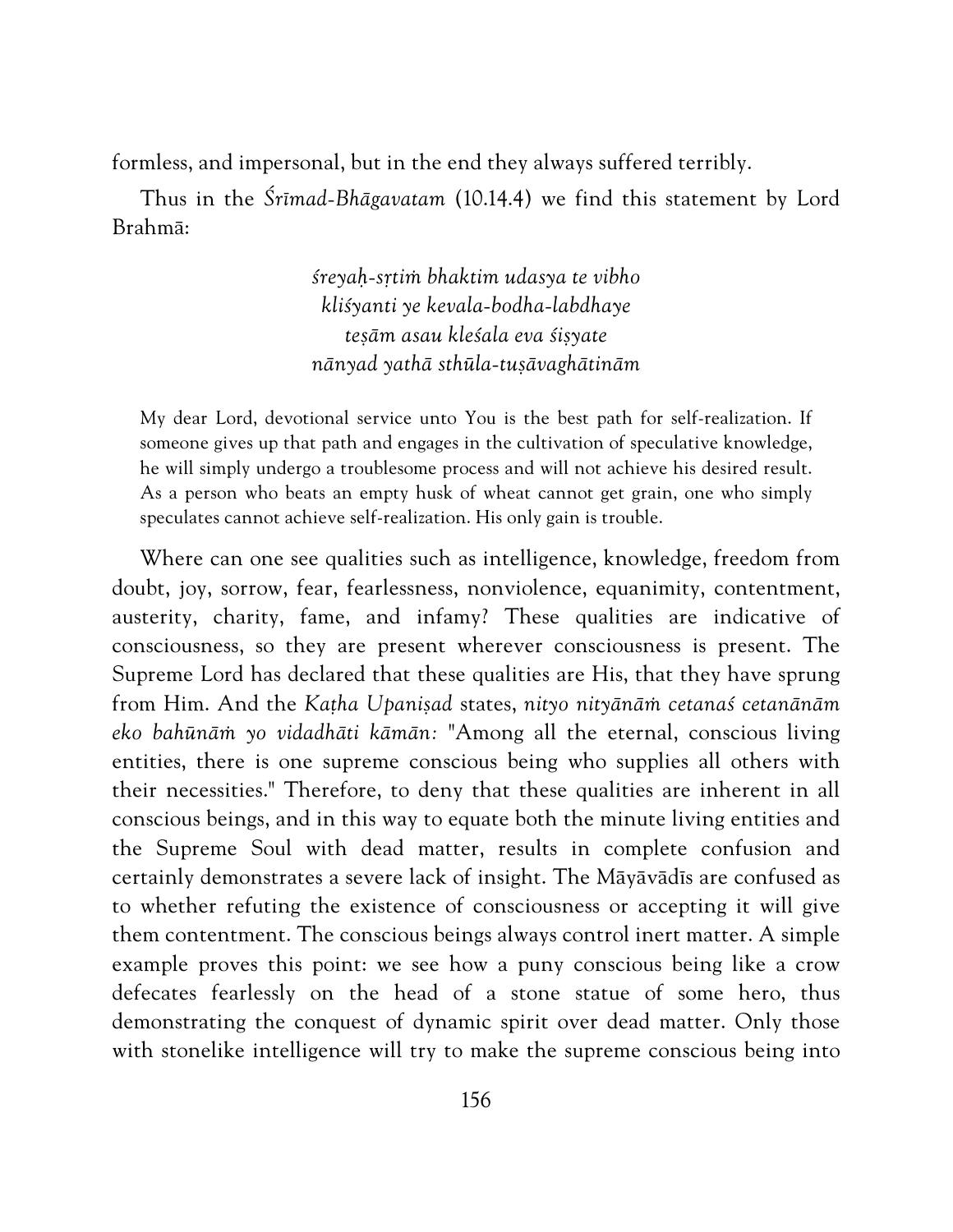an unfeeling, formless object. Such an attempt is utter foolishness.

Sri Aurobindo has accomplished something commendable by presenting today's learned circles with a "new" concept: instead of trying to deny the inherent qualities of consciousness, one should transform one's mundane consciousness into supramental consciousness by engaging in service of the Supreme Lord under the direction of His divine potency. Of course, those who prefer to emulate the modern philosophers rather than the realized souls of bygone ages will find Śrī Aurobindo's presentation novel. But those who follow in the footsteps of pure, loving devotees of the Lord linked to an authorized disciplic succession know that Sri Aurobindo's words echo the annals of age—old wisdom. Indeed, they sound close to the essence of the *Vedas.*

The six Gosvāmīs of Vrndāvana excavated this extraordinary esoteric essence of the *Vedas* and described the workings of the internal potency of the Lord. Before the advent of Lord Caitanya, subjects of this nature had never been discussed in such detail by any spiritual authority. Śrīla Rūpa Gosvāmī, in his play *Vidagdha-mädhava,* glorifies Lord Caitanya's unique contribution to mankind:

> *anarpita-caréà cirät karuëayävatérëaù kalau samarpayitum unnatojjvala-rasäà sva-bhakti-çréyam hariù puraöa-sundara-dyuti-kadamba-sandépitaù sadä hådaya-kandare sphuratu vaù çacé-nandanaù*

May that Lord who is known as the son of Śrīmatī Śacīdevī be transcendentally situated in the innermost core of your heart. Resplendent with the radiance of molten gold, He has descended in the Age of Kali by His causeless mercy to bestow what no incarnation has ever offered before: the most elevated mellow of devotional service, the mellow of conjugal love.

In an essay entitled "Surrender and Opening," Śrī Aurobindo writes:

The whole principle of this *yoga* is to give oneself entirely to the Divine alone and to nobody and nothing else, and to bring down to ourselves, by union with the Divine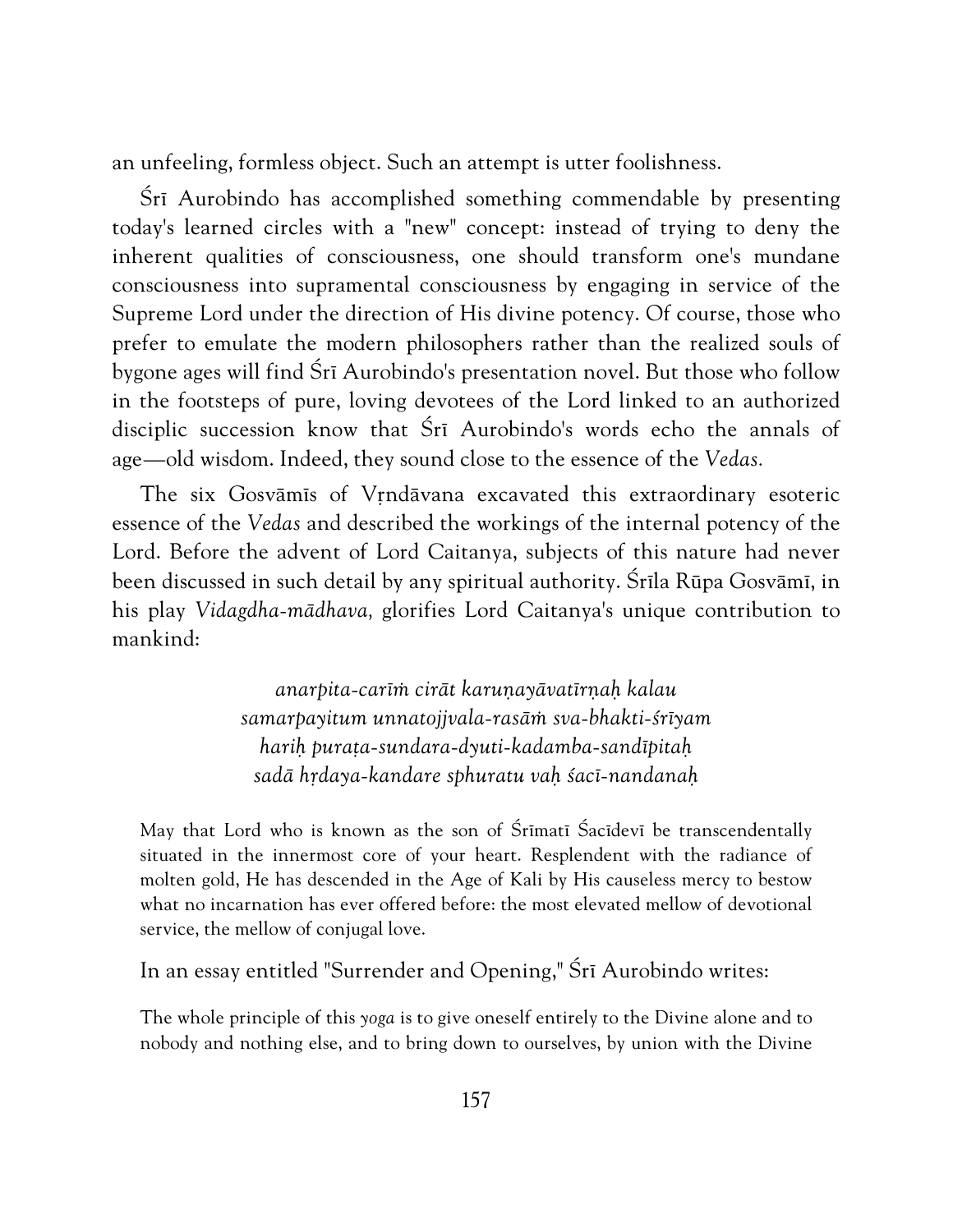Mother, all transcendent light, power, breadth, place, purity, truth, consciousness, and Ananda of the Supramental Divine.

Rädhä is the personification of absolute love for the Divine, total and integral in all parts of Her being, from the highest spiritual to the physical, bringing the absolute self-going and total consecration of all being and calling down into the body and the most material nature the supreme Ananda.

Although there are disparities in conclusions in the above statements, still on his own Sri Aurobindo has pointed in the right direction. It is impossible to comprehend the conjugal mellow, which is the most elevated and brilliant of spiritual mellows, without the mood of surrender. The Māyāvādīs are totally bereft of this attitude of surrender; hence when they try to understand the nondual concept on their own, they end up becoming impersonalists. Let us read what Srī Aurobindo has to say about these Māyāvādīs:

To seek after the impersonal is the way of those who want to withdraw from life. Usually such impersonalists try by their own effort and not by opening themselves to the superior power, or by the way of surrender, for the impersonal is not something that guides or helps but something to be attained, and it leaves each man to attain it according to the way and capacity of his nature. On the other hand, by opening and surrendering to the Mother, one can realize the Impersonal and every other aspect of truth also.

The Māyāvādīs are never successful in their efforts to attain liberation on their own merit. The only way to conquer illusion and achieve liberation is to surrender to the Supreme Lord, who is complete with six absolute opulences. As Lord Kåñëa clearly states in the *Gétä* (7.14), *mäm eva ye prapadyante mäyäm etän taranti te:* "Those who surrender unto Me can easily cross beyond it [the modes of material nature]."

The first step in learning the process of surrendering to the Lord is to surrender to the pure devotee of the Lord. In the *Caitanya-caritāmrta* (*Madhya* 20.120 and 122), we find this statement:

*sädhu-çästra-kåpäya yadi kåñëonmukha haya*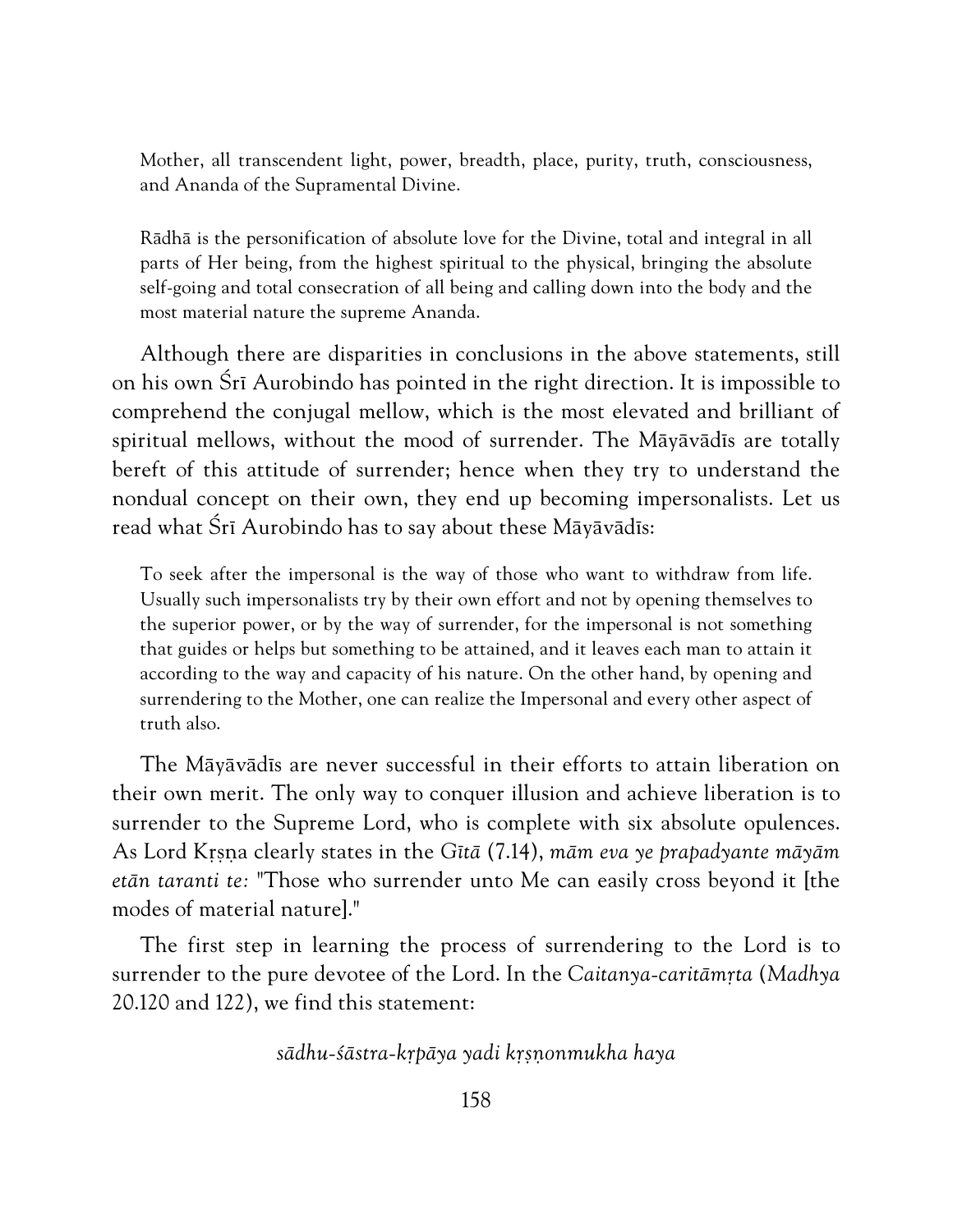*sei jéva nistare, mäyä tähäre chäòaya mäyä-mugdha jévera nähi svataù kåñëa-jïäna* jīvere k*rpāya kailā krsna veda-purāna* 

If the conditioned soul becomes Krsna conscious by the mercy of saintly persons who voluntarily preach scriptural injunctions, he is liberated from the clutches of Mäyä, who gives him up.

The conditioned soul cannot revive his Krsna consciousness by his own effort. But out of causeless mercy, Lord Krsna compiled the Vedic literature and its supplements, the *Purāņas*.

All the *Vedas* and *Purānas* deal with the subject of Lord Krsna. In the Lord's own words in the *Bhagavad-gétä* (15.15), *vedaiç ca sarvair aham eva vedyo:* "By all the *Vedas,* I am to be known."

> 4. Muni-ganera Matibram **The Deluded Thinkers**

## **The Fundamental Question Evades the Erudite Scholar**

In the First Canto of *Çrémad-Bhägavatam*, in the very first verse of the first chapter, the highest truth has been propounded in these words:

> *janmädy asya yato 'nvayäd itarataç cärtheñv abhijïaù svaräö tene brahma hådä ya ädi-kavaye muhyanti yat sürayaù tejo-väri-mådäà yathä vinimayo yatra tri-sargo 'måñä* [*SB 1.1.1*]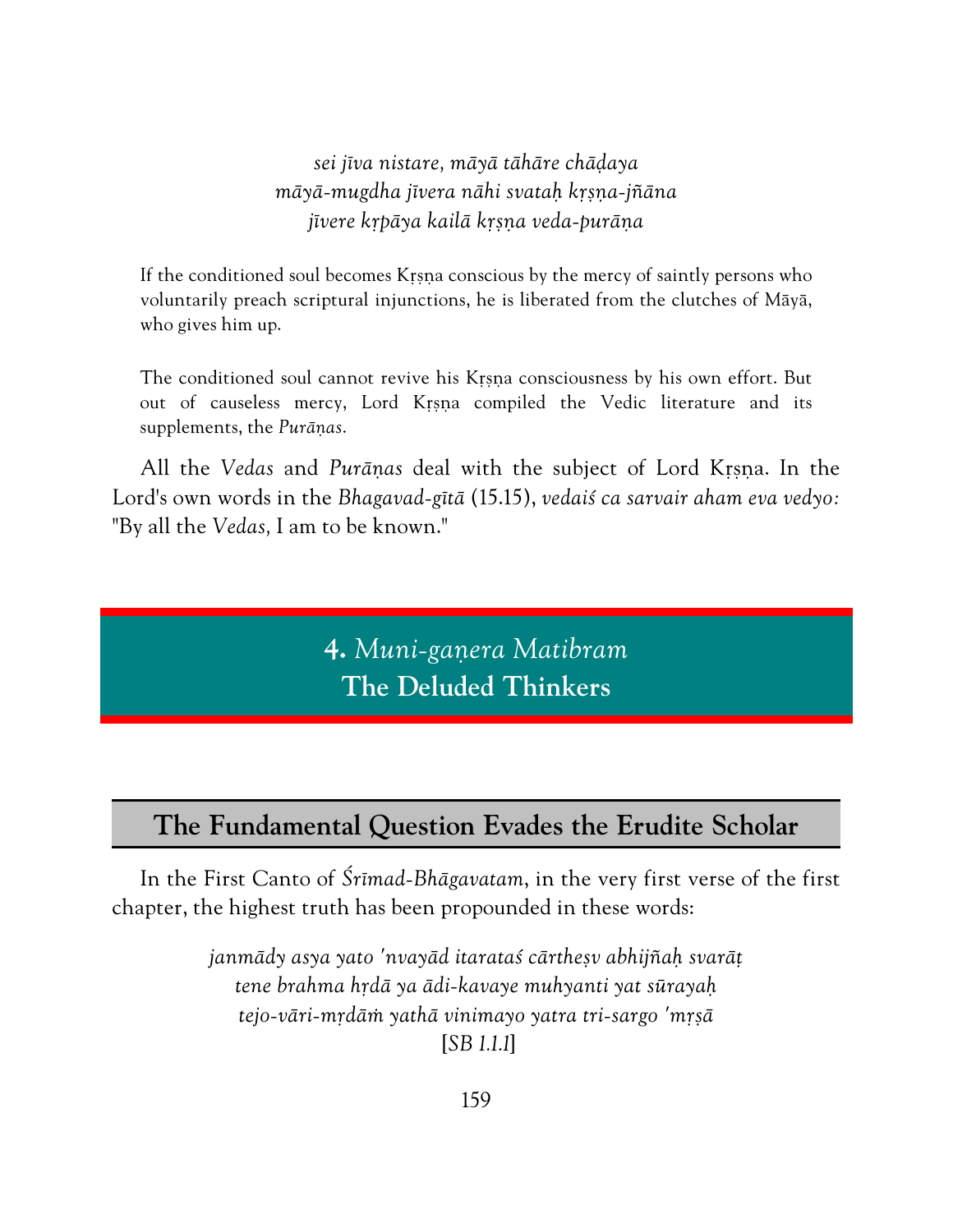I meditate upon Lord Śrī Krsna because He is the Absolute Truth and the primeval cause of all causes of the creation, sustenance, and destruction of the manifested universes. He is directly and indirectly conscious of all manifestations, and He is independent because there is no other cause beyond Him. It is He only who first imparted the Vedic knowledge unto the heart of Brahmājī, the original living being. By Him even the great sages and demigods are placed into illusion, as one is bewildered by the illusory representations of water seen in fire, or land seen on water. Only because of Him do the material universes, temporarily manifested by the reactions of the three modes of nature, appear factual, although they are unreal. I therefore meditate upon Him, Lord Śrī Krsna, who is eternally existent in the transcendental abode, which is forever free from the illusory representations of the material world. I meditate upon Him, for He is the Absolute Truth.

After defining the Absolute Truth and expanding upon it in the *Vedas, Purāņas*, and vast corollary literatures, Śrīla Vyāsadeva still felt discontented. His spiritual master, Devarsi Nārada, finding his disciple so dejected, inspired him to go inwards, into in deep meditation. In that state he perceived the highest Absolute Truth, who is free from the slightest illusion. The verse quoted above reflects Śrīla Vyāsadeva's spiritual perception. Nārada instructed his disciple to reveal the nature of the Supreme Lord's transcendental name, form, qualities, pastimes, paraphernalia, and associates. The result of  $\overline{S}$ rila Vyäsadeva's efforts is the spotless *Puräëa, Çrémad-Bhägavatam*.

Śrīla Vyāsadeva went to Badarikāśrama, and in the nearby place called Çamyäpräsa, went into *samädhi* and saw the Supreme Personality of Godhead. He also saw *mäyä,* the divine potency of the Lord that deludes the conditioned souls. In this realized consciousness Śrīla Vyāsadeva described the Absolute Truth, the Supreme Personality of Godhead, as fully independent and transcendental. This implies that there is no one superior to Him or equal to Him. In the material world Lord Brahmä is accepted as the highest personality among the living entities. But even Lord Brahmä, who is described here as the *ädi-kavi,* the original intelligent being, is subservient to the fully independent Supreme Lord. Indeed, it was the Supreme Lord who first imparted the Vedic knowledge unto Lord Brahmä.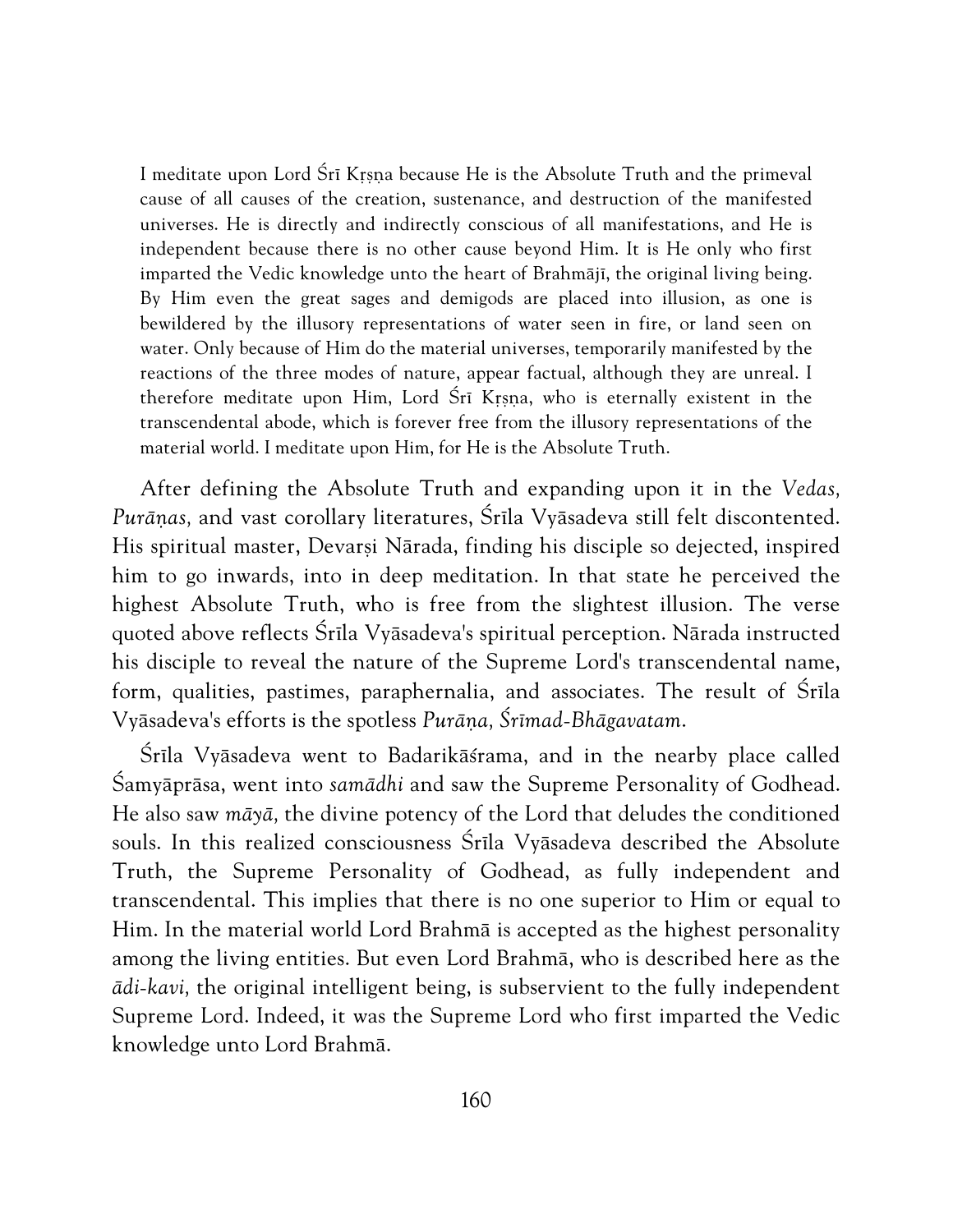What to speak of the ordinary mortals, even great sages and powerful demigods become totally bewildered in their efforts to know the Supreme Lord. The purport of the word *dhémahi*—"I meditate upon"—is that only those who have perfected the chanting of the Gayatri *mantra* can understand the supremely independent Lord. Who is eligible to chant the Gāyatrī mantra? Those who are controlled by the modes of ignorance and passion can never chant the Gāyatrī *mantra*, what to speak of attaining perfection in chanting it. Only those who possess the qualities of a *brāhmana* and are situated in the mode of goodness are eligible to chant the Gäyatré *mantra*. Gradually, by constant chanting, they come to realize Parabrahman (the Supreme Brahman), or the Absolute Truth. Only then can they perceive the Supreme Personality of Godhead, along with His transcendental name, form, qualities, pastimes, and paraphernalia, as well as the Vaikuntha planets and the Lord of the Vaikuntha planets, Nārāyaṇa. And when one develops a taste for engaging properly in the Lord's transcendental service and realizes the sublime mellows of devotion, one can see Lord Vāsudeva, Krsna.

Mundane philosophers who try to attain the Supreme through the ascending process of knowledge can never achieve their goal. The only result of such an attempt, which naturally confuses them, is that they become rooted to the misunderstanding that man is God and vice versa, thus clearing their way to hell. A few among them may have a moment's glimpse of transcendence, but end up concluding everything backwards. They fall prey to the erroneous impersonal principle.

To refute this impersonal conception of the Absolute, the previously quoted verse from *Çrémad-Bhägavatam* unequivocally states that the Absolute Truth is a person. This transcendental personality is so powerful that He could impart the knowledge of the *Vedas* even to Lord Brahmä, who then went on to create the material universe. Lord Brahmä did not receive this extraordinary Vedic knowledge after creation but before he began the work of creation. The knowledge that existed before the mundane nature came into being is transcendental and is known as *saàvit*. The *Viñëu Puräëa* delves into the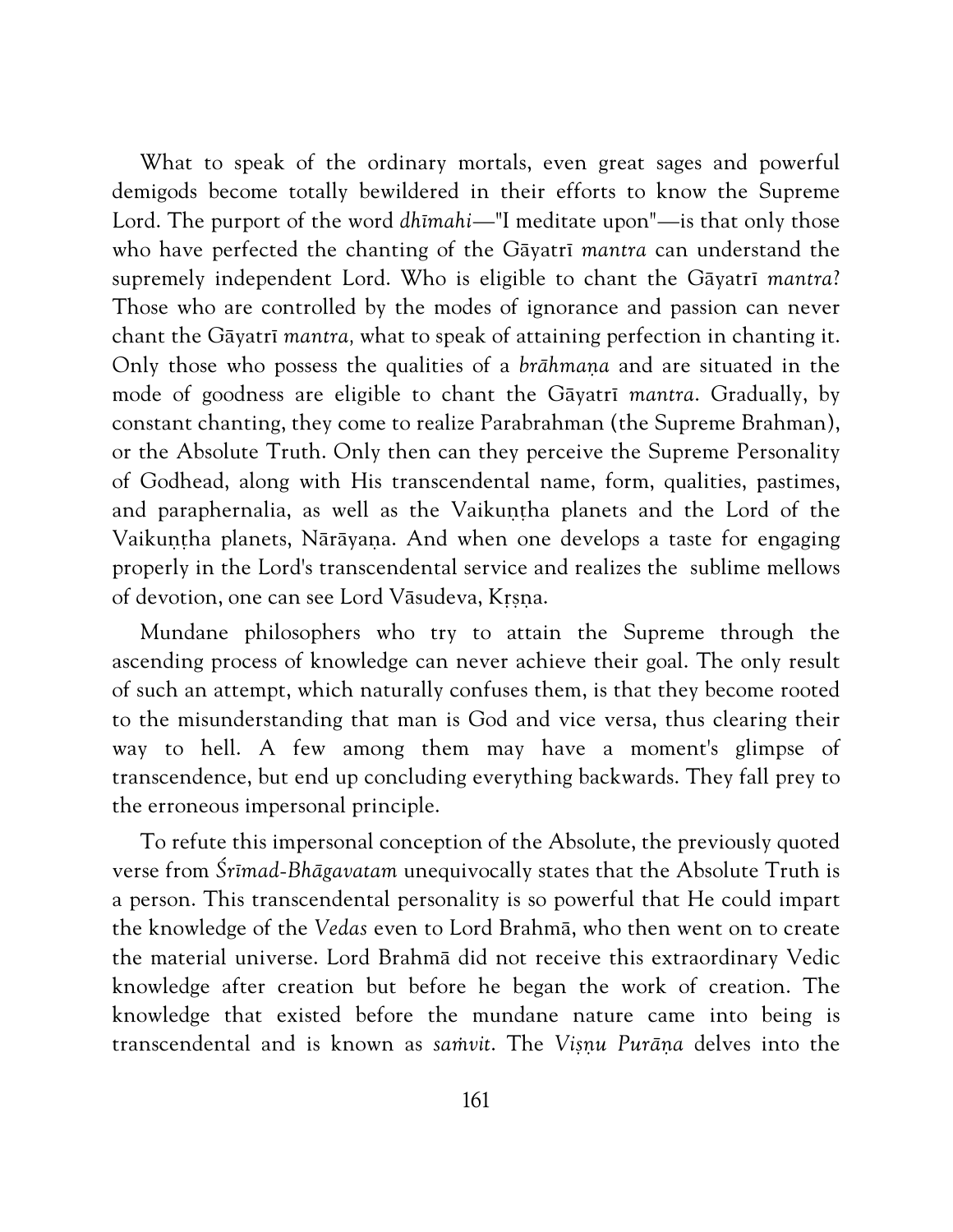subjects of *sandhini*, *samvit*, and *hlādini*, the Lord's potencies of existence, knowledge, and pleasure. All together, these are known as the Lord's internal potency, or spiritual potency. The *Çrémad-Bhägavatam* also discusses the subject of the Lord's internal potency. This superior potency is quite different form the Lord's inferior, external potency, which is qualified by the three material modes. An example of the Lord's superior, spiritual potency is the *jévas*. One who can understand that the *jévas* are a product of the Lord's internal potency, not His external potency, can immediately grasp the difference between these two potencies.

Delusion is the perverted image of reality and is the hallmark of *mäyä,* the Lord's external energy. This delusion is totally absent in His internal, spiritual potency. The *jéva* is a product of the Lord's superior, transcendental energy, but he becomes deluded into identifying his body as his self. Once this ignorance is dissipated, he can immediately understand the actual nature of the body. Illusion is possible on the mundane plane but never in the spiritual energy.

The variety visible in material nature is due to the influence of the Lord's spiritual energy. In other words, material nature is but a perverted reflection of spiritual energy. For example, sunlight is ever-existing, but when sunlight is reflected on water, there comes into being a new source of light that must accept the cycle of creation, maintenance, and annihilation. The original sun, of course, is not bound by such changes. This practical analogy helps us understand that the spiritual nature is transcendental to creation, maintenance, and annihilation, whereas the perverted reflection of the spiritual energy—the material nature—is bound by these three conditions. The material nature is illusory: sometimes it is there, and at other times it is not. When this illusory, temporary existence of "there and not there" is totally removed and in its place are manifested the name, form, qualities, associates, paraphernalia, and abode of the Lord, one is on the platform of *satyam param*, the Absolute Truth, who is described here as *nirasta-kuhakam,* "forever free from the illusory representation of the material world."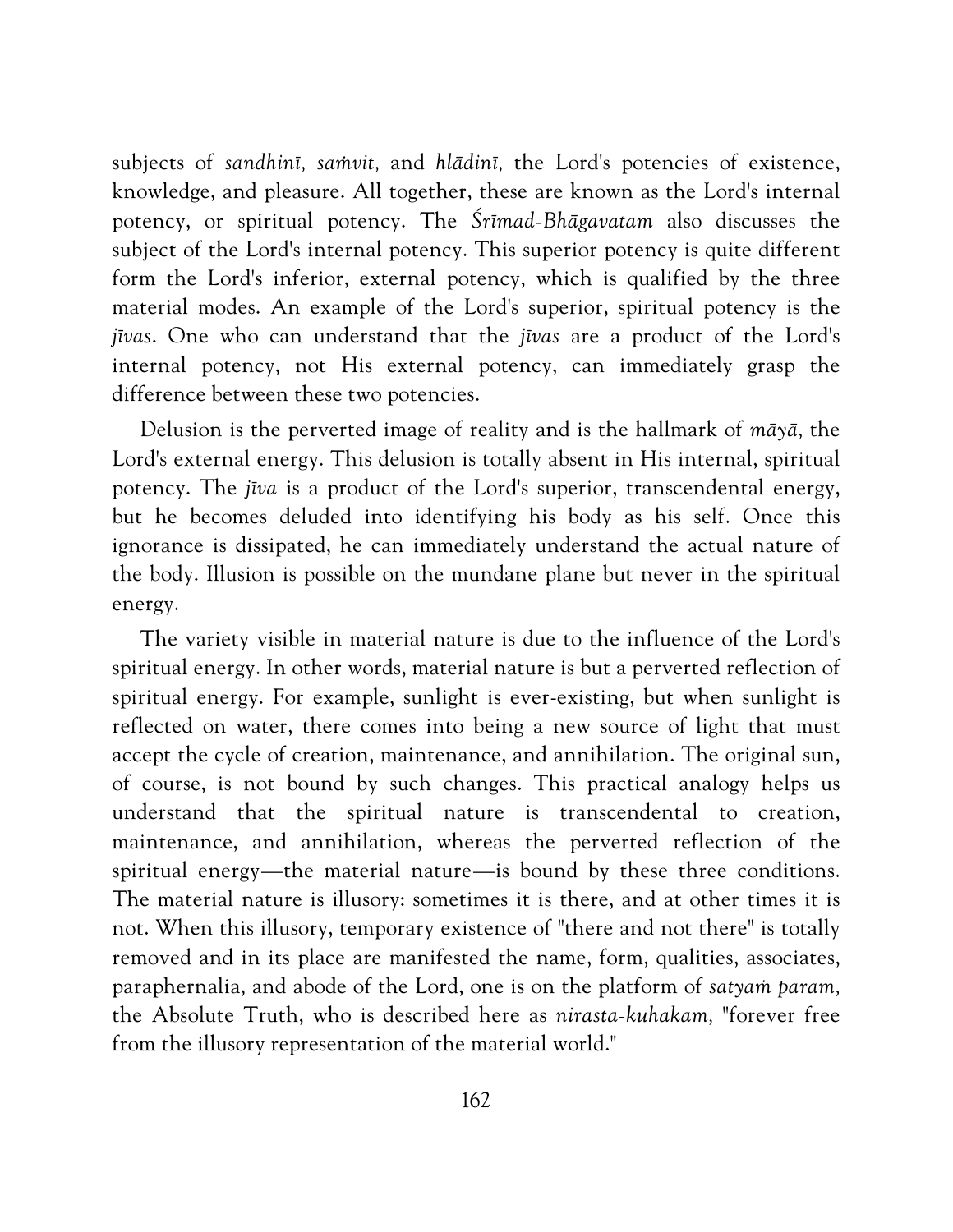The *jéva* has been referred to as the Lord's marginal potency. The *jéva* is unpredictable: sometimes he is under the material energy's control, and at other times under the spiritual energy's shelter. But the supreme, infallible Lord never comes under the sway of any of His energies: He forever remains the absolute autocrat, the master of all energies, the Supreme Personality of Godhead, Väsudeva. All energies emanate from Him, and thus He is the supreme energetic principle. When the two words *sva-räö* ("independent") and *param* ("supreme") are used to describe an entity, then He must be the Supreme Personality of Godhead, the eternal cause of all causes. That the Supreme Lord never comes under the influence of *mäyä* is confirmed elsewhere in the *Çrémad-Bhägavatam* (1.11.38):

> *etad éçanam éçasya prakåti-stho 'pi tad-guëaiù na yujyate sadätma-sthair yathä buddhis tad-äçrayä*

This is the divinity of the Personality of Godhead: He is not affected by the qualities of material nature, even though He is in contact with them. Similarly, the devotees who have taken shelter of the Lord do not become influenced by the material qualities.

It is the Supreme Lord's special prerogative to descend to this material world and remain unaffected by it and detached from it. And like Him, His pure devotees also remain unattracted by the glare of the phenomenal world. As the Supreme Lord is eternal, liberated, and pure, so are His devotees, whatever situation they may be in. This can easily be understood through a simple example: technological advancement has added things like cinemas to the material attractions nature already has to offer, and yet, strangely, these illusory enticements have failed to attract genuine saints and hermits even to this day. And although we do see that some so-called modern saints and mendicants are addicted to cannabis and tobacco, even they are repulsed by many other modern sensual distractions. If the illusory material world holds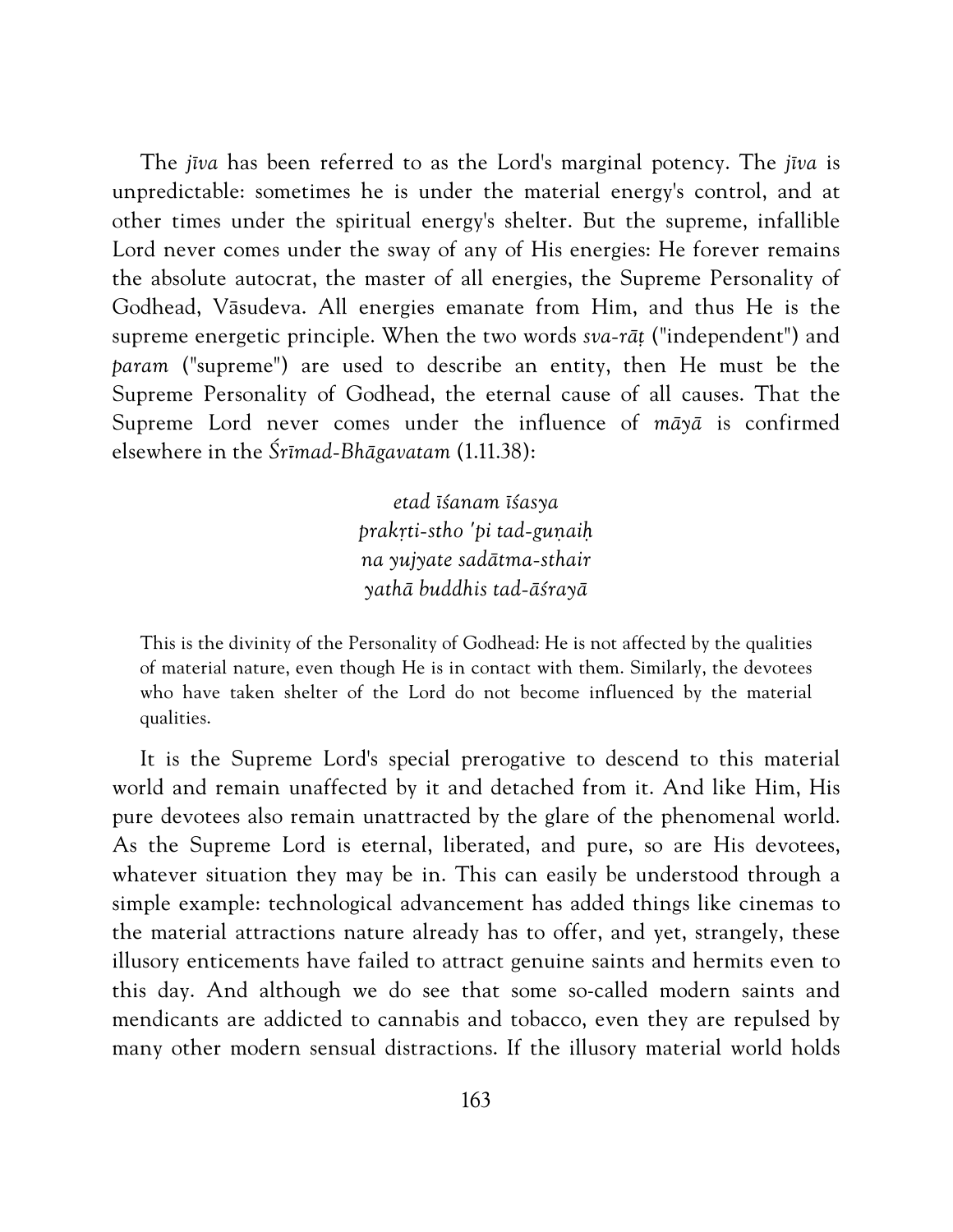little or no attraction for the Lord's devotees, how much less must the Lord Himself be attracted to it! Therefore, although out of ignorance one might claim that mere mortals are God, that does not change the reality—that man is always man and God is always God, and never otherwise.

Once one of the *brahmacärés* of our *äçrama* met Dr. Sarvapalli Radhakrishnan, who is a spiritualist of sorts and an erudite scholar. Dr. Radhakrishnan is the vice-president of India as I write this essay. On meeting him, our *brahmacäré* received from him a copy of his *Bhagavad-gétä* as a gift. Dr. Radhakrishnan had translated this *Gétä* into English and written a commentary on it, and it sold well in the market for ten rupees in those days [1954].

The *brahmacäré* read the book and came to us a little dissatisfied, though the book itself was deeply esoteric. The reason for his dissatisfaction was that Dr. Radhakrishnan's writing lacked spiritual insight: in many places he had mishandled and misinterpreted the text, and thus he had made his book unacceptable to spiritualists in the line of pure devotion. This is a perfect example of the *Śrīmad-Bhāgavatam's* statement (1.1.1) that "by Him even the great sages and demigods are placed into illusion" (*muhyanti yat sürayaù*). When the Lord so easily bewilders Lord Brahmä, Lord Çiva, Lord Indra, and other great universal controllers, it is not at all surprising that Dr. Radhakrishnan is placed into illusion.

The *brahmacäré* was especially shocked and hurt by Dr. Radhakrishnan's misinterpretation of Text 34 of Chapter 9, which appears in his book on page 254. He came to us very depressed, wanting to discuss this passage. The following words were found in the book:

It is not the personal Krsna to whom we have to give ourselves up utterly but the Unborn, Beginningless, Eternal who speaks through Krsna.

We have not the slightest intention of confronting a world-famous philosopher like Dr. Radhakrishnan with arguments, yet on the *brahmacäré's* repeated request we have to scrutinize the text and point out the discrepancies.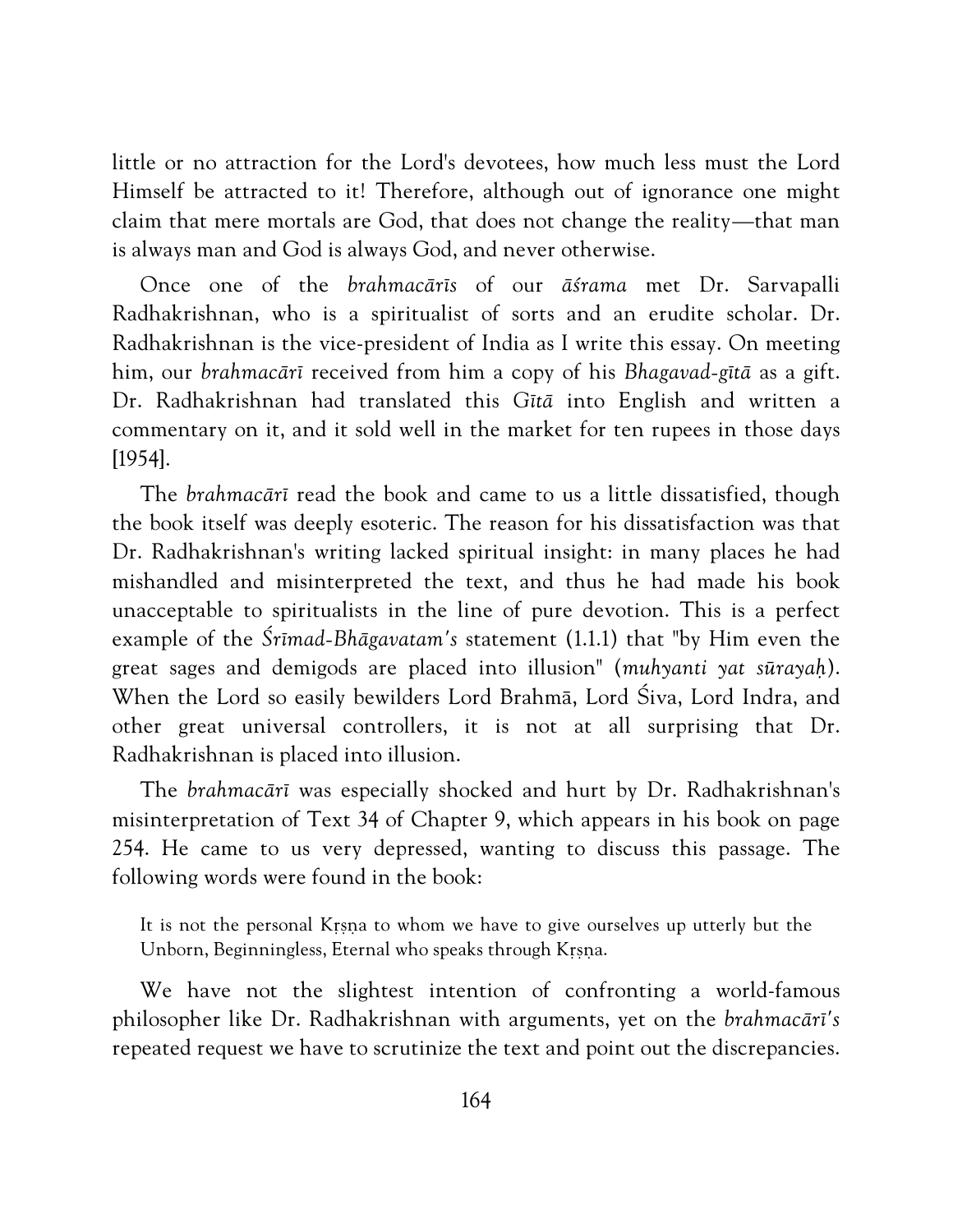We have great respect for Dr. Radhakrishnan, not only because he is the vice-president of our country but also because of his scholarship and his position as an erudite master of Hindu philosophy. Furthermore, he is faithful to the brahminical tradition he hails from and is a follower of the Mäyäväda school. Going by the oft-quoted dictum that it is better to have a learned enemy than a foolish friend, I feel encouraged in this matter. An intelligent opponent will present reasonable rebuttals, but an ignorant friend may bring about disaster with his floundering. Therefore we feel no compunction about strongly arguing against the points Dr. Radhakrishnan makes in his *Bhagavad-gétä* commentary.

A well-known Bengali saying goes, "After reading the whole *Rāmāyaṇa*, you want to know whose father Sītā is?" This question is ludicrous, since Sītā is Lord Räma's wife, and thus such a query will naturally invite quips and laughter. We find the same absurdity in Dr. Radhakrishnan's English commentary on the *Gétä*. He writes that we do not have to surrender to the person Krsna but to "the Unborn, Beginningless, Eternal" within Krsna. This implies that Lord Krsna and His "inner self" are two separate identities. According to Dr. Radhakrishnan, since there is a difference between Krsna's body and His soul, we must surrender to Krsna's soul and not His body. This new discovery in the field of religious philosophy reminds us of the "*pandita*" of the Rāmāyana referred to above. Lord Śrī Krsna's sole purpose in speaking the *Bhagavad-gétä* is to convince us to surrender to His lotus feet. Yet right at the outset Dr. Radhakrishnan is unwilling to accept this point. Lord Krsna gives the central instruction in the *Bhagavad-gétä* (18.66):

> *sarva-dharmän parityajya mäm ekaà çaraëaà vraja ahaà tväà sarva-päpebhyo mokñayiñyämi mä çucaù*

Abandon all varieties of religion and just surrender unto Me. I shall deliver you from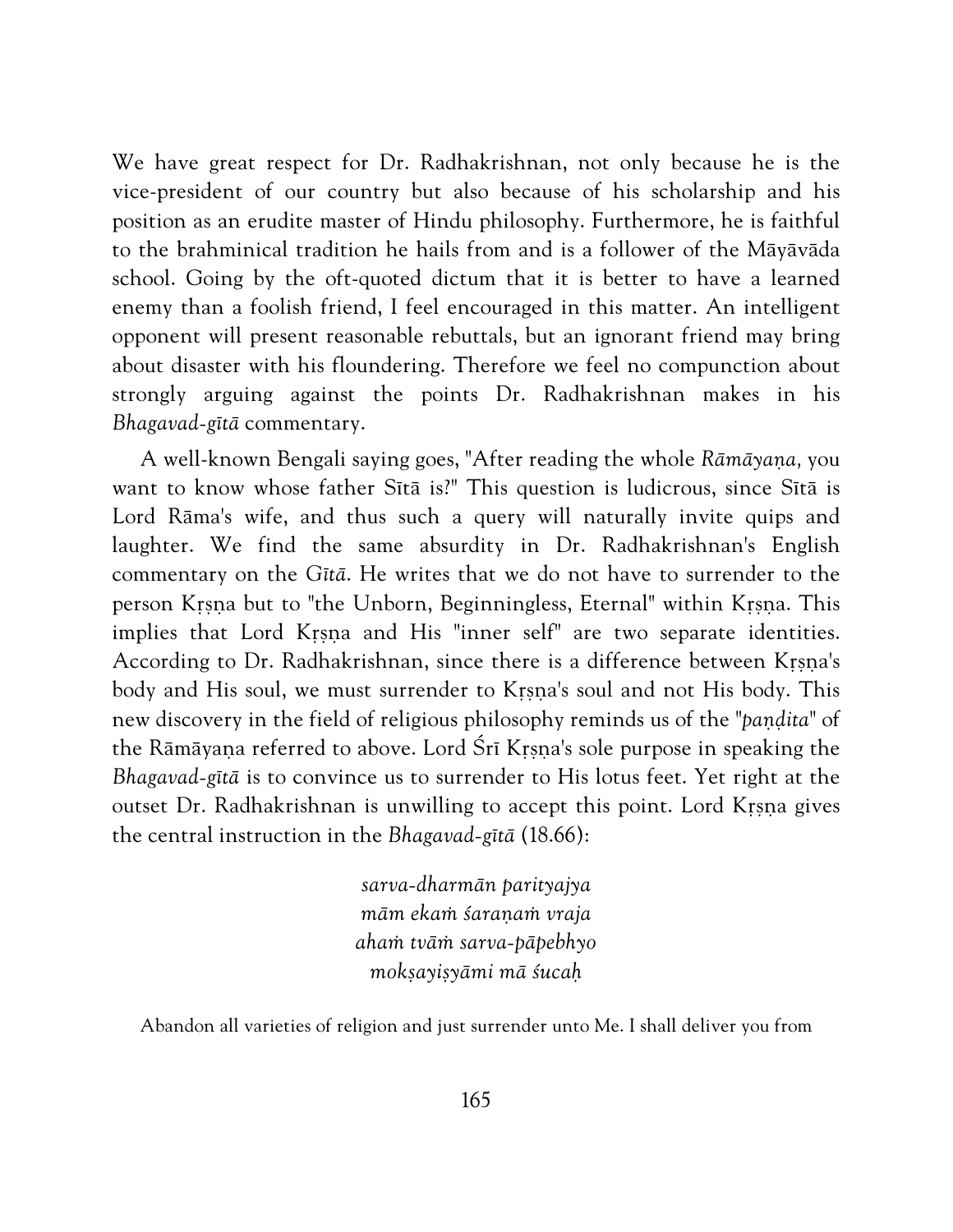all sinful reactions. Do not fear.

Lord Krsna spoke these words to Arjuna so that he would surrender to Him. The Sanskrit word *çaraëam* in this *Gétä* text means "surrender." On page 62 of his "*Introductory Essay*", Dr. Radhakrishnan has also discussed the idea of surrender in some detail. He writes,

*Prapatti* [surrender] has the following accessories—good will to all (*änukülyasya saìkalpaù*); (ii) absence of ill will (*prätikülyasya varjanam*); (iii) faith that the Lord will protect (*rakṣiṣyatīti viśvāsah*); (iv) resort to Him as savior (*goprtve varanam*); (v) a sense of utter helplessness (kārpaņyam); (vi) complete surrender (ātma-nikṣepaḥ)."

These six limbs of surrender should be followed in relation to Krsna, or Visnu, because this instruction on the process of surrender appears in a Vaisnava scripture. Dr. Radhakrishnan has translated the first limb (*änukülyasya saìkalpaù*) as "good will to all." Question: Is it possible to surrender to everyone? Surrender should be directed toward the Supreme Lord alone. Dr. Radhakrishnan's proposal is impractical, and indeed impossible. Long before Dr. Radhakrishnan wrote his commentary, many realized spiritual preceptors, including the famous Gosvāmīs of Vrndāvana, explained that the words *änukülyasya saìkalpaù* mean that one should render transcendental loving service to the Supreme Lord, Krsna, favorably. No genuine scholar would be willing to disregard all other spiritual authorities and accept Dr. Radhakrishnan's version.

When Dr. Radhakrishnan uses the words "faith in the Lord," he definitely refers to the Supreme Personality of Godhead. By what logic does he say "Lord" but mean the impersonal Brahman? Arjuna certainly means the person Krsna when he says (*Bg. 2.7*), *sisyas te 'ham sādhi mām tvām prapannam:* "Now I am Your disciple, and a soul surrendered unto You. Please instruct me." With these words he addresses Krsna at the beginning of the *Bhagavad-gītā*. At this stage of the *Gétä* the impersonal Brahman is still to be discussed. When the subject of the impersonal Brahman is finally raised, Lord Krsna unequivocally declares that He is the source of the impersonal Brahman. Sound logic says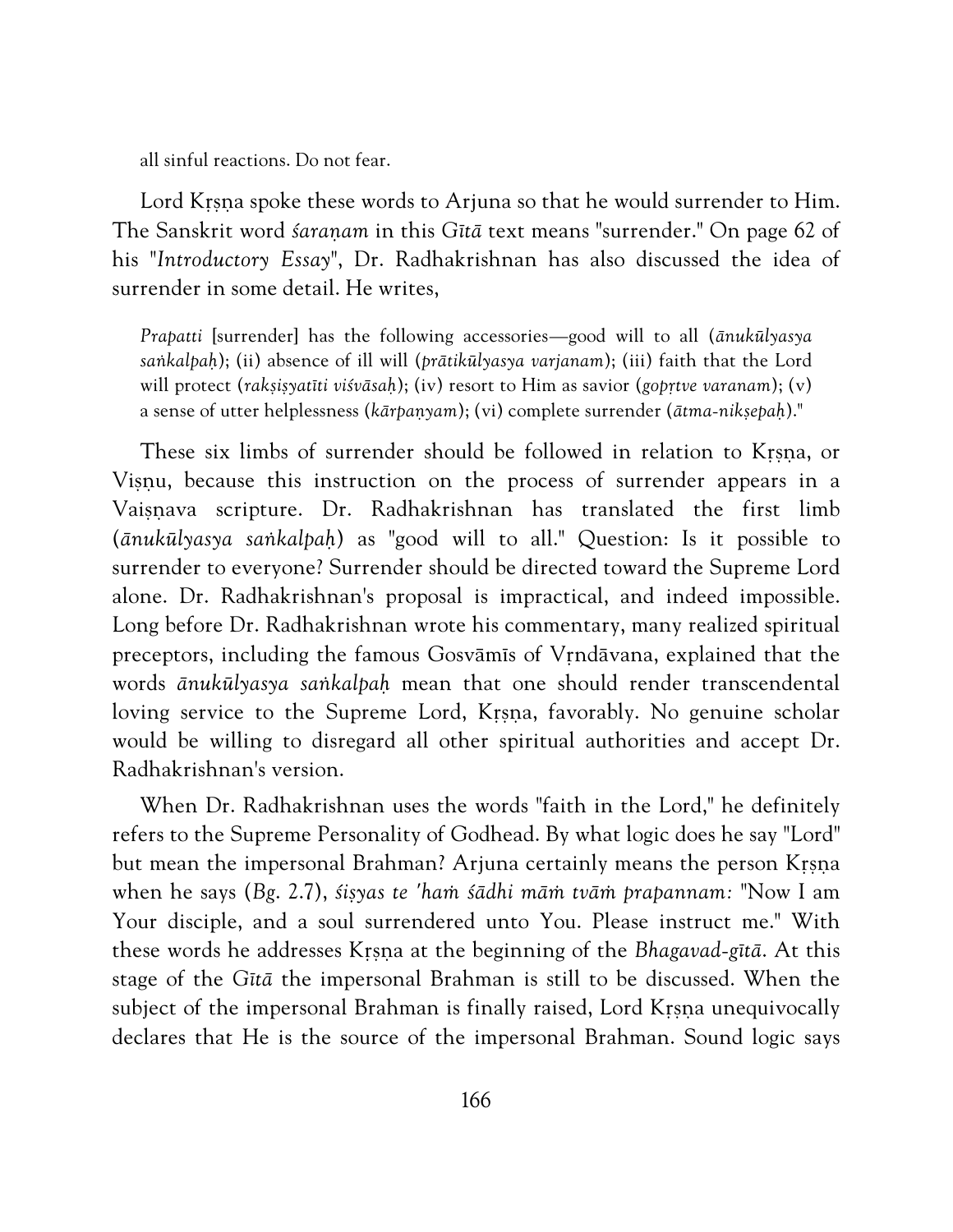that one cannot surrender to something impersonal and formless. Those who are overly attached to the impersonal Brahman will find surrendering to this formless concept very painful and, indeed, impossible, and if they persist along this path they will end up surrendering to their wife, family, and relatives.

## **Transcendental Devotional Service Reveals the Real Form of the Lord**

We learn from the *Çrémad-Bhägavatam* that, due to *mäyä,* which makes the living entity fall down from spiritual practice, certain obnoxious atheists try hard to create a smokescreen of philosophical jargon around the Supreme Lord to keep Him hidden from the general populace. The result of this effort is also described in the *Bhägavatam* (12.3.43):

> *kalau na räjan jagatäà paraà guruà tri-loka-näthänata-päda-paìkajam präyeëa martyä bhagavantam acyutaà yakñyanti päñaëòa-vibhinna-cetasaù*

O King! In the Age of Kali people's intelligence will be diverted by atheism, and they will almost never offer sacrifice to the Supreme Personality of Godhead, who is the supreme spiritual master of the universe. Although the great personalities who control the three worlds all bow down to the lotus feet of the Supreme Lord, the petty and miserable human beings of this age will not do so.

A good example of such philosophical jargon meant to bewilder the public is Dr. Radhakrishnan's translating *änukülyasya saìkalpaù* as "good will to all" instead of "surrendering to the Supreme Lord," its proper meaning. Such an interpretation is what we can expect from a mundane scholar.

The first word in devotional service is surrender. The only meaning of surrender is to accept that one is a servant of God. Even great scholars and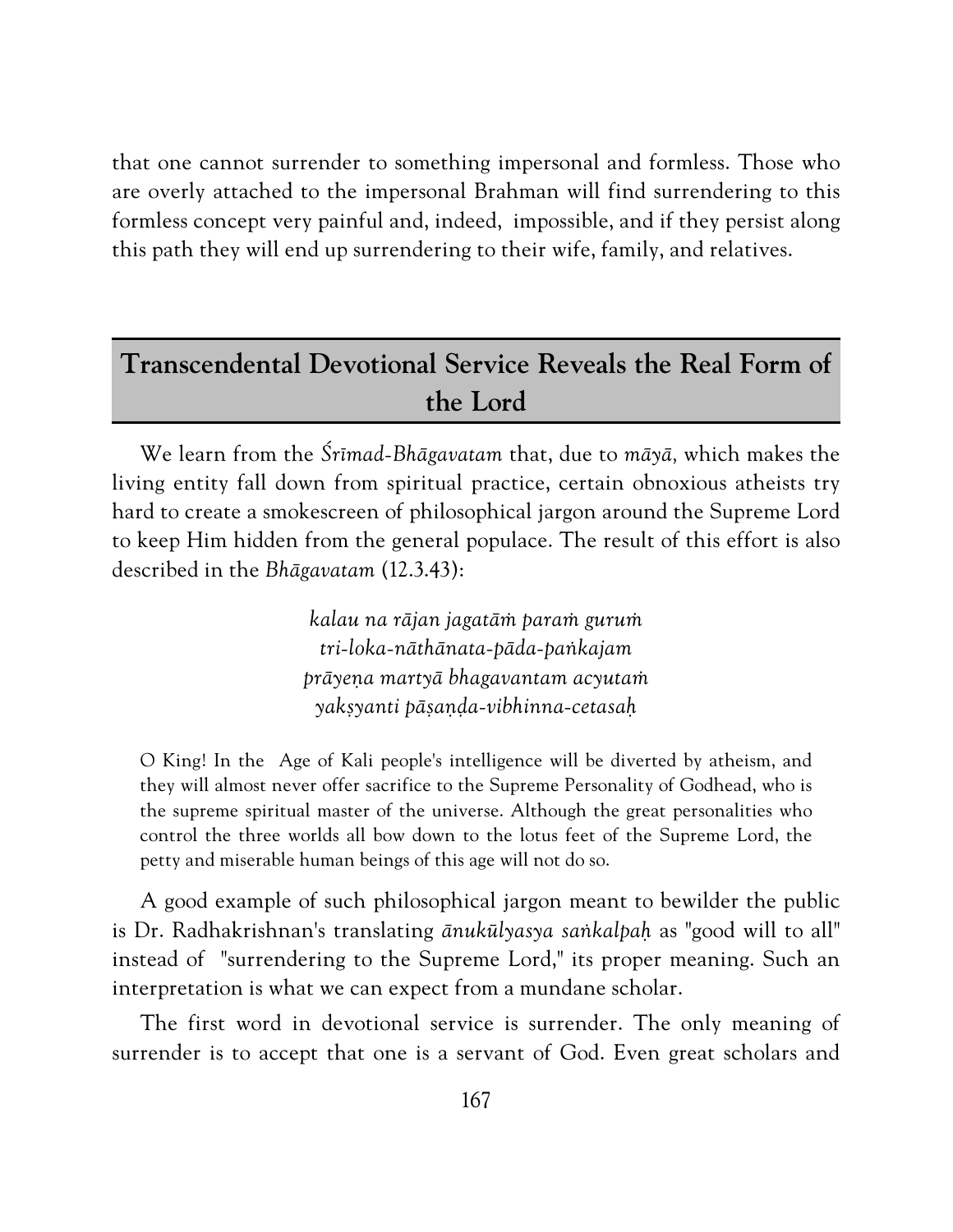philosophers like Dr. Radhakrishnan will have to perform heaps of austerities and penances before they will yield to the process of surrender. This is the conclusion of *Bhagavad-gétä*. Dr. Radhakrishnan's explanation of the six limbs of surrender is superficial. Originally defined in a Vaisnava text, these six limbs of surrender pertain to Lord Vișnu, or Krșna. *Anukūlya* means "loving devotion to Lord Krsna." The *Bhakti-rasāmrta-sindhu* states, *änukülyena-kåñëänuçélanaà bhaktir uttamä:* [*Cc. Madhya* 19.167] "One should render transcendental loving service to Lord Krsna favorably. That is called pure devotional service."

Everyone in the world is rendering service to Lord Krsna in one way or another. Some are doing it favorably, and others antagonistically. Those who are serving unfavorably are inimical atheists, the foolish nondevotees, while those who do it with pleasure are truly intelligent. In other words, the devotees of Krsna are very intelligent, while the mundane scholars are in the same category as the nondevotee atheists led by the demons Kamsa and Jarāsandha.

The main instruction in the *Bhagavad-gétä* is to take complete shelter of Lord Krsna. Yet this cardinal conclusion, which emanated from Lord Krsna's own lotus lips, is reversed by Dr. Radhakrishnan when he writes that one should surrender not to the person Krsna but to the "Unborn, Beginningless, Eternal who speaks through Krsna." It is an exercise in futility to take up the *Gétä* for discussion only in order to ostentatiously display one's erudition, and thus to foolishly misinterpret the text so much that one concludes that the speaker of the *Bhagavad-gītā*, Lord Krsna, is a mere mortal. This use of Vedic knowledge to pronounce that God does not exist is a clear example of serving Krsna unfavorably.

How does Lord Krsna describe sholars like Dr. Radhakrishnan, who have an atheistic understanding of the *Vedas*? In the *Bhagavad-gétä* (7.15) we find this statement:

> *na mäà duñkåtino müòhäù prapadyante narädhamäù*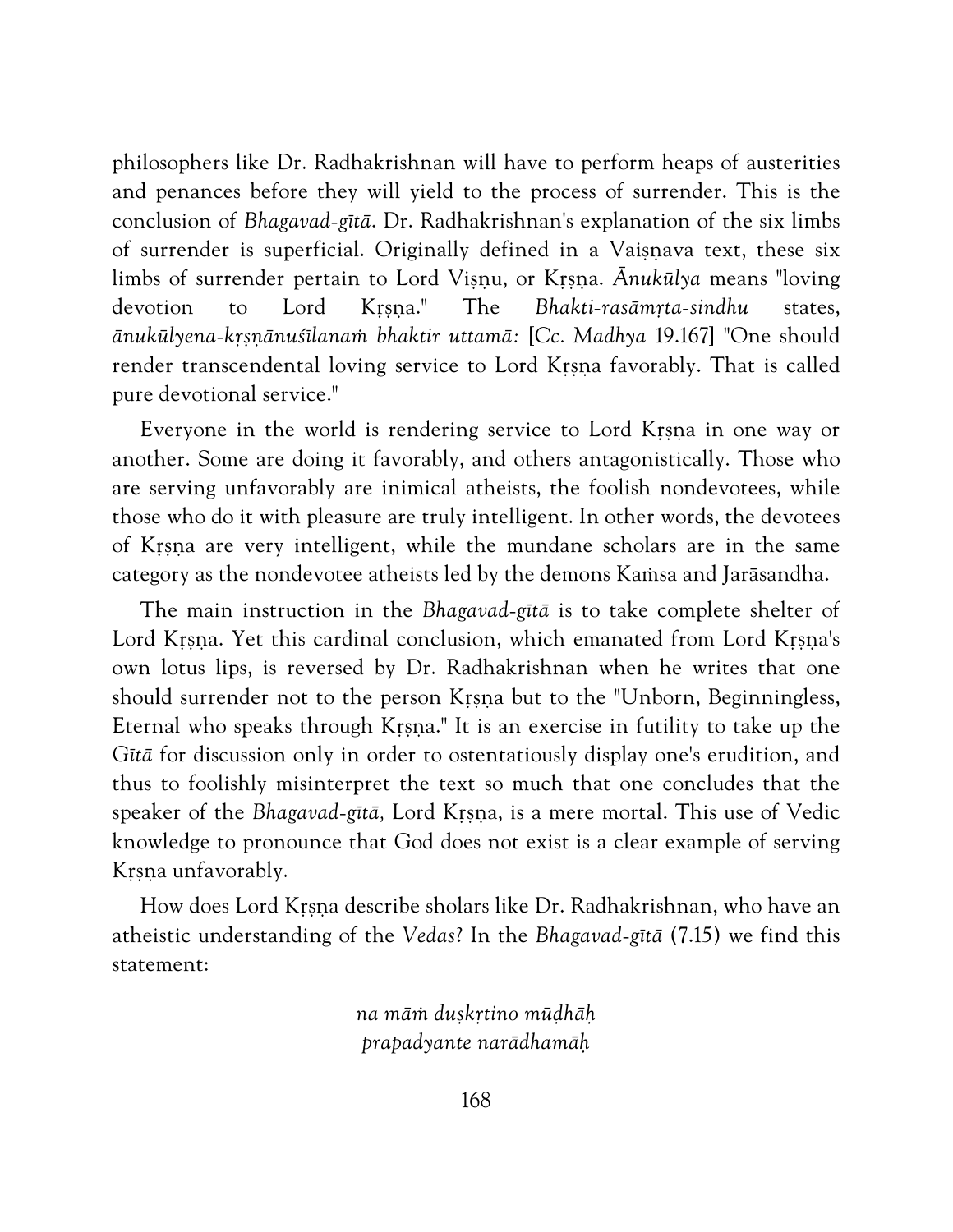#### *mäyayäpahåta-jïänä äsuraà bhävam äçritäù*

Those miscreants who are grossly foolish, who are lowest among mankind, whose knowledge is stolen by illusion, and who partake of the atheistic nature of demons do not surrender unto Me.

Enemies of the Lord like Kamsa and Jarāsandha always meditated on Krsna, but unfavorably. Similar to these demons are the atheistic scholars who always challenge and misrepresent the real teachings of the *Bhagavad-gétä*. Though they think about the Lord, they do so with enmity because their intelligence has been covered by *mā*yā. Kamsa and Jarāsandha were also erudite scholars, but because they were obsessed with Krsna in enmity, they were demons.

We understand from Lord Caitanya's teachings and exemplary actions that it is our duty to follow the instructions of the *Bhagavad-gétä* favorably. During Lord Caitanya's tour of South India, when He entered the premises of the Sri Ranganātha temple, He came upon a simple *brāhmana* engrossed in reading the *Bhagavad-gétä.* The Lord was overjoyed to see how attentively the *brāhmana* was reading, and how tears were streaming down his cheeks. Other *brāhmanas* sitting nearby knew that he was illiterate, and so they wondered how he could possibly read the *Gétä*.

Lord Caitanya easily solved this problem. He said that even an uneducated person can understand transcendental words if he is a fully surrendered soul. But without that mood of surrender, *Bhagavad-gétä* remains incomprehensible.

When Lord Caitanya saw the *brāhmana* in tears, He asked him what part of the *G*<sub>t $\bar{a}$  moved him to cry. With proper Vaisnava humility, the *brāhmana*</sub> answered,

I am merely pretending to read the *Gétä;* in truth I am illiterate. But my *guru* instructed me to regularly read the entire *Bhagavad-gétä,* though I am unlettered. Not wanting to disobey my *guru,* I try to execute my duty, and so I make a show of reading the *Gétä*.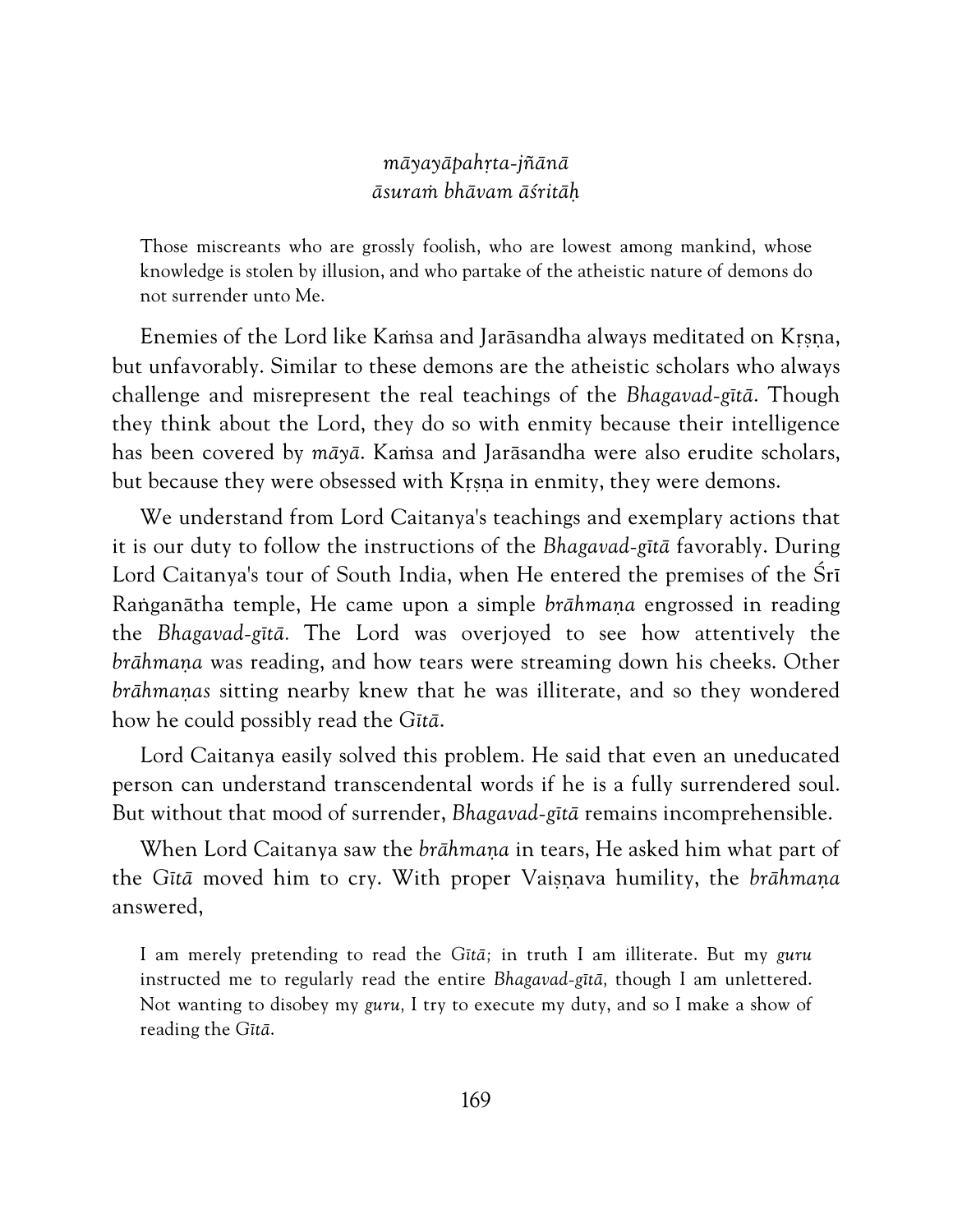The Lord then asked him why he was crying. The *brāhmana* replied,

Whenever I sit down to read the *Gītā*, the form of Lord Krsna as Pārtha-sārathi [Arjuna's chariot driver] appears in my heart. And as soon as I see this form I immediately remember how the Lord is *bhakta-vatsala* [especially kind to His devotees]. This thought makes me cry.

The Māvāvādīs are always eager to merge with the nondual Supreme Brahman and become God. But their small brains cannot understand how the Supreme Personality of Godhead can become the charioteer of His devotee and carry out his orders. In truth the Supreme Lord and the *jūvas* are eternally related, and because of this relationship many wonderful things are possible. But the Māvāvādīs cannot understand this truth, and many who have tried to make them understand have failed miserably. In the *çruti* (*Çvetäçvatara Upanisad* 6.23) we find this statement:

> *yasya deve parä-bhaktir yathä deve tathä gurau tasyaite kathitä hy arthäù prakäçante mahätmanaù*  $[SU 6.23(15)]$

Only unto those great souls who have implicit faith in both the Lord and the spiritual master, all the imports of Vedic knowledge are automatically revealed.

Upon seeing the devotion of the South Indian *brāhmana* as he read the *Gétä,* Lord Caitanya embraced him and then told him that he had perfected the reading of the *Gétä*. What fool would deny that Lord Caitanya's approval is far superior to millions of university doctorates? This accolade from the Lord proves that the *Bhagavad-gétä* cannot be studied with material intelligence. The knowledge of the *Gétä* must be received through the chain of *äcäryas,* or spiritual masters, coming down in disciplic succession. That is the only method; otherwise studying the *Gétä* is an exercise in futility. The scriptural conclusion is that since the Supreme Lord is transcendental, His words are also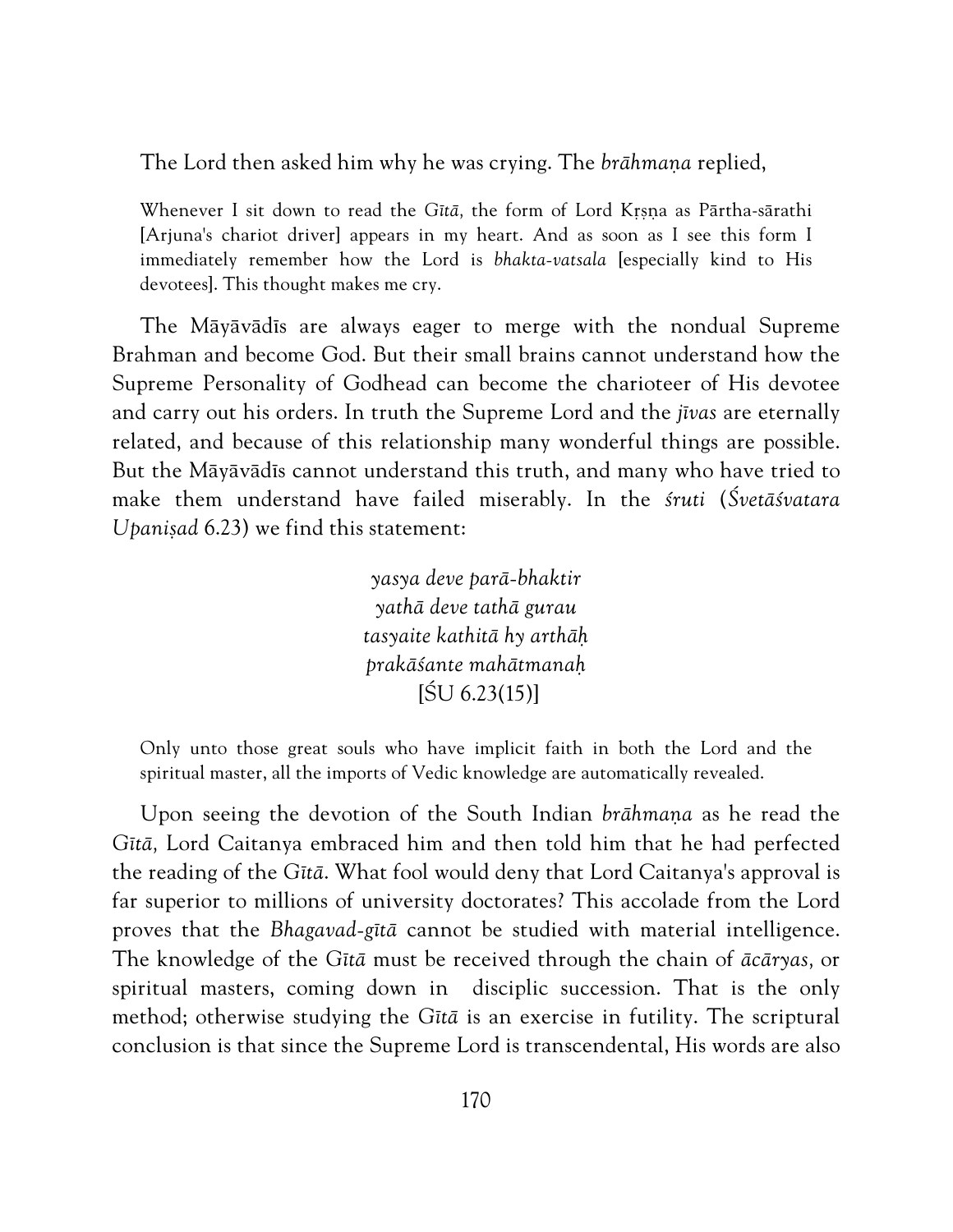transcendental, and hence the esoteric subject matter of the *Bhagavad-gétä* can be received only through a disciplic succession that is equally transcendental. As the *Padma Purāna* states,

> *atah çré-kåñëa-nämädi na bhaved grähyam indriyaiù sevonmukhe hi jihvädau svayam eva sphuraty adaù* [*Cc. Madhya 17.136*]

No one can understand the transcendental nature of the name, form, quality, and pastimes of Śrī Krsna through his materially contaminated senses. Only when one becomes spiritually situated by transcendental service to the Lord are the transcendental name, form, quality, and pastimes of the Lord revealed to him.

This is confirmed in the *Brahma-samhitā* (5.38):

*premäïjana-cchurita-bhakti-vilocanena santaù sadaiva hådayeñu vilokayanti yaà çyämasundaram acintya-guëa-svarüpaà govindam ädi-puruñaà tam ahaà bhajämi*

I worship Govinda, the primeval Lord, who is Śyāmasundara, Krsna Himself with innumerable inconceivable attributes, whom the pure devotees see in their heart of hearts with the eye of devotion tinged with the salve of love.

Therefore, the scriptural conclusion is that mundane philosophers like Dr. Radhakrishnan are not qualified to delve into spiritual subjects. The devotees of the Lord alone are eligible to understand Lord Krsna; no one else is qualified. As Kåñëa Himself states in the *Bhagavad-gétä*, *bhaktyä mäm abhijänäti yävän yaç cäsmi tattvataù:* [*Bg*. 18.55] "One can understand Me as I am, as the Supreme Personality of Godhead, only by devotional service."

Scholars like Dr. Radhakrishnan should understand that within Lord Krsna there is only Lord Krsna and nothing else. Lord Krsna's body and soul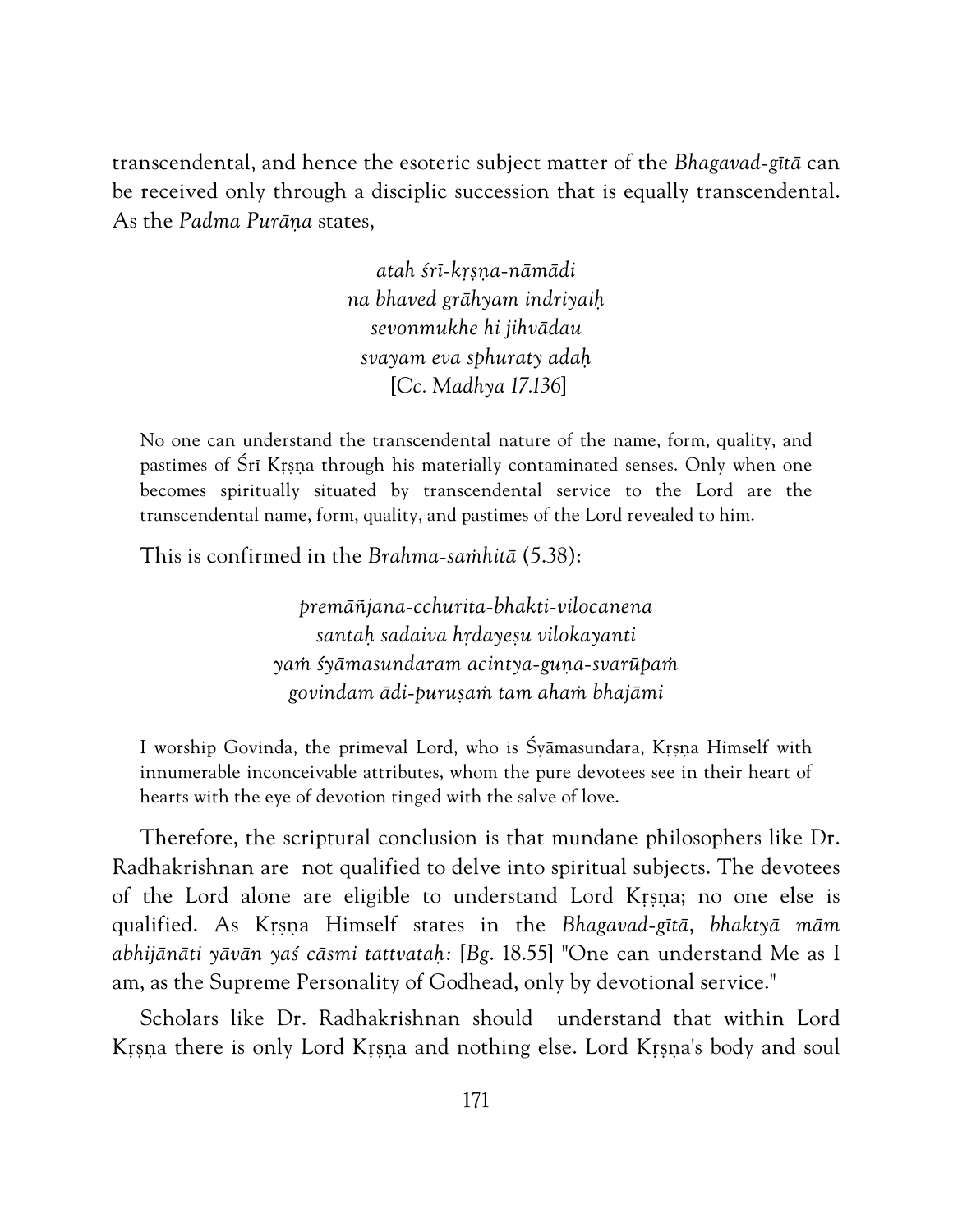are the same. The *Gta's* conclusion is that the nondual truth is Krsna, the absolute Supreme Being. But Dr. Radhakrishnan has somehow discovered another, second being within Krsna. This discovery then converts Dr. Radhakrishnan into a believer in dualism! The manifestation of the Absolute Truth who resiedes in every *jīva's* heart is ludicly described by Lord Krsna in *Bhagavad-gītā*. In the *Bhagavad-gītā* (10.8), Lord Krsna explains who the being residing in every *jéva's* heart is:

> *ahaà sarvasya prabhavo mattaù sarvaà pravartate iti matvä bhajante mäà budhä bhäva-samanvitäù*

I am the source of all spiritual and material worlds. Everything emanates from Me. The wise who perfectly know this engage in My devotional service and worship Me with all their hearts.

And later in the *Gétä* (15.15) He says,

*sarvasya cähaà hådi sanniviñto mattaù småtir jïänam apohanaà ca vedaiç ca sarvair aham eva vedyo vedänta-kåd veda-vid eva cäham*

I am seated in everyone's heart, and from Me come remembrance, knowledge, and forgetfulness. By all the *Vedas,* I am to be known. Indeed, I am the compiler of *Vedänta,* and I am the knower of the *Vedas*.

The wise men with perfect knowledge—i.e., those who have purified their materialistic intelligence and are thus situated in spiritual knowledge—can understand Lord Krsna as the source of everything. Unless the intellect is purified and spiritualized, even the most erudite philosopher and the greatest mystic yogi will become perplexed in trying to understand Lord Krsna. As the Lord says in the *Bhagavad-gétä* (7.3), *yatatäm api siddhänäà kaçcin mäà vetti*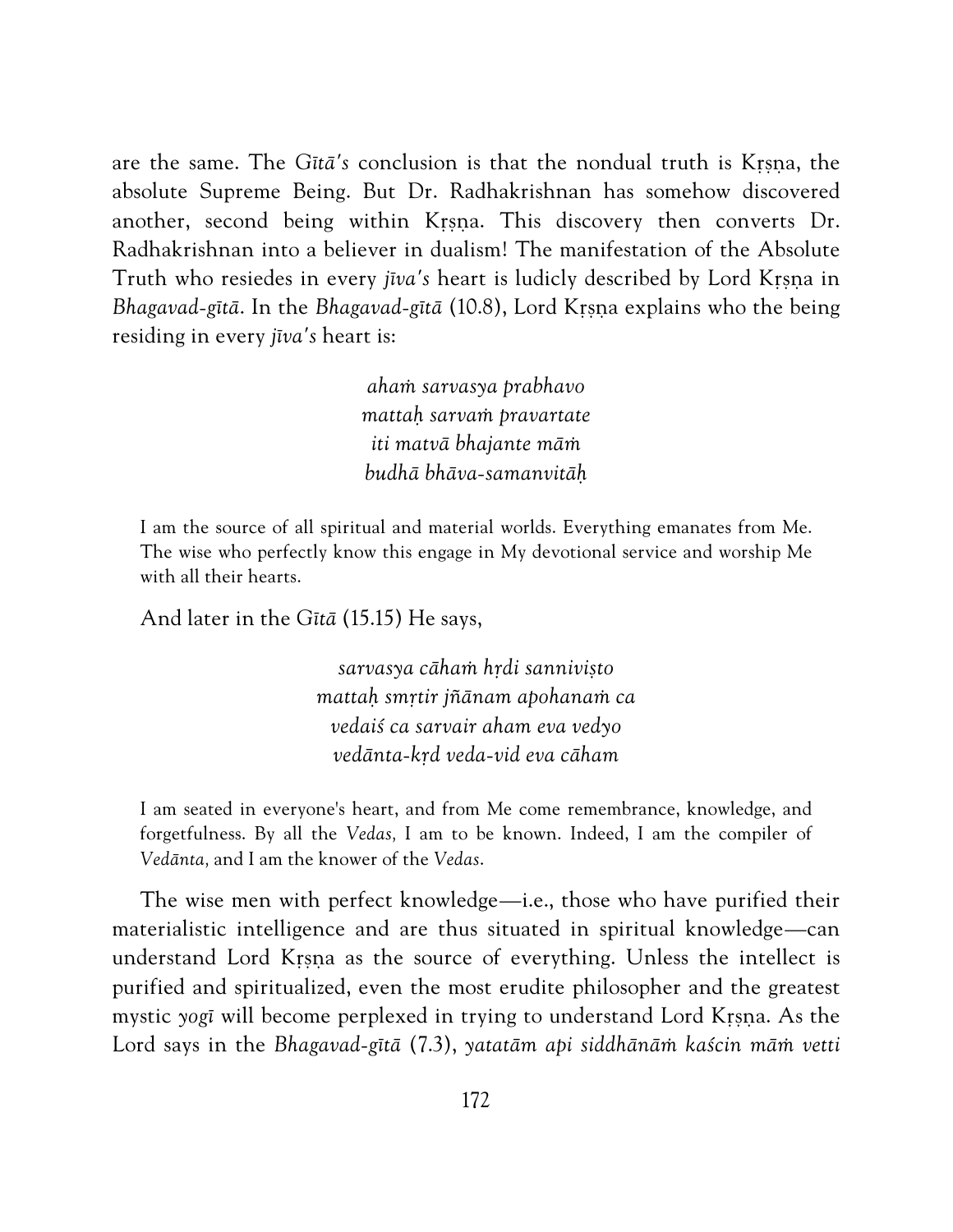*tattvataù:* "Of those who have achieved perfection, hardly one knows Me in truth."

The Supreme Lord's name, form, qualities, pastimes, associates, and paraphernalia are all of the same spiritual nature. In fact, anything in relation to Lord Krsna is nondifferent from Him. As the *Padma Purāna* states,

> *näma cintämaëiù kåñëaç caitanya-rasa-vigrahaù pürëaù çuddho nitya-mukto 'bhinnatvän näma-näminoù* [*Cc. Madhya 17.133*]

The holy name of Krsna is transcendentally blissful. It bestows all spiritual benediction, for it is Krsna Himself, the reservoir of all pleasure. Krsna's name is complete, and it is the form of all transcendental mellows. It is not a material name under any condition, and it is no less powerful than Krsna Himself. Since Krsna's name is not contaminated by the material qualities, there is no question of its being involved with *mā*yā. Krsna's name is always liberated and spiritual; it is never conditioned by the laws of material nature. This is because the name of Krsna and Krsna Himself are identical.

Only saintly souls can perceive the truth of these statements; those whose intelligence has been corrupted by Mäyäväda philosophy cannot understand.

In general, the monists cannot grasp the intricate philosophy of nondualism. So Dr. Radhakrishnan has spun out of his imagination a theory by which he tries to establish dualism in nondualism. When Dr. Radhakrishnan writes that we must surrender to "the Unborn, Beginningless, Eternal who speaks through Krsna," he implies that it is the impersonal Brahman within Krsna who is speaking about surrender. Once it is established that the impersonal Brahman can speak, then He must also possess the instrument of speech, namely the tongue. Thus we see that Dr. Radhakrishnan's whole concept of impersonalism is immediately undermined. There is sufficient evidence in the scriptures to conclude that one who talks can also walk. And a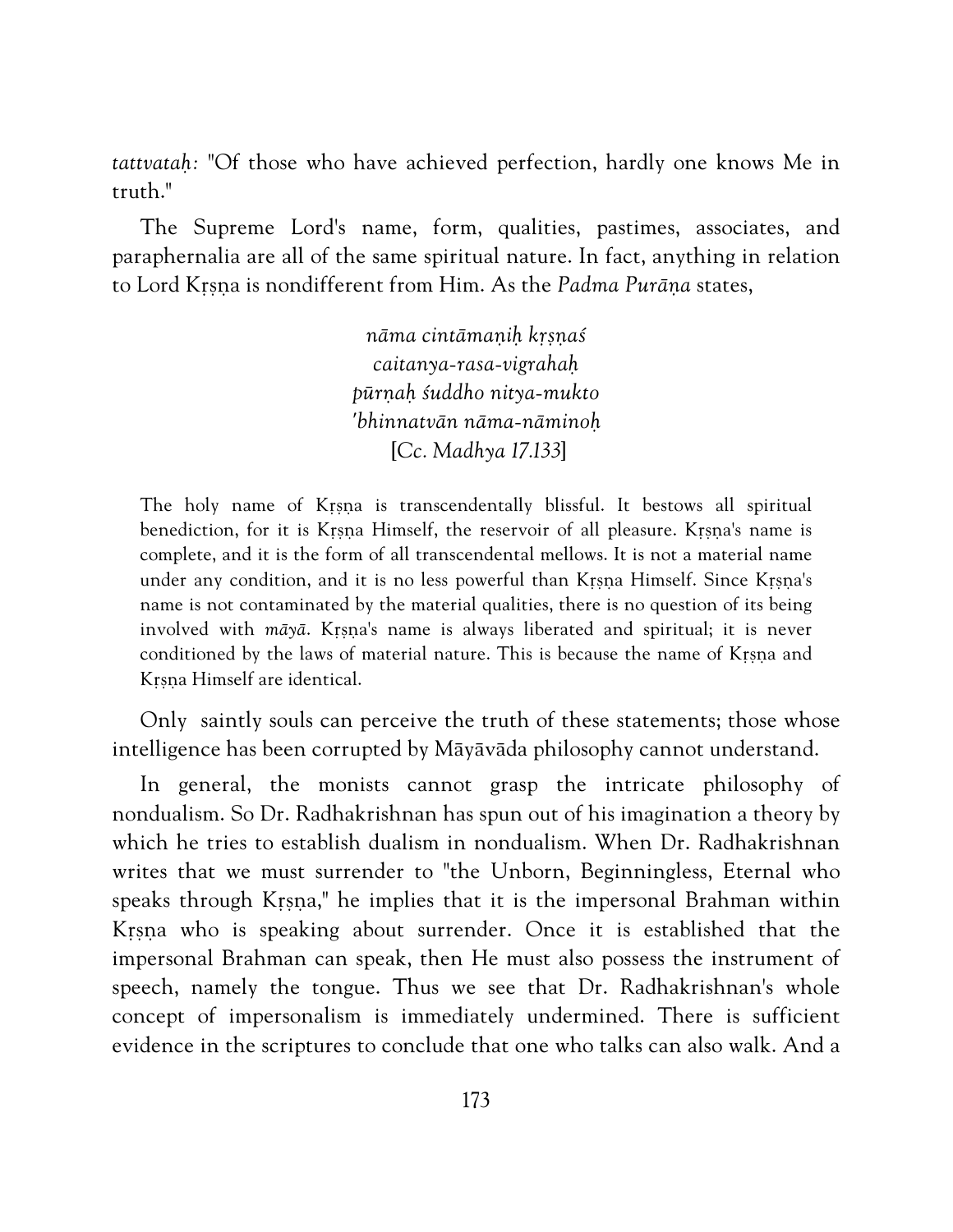being capable of speaking and walking must indeed be endowed with all the senses. Then He must also be able to perform other activities, such as eating and sleeping. So how can Dr. Radhakrishnan claim that his beginningless, eternal object is impersonal?

In his "Introductory Essay," on page 62, Dr. Radhakrishnan writes,

When we are emptied of our self [?], God takes possession of us. The obstacles to this God-possession are our own virtues, pride, knowledge, our subtle demands, and our unconscious assumptions and prejudices.

From his own arguments we can safely surmise that Dr. Radhakrishnan, due to his carelessness and previous upbringing, is seeing a difference between Lord Krsna's body and His soul. He is still not free from false ego, that is, "emptied of self." Therefore his "virtues, pride, knowledge, subtle demands, and unconscious assumptions and prejudices" are all preventing him from understanding the transcendental truth. He must have been brought up in an atmosphere of Mäyäväda thought; for this reason he was unable to grasp the truth.

Śrīpāda Śaṅkarācārya, the founder and propagator of Māyāvāda philosophy, proved that the material world was an illusion—*mithyä*—and so he diligently pursued the path of austerity and renunciation, and he stressed it in his teachings. He did not waste valuable time trying to lord it over this illusory material world. But if he were to see the present condition of the philosophy he propounded, perhaps he would be ashamed. We have no doubt that Dr. Radhakrishnan was influenced by him; this is evident from his writings. Yet in his "Introductory Essay," page 25, he writes, "The emphasis of the *Gétä* is on the Supreme as the personal God who creates the perceptible world by His Nature (*prakrti*). He resides within the heart of every being; He is the enjoyer and Lord of sacrifices. He stirs our heart to devotion and grants our prayers. He is the source and retainer of values. He enters into personal relations with us in worship and prayer."

After writing this and thus accepting the real purport of the *Gétä,* how can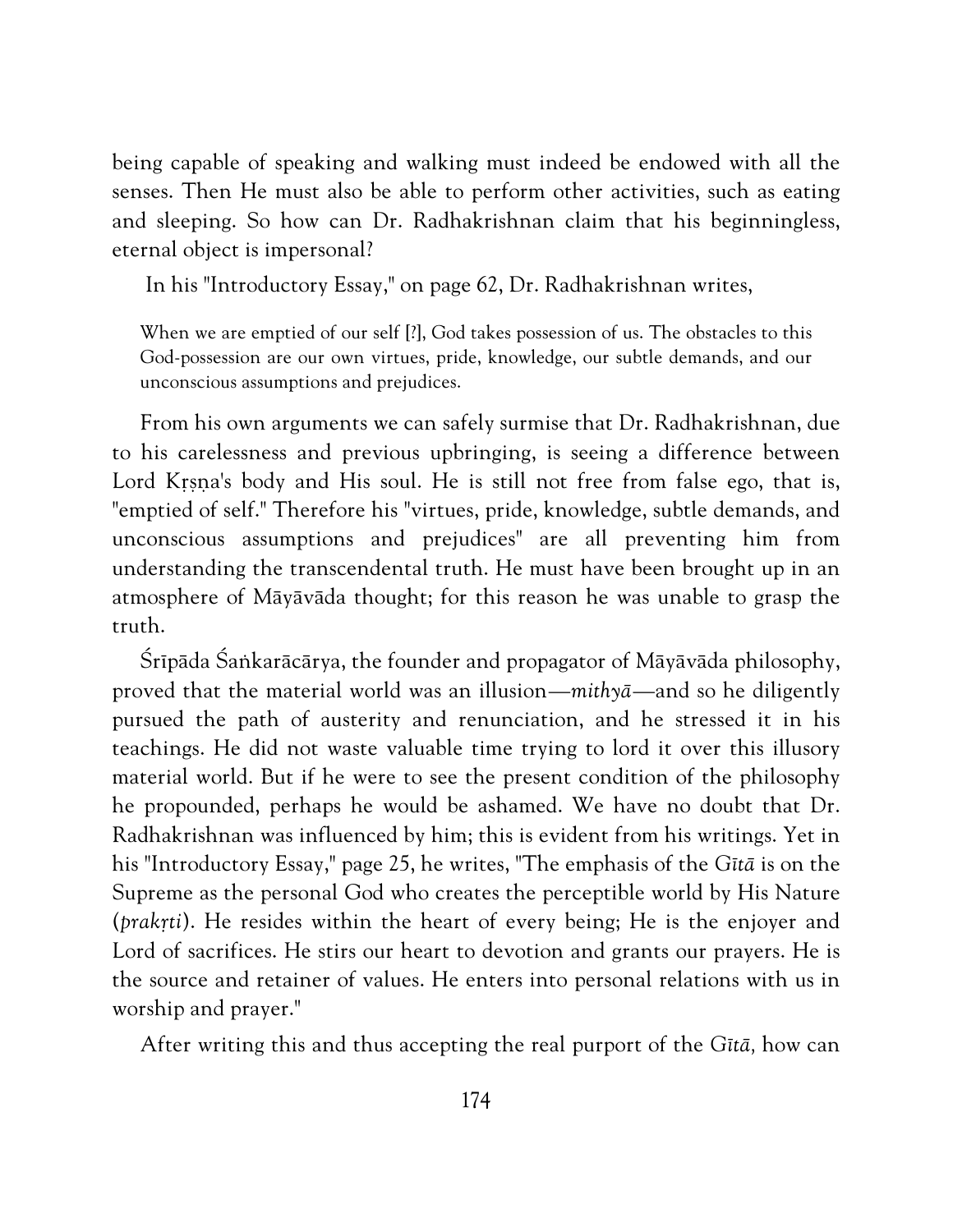Dr. Radhakrishnan later state that Lord Krsna's body and soul are different? Such an idea must be a result of his materialistic education. What a strange monism he propounds, in which the Absolute Truth, the nondual Supreme Being, is supposedly separate from His inner existence! Can Dr. Radhakrishnan explain these obvious flaws in his philosophy? When the Supreme Lord Himself is present in everyone's heart as the omniscient Supersoul, then who else can sit in *His* heart? In the *Gītā*, Lord Krsna Himself speaks about His transcendental qualities, making statements that Dr. Radhakrishnan, armed with his material erudition, has made but a feeble attempt to contradict. Through such foolishness Dr. Radhakrishnan has made a show of spreading education, but in fact he has preached untruth.

Brahman, Paramätmä (the Supersoul), and Bhagavän (the Supreme Personality of Godhead)—all three are the same nondual Supreme Absolute. It would be riduculous to say that Dr. Radhakrishnan is ignorant of this subject, yet we fail to see the logic in his claim that when the Supreme Lord incarnates He comes under the sway of *mäyä*. The Lord unequivocally states in the *Gétä* that when He appears, He does so in His original transcendental form. Hence there can be no difference between Him and His body. The Lord further states that His appearance, activities, and so on are all transcendental, beyond the realm of matter. He is eternal, supremely pure, the original Supreme Personality and Supreme Brahman. We all agree that the *jīva* is covered by *mäyä,* but if the Supreme Brahman, or Parabrahman, is also covered by *mäyä,* then is *mäyä* superior to Parabrahman?

## Lord Krsna Is the Supreme Controller Godhead

Since Dr. Radhakrishnan implies that the impersonal Brahman alone possesses such transcendental qualities as being inexhaustible, imperishable, and unborn, we must turn to the *Gétä* for a proper reply. In truth, all the divine expansions of the nondual Supreme Being are endowed with these same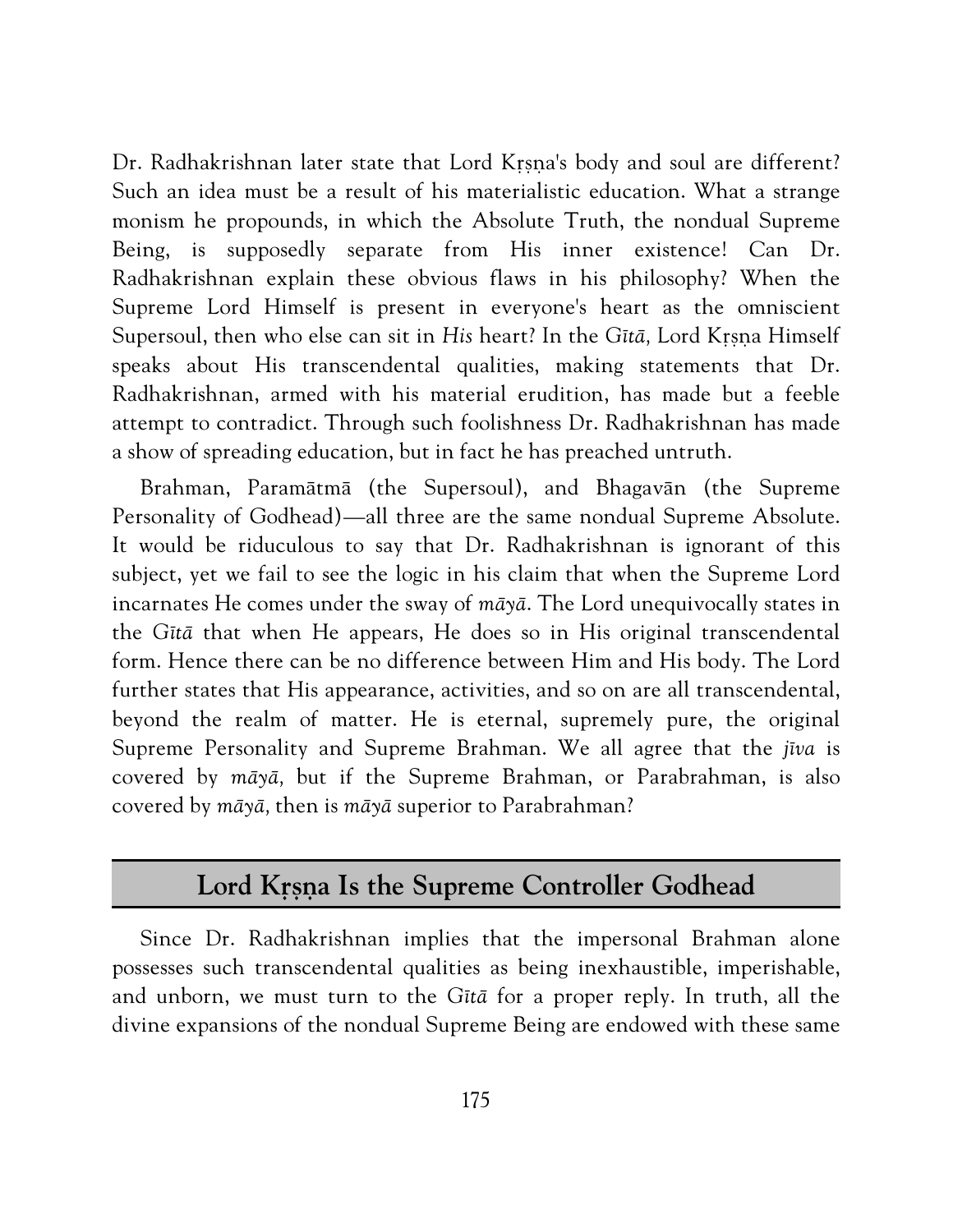#### superexcellent qualities. As Arjuna declares in the *Bhagavad-gétä* (11.18),

*tvam akñaraà paramaà veditavyaà tvam asya viçvasya paraà nidhänam tvam avyayaù çäçvata-dharma-goptä sanätanas tvaà puruño mato me*

You are the supreme primeval objective. You are the ultimate resting place of all this universe. You are inexhaustible, and You are the oldest. You are the maintainer of the eternal religion, the Personality of Godhead. This is my opinion.

We should understand that those passages in the *Gétä* which describe Parabrahman as *aksara* ("indestructible") are references to Lord Krsna, the Supreme Controller Godhead. Not once is Lord Krsna equated with the *ksara*, the conditioned *jévas*. Not only big philosophers like Dr. Radhakrishnan, but even mighty demigods like Lord Brahmä and Lord Indra are in the category of *ksara.* The Lord maintains the entire cosmic manifestation merely by His separated energy. Just as fire, though situated in one place, spreads its light and heat in all directions, so the unborn Supreme Lord, Krsna, while maintaining His full personality, eternality, and imperishability, expands Himself into countless Visnu forms, *jīvas*, and internal and external potencies. Expanding Himself in this way never diminishes or in any way affects His status as the Absolute Whole. As the *Isopanisad*, Invocation declares, *pūrnasya pūrnam*  $\bar{a}$ dāya pūrņam evāvasisyate:

Whatever is produced of the complete whole is also complete in itself. Because He is the complete whole, even though so many complete units emanate from Him, He remains the complete balance.

The Lord is the eternal Supreme Person, and therefore His name, form, qualities, pastimes, and so on are all eternal. The Sanskrit word *purusa* means "enjoyer." An enjoyer can never be a formless, impersonal, impotent being. Certainly Lord Krsna is without material qualities, yet He is the enjoyer and possessor of all spiritual qualities.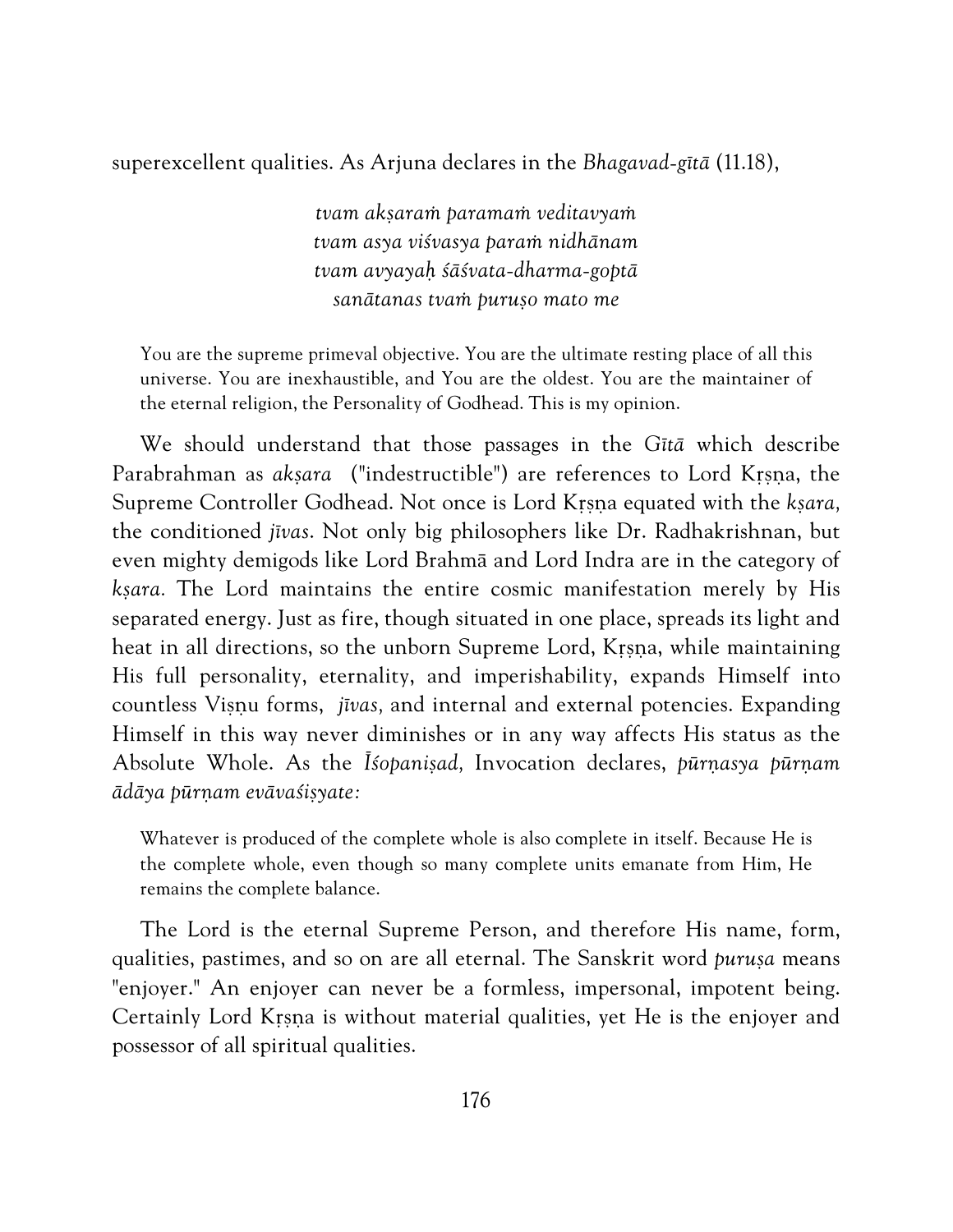In the *Bhagavad-gītā*, Arjuna glorifies Lord Krsna as *aksara*, Parabrahman, and *ädi-deva* (the original Personality of Godhead). Dr. Radhakrishnan writes that the term *akṣara*, "inexhaustible," is synonymous with the word *avyaya*, "without deterioration." Therefore why does he conclude that Lord Krsna and His body are different? This we fail to understand. On page 275, Dr. Radhakrishnan admits that Arjuna says Lord Krsna is Parabrahman, Bhagavän, the Absolute Truth. In the same book and on the same page he writes something quite incoherent and fictitious and attributes it to Arjuna: "Arjuna states that the Supreme [Śrī Krsna] is both Brahman and Īśvara, Absolute and God." If Dr. Radhakrishnan possesses such a sketchy and incorrect perception of the *Gétä* that he thinks Bhagavän is different from Brahman then how can he claim to have read the *Gétä*? He argues that Bhagavān and Supersoul Krsna are products of *māyā*, while Brahman is not! Śrīla Krsnadāsa Kavirāja Gosvāmī has severely criticized such speculative philosophy. In the *Caitanya-caritāmrta* he writes, "Not knowing that Brahman, Paramātmā, and Bhagavān are all features of Krsna, foolish scholars speculate in various ways."

We accept both Arjuna and Śrīla Krsnadāsa Kavirāja Gosvāmī as greater authorities than Dr. Radhakrishnan. Arjuna directly heard the *Bhagavad-gétä,* and the President of India, Dr. Rajendraprasad, has accepted *Çré Caitanya-caritämåta* as an authentic and authoritative scripture. Those who try to understand the *Bhagavad-gétä* by receiving it from one in the disciplic succession coming down from Arjuna can actually understand its esoteric knowledge; others fail miserably. It is imperative that one attentively hear what the *Bhagavad-gétä* and other authorized scriptures have to say about the impersonal Brahman. The scriptures amply prove that the impersonal Brahman is the Supreme Lord's bodily effulgence, just as sunshine is the brilliant emanation from the sun. Furthermore, as the sun's rays are dependent on and subservient to the sun, so the impersonal *brahmajyoti* effulgence, Lord Krsna's bodily luster, is dependent on and subservient to the Lord. In the *G*ītā (14.27) He says,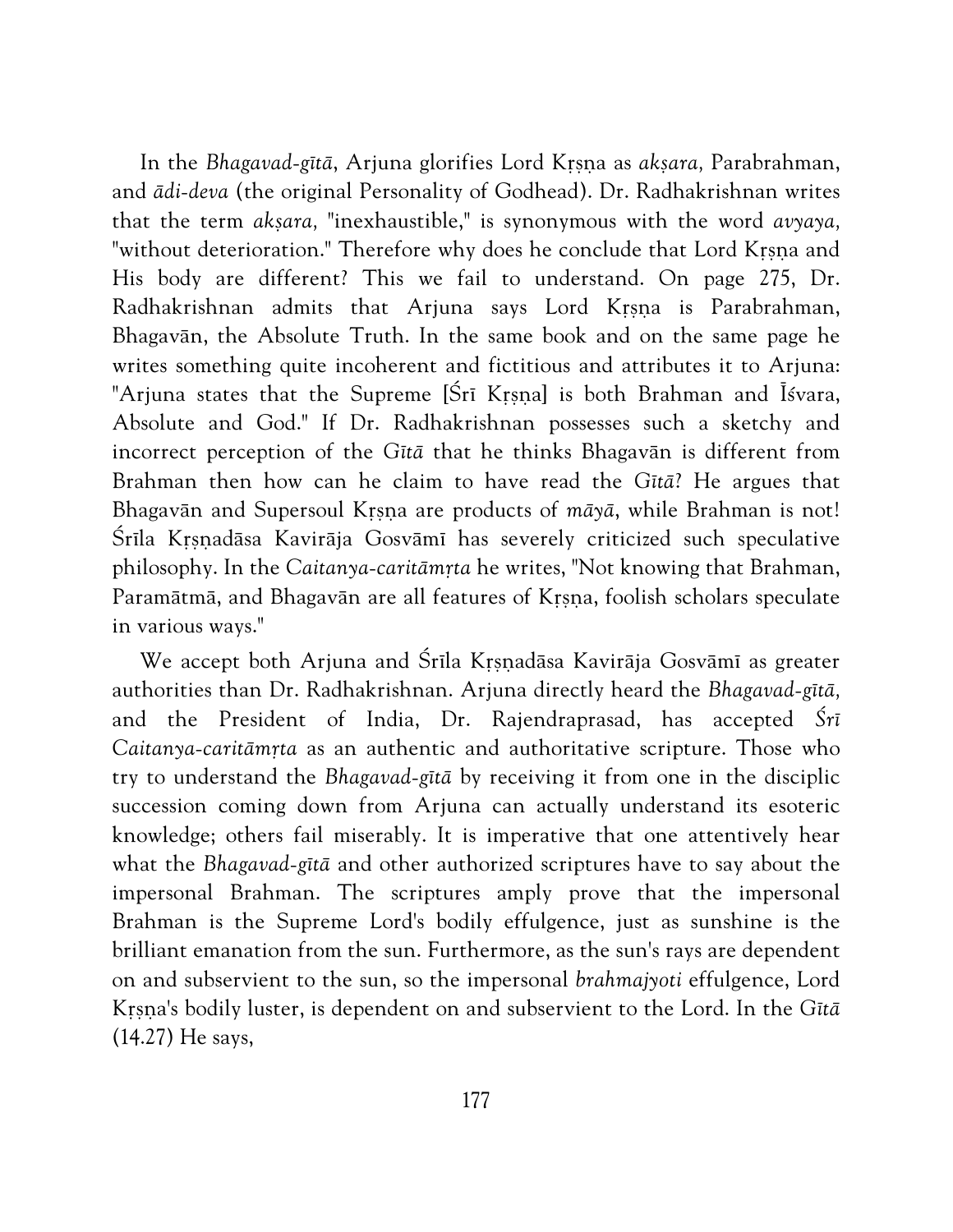*brahmano hi pratiñöäham amåtasyävyayasya ca çäçvatasya ca dharmasya sukhasyaikäntikasya ca*

And I am the basis of the impersonal Brahman, which is immortal, imperishable, and eternal and is the constitutional position of ultimate happiness.

The Lord's statements in the *Gétä* concerning the impersonal Brahman are unequivocal, yet Dr. Radhakrishnan seems unsatisfied with them. He grudgingly translates Text 27 of the Fourteenth Chapter, "For I am the abode of Brahman, the Immortal and the Imperishable, of eternal law and of absolute bliss." Since Lord Krsna is the basis of the impersonal, formless Brahman, He is certainly far superior it. The mosquito net is inside the house, not the other way around; the ink-pot is on the table, not vice versa. Even a small boy can grasp this. Then why does Dr. Radhakrishnan hesitate to accept this truth? There are countless proofs in the scripture of Lord Krsna's supreme absolute personality, but Dr. Radhakrishnan is like an owl in the daylight of truths. He tries to cover the sun of truth by creating a dark cloud of word jugglery. Thus instead of truth and knowledge, confusion is paraded before the world. We strongly condemn this sort of activity. Whether directly or indirectly, Dr. Radhakrishnan has tried to circumvent the truth—that Lord Krsna is the basis of Brahman—and in the process he has been defeated. If Dr. Radhakrishnan really accepts Lord Krsna as the absolute God, then what inspired him to see another being within Krsna and to write, "It is not the personal Krsna to whom we have to give ourselves up..."?

The truth is that only those who have been blessed by the Lord can fathom the spiritual science dealing with God. Dr. Radhakrishnan's book irrefutably proves this. The Mäyävädé philosophers are big offenders to the Supreme Lord, and therefore He never manifests Himself to them. As the Lord Himself declares in the *Gītā* (7.25), *nāham prakāśah sarvasya yoga-māyā samāvrtah mudhah:* "I am never manifest to the foolish and unintelligent. For them I am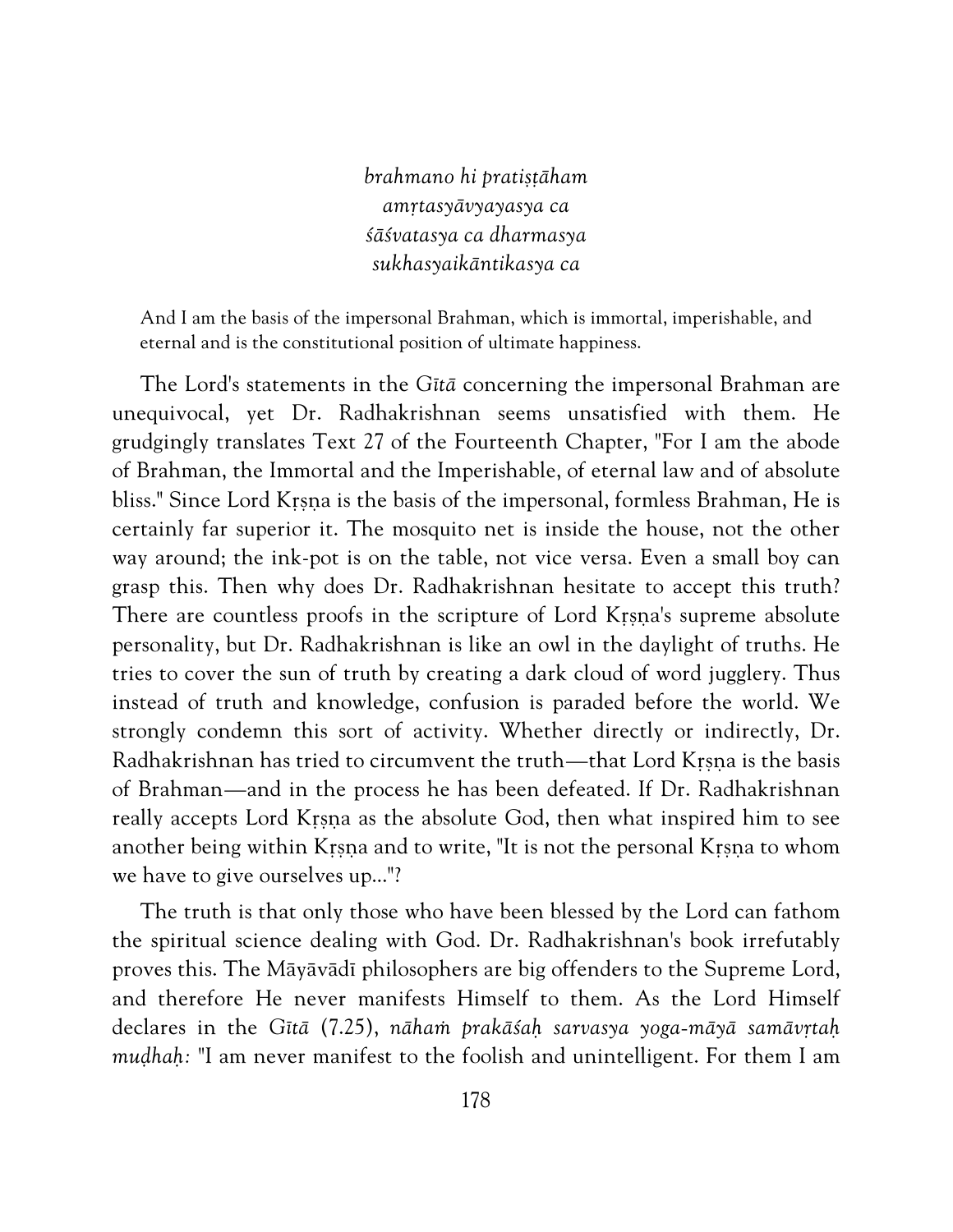covered by my internal potency..." All previous spiritual authorities have condemned the Māyāvādīs, but Lord Śrī Krsna Caitanya Mahāprabhu has directly censured them, calling them the greatest offenders against the Supreme Lord. He said that if a person simply hears philosophy from a Mäyävädé, his spiritual life is in jeopardy. As quoted in the *Çré Caitanya-caritämåta* (*Madhya* 17.129-132 and 134-135)*,* the Lord speaks about the Māyāvādīs in this way:

Śrī Caitanya Mahāprabhu replied, 'Māyāvādī impersonalists are great offenders unto Lord Krsna; therefore they simply utter the words *brahman*, *ātmā*, and *caitanya*. The holy name of Krsna is not manifest in their mouths because they are offenders unto Krsna, the Supreme Personality of Godhead, who is identical with His holy name. The Lord's holy name, His form, and His personality are all one and the same. There is no difference between them. Since all of them are absolute, they are transcendentally blissful. There is no difference between Krsna's body and Himself or between His name and Himself. As far as the conditioned soul is concerned, everything is different. One's name is different from the body, from one's original form and so on. The holy name of Krsna, His body, and His pastimes cannot be understood by blunt material senses. They are manifest independently. The holy name of Krsna, His transcendental qualities and pastimes, as well as Lord Krsna Himself are all equal. They are all spiritual and full of bliss.

The Māyāvādīs try to imitate Śrīpād Śaṅkarācārya. Pretending to be orthodox, they reject the truth that the *jéva* is part and parcel of Parabrahman, the Supreme Lord. They also deny the fact that it is only the part and parcel aspect of Parabrahman (the *jīva*) and not Parabrahman Himself who falls under the spell of *mäyä*. And worst of all, they deny that Parabrahman is none other than the Supreme Personality of Godhead. According to their lop-sided argument, when the *jéva* attains *mukti* (liberation) he merges into the impersonal Brahman and loses his individual identity. By this logic, when the Supreme Lord, the Parabrahman, incarnates in this material world or appears in the Deity form, He becomes an ordinary *jéva.* Thus the foolish Mäyävädés draw a distinction between the Lord and His form, and in this way they commit great offences against Him.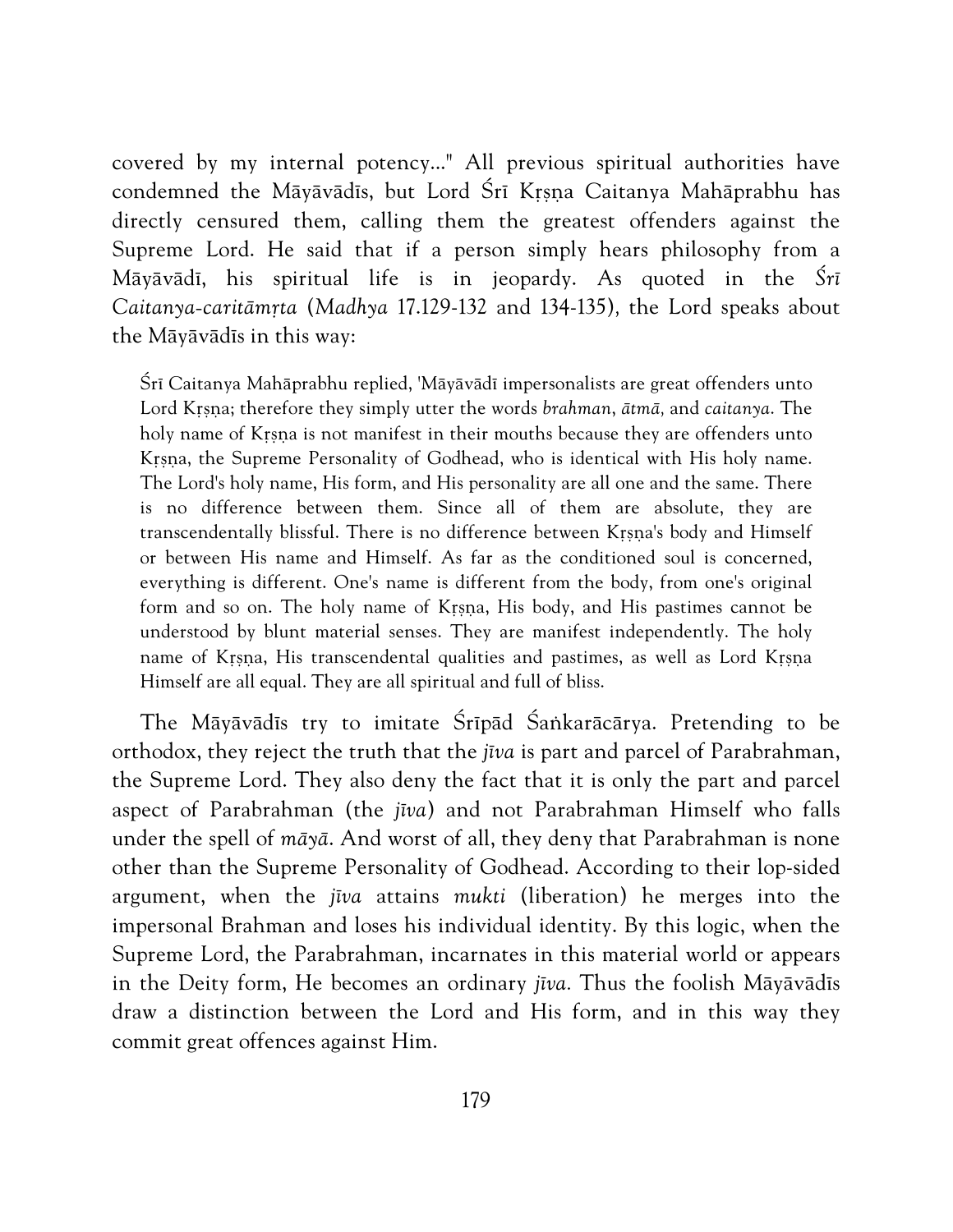So, by knocking a wedge between Lord Krsna and His form, Dr. Radhakrishnan has demonstrated his lack of intelligence; indeed, *mäyä* has robbed him of intelligence, and according to Lord Caitanya Mahäprabhu he is the worst offender. In the *Bhagavad-gétä* the Lord describes such offenders as *müòhäs* because they ascribe human frailties and faults to the Supreme Lord. Today the world has become a hell because of an excess of atheists, and this is due only to the preaching of Mäyäväda philosophy by enemies of the Supreme Lord. Lord Caitanya's mission is to save the *jévas* from the clutches of these offenders. Those who are unconcerned about this mission commit offences against Lord Caitanya.

The Māyāvādīs try hard to look like spiritualists, but in fact they are gross materialists. They may be able to confuse and mesmerize the public with word jugglery, but in truth their so-called renunciation is as false as the monkeys', for they have become mere beggars looking for distinction, adoration, position, and wealth. They are busy only with worldly progress; forgotten are the spiritual message and spiritual goals and ideals. The *Çrémad-Bhägavatam* (1.1.2) has defined such showbottle religion as *kaitava-dharma,* "cheating religion." Those who are attracted to such cheating religious groups are themselves deceitful. Their show of spirituality is abominable; they have no desire for either liberation or devotion and surrender. They are addicted to speculation and can never understand Krsna.

When the Mäyävädés pretend to perform *kértana* or hold discourses on the *Bhägavatam* for personal name and fame, they may sing and talk about Brahman, Caitanya, and Paramātmā, but they cannot utter Lord Krsna's name. Although the words *çré bhagavän uväca* ("the Supreme Personality of Godhead said") appear throughout the *Bhagavad-gétä,* the Mäyävädés are prepared to say everything else except the name of Krsna. It is a well known scriptural truth that the words Brahman and Paramātmā refer ultimately to Lord Krsna and that Krsna is the principle name of the Supreme Absolute Person. But even when the Māyāvādīs chant such names of God as Krsna, Govinda, or Hari, they do so not with the understanding and faith that these names are God's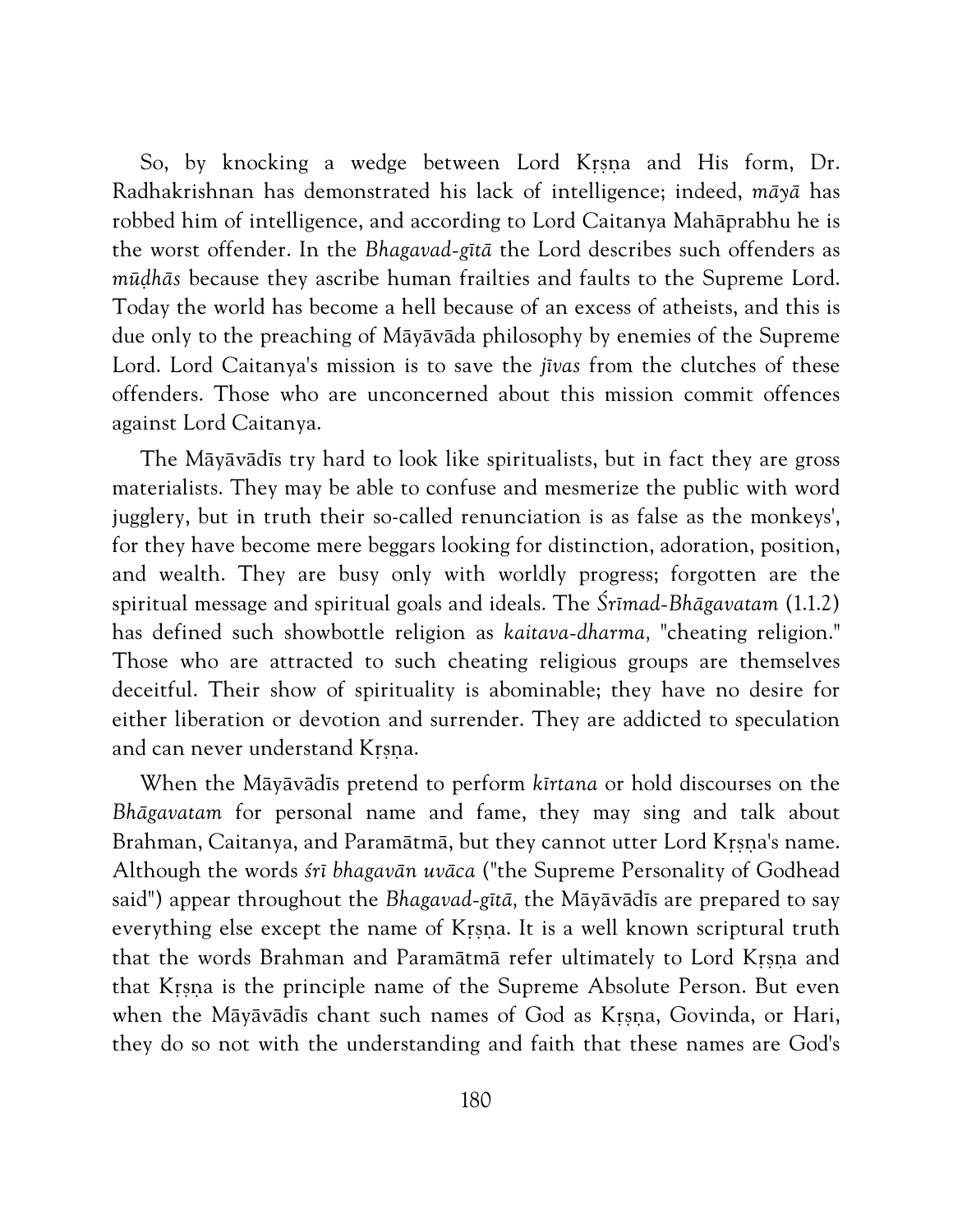principal names and that they are nondifferent from the Supreme Lord, but rather with the idea that chanting them is a temporary means of *sädhana,* or spiritual practice. They also do not admit that such chanting of the holy name is an offence. Of course, their biggest offence is to distinguish between Lord Krsna and His form. Thus in the *Gītā* (9.11), Lord Krsna Himself condemns these offenders:

> *avajänanti mäà müòhä mänuñéà tanum äçritam paraà bhävam ajänanto mama bhüta-maheçvaram*

Fools deride Me when I descend in the human form. They do not know My transcendental nature as the Supreme Lord of all that be.

Let us study how Dr. Radhakrishnan has translated this verse, which appears on page 242 of his book: "The deluded despise Me clad in human body, not knowing My higher nature as Lord of all existences." In other words, when the person who is "Lord of all existences" is "clad in human body," those who see from a materialistic perspective take Him for an ordinary mortal, while those who see from a spiritual perspective understand that He is the Supreme Being, the cause of all causes. So if it is the deluded who despise Lord Krsna, then is it not time for Dr. Radhakrishnan himself to admit that he is guilty of this crime? Let him realize how he has abused the "Lord of all existences," equating Him with a mere mortal. When we see how such big scholars are inimical toward Lord Krsna, we can conclude, following the *G*ita, that their intelligence has been stolen by *mäyä.*

All the previous spiritual authorities have accepted Lord Krsna as the Supreme Personality of Godhead. Even Śrīpāda Śankarācārya has accepted this truth. Yet Dr. Radhakrishnan is so deluded that he considers Lord Krsna an ordinary *jéva,* or perhaps an extraordinary one*.* 

There is no one who possesses more knowledge than Lord Caitanya. The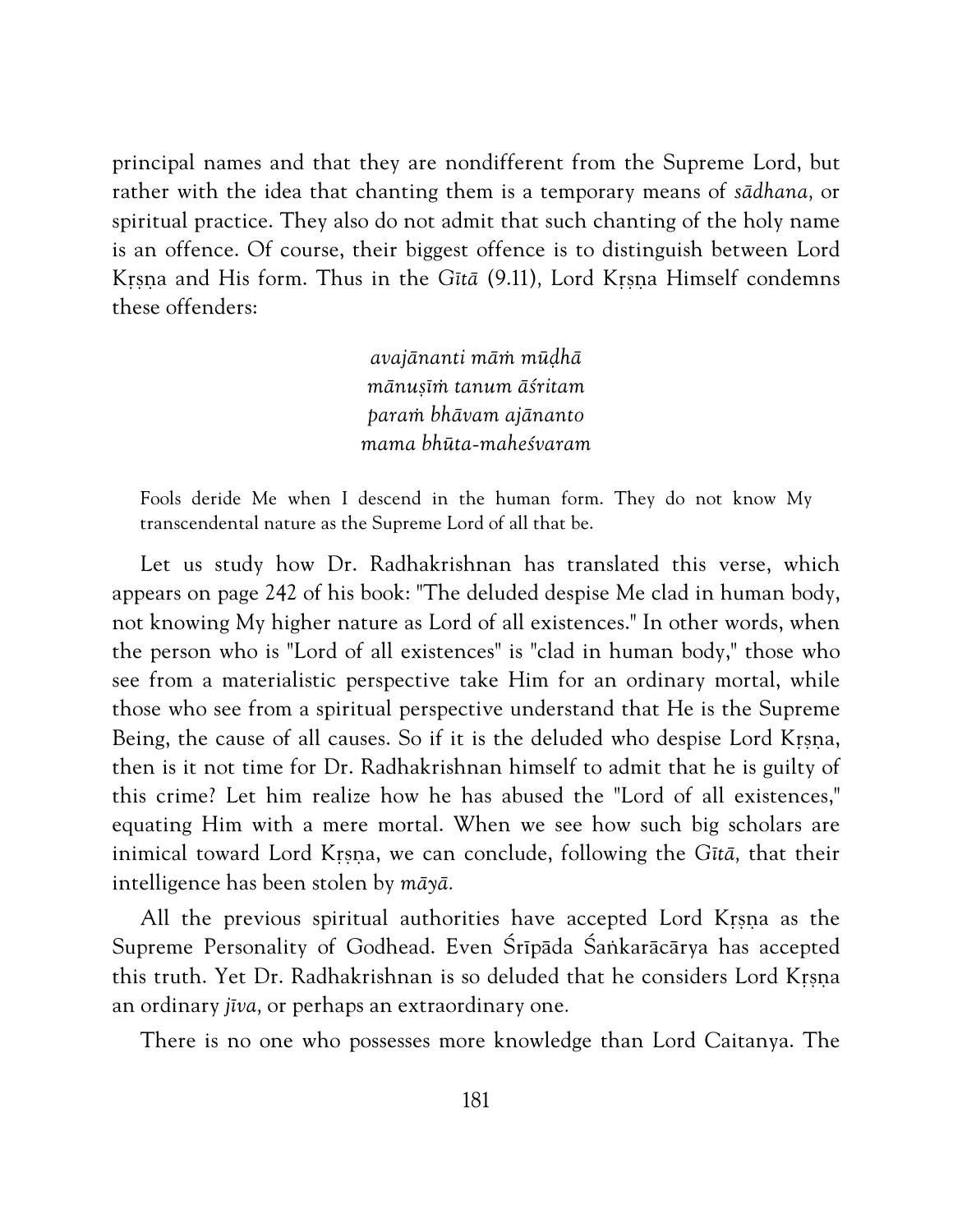knowledge of Krsna consciousness, which is logical and scientific, must be received from Lord Caitanya. Has Dr. Radhakrishnan anywhere discussed Lord Krsna on the basis of the precepts of Śrīla Jīva Gosvāmī, who is in the direct spiritual line of Lord Caitanya? We request Dr. Radhakrishnan to study the *Sat-sandarbha* of Śrīla Jīva Gosvāmī. He was especially empowered by his spiritual masters to direct his writings toward the scholars and philosophers and make them understand this esoteric knowledge. Another philosopher of his stature is yet to be born; in fact, no one in the future will be able to surpass him in erudition. We hope that since Dr. Radhakrishnan is a philosopher, he will not reject Śrīla Jīva Gosvāmī's precepts.

From the writings of Dr. Radhakrishnan one can easily prove how he is perplexed in trying to fathom the science of Krsna consciousness. He tries to present Lord Krsna as an extraordinary human being and a historical figure of India, but the *Bhagavad-gétä* makes such a task impossible. In his "*Introductory Essay*" (page 30) he writes:

In the *G*<sub>It</sub> K<sub>r</sub>șna is identified with the Supreme Lord, the unity that lies behind the manifold universes, the changeless truth behind all appearances, transcendent over all and immanent in all. He is the manifested Lord, making it easy for mortals to know, for those who seek the Imperishable Brahman reach Him no doubt but after great toil. He is called Paramätmän.

How can we identify a historical individual with the Supreme God? The representation of an individual as identical with the universal Self is familiar to Hindu thought. In the *Upanisads*, we are informed that the fully awakened soul, which apprehends the true relation to the Absolute, sees that it is essentially one with the latter and declares itself to be so.

But the *jīva's* becoming "essentially one" with the Lord is not the last word in spiritual life. Of course, Śrīpāda Śaṅkarācārya propagated this idea so that atheists could at least come to this level of realization. But beyond this is the realm of the Supreme Absolute Personality of Godhead. Having entered the sphere of transcendence, if one does not perceive the supreme transcendental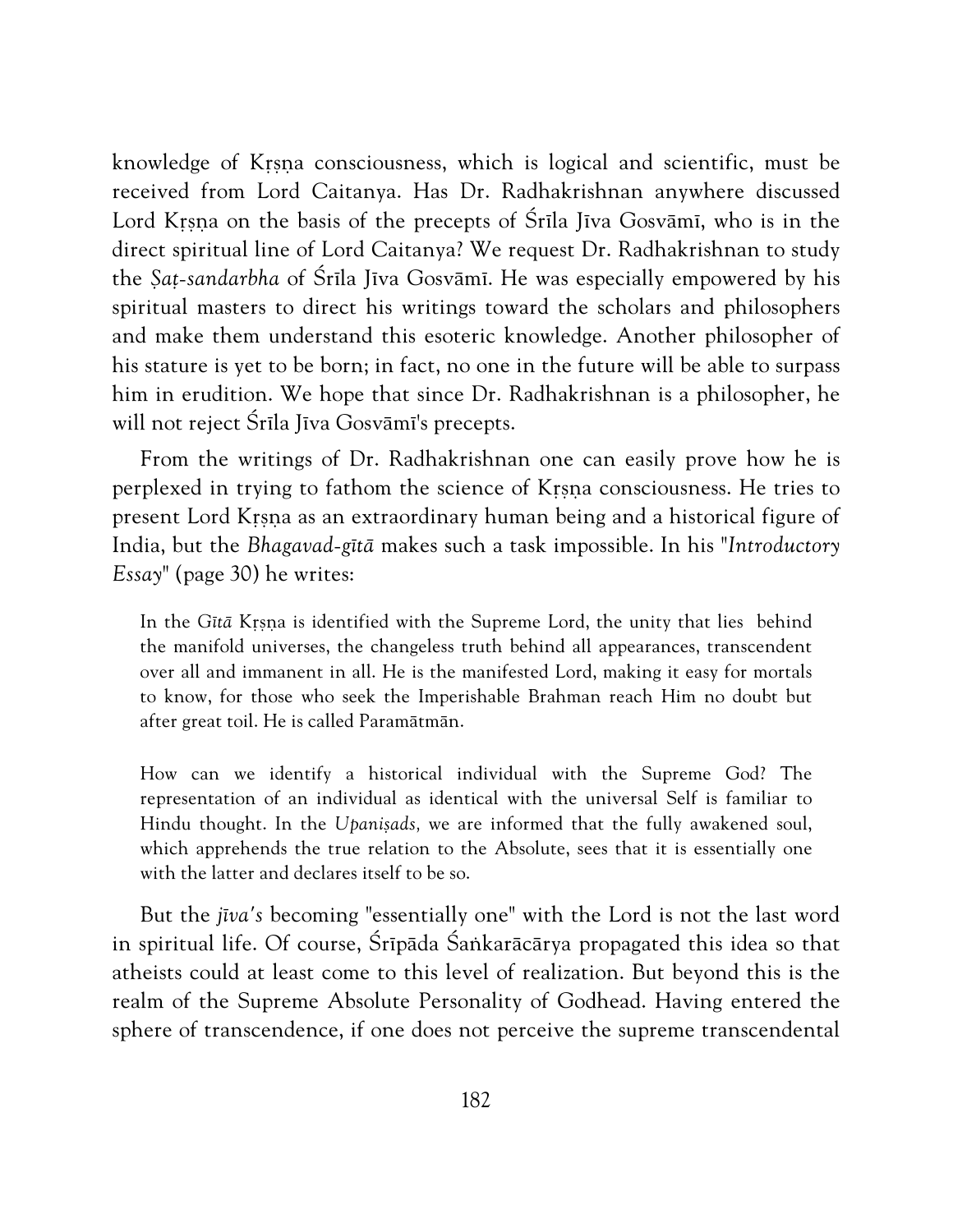personality, one's spiritual practice remains incomplete due to contaminated intelligence, and one has to return to the realm of materialism. Though claiming that the world is an illusion—*jagan mithyä*—such an unsuccessful transcendentalist then becomes entangled in political, social, and altruistic affairs.

Dr. Radhakrishnan has never directly perceived the supreme transcendental personality, Lord Śrī Krsna. Although Lord Krsna is right in front of him, he cannot see Him, and thus out of delusion he calls Him a historical person. Genuine Indian religious philosophy teaches that there are both oneness with God and difference from Him. This concept of simultaneous oneness and difference has been termed visișțā-dvaita, *dvaitädvaita, çuddhädvaita,* and *acintya-bhedäbheda-tattva(16)*. If this esoteric concept were false, then Krsna would not be worshiped throughout India, practically in every home. He is worshiped not as a historical figure but as the Supreme Lord. Krsna's position as the Supreme Godhead is firmly established by the authoritative text *Çrémad-Bhägavatam,* which is the natural commentary on and essence of the *Vedānta-sūtra* and the Gāyatrī mantra. Many scholarly Mäyävädés far more erudite than Dr. Radhakrishnan have tried to shake the faith of the general populace, but since time immemorial Krsna temples have mushroomed by the millions—a slap in the face for the Māyāvādīs and atheists, who claim the Lord Krsna is an ordinary mortal. In the future also, more Krsna temples will be built to frustrate the agnostics and nonbelievers. All Visnu temples are authorized by the scriptures and  $\bar{a}c\bar{a}r\gamma as$ . It hardly seems likely that, just for the sake of Dr. Radhakrishnan, the entire Indian population is going to strike a compromise with Mäyäväda philosophy.

Indian history is filled with accounts of many brilliant heroes who lit up the heavens with their fame. Why have the many sages and philosophers left aside these brilliant suns and chosen only Śrī Krṣṇa, Śrī Rāma, and Their expansions to worship as the Supreme Godhead? The spiritual preceptors who have delved into the scriptures to make an unbiased study of this phenomenon are scholars far more advanced than Dr. Radhakrishnan. Yet it is quite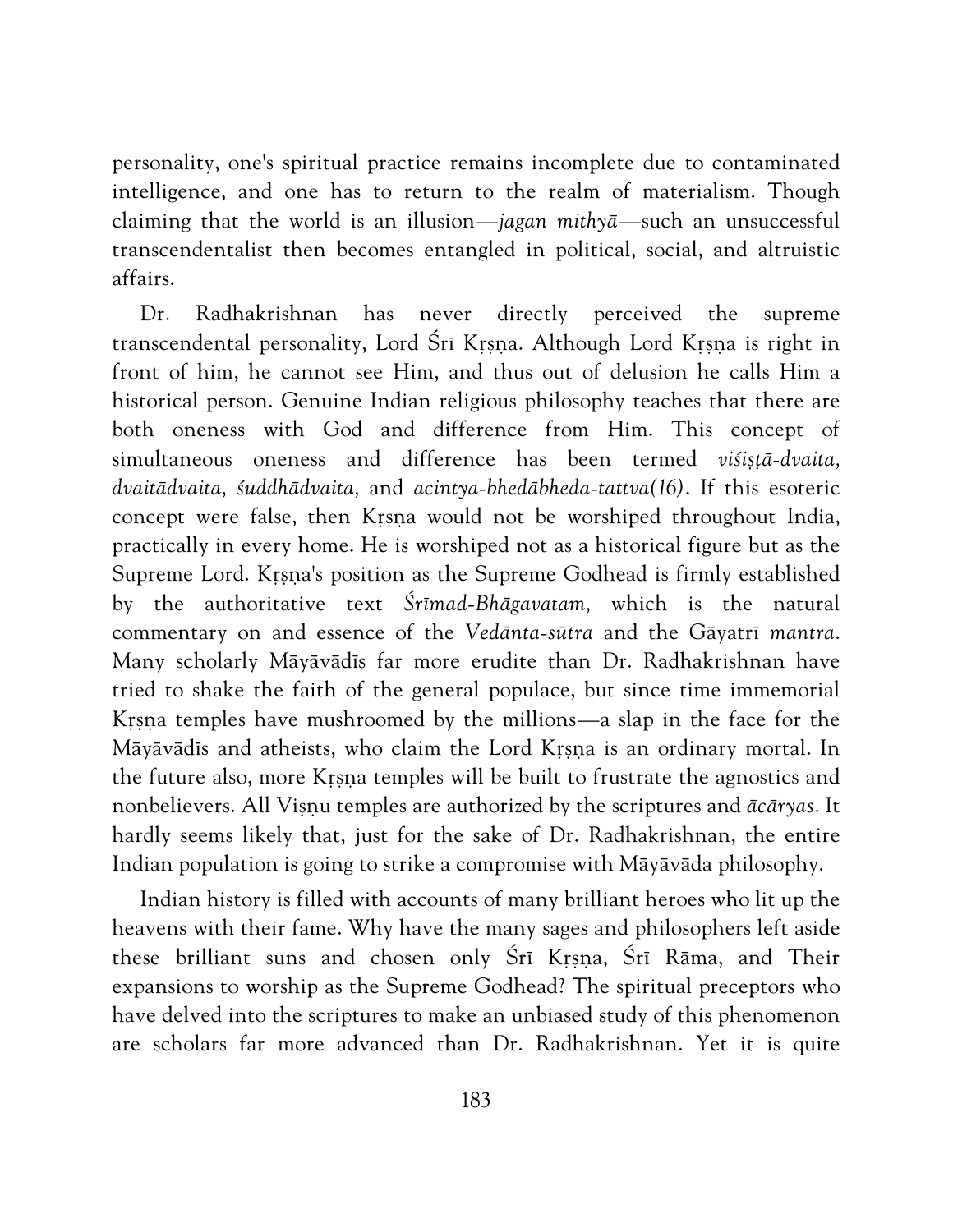understandable that an ordinary mortal like Dr. Radhakrishnan is illusioned about Lord Krsna, since even the residents of the heavenly planets are illusioned about Him. As stated in the *Çrémad-Bhägavatam* (1.1.2), *muhyanti yat sürayaù:* "By Him even the great sages and demigods are placed into illusion." The earth planet is way down in the seventh position among the fourteen planets in this cosmic system, so its residents are endowed only with meagre potency.

Among the countries of this meagre planet earth, Bhārata-varṣa, or India, is the best because since the dawn of creation Indian sages have exhibited the most exceptional skill in pursuing the esoteric spiritual science. In days of yore, these sages could communicate with the higher planetary systems. But today India is in such a bad condition that we are not willing to follow the instructions of previous sages. We are willing to accept Krsna as a historical figure, but by devious means we try distort His instructions with confusing philosophical jargon. This is proof of India's undesirable state. India now has become eager to do away with the real God and replace Him with many fake Gods. This is the greatest misfortune for India.

## Lord Krsna Is the Supreme Personality of Godhead

It is strange but true that political leaders can never understand that the Absolute Truth cannot be impersonal or formless but must be the Supreme Personality of Godhead. The scriptures are filled with passages that describe incarnations such as the gigantic form of Lord Mahā-Viṣṇu lying on the Causal Ocean, but Lord Krsna is the source of Mahā-Visnu. Still the demented political leaders cannot comprehend the truth. But if out of His mercy Lord Krsna wishes to bless such atheists, then their rocklike hearts will soften and they will see the two-handed form of Krsna playing His flute in Vrndävana.

Those who try to understand Lord Krsna without receiving His mercy, like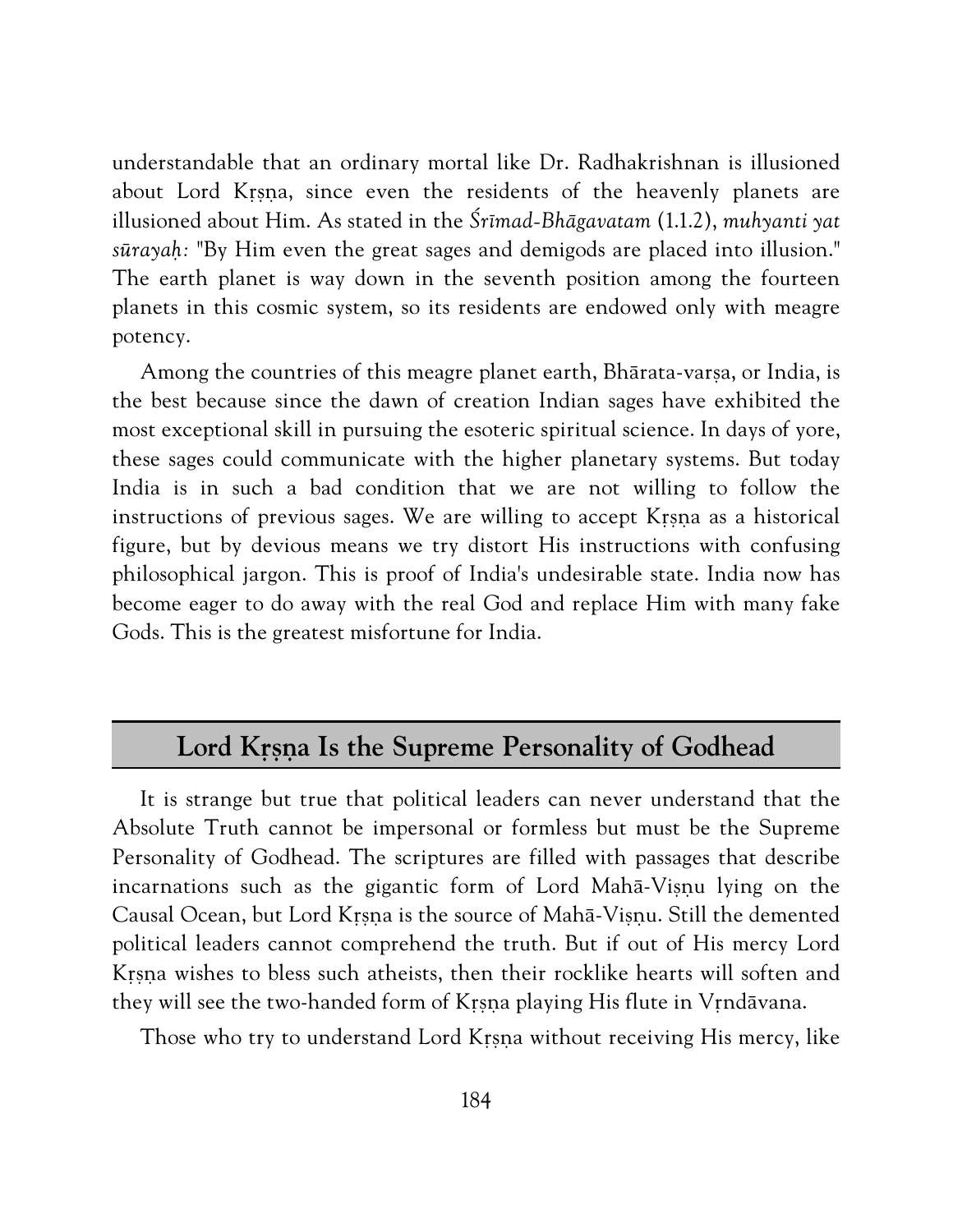Dr. Radhakrishnan, will certainly be deluded even if they are scholar—philosophers like him. The *Brahma-samhitā* says that Krsna is easily manifest to the devotees but is beyond the reach of Vedic scholars. Srila Sārvabhauma Bhattācārya has proved this point by participating in a pastime of Lord Caitanya's in which the Bhațțăcărya exhibited his Vedic learning. In recent times, *panditas* such as Sri Bankim Chattopadhyaya and Dr. Bhandarkar became equally deluded trying to approach this subject.

One who really wants to know Krsna must follow the path He prescribes in the *Bhagavad-gétä* (18.55): *bhaktyä mäm abhijänäti yävän yaç cäsmi tattvataù.* "One can understand Me as I am, as the Supreme Personality of Godhead, only by devotional service." Except for devotional service, there is no way to understand Krsna. When Lord Krsna appeared in the form of Lord Caitanya Mahāprabhu, He gave the same instruction about attaining Krsna through devotional service, so it is certain that Krsna can be approached only in this manner. Following in the disciplic line of Lord Caitanya, the six Gosvāmīs of Vrndāvana have written extensive literature with detailed explanations of Lord Krsna. These confidential revelations are yet to be properly broadcast in the world. The Gosvāmīs' esoteric logic and profound analytical philosophy have not yet caught the attention of modern thinkers, and the burden of guilt for this discrepancy must indeed fall on us. The Gaudīva Matha mission was founded to propagate the words of Śrīla Rūpa Gosvāmī and Śrīla Raghunātha dāsa Gosvāmī.

The gigantic universal form that Lord Krsna exhibited to Arjuna is certainly not the quintessence of the Lord's divine mood. In fact, the two-handed human form of Krsna playing the flute is the superexcellent manifestation of the Lord. But one must not make the mistake of thinking that because Lord Krsna appears as a human, He *is* human. His form is eternal and full of knowledge and bliss, unlike an ordinary mortal's. He is not even an extraordinary human being. The human form may be a facsimile of the Supreme Lord's transcendental form, but that does not make God a man, or vice versa. The Bible and other scriptures state that man was made according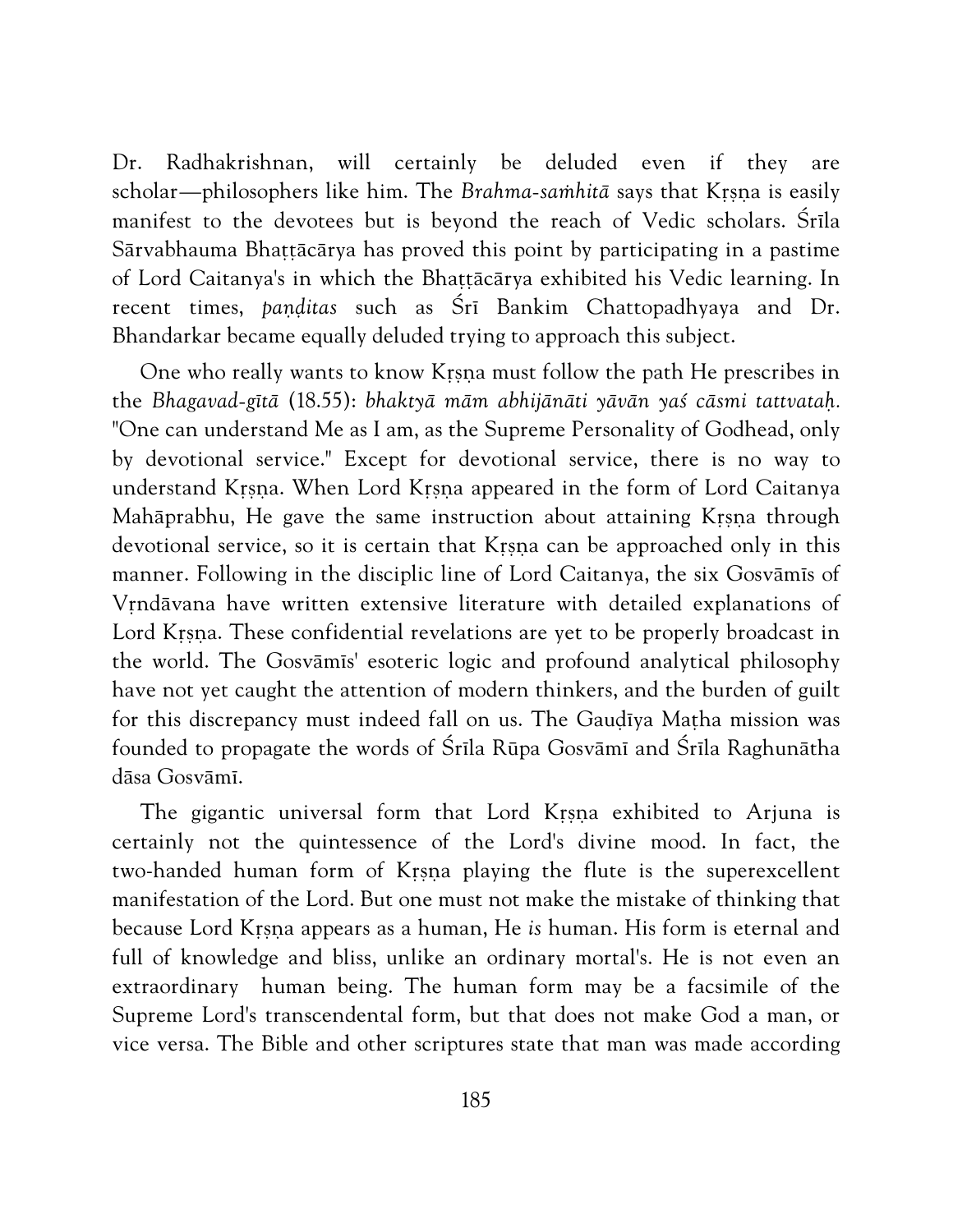to the form of God, but that does not imply that God is a man.

There is substantial proof in the *Gétä* that those who thoroughly grasp the truth about God will, upon leaving the material body, enter the spiritual realm and be with God. Only those who realize God as the eternal Supreme Personality can become immortal. This realization is the human being's prerogative alone, and one who attains it reaches the highest perfection. Once achieving perfection, the *jtva* never returns to this temporary world of birth, death, old age, and disease. Only those who discipline their lives so as to attain this objective fulfill the purpose of their human birth; others plunge into oblivion.

*Mäyä* induces one to make plans so that this temporary life of birth, death, old age, and disease can be permanent. The greatest delusion is to plan a life of nonstop bliss in this material world. Which is the better plan: the one that leads to birth in lower animal species like hogs and dogs, or the one that transports the *jéva* back to Godhead? The *jéva's* spiritual existence in the abode of the Lord consists of service to Him in different mellows, such as servitude, friendship, parenthood, and conjugal love. Both Lord Krsna and Lord Caitanya Mahäprabhu mercifully enacted pastimes to attract the *jéva*s and to teach them the meaning of the following words in the *Gétä:*

> *sarva-dharmän parityajya mäm ekaà çaraëaà vraja ahaà tväà sarva-päpebhyo mokñayiñyämi mä çucaù* [*Bg*. *18.66*]

Abandon all varieties of religion and just surrender unto Me. I shall deliver you from all sinful reactions. Do not fear.

Who could be more deprived than those conditioned souls who do not try to understand this truth? In the words of Śrīla Narottama dāsa Thākura, "One who has not tried to realize his relationship with the Lord has wasted his life;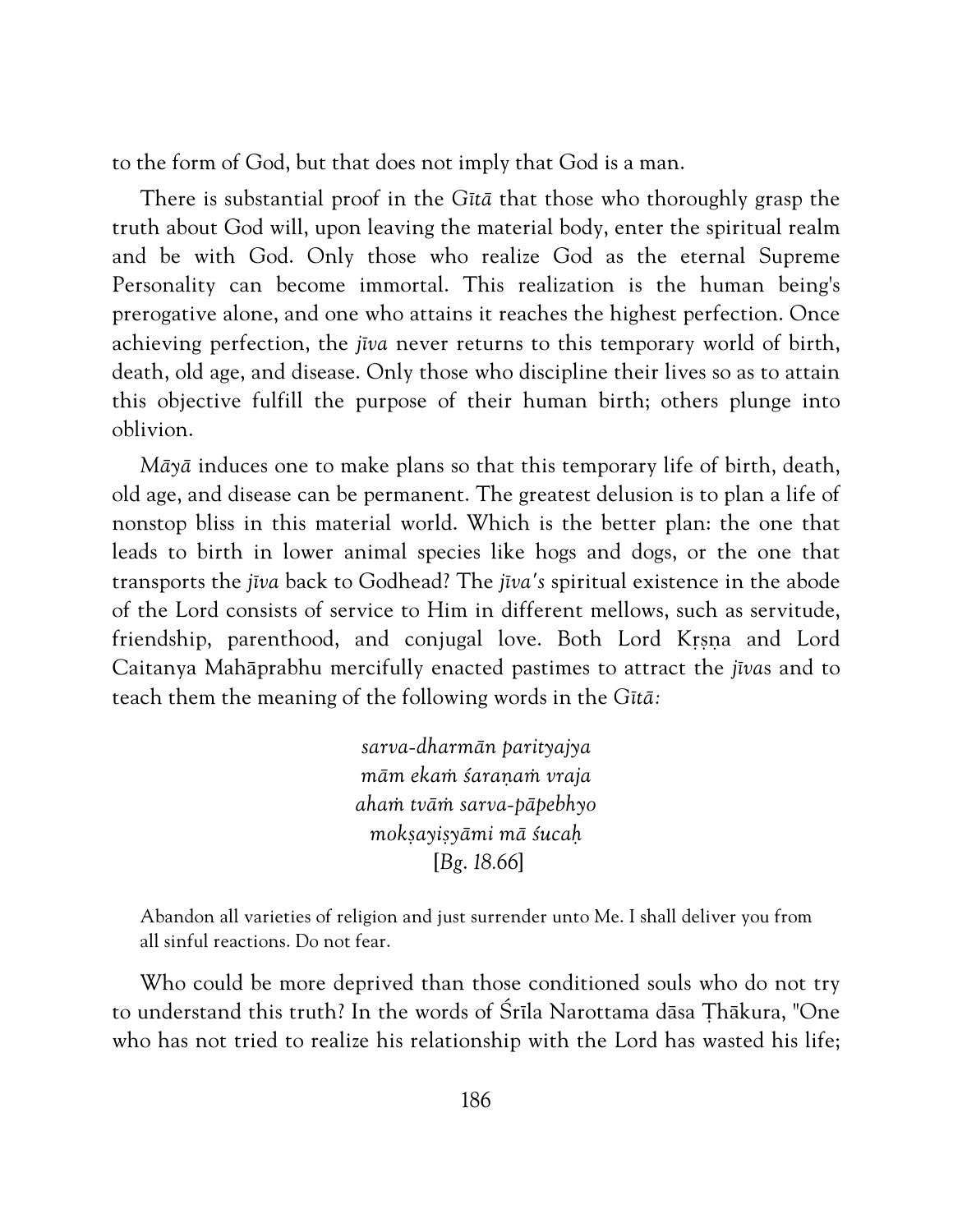such a person is a miscreant and is worse than an animal."

Wthout proper understanding, Dr. Radhakrishnan has given his opinion about the descent of the Lord's incarnation. He writes, "An *avatära* is a descent of God into man and not an ascent of a man into God." What he means by "descent of God into man" is that the *avatäras,* or incarnations, possess physical bodies made up of the five gross elements. Of course, it remains to be clarified what he means by "not an ascent of man into God." Nowadays it is very much in vogue to designate a man as God. And it is not just a few who are said to be *avataras:* many philosophers go as far as to say that *every* human being is God. For the present we do not wish to delve into this subject.

We would like to inform Dr. Radhakrishnan, however, that when the Supreme Lord empowers a *jéva* with His divine potency so that the *jéva* can carry out some specific work, then that *jéva* is known as a *çaktyäveça avatära*. But this is not the only type of incarnation. The scriptures describe innumerable incarnations of the Supreme Lord, such as *svayam-rūpa*, *svayaà-prakäça, äveça, viläsa, präbhava, vaibhava, yuga-avatära, puruña-avatära, guëa-avatära,* and *manvantara-avatära.* If we calculate the duration of one *manvantara-avätara's* life, it comes to an incredible number of years—more than three hundred million. And there are other incarnations who live longer. The scriptures give details of the Lord's authorized incarnations—the purposes for their appearance, their forms, the places of appearance, their pastimes, etc. There is no room for the *vox populi* whimsically choosing an ordinary mortal as an incarnation. And if despite the scriptural injunctions some people still accept a human being as an incarnation, it is easy to surmise the extent of their scriptural knowledge.

The goddess of learning, Sarasvatī, inspired Dr. Radhakrishnan to say "Man cannot become God." We would like to clarify this statement by saying "Even after becoming liberated, a man cannot become God." A liberated person can become a pure devotee of God, but he cannot become God or merge into God and lose his identity. There are innumerable instances in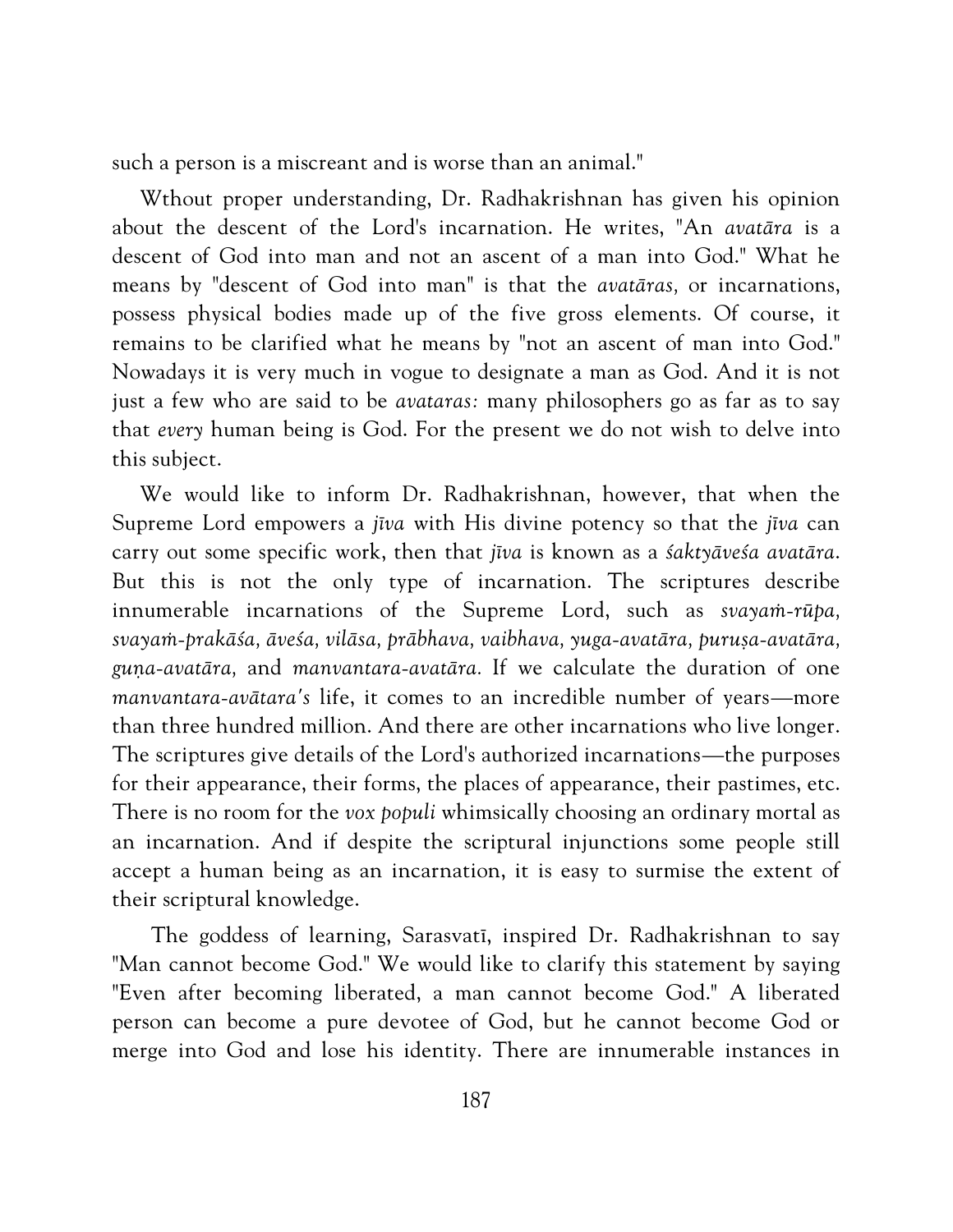which a liberated soul, failing to become God, also refused to become God's devotee. The only option then open to him is aptly described in the *Çrémad-Bhägavatam* (10.2.32):

> *ye 'nye 'ravindäkña vimukta-mäninas tvayy asta-bhäväd aviçuddha-buddhayaù äruhya kåcchreëa paraà padaà tataù patanty adho 'nädåta-yuñmad-aìghrayaù*

O lotus-eyed Lord, although nondevotees who accept severe austerities and penances to achieve the highest position may think themselves liberated, their intelligence is impure. They fall down from their position of imagined superiority because they have no regard for Your lotus feet.

Attracted by material nature's external glare, such "liberated" souls have to come down to this earth and become wrapped up in some sociopolitical or altruistic work.

Besides the eternally conditioned *jūvas*, there are others, who are eternally liberated (*nitya-mukta*). They never come to this material world. Among the eternally conditioned *jévas* (*nitya-baddha*) are those who make a big show of gaining liberation from this world. An analogy the Māyāvādīs often repeat is "All rivers flow into the ocean." This means that all *jéva*s merge into Brahman. But the truth that escapes them is that many large aquatics are permanent residents of the ocean and are never attracted to go and live in the river. The eternally liberated souls need not strive for liberation.

Dr. Radhakrishnan has used the expression "self-conscious man." We do not object to this term if it indicates a state of consciousness of the self in which a person realizes he is an eternal servant of God, Krsna. Lord Caitanya came to teach this truth. Once the *jva* realizes he is an eternal servant of Lord Krsna, he ends his life of misery. He becomes liberated by that realization. And later he understands that liberation personified is standing nearby, waiting to serve him and all other eternal servitors of the Supreme Lord, Krsna.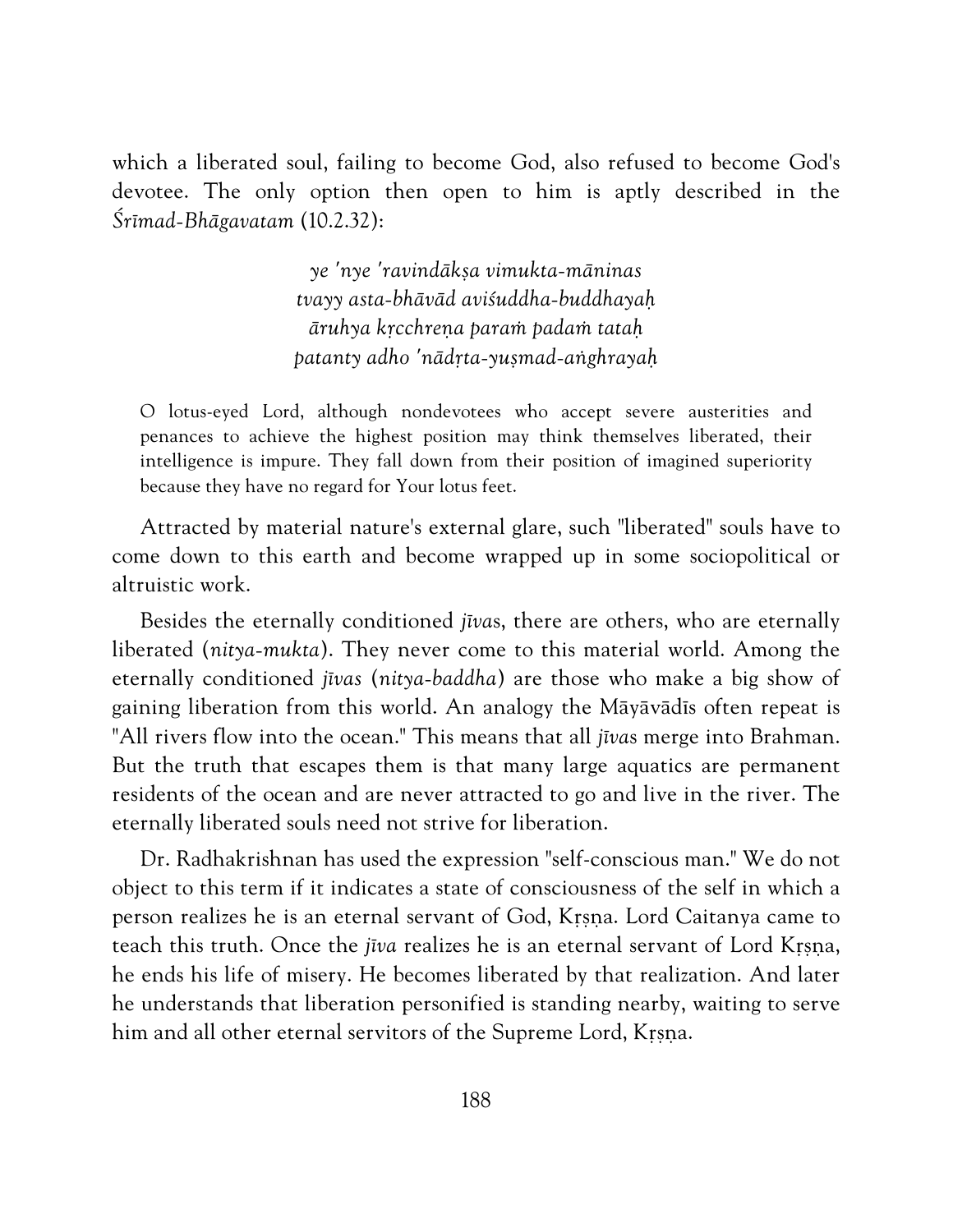The authorized scriptures have declared that Krsna is the original Supreme Lord and the source of all incarnations. In the *Bhagavad-gétä* (7.7), He says in His own words, *mattah parataram nānyat:* "O conqueror of wealth, there is no Truth superior to Me." Lord Krsna came personally to teach that the highest Absolute Truth is not an impotent material concept. He is the full manifestation of absolute spiritual potencies. Those who cannot grasp this profound truth are fools spinning out endless speculations. That person who, although one, desires to expand and thus becomes many—can such a person be a human being or a formless impersonal entity? When this person decides to expand Himself manyfold, is He doing so in order to destroy Himself? If the Lord were to lose His own identity by expanding Himself into many, that would mean destruction of Himself. Has the Supreme Lord committed such a foolish blunder? Or has the blunder been committed by those who misinterpret the Vedic statements and say that God expanded Himself into many entities and lost His identity? The Supreme Lord can do as He pleases: He can expand Himself as countless incarnations or as multifarious separated energies. And even after expanding Himself in this way, He remains complete and fully Himself, as He is. If this were not so, then how could He be the complete Absolute Whole?

## Captivated by Māyā, the Jīva Has Forgotten Lord Krsna

Lord Krsna expands Himself into countless Visnu forms as His *sväàça-vaibhava,* and He manifests Himself by His *vibhinnäàça-prakäça* as countless billions of *jīvas*. All the Viṣṇu expansions are in the category of the Supreme Lord, but the *jévas* are not: they are the Lord's marginal potency. This marginal potency, comprising the eternal *jévas,* is a manifestation of the Lord's superior, spiritual energy, or *parä-çakti*. The conclusion of the *Bhagavad-gétä* is that the *jéva* is, was, and always will be eternally a manifestation of the Lord's spiritual energy; he will never enter the category of the Supreme Lord or the Visnu forms. This separated energy of Krsna's, known as *vibhinnāmsa* or *jīva*, is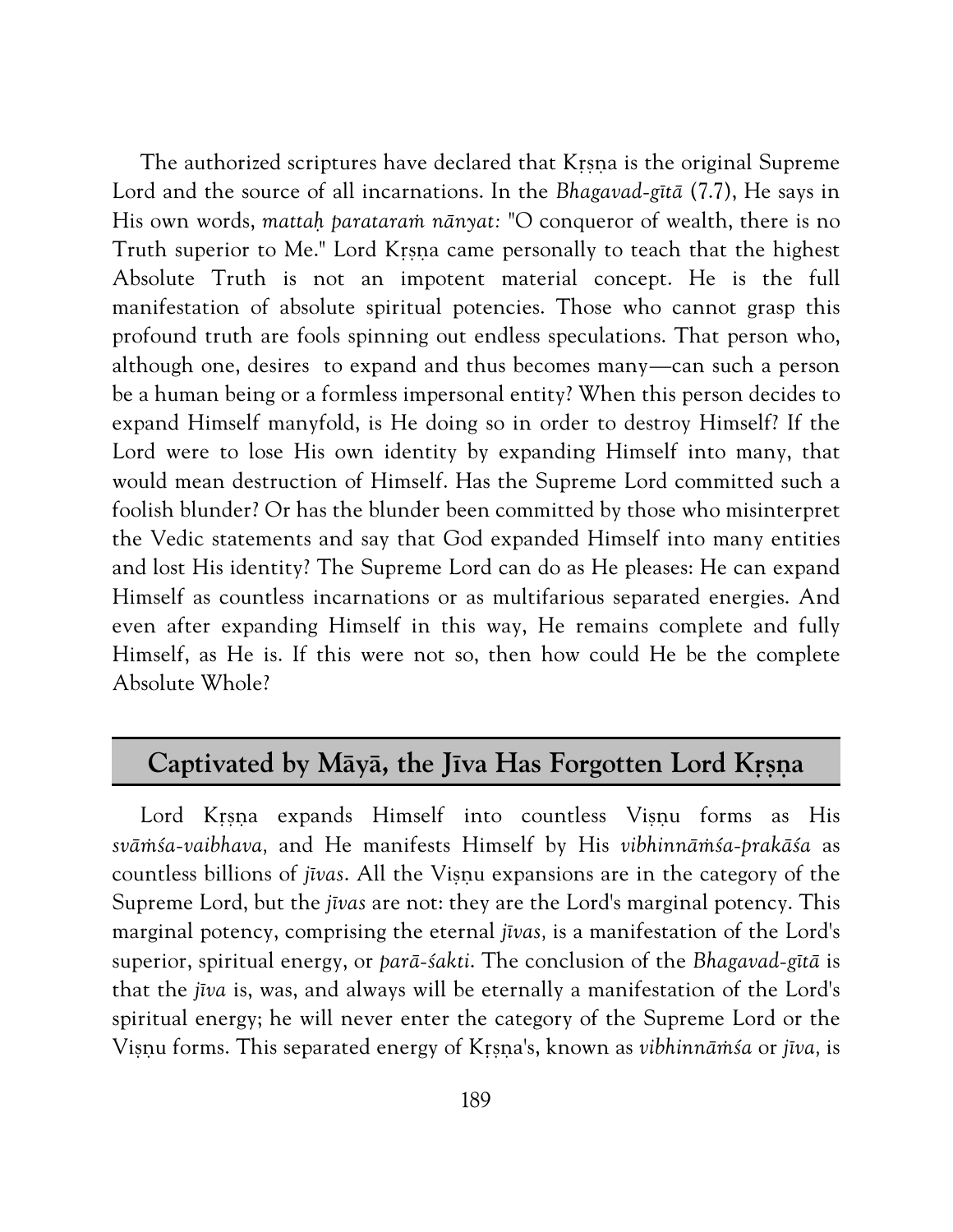an infinitesimal part of the Supreme Lord, much like the minute sparks of a large conflagration.

The fraction can never become the whole or equal to the whole. Thus the Mäyävädés' claim that the fraction *can* become the whole is mischievous, even nefarious. This is the Vedic verdict. After overcoming his conditioned state, the fractional *jéva* enters the spiritual sky and participates in the Supreme Lord's transcendental, eternally blissful pastimes. The *jīva* permanently engages in the Lord's service in one of the many spiritual mellows and enjoys divine ecstasy.

The scriptures have clearly indicated that the ecstasy of devotional service to the Supreme Lord is far superior to the bliss of impersonal liberation, *brahmänanda.* Indeed, the happiness of merging into the Lord's existence (*säyujya-mukti*) is like a puddle of water in a calf's hoofprint compared with the ocean of bliss derived from devotional service. The devotee never prays for the *jïäné's säyujya-mukti,* for it is an impossible proposition. By *säyujya-mukti* the impersonalists mean relinquishing one's identity, or individuality. This is nothing less than spiritual suicide. In this regard, I reproduce Dr. Radhakrishnan's comment on the Bible:

The doctrine of the Incarnation agitated the Christian world a great deal. Arioes maintained that the Son is not the equal of the Father but created by Him. The view that they are not distinct but only different aspects of one Being is the theory of Sabellius. The former emphasized the distinctness of the Father and the Son and the latter their oneness. The view that finally prevailed was that the Father and the Son were equal and of the same substance; they were, however, distinct persons. ("Introductory Essay," p. 35).

These words vaguely describe the philosophy of "simultaneously one and different"; therefore we acknowledge it. Jesus, the son of God, is a *jéva*, a separated part of the Supreme Godhead. But the *jéva* is also spiritual, and hence Jesus is qualitatively the same as the Supreme Lord. But the son can never be equal to the Father in all respects; that is to say, the *jéva* is never on the same platform as the Supreme Lord. Also, all the *jévas* are separate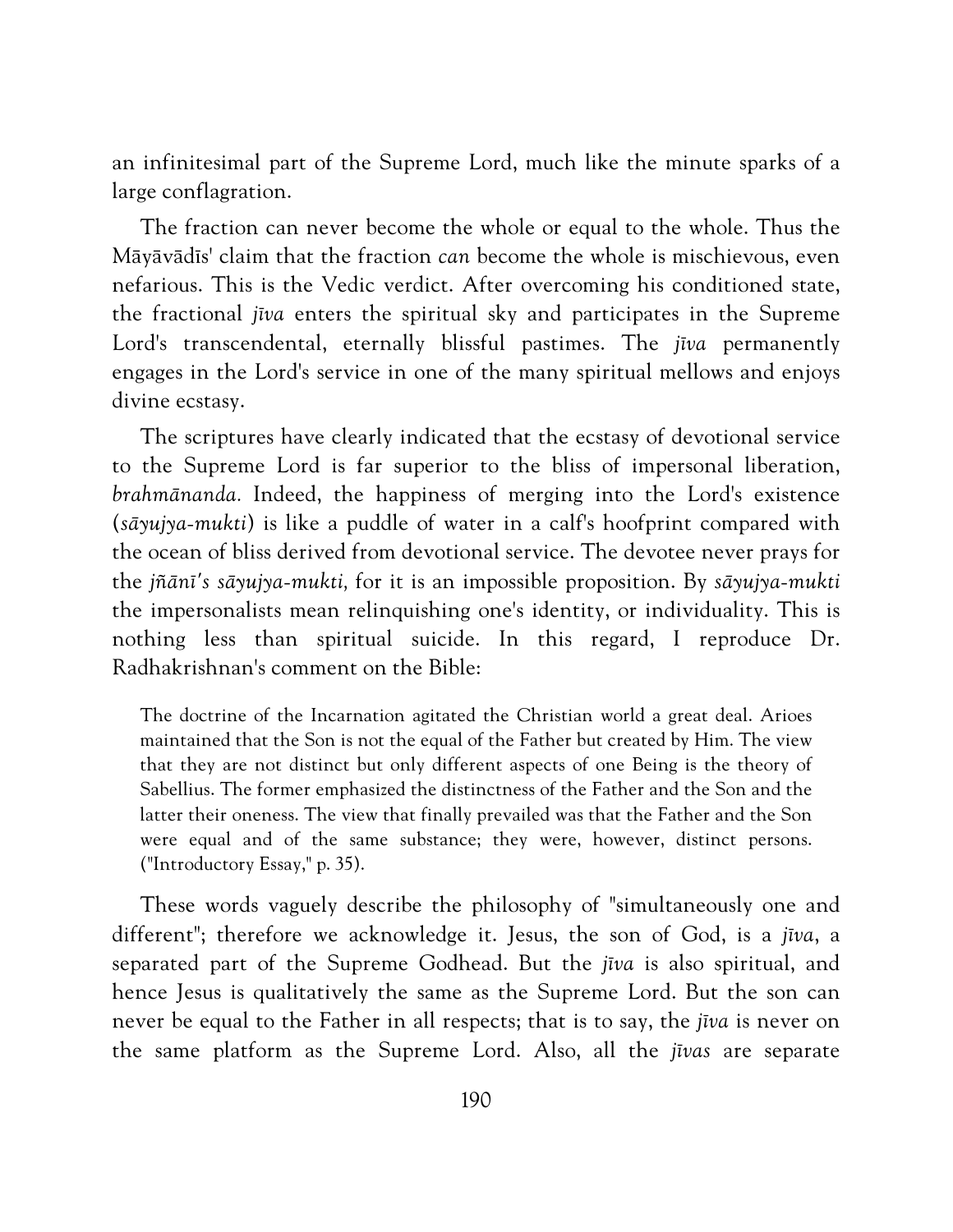individuals. And just as each *jéva* is a unique personality, so God is also a unique personality, but the difference is that He is absolute. By describing the Lord as impersonal and formless, one loses sight of His perfect wholeness. We find the *Brahma-saàhitä* (5.39) boldly declaring the Lord's Supreme Personality:

> *rämädi-mürtiñu kalä-niyamena tiñöhan nänävatäram akarod bhuvaneñu kintu kåñëaù svayaà samabhavat paramaù pumän yo govindam ädi-puruñaà tam ahaà bhajämi*

I worship Govinda the primeval Lord, who manifested Himself personally as Krsna and the different *avatāras* in the world in the forms of Rāma, Nrsimha, Vāmana, etc., as His subjective portions.

All these incarnations of the Supreme Lord are full-fledged divinities. They are not influenced by anyone's whims; they do not become impersonal or formless upon someone saying so. They are eternally present. When They deem it necessary, They appear in their original transcendental forms, and then They disappear, just as the sun rises and sets. After Their appearance They perform manifest pastimes, and after Their disappearance They continue with Their unmanifest pastimes. According to the above-mentioned *Brahma-samhitā* text, Lord Krsna is the original Supreme Personality and all the incarnations are His partial expansions. But the Lord's incarnations are never in the category of the *jwas*. Śrīla Vyāsadeva has also expounded this truth in the *Śrīmad-Bhāgavatam* (1.3.28): *ete cāmśa-kalāh pumsah krsnas tu bhagavän svayam.* "All the above-mentioned incarnations are either plenary portions or portions of the plenary portions of the Lord, but Lord Śrī Krsna is the original Personality of Godhead." In other words, not only do the incarnations appear, but Lord Krsna, the source of all incarnations, also appears, both as Himself and as an incarnation. These esoteric subjects are understood by the Lord's devotees, not by others, even though they may be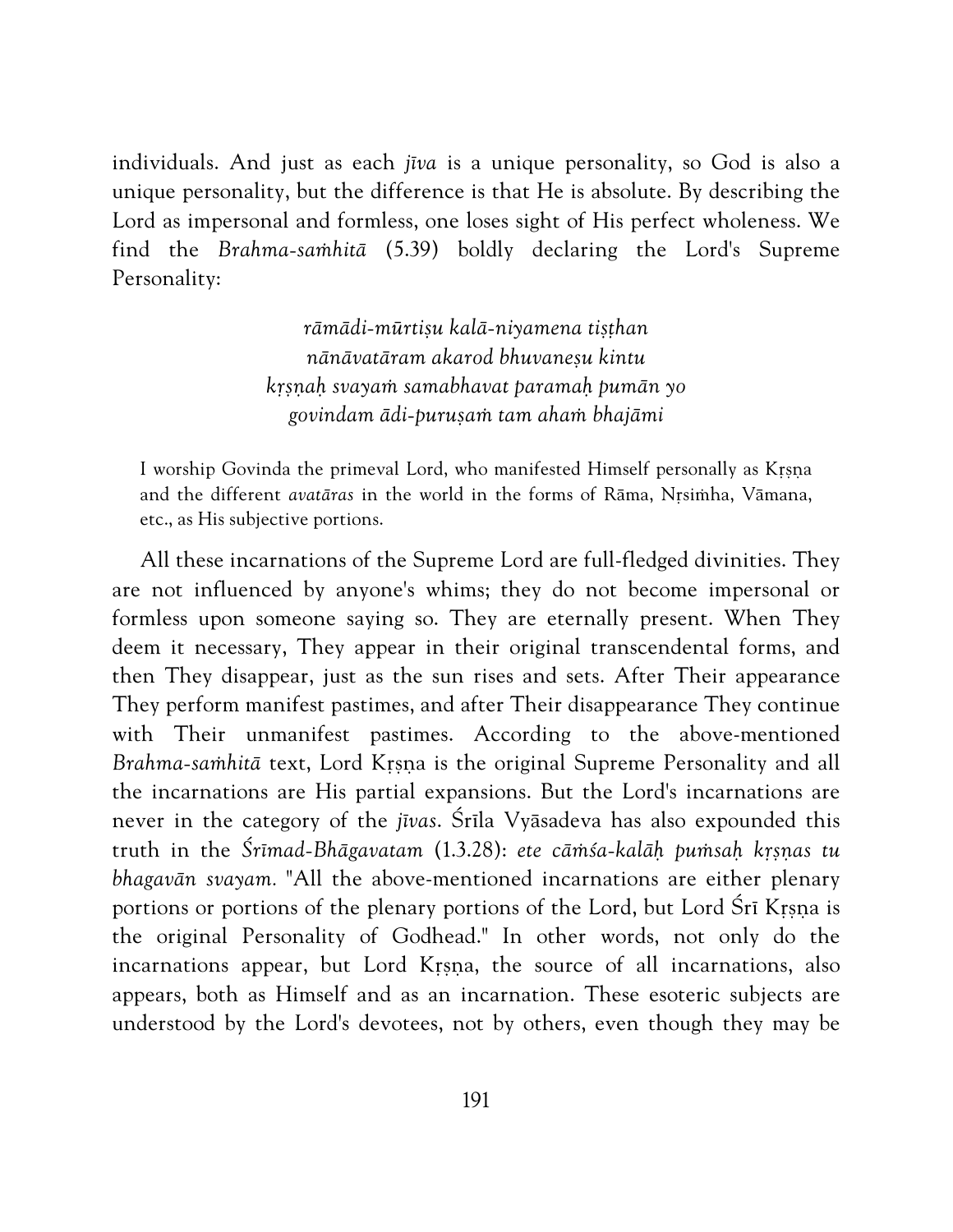erudite sholars.

Therefore, when Dr. Radhakrishnan writes that Lord Krsna is an ordinary mortal, or at best an extraordinary one, he is certainly confused. Lord Krsna is the Supreme Personality of Godhead, the highest Absolute Truth, unsurpassable and perfectly divine. It is impossible to think of Him as impersonal and formless. He is indeed the transcendental, primeval Lord, the embodiment of eternity, absolute knowledge, and bliss. In the *Bhagavad-gétä* (10.12), Arjuna substantiates this truth about Lord Krsna's absolute, supreme divinity. How is Dr. Radhakrishnan to appreciate Lord Krsna's transcendental qualities and personality, since even the demigods fail to comprehend them? The word *ädi-deva,* meaning "the original, primeval Lord," indicates that Lord Krsna is the origin of all the Visnu expansions. The *Purusa-sūkta* prayers in the *Vedas* glorify Kāranodakasāyī Visnu, yet Lord Krsna is the ultimate source of even this Vișnu expansion. Indeed, the *Brahma-samhitā* expressly declares that Kāranodakasāyī Visnu is merely a partial expansion of Lord Krsna. Thus the Absolute Truth Dr. Radhakrishnan accepts as eternal and beginningless is, in fact, Lord Krsna, but somehow this escapes him.

That Lord Krsna is the original Supreme Personality of Godhead is accepted not only by Arjuna but by illustrious saints and sages like Vyäsadeva, Närada, Devala, and Asita. All the previous spiritual preceptors, as well as present-day saints and countless millions of ordinary people, unanimously accept Lord Krsna as the Supreme Godhead, but a famous *pandita* like Dr. Radhakrishnan hesitates to accept Him as God! Why? Śrīla Yāmunācārya aptly explains in his *Stotra-ratna:*

> *tväà çéla-rüpa-caritaiù parama-prakåñöaiù sattvena sättvikatayä prabalaiç ca çästraiù prakhyäta-daiva-paramärtha-vidäà mataiç ca naiväsura-prakåtayaù prabhavanti boddhum*

O my Lord, those influenced by demoniac principles cannot realize You, although You are clearly the Supreme by dint of Your exalted activities, forms, character, and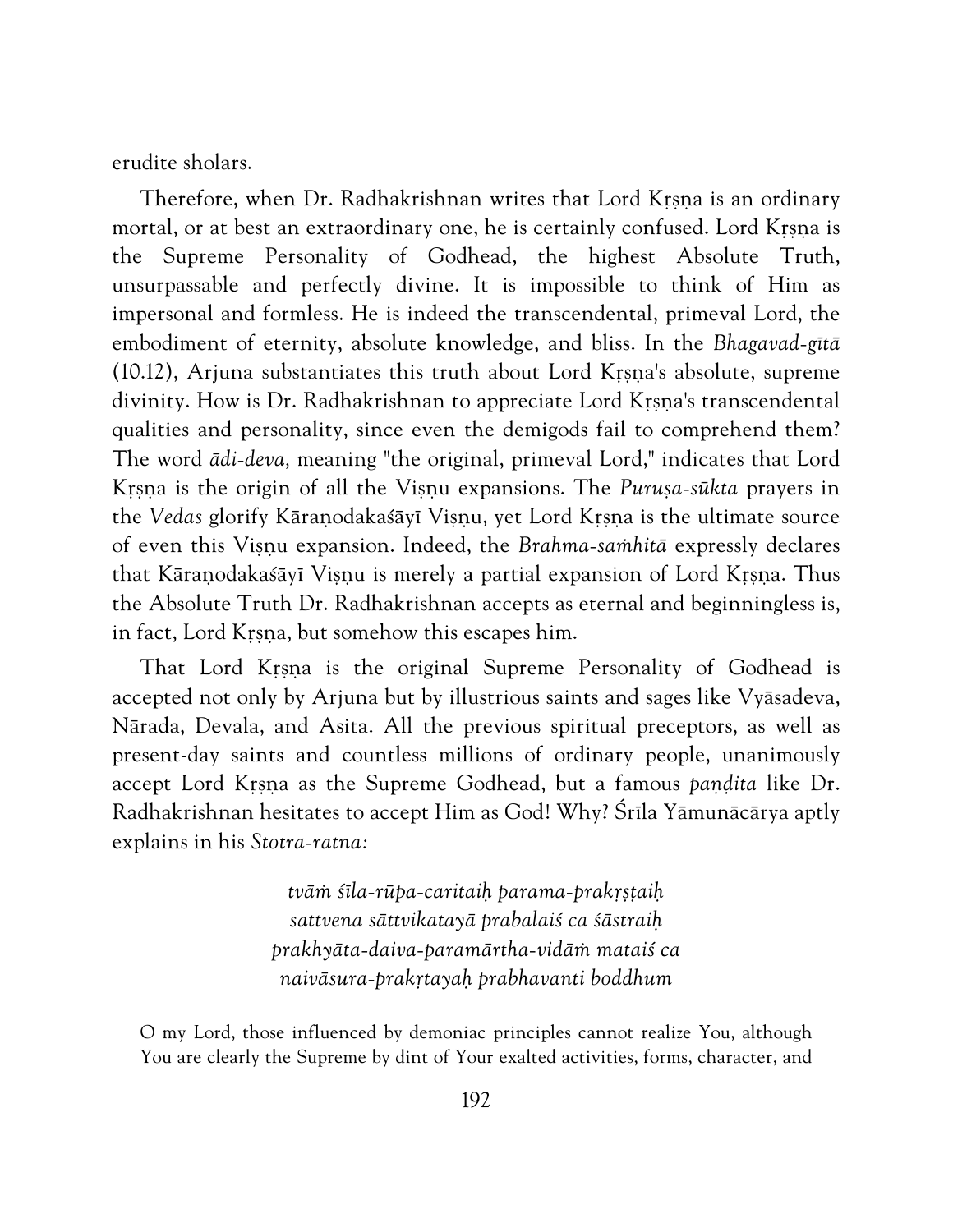uncommon power, which are confirmed by all the revealed scriptures in the quality of goodness and the celebrated transcendentalists in the divine nature.

In the *Bhagavad-gītā* (Chapter 4), Lord Krsna speaks about the importance of receiving the transcendental knowledge of the *Gétä* in the proper disciplic succession. In this way one can avoid making the mistakes described above, which even powerful sages are prone to make. Yet there are those who still try to study the *Gétä* on their own and draw their own concocted conclusions, rejecting the authority and conclusions of the spiritual disciplic succession. We certainly commiserate with them, but at the same time it is hard not to laugh at them. From the Chapter 4 of the *Bhagavad-gétä* we learn that after an interval of several million years, Lord Krsna re-established the spiritual link with the disciplic succession right in the middle of the Battlefield of Kuruksetra, explaining to Arjuna unequivocally and in detail the science of right action, knowledge, and devotional service. The *Bhagavad-gétä* is not a novel rendition of a new philosophy. Lord Śrī Krsna is eternally the original Supreme Personality of Godhead. Similarly, the *Bhagavad-gétä* is eternally present as His instructions propounding the absolute, undifferentiated truth. The Supreme Lord is eternal, perennially young, and so are His immortal words: they are ever-fresh. Mundane scholars can always discover novel meanings in the *Bhagavad-gétä,* and in this way they may certainly exhibit their mundane erudition—but this is all just the play of *mäyä*. The real essence of *Bhagavad-gétä* cannot be transmitted through such persons. The transcendental knowledge of the *Gétä* is available only through the transparent medium of the authorized disciplic succession. The devotees and saints are solely concerned with receiving the Lord's message in the *Gétä* as it is, while the mundane scholars fond of word jugglery look for secondary meanings.

To educate those who are enamored by empirical arguments and who do not receive transcendental knowledge through any bona fide disciplic succession—and who are thus going astray—we have compiled the essential knowledge of the *Bhagavad-gétä* in a nutshell: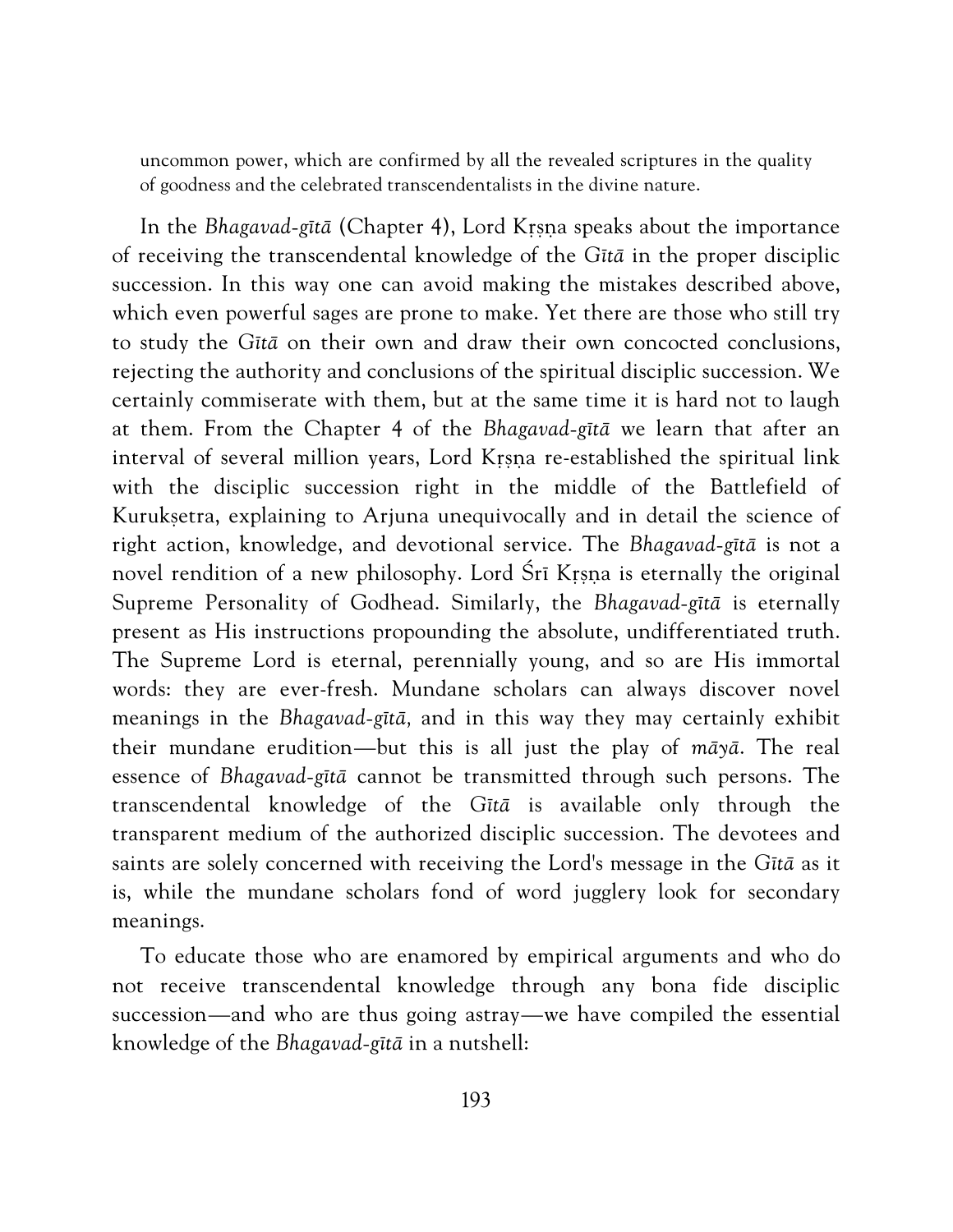1) Lord Śrī Krsna is the Supreme Absolute Truth, the Supreme Personality of Godhead, the cause of all causes. The definition of God is given in this aphorism from the *Vedas:* "By Him and from Him is manifest this universe, and He controls its creation, sustenance, and annihilation." He is the mainstay of both this unlimited variegated cosmic manifestation and the immeasurable spiritual sky, the Vaikunthas. He is the eternally existing, transcendental Supreme Being with a spiritual form. The impersonal Brahman is but His bodily effulgence; He is the nondual Truth. The Supersoul (Paramätmä) is His plenary expansion who resides in everyone's heart and pervades the entire creation as well.

2) The *jwas*, the living entities, are Lord Krsna's minute parts. Although the *jéva* is qualitatively nondifferent from the Lord, he is quantitatively different from Him, since the Lord is infinite and *jéva* is infinitesimal. The *jéva* is situated in the Lord's marginal potency, which, inconceivably, is simultaneously one with and different from the Lord.

**3)** The *jévas,—*the marginal energy of the Lord, have the ability to reside eternally either in Vaikuntha or in this material world. A *jīva* falls down to material nescience because of countless sinful activities, and in these alien surroundings he goes up and down, traveling through all the planetary systems, from Lord Brahmä's planet down to Pätälaloka. In the material world the *jéva* experiences birth, disease, old age, and death and is forced to accept three types of suffering, namely: those miseries stemming from his own mind and body, those inflicted by other living entities, and those hurled at him by the demigods.

**4)** The conditioned living entities are encaged in this many-faceted prison-house called the material world. The nature of this world is creation, sustenance, and destruction. During creation and sustenance this material nature is in a manifest state, and with destruction it again becomes unmanifest. Thus this mundane, illusory realm is the Lord's inferior energy because it is sometimes manifest and at other times unmanifest.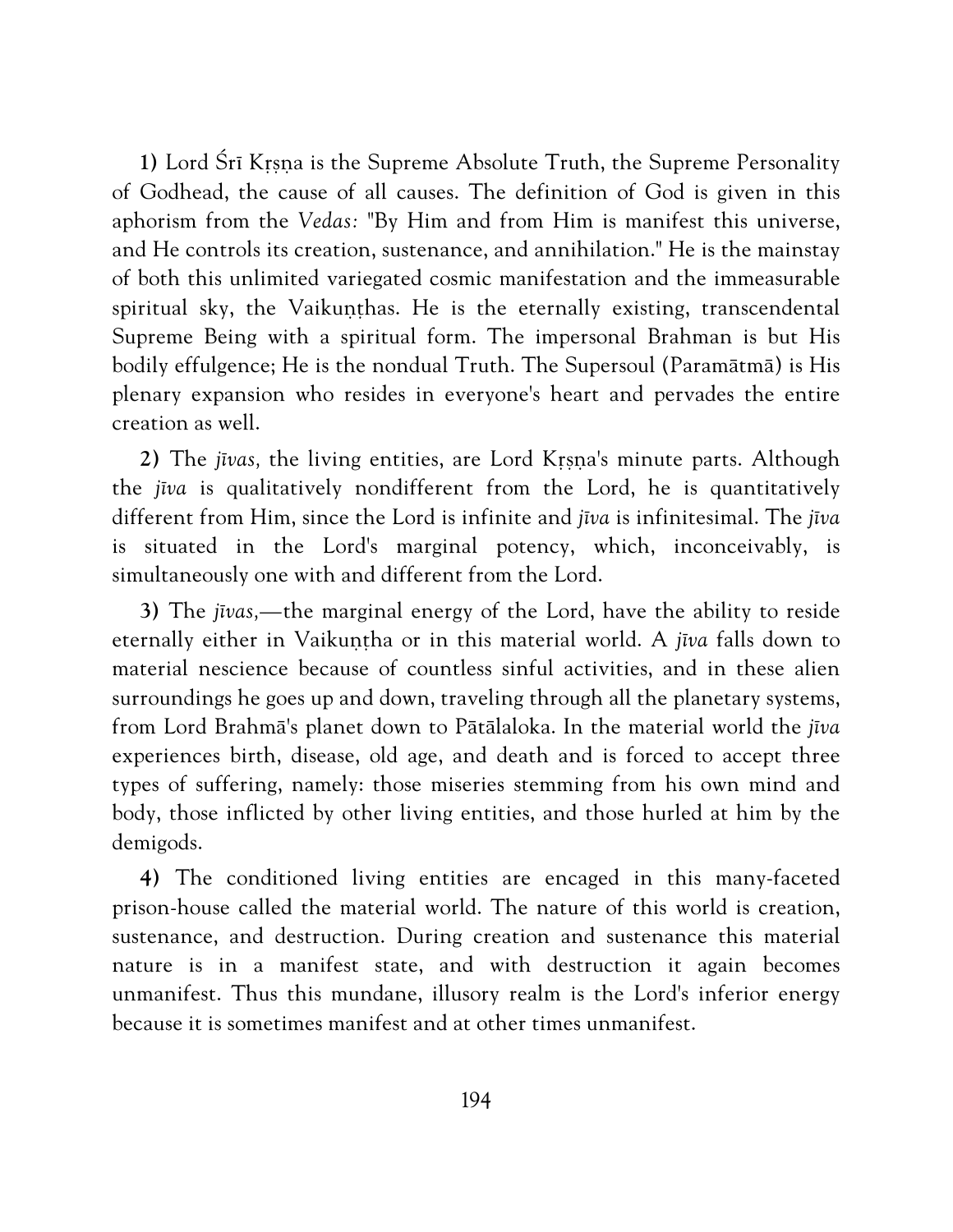**5)** Beyond this manifest and unmanifest external energy of the Lord exists another realm, which is transcendental and spiritually variegated. This is the unlimited spiritual sky, known as Vaikuntha, which is everlasting. This realm is always manifest; it is never unmanifest. Thus it is not subject to creation and annihilation.

**6)** Those conditioned souls who identify with this illusory material nature and are proud of it, and who do not care to know about the Supreme Lord, are subjugated by the Lord's illusory potency, who is known variously as Mahä Kālī, Cāndī, and Durgā, and who pierces them with her trident of the threefold miseries. These demoniac *jévas* are forced into slavery by the illusory potency—Kālī, or Mahāmāyā. The *Bhagavad-gītā*, which is the essence of all the Vedic scriptures, was compiled for the deliverance of the conditioned souls. By studying the *Gétä* carefully, a *jéva* takes shelter of the Supreme Lord's lotus feet and attains liberation from the merry-go-round of repeated suffering in the material world.

**7)** The conditioned *jéva* suffers from the material disease—the miseries of birth, death, old age and disease. When this suffering becomes unbearable, he looks for help. Those who are less intelligent embrace the path of impersonal liberation and undertake severe austerities to achieve their goal. More elevated than these salvationists are the devotees of the Lord, who realize that their eternal nature is to be His servants. They do not try to extinguish this nature but rather practice and preach the eternal process of devotion so they can enter the Lord's eternal spiritual abode. All living entities have a right to practice this eternal process of devotional service.

**8)** The *mahat-tattva,* the material nature, manifests itself in twenty-four ingredients: 1) the unmanifest principle, 2) false ego, 3) intelligence, 4) mind, 5) ether, 6) air, 7) fire, 8) water, 9) earth, 10) sound, 11) touch, 12) form, 13) taste, 14) smell, 15) ears, 16) skin, 17) eyes, 18) tongue, 19) nose, 20) mouth, 21) hands, 22) feet, 23) anus, 24) genitals.

**9)** The undifferentiated Absolute Truth, the original Supreme Personality,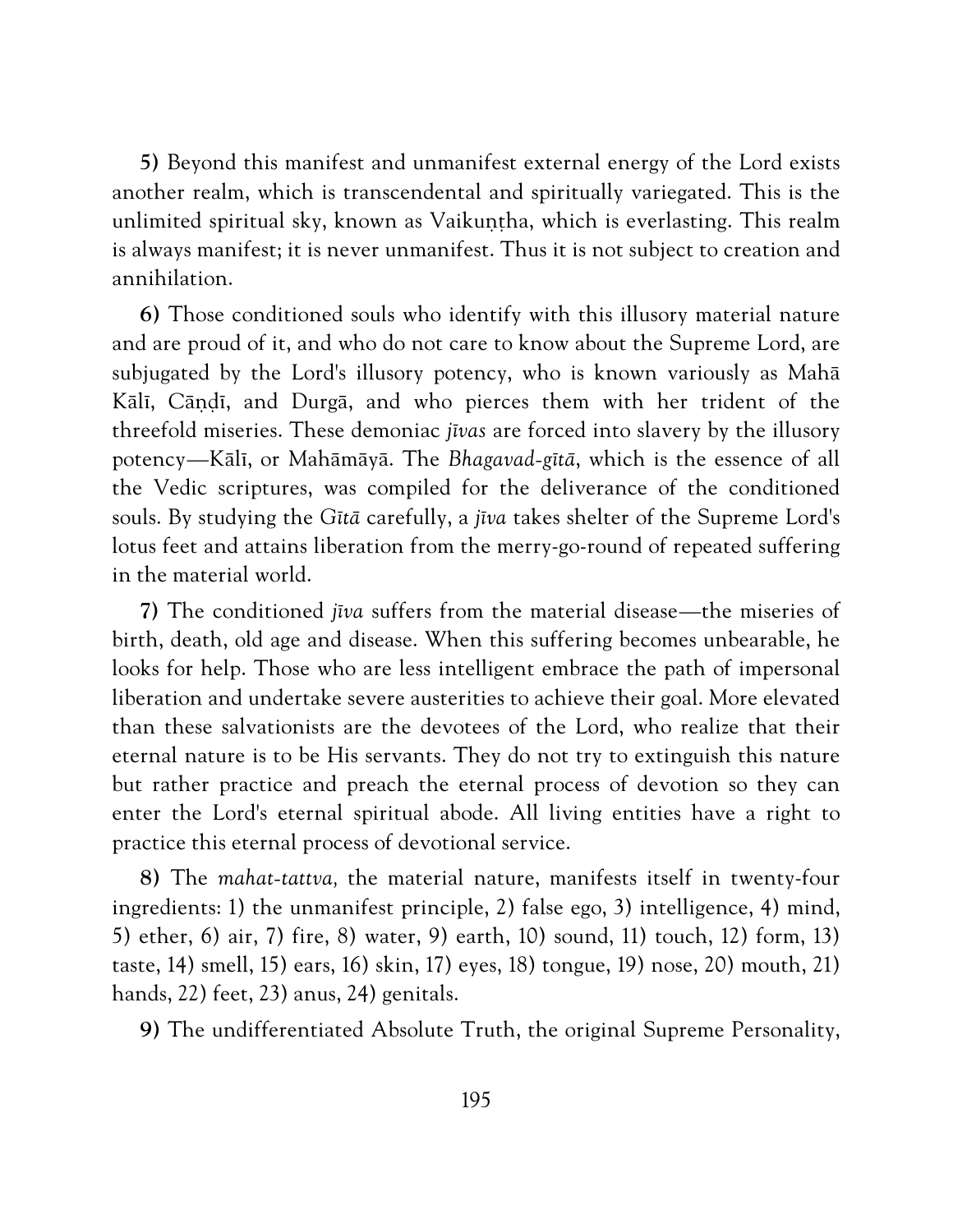Lord Śrī Krsna, incarnates in this material world once in every day of Lord Brahmä—that is once every 8,640,000,000 solar years—to shower His mercy upon both His surrendered devotees and the atheistic nondevotees. He protects His devotees and slays the atheistic demons, thus giving the latter troublesome release, so to speak, in impersonal liberation. The *Bhagavad-gétä*, on the other hand, teaches liberation through devotional service to the Supreme Lord. The only way to obtain this devotional service is to take full shelter of the spiritual authority, the *guru,* who is coming in the line of a proper disciplic succession. Those who toil without worshiping the spiritual master will find that all their endeavors are futile.

**10)** Those foolish souls who refuse to take shelter of a bona fide *guru* are truly shelterless. Without the guidance of a *guru,* these rascals consider themselves knowledgeable, and on the basis of this misconception they make the mistake of worshiping God as a man and a mere mortal as God.

**11)** The Supreme Personality of Godhead is full in six opulences and is not the property of any particular sect, group, or country. He is available to everyone. He is the deliverer of all and the Supreme Father of all. He appears in this material world to liberate every living entity, and His message, the *Bhagavad-gétä*, is therefore applicable to every land and to all people. It is meant to be preached everywhere. Therefore those fortunate souls who are spreading the message of the Lord are most dear to Him.

**12)** Foolish, demoniac rascals in the grip of the Lord's illusory energy loudly brag about their materialistic plans. The *Bhagavad-gétä* alone can penetrate their hard shell of ignorance and awaken them to the truth.

**13)** With concerted, strong preaching, the devotees of the Lord must inform such foolish men that their so-called plans will surely be undermined because the platform they have chosen to build their dream houses on is factually a mirage—a movie only. Reality is elsewhere. The information needed to transport one to that realm of reality and truth is available in the magazine called *Back to Godhead.*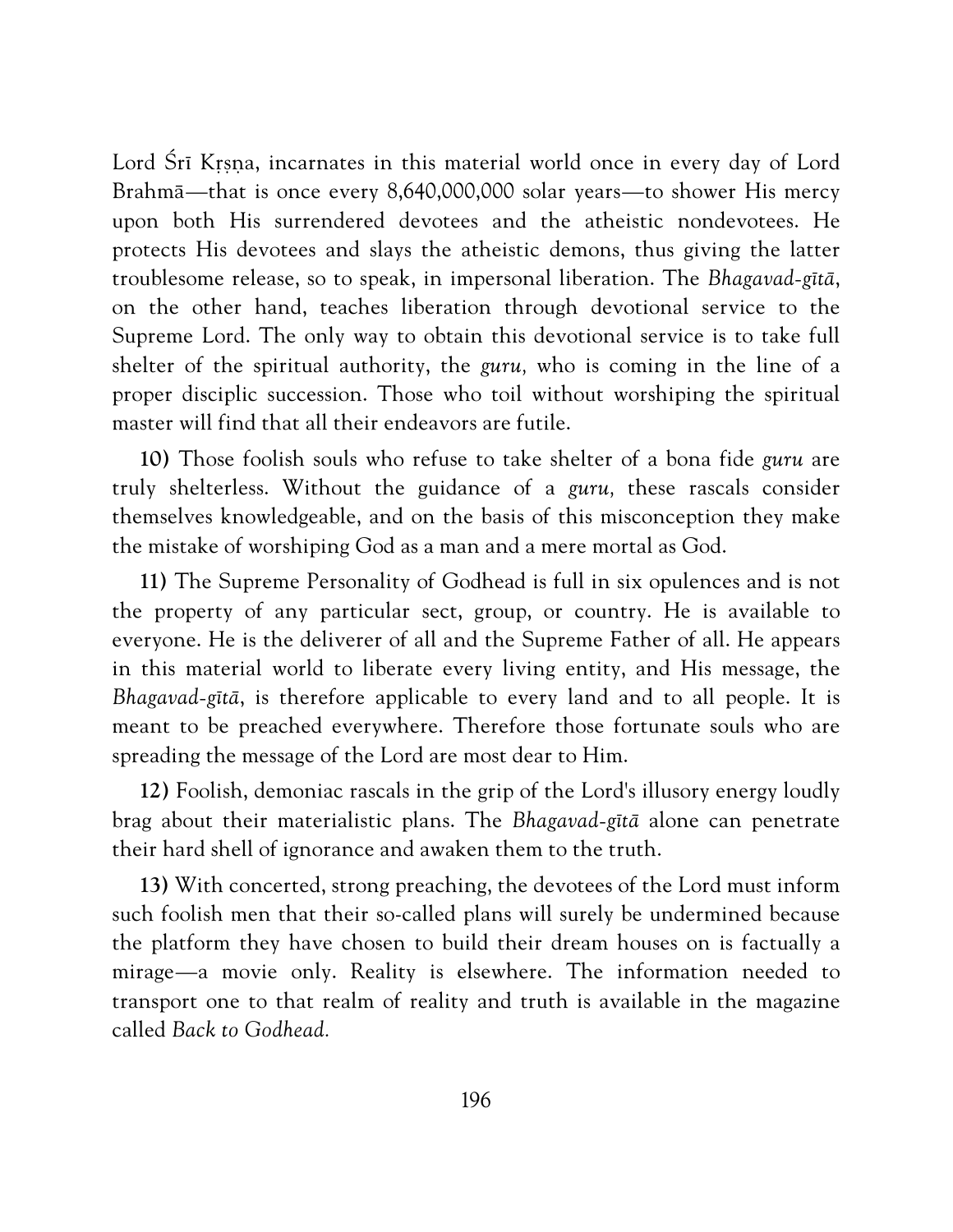**14)** Therefore, the real symptom of a true civilization is that its citizens are inspired by *Back to Godhead* to take up the process of devotion and go back to Godhead, where they will eternally reside in their actual home. Only in this way can they end all futile labor.

**15)** Just as the most sinful wretch lives in a ghostly body after death and moves about in the ether, having been denied a gross body, so the impersonalist, although rising to the point of liberation in the transcendental position, falls back down to the material world because of not having developed the mood of loving service to the Supreme Lord. Therefore the severe austerities and penances the impersonalist performs are not equivalent to the eternal religion of devotional service.

**16)** When monists are so attached to the formless, impersonal aspect of the Lord that they distinguish between Him and His transcendental body, their consciousness becomes contaminated by this blasphemy, and thus they are deprived of a place in the Lord's eternal abode. But if by some good fortune they come in touch with a pure devotee and hear from him with faith about the Lord's transcendental name, qualities, pastimes, and so on, then they will certainly be cleansed of their contamination and become inspired and attracted by the Lord's glorious character, and finally they will surrender to Him fully. Thus the *Bhagavad-gétä* is such an instructive text that for those who want to enter into the eternal pastimes of the Supreme Lord, its unequivocal message teaches the first stages of surrender, and this surrender is absolutely essential for reaching the ultimate destination. It is to be understood that the pure devotees have successfully passed this test of surrender according to the tenets of *Bhagavad-gétä*.

# *Buddhi-yoga*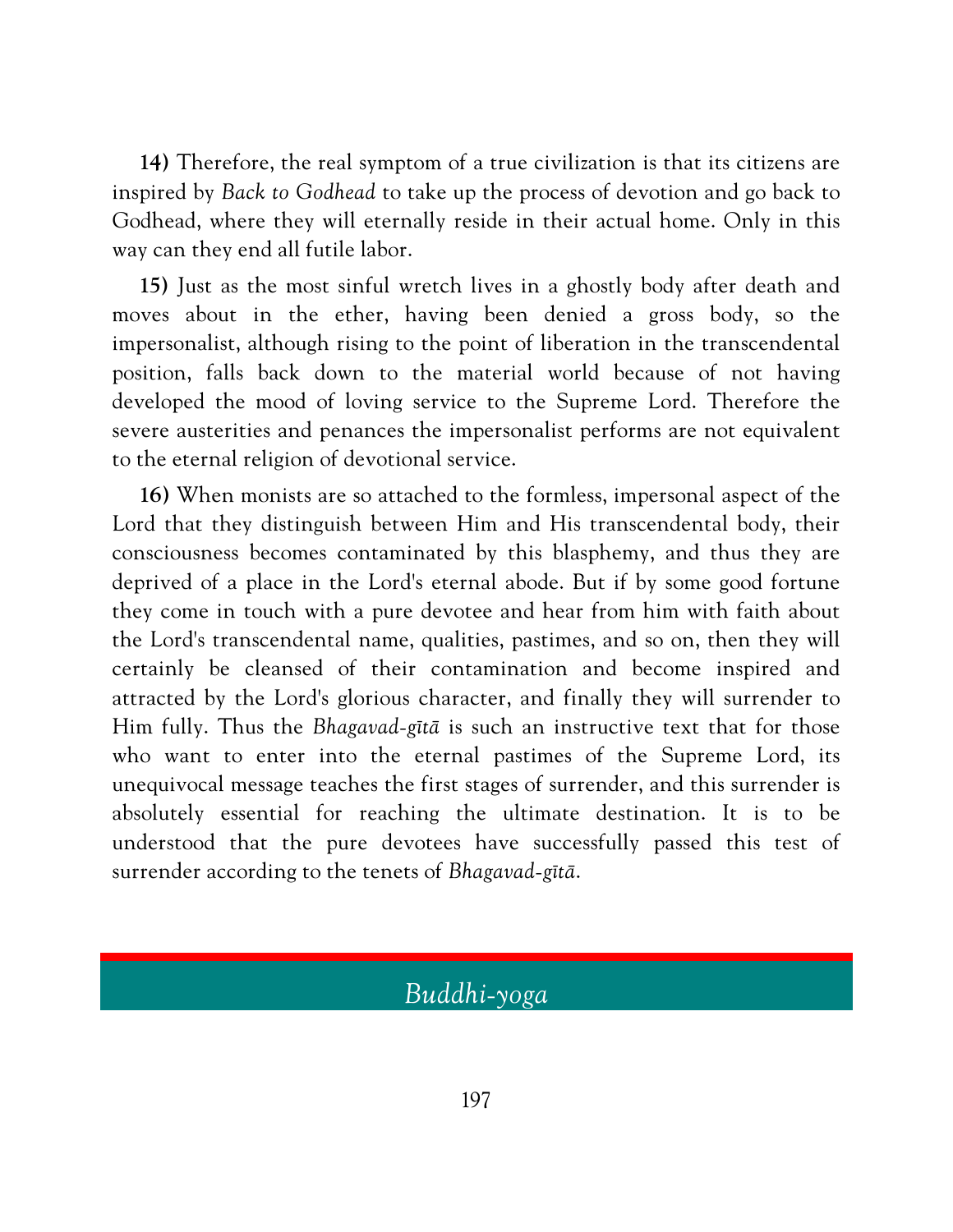# **The Highest Use of Intelligence**

## **The Highest Use of Intelligence**

The *Çrémad-Bhägavatam* (10.2.32) states:

*ye 'nye 'ravindäkña vimukta-mäninas tvayy asta-bhäväd aviçuddha-buddhayaù äruhya kåcchreëa paraà padaà tataù patanty adho 'nädåta-yuñmad-aìghrayaù*

O lotus-eyed Lord, although nondevotees who accept severe austerities and penances to achieve the highest position may think themselves liberated, their intelligence is impure. They fall down from their position of imagined superiority because they have no regard for Your lotus feet."

Thus the yogic process a surrendered servant of the Supreme Lord practices is altogether different form Pataïjali's eightfold *yoga* system, beginning with sense control, yogic postures, and breath control. These practices are, in a sense, meant to increase physical prowess for better sense enjoyment. The devotee, on the other hand, follows the best *yoga* system of God-realization, which is enunciated in the *Bhagavad-gétä*. His activities are not selfishly motivated, aimed at realizing his own cherished dreams, but are directed toward fulfilling the will of God on earth. This *yoga* is known as *buddhi-yoga,* wherein lies the entire world's good fortune.

In the *Bhagavad-gītā* (6.46-47) Lord Krsna states,

*tapasvibhyo 'dhiko yogé jïänibhyo 'pi mato 'dhikaù karmibhyaç cädhiko yogé*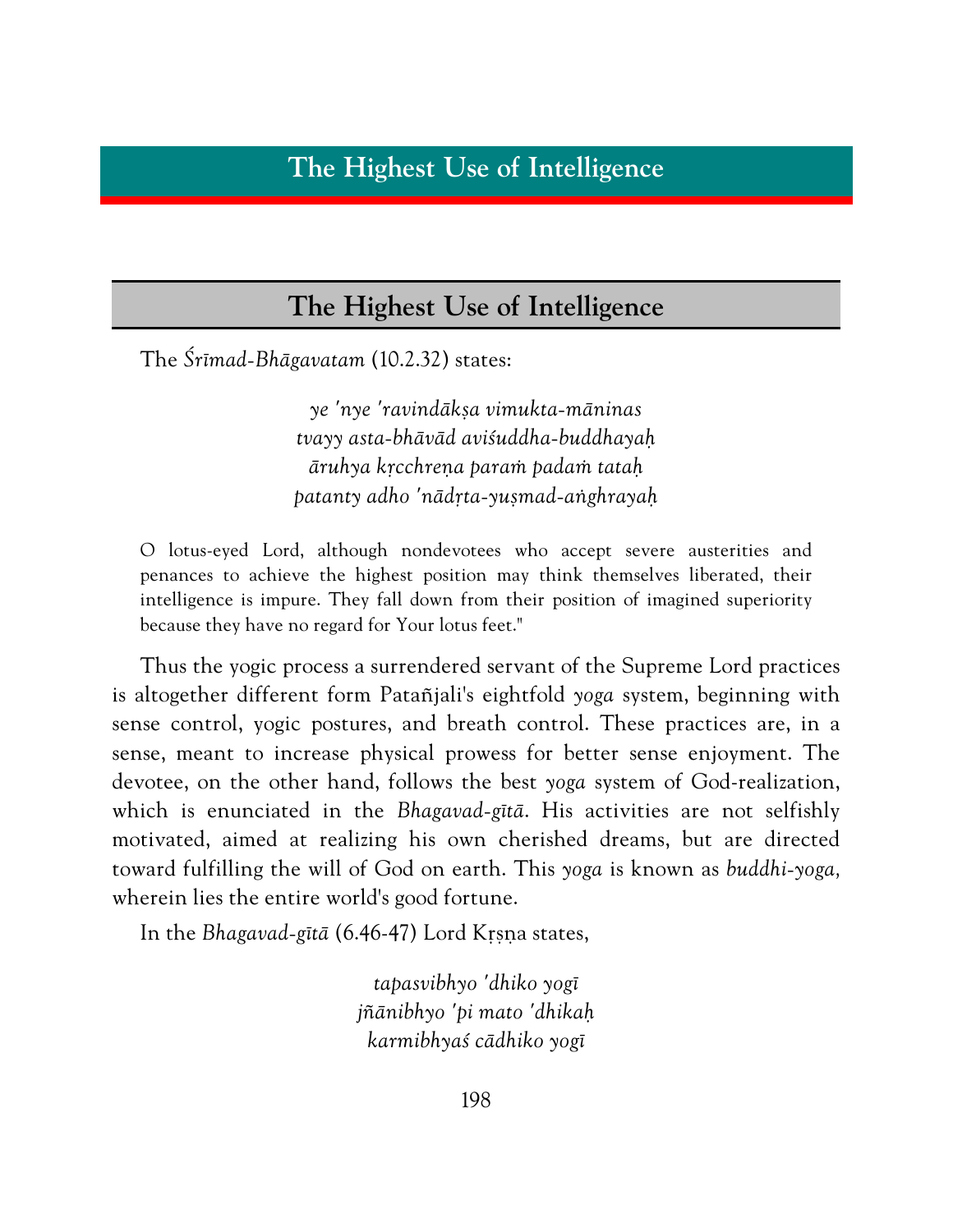#### *tasmäd yogé bhavärjuna*

*yoginäm api sarveñäà mad-gatenäntar-ätmanä çraddhä-vän bhajate yo mäà sa me yukta-tamo mataù*

A *yogé* is greater than the ascetic, greater than the empiricist, and greater than the fruitive worker. Therefore, O Arjuna, in all circumstances be a *yogé*. And of all *yogés,* the one who with great faith always abides in Me, thinks of Me within Himself, and renders transcendental loving service to Me-he is most intimately united with Me in *yoga* and is the highest of all. That is My opinion.

The devotee is placed in the highest position because his sole intention is to establish the will of the Supreme Lord in the world. Once everything in the world is conducted according to the Lord's desire, then all activities will become spiritual and the Lord's presence will be felt everywhere and in everything. For the devotee, therefore, the purpose of *yoga* is not to attain such mean and miserly goals as liberation or sense enjoyment, but to reestablish his loving relationship of devotional service to the Lord and to spread this truth throughout the world. He knows that without being on the platform of Brahman, one cannot render the Lord pure devotional service, the highest stage of transcendence. Yet he also knows that Brahman realization is a concomitant of the highest stage of devotional surrender. Therefore, if through devotional service he can help create an atmosphere of spirituality that will pervade the earth and make everything blissful, then why should he strive for the meager, selfish joys of liberation?

Lord Caitanya declared that the constitutional position of every living entity is to be an eternal servant of Lord Krsna. Therefore every *jīva* is inherently a liberated being. The *jīva's* present conditioned state is an illusion caused by his forgetting Lord Kåñëa. Lord Kåñëa says in the *Bhagavad-gétä* that the *jīva* is His separated part. The conditioned soul is enchained by the mind, senses, and so on, which are agents of *mäyä,* the illusory energy. The *jéva* is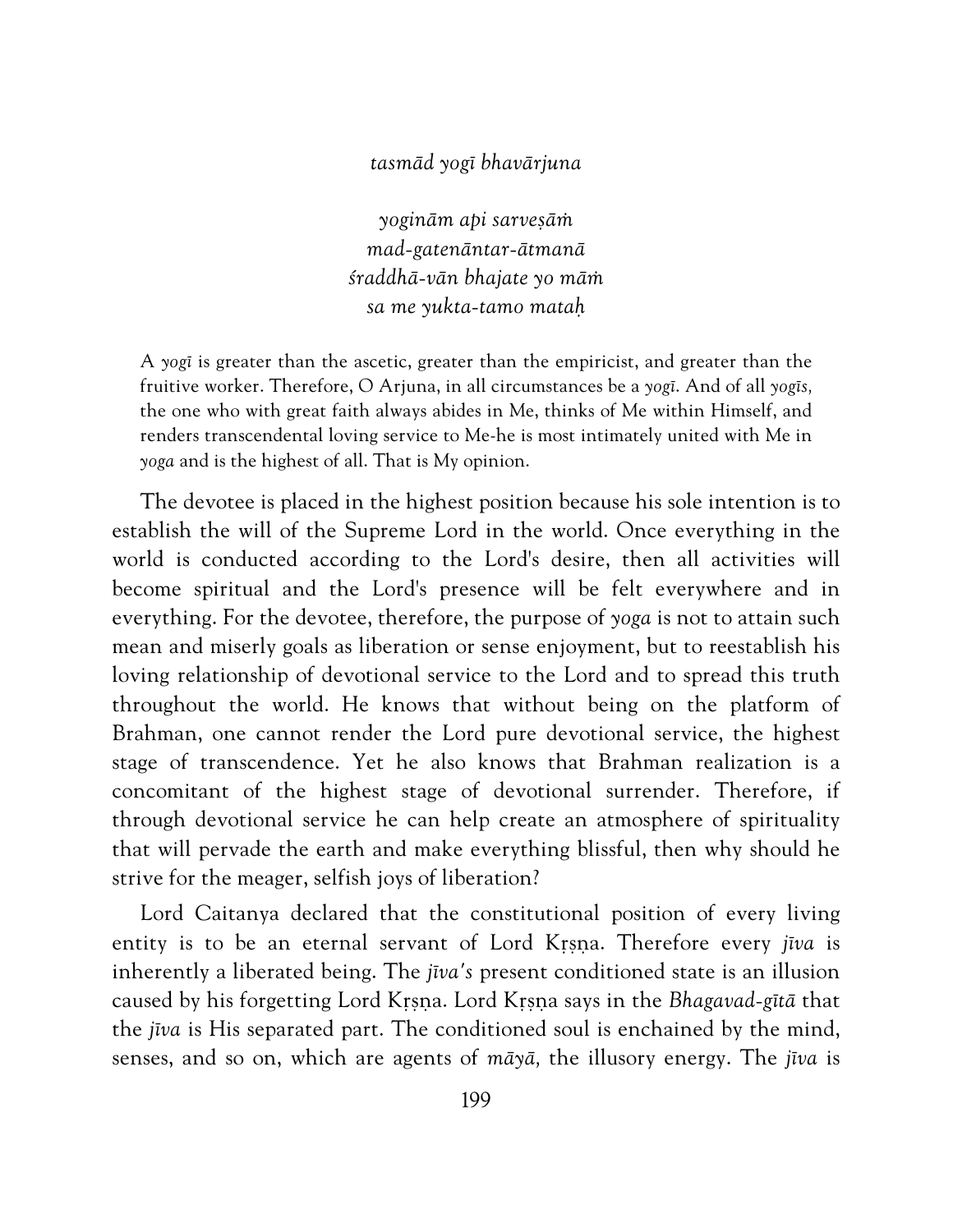now in captivity as a result of his previous sinful activities, but why should he remain so eternally? His imprisonment can be easily ended simply by the Lord's mercy. And if the Lord's mercy is not available, then on his own the *jéva* can never free himself. Conceited persons who think they can obtain liberation without the Lord's mercy, simply by performing strict penances and austerities, are totally mistaken; they fail. Still, although receiving the Lord's mercy is the prime cause for attaining liberation, the Lord does not participate directly in the affairs of the conditioned soul. As the Lord states in the *Bhagavad-gétä* (5.14)*,* referring both to the *jéva* and Himself,

> *na kartåvaà na karmäëi lokasya såjati prabhuù na karma-phala-saàyogaà svabhävas tu pravartate*

The embodied spirit, master of the city of his body, does not create activities, nor does he induce people to act, nor does he create the fruits of action. All this is enacted by the modes of material nature.

Although the above statement is true, it is under the Lord's guardianship that the *jīva* souls in the conditioned state experience the dualities of heat and cold, pleasure and pain, and so on, according to their activities. Since this is all indirectly controlled by the Lord, it is futile to complain about it. One should simply pray for His mercy, and all dualities will be eradicated. Therefore the Lord's devotees are never perturbed by dualities. The pious and intelligent person thinks that the sufferings inflicted upon him due to his previous sinful activities are only slight because of the Lord's mercy, and that by His mercy all suffering can be relieved in moment. As Lord Brahmä states in the *Çrémad-Bhägavatam* (10.14.8),

> *tat te 'nukampäà su-samékñamäëo bhuïjäna evätma-kåtaà vipäkam håd-väg-vapurbhir vidadhan namas te*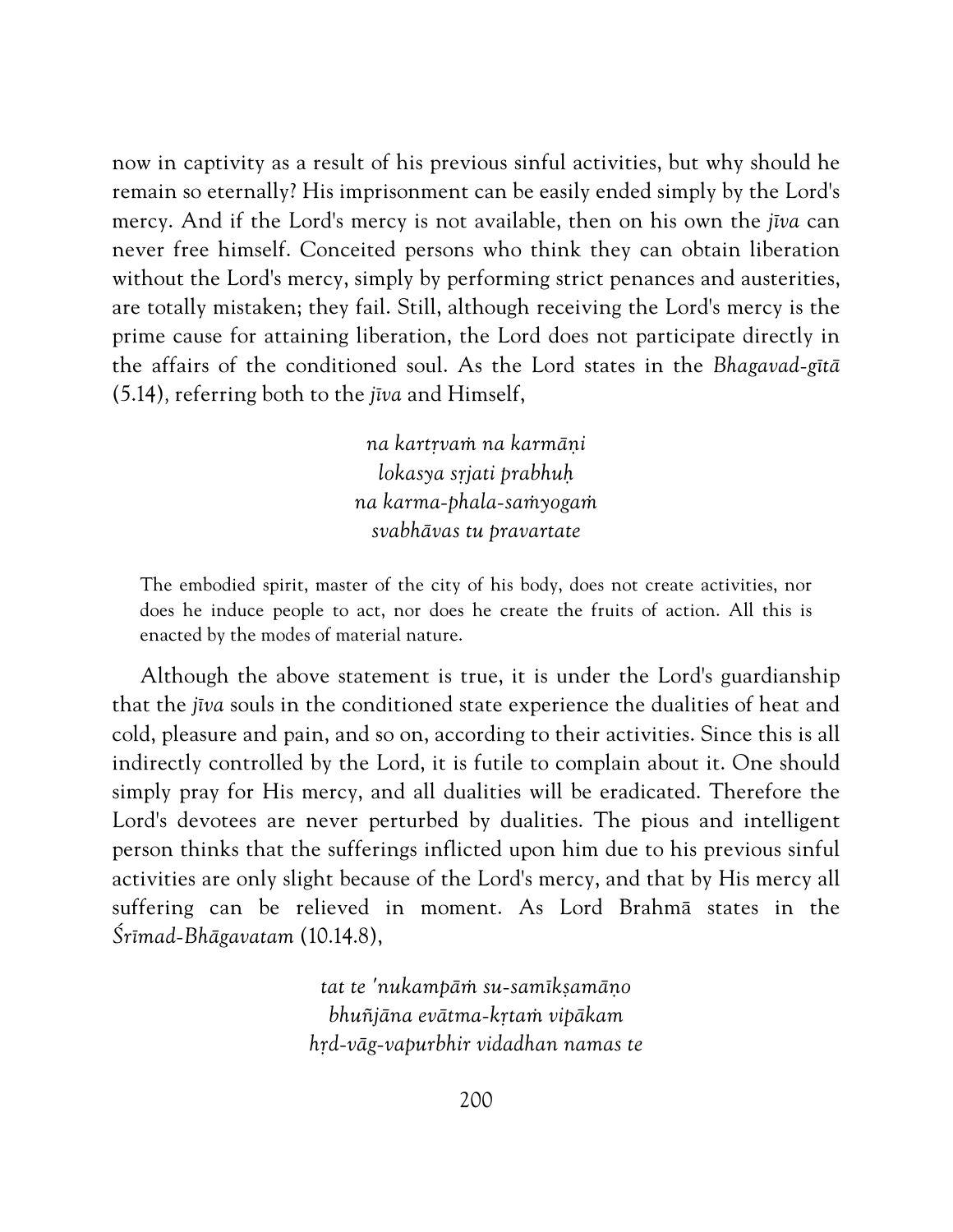#### *jéveta yo mukti-pade sa däya-bhäk*

My dear Lord, one who earnestly waits for You to bestow Your causeless mercy upon him, all the while patiently suffering the reactions of his past misdeeds and offering You respectful obeisances with his heart, words, and body, is surely eligible for liberation, for it has become his rightful claim.

Within their hearts, the broad-minded, pure devotees of the Lord are informed of the Lord's orders and of the workings of the material nature. They are also aware that the fully independent Supreme Lord, who is eternally engaged in transcendental activities, chooses a particular land in which to unfold His earthly pastimes, and that this designated country is Bhārata-varsa, or India. Therefore all Indians should execute the Supreme Lord's commands. As Çréla Kåñëadäsa Kaviräja Gosvämé says in his *Caitanya-caritämåta* (*Ädi* 9.41),

> *bhärata-bhümite haila manuñya-janma yära janma särthaka kari' kara para-upakära*

One who has taken his birth as a human being in the land of India [Bhārata-varsa] should make his life successful and work for the benefit of all other people.

 It is indeed true that Indians are especially able to benefit others world-wide. But if the Indians do not meet this responsibility and instead get enticed and bedazzled by the illusory energy as it is manifest in the West in such variegated forms, then they will become known as misers and end their lives in disgrace. The sun is not visible at night because of the rotation of the earth, yet the sun is very much present in the sky, and the entire solar system is working under its influence. Similarly, the light of India's knowledge, contained in the sublime philosophy of the *Vedas*, the *Upanisads*, the *Vedānta-sūtra, the Purāņas, the Gītā, and their corollaries, is certainly* available, but by divine will it is temporarily beyond our view due to the influence of ignorance and passion. Of course, by the Lord's will and by the mercy of His pure devotee, this knowledge will again spread everywhere. Lord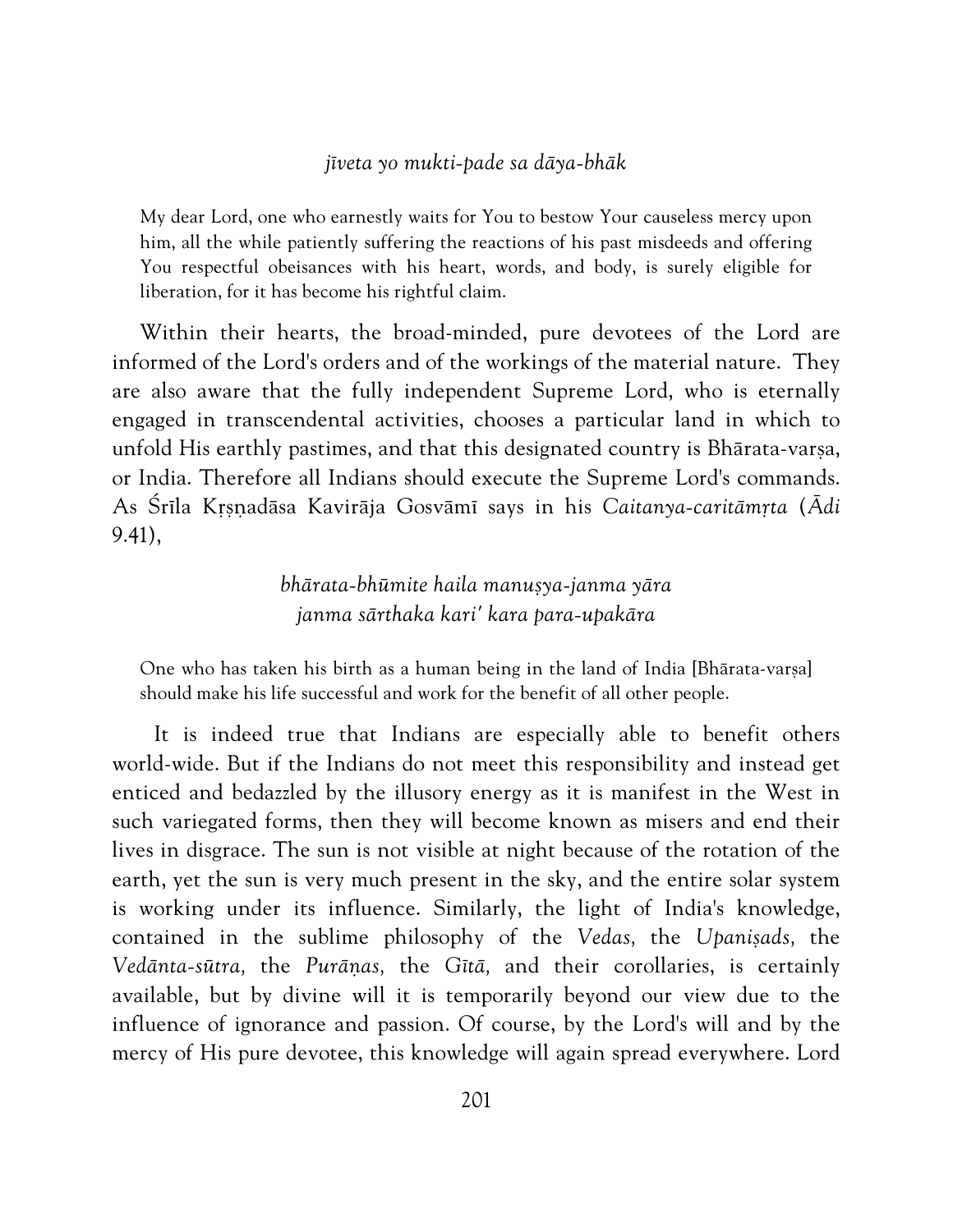Caitanya has made this prediction;

### *påthivéte äche yata nagarädi-gräma sarvatra pracära haibe more näma*

My holy name will be propagated in every town and village of this globe.

This prediction will very easily come true, for a pure devotee of the Lord can inundate the world with the tidal waves of love of Godhead, the religion preached by Lord Caitanya. Everything is possible if the Lord desires. And thus if the Lord desires, everyone can develop a loving mood of surrender to Him.

Indians must fearlessly preach the glories of the Lord far and wide. One who surrenders to the Supreme Lord, Nārāyana, can easily face all dangers in the effort to propagate His message. As said in the *Çrémad-Bhägavatam* (6.17.28),

> *näräyaëa-paraù sarve na kutaçcana bibhyati svargäpavarga-narakeñv api tulyärtha-darçinaù*

Devotees solely engaged in the devotional service of the Supreme Personality of Godhead, Nārāyana, never fear any condition of life. For them the heavenly planets, liberation, and the hellish planets are all the same, for such devotees are interested only in the service of the Lord.

When knowledge of the Absolute Truth, which is on the platform of pure goodness, is suppressed by the rampant influence of ignorance and passion, the sages and self-realized souls withdraw to a solitary place of worship and concentrate solely on elevating themselves spiritually. They also greatly benefit the few disciples who stay with them and serve them. But if the Lord desires, then these sages and *yogés* come forward to benefit the world through missionary activities. For the ultimate good of the world, saintly kings like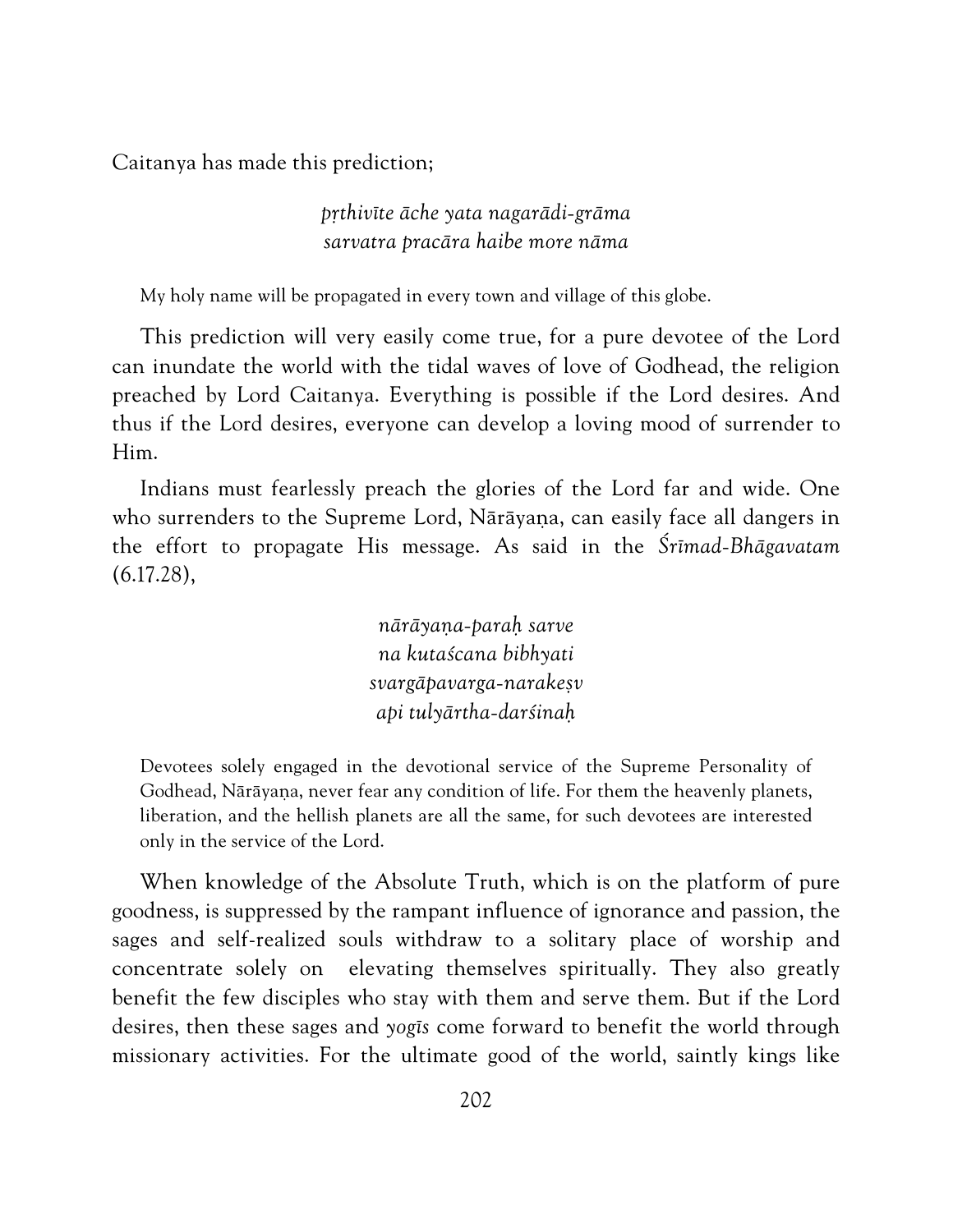Janaka, Yudhisthira, and Kārtavīrya take up the burden of managing world affairs.

All the pastimes of the Supreme Lord in the spiritual world are eternal. His earthly pastimes are similarly transcendental and eternal. As the *Caitanya-bhägavata* states, "Even at this very moment Lord Gauräìga is enacting His eternal, transcendental pastimes, but only the most fortunate souls can see them." When the sun sets, it goes out of our sight, but it continues to shine somewhere on this globe. Similarly, when the Lord winds up His earthly pastimes, He continues to manifest them in one or more of the uncountable millions of planets in the universe. As Lord Brahmä declares in the *Brahma-saàhitä* (5.39):

> *rämädi-mürtiñu kalä-niyamena tiñöhan nänävatäram akarod bhuvaneñu kintu kåñëaù svayaà samabhavat paramaù pumän yo govindam ädi-puruñaà tam ahaà bhajämi*

I worship Govinda, the primeval Lord, who manifested Himself personally as Krsna and the different *avatāras* in the world in the forms of Rāma, Nrsimha, Vāmana, etc., as His subjective portions.

The cycle of four *yugas,* or millenniums—namely, Satya, Tretä, Dväpara, and Kali—goes around a thousand times in one day of Lord Brahmä. The *Bhagavad-gétä* (8.17) confirms this: *sahasra-yuga-paryantam ahar yad brahmaëo viduù*. "By human calculation, a thousand ages taken together form the duration of Brahmä's one day." According to the Vedic calculation, one day of Brahmä sees the coming and going of fourteen Manus. Therefore, each Manu lives for seventy-one cycles of the four millenniums. At present we are in the period of Vaivasvata Manu, in the twenty-eighth cycle of the four millenniums, and it is the Kali-yuga. This Kali-yuga is very special, however, because Lord Caitanya appears in this age in His original form and propagates the esoteric science of pure love of Godhead. All this we learn from the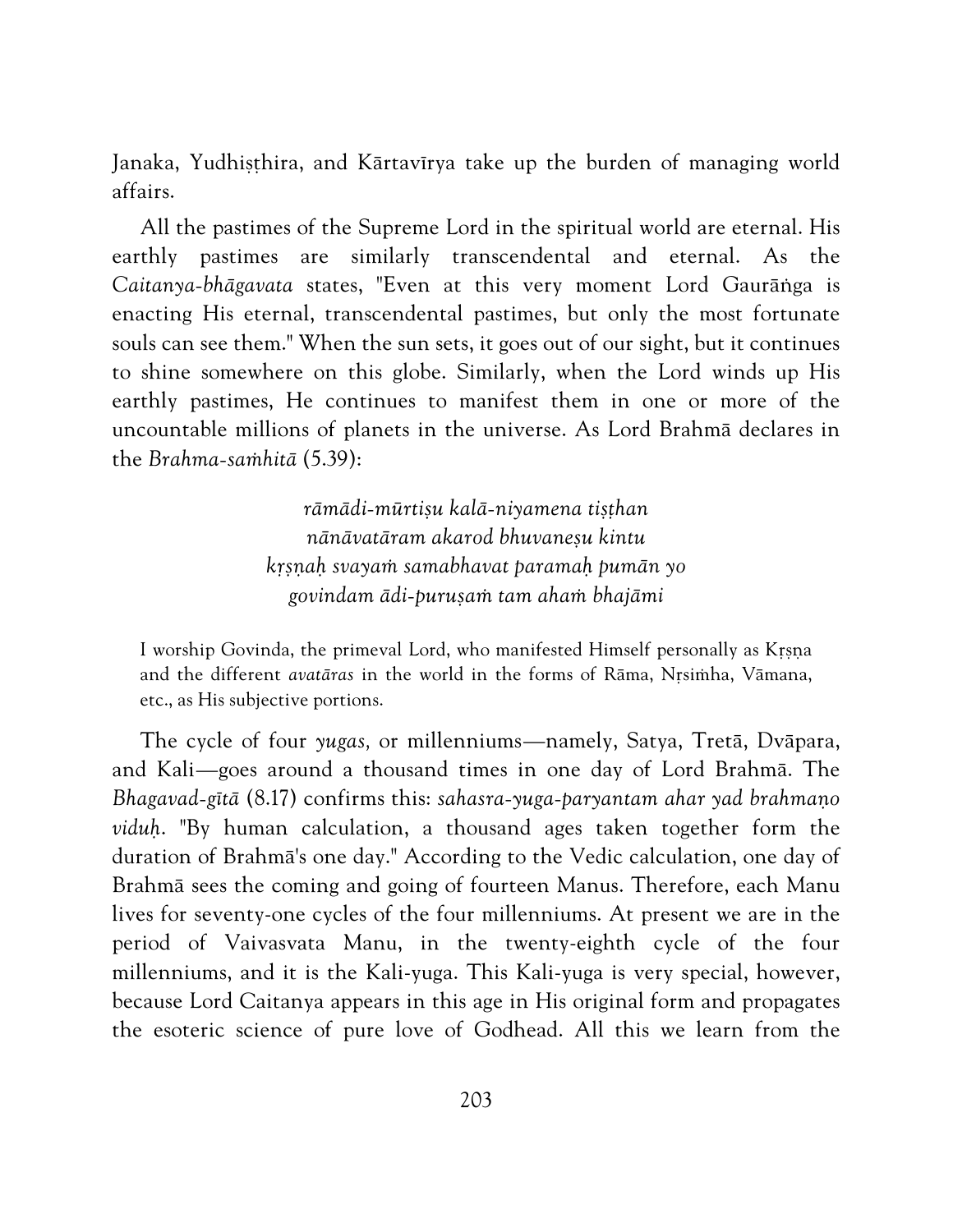scriptures. We have great expectations that this science of pure love of Godhead will be propagated world-wide in the immediate future.

During the Satya-yuga the mode of goodness is in abundance. Or one can say that when the quality of goodness increases in a person to the extent that he becomes situated in his original constitutional identity as a servant of the Lord, thus making his human life a complete success, at that time he enjoys the bliss and tranquillity of the Satya-yuga. The three modes—goodness, passion, and ignorance—are always present in this material nature. According to the predominance of a particular mode, the *yugas* change from Satya to Tretä to Dväpara to Kali. The *jéva*s in Kali-yuga are predominantly in the mode of ignorance, and with with the increase of this mode the threefold material miseries expand unlimitedly. Thus people today are afflicted by a short life-span, ill luck, warped intelligence, lethargy, disease, and many other sufferings.

Still, there is no reason to despise this age, for the most munificent incarnation of Godhead, Lord Caitanya, has appeared in Kali-yuga to shower His kindness upon the afflicted souls. The extent of the Supreme Lord's mercy is decidedly more generous in this age than in any other. In his play entitled *Vidagdha-mādhava, Śrīla Rūpa Gosvāmī has described Lord Caitanya in this* way:

> *anarpita-caréà cirät karuëayävatérëaù kalau samarpayitum unnatojjvala-rasäà sva-bhakti-çriyam hariù puraöa-sundara-dyuti-kadamba-sandépitaù sadä hådaya-kandare sphuratu vaù çacé-nandana*

May that Lord who is known as the son of Śrīmatī Śacīdevī be transcendentally situated in the innermost chambers of your heart. Resplendent with the radiance of molten gold, He has descended in the Age of Kali by His causeless mercy to bestow what no incarnation ever offered before: the most sublime and radiant spiritual knowledge of the mellow taste of His service.

The present Kali-yuga is therefore very auspicious, for in this age one can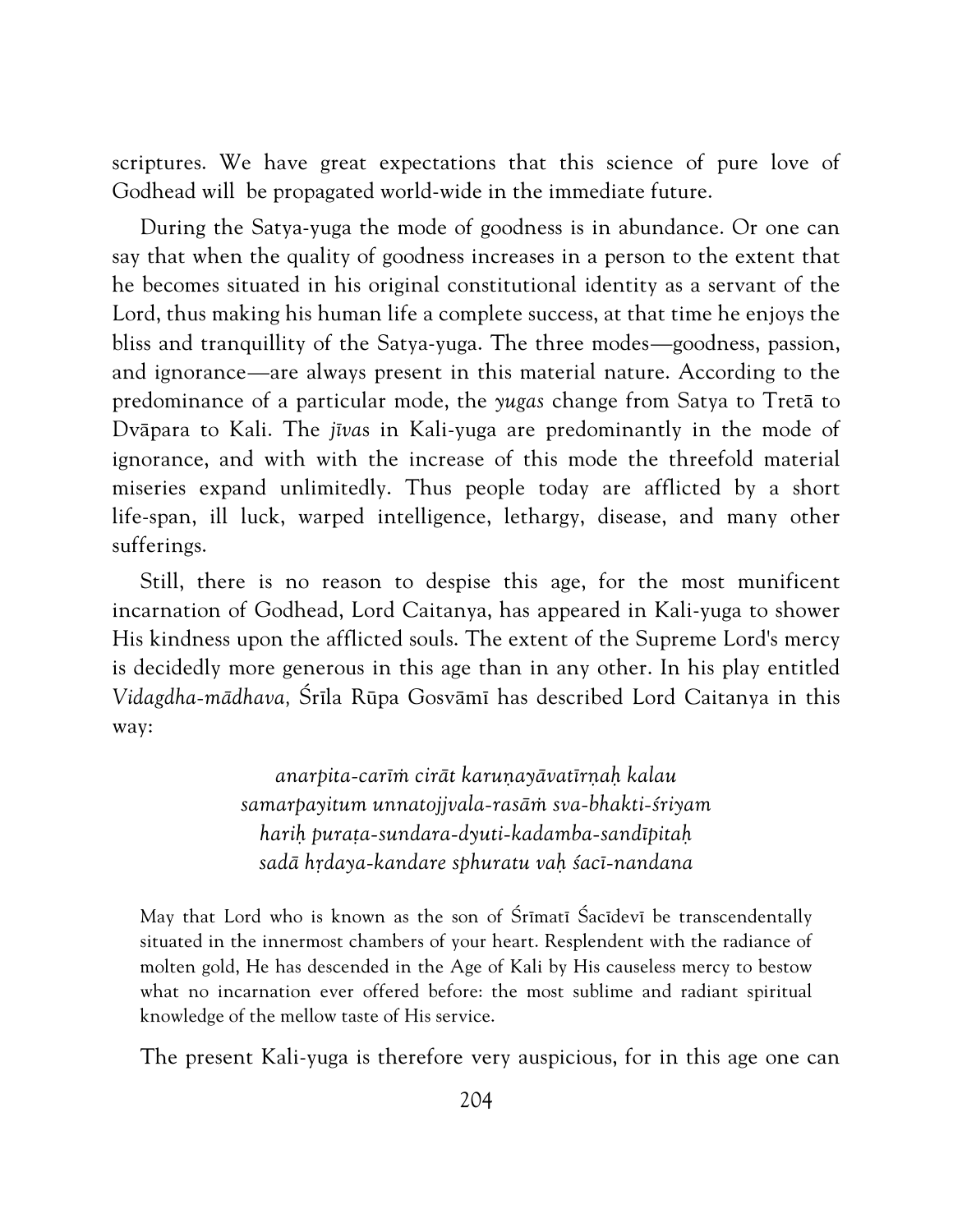attain the treasure of devotional service to the Lord that He Himself propagated. Our hope rests fully with the Lord's surrendered devotees, who are endowed with perfect knowledge of how to disseminate this transcendental science. Śrīla Śukadeva Gosvāmī, after describing the evil aspects of Kali-yuga, sums up this subject toward the very end of the *Śrīmad-Bhāgavatam* (12.3.51-52):

> *kaler doña-nidhe räjann asti hy eko mahān gunah kértanäd eva kåñëasya mukta-saìgaù paraà vrajet*

*kåte yad dhyäyato viñëuà tretäyäà yajato makhaiù dväpare paricaryäyäà kalau tad dhari-kértanät*

My dear king, although Kali-yuga is an ocean of faults, there is still one good quality about this age: Simply by chanting the Hare Krsna *mahā-mantra*, one can become free from material bondage and be promoted to the transcendental kingdom. Whatever result was obtained in Satya-yuga by meditating on Visnu, in Tretā-yuga by performing sacrifices, and Dväpara-yuga by serving the Lord's lotus feet can be obtained in the Kali-yuga simply by chanting the Hare Krsna *mahā-mantra*.

The word *hari-kértana* used in these verses, which means "singing or chanting the glories of Kåñëa," could very well apply to the *Bhagavad-gétä,* the song sung by God Himself. The promulgation of the *Bhagavad-gétä's* knowledge on a world-wide scale will establish a foundation upon which the edifice of the science of love of God will be constructed. This edifice will be the repository of the sublime treasure of devotional service as taught by Lord Caitanya in Kali-yuga, and it will serve as a shining monument to the transcendental endeavors of the Lord's pure devotees.

At present only a small portion of the knowledge contained in the *Vedas,*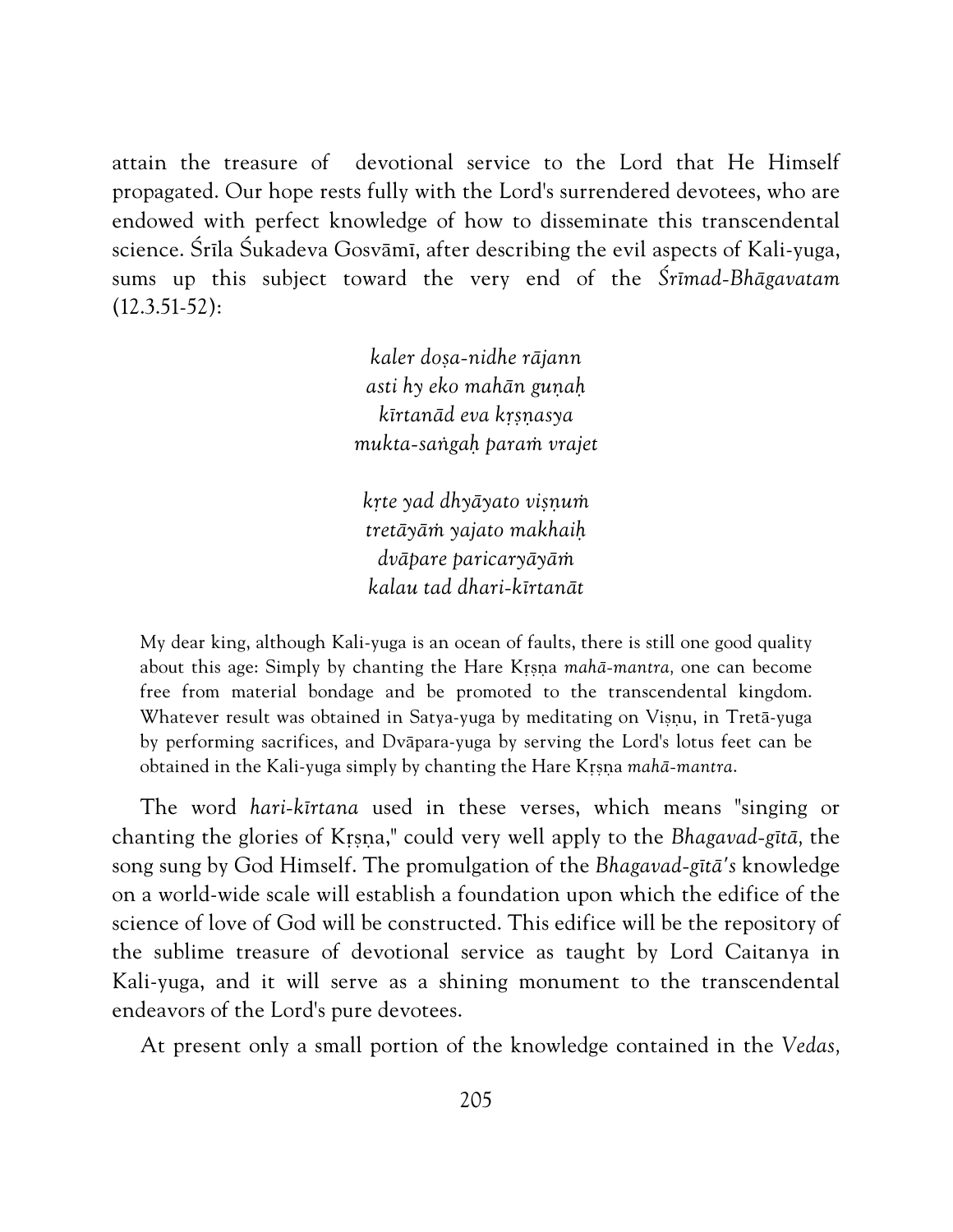*Vedänta-sütra,* and *Upaniñads* is available to the general populace. What is noteworthy, however, is that the essence of all Vedic knowledge is available in the *Gītopanisad*, popularly known as the *Bhagavad-gītā*. Lord Krsna milked the cow of the *Upanisads*, and Arjuna drank the milk thus obtained—the *Bhagavad-gétä*. If Arjuna found time to hear the *Bhagavad-gétä* in the middle of a battlefield at Kuruksetra, then what urgent business is stopping us from hearing the *Gétä*? When knowledge of the *Gétä* spreads, then everyone will easily be able to attain the platform of *yoga*. And as the pure devotees of the Lord become successful in their efforts to use their spiritual intelligence in the Lord's service, then the science of love of God taught by Lord Caitanya, the most magnanimous incarnation of Godhead, will be distributed everywhere. Judging from all the symptoms, the time is now ripe. Indians should now take shelter of their saintly preceptors, the pure devotees, and unitedly propagate the glorification of Krsna via the medium of the *Bhagavad-gitā*. In this way the world will become prosperous and perfect. The present age has seen interest in spiritual matters markedly increase. *Yoga* and meditation societies have mushroomed expressly to transmit the knowledge of the *Bhagavad-gétä*, but how this will be accomplished is still a question. We are confident that Lord Caitanya's teachings on the process of loving devotional service will easily harmonize all conflicting concepts.

The most effective method for directing humanity toward a positive and favorable consciousness is available in India. Any person, under any circumstances, can reach an elevated state of consciousness by properly hearing the *Bhagavad-gétä,* and then, by constantly chanting the name of God, he can win God over. The present state of world affairs is full of foreboding, strife, and struggle. These are the effects of Kali-yuga. But our faith in the eternal nature of *jéva* prompts us to believe that anyone can attain devotional service to Krsna simply by hearing and chanting His name and thereby awakening his inherent dormant love for Him. We have full faith in the words of Çréla Çukadeva Gosvämé quoted above from the *Çrémad-Bhägavatam—*that simply by chanting the name of Krsna one can reach His eternal kingdom.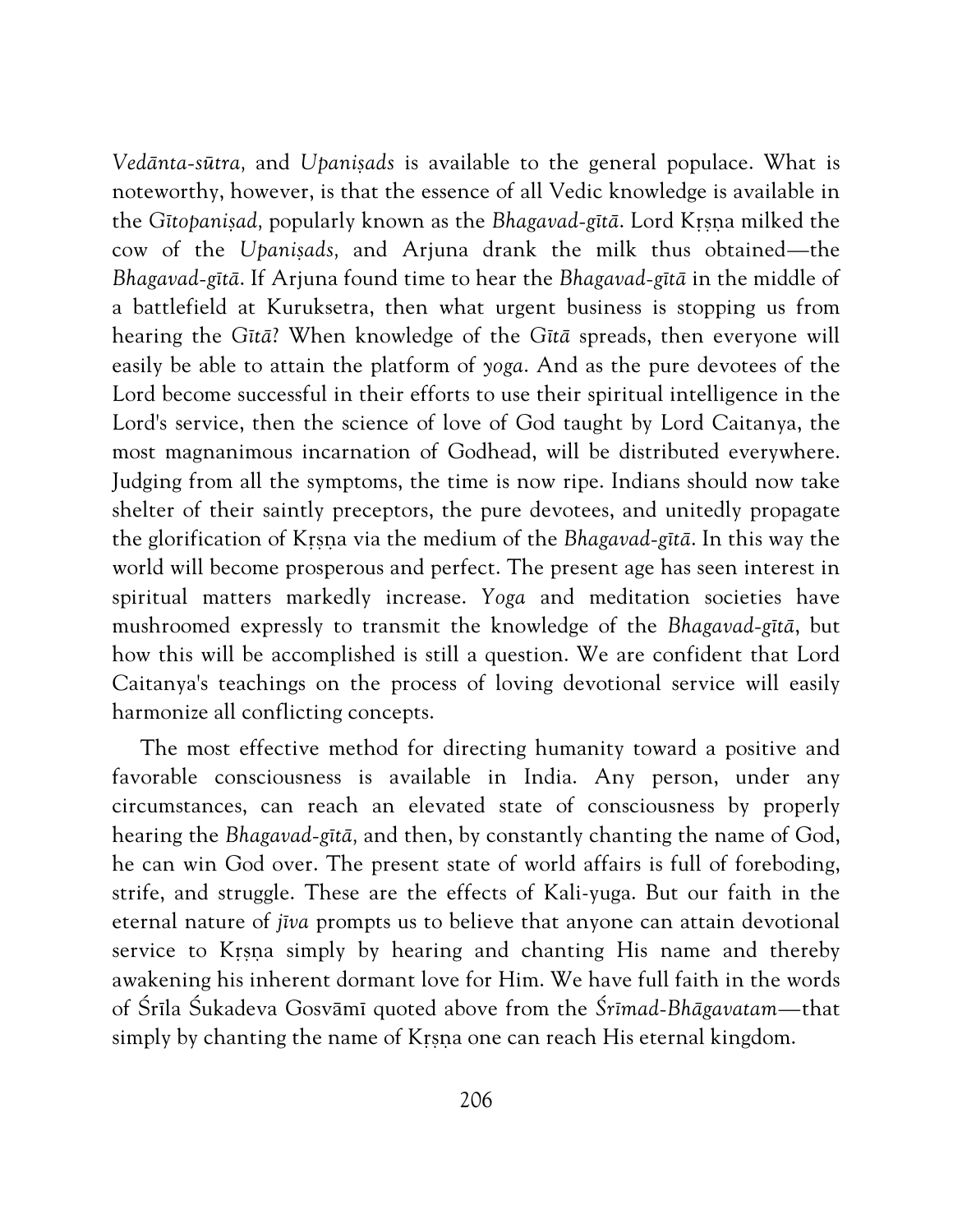Therefore all signs point toward auspicious changes in the global consciousness. But these changes must be initiated from within every individual's heart; they are impossible to accomplish through political lobbying or social adjustments. The devotional feelings that reach out from within the hearts of men find their culmination in the pure devotees' spiritual perfection. In the *Bhagavad-gītā* Lord Krsna describes this spiritual perfection as *bhakti-yoga,* or *buddhi-yoga,* the *yoga* of devotional service. At a certain stage, all the systems of *yoga* become obsolete and have to be discarded—except for *buddhi-yoga*. The Lord says (*Bhagavad-gétä*) that a little progress on this path gives immense results:

> *eñä te 'bhihitä säìkhye buddhir yoge tv imām śrnu buddhyä yukto yayä pärtha karma-bandhaà prahäsyasi* [*Bg*. *2.39*]

*nehäbhikrama-näço 'sti pratyaväyo na vidyate sv-alpam apy asya dharmasya träyate mahato bhayät* [*Bg*. *2.40*]

Thus far I have described this knowledge to you through analytical study. Now listen as I explain it in terms of working without fruitive results. O son of Prth $\bar{a}$ , when you act in such knowledge you can free yourself from the bondage of works. In this endeavor there is no loss or diminution, and a little advancement on this path can protect one from the most dangerous type of fear.

Real *yoga* is *buddhi-yoga,* the *yoga* of devotional service, which brings about direct perception of the Supreme Lord. When the devotee meets the Lord face to face, liberation takes the form of a woman and is at his beck and call, eager to serve him, and she is accompanied by personified material opulence, sense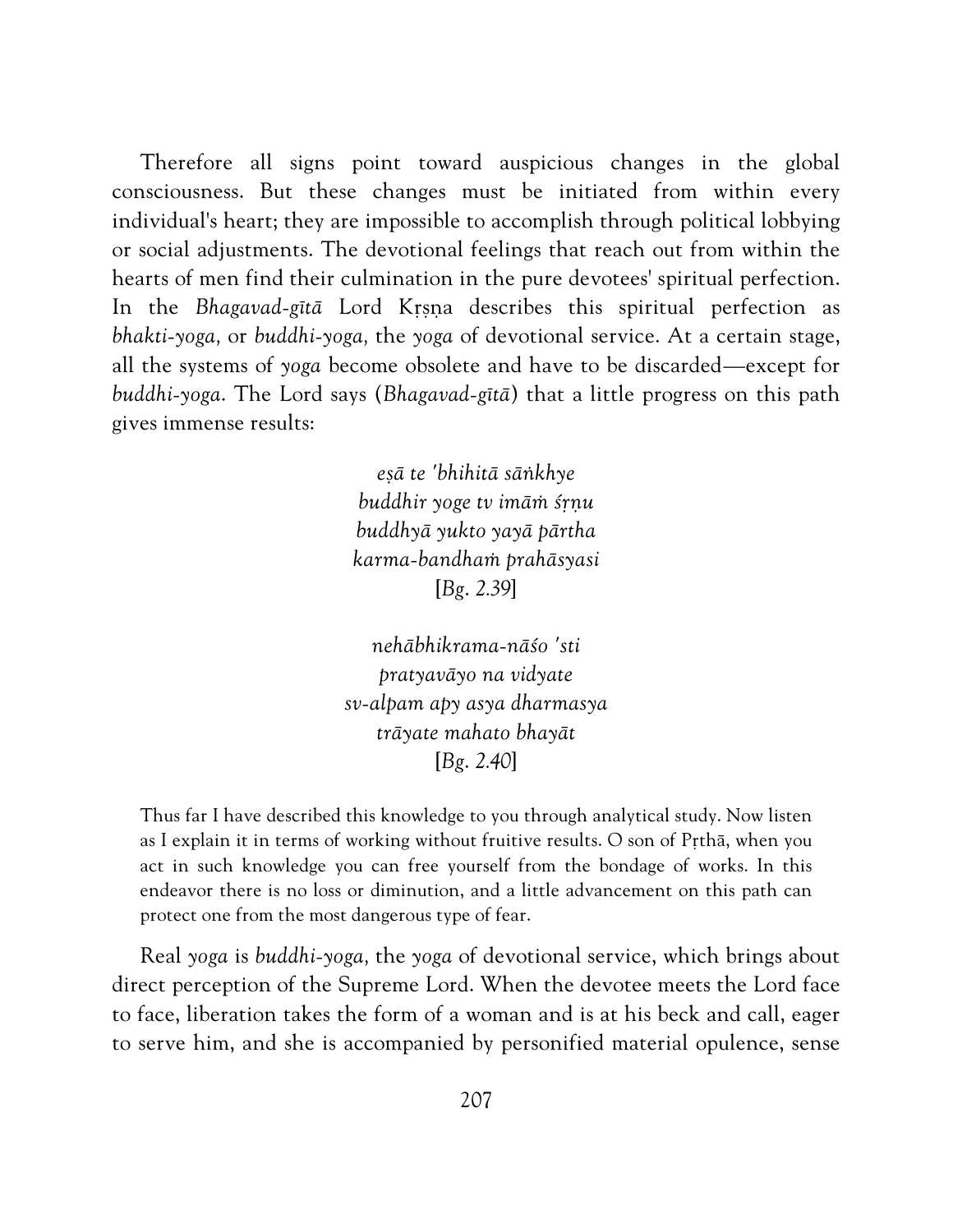pleasure, and religiosity, all of whom wait upon the devotee like servants. The pure devotees of the Lord are all embodiments of perfection in *yoga;* thus the four Vedic goals are truly at their beck and call. And beyond these four goals is the supreme destination: superconsciousness, or God consciousness. This is the fifth and paramount Vedic goal. One who has reached the state of unalloyed Krsna consciousness is an extremely rare personality—one in a million devotees, according Lord Caitanya.

Such an elevated state of consciousness is the last word in *yoga*. None of the other *yoga* processes, such as *haöha-yoga* or *räja-yoga,* can bring one to this platform. *Buddhi-yoga* lies far above these *yoga* practices, which are mostly physical disciplines. *Buddhi-yoga,* however, is a spiritual discipline for self-realization. This realization is a full perception of the nondual Absolute Truth, whereby one sees everything resting in the Supreme Lord and the Supreme Lord in everything. As Lord Krsna explains in the *Bhagavad-gītā* (7.7):

> *mattaù parataraà nänyät kiïcid asti dhanaïjaya mayi sarvam idaà protaà sütre maëi-gaëä iva*

O conquerer of wealth, there is no truth superior to Me. Everything rests upon Me, as pearls are strung on a thread.

This means that every living entity, from demons to demigods to human beings to lower creatures, is fully dependent on the Supreme Lord. One who perceives the Absolute Truth in this way can wholeheartedly surrender to the Supreme Personality of Godhead.

The vision of a pure devotee is described by Lord Krsna in the *Bhagavad-gétä* (15.19-20):

*yo mäm evam asammüòho*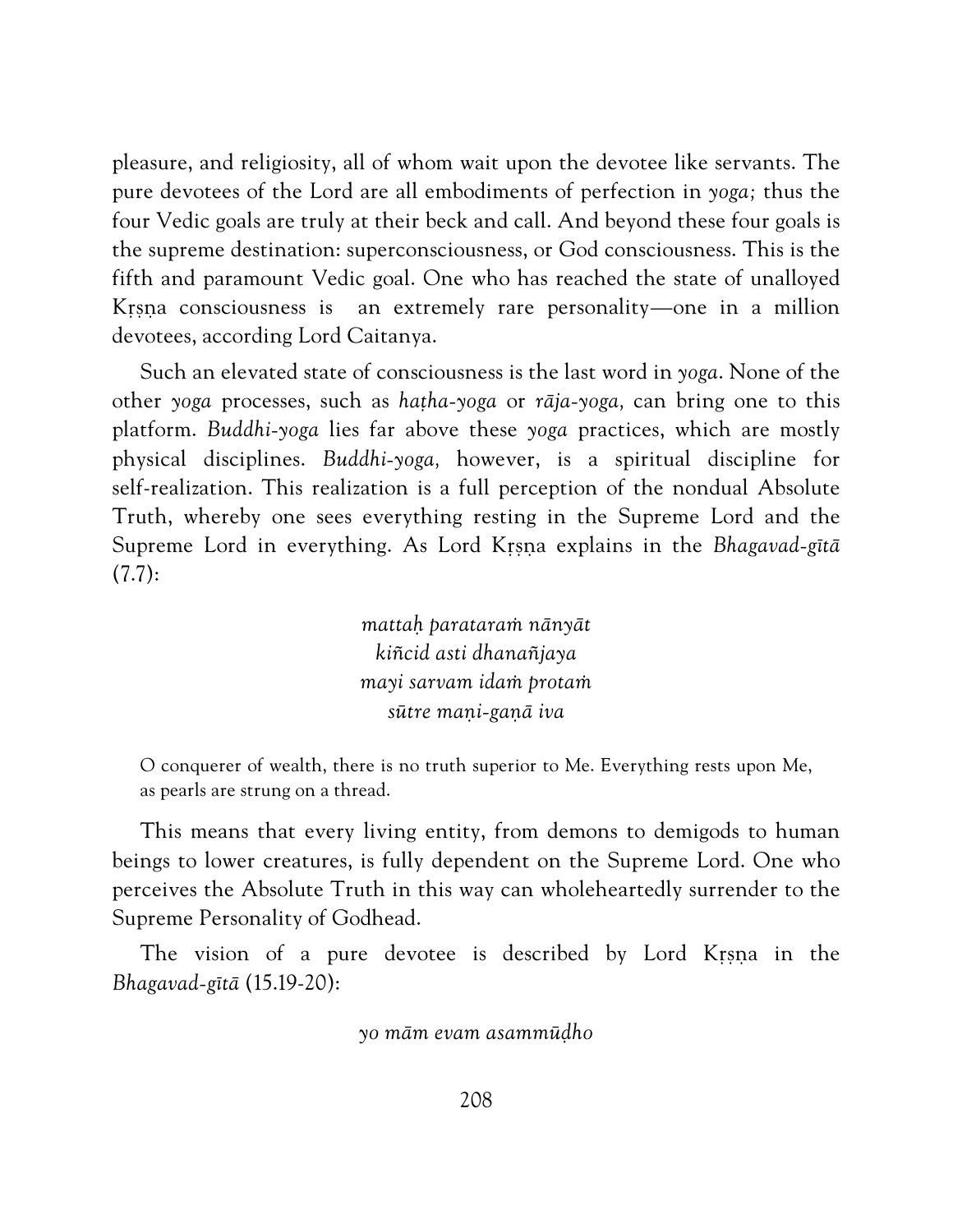*jänäti puruñottamam sa sarva-vid bhajati mäà sarva-bhävena bhärata*

*iti guhyatamaà çästram idam uktaà mayänagha etad buddhvä buddhimän syät kåta-kåtyaç ca bhärata*

Whoever knows Me as the Supreme Personality of Godhead, without doubting, is the knower of everything. He therefore engages himself in full devotional service to Me, O son of Bharata. This is the most confidential part of the Vedic scriptures, O sinless one, and it is disclosed now by Me. Whoever understands this will become wise, and his endeavors will know perfection.

Once a person surrenders fully to the Lord's lotus feet, he sees the Lord's from everywhere, not this world of moving and nonmoving matter. Such surrender has six limbs:

> *änukülyasya saìkalpaù prätikülyasya varjanam rakñiñyatéti viçväso goptåtve varaëaà tathä*  $\bar{a}$ tma-nikşepa-kārpanye *ñaò-vidhä çaraëägatiù*

The six divisions of surrender are the acceptance of those things favorable to devotional service, the rejection of unfavorable things, the conviction that Krsna will give protection, the acceptance of the Lord as one's guardian or master, full surrender, and humility.

The relationship between the Supreme Lord and His surrendered devotee is very intimate. Everything about the devotee is known to the Lord. The devotee has no separate interest that would involve him in speculative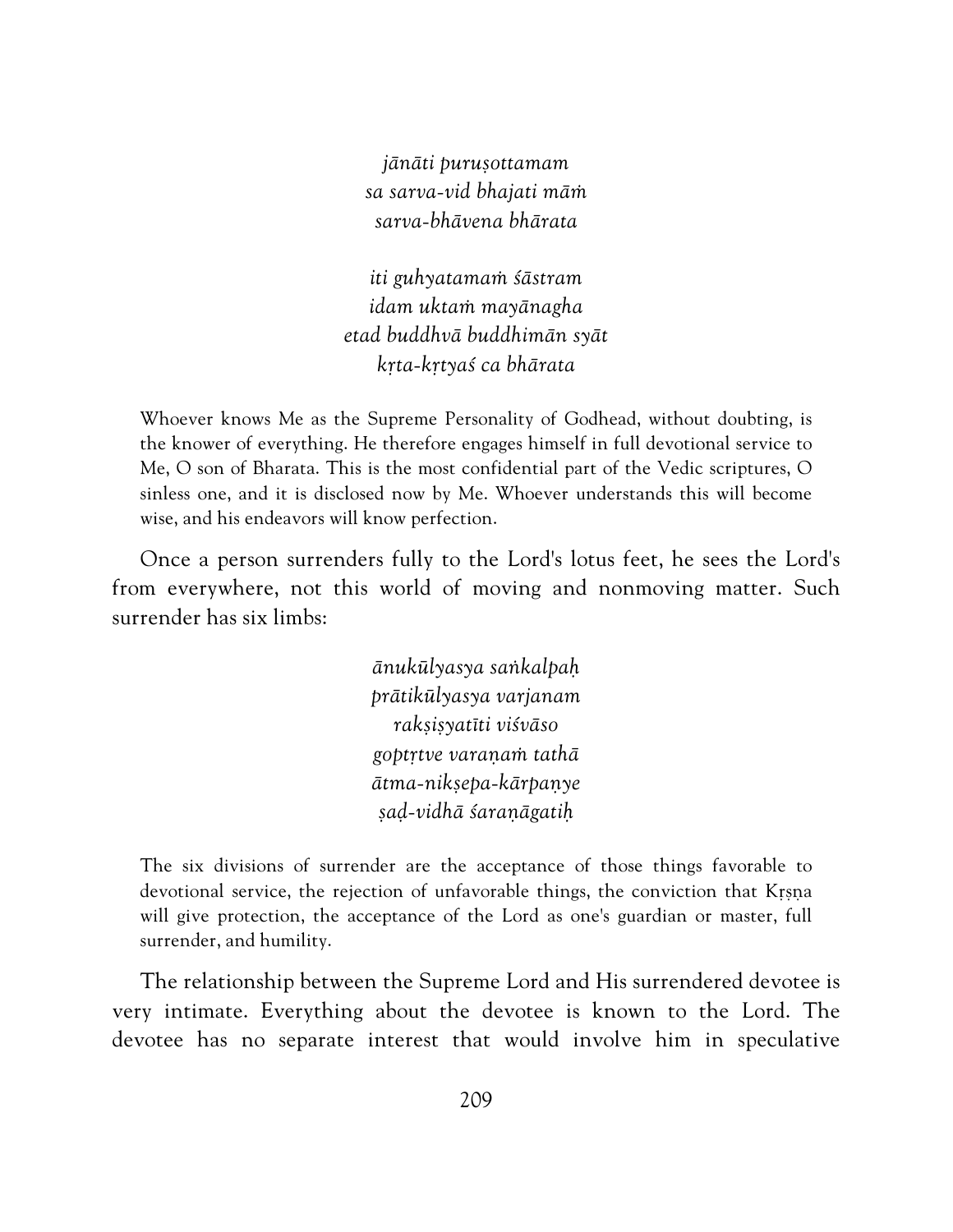knowledge, fruitive activities, sense pleasures, lamentation, meditation, and so on. He simply engages full-time in serving the Supreme Lord. His consciousness becomes purified of all contamination, and the fire of conditioned life is put out. Duality and illusion is eradicated from his heart, his devotion to Lord Krsna becomes single-minded, and He throws himself at the Lord's lotus feet, feeling like a sold-out animal. At this stage the Supreme Lord Himself imparts all spiritual knowledge, or *buddhi-yoga,* to the devotee so that he can attain Him:

> *teñäà satata-yuktänäm bhajatäà préti-pürvakam dadämi buddhi-yogaà taà yena mäm upayänti te*

*teñäm evänukampärtham aham ajïäna-jaà tamaù näçayämy ätma-bhäva-stho jïäna-dépena bhäsvatä*

To those who are constantly devoted to serving Me with love, I give the understanding by which they can come to Me. To show them special mercy, I, dwelling in their hearts, destroy with the shining lamp of knowledge the darkness born of ignorance. (*Bhagavad-gétä* 10.10-11)

When the devotee adopts such a mood of surrender and complete dependence, everything easily happens by the Lord's desire. Even if the process of surrender somehow remains incomplete, the devotee achieves the ends attainable through other yogic practices. As the Lord says, "A little advancement on this path protects one from the most dangerous type of fear." In other words, the Supreme Lord personally intervenes and arranges for His surrendered devotee's success in spiritual life. Is there any doubt that once the Lord's divine energy is active, all our artificial endeavors are most insignificant and futile? The Lord's inconceivable potency that descends to bless us with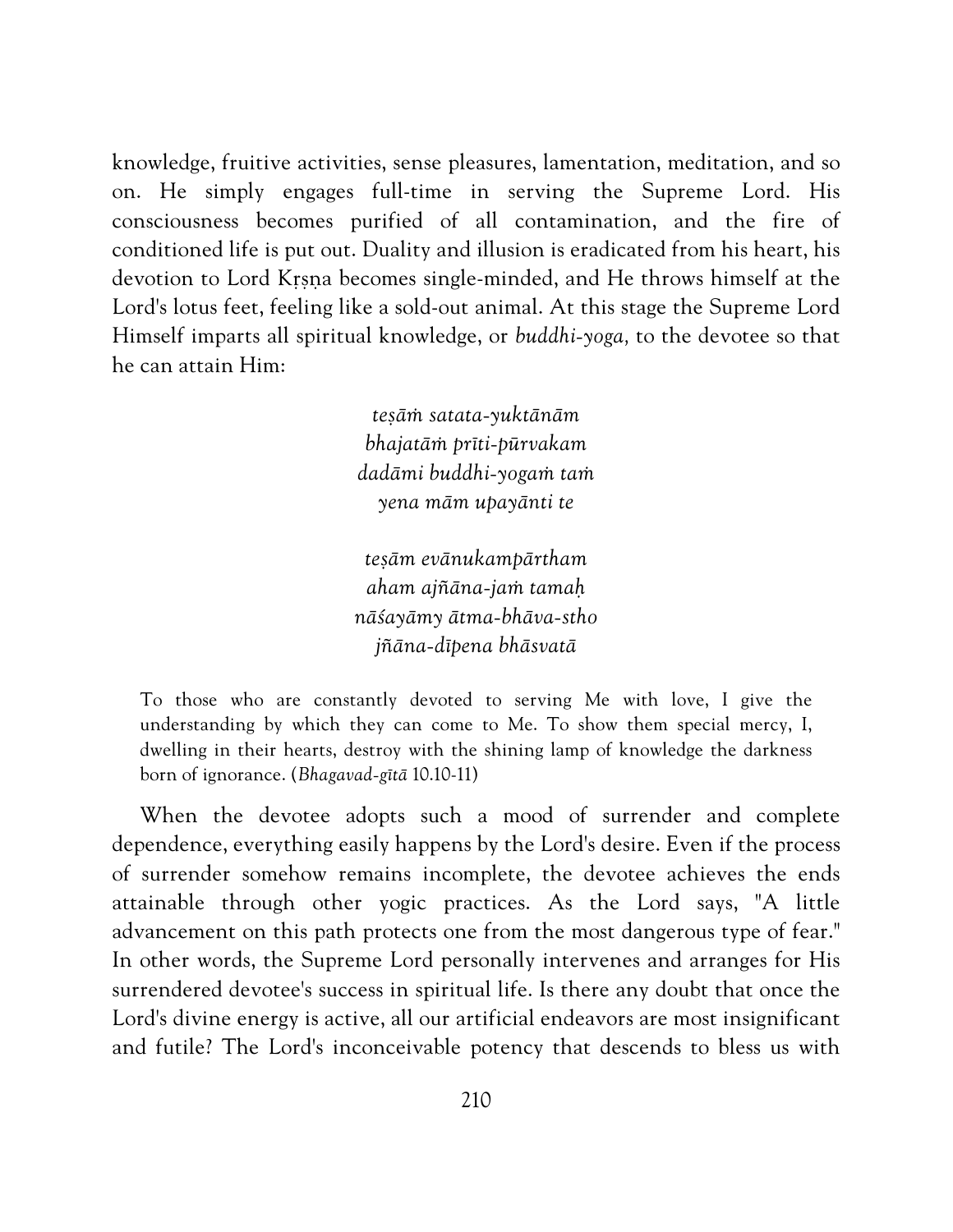spiritual perfection shows the magnitude and glory of His potencies. Certainly there are other methods for spiritual advancement, such as *räja-yoga,* by which one can become equipoised, or difficult *prāņā* yāma exercises, severe austerities, and renunciation, and these practices are very powerful. But when the Lord's divine potency acts, they all seem extremely ineffectual compared to the process of surrender, which invokes that potency. All these other methods, though very potent, are human endeavors. So how can they compare with the Supreme Lord's divine potency? With this divine potency the Lord blesses particular persons in particular circumstances.

The first limb of surrender is to accept that which helps us invoke the Lord's mercy. This means to completely depend on the Lord's will. Such surrender is free from any conditions. It is untinged by the desire for sense pleasure, liberation, or mystic perfections. The devotee, unlike others, is never in anxiety. His only concern is to execute the will of the Lord. In this connection, Śrīla Vyāsadeva says,

If a surrendered soul tries to arrange for food and shelter but does not succeed, or if, once having these things, he loses them, then despite such reverses he remains unperturbed and simply remembers the Supreme Lord, Hari.

It is true that when one prays sincerely at the Lord's lotus feet, the Lord generally fulfills one's wishes. But those who have completely surrendered to the Lord, throwing themselves at the His lotus feet, do not pray to the Him for anything material. Yet the Lord automatically provides for all their needs. As Lord Krsna assures us in the *Git* $\bar{a}$  (9.22):

> *ananyäç cintayanto mäà ye janäù paryupäsate teñäà nityäbhiyuktänäà yoga-kñemaà vahämy aham*

But those who worship Me with exclusive devotion, meditating on My transcendental form—to them I carry what they lack, and I preserve what they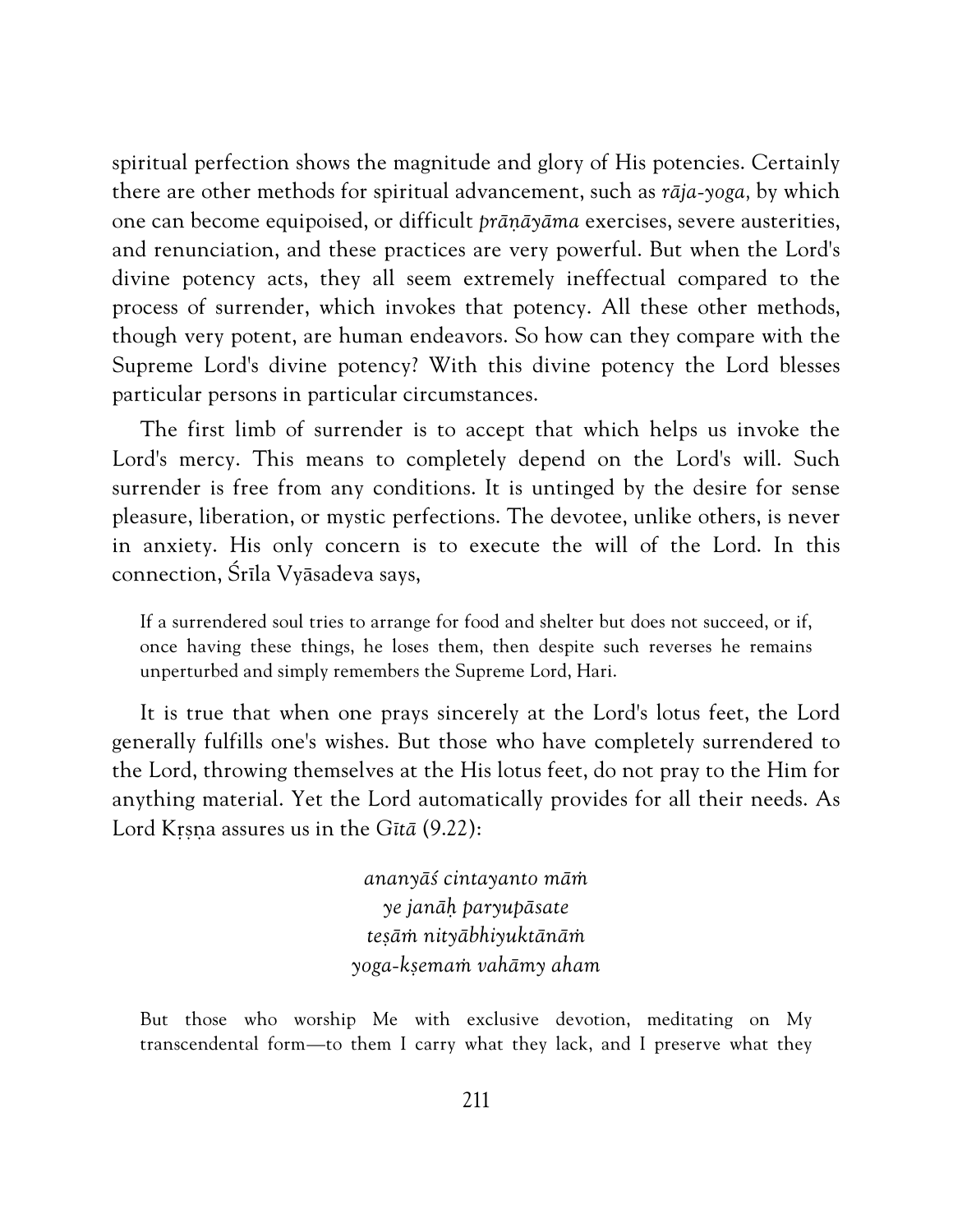have.

The single-minded devotees are surrendered souls. They can perceive how the Lord's potencies are working. They feel no anxiety if sometimes the Lord's mercy does not manifest, even after long pleading and prayers, for they have unflinching conviction that the Lord will protect them under all circumstances. The mood of the present age is not spiritually conducive, and hence it is difficult to develop a high degree of faith in the Lord. Still, it is certain that faith in the Lord never goes in vain. In the beginning we may be somewhat hesitant to accept this fact, but in time we come to understand that the Supreme Lord is always protecting us.

At times, when doubts and restlessness assail us, we must remain fixed in our resolve. The best remedy for doubts is to seek the association of saintly persons. Saintly souls who are learned in the conclusions of the revealed scriptures and have realized the Supreme Lord can dissipate our doubts and calm our restless mind with unequivocal instructions and exemplary actions. When Krsna conscious topics, which are both very potent and nectarean to the ears and heart, are heard and discussed in the association of saints, then faith in the Supreme Lord gradually increases, along with attraction and devotion to Him. Faith inspires initial surrender, and later, by the powerful influence of saintly association, one's faith deepens and becomes steady. Once faith becomes steady, all mental agitations and doubts clear up due to constant worship of the Lord. One then practices *bhajana* (chanting meditation) of a very esoteric and elevated nature, and this leads one to the stage of love of Godhead. To attain this state, saintly association is imperative; there is no substitute. Therefore it is said:

### *'sädhu-saìga', 'sädhu-saìga'-sarva-çästre kaya lava-mätra sädhu-saìge sarva-siddhi haya*

The verdict of all revealed scriptures is that by even a moment's association with a pure devotee, one can attain all success. (Cc. *Madhya* 22.54)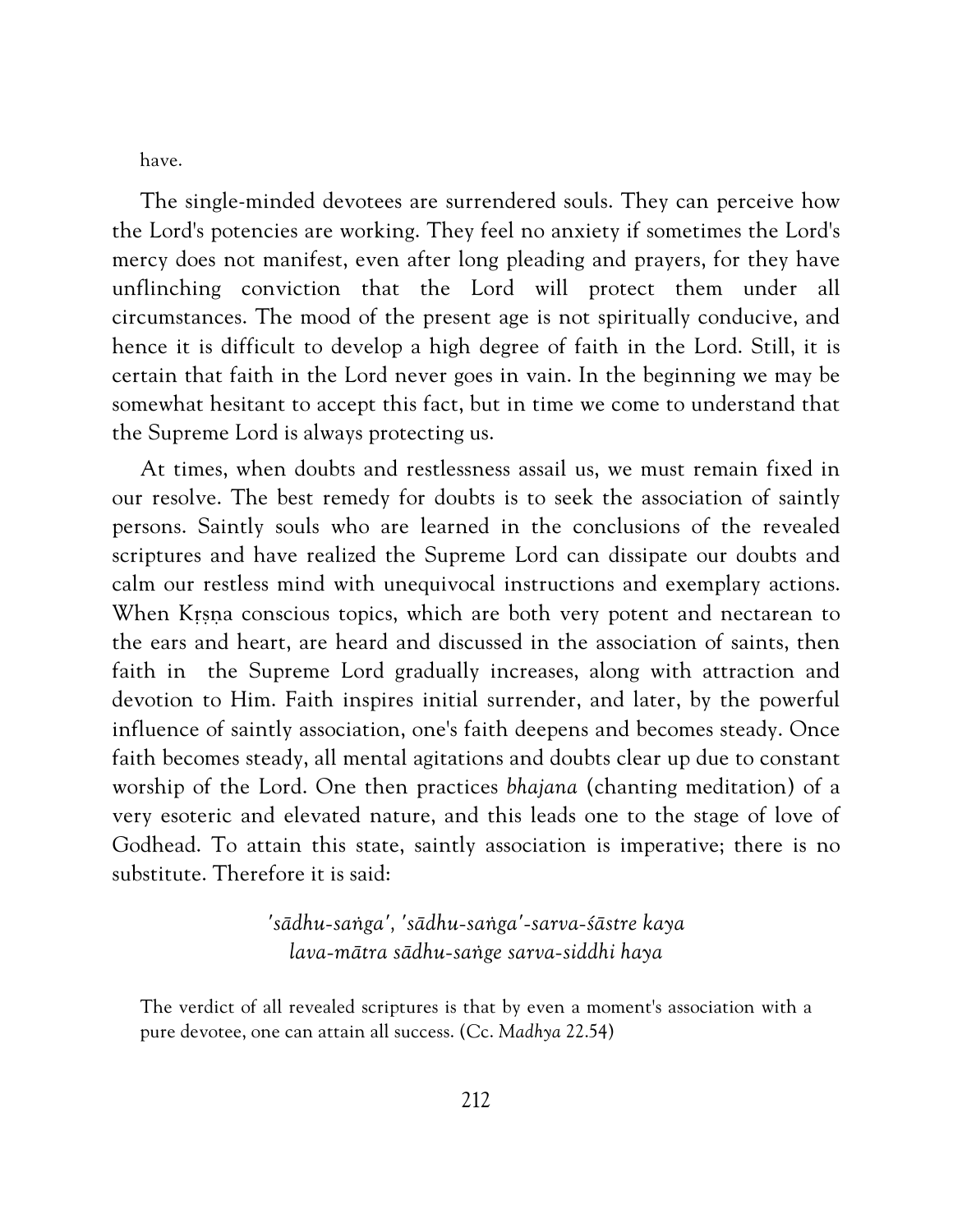And how the Lord feels about *sädhus* is revealed by the Lord Himself in the *Çrémad-Bhägavatam* (9.4.68):

> $s\bar{a}$ dhavo hrdayam mahyam *sädhünäà hådayaà tv aham mad-anyat te na jänanti nähaà tebhyo manäg api*

The pure devotee is always within the core of My heart, and I am always in the heart of the pure devotee. My devotees do not know anything else but Me, and I do not know anyone else but them.

The Lord always resides in the heart of His pure devotees, and so they have the potency to purify the places of pilgrimage, which become heavily laden with the sins deposited there by all the pilgrims. These are some of the glories of the Lord's pure, surrendered devotees.

Lord Kåñëa says In the *Bhagavad-gétä* (18.58), *mac-cittaù sarva-durgäëi mat-prasādāt tarisyasi:* "If you become conscious of Me, you will pass over all the obstacles of conditioned life by My grace." Therefore fruitive activity, the search for empirical knowledge, and mystic *yoga* all culminate in surrender to the Supreme Lord. As Lord Krsna says in the *G*<sub>t</sub> $\bar{a}$  (18.66):

> *sarva-dharmän parityajya mäm ekaà çaraëaà vraja ahaà tväà sarva-päpebhyo mokñayiñyämi mä çucaù*

Abandon all varieties of religion and surrender unto Me. I will deliver you from all sinful reactions. Do not fear.

When the Supreme Lord has agreed to personally take responsibility for our protection, what is there to fear? When He who is omnipotent and the maintainer of the entire cosmic creation is willing to take charge of our life, then what objection can we have to surrendering to Him? If I am guaranteed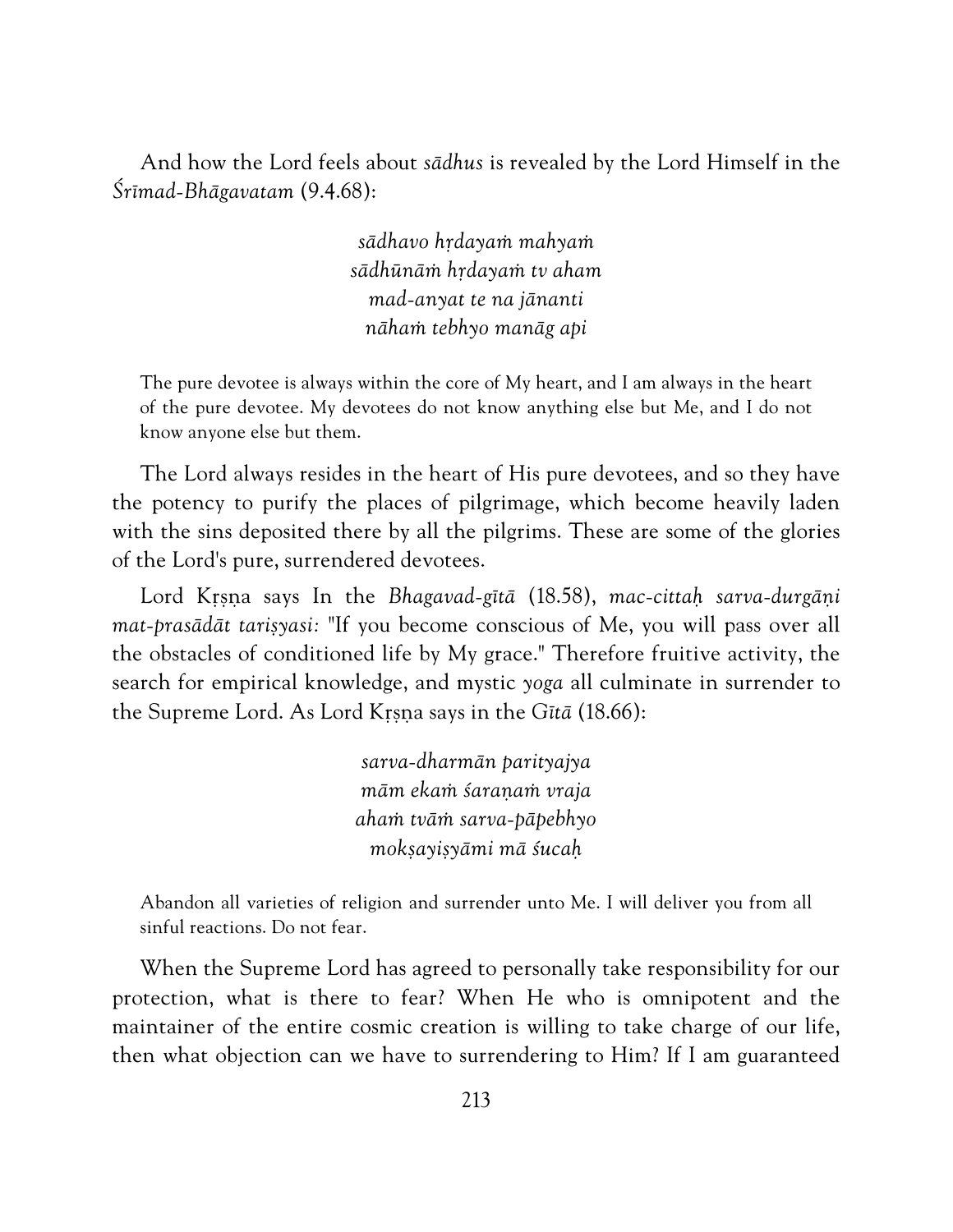the protection of the Supreme Personality, who creates, maintains, and destroys this limitless cosmic manifestation simply by His will, then what is left for me to desire? If we try in the proper way to realize the Supreme Lord's potencies, He will certainly reveal them to us as they are. How much can we accomplish with our puny physical and mental abilities? Real success in *yoga* comes only by fully surrendering to His lotus feet.

However, since it is not possible to attain such a mood of complete surrender in a moment, we should also not expect the Lord's mercy to manifest before us instantaneously. Although the Lord, and sometimes even His devotees, perform miracles, still we must not expect such extraordinary things to happen to us. Of course, it is certain that the degree of mercy the Lord bestows upon us is much greater than our degree of surrender to Him. Another danger is this: If we were to receive all His mercy at once, we would become corrupt and fallen, like many *yogés* who attain mystic perfection. Better that we continue to perform our duties in a regulated way, with patience and enthusiasm; then undoubtedly we will receive the Lord's full mercy.

Both the *Vedas* and the *Çrémad-Bhägavatam* describe the conditioned soul with the same analogy: On the tree-like human body reside two similar birds. One is the Supreme Soul, the Paramätmä feature of the Supreme Lord, and the other is the *jéva* soul. One bird, the *jéva,* is enjoying the fruits of material existence, while the other remains aloof, replete with all His transcendental potencies. The *jéva* soul must surrender to the Supreme Soul and relish the fruits given to him by the Lord.

The Lord says that His external potency—Mahā-māyā, or Kālī-serves Him in the form of the internal, spiritual potency. The *jéva* must allow this spiritual potency to influence him freely, without interference from the false ego, which makes the him think he is the doer. Thus surrendering to the Lord is the method prescribed to reach the highest stages of devotional service.

The *Çvetäñvatara Upaniçad* says, *paräsya çaktir vividhaiva çrüyate:* [*Cc. Madhya* 13.65, *purport*] "The Supreme Lord's potencies are multifarious." These potencies act in different capacities at different levels: On the platform of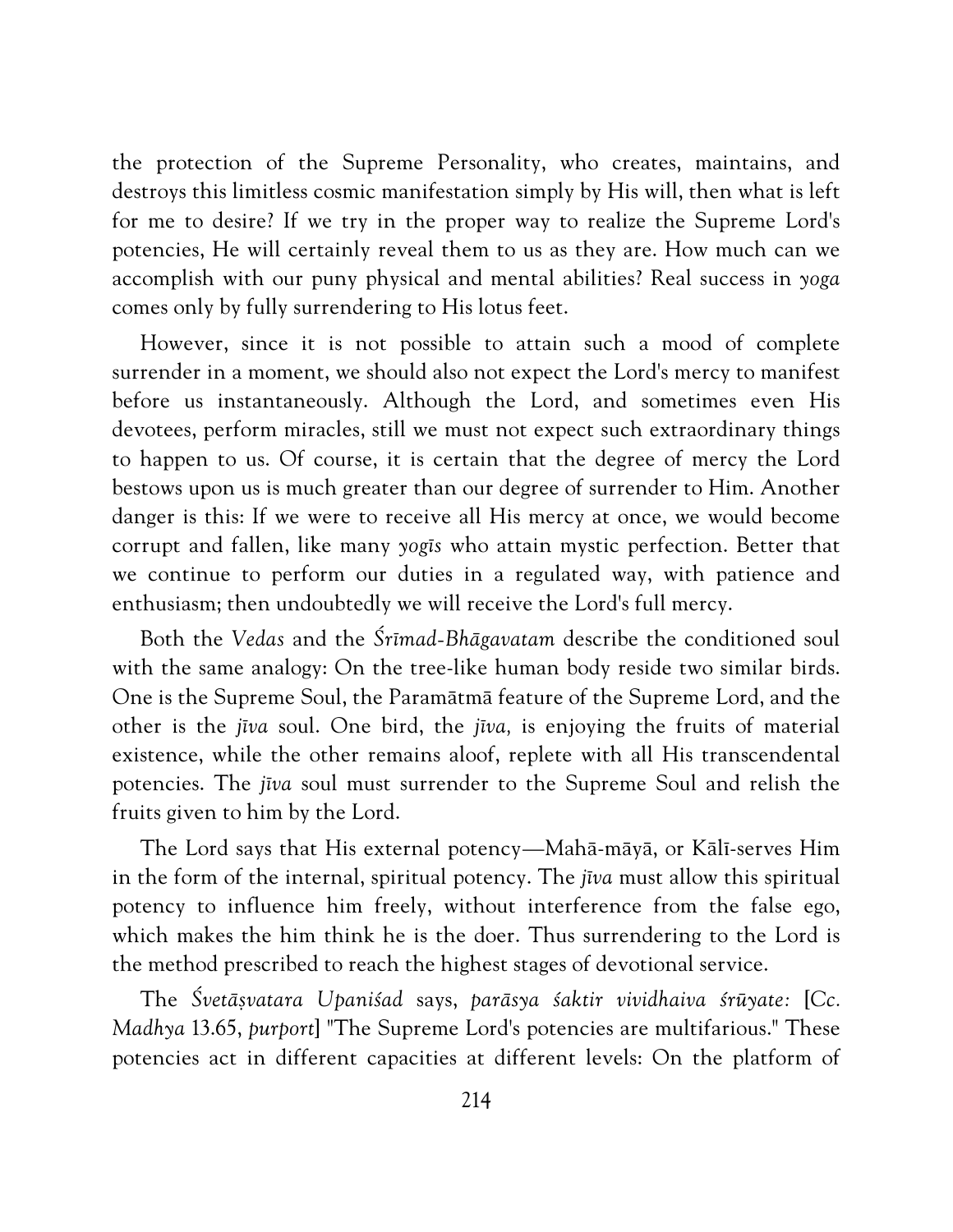*jnāna*, empirical knowledge, they manifest in a particular way, different from any other. On the spiritual, transcendental platform, these potencies produce variegated spiritual manifestations. These potencies can be known if one attains perfection in Krsna consciousness. On the platform of material nature, the senses are superior to the body as a whole, mind is superior to the senses, the intelligence is superior to the mind, and the soul is subtler and better than the intelligence. On the spiritual platform, when the pure soul is situated in his original spiritual identity, he renders devotional service to the absolute embodiment of sweet transcendence, the Supreme Personality of Godhead. This devotional service is imbued with the partial expansion of *hlädiné-çakti,* the Lord's pleasure-giving potency.

Great thinkers and philosophers like Srī Aurobindo describe this stage as *vijnānānanda*, "the pure bliss of realized knowledge." Jesus Christ called it "the kingdom of heaven." By contrast, when one tries to enjoy mundane pleasures on the material plane, spiritual bliss becomes smothered and lies dormant, in a slumbering state. Perfection in *yoga,* therefore, is marked by the awakening of spiritual bliss. And when one is strongly drawn to this blissful state, one attains to the transcendental abode of the Supreme Lord. Iron in constant touch with fire develops the properties of fire. Similarly, when the *jīva* in the material nature rises to the state of spiritual bliss by means of devotional service, his spiritual consciousness awakens and he becomes oblivious of this phenomenal world. In the *Bhagavad-gitā* (12.8-9) Lord Krsna tells us how to increase the influence of His spiritual energy upon us:

> *mayy eva mana ädhatsva mayi buddhià niveçaya nivasiñyasi mayy eva ata ürdhvaà na saàçayaù*

*atha cittaà samädhätuà na çaknoñi mayi sthiram abhyäsa-yogena tato*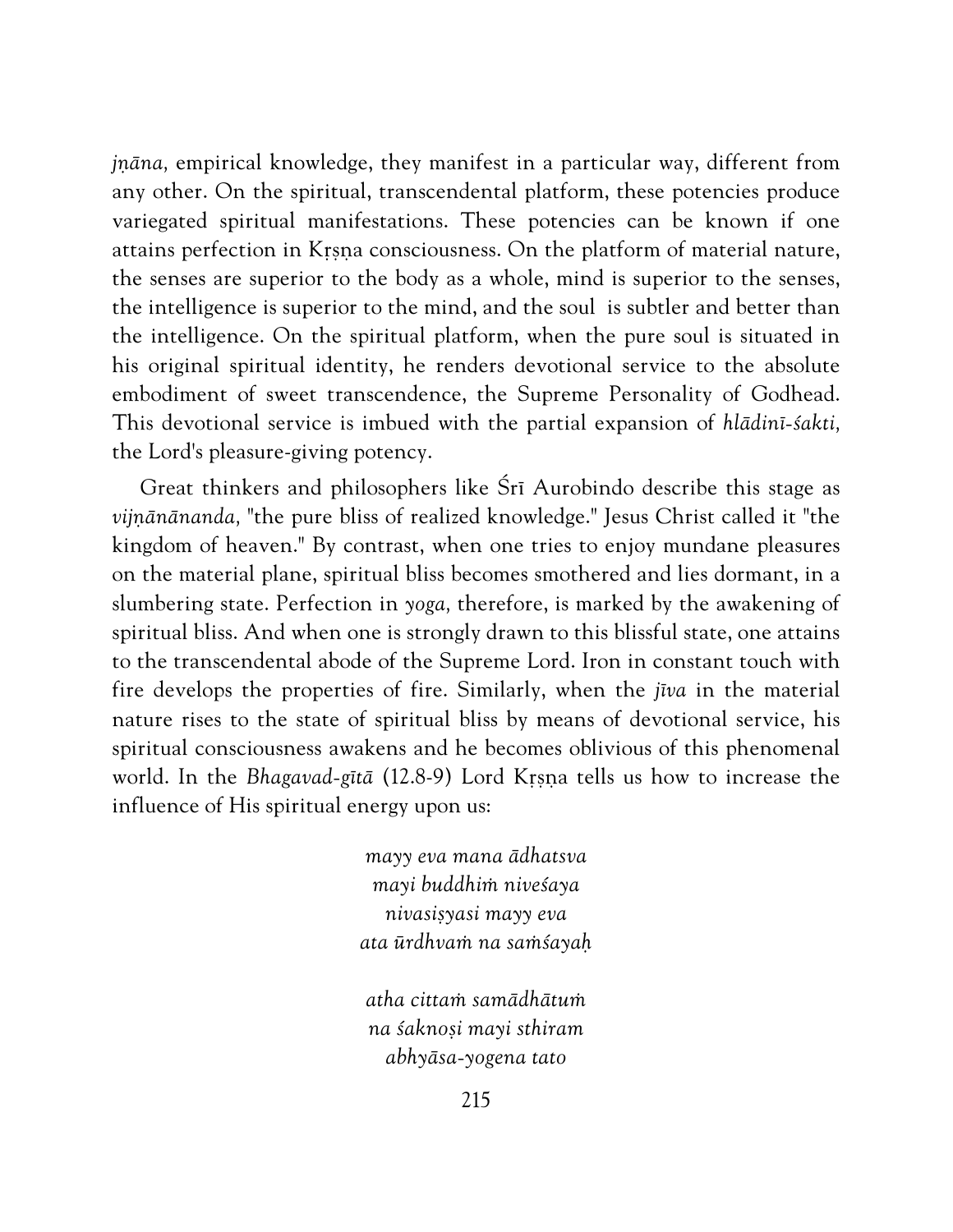#### *mäm icchäptuà dhanaïjaya*

Just fix your mind upon Me, the Supreme Personality of Godhead, and engage all your intelligence in Me. Thus you will live in Me always, without a doubt. My dear Arjuna, O winner of wealth, if you cannot fix your mind upon Me without deviation, then follow the regulative principles of *bhakti-yoga*. In this way you will develop a desire to attain Me.

When a person fixes his mind on the eternal, exquisite form of Śyāmasundara, the blackish, beautiful Lord Krsna, all distress and anguish are vanquished. In the initial stages, the attempt to fix the mind on Krsna may be unsuccessful, but with regulated practice (*abhyäsa-yoga*) it becomes possible. *Abhyäsa-yoga* means sincere engagement in the ninefold process of *bhakti,* beginning with hearing and chanting the holy name, pastimes, and so on, of Lord Krsna. Proper execution of *abhyāsa-yoga* culminates in the awakening of divine consciousness, or superconsciousness. This is true success.

The modern sage Śrī Aurobindo has explained that in the third stage of *yoga* practice, the *yogé* sees God everywhere. In the process of *jïäna-yoga,* or the cultivation of empirical knowledge, when the *yogé* attains impersonal Brahman realization he sees Brahman as all-pervasive and inactive. This realization is bereft of any understanding of the Lord's name, form, qualities, pastimes, or paraphernalia. But if these transcendental topics arrest our attention, one very soon begins following the path of *bhakti-yoga—*the path enunciated in the *Vedas, Upanisads,* and *Bhagavad-gitā.* A transformation of vision takes place as one advances on this path. The rare soul who perfects this process can see the Supreme Lord in everything and everything in relation to the Supreme Lord. Quotes from various scriptures substantiate this point: In the *Bhagavad-gétä* the Lord says, *väsudevaù sarvam iti sa mahätmä sudurlabhaù:* [*Bg*. 7.19] "[The surrendered devotee knows] Me to be the cause of all causes and all that is. Such a great soul is very rare." And the *Upanisads* state, *sarvam khalv idam brahma:* "Everything is permeated by Brahman." A person attains the highest stage of this realization when he sees this cosmic creation as a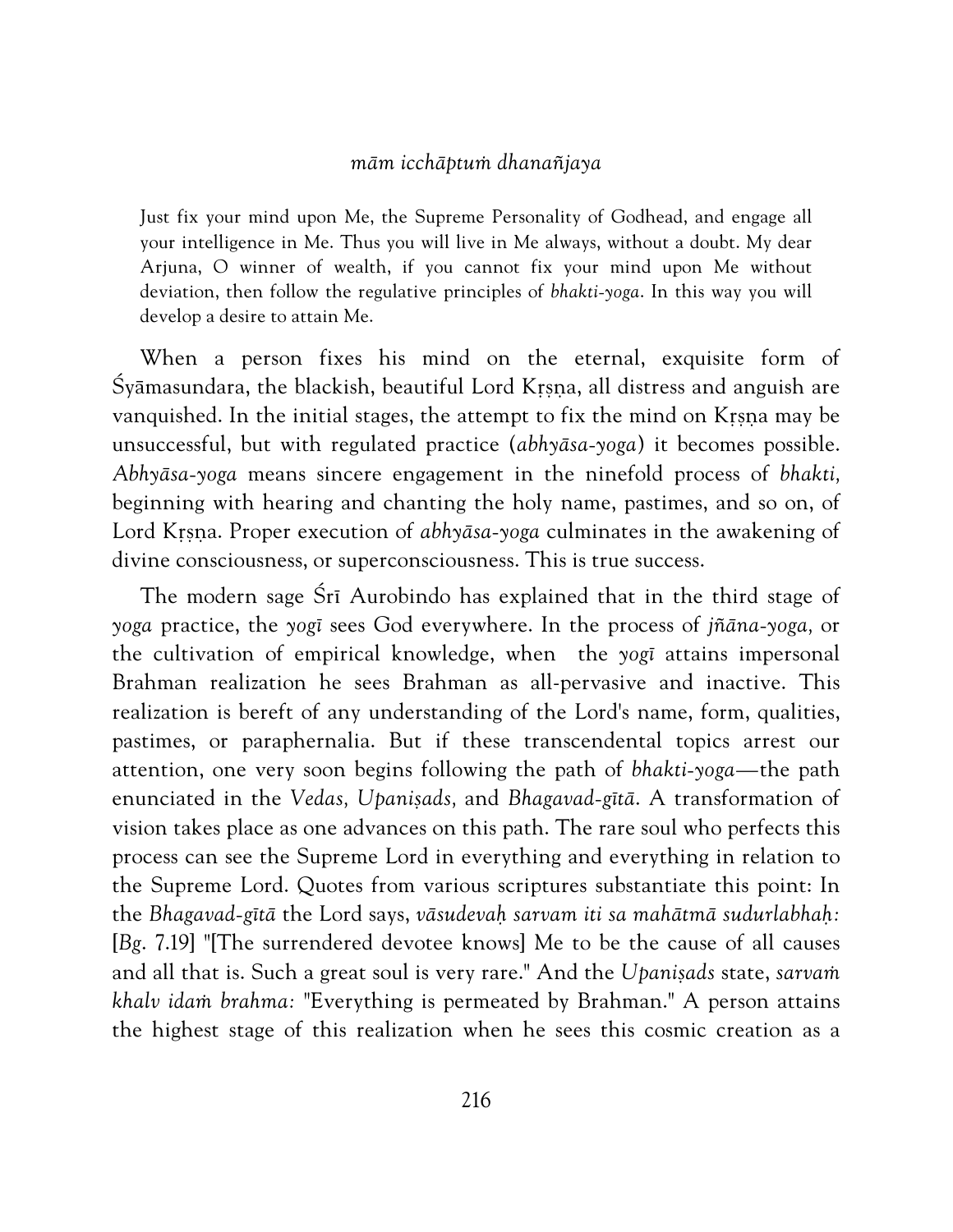transformation and manifestation of the Supreme Lord's divine energies. Sri Nārada instructed Śrīla Vyāsadeva with the following words:

> *idaà hi viçvaà bhagavän ivetaro yato jagat-sthäna-nirodha-sambhaväù tad dhi svayaà veda bhaväàs tathäpi te prädeça-mätraà bhavataù pradarçitam*

The Supreme Personality of Godhead is Himself this cosmos, and still He is aloof from it. From Him only has this cosmic manifestation emanated, in Him it rests, and unto Him it enters after annihilation. Your good self knows all about this. I have given only a synopsis.

In this stage of realization, the eternal truth is no longer covered by the illusory, mundane pall of impersonal omnipresence, and what shines forth is the absolute spiritual personality. The fullest manifestation of that spiritual personality is Śrī Krsna, the transcendental form of eternity, knowledge, and bliss, who is beyond the manifested and unmanifested material cosmos. As the *Brahma-saàhitä* explains:

> *éçvaraù paramaù kåñëaù sac-cid-änanda-vigrahaù anädir ädir govindaù sarva-käraëa-käraëam* [Bs. *5.1*]

Krsna who is known as Govinda is the Supreme Godhead. He has an eternal blissful spiritual body [*sac-cid-änanda-vigrahaù*]. He is the origin of all. He has no other origin and He is the prime cause of all causes.

The impersonal Brahman is the transcendental bodily effulgence of the Supreme Lord's *sac-cid-änanda* form, and the illusory and transitory material nature is a transformation of His separated energy.

Although the *sac-cid-änanda* Supreme Personality is a permanent resident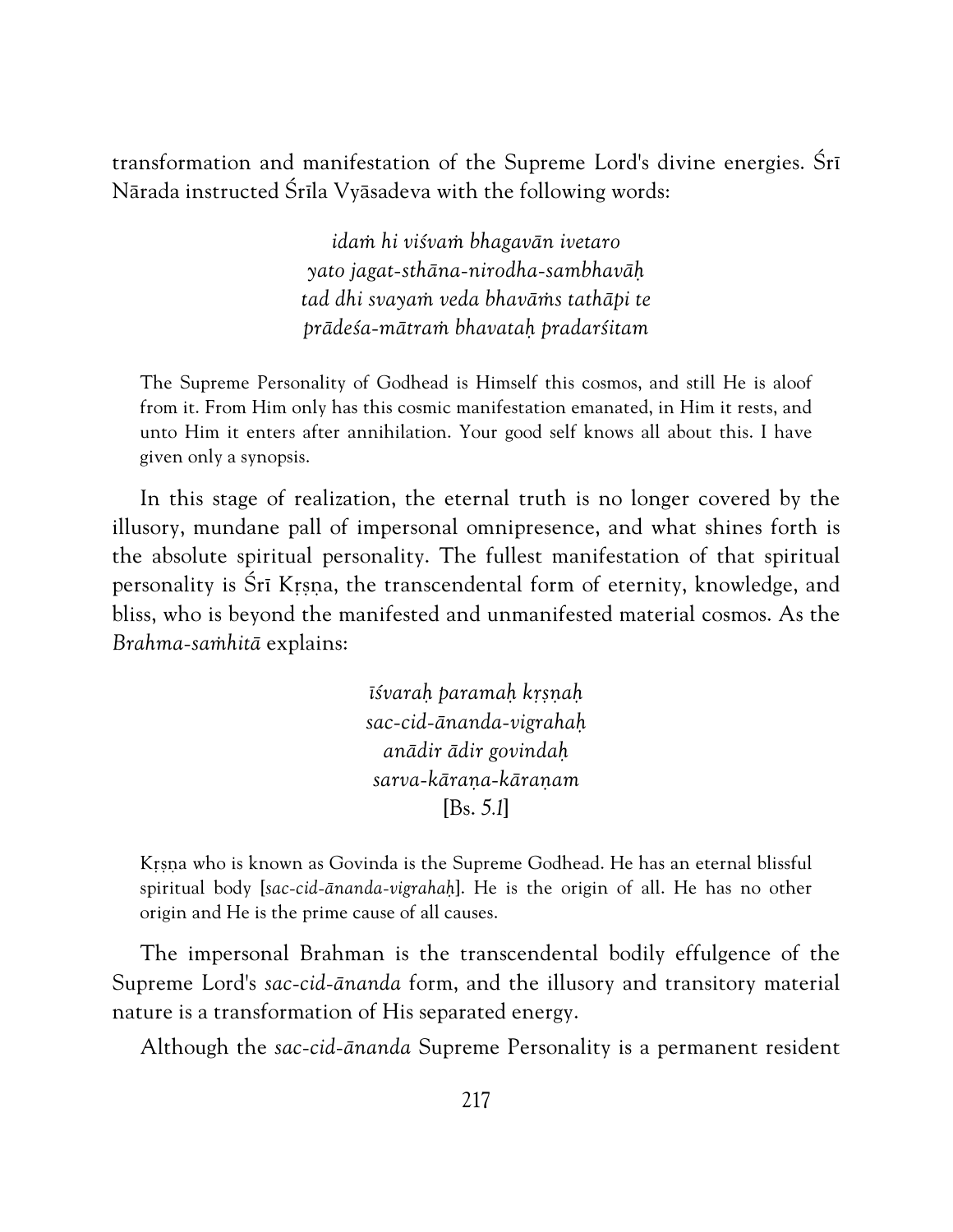of His own eternal abode, Goloka Vrndāvana, He manifests Himself in His all-pervasive universal form and is present throughout this cosmic creation by means of His partial expansion, the Supersoul. As the *Brahma-samhita* states,

> *änanda-cinmaya-rasa-pratibhävitäbhis täbhir ya eva nija-rüpatayä kaläbhiù goloka eva nivasaty akhilätma-bhüto govindam ädi-puruñaà tam ahaà bhajämi* [Bs. *5.37*]

> *goloka-nämni nija-dhämni tale ca tasya devé-maheça-hari-dhämasu teñu teñu te te prabhäva-nicayä vihitäç ca yena govindam ädi-puruñaà tam ahaà bhajämi* [Bs. *5.43*]

I worship Govinda, the primeval Lord, residing in His own realm, Goloka, with Rädhä, resembling His own spiritual figure, the embodiment of the ecstatic potency possessed of the sixty-four artistic activities, in the company of Her confidantes [*sakhés*], embodiments of the extensions of Her bodily form, permeated and vitalized by His ever-blissful spiritual *rasa*.

Lowest of all is located Devi-dhāma [mundane world], next above it is Maheça-dhäma [abode of Maheça]; above Maheça-dhäma is placed Hari-dhäma [abode of Hari] and above them all is located Kåñëa's own realm named Goloka. I adore the primeval Lord Govinda, who has allotted their respective authorities to the rulers of those graded realms.

Lord Govinda is the Supreme Personality, unsurpassable, the topmost being, the unlimited Godhead. He is known as Krsna because He attracts everyone by His extraordinary transcendental pastimes. It is therefore unanimously accepted that all His other names and expansions are partial. As the *Śrīmad-Bhāgavatam* declares, *ete cāmśa-kalāh pumsah krsnas tu bhagavān svayam:* [SB 1.3.28] "All these incarnations of Godhead are either plenary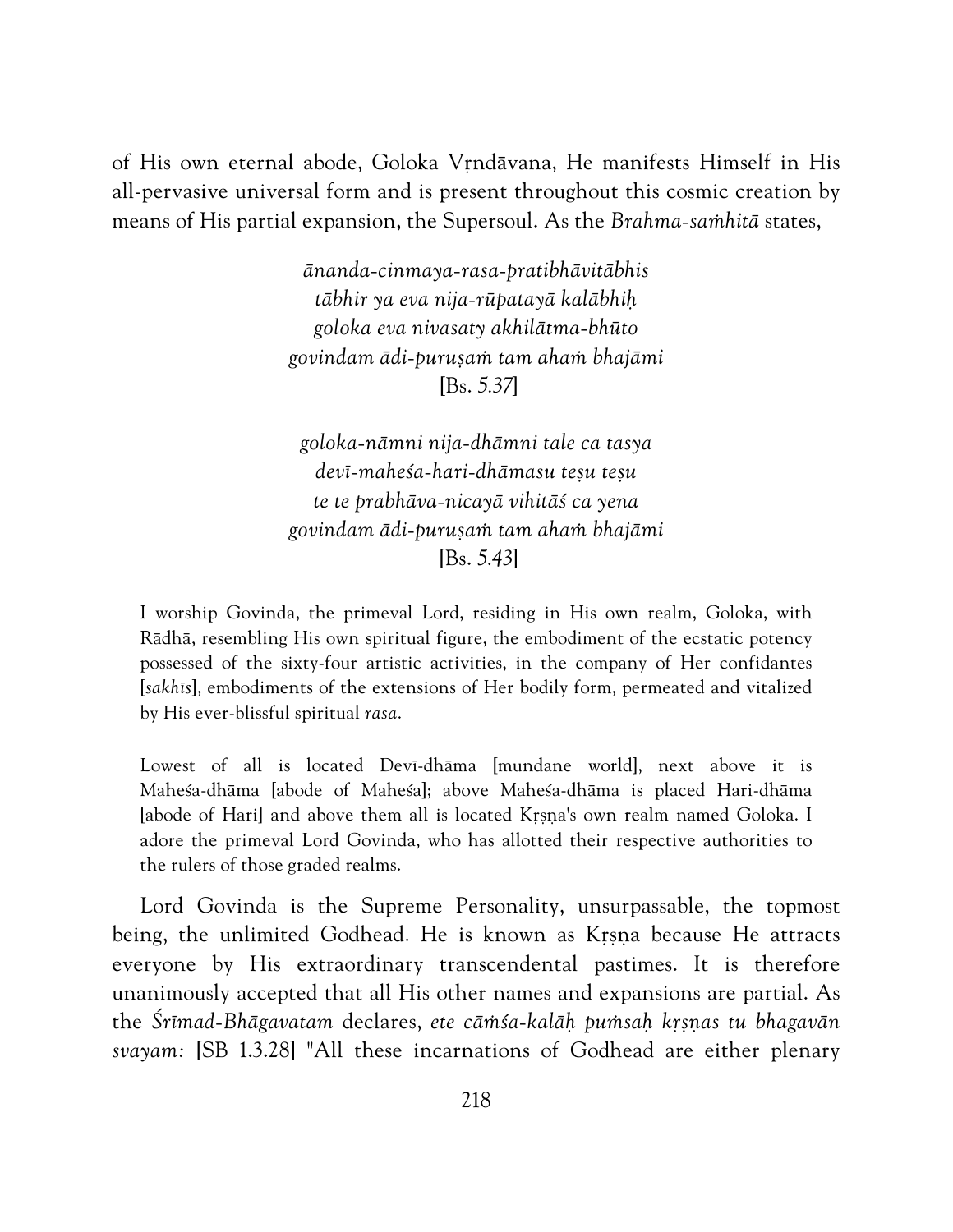portions or portions of the plenary portions of the Lord, but Lord  $\overline{S}$ rī Krsna is the original Personality of Godhead."

Thus Lord Śrī Krsna is the original, beginningless, and supreme Personality of Godhead, and this material universe is simply part of His unlimited energy. We may now reject this material world as illusory, but one day, with Krsna conscious vision, we will see its intimate connection with the Lord. In this stage of spiritual vision we will see material things as objects of neither exploitation nor rejection. Such transcendental vision is attained by the process of *buddhi-yoga,* or *bhakti-yoga*. We will then clearly see the truth of the following verse from the *Brahma-samhitā* (5.51):

> *agnir mahé gaganam ambu marud diçaç ca kälas tathätma-manaséti jagat-trayäëi yasmäd bhavanti vibhavanti viçanti yaà ca govindam ädi-puruñaà tam ahaà bhajämi*

The three worlds are composed of the nine elements, viz., fire, earth, ether, water, air, direction, time, soul, and mind. I adore the primeval Lord Govinda from whom they originate, in whom they exist and into whom they enter at the time of the universal cataclysm.

Once one is fixed in transcendental realization, all distress, lamentation, illusion, fear, and so on, are immediately eradicated. The soul is assailed by these miseries as long as he harbors the delusion that something exists outside of Krsna. Therefore when one is situated in transcendence, one feels happiness even in this world. The mundane conception of life is a product of the three modes of material nature, which affect the mind and senses. But when one's vision is transformed through *buddhi-yoga,* one sees everything as having a direct link with Krsna. The material elements, such as fire, water, ether, and mind, along with the directions, the soul, and time—everything material and spiritual, personal and impersonal—all reflect Krsna, the Supreme Being. When one reaches this state of realization, the dualities and illusion of sin and piety, happiness and distress, are dissolved by the ecstatic harmony of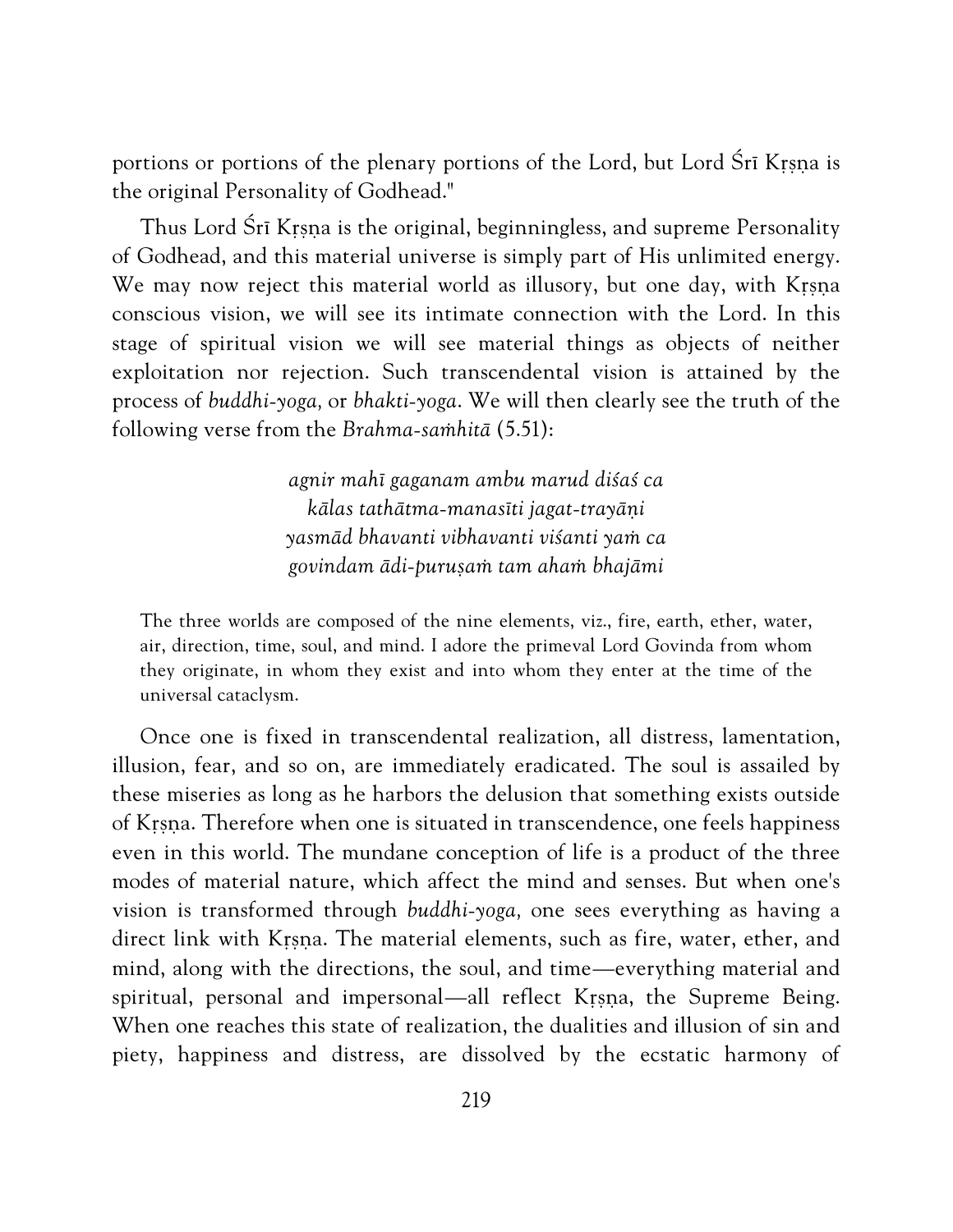transcendence. In one *Upaniñad* there is a statement that once a person experiences the happiness derived from Brahman realization, he no longer has anything to fear. A verse from the *Isopanisad* (*Iso.* 7) conveys a similar mood:

> *yasmin sarväëi bhütäny ätmaiväbhüd vijänataù tatra ko mohaù kaù çoka ekatvam anupaçyataù*

One who always sees all living entities as spiritual sparks, in quality one with the Lord, becomes a true knower of things. What, then, can be illusion or anxiety for Him?

Self-realization leads to the understanding that everything is situated in the Supreme Lord. At that time there is no more illusion or lamentation, and everything is wonderfully harmonized. One sees the whole material universe as a manifestation of unity in diversity. On this platform everything is full of happiness, knowledge, and eternity. This is the platform of Brahman realization.

In this realized state, we perceive Lord Nārāyana's presence not only in all living beings but also in all nonliving things. When the darkness of ignorance cloaking our consciousness is dissipated by the merciful light of knowledge emanating from the spiritual master, we gain spiritual vision and can see that every object is directly linked with the Supreme Lord.

There are various stages of elevation the *jtva* goes through, which are like different shells (*kosas*) covering him. They are the coverings of food (*anna-maya*), life air (*präëa-maya*), mind (*mano-maya,* or *jïäna-maya*), and transcendental knowledge (*vijïäna-maya*). When the final shell is penetrated, the soul attains pure consciousness, enters the state of complete bliss (*änanda-maya*), and experiences *sac-cid-änanda* as universal. First the soul has covered consciousness, then he reaches the stage of budding consciousness, then blossoming consciousness, and finally fully blossomed consciousness. And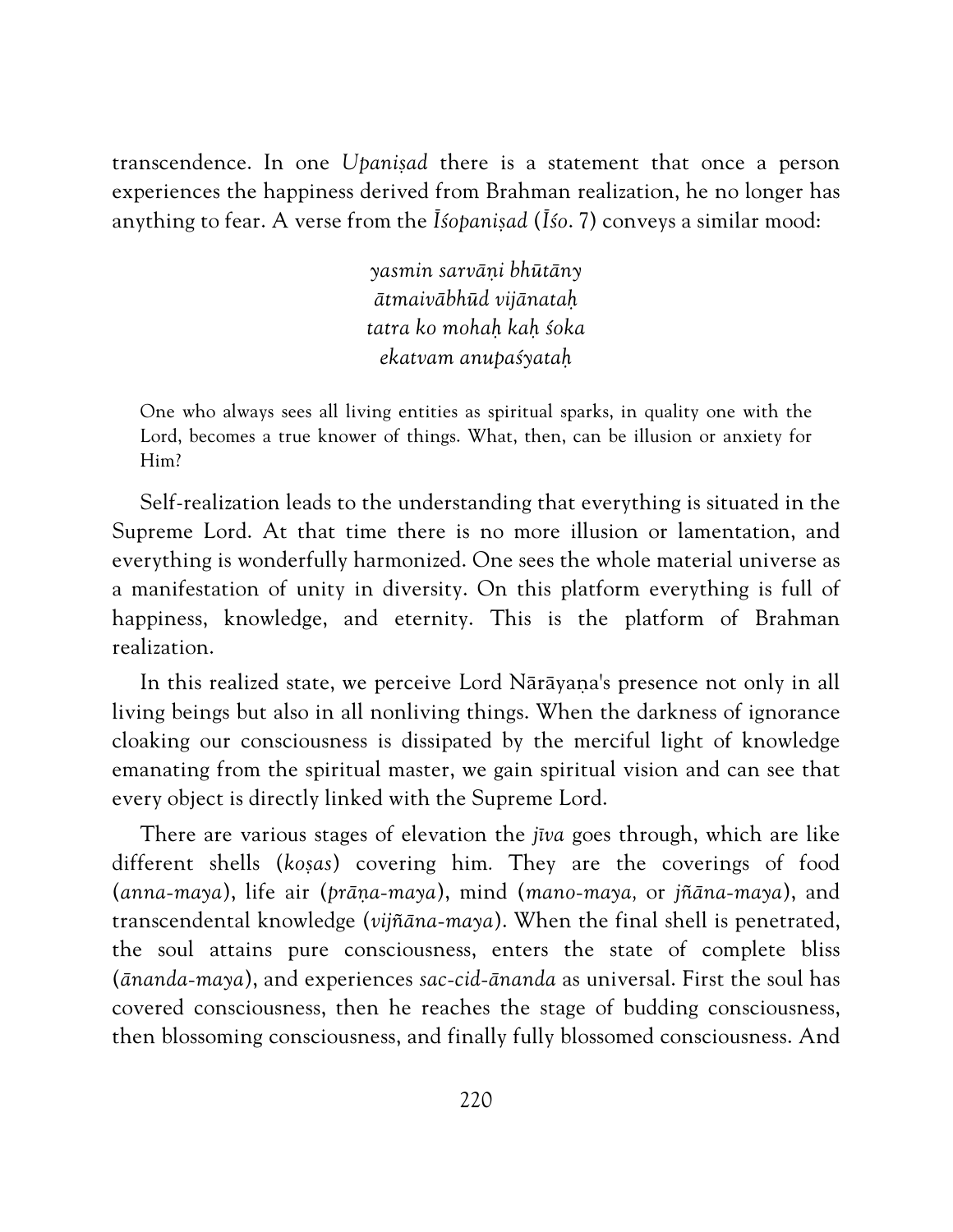all the while he experiences a gradual expansion of bliss—but only in relation to Lord Krsna and His devotional service. At the final stage, flowers, fruits, plants, trees, clay—all objects and elements—become spiritualized by being used in Lord Krsna's service. In other words, nothing is seen to be separate from the Lord. As the *Isopanisad* (1) explains, *isāvāsyam idam sarvam:* [*Iso mantra 1*] "Everything animate or inanimate that is within this universe is controlled and owned by the Lord."

To see God everywhere and in every living entity is not the final word in self-realization; one needs to see Him in all events, in every activity, in every thought influencing everyone's life, including one's own. Two things are indispensable for acquiring such a vision: first we must offer the results of all our activities to Lord Krsna, and second, every action we perform must be done exclusively as devotional service to Him. We must constantly meditate on the fact that Lord Krsna is the only enjoyer and proprietor of every action. As the Lord says in the *Bhagavad-gétä* (9.24-27),

> *ahaà hi sarva-yajïänäà bhoktä ca prabhur eva ca na tu mäm abhijänanti tattvenätaç cyavanti te*

*yat karoñi yad açnäsi yaj juhoñi dadäsi yat yat tapasyasi kaunteya tat kurusva mad-arpanam* 

I am the only enjoyer and master of all sacrifices. Therefore, those who do not recognize My true transcendental nature fall down. Whatever you do, whatever you eat, whatever you offer or give away, and whatever austerities you perform—do that, O son of Kunti, as an offering to Me.

Considering everything material, some people make a show of renunciation and reject even those things that can be used in the Lord's service. This is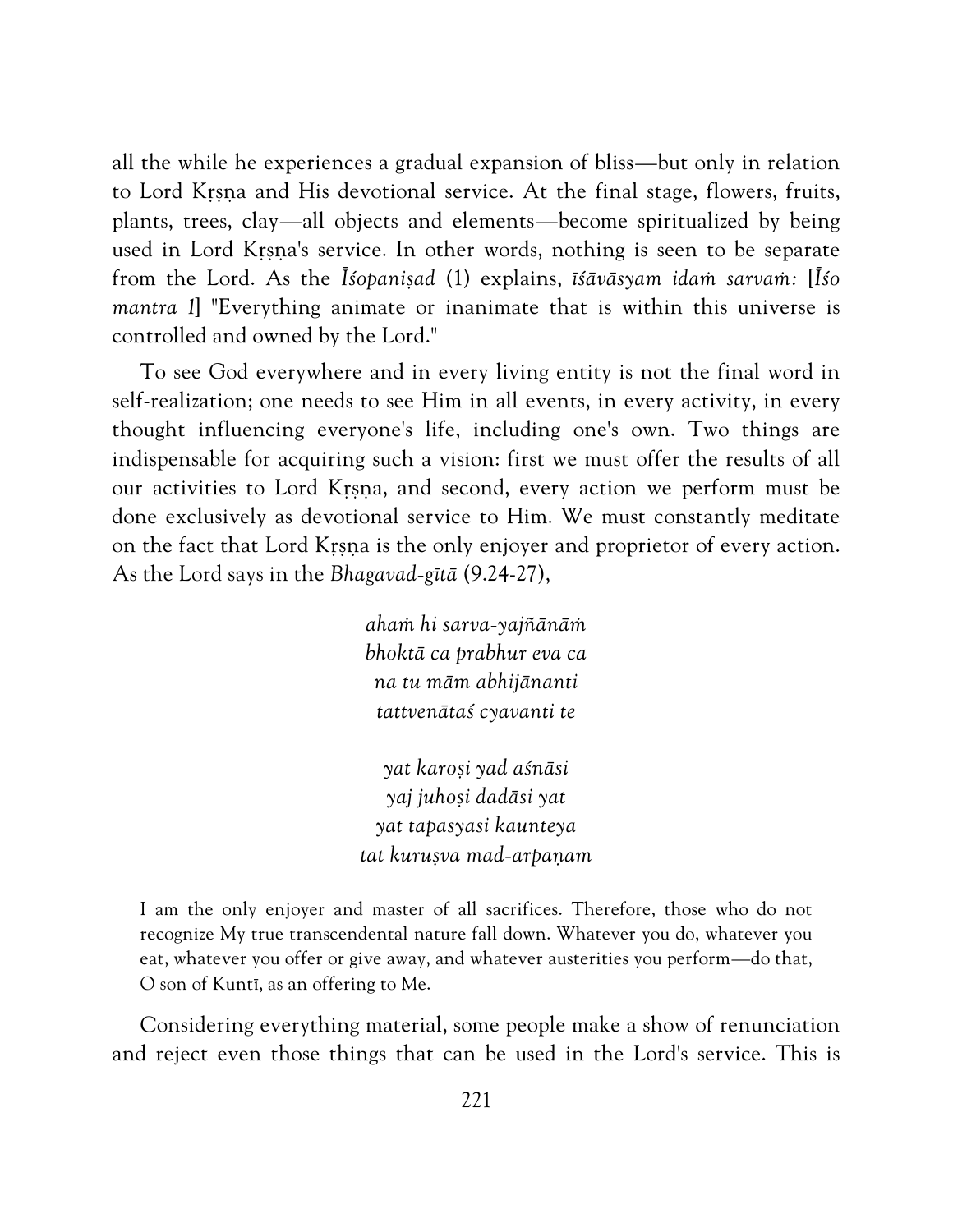futile. All objects in the material world are meant not for our enjoyment or gratification but for the Lord's service. This is the mood of one in transcendental consciousness, or superconsciousness. And all activities performed in this consciousness constitute true renunciation, or *yukta-vairägya,* as opposed to false renuniciation, or *phalgu-vairägya.* By instructing Arjuna to act in this way, the Supreme Lord has ordered us to do so as well. It is our duty to execute His instruction. Whatever the result may be, we must be convinced that all such activities are all-auspicious. As the Lord says in the *Bhagavad-gétä* (9.28):

> *çubhäñubha-phalair evaà mokñyase karma-bandhanaiù sannyäsa-yoga-yuktätmä vimukto mäm upaiñyasi*

In this way you will be freed from bondage to work and its auspicious and inauspicious results. With your mind fixed on Me in this principle of renunciation, you will be liberated and come to Me.

Real perfection in *yoga* comes when we forget our personal demands and determine what service the Lord wants from us. Personal interest must be sacrificed, along with our conceptions of good and bad, right and wrong, necessary and unnecessary, ans so on. We must emulate that great warrior Arjuna and try to find out what service the Supreme Lord wants from us. Such Krsna conscious activities alone will lead us to the full consummation of all our duties, and the results will be all-auspicious. This degree of fixed faith is indispensable to progress. In the *Caitanya-caritāmrta* (*Madhya* 22.62), Śrīla Krsnadāsa Kavirāja defines this faith:

> *'çraddhä'-çabde-viçväsa kahe sudådha niçcaya kåñëe bhakti kaile sarva-karma kåta haya*

By rendering transcendental loving service to Krsna, one automatically performs all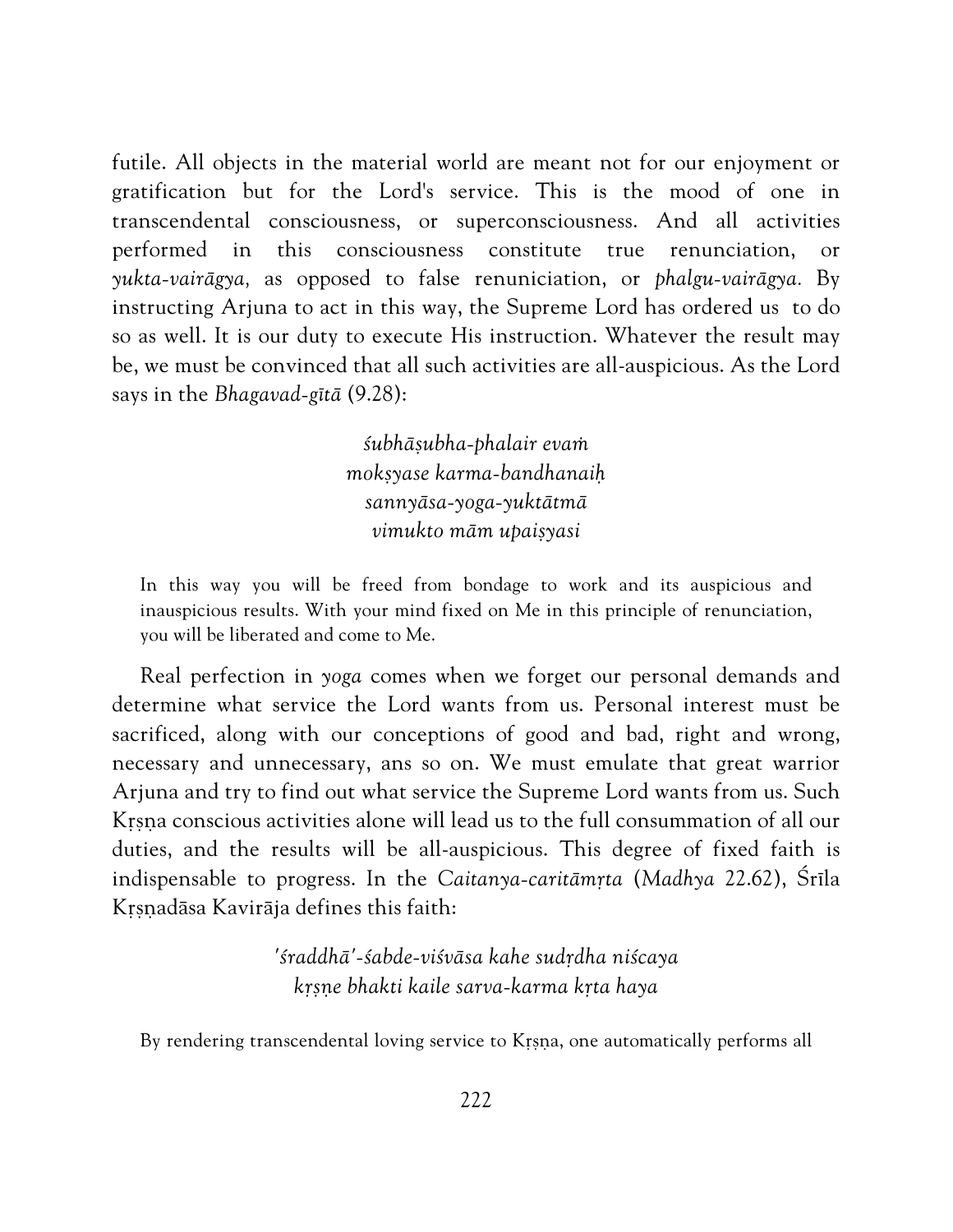subsidiary activities. This confident, firm faith, favorable to the discharge of devotional service, is called *çraddhä*.

We need to accept one fact: The energy of the omnipotent Supreme Lord, which carries out the work of creation, maintenance, and annihilation, is in no respect inferior to our puny potency. Therefore God does not have to consult anyone about His or our difficulties or advantages. The question is, What is our duty? In the *Bhagavad-gétä* (4.16-17) the Lord says,

> *kià karma kim akarmeti kavayo 'py atra mohitäù tat te karma pravaksvāmi yaj jïätvä mokñyase 'çubhät*

Even the intelligent are bewildered in determining what is action and what is inaction. Now I shall explain to you what action is, knowing which you shall be liberated from all misfortune. The intricacies of action are very hard to understand. Therefore one should know what action is, what forbidden action is, and what inaction is.

The confidential truth about what constitutes good action is almost impenetrable. Some hold that good action consists of executing one's social responsibilities. This is what common men generally understand by good action. But a few verses after the ones quoted above, Lord Krsna uses the phrase *brahma-karma* to describe good action, and the word *brahma* points to Brahman. Therefore some say work done on the platform of Brahman is good action. Others say that good action includes works beneficial for the self, the society, the nation, and humanity at large. When a person acts with such lofty intentions, he is surely known as a good man. Indeed, his actions are certainly noble compared with those of persons with warped mentalities. This kind of action is not *buddhi-yoga,* however*,* because such philanthropic works can at best replace one set of people's mundane desires with a new set, but they can never completely root out these unwanted desires from within the heart. Philanthropic activities cannot prepare us for unalloyed devotional service,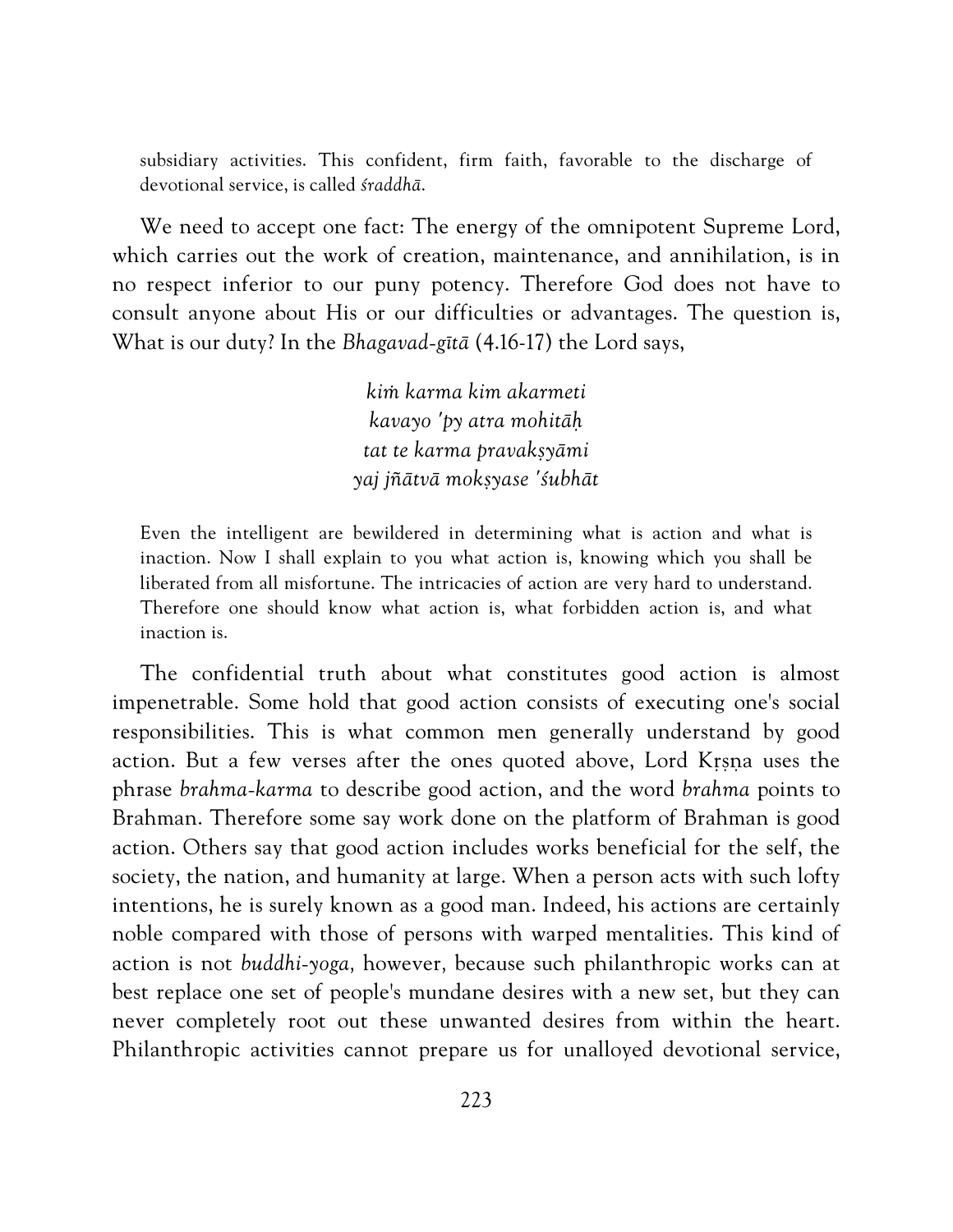which is uncontaminated by empirical knowledge and fruitive action.

Individual material cravings are less harmful to the world than mass movements for sense gratification. If the material desires of an individual are unfulfilled, he certainly becomes depressed, but when the mass of people remain dissatisfied, the distress is much greater and gives rise to social conflict. In any case, mundane yearnings bring suffering, both individual or collective. Even if a person starts out not intending enjoy the fruits of his actions, once those fruits come he is forced to enjoy them because he thinks of himself as the doer, influenced as he is by the three modes nature—goodness, passion, and ignorance. These fruits are not without the bitter seeds of anxiety, entanglement, frustration, and disruption. Therefore, neither the execution of social responsibilities nor philanthropic work is ultimately good action. Devotional service to the Supreme Lord, which is beyond the three modes, must be accepted as the only good action.

The noble Arjuna thoroughly analyzed what was good and bad, what was his duty and not his duty, and decided not to take up arms to fight. Then Lord Krsna, understanding that Arjuna was motivated by self-gratificatory social sentiments and sheer selfish interests, gave him two kinds of instructions: The first dealt with the process by which the conditioned *jéva* attains liberation; the second taught Arjuna how the liberated soul can surrender to the Lord and render pure devotional service. Authorized scriptures like *Bhagavad-gétä* contain the transcendental teachings of the Lord Himself or of self-realized personalities. These scriptures are free from the four human frailties, that is, illusion, mistakes, limited senses, and the cheating propensity. Thus the scriptural injunctions have always remained pristine, despite childish attempts by imperfect men to distort them. Such scriptural instructions not only teach self-control and the elevation of consciousness, but they also help rid us of false ego, bring us to the stage of goodness, and offer us ultimate liberation.

Uncorrupted by any kind of discrepancy or mistake, the *Vedas* out as the most ancient religious texts in the world. Every human being has a right to follow their edicts, along with the instructions contained in other books of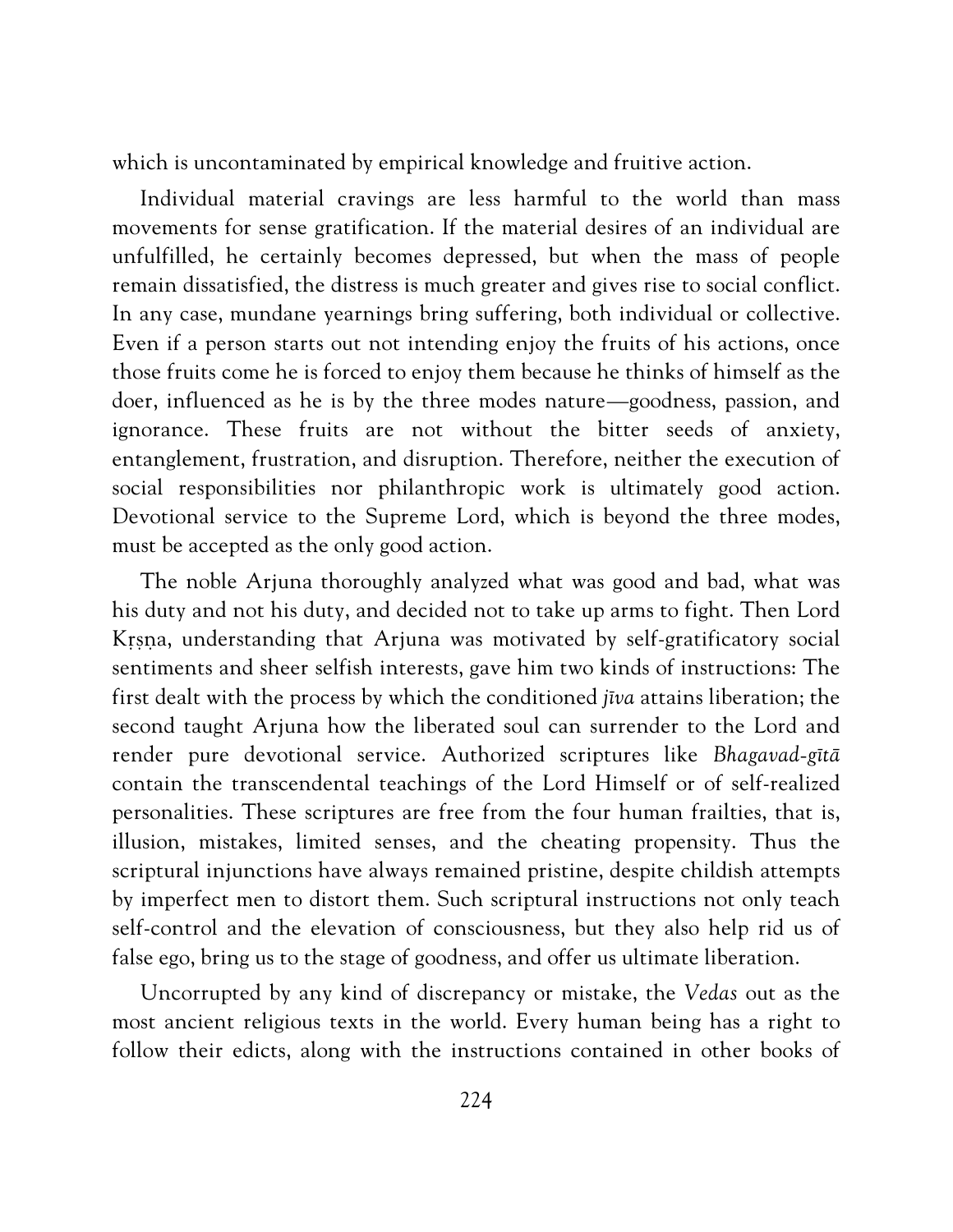Vedic literature. The Vedic literature consists of the *çruti* (the *Vedas* and *Upanisads*) and the *smrti* (the *Vedānta-sūtra,* the *Puranas, Itihāsas* like the *Mahābhārata* and *Rāmāyana*, the *Pañcarātras*, and finally the *Çrémad-Bhägavatam*). The *Çrémad-Bhägavatam* is the natural commentary on the *Vedänta-sütra* and offers solid education on how to conduct life perfectly. In recent ages the *smrti* texts have become prominent and influenced human thought and action. All these scriptures fully support the *varnāsrama* system of four social and four religious orders. But what is today being labeled *varnāśrama* is an atheistic concept totally unsupported by the scriptures. Real *varņāśrama* is based not on birth but on people's qualities and activities. One cannot reach the goal of the scriptures by practicing today's demoniac caste system. Only the introduction of *daivi-varnāśrama*, the transcendental *varnāśrama* system, will serve the purpose of the scriptures. This will move humanity toward liberation.

It is not at all difficult to compromise the real purport of the magnificent scriptural edicts by selfish motivations and a cheating mentality. When this happens, people aspire for show-bottle religiosity, material gain, sense enjoyment, and impersonal liberation. On the other hand, sincere observance of the scriptural injunctions leads to all-round success in life.

It is not enough to take only the first steps toward liberation. We must strive to reach the final goal within this very life-time. To achieve this end, it is imperative that we approach a spiritual master well-versed in the *Vedas* and take instruction from him on how to follow the scriptural rules. These rules are meant for the conditioned souls, not the liberated souls who are fully surrendered to the Lord's lotus feet; they have transcended the rules and regulations of the scriptures and can be called *paramahamsas*—self-realized pure devotees.

In the *Bhagavad-gītā* Lord Krsna says:

*prakåteù kriyamäëäni guëaiù karmäëi sarvaçaù*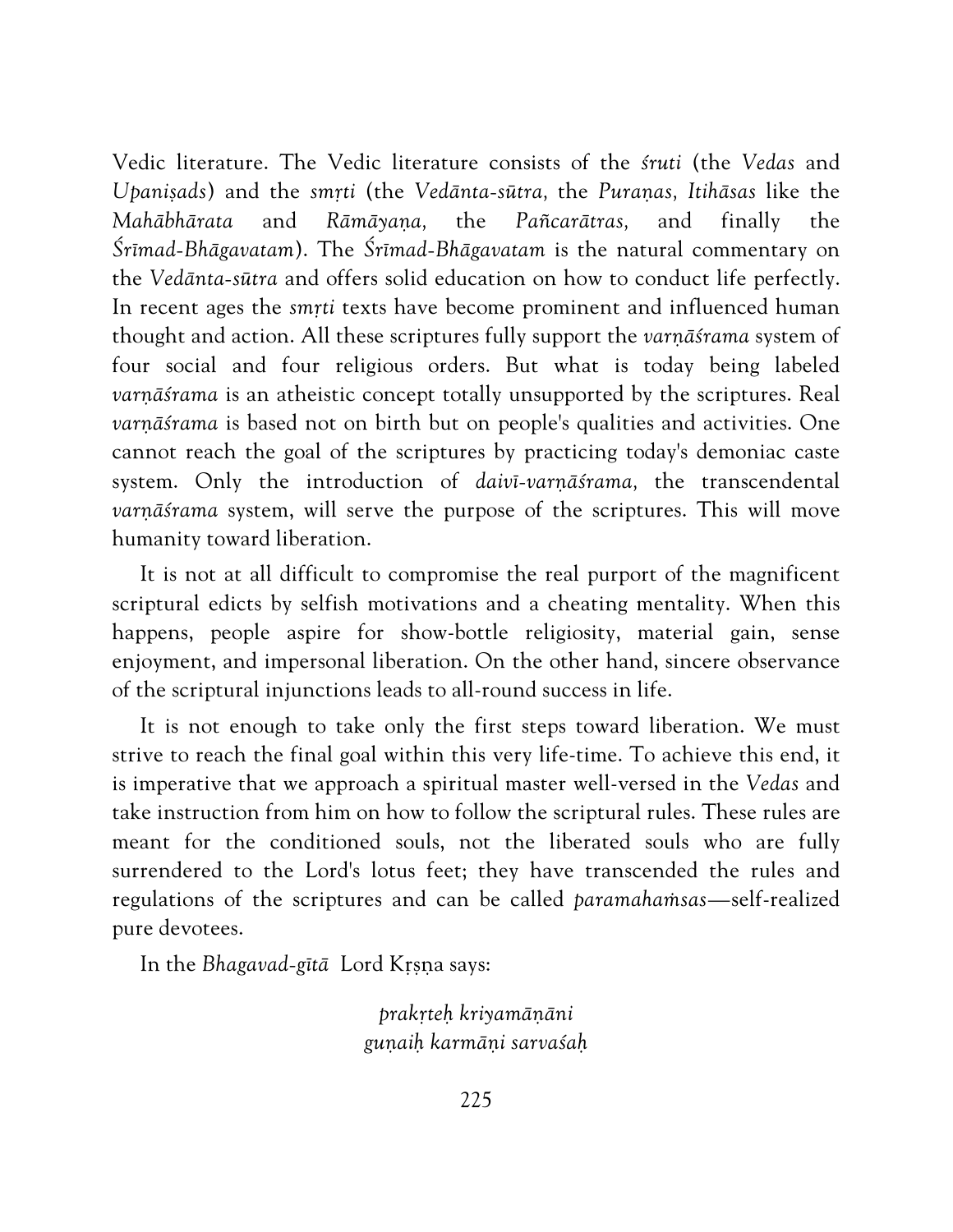*ahaìkära-vimüòhätmä kartäham iti manyate* [*Bg*. *3.27*]

The spirit soul bewildered by the influence of false ego thinks himself the doer of activities that are in actuality carried out by the three modes of material nature.

Success in any activity depends on five essential factors: the place, the doer, the tools or senses, the endeavor, and finally the sanction of the Supreme Lord. Of these, the Supreme Lord's blessing is the most important. This sanction is enacted through the Supreme Lord's favorable supervision of His material energy, for it is by the Lord's will that material nature acts. Material nature acts according to one's consciousness: when the living entity is under the influence of the three modes of nature, his actions are conducted by the Lord's external energy, the material nature. But when he is in transcendental coonsciousness, the *çuddha-sattva* state, his actions are conducted by the Lord's internal, spiritual potency. The living entity can choose to have his activities conducted by either the Lord's external energy or His internal energy. This is the extent of the *jīva's* minute independence.

The moment the spirit soul surrenders completely at the lotus feet of the Supreme Lord and prays to Him for engagement in His loving devotional service, the soul is freed from the bondage of fruitive reactions. In this stage he proves the truth of the scriptural injunction *jūvera svarūpa haya krsnera nitya-däsa:* [Cc. *Madhya* 20.108] "In his original spiritual identity, the spirit soul is an eternal servant of Krsna." This position gives the soul immense bliss. It is wrong to equate the position of an eternal servant of Krsna with that of a slave of *māyā*, the illusory potency of Krsna. In other words, the feelings of power and pleasure gained by lording it over matter are insignificant compared to the ecstacy one feels in the Lord's service. Even the eight kinds of mystic perfections are puny compared with the bliss of being an eternal servant of Krsna. And surrender is the only means to attain this state; no artificial method can be applied. The awakening of pure Krsna consciousness, which is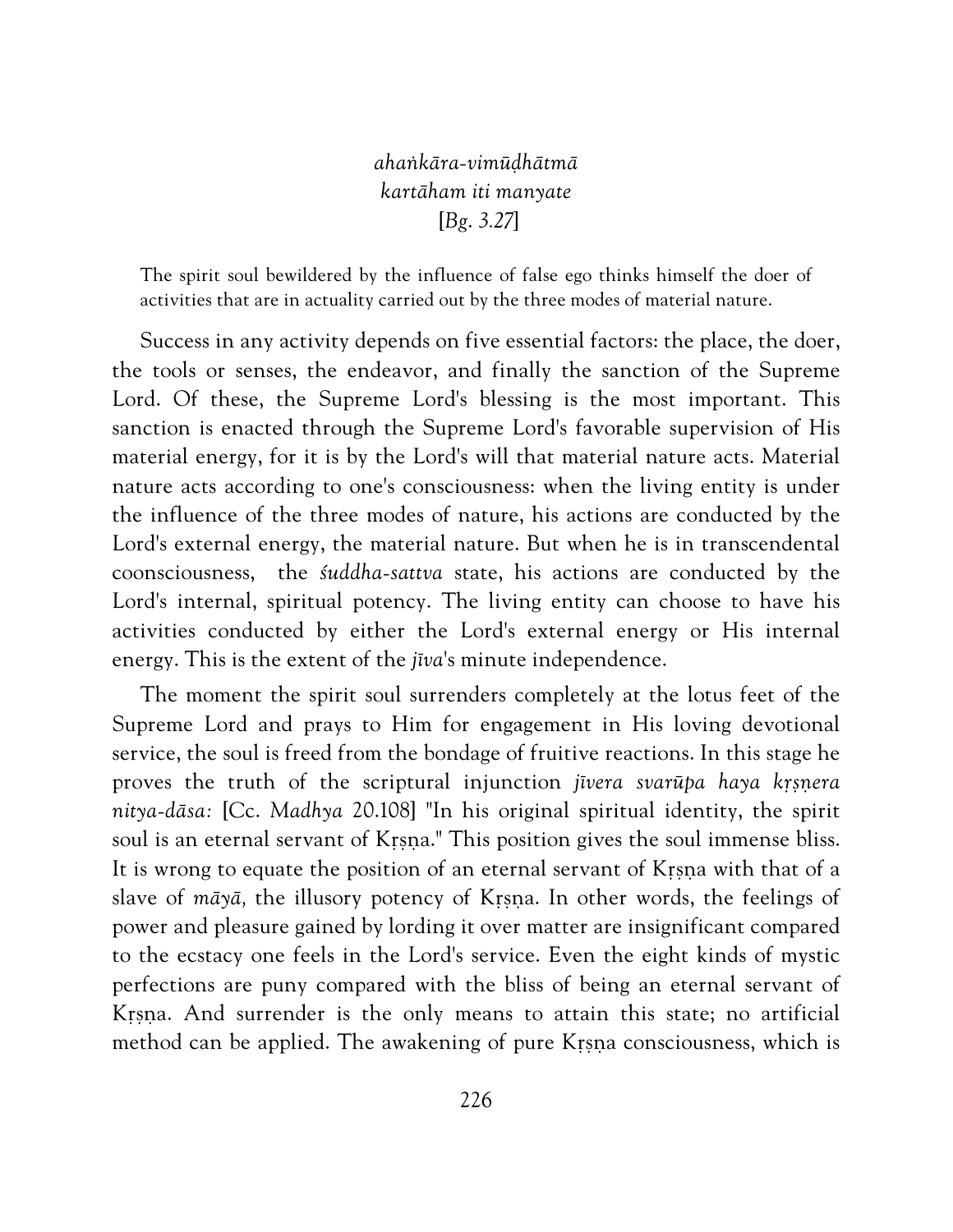the perfection of the living entity, is obtained only by surrendering to the Lord, the propensity for which is eternally inherent in the *jtva*. Hence Lord Caitanya says in the *Caitanya-caritāmrta*:

> *nitya-siddha-kåñëa-prema 'sädhya' kabhu naya çravaëädi-çuddha-citte karaye udaya* [*Cc.* M*adhya 22.107*]

Pure love for Krsna is eternally established in the hearts of living entities. It is not something to be gained from another source. When the heart is purified by hearing and chanting, the living entity naturally awakens.

In the *Bhagavad-gītā* Lord Krsna states:

*éçvaraù sarva-bhütänäà håd-deçe 'rjuna tiñöhati bhrämayan sarva-bhütäni yanträrüòhäni mäyayä* [*Bg*. *18.61*]

The Supreme Lord is situated in everyone's heart, O Arjuna, and is directing the wanderings of all living entities, who are seated as on a machine, made of the material energy.

The Lord is present in everyone's heart by His inconceivable spiritual potency. He also directs the movements of the *jéva*s by means of His material energy, consisting of the three modes of nature. After placing the *jéva*s in a material body, the Lord controls their wanderings. The intelligence of those *jt*was who surrender to the Lord is fixed in devotional service, and so they are never again attracted to mundane activities. Transcending the three modes, they dispassionately observe all activities within the realm of the three modes.

In the early stages of devotional service one may be apprehensive because of reactions to sins and pious deeds. All this is due to previous habits. But if one fully surrenders to the Supreme Lord, the Lord Himself burns to ashes all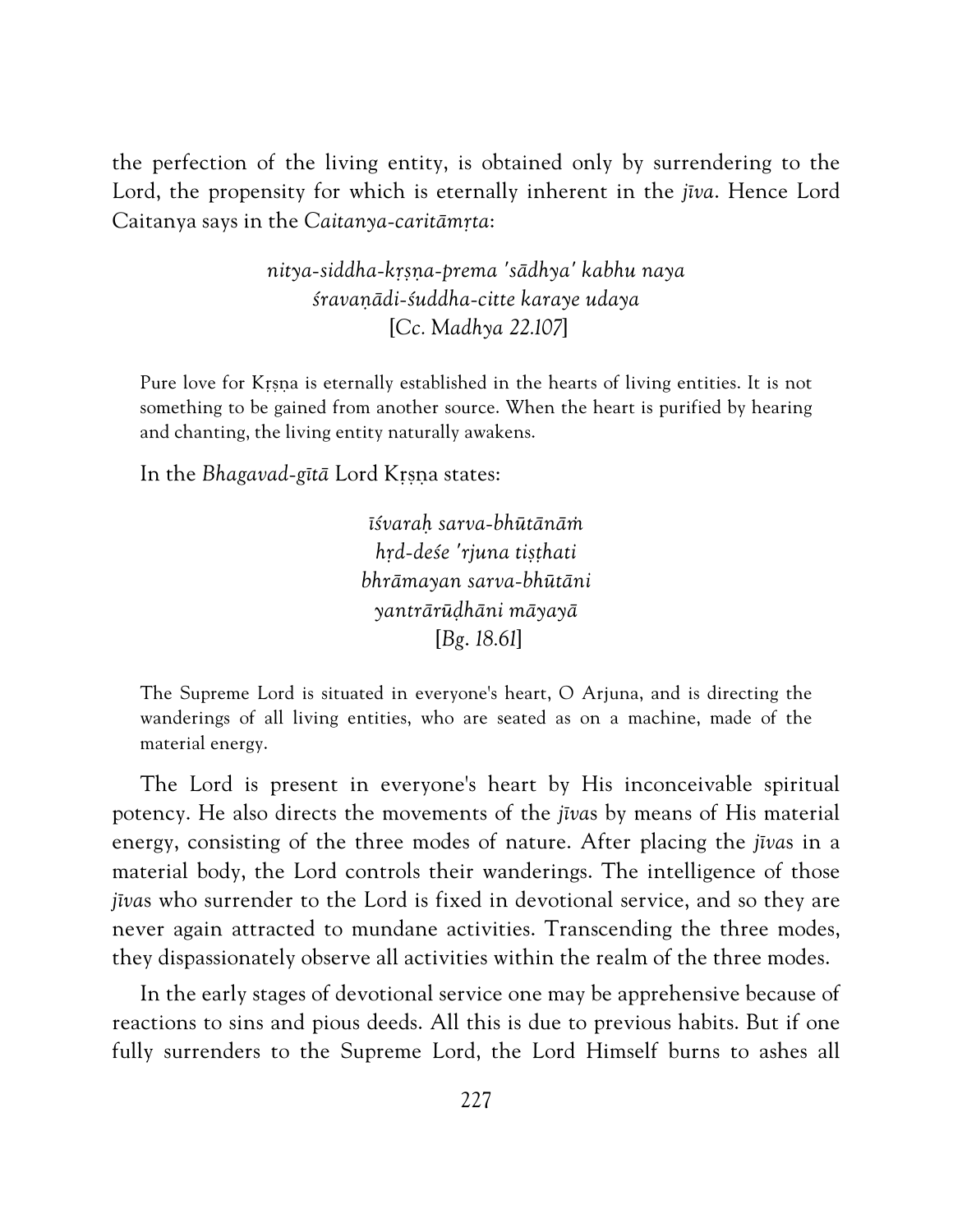reactions to pious and impious deeds. As stated in the *Çrémad-Bhägavatam* (2.7.42):

> *yeñäà sa eña bhagavän dayayed anantaù sarvätmanäçrita-pado yadi nirvyalékam te dustaräm atitaranti ca deva-mäyäà naiñäà mamäham iti dhéù çva-çågäla-bhakñye*

But anyone who is specifically favored by the Supreme Lord, the Personality of Godhead, due to unalloyed surrender unto the service of the Lord, can overcome the insurmountable ocean of illusion and can understand the Lord. But those who are attached to this body, which is meant to be eaten at the end by dogs and jackals, cannot do so.

Lord Krsna encourages all living entities with these words in the *G*ita, *kaunteya pratijānīhi na me bhaktah pranašyati:* [Bg. 9.31] "O son of Kuntī, declare it boldly that My devotee never perishes." Here the Lord clearly intends to relieve all our fears. One can understand the Supreme Lord as He is only by His mercy, which can elevate one from a second-class devotee to a first-class, pure devotee. As said in the *Çrémad-Bhägavatam* (10.14.29):

> *athäpi te deva padämbuja-dvayaprasäda-leçänugåhéta eva hi jänäti tattvaà bhagavan-mahimno na cänya eko 'pi ciraà vicinvan*

My Lord, if one is favored by even a slight trace of the mercy of Your lotus feet, he can understand the greatness of Your personality. But those who speculate to understand the Personality of Godhead are unable to know You, even though they continue to study the *Vedas* for many years.

For the fully surrendered pure devotee, not only is he himself transcendentally situated, but he sees this material nature as untainted by the three material modes. He then employs the material *gunas*—the qualities of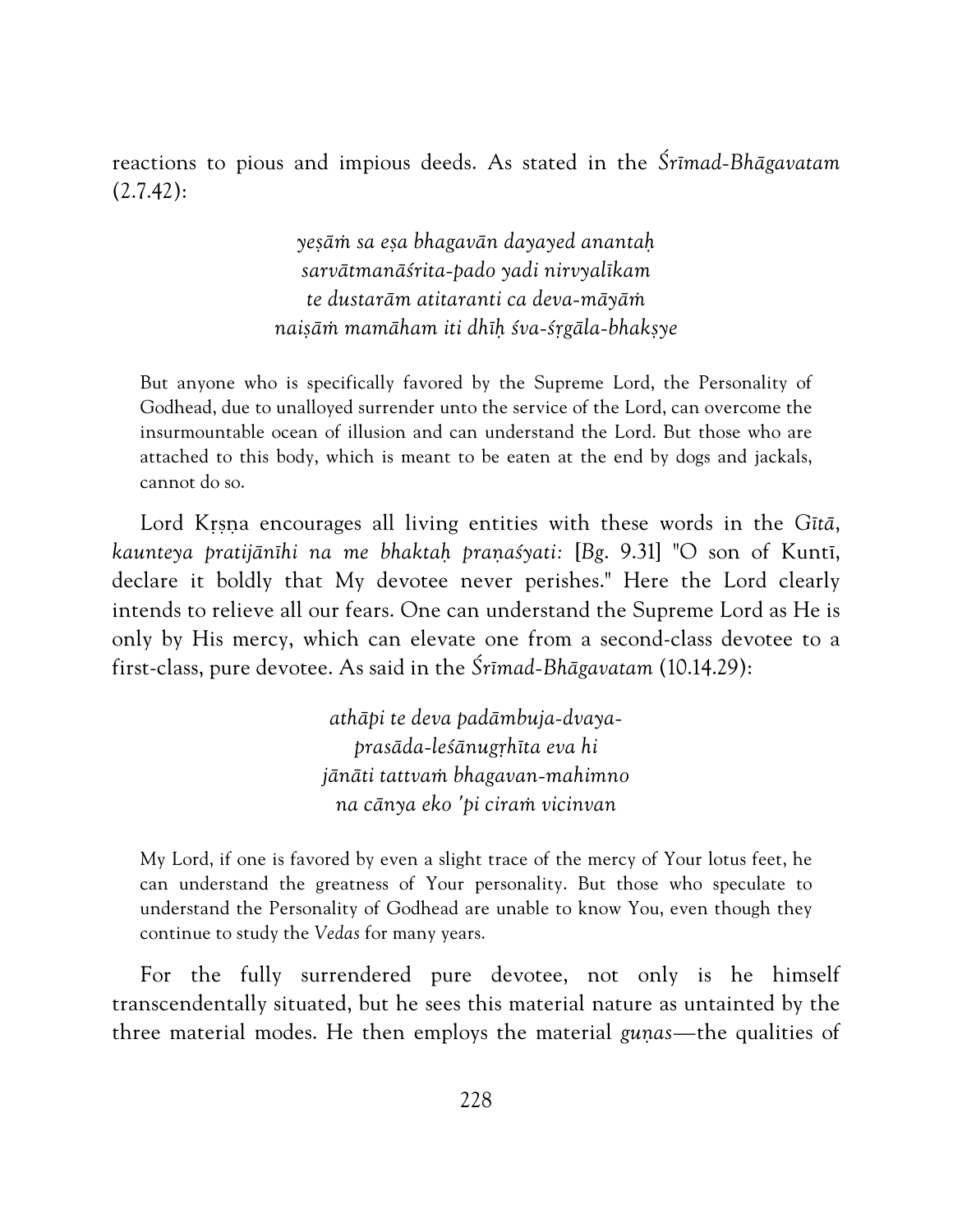ignorance, passion, and goodness—in the Lord's service. For example, he uses his anger to chastise the enemies of the Lord's devotees.

Lord Krsna makes the following statement in the *Bhagavad-gitā* (14.26):

*mām ca yo 'vyabhicārena bhakti-yogena sevate sa guëän samatétyaitän brahma-bhüyäya kalpate* [*Bg*. *14.26*]

One who engages in full devotional service, unfailing in all circumstances, at once transcends the modes of material nature and thus comes to the level of Brahman.

Such a pure devotee sees the material quality of goodness as the Lord's bodily effulgence. For him the quality of ignorance is transformed into peacefulness and equanimity. And he uses lust, a product of the mode of passion, to love and serve the supremely beautiful Lord. He meditates on how to serve the Supreme Lord, and then with enthusiasm and patience he performs all kinds devotional service. In the devotional mellow of *çänta,* or neutrality, such devotional enthusiasm may be absent, but because such a mood of devotion attracts the Lord's love, it is fully spiritual.

Here is another thought for meditation: The Supreme Personality of Godhead is unlimited, and any service rendered Him is also unlimited because the Lord's unlimited energy is the dynamic force behind such service. When this supernatural energy is reposed in us, all our thoughts and feelings, our physical body, our mind, our knowledge, and so on, are energized by it. Every endeavor then simply merges into this flow of energy, and we become like a lotus growing from the mud—in the world but uncontaminted by it. This is how the nondual principle comes alive: our mind, heart, consciousness, and activities become nondifferent from the Supreme Lord, the Absolute Truth. We consider ourselves the Lord's property, surrendered at His lotus feet, His unalloyed, eternal slaves. Rejecting all mental speculation and mundane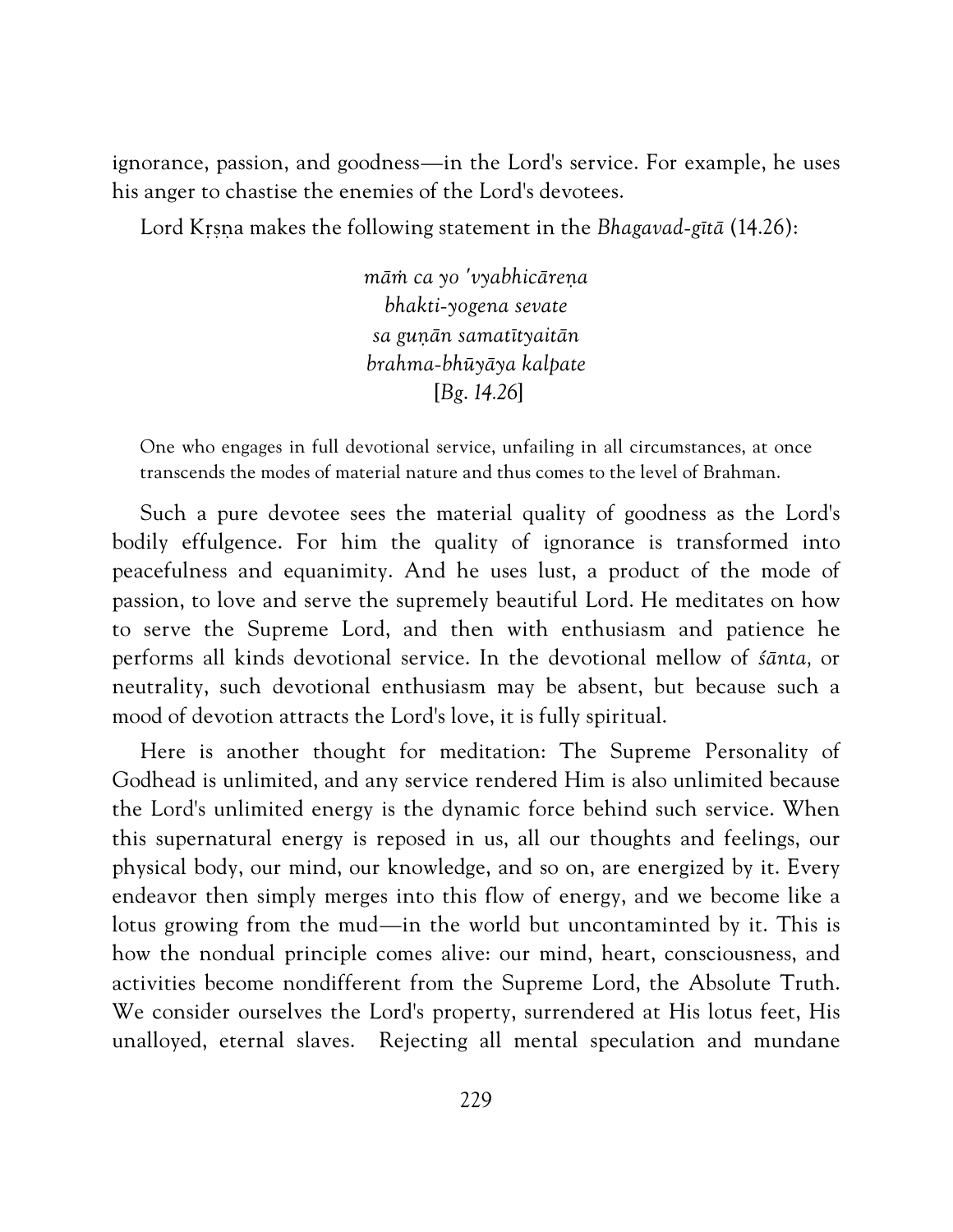desire, with a serene mind we experience incessant spiritual bliss in rendering Him loving service. In the *Bhagavad-gétä* (3.30) the Lord describes the process of surrender in this way:

> *mayi sarväëi karmäëi sannyasyädhyätma-cetasä niräçér nirmamo bhütvä yudhyasva vigata-jvaraù*

Therefore, O Arjuna, surrendering all your works unto Me, with full knowledge of Me, without desires for profit, with no claims to proprietorship, and free from lethargy, fight.

To achieve such a state of surrender, one has to be free from selfish desires, unaffected by dualities, and devoid of all false prestige. Dualities are born of false ego, the worst enemy of surrender. One who transcends false ego, and with it the effects of duality, is very easily freed from material desires, and then he vanquishes hate, greed, anger, fear, and so on. In the stage of full surrender to the Lord, even negative qualities like mundane desire and envy, along with dualities like hunger and thirst, heat and cold, joy and sorrow, loss and gain, sin and piety, and honor and dishonor, are converted into spiritual energy by being brought into contact with the Supreme Lord. Saintly, blissful personalities who are devoid of undesirable characteristics like lust and envy are found especially in India. One can conquer duality, illusion, and so on only by spiritual elevation to the state of directly perceiving the Supreme Lord and seeing everything in relation to Him. The only method of achieving this state of consciousness is *buddhi-yoga*.

For the devotee of the Lord, this kind of vision develops easily. Conversely, the empirical philosophers, fruitive workers, and gross materialists cannot possibly attain this stage. The devotees are inspired by Him to develop spiritual perception, and thus the dualities fade into inconsequence. Such a state is the ultimate result of their devotional surrender and love for the Lord. In the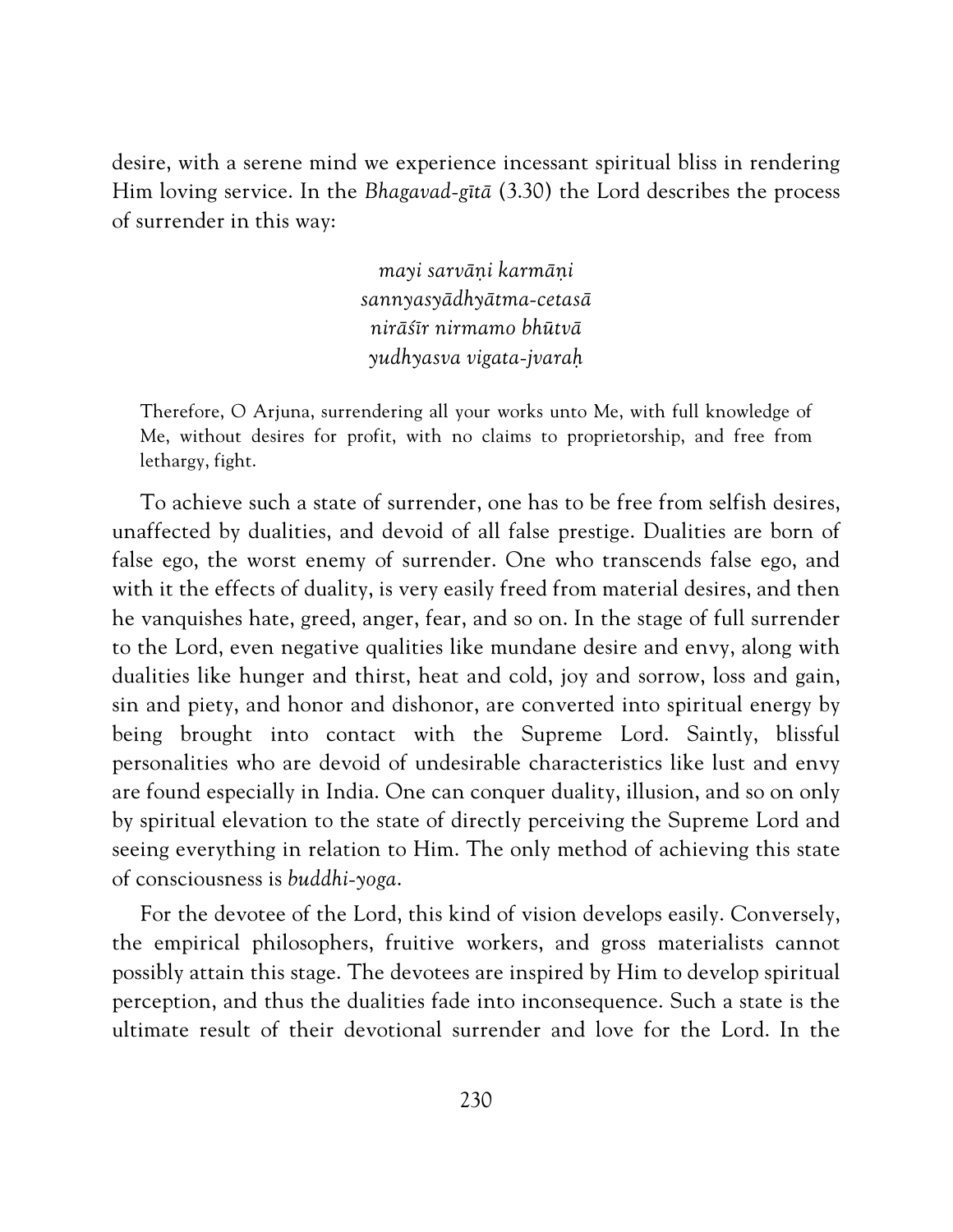Bhagavad-gītā Lord Krsna describes the neophyte stage of such divine consciousness:

> *brahma-bhütaù prasannätmä na çocati na käìkñati samaù sarveñu bhüteñu mad-bhaktià labhate paräm* [*Bg*. *18.54*]

One who is thus transcendentally situated at once realizes the Supreme Brahman and becomes fully joyful. He never laments or desires to have anything. He is equally disposed toward every living entity. In that state he attains pure devotional service unto Me.

The living entity becomes bound up by the ropes of ignorance, duality, and illusion as soon as he sees this material world through the coloured crystal known as "me and mine." To nullify such false ego and contaminated consciousness, one must follow the process of *buddhi-yoga,* which is uncontaminated by the three modes of nature (ignorance, passion, and goodness). Otherwise superconsciousness is unattainable.

The state of pure goodness is marked by pure knowledge of the Absolute. But when this knowledge is pervertedly reflected in the material world, it becomes mundane and empirical, and the *jéva* is thrown into the whirlpool of dualities, which condition him. The mode of passion increases attachment, sense gratification, and material desires, and the *jéva* becomes entangled in fruitive activities. The mode of ignorance induces illusion, covering the *jéva*'s intelligence; then he slides down to the lowest consciousness, spending time only in sleeping and laziness. And the material mode of goodness also turns the *jéva* away from the Absolute Truth and makes him conditioned. With an increase of the mode of passion, goodness and ignorance both decrease. When the mode of goodness increases, passion and ignorance decline. In this way the material modes wax and wane in varying degrees. The mode of goodness promotes mundane knowledge and elevated material consciousness, the mode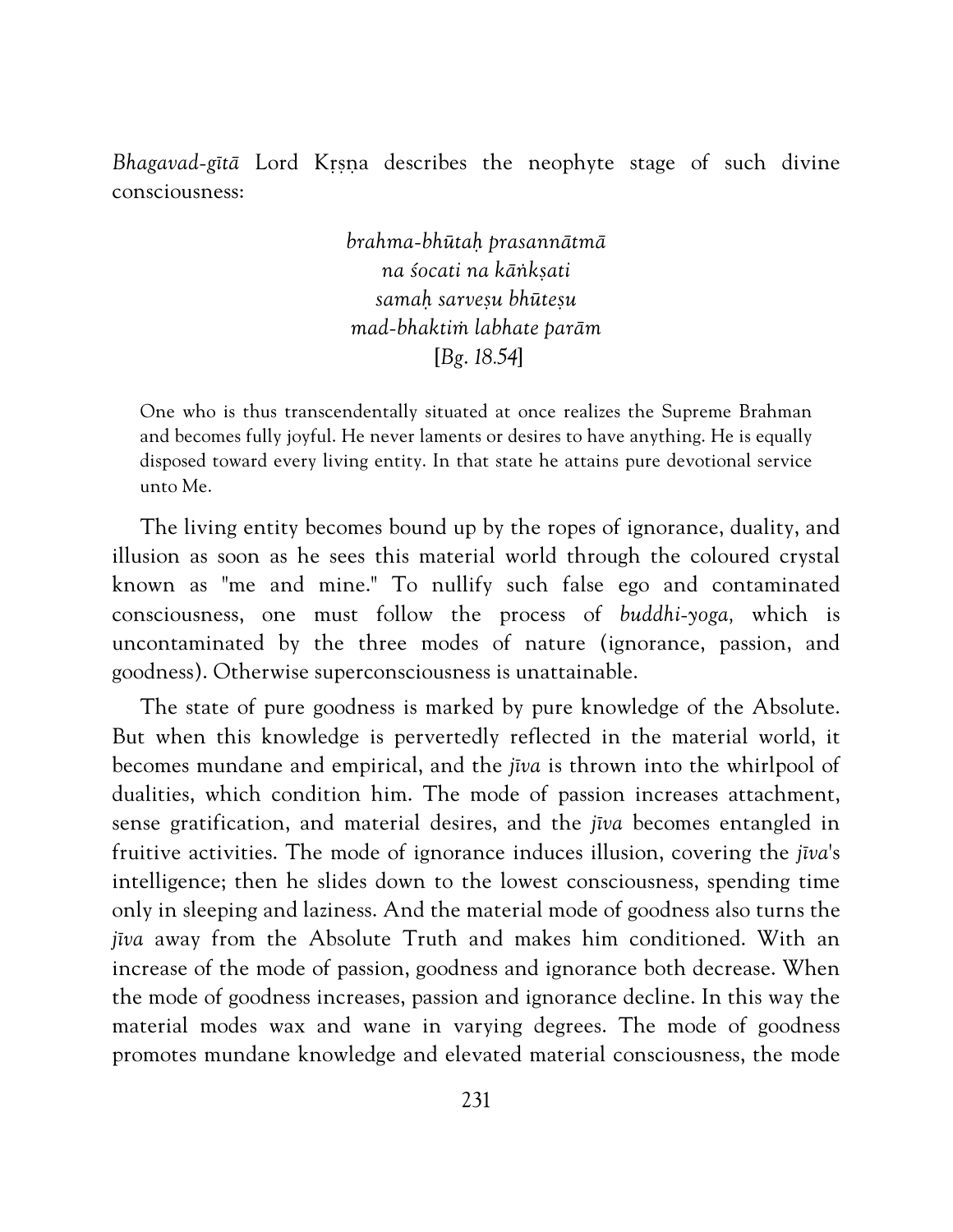of passion produces untiring energy for work and insatiable desire for results, and the mode of ignorance drags the *jtva* down to nescience, laziness, sleep, and delusion. The *jtva* in goodness moves up to more elevated consciousness, one in passion remains suspended in the mediocre state, and one in ignorance descends to the depths of depravity.

Therefore, it is a hazardous path of elevation that depends on personal characteristics within the jurisdiction of the three modes of nature. Without transcending these three material modes, a person will find himself securely in their clutches, and thus deluded, he will think that all his activities are divinely inspired. He will then broadcast this false concept, considering himself an advanced devotee and everyone else inferior. Impressed with his own knowledge, he will try to see God by dint of this knowledge instead acting in such a way that God will want to see him. Intoxicated by false ego, he will see his activities, which are motivated by passion, as divine. Those who are proud of their knowledge do not surrender to the Lord; instead, they try to attain the Supreme Lord's mercy by the inductive method and thus exhibit an obnoxious mentality. One should constantly remember the Lord and pray to Him for mercy. The Lord, situated in the devotee's heart, responds to such a prayer and illumines his heart with knowledge, which dissipates the darkness of ignorance.

Lord Caitanya has taught:

*tånäd api sunécena taror iva sahiñëunä amäninä mäna-dena kértanéyaù sadä hariù* [*Cc. Ädi 17.31*]

One should chant the holy name of the Lord in a humble state of mind, thinking oneself lower than the straw in the street. One should be more tolerant than a tree, devoid of all sense of false prestige, and ready to offer all respect to others. In such a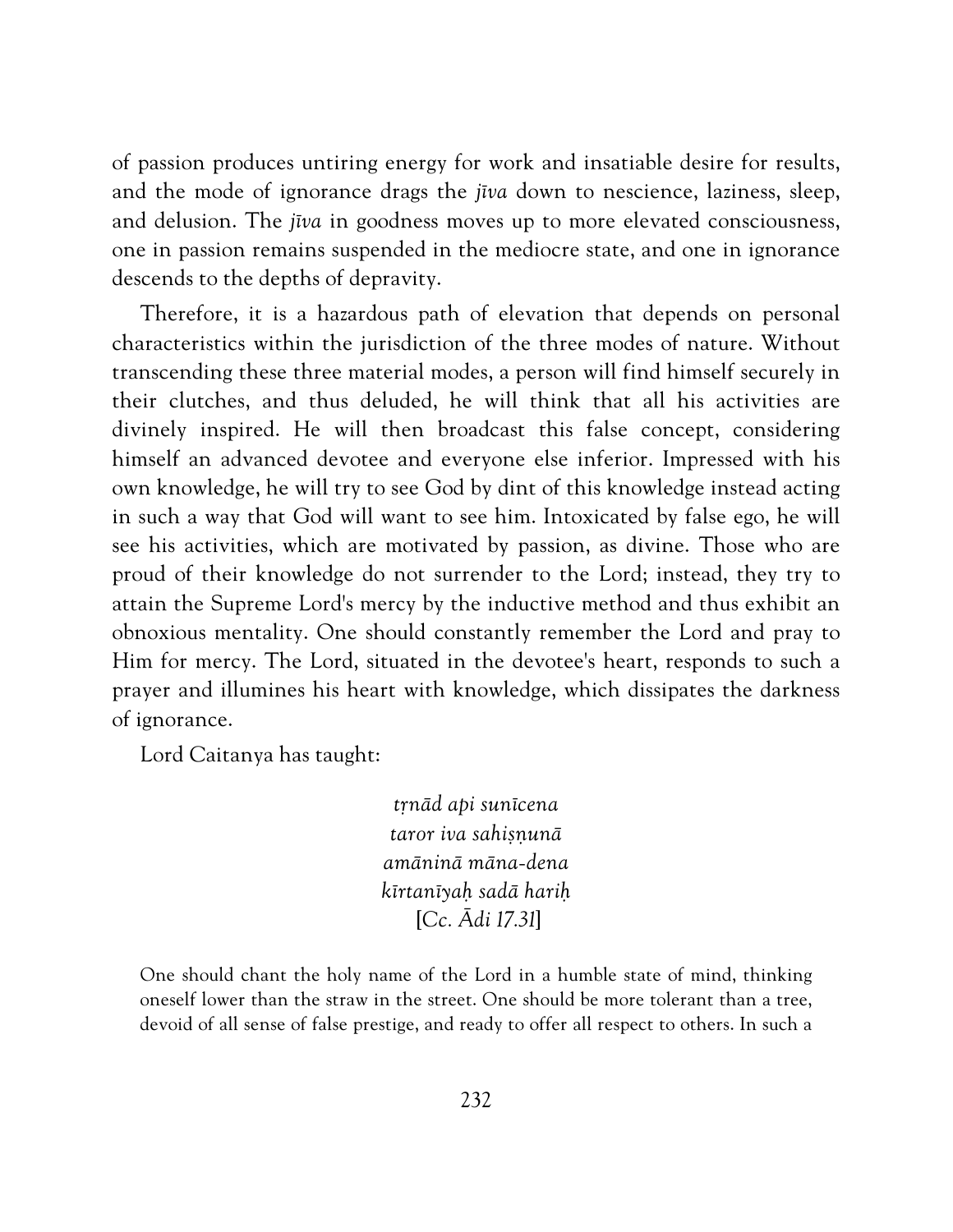state of mind one can chant the holy name of the Lord constantly.

Often people do not understand the transcendental message of this verse. Although they are forced to act by the influence of the three modes, they make an artificial show of humility, pretending to be weak, lowly, and penniless beggars. This sort of cheating mood is most undesirable. Realizing the truth of the Vedic statement *ahaà brahmäsmi(17)* ("I am Brahman") is one meaning of humility. The essence of this teaching is to understand that matter and spirit are diametrically opposed. When we are inspired by devotional service to the Lord, our original identity begins to manifest in us and ultimately brings us to God-realization. The devotees work hard to induce people from the materialistic masses to take up devotional service, all the while trying to not disturb their minds. Such spiritual efforts are never to be confused with the mundane endeavors of fruitive workers, empirical philosophers, or outright sense gratifiers. As the Supreme Lord says in the *Gétä* (3.24)*, utsédeyur ime lokäù na kuryäà karma ced aham:* "If I did not perform prescribed duties, all these worlds would be put to ruination."

Those who are not enthusiastic to execute the Supreme Lord's transcendental orders will automatically be forced by the mode of passion to perform useless action, which is really the state of inactivity. Arjuna asked Lord Krsna about the symptoms and behavior of one who has transcended the material modes. The following verses from the *Gétä* summarize the Lord's respoins to this question:

> *mäà ca yo 'vyabhicärena bhakti-yogena sevate sa guëän samatétyaitän brahma-bhüyäya kalpate* [*Bg*. *14.26*]

*brahmaëo hi pratiñöhäham amåtasyävyayasya ca*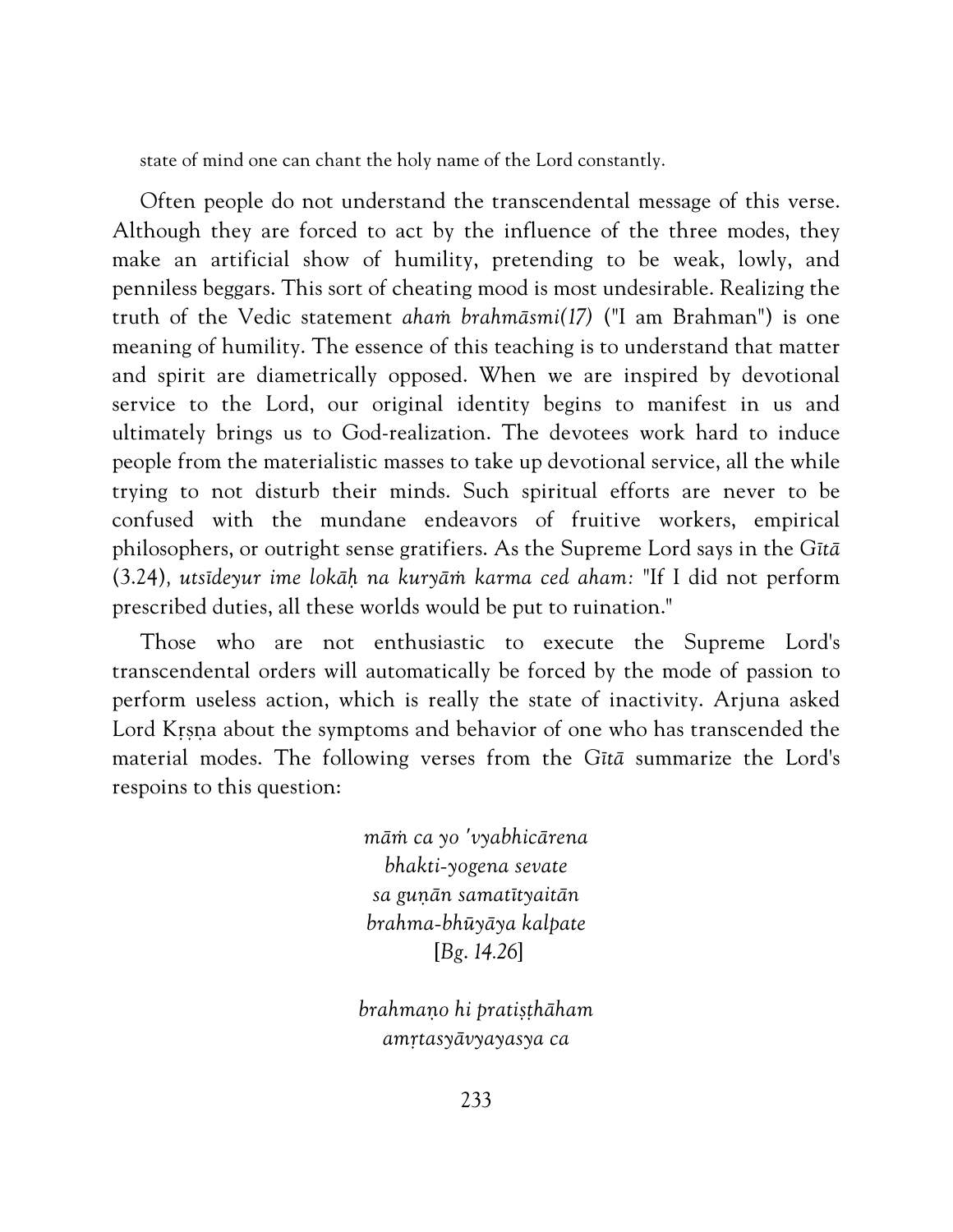*çäçvatasya ca dharmasya sukhasyaikäntikasya ca* [*Bg*. *14.27*]

One who engages in full devotional service, unfailing in all circumstances, at once transcends the modes of material nature and thus comes to the level of Brahman. And I am the basis of the impersonal Brahman, which is immortal, imperishable and eternal and is the constitutional position of ultimate happiness.

*Bhakti-yoga* can be divided into three stages: 1) to take the first step toward complete surrender by accepting things favorable to the execution of devotional service; 2) to serve the Supreme Lord after realizing one's true nature; 3) to become situated on the elevated stage, in which one sees the Supreme Lord in everything and everything in the Supreme Lord. In this way, initial faith increases and leads to full surrender to the Lord.

Once a person resolves to accept only those things conducive to devotional service, the Lord's internal potency helps him reach goal. Our sole duty is to constantly remember the Lord and pray for His sanction in everything. The instructions we receive from a spiritual master firmly situated in Krsna consciousness help us properly engage in the devotional processes of hearing, chanting, and constant remembrance of the Lord. If we are inspired by our remembrance of the Lord and by His will, then we will never be misdirected. We will not be intimidated by the horrible hallucinations of this illusory material energy. By following the spiritual master's orders with single-minded determination, we will remain undeterred in executing the Lord's service and will make quick progress.

The mood of surrender during the stage of *vaidhi-bhakti* (devotional service under strict rules and regulations) is different from that in the stage of *rägänuga-bhakti* (spontaneous devotional service). In the spontaneous stage, the mood of surrender is the natural expression of the self. When the process of surrender is followed step by step, one patiently executes the Lord's orders and gradually becomes enthusiastic. Such a devotee follows the regulative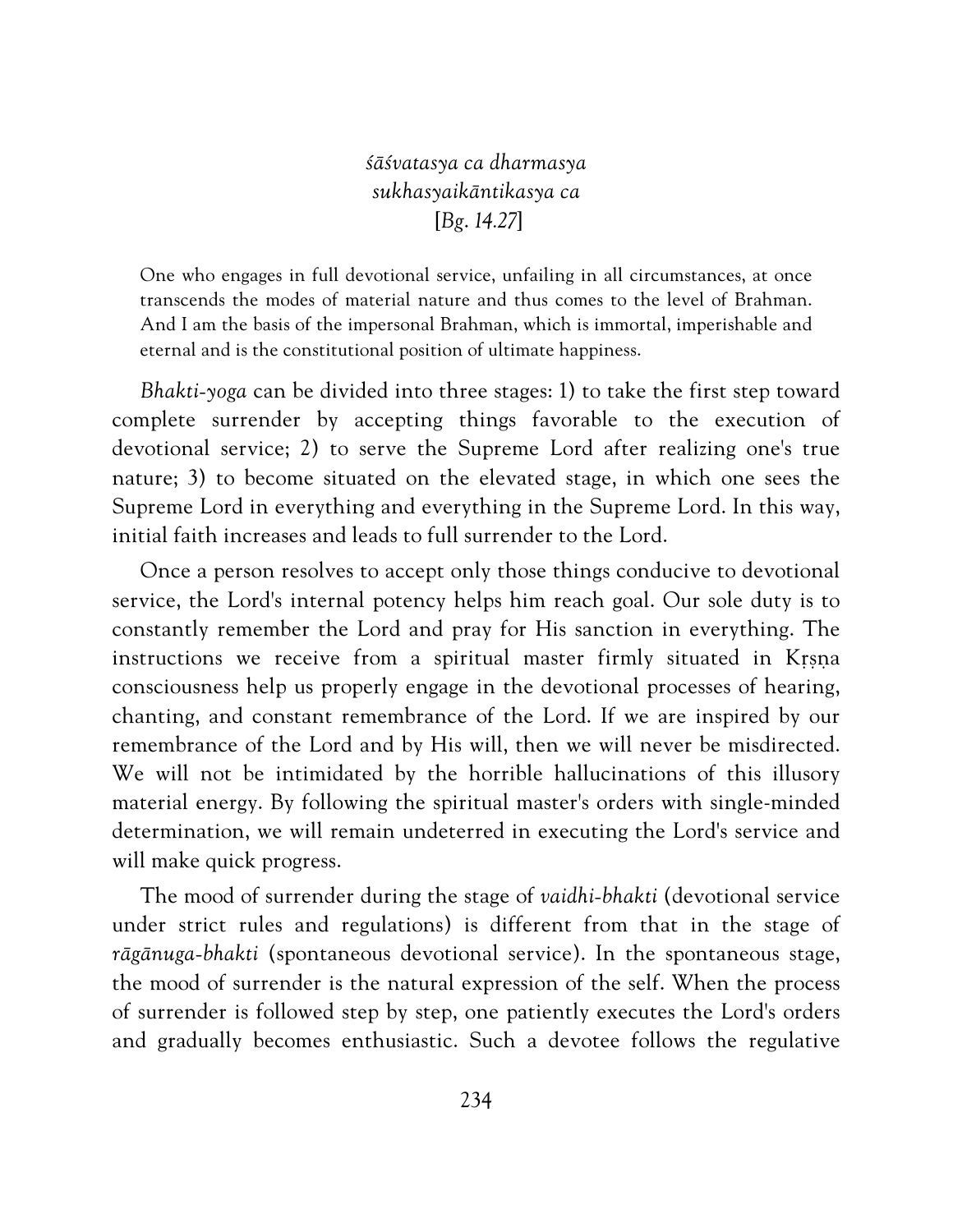principles of hearing, chanting, remembering, and so on, and emulates previous saintly preceptors. In the association of devotees he becomes more and more proficient in rendering devotional service. Gradually his service becomes easier. Thus constant remembrance of the Lord comes simply by developing enthusiasm and patience in devotional activities.

One deviates from the path of *yoga* because of forgetfulness. In devotional service there is no such apprehension, because the Supreme Lord always protects the *bhakti-yogé*. Even if the *bhakti-yogé* falls down, he can regain his former position by receiving strength from the Lord. Because of his remembrance of the Lord, all obstacles on his path are cleared away. Therefore the process of surrender leads to real perfection in *yoga;* it is the easiest path to follow and is also the most direct.

We learn from the book *Sanat Sujätéya* that four things are required in attaining perfection in *yoga* practice: 1) the scriptures; 2) enthusiasm; 3) a bona fide spiritual master; 4) sufficient time. The scriptures recommend the path of surrender described in this book. Enthusiasm means to constantly remember the Lord and to pray for His mercy. The spiritual master in the heart of the surrendered devotee is the Supreme Lord Himself. He manifests as the beloved initiating spiritual master and the instructing spiritual masters. It is the Supreme Lord who, acting as the spiritual master in the heart, enlightens us with *buddhi-yoga,* or divine consciousness. And this consciousness helps us understand the Supreme Lord as He is.

The sages say that when we surrender to the Lord, we will clearly see how the He personally makes arrangements for us, even in small matters. Then we will easily see how with His omnipotent supreme intelligence He is assisting us out of love. So it is unnecessary to waste time in further speculation. We have to vanquish illusion, develop equanimity and spontaneity, and practice *bhakt-yoga*. Then a supremely powerful force will gradually transform our material existence into spiritual existence. All our misconceptions, accumulated over millions of lifetimes, will be rectified in a short time. Hence we need not become anxious because of a lack of time. The eightfold *yoga*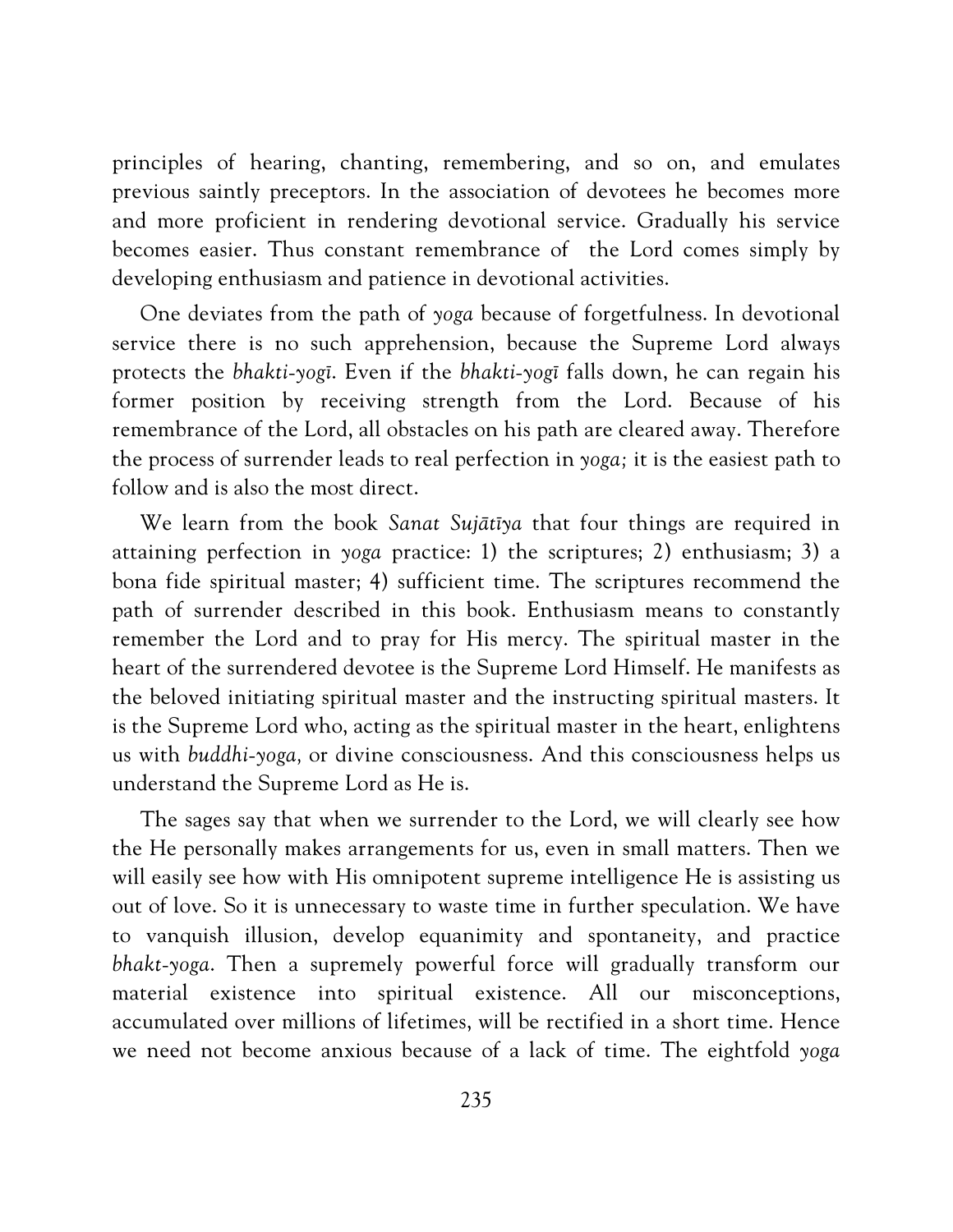practice—*yama, niyama, äsana, präëäyäma,* and so on—gives quick results, and one feels that he is doing something substantial. However, although such efforts may certainly make one materially proficient, they are nevertheless simply human endeavors. They are totally distinct from the activities carried out by the Lord's potency. The Supreme Lord's energy often works in subtle ways, but where it ultimately takes us is inconceivable to the human mind.

The mundane processes for elevation are, after all, initiated by intelligent human brains. They are like man-made canals: useful for easy transportation from one place to another, but otherwise of limited utility. Human efforts are imperfect, and therefore they keep us in the material world. As the Lord says in the *Bhagavad-gétä* (8.16),

> *ä-brahma-bhuvanäl lokäë punar ävartino 'rjuna mäm upetya tu kaunteya punar janma na vidyate*

From the highest planet in the material world down to the lowest, all are places of misery wherein repeated birth and death take place. But one who attains to My abode, O son of Kunti, never takes birth again.

The energy of the Lord is like a fathomless ocean that remains undisturbed in all circumstances. It is shoreless, without beginning or end; therefore the process which directly manifests from this energy is omnipotent and can transport one to any heights or levels. The necessities for ocean travel are a ship, a navigator, a rudder, and a favorable wind. One must clearly understand that this human body is the most suitable ship to take us across the ocean of nescience, the spiritual master is the best navigator, the scriptures are the rudder, and the Lord's mercy is the perfect wind. If we do not take advantage of this excellent arrangement and cross over the material ocean of nescience, then we are our own worst enemy. We must always fix our attention on the favorable wind of the Lord's mercy, which incarnates as the spiritual master.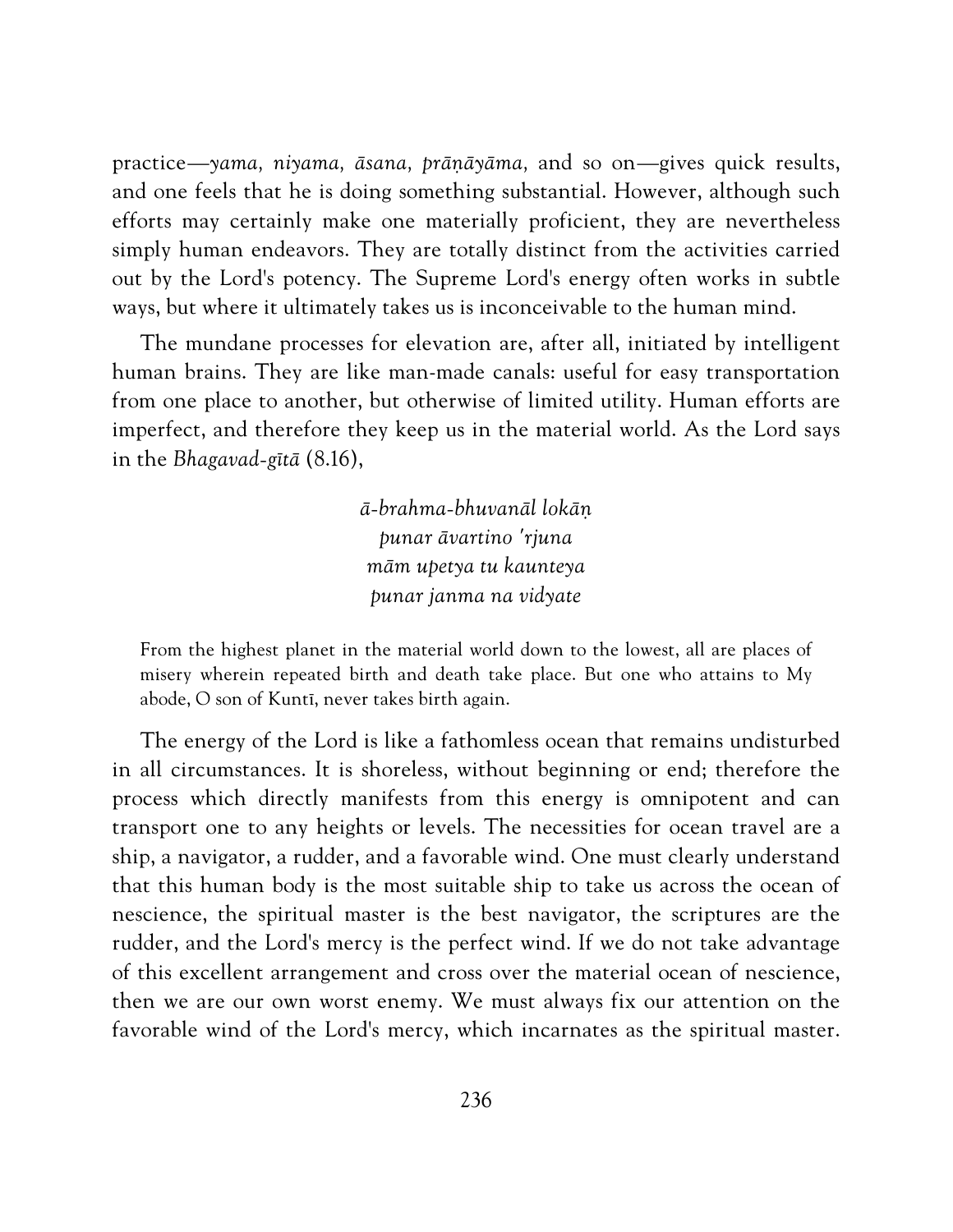Therefore one must approach a spiritual master, take shelter of his lotus feet, and learn from him the science of devotional service. This is what the *Upanisads* enjoin—*tad-vijñānārtham sa gurum evābhigacchet* [MU 1.2.12(18)].

The saintly, pure devotees, the *guru,* and the scriptures all represent the same Absolute Truth. The pure devotees are in fact all *gurus* because they never swerve from the spiritual principles enunciated in the scriptures: they see only through the lens of the scriptures. Spiritual practices are impossible to execute without the authority of these three ruling principles—the saintly devotees, the *guru,* and the scriptures. One must vehemently denounce the Western mentality of defying spiritual tradition and the scriptures. Such a mentality reveres mundane philosophies based on speculation and concocted logic, considering these practices signs of superior intelligence. The only weapon the proponents of such philosophies have is mundane argument, but often they exhibit a lack of mastery even of this art. Recent trends show that without probing deeply into a subject, these Westerners uselessly debate direct and indirect meanings *ad infinitum*. Each of these sophists surely realizes that he must one day accept defeat in the hands of a greater sophist, for there is always someone more intelligent. Therefore the process of debate leads nowhere.

There is a wide gulf between superficial dabbling in philosophy to impress people with a few stock phrases, and a sincere search for knowledge of the Absolute. Through the speculative process it is impossible to fathom the inconceivable topics concerning the Absolute Truth, for they can be understood only through the science of devotion. As Śrīla Rūpa Gosvāmī writes in his *Bhakti-rasāmrta-sindhu*, quoting from the *Mahābhārata*:

> *acintyäù khalu ye bhävä na täàs tarkeëa yojayet prakåtibhyaù paraà yac ca tad acintyasya lakñaëam*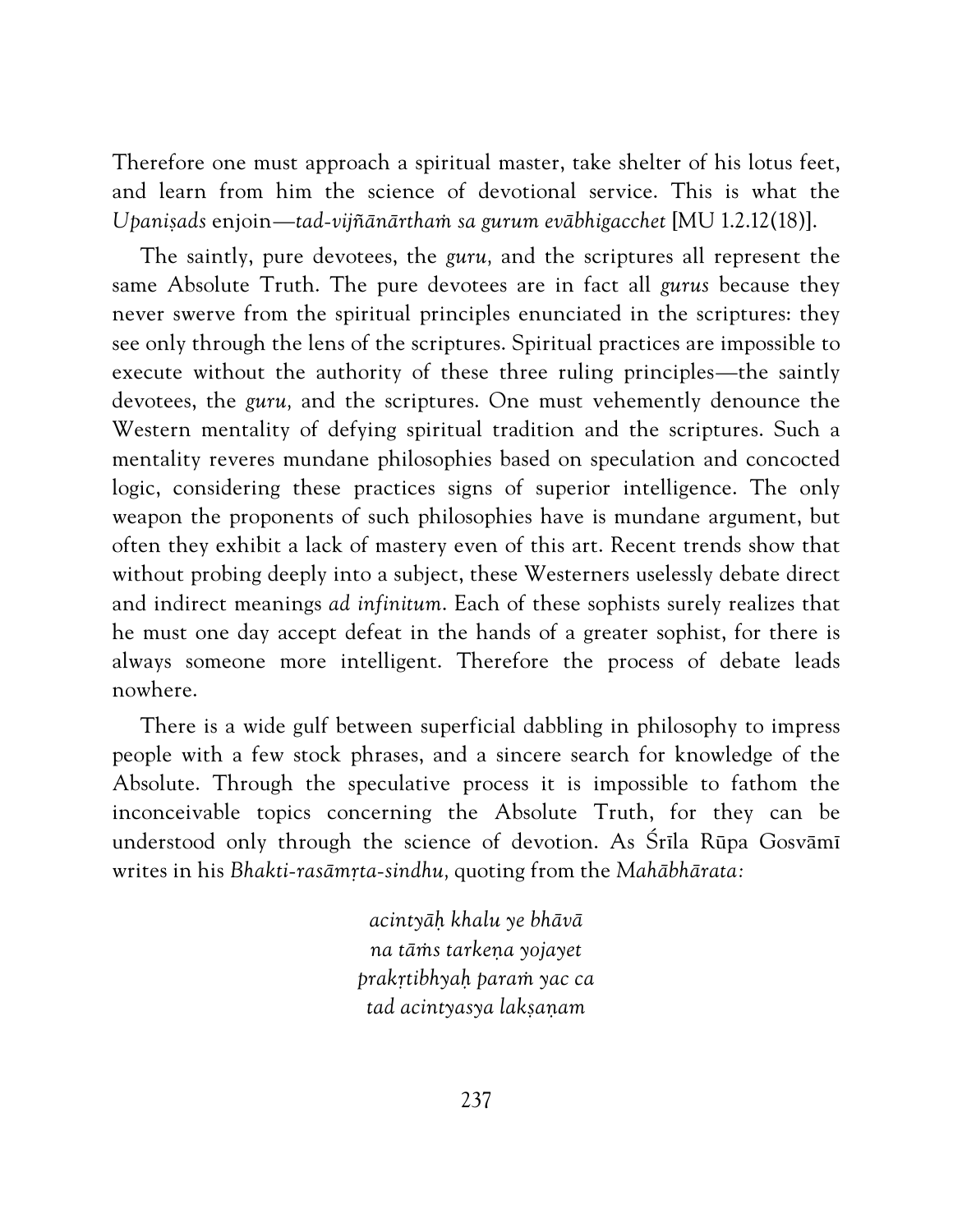Anything transcendental to material nature is inconceivable and thus cannot be grasped through mundane arguments. Therefore one should not try to understand transcendental subjects in this way.

Without the mercy of the Supreme Lord, such esoteric subjects are incomprehensible, even if one spends many years researching them. Beyond the sensual realm lie indirect, subtle perceptions, which need to be properly understood. But they can be understood properly only if one sees their relationship to the inconceivable, transcendental Absolute Truth. Without seeing this connection, one will find all discussion of these subtle perceptions to be like beating the chaff for grain—a mere exercise in futility that brings only frustration and distress. Such empty sophistry may show off some mundane erudition, but it cannot help one make spiritual progress. In fact, these dry empirical debates often create big hurdles. So it is better to avoid them.

It is strongly recommended that one simply follow in the footsteps of spiritual stalwarts who act according to the scriptural injunctions and the spiritual guidelines given by saintly souls and guru. One should not raise too many doubts and questions. As the Lord states in the *Bhagavad-gétä*, *tad viddhi pranipātena paripraśnena sevayā:* [Bg. 4.34] "Just try to learn the truth by approaching a spiritual master. Inquire from him submissively and render service unto him." This process, which strictly follows the *Vedas,* will bring us to a realization of the inconceivable truth. Once we are on this path, many realizations dawn on us, and it is imperative that we pursue them in order to progress further. The faint illumination of knowledge that appears at first is certain to lead to full enlightenment, but we have to be patient. We must carefully avoid letting pride enter our hearts because of some initial perceptions of the inconceivable Absolute; rather, we must eagerly approach the *guru,* or the pure devotee, and ask how to proceed. We must reject the narrow and bigoted idea that there is nothing more to know. The most important point is to always fully depend on the mercy of the supreme spiritual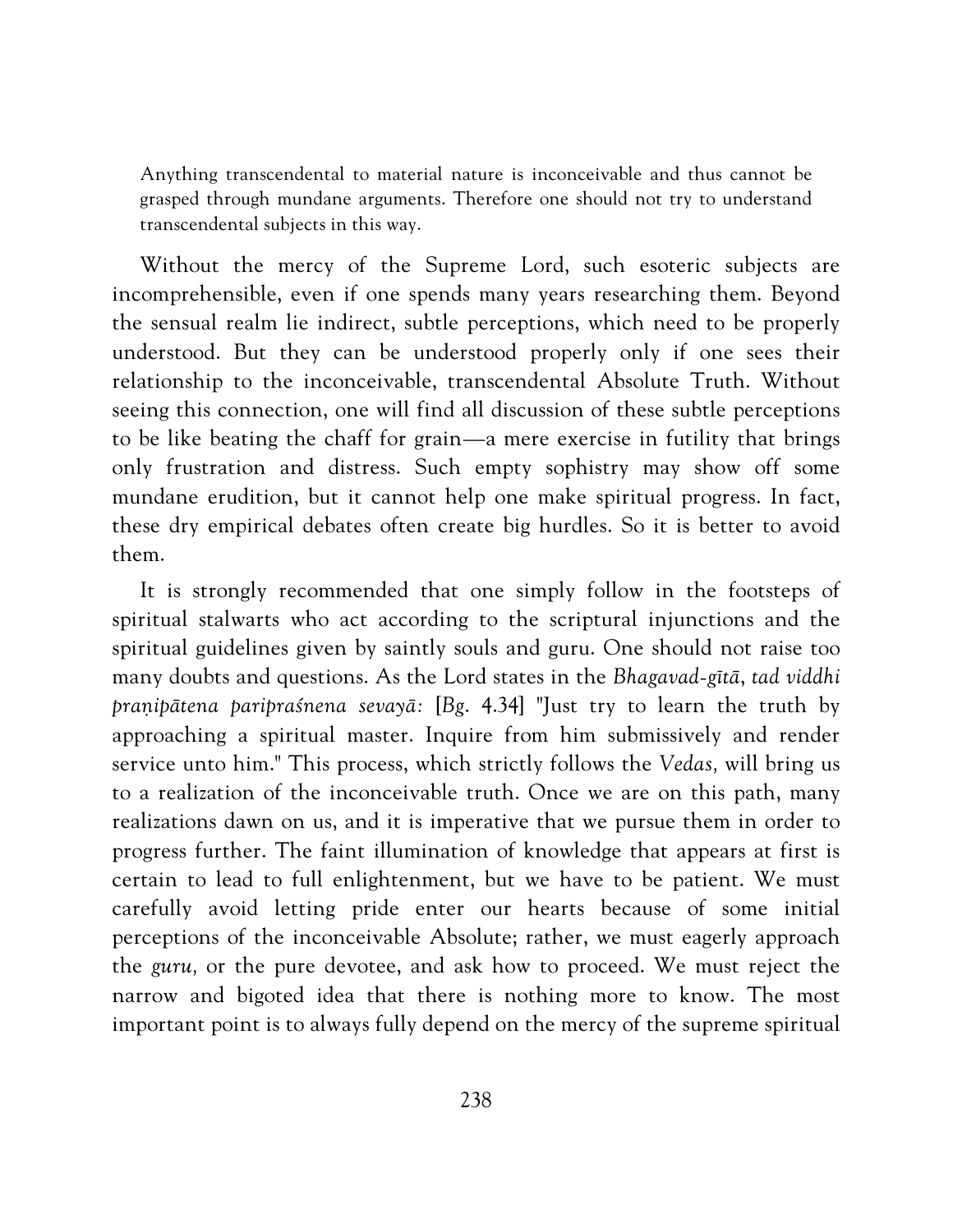master residing in the heart.

In recent times we have heard two words being loudly voiced: Mäyäväda (impersonalist) and Advaita-väda (monist). I deem it proper to write a few words about them. Śrīpāda Śaṅkarācārya was a *brāhmana* who propagated the impersonalist philosophy. But if he were to hear the pathetic version of his theory being espoused today, complete with nonbrahminical Western logic and mundane concepts, he would surely be struck dumb. Śrīpāda Śaṅkarācārya taught and exhibited ideal brahminical behaviour. He propounded irrefutable arguments that destroyed materialistic views. Furthermore, his erudition, realization, and renunciation were of an extremely high caliber. Yet when his so-called followers dilute and mutilate his philosophy, we are moved simultaneously to tears and laughter.

Through logic and sophistry one can never understand how the Supreme Lord created this unlimited cosmos, but the demoniac atheists will never tire of using these methods. Lord Krsna describes their mentality in the *Bhagavad-gītā* (16.8): *asatyam apratistham te.* "They say that this world is unreal, with no foundation, no God in control." In fact, the very brain that thinks these childish thoughts is also a most insignificant creation of the Supreme Lord. Hence to expect that such pea-brains can grasp the mysteries behind the Supreme Lord's extraordinary plans is to hope for the impossible. Śrīpāda Śaṅkarācārya assessed the prevailing trends of his time and concluded that the monistic view, or the impersonal philosophy, was best suited for his contemporaries. But that was not his final conclusion. He went on to say, *bhaja govindaà müòha-mate:* "O fools, simply worship Govinda." From his use of the word *bhaja,* "worship," we understand him to mean that one should worship Lord Govinda's name, form, qualities, pastimes, and do on. The state of transcendence discussed here is far beyond impersonal realization, the ultimate goal of the monists. Indeed, those who worship Govinda enter into Sri Vrndāvana in Śrī Mathurā, the highest spiritual realm, where Śrī Śrī Rādhā and Krsna enact Their quintessential pastimes.

The Supreme Lord is one, yet He has *präbhava* (fully potent) expansions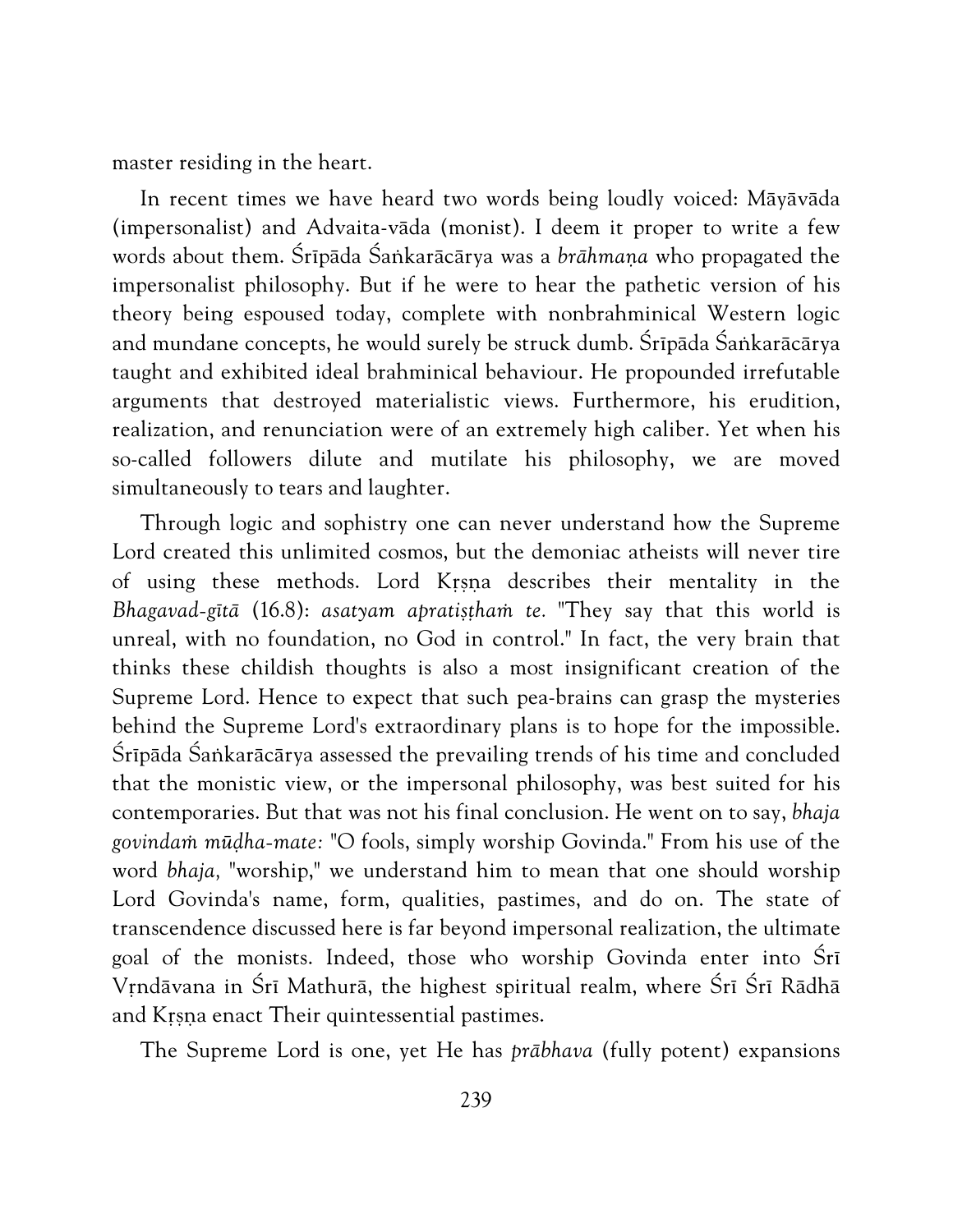and *vaibhava* (partially potent) expansions. The Supreme Lord is endowed with at least six unlimited opulences—absolute wealth, power, beauty, knowledge, fame, and renunciation. With His countless mouths Sri Ananta Sesa is unable to fully describe these opulences. Therefore the Lord is also said to be indescribable, all-pervading, and unmanifest. The *Upanisads* describe the Supreme Lord as *asamaurdhva,* "one without a second." We have already established this truth. Similarly, Lord Krsna Himself says in the *Bhagavad-gītā* (Chapter 10) that He is the Asvattha tree, fire, Śrīla Vyāsadeva, Arjuna, and so on. These facts have also been firmly substantiated. To perfectly comprehend the absolute pastimes of the absolute Supreme Godhead is impossible through any of the "isms," such as empiricism, impersonalism, or sophism. Only by the Lord's mercy can one fathom the Supreme Godhead. That same Supreme Personality benignly reveals the truth about Himself in the *Bhagavad-gétä*. This text is the essence of all the Vedic scriptures and is the synthesis of all conflicting "isms." Lord Caitanya is the unchallenged spiritual stalwart who propagated the process of surrender to Krsna, the conclusion of all the *Bhagavad-gétä*'s teachings. Those who follow in His footsteps are the real *yogés* and devotees.

All the Supreme Lord's pastimes are eternal. Those who doubt this are impersonalists. When one tries to gauge the omnipotent Supreme Godhead with a limited measuring principle, one is drawn to the impersonal concept. One must carefully avoid this all-devouring philosophy. When Śrī Nārada Muni saw how Lord Krsna had expanded Himself in His original form and was dancing with many *gopts* simultaneously, he realized that Lord Krsna was the Supreme Personality of Godhead, the source of everything. Lord Krsna is always being served and worshiped by Śrīmatī Rādhārānī, yet He expands Himself unlimitedly. Just as a candle can light other candles yet remain unchanged, so the Supreme Lord, though "one without a second," can expand Himself in unlimited forms, and also as the omnipresent, all-pervading, universal soul. This is direct proof of the Supreme Lord's absolute divinity.

The Lord is different from all, yet the same as all. This is His inconceivable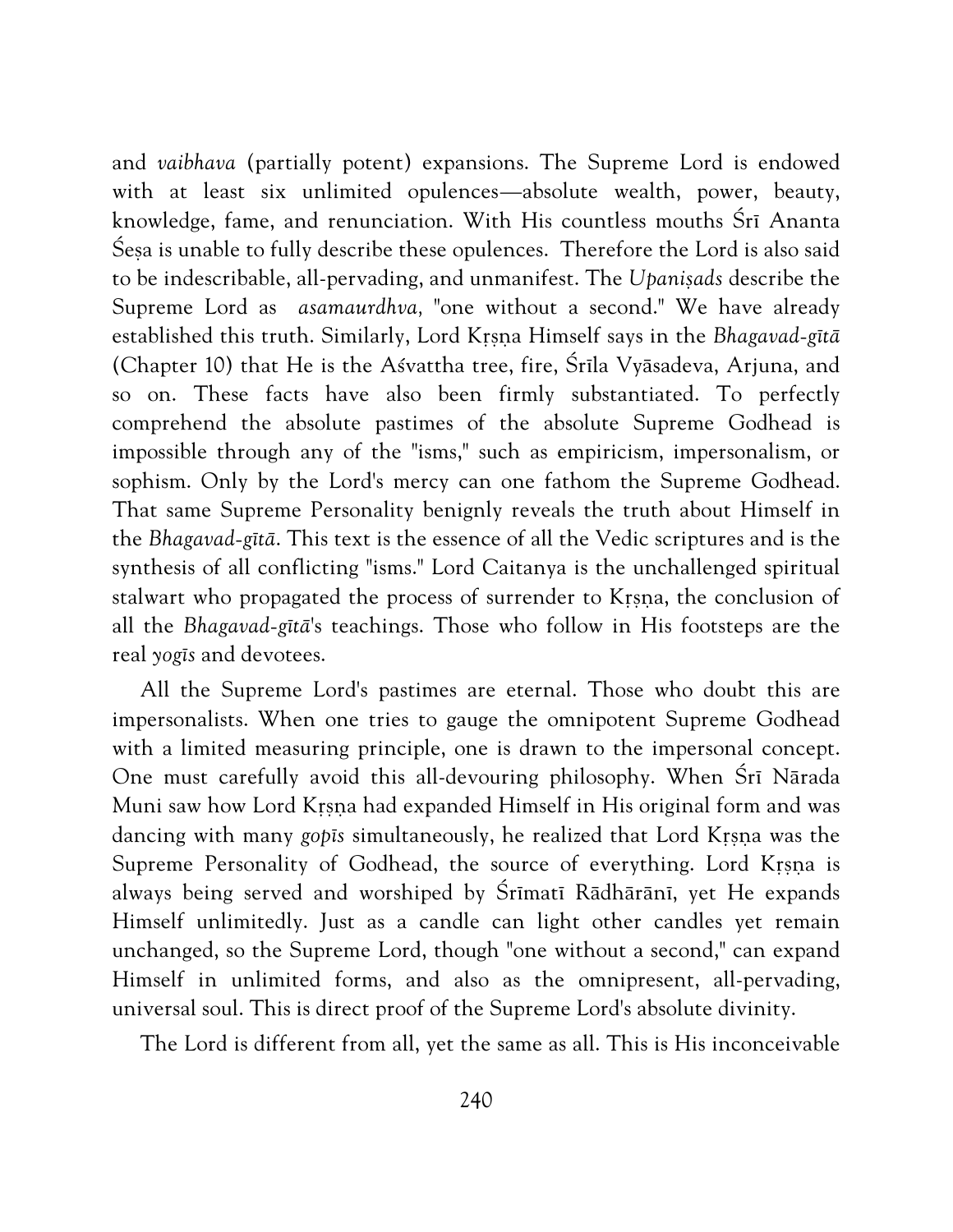potency of being simultaneously one with and different from everything. One has to hear this philosophy from a pure devotee of the Lord; otherwise it is impossible to understand whether the Absolute Truth is a Person or an impersonal substance. If the Supreme is omnipotent, He should be simultaneously personal and impersonal. One who rejects either of these aspects of the Lord tries to limit the absoluteness of the Supreme. Such logic is described as "the logic of half a hen," by which a fool wishes to profit from the egg-laying half of the hen without having to feed the front half. Those who have been blessed by the spiritual master and the Supreme Lord can easily see through this foolish concept and abstain from futile, time-wasting debates. The process of surrender gradually reveals the wonderful glories of the Supreme Lord. Puny human attempts to comprehend such topics will merely end in confusion. The Supreme Lord manifests Himself to the devotee in proportion to the devotee's service attitude and surrender. Arguments and debates are totally inadequate means for understanding the Supreme Absolute Truth.

The objective of life is not simply a subject of debate or speculation. The ultimate aim of life is to realize that supreme object, the Personality of Godhead. *Buddhi-yoga*, or Krsna consciousness, means to become absorbed in serving the Supreme Lord and His name, qualities, form, pastimes, etc. In other words, it means becoming an instrument for His satisfaction. We have to become infused with His spiritual potency; thus strengthened, we then have to make the propagation of His transcendental glories our prime duty in life. By means of such Potent missionary activities, innumerable *jéva*s can experience endless spiritual joy.

Neither spiritual retreats, churches, mosques, temples, *karma-yoga, jïäna-yoga,* dry empirical philosophy, nor imitation devotees can save humanity from the jaws of death. They are inadequate for purifying the consciousness because what they offer as spiritual succor is limited by their sectarian vision, a set of do's and don'ts, and a rigid approach that simply further entangle humanity in the material energy. What is needed are exemplary spiritual actions and the espousal of the genuine path of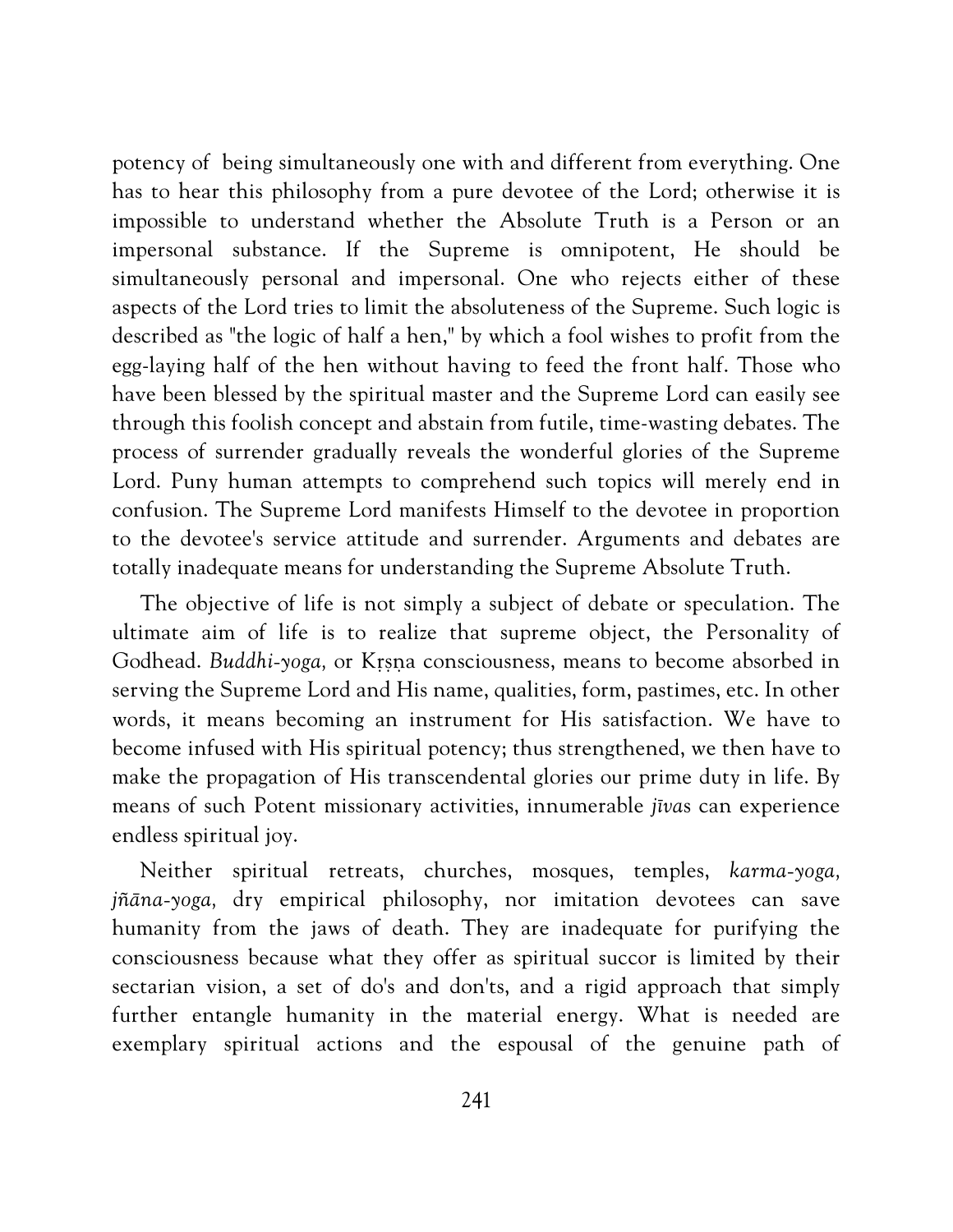self-realization, but these have not been properly instituted. Just as Bhagirätha brought down the Gaìgä and liberated his forefathers, similarly, we must bring a deluge of love of Godhead that can extricate the conditioned souls from the clutches of gross materialism. At least for some time, we must create Satya-yuga, the age of reason and piety. We can easily accomplish this Herculean task simply by reintroducing Lord Caitanya's *saìkértana* movement of the congregational chanting of Lord Krsna's name and thus flooding the world with *krsna-prema*. All living entities—the human beings, who are afflicted by Kali-yuga, as well as sub-human beings—must be drowned in the floodwaters of *krsna-prema*.

By studying the *Vedas*, the *Vedānta-sūtra*, and the *Upanisads*, one may find processes for purifying the consciousness and elevating oneself to the transcendental platform. But for the conditioned souls of Kali-yuga, such means are beyond reach. Lord Caitanya alone can liberate the conditioned souls of this age. In His younger days Lord Caitanya was known as Nimäi Pandita because He was an erudite scholar. Indeed, He became famous as a master of logic. Yet for the sake of the *jéva*s afflicted by the Kali-yuga, He presented Himself as illiterate. Such pastimes are possible only for the Supreme Lord. When the famous Mäyävädé *sannyäsé* Prakäçänanda Sarasvaté met Lord Caitanya in Benares, he spoke as follows to the Lord: "I see You are a *sannyäsé,* yet You are in the company of sentimentalists, and like them You are dancing and singing. The real business of *sannyäsés* is to study the *Vedas* and meditate on Brahman. But You have rejected these duties and are acting like a sentimentalist. I am impressed with Your effulgent form, which resembles that of Lord Nārāyana Himself, but why do You act below your status?"

The Mäyävädé *sannyäsés* study the *Vedas* simply to gain liberation. Lord Caitanya did not advent merely to teach such an insignificant goal. He propagated the congregational chanting of the holy name and the scientific method of devotional service. His main aim was to establish the authorized religious principle for this age-*saìkértana—*and thereby liberate all living entities. His reply to Prakāsānanda Sarasvatī was very simple, as if coming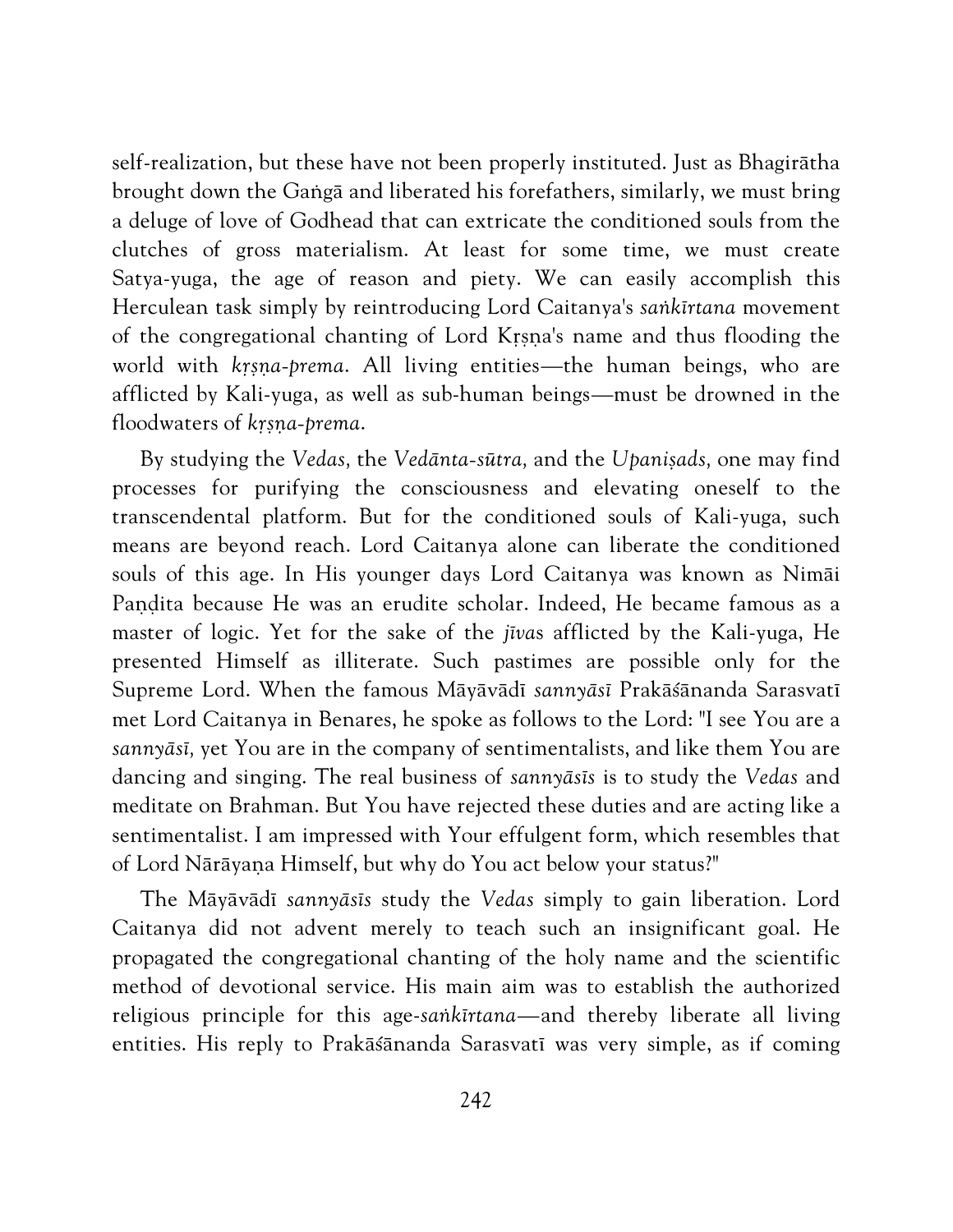from an ordinary mortal. The Lord said,

Respected Swamijé, please listen to the reason why I act as I do. My *guru* saw that I was ignorant, and so he instructed Me as follows: 'You are foolish and have no proper understanding of Vedānta philosophy. So simply chant this Hare Krsna *mantra*, which is the essence of all *mantras*. This *mantra* will deliver You from the entanglement of material existence and award You the shelter of Krsna's lotus feet. In the Age of Kali there is no religious principle except chanting Krsna's name. It has been ascertained from all the scriptures that Krsna's holy name is the essence of all *mantras*.' He then made Me learn a verse, which I will repeat to you for your consideration:

> *"harer näma harer näma harer nämaiva kevalam kalau nästy eva nästy eva nästy eva gatir anyathä"* [*Cc. Ädi 17.21*]

"If one wants to make spiritual progress in this Age of Kali, there is no alternative, there is no alternative, there is no alternative to the holy name, the holy name, the holy name of the Lord."

By chanting Krsna's holy name, one cleanses all the dust from the mirror of one's consciousness. The blazing fire of material existence is then extinguished. This fire is especially severe in the present materialistic civilization, which is full of conflict, the hallmark of Kali-yuga. But extinguishing the fire of material existence is far from the final result of chanting. Indeed, it is only a preliminary consequence. Gradually, the knowledge that love of Godhead is the absolute necessity of life becomes clearer, the dark veil of ignorance is lifted, and one gets a glimpse of absolute knowledge. As the devotee realizes this transcendental knowledge, he feels ever-increasing spiritual ecstasy overwhelming his heart. This spiritual joy expands at every moment. Let the all-auspicious chanting of the holy name of Krsna be ever victorious!

Those who seek the smaller values of life and thus take up *yoga* for selfish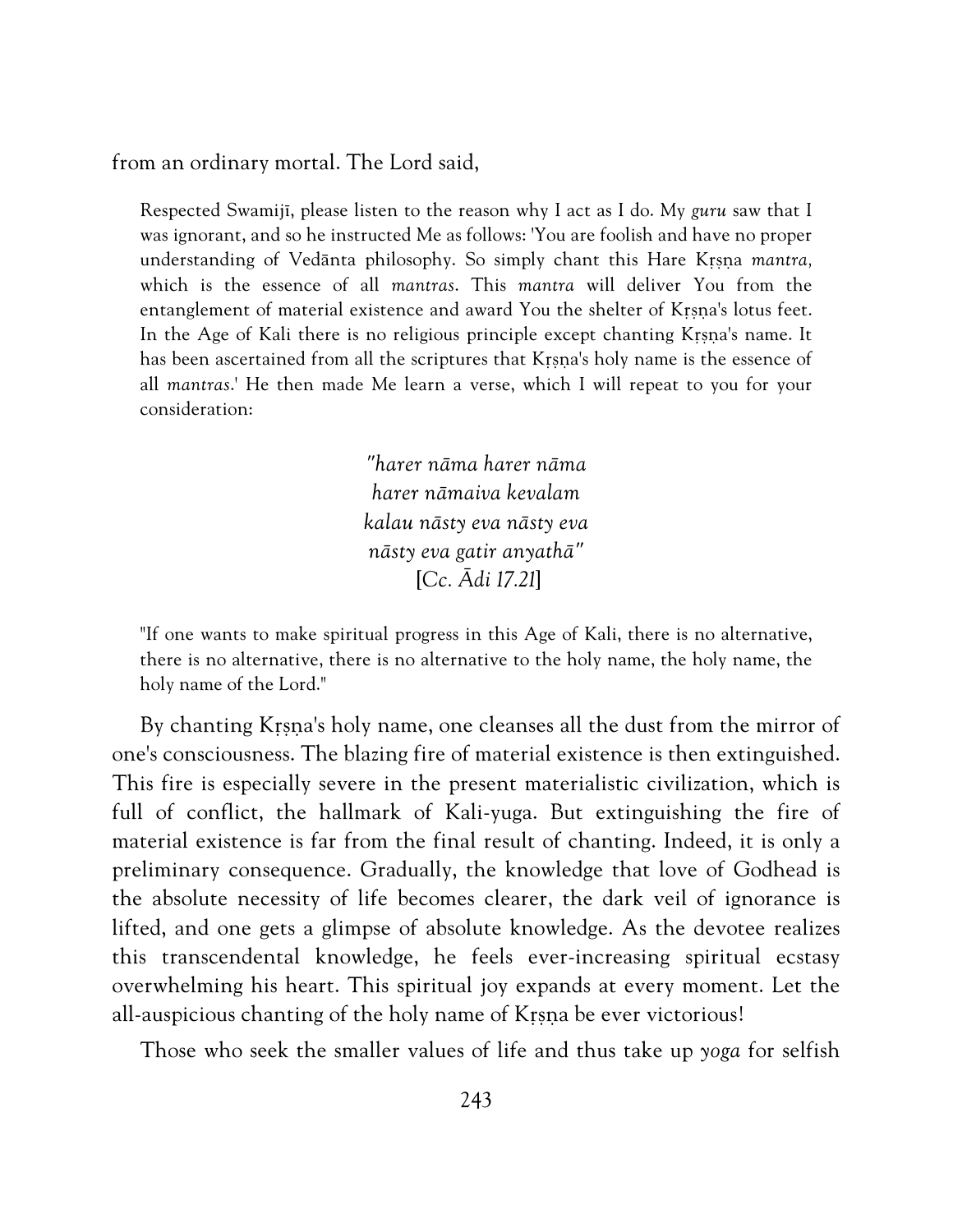motives are not very noble, and even if they achieve success, they still remain inferior. But those who practice *yoga* for the benefit of others are truly worthy, for even if they personally do not attain perfection, they are very elevated souls. Devotees of the Lord practice the yoga called *buddhi-yoga*, or Krsna consciousness. This *yoga* is meant to bless all humanity, as well as bring the practitioner to the perfection of life. The *Çrémad-Bhägavatam* (1.5.17) aptly describes the great value of such *yoga:*

> *tyaktvä sva-dharmaà caraëämbujaà harer bhajann apakvo 'tha patet tato yadi yatra kva väbhadram abhüd amuñya kià ko värtha äpto 'bhajatäà sva-dharmataù*

One who has forsaken his material occupations to engage in the devotional service of the Lord may sometimes fall down while in an immature stage, yet there is no danger of his being unsuccessful. On the other hand, a nondevotee, though fully engaged in occupational duties, does not gain anything.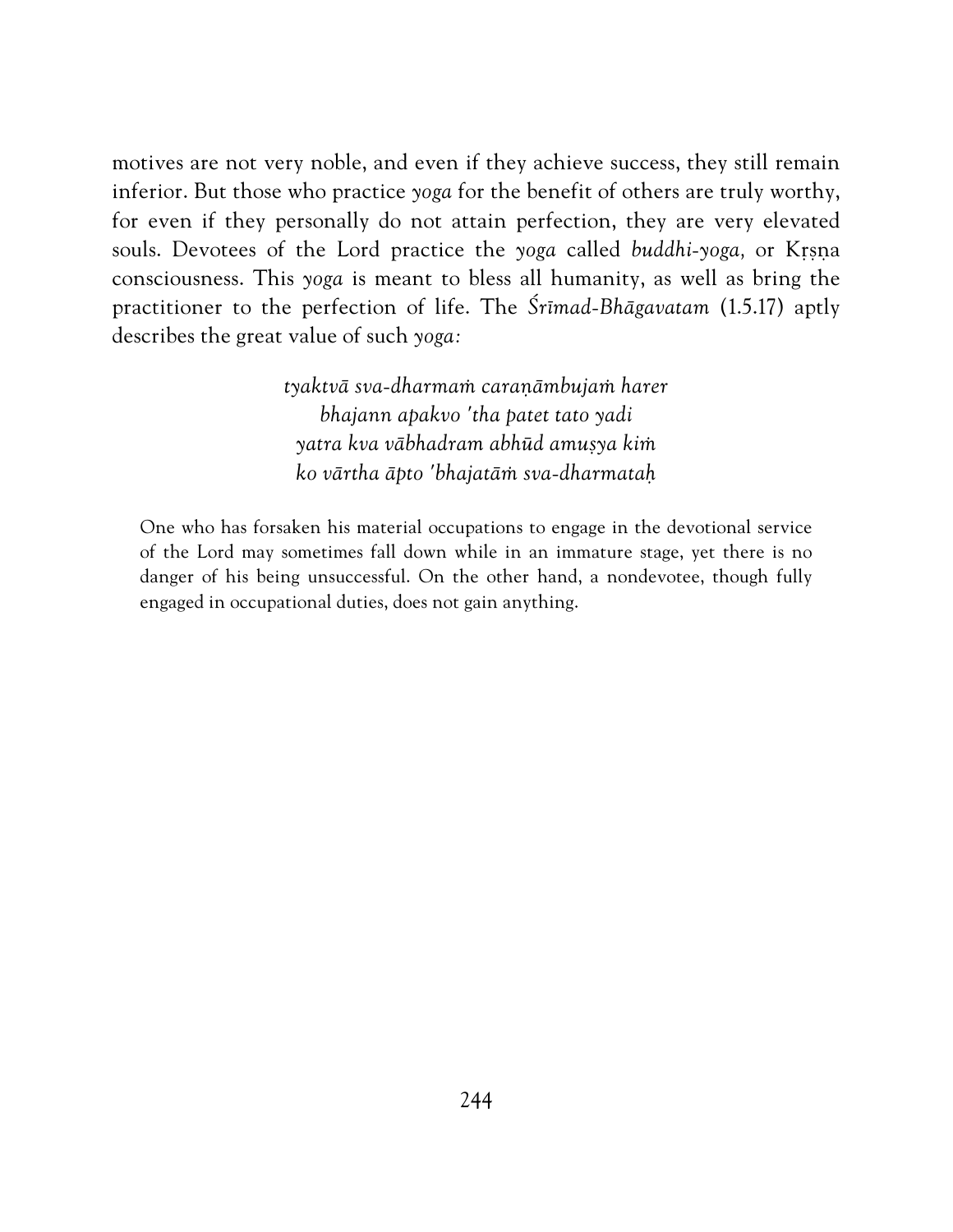## **Endnotes**

## **1 (Popup - Popup)**

 On 13 April 1919, 1516 people were killed or wounded at Jalhianwallah-Bagh, India, by the British army. This unprovoked attack on a prayer meeting caused outrage and was considered the turning point in Anglo-Indian relations. Indian leaders, including Gandhi, finally realized that the British would not easily give up their dominance of the country.

# **2 (Popup - Popup)**

Mahisāsura's father, Rambha, received a boon from the sun-god that his son could never be defeated. By this boon Mahisasura gained sovereignty over all. The demigods sought protection from Visnu who informed them that only a female could cause his defeat. The Lord appeared in a female form (called Devi) and killed the demon in a fierce battle.

# **3 (Popup - Popup)**

Rāvana was the king of the demons who opposed the Supreme Lord Rämacandra. The history is related in the Rämayana attributed to the sage Valmiki.

# **4 (Popup - Popup)**

Kali-yuga-the present historical age (fourth and last in a prepetually repeating cycle of four progressively degenerate ages)

## **5 (Popup - Popup)**

The eight mystic perfections are described by Lord Krsna to Uddhava in the Śrīmad-Bhāgavatam 11.15.4-5. They are: animā-becoming smaller than

the smallest; mahimä-becoming greater than the greatest; laghimä-becoming lighter than the lightest; präpti-acquiring whatever one desires; präkämya-experiencing any enjoyable object, either in this world or the next; éçitä-manipulating the subpotencies of mäyä; vaçitä-being unimpeded by the three modes of material nature; kämävasäyitä-obtaining anything from anywhere, to the highest possible limit.

# **6 (Popup - aham brahmasmi)**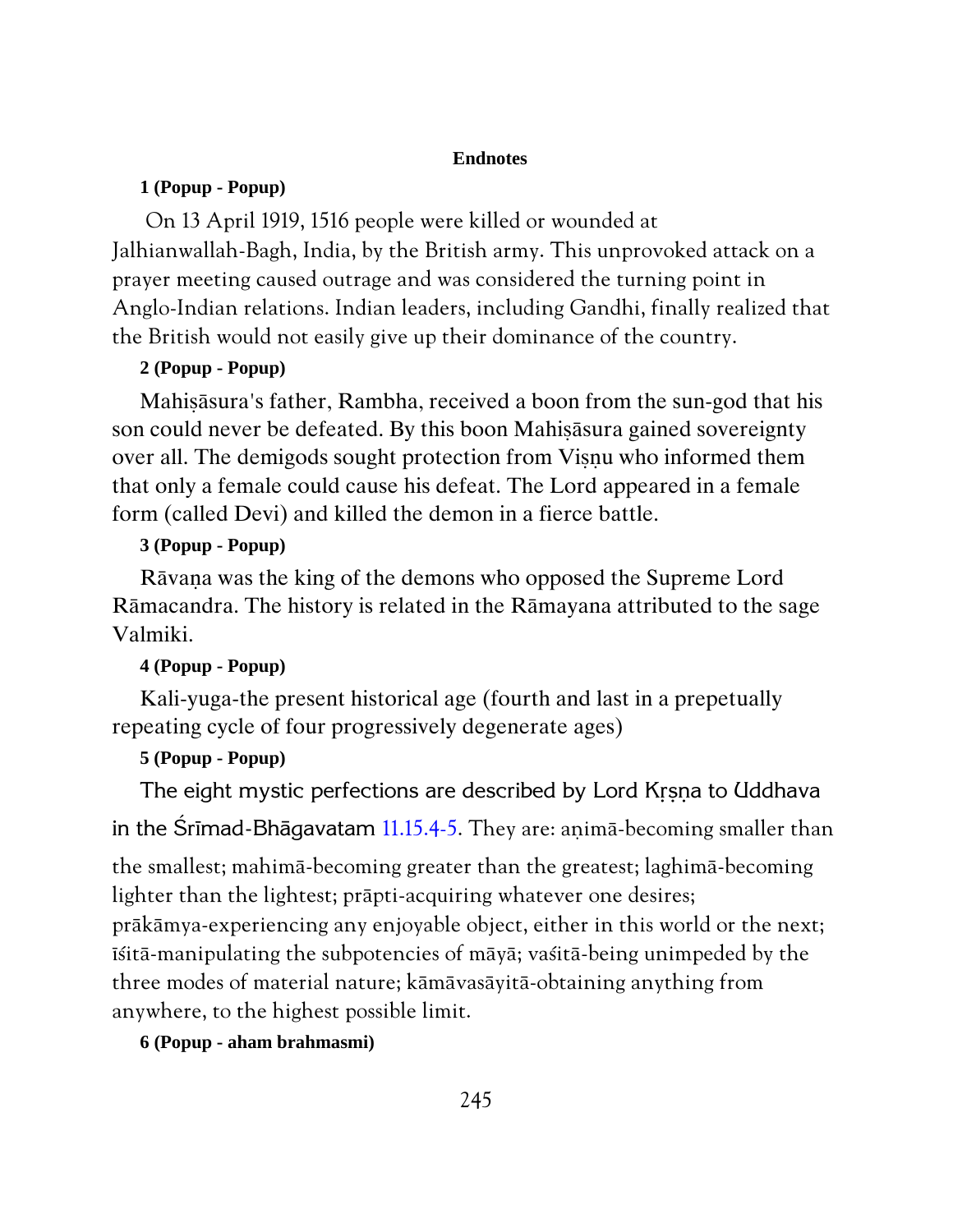Simply to understand that one is not matter but spirit soul (aham brahmāsmi: "I am by nature Brahman") is not sufficient knowledge for understanding the self and his activities. One must be situated in the activities of Brahman. Knowledge of those activities is explained by the Supreme Personality of Godhead Himself. Such transcendental knowledge can be appreciated in human society but not in animal society, as clearly indicated here by the word nrnām, "for the human beings." Human beings are meant for regulated life. By nature, there is regulation in animal life also, but that is not like the regulative life as described in the scriptures or by the authorities. Human life is regulated life, not animal life. In regulated life only can one understand transcendental knowledge. [SB 3.25.1 Purport]

#### **7 (Popup - aham brahmasmi)**

Simply to understand that one is not matter but spirit soul (aham brahmāsmi: "I am by nature Brahman") is not sufficient knowledge for understanding the self and his activities. One must be situated in the activities of Brahman. Knowledge of those activities is explained by the Supreme Personality of Godhead Himself. Such transcendental knowledge can be appreciated in human society but not in animal society, as clearly indicated here by the word nrnām, "for the human beings." Human beings are meant for regulated life. By nature, there is regulation in animal life also, but that is not like the regulative life as described in the scriptures or by the authorities. Human life is regulated life, not animal life. In regulated life only can one understand transcendental knowledge. [SB 3.25.1 Purport]

#### **8 (Popup - acintya-bhedabheda-tattva)**

This philosophy is propounded by Lord Caitanya as *acintya-bhedäbheda-tattva*. Everything is simultaneously one with and different from everything else. The cosmic manifestation created by the Supreme Lord by His material energy is also simultaneously different and nondifferent from Him. The material energy is nondifferent from the Supreme Lord, but at the same time, because that energy is acting in a different way, it is different from Him. Similarly, the individual living entity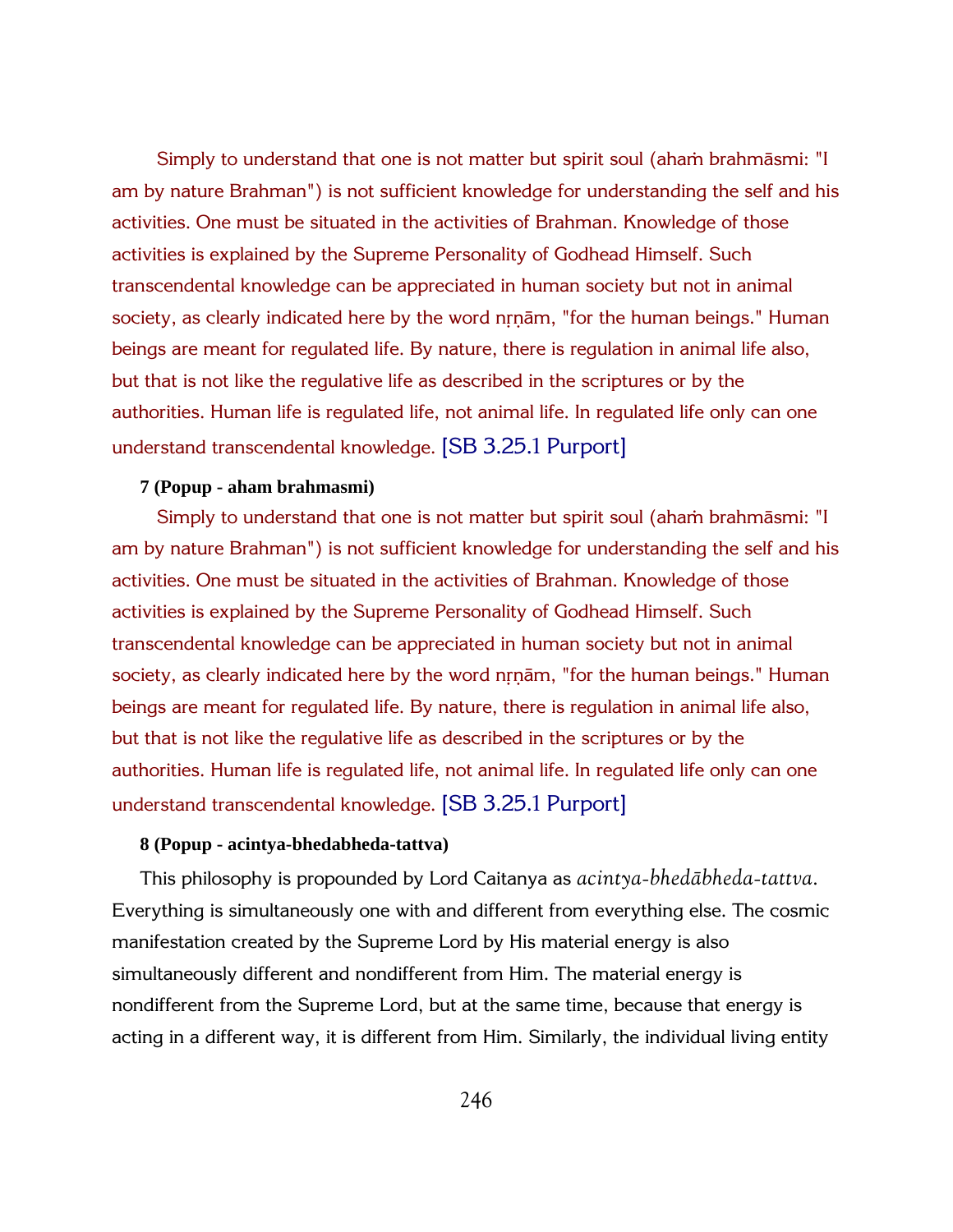is one with and different from the Supreme Lord. This "simultaneously one and different" philosophy is the perfect conclusion of the Bhägavata school, as confirmed here by Kapiladeva. [SB 3.28.41 Purport]

## **9 (Popup - Popup)**

*anyäbhiläñitä-çünyaà jñāna-karmādy-anāvrtam änukülyena kåñëänuçélanaà bhaktir uttamä*

"One should render transcendental loving service to the Supreme Lord Krsna **favorably and without desire for material profit or gain through fruitive activities or philosophical speculation. That is called pure devotional service.**" *Bhakti-rasämåta-sindhu* 1.1.11

## **10 (Popup - Popup)**

Janmästami is the appearance festival of Lord Krsna

### **11 (Popup - Popup)**

Ekādaśī-literally the eleventh day. In the lunar month it is the eleventh day of the waxing and waning moon. Vaisnavas abstain from grains on this day.

## **12 (Popup - Popup)**

*çruti-småti-puräëädipaïcarätra-vidhià vinä aikäntiké harer bhaktir utpätäyaiva kalpate*

"Devotional service of the Lord that ignores the authorized Vedic literatures like the *Upanisads, Purānas* and *Nārada-pañcarātra* is simply an unnecessary disturbance in society." Bhakti-rasāmrta-sindhu 1.2.101

### **13 (Popup - Popup)**

The six philosophical schools and their proponents are: Säìkhya-Kapila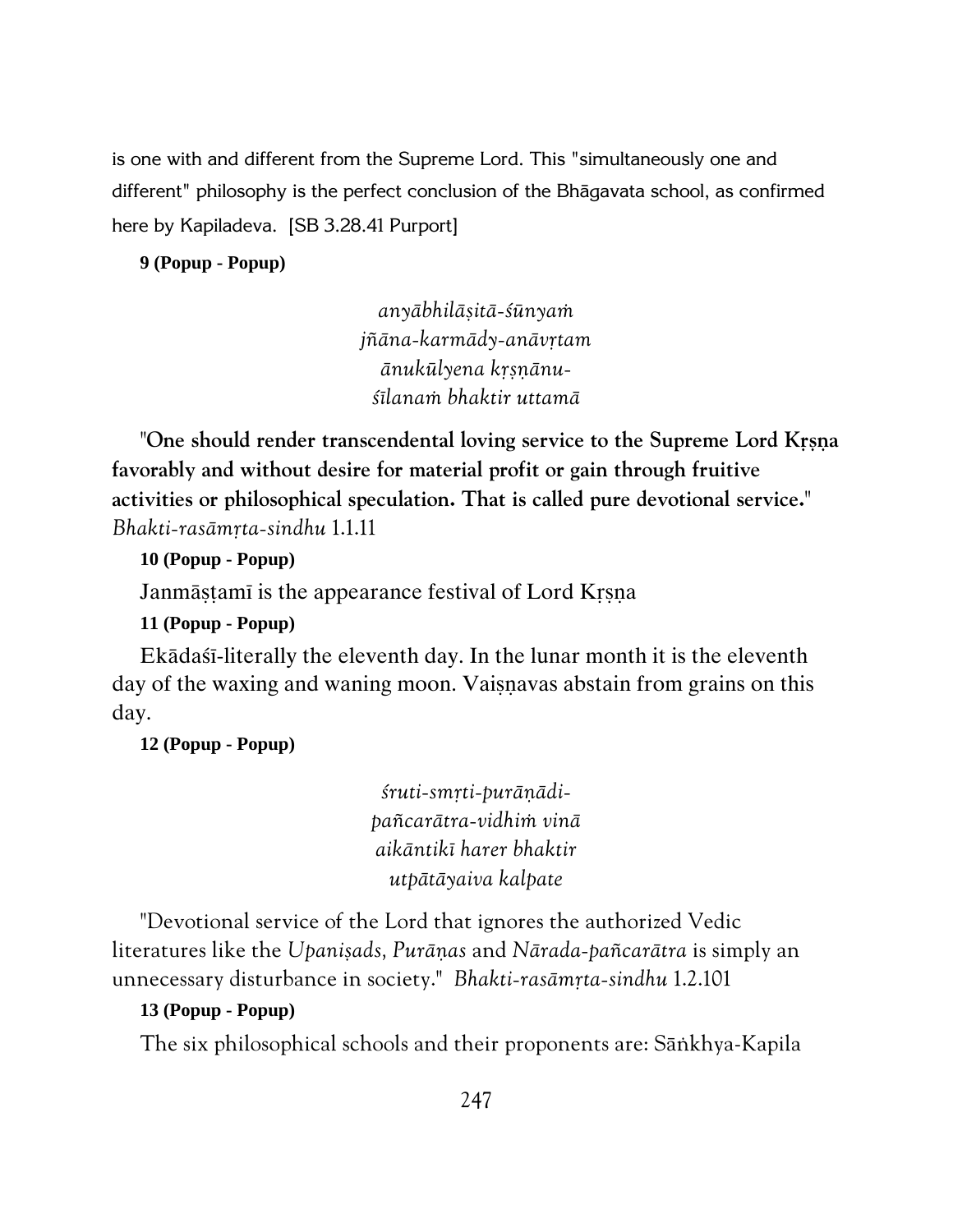(atheistic); Patañiali yoga-Patañiali; Nyāya-Gautama; Vaisesika-Kanāda; Mīmāmsā-Jaimini; Vedānta-Vyāsadeva.

#### **14 (Popup - acintya-bhedabheda-tattva)**

This philosophy is propounded by Lord Caitanya as *acintya-bhedäbheda-tattva*. Everything is simultaneously one with and different from everything else. The cosmic manifestation created by the Supreme Lord by His material energy is also simultaneously different and nondifferent from Him. The material energy is nondifferent from the Supreme Lord, but at the same time, because that energy is acting in a different way, it is different from Him. Similarly, the individual living entity is one with and different from the Supreme Lord. This "simultaneously one and different" philosophy is the perfect conclusion of the Bhägavata school, as confirmed here by Kapiladeva. [SB 3.28.41 Purport]

**15 (Popup - Popup)**

*yasya deve parä bhaktir yathä deve tathä gurau tasyaite kathitä hy arthäù prakäçante mahätmanaù*

"Unto those great souls who have implicit faith in both the Lord and the spiritual master, all the imports of Vedic knowledge are automatically revealed." (*Śvetāśvatara Upanișad* 6.23)

> *ataù çré-kåñëa-nämädi na bhaved grähyam indriyaiù sevonmukhe hi jihvädau svayam eva sphuraty adaù*

"No one can understand Krsna as He is by the blunt material senses. But He reveals Himself to the devotees, being pleased with them for their transcendental loving service unto Him." (*Bhakti-rasāmrta-sindhu* 1.2.234)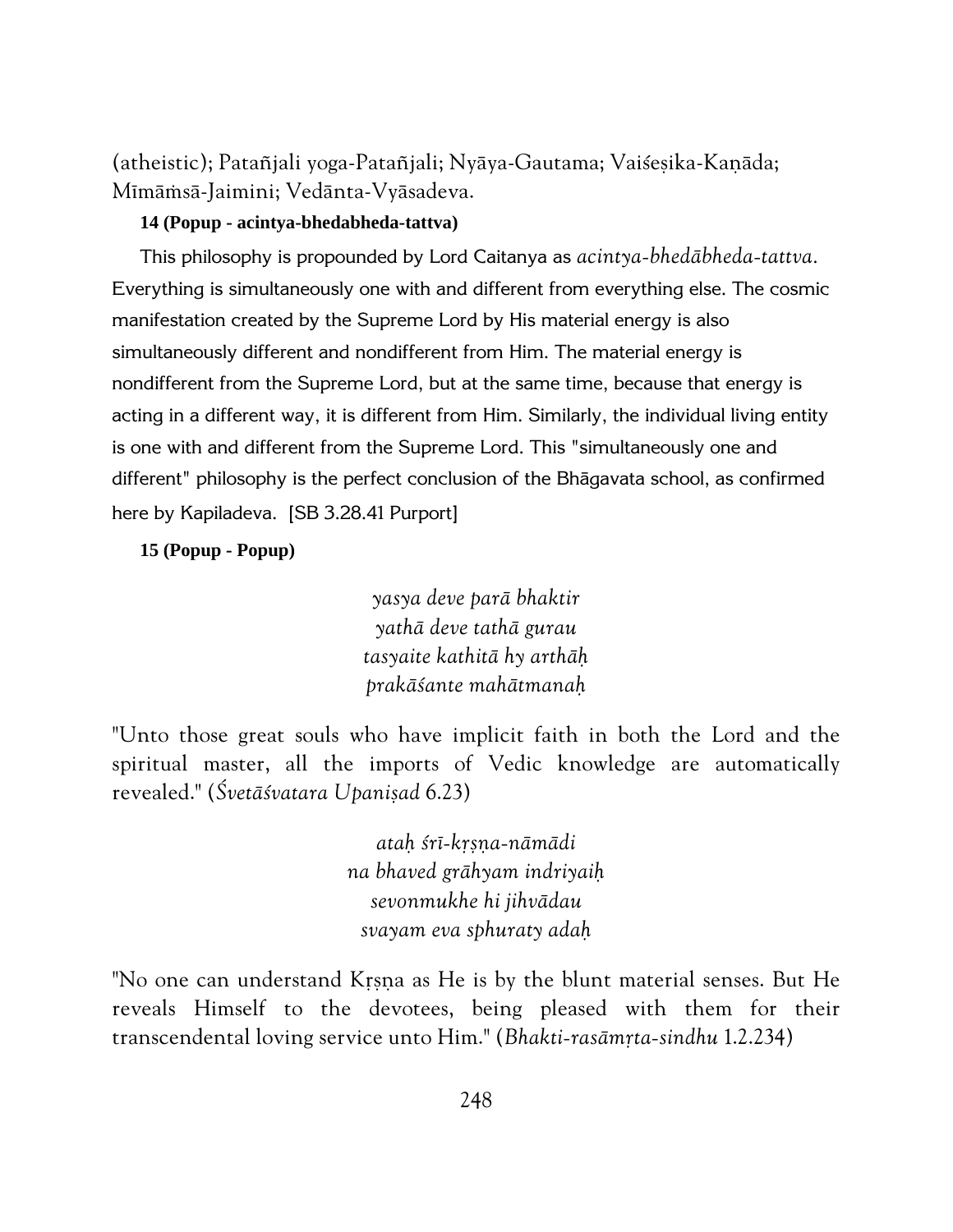*bhaktyä mäm abhijänäti yävän yaç cäsmi tattvataù tato mäà tattvato jïätvä viçate tad-anantaram*

"One can understand the Supreme Personality as He is only by devotional service. And when one is in full consciousness of the Supreme Lord by such devotion, he can enter into the kingdom of God."

These are Vedic instructions. One must have full faith in the words of the spiritual master and similar faith in the Supreme Personality of Godhead. Then the real knowledge of *ätmä* and Paramätmä and the distinction between matter and spirit will be automatically revealed. This *ätma-tattva,* or spiritual knowledge, will be revealed within the core of a devotee's heart because of his having taken shelter of the lotus feet of a *mahäjana* such as Prahläda Mahäräja.

#### **16 (Popup - acintya-bhedabheda-tattva)**

This philosophy is propounded by Lord Caitanya as *acintya-bhedäbheda-tattva*. Everything is simultaneously one with and different from everything else. The cosmic manifestation created by the Supreme Lord by His material energy is also simultaneously different and nondifferent from Him. The material energy is nondifferent from the Supreme Lord, but at the same time, because that energy is acting in a different way, it is different from Him. Similarly, the individual living entity is one with and different from the Supreme Lord. This "simultaneously one and different" philosophy is the perfect conclusion of the Bhägavata school, as confirmed here by Kapiladeva. [SB 3.28.41 Purport]

#### **17 (Popup - aham brahmasmi)**

Simply to understand that one is not matter but spirit soul (aham brahmāsmi: "I am by nature Brahman") is not sufficient knowledge for understanding the self and his activities. One must be situated in the activities of Brahman. Knowledge of those